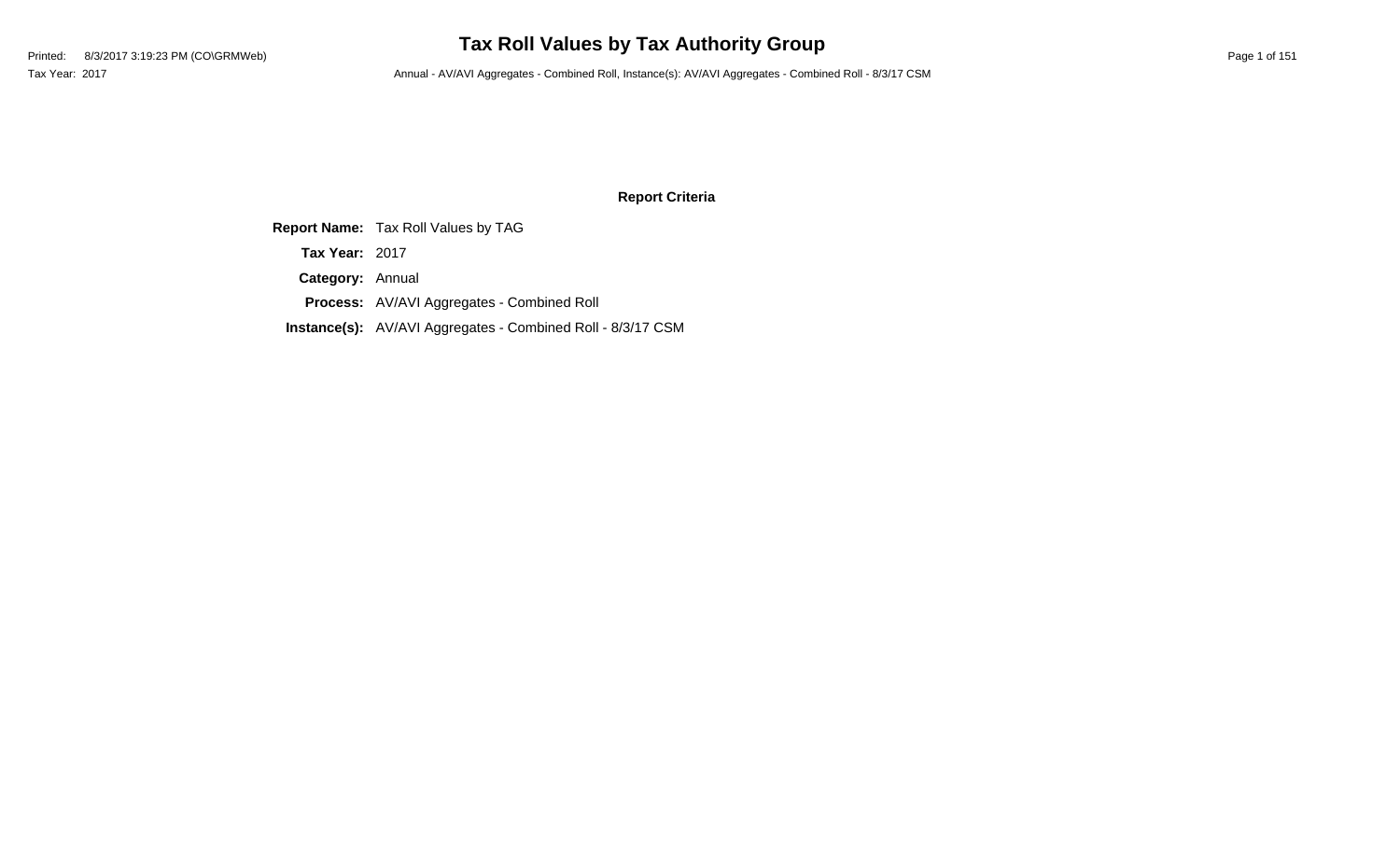**TAG:** 00001 UNITARY TAX

Page 2 of 151

| <b>Value Type</b>    | <b>Secured Roll</b>        | <b>SBE Roll</b> | <b>Combined Secured</b><br>& SBE | <b>Unsecured Roll</b><br><b>No Aircraft</b> | <b>Unsecured Roll</b><br><b>Aircraft Only</b> | <b>Total All Rolls</b> |
|----------------------|----------------------------|-----------------|----------------------------------|---------------------------------------------|-----------------------------------------------|------------------------|
| LAND:                | $\mathbf 0$                | 32,673,166      | 32,673,166                       | 0                                           | 0                                             | 32,673,166             |
| <b>IMPROVEMENTS:</b> | $\mathbf 0$                | 314,356,066     | 314,356,066                      | 0                                           | 0                                             | 314,356,066            |
| PERSONAL PROP:       | $\mathbf 0$                | 54,383,027      | 54,383,027                       | 0                                           | 0                                             | 54,383,027             |
| GROSS:               | $\mathbf 0$                | 401,412,259     | 401,412,259                      | $\Omega$                                    | 0                                             | 401,412,259            |
| <b>TAXABLE NET:</b>  | $\mathbf 0$                | 401,412,259     | 401,412,259                      | 0                                           | 0                                             | 401,412,259            |
| <b>ADJUSTED NET:</b> | $\mathbf 0$                | 401,412,259     | 401,412,259                      | $\Omega$                                    | 0                                             | 401,412,259            |
| PIN COUNT:           |                            |                 |                                  |                                             |                                               | 33                     |
|                      | TAG: 00002 RAILROAD UNITRY |                 |                                  |                                             |                                               |                        |
| <b>Value Type</b>    | <b>Secured Roll</b>        | <b>SBE Roll</b> | <b>Combined Secured</b><br>& SBE | <b>Unsecured Roll</b><br><b>No Aircraft</b> | <b>Unsecured Roll</b><br><b>Aircraft Only</b> | <b>Total All Rolls</b> |
| LAND:                | $\mathbf 0$                | 1,449,973       | 1,449,973                        | $\Omega$                                    | 0                                             | 1,449,973              |
| <b>IMPROVEMENTS:</b> | $\mathbf 0$                | 963,732         | 963,732                          | $\Omega$                                    | 0                                             | 963,732                |
| PERSONAL PROP:       | $\mathbf 0$                | 707,030         | 707,030                          | 0                                           | 0                                             | 707,030                |
| GROSS:               | $\mathbf 0$                | 3,120,735       | 3,120,735                        | 0                                           | 0                                             | 3,120,735              |
| <b>TAXABLE NET:</b>  | 0                          | 3,120,735       | 3,120,735                        | 0                                           | 0                                             | 3,120,735              |
| <b>ADJUSTED NET:</b> | $\mathbf 0$                | 3,120,735       | 3,120,735                        | 0                                           | 0                                             | 3,120,735              |
| PIN COUNT:           |                            |                 |                                  |                                             |                                               |                        |

| TAG: 01003 SANTA CRUZ CITY |                     |                 |                                  |                                             |                                               |                        |
|----------------------------|---------------------|-----------------|----------------------------------|---------------------------------------------|-----------------------------------------------|------------------------|
| <b>Value Type</b>          | <b>Secured Roll</b> | <b>SBE Roll</b> | <b>Combined Secured</b><br>& SBE | <b>Unsecured Roll</b><br><b>No Aircraft</b> | <b>Unsecured Roll</b><br><b>Aircraft Only</b> | <b>Total All Rolls</b> |
| LAND:                      | 2,629,288           |                 | 2,629,288                        |                                             | U                                             | 2,629,288              |
| <b>IMPROVEMENTS:</b>       | 2,209,276           |                 | 2,209,276                        | 266,366                                     | $\overline{0}$                                | 2,475,642              |
| PERSONAL PROP:             |                     |                 | 0                                | 581,920                                     | $\mathbf{0}$                                  | 581,920                |
| GROSS:                     | 4,838,564           |                 | 4,838,564                        | 848,286                                     | $\mathbf{0}$                                  | 5,686,850              |
| <b>TAXABLE NET:</b>        | 4,838,564           |                 | 4,838,564                        | 848,286                                     | 0                                             | 5,686,850              |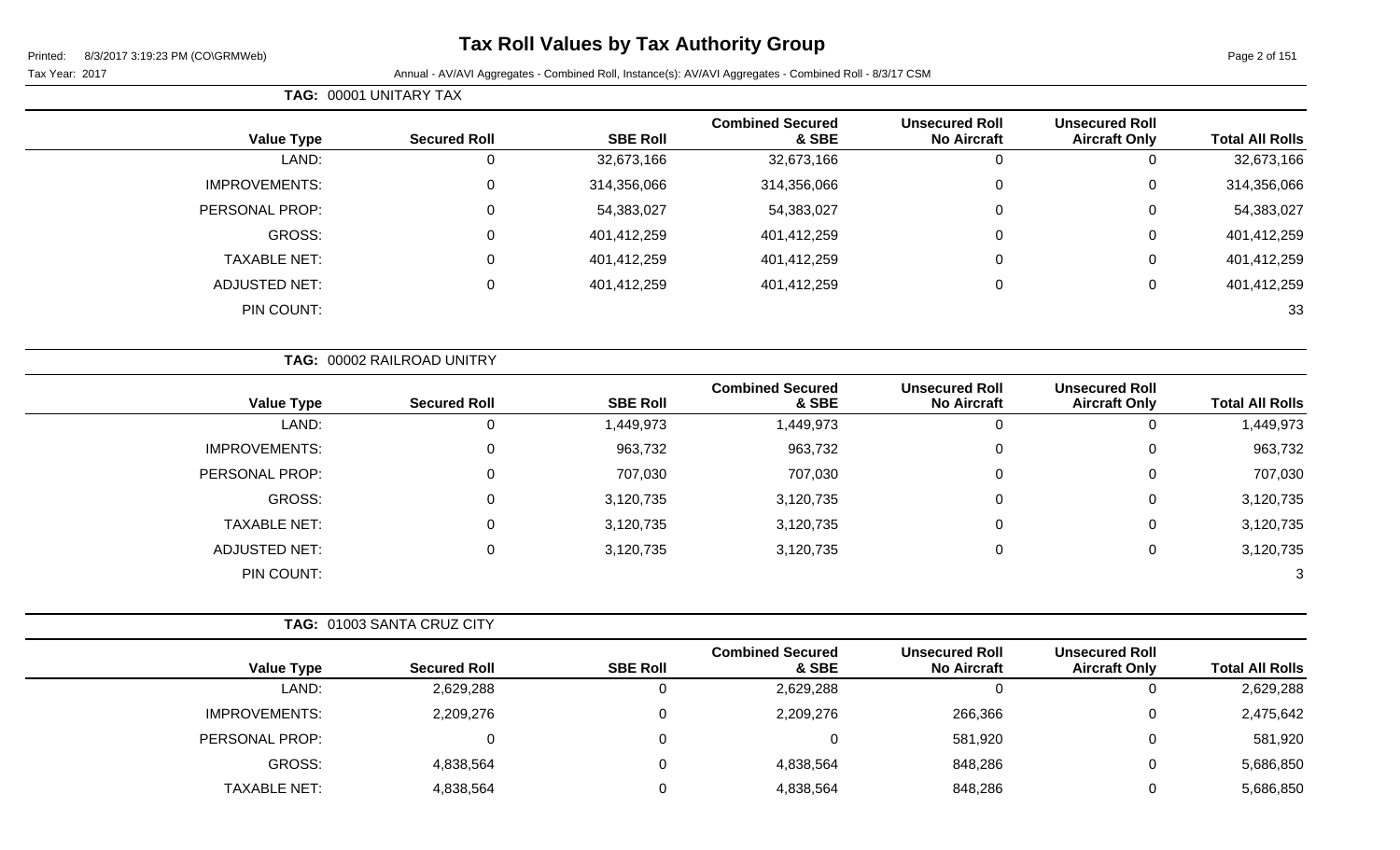Page 3 of 151

| Printea:<br>8/3/2017 3.19.23 PM (CONGRIMIVED)<br>Tax Year: 2017 |                            |                 | Annual - AV/AVI Aggregates - Combined Roll, Instance(s): AV/AVI Aggregates - Combined Roll - 8/3/17 CSM |                                             |                                               | Page 3 or 151          |
|-----------------------------------------------------------------|----------------------------|-----------------|---------------------------------------------------------------------------------------------------------|---------------------------------------------|-----------------------------------------------|------------------------|
|                                                                 | TAG: 01003 SANTA CRUZ CITY |                 |                                                                                                         |                                             |                                               |                        |
| <b>Value Type</b>                                               | <b>Secured Roll</b>        | <b>SBE Roll</b> | <b>Combined Secured</b><br>& SBE                                                                        | <b>Unsecured Roll</b><br><b>No Aircraft</b> | <b>Unsecured Roll</b><br><b>Aircraft Only</b> | <b>Total All Rolls</b> |
| <b>ADJUSTED NET:</b>                                            | 4,838,564                  | 0               | 4,838,564                                                                                               | 848,286                                     | 0                                             | 5,686,850              |
| PIN COUNT:                                                      |                            |                 |                                                                                                         |                                             |                                               | 19                     |
|                                                                 | TAG: 01006 SANTA CRUZ CITY |                 |                                                                                                         |                                             |                                               |                        |
| <b>Value Type</b>                                               | <b>Secured Roll</b>        | <b>SBE Roll</b> | <b>Combined Secured</b><br>& SBE                                                                        | <b>Unsecured Roll</b><br><b>No Aircraft</b> | <b>Unsecured Roll</b><br><b>Aircraft Only</b> | <b>Total All Rolls</b> |
| PIN COUNT:                                                      |                            |                 |                                                                                                         |                                             |                                               |                        |
|                                                                 | TAG: 01009 SANTA CRUZ CITY |                 |                                                                                                         |                                             |                                               |                        |
| <b>Value Type</b>                                               | <b>Secured Roll</b>        | <b>SBE Roll</b> | <b>Combined Secured</b><br>& SBE                                                                        | <b>Unsecured Roll</b><br><b>No Aircraft</b> | <b>Unsecured Roll</b><br><b>Aircraft Only</b> | <b>Total All Rolls</b> |
| LAND:                                                           | 388,355                    | 0               | 388,355                                                                                                 | $\pmb{0}$                                   | 0                                             | 388,355                |
| <b>IMPROVEMENTS:</b>                                            | 205,273                    | 0               | 205,273                                                                                                 | 0                                           | 0                                             | 205,273                |
| GROSS:                                                          | 593,628                    | 0               | 593,628                                                                                                 | 0                                           | 0                                             | 593,628                |
| <b>TAXABLE NET:</b>                                             | 593,628                    | 0               | 593,628                                                                                                 | 0                                           | 0                                             | 593,628                |
| <b>ADJUSTED NET:</b>                                            | 593,628                    | 0               | 593,628                                                                                                 | 0                                           | 0                                             | 593,628                |
| PIN COUNT:                                                      |                            |                 |                                                                                                         |                                             |                                               |                        |
|                                                                 | TAG: 01015 SANTA CRUZ CITY |                 |                                                                                                         |                                             |                                               |                        |
| <b>Value Type</b>                                               | <b>Secured Roll</b>        | <b>SBE Roll</b> | <b>Combined Secured</b><br>& SBE                                                                        | <b>Unsecured Roll</b><br><b>No Aircraft</b> | <b>Unsecured Roll</b><br><b>Aircraft Only</b> | <b>Total All Rolls</b> |
| LAND:                                                           | 74,514                     | 0               | 74,514                                                                                                  | 0                                           | 0                                             | 74,514                 |
| IMPROVEMENTS:                                                   | 824,248                    | 0               | 824,248                                                                                                 | 663,472                                     | 0                                             | 1,487,720              |
| PERSONAL PROP:                                                  | 0                          | 0               | 0                                                                                                       | 493,979                                     | 0                                             | 493,979                |
| GROSS:                                                          | 898,762                    |                 | 898,762                                                                                                 | 1,157,451                                   | 0                                             | 2,056,213              |
| - EXEMPTIONS:                                                   | 0                          |                 | 0                                                                                                       | 930,821                                     | 0                                             | 930,821                |
| <b>TAXABLE NET:</b>                                             | 898,762                    | 0               | 898,762                                                                                                 | 226,630                                     | 0                                             | 1,125,392              |
| <b>ADJUSTED NET:</b>                                            | 898,762                    | 0               | 898,762                                                                                                 | 226,630                                     | 0                                             | 1,125,392              |
|                                                                 |                            |                 |                                                                                                         |                                             |                                               |                        |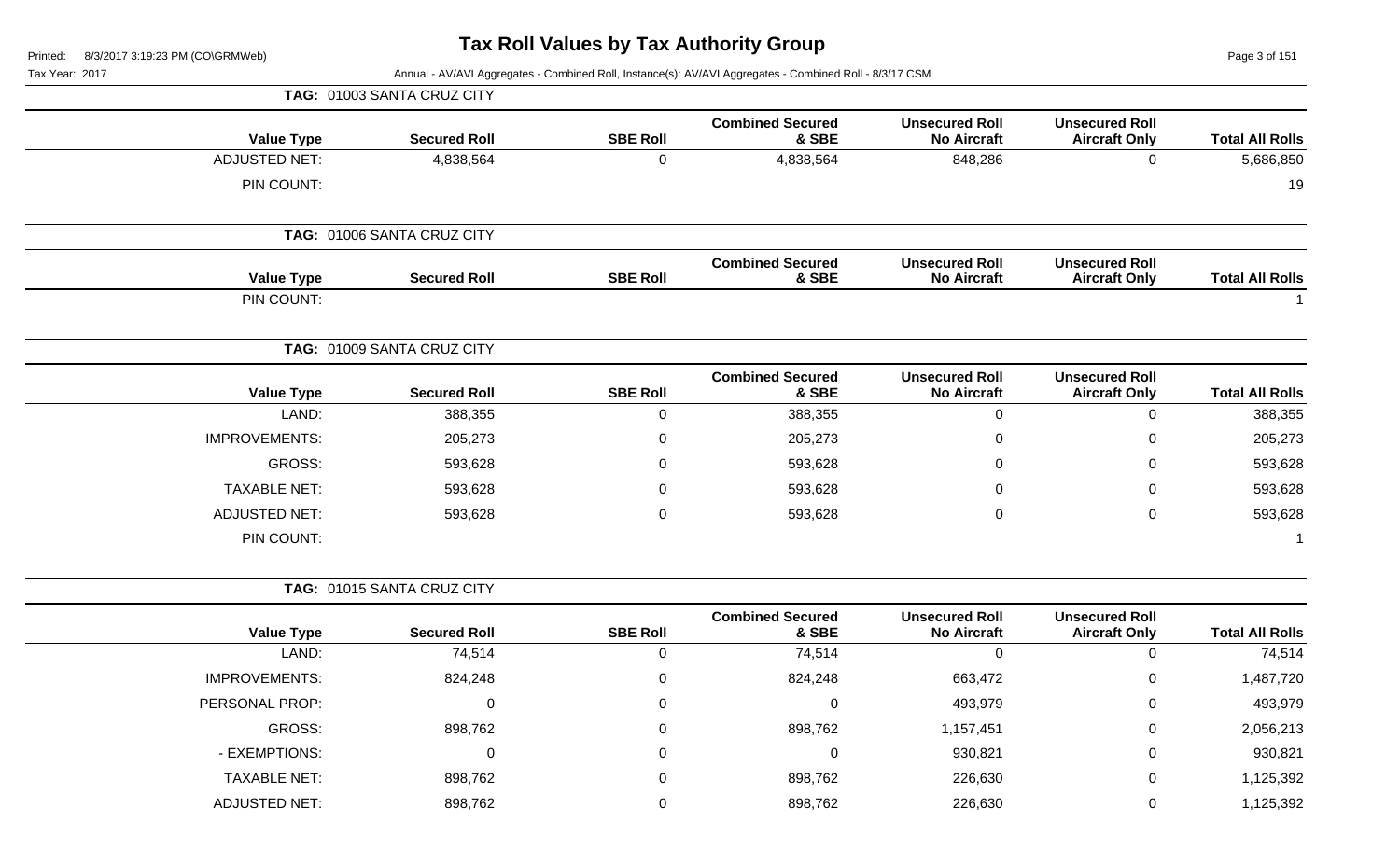Page 4 of 151

|                      | TAG: 01015 SANTA CRUZ CITY |                 |                                  |                                             |                                               |                        |
|----------------------|----------------------------|-----------------|----------------------------------|---------------------------------------------|-----------------------------------------------|------------------------|
| <b>Value Type</b>    | <b>Secured Roll</b>        | <b>SBE Roll</b> | <b>Combined Secured</b><br>& SBE | <b>Unsecured Roll</b><br><b>No Aircraft</b> | <b>Unsecured Roll</b><br><b>Aircraft Only</b> | <b>Total All Rolls</b> |
| PIN COUNT:           |                            |                 |                                  |                                             |                                               | 5                      |
|                      | TAG: 01017 SANTA CRUZ CITY |                 |                                  |                                             |                                               |                        |
| <b>Value Type</b>    | <b>Secured Roll</b>        | <b>SBE Roll</b> | <b>Combined Secured</b><br>& SBE | <b>Unsecured Roll</b><br><b>No Aircraft</b> | <b>Unsecured Roll</b><br><b>Aircraft Only</b> | <b>Total All Rolls</b> |
| LAND:                | 49,146,860                 | 0               | 49,146,860                       | 189,256                                     | 0                                             | 49,336,116             |
| <b>IMPROVEMENTS:</b> | 109,953,270                | $\mathbf 0$     | 109,953,270                      | 18,811,974                                  | $\mathbf 0$                                   | 128,765,244            |
| PERSONAL PROP:       | 40,398                     | $\mathbf 0$     | 40,398                           | 10,991,324                                  | 0                                             | 11,031,722             |
| GROSS:               | 159,140,528                | $\mathbf 0$     | 159,140,528                      | 29,992,554                                  | 0                                             | 189,133,082            |
| - EXEMPTIONS:        | 4,676,722                  | $\mathbf 0$     | 4,676,722                        | 540,153                                     | $\mathbf 0$                                   | 5,216,875              |
| <b>TAXABLE NET:</b>  | 154,463,806                | $\mathbf 0$     | 154,463,806                      | 29,452,401                                  | $\mathbf 0$                                   | 183,916,207            |
| <b>ADJUSTED NET:</b> | 154,463,806                | $\mathbf 0$     | 154,463,806                      | 29,452,401                                  | 0                                             | 183,916,207            |
| PIN COUNT:           |                            |                 |                                  |                                             |                                               | 325                    |

| <b>TAG: 01020 SANTA CRUZ CITY</b> |                 |                                  |                                             |                                               |                        |
|-----------------------------------|-----------------|----------------------------------|---------------------------------------------|-----------------------------------------------|------------------------|
| <b>Secured Roll</b>               | <b>SBE Roll</b> | <b>Combined Secured</b><br>& SBE | <b>Unsecured Roll</b><br><b>No Aircraft</b> | <b>Unsecured Roll</b><br><b>Aircraft Only</b> | <b>Total All Rolls</b> |
| 77,966,612                        |                 | 77,966,612                       | 591,472                                     | 0                                             | 78,558,084             |
| 116,805,978                       | $\Omega$        | 116,805,978                      | 9,177,799                                   | 0                                             | 125,983,777            |
| 742,409                           | $\mathbf{0}$    | 742,409                          | 5,812,010                                   | 0                                             | 6,554,419              |
| 195,514,999                       | $\Omega$        | 195,514,999                      | 15,581,281                                  | 0                                             | 211,096,280            |
| 24,503,737                        | $\Omega$        | 24,503,737                       | 2,207,766                                   | 0                                             | 26,711,503             |
| 171,011,262                       | $\Omega$        | 171,011,262                      | 13,373,515                                  | $\mathbf 0$                                   | 184,384,777            |
| 123,200                           |                 | 123,200                          |                                             | 0                                             | 123,200                |
| 171,134,462                       |                 | 171,134,462                      | 13,373,515                                  | $\mathbf 0$                                   | 184,507,977            |
|                                   |                 |                                  |                                             |                                               |                        |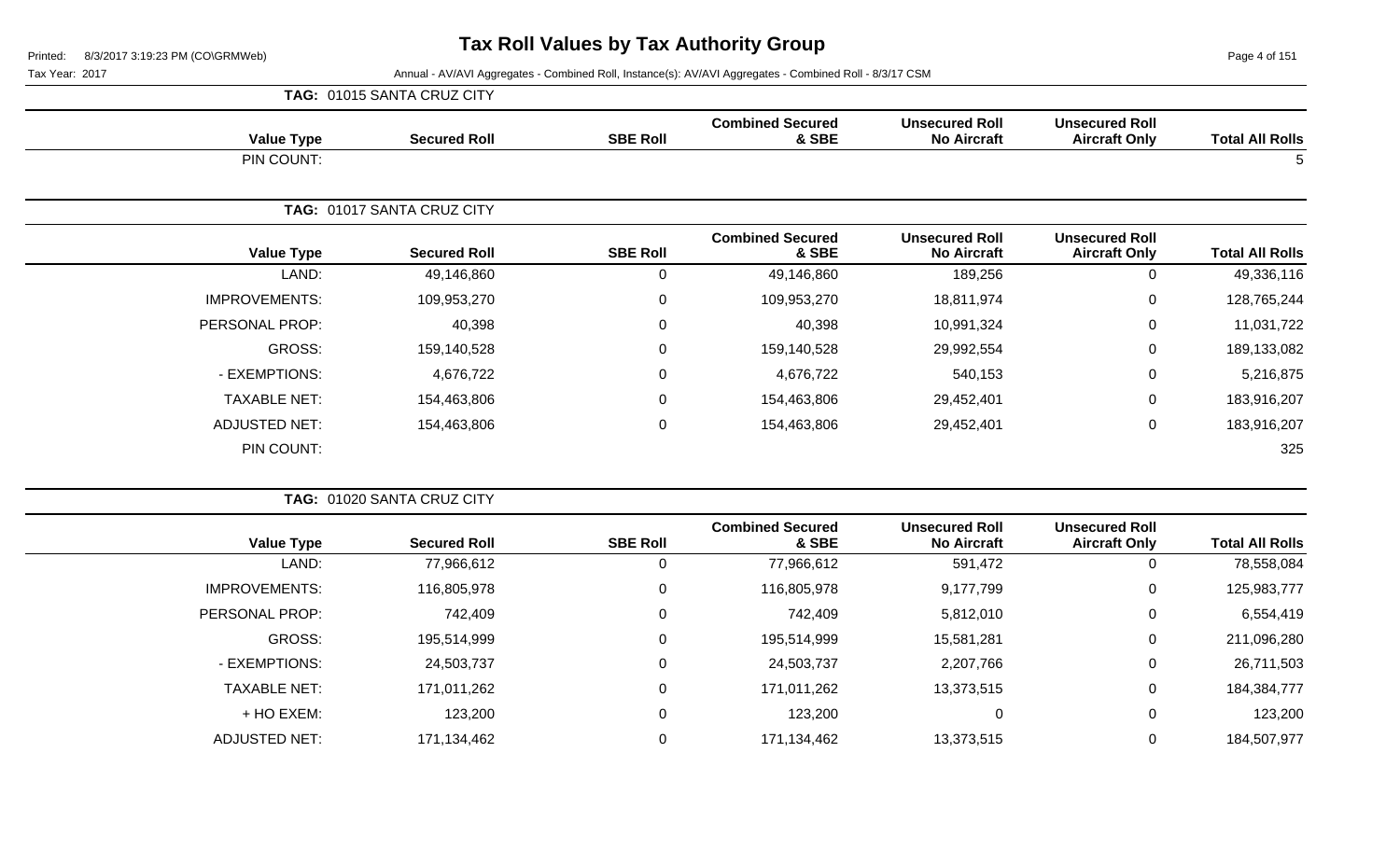Page 5 of 151

|                      | TAG: 01020 SANTA CRUZ CITY |                 |                                  |                                             |                                               |                        |
|----------------------|----------------------------|-----------------|----------------------------------|---------------------------------------------|-----------------------------------------------|------------------------|
| <b>Value Type</b>    | <b>Secured Roll</b>        | <b>SBE Roll</b> | <b>Combined Secured</b><br>& SBE | <b>Unsecured Roll</b><br><b>No Aircraft</b> | <b>Unsecured Roll</b><br><b>Aircraft Only</b> | <b>Total All Rolls</b> |
| PIN COUNT:           |                            |                 |                                  |                                             |                                               | 462                    |
|                      | TAG: 01023 SANTA CRUZ CITY |                 |                                  |                                             |                                               |                        |
| <b>Value Type</b>    | <b>Secured Roll</b>        | <b>SBE Roll</b> | <b>Combined Secured</b><br>& SBE | <b>Unsecured Roll</b><br><b>No Aircraft</b> | <b>Unsecured Roll</b><br><b>Aircraft Only</b> | <b>Total All Rolls</b> |
| LAND:                | 98,969,531                 | $\Omega$        | 98,969,531                       | $\Omega$                                    | $\Omega$                                      | 98,969,531             |
| <b>IMPROVEMENTS:</b> | 104,982,184                | $\mathbf 0$     | 104,982,184                      | 51,156                                      | 0                                             | 105,033,340            |
| PERSONAL PROP:       | 570,565                    | $\Omega$        | 570,565                          | 229,795                                     | 0                                             | 800,360                |
| GROSS:               | 204,522,280                | $\Omega$        | 204,522,280                      | 280,951                                     | 0                                             | 204,803,231            |
| - EXEMPTIONS:        | 10,471,774                 | 0               | 10,471,774                       | $\pmb{0}$                                   | $\mathbf 0$                                   | 10,471,774             |
| <b>TAXABLE NET:</b>  | 194,050,506                | $\mathbf 0$     | 194,050,506                      | 280,951                                     | $\mathbf 0$                                   | 194,331,457            |
| + HO EXEM:           | 610,400                    | $\Omega$        | 610,400                          | $\pmb{0}$                                   | $\Omega$                                      | 610,400                |
| ADJUSTED NET:        | 194,660,906                | $\mathbf 0$     | 194,660,906                      | 280,951                                     | $\mathbf 0$                                   | 194,941,857            |
| PIN COUNT:           |                            |                 |                                  |                                             |                                               | 351                    |

|                                             |                                  |                 | TAG: 01024 SANTA CRUZ CITY |                       |  |  |
|---------------------------------------------|----------------------------------|-----------------|----------------------------|-----------------------|--|--|
| <b>Unsecured Roll</b><br><b>No Aircraft</b> | <b>Combined Secured</b><br>& SBE | <b>SBE Roll</b> | <b>Secured Roll</b>        | <b>Value Type</b>     |  |  |
|                                             | 114,610,125                      | 0               | 114,610,125                | LAND:                 |  |  |
| 13,635,010                                  | 116,473,393                      | 0               | 116,473,393                | <b>IMPROVEMENTS:</b>  |  |  |
| 17,993,728                                  | 10,243,003                       | 0               | 10,243,003                 | <b>PERSONAL PROP:</b> |  |  |
| 31,628,738                                  | 241,326,521                      | 0               | 241,326,521                | GROSS:                |  |  |
| 526,440                                     | 44,372,120                       | 0               | 44,372,120                 | - EXEMPTIONS:         |  |  |
| 31,102,298                                  | 196,954,401                      | 0               | 196,954,401                | <b>TAXABLE NET:</b>   |  |  |
| 0                                           | 166,600                          | 0               | 166,600                    | + HO EXEM:            |  |  |
| 31,102,298                                  | 197,121,001                      | 0               | 197,121,001                | <b>ADJUSTED NET:</b>  |  |  |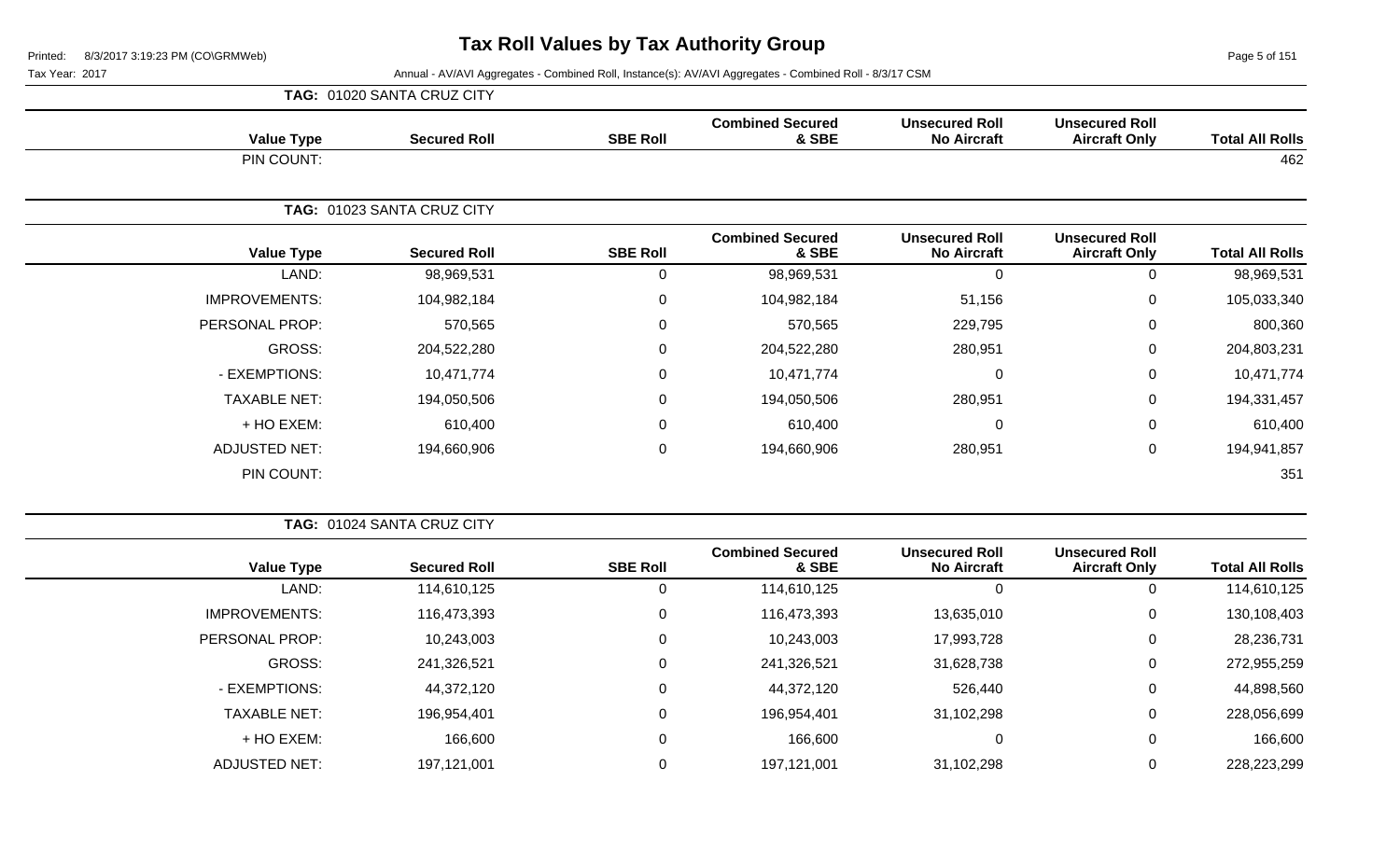Page 6 of 151

|                      | TAG: 01024 SANTA CRUZ CITY |                 |                                  |                                             |                                               |                        |
|----------------------|----------------------------|-----------------|----------------------------------|---------------------------------------------|-----------------------------------------------|------------------------|
| <b>Value Type</b>    | <b>Secured Roll</b>        | <b>SBE Roll</b> | <b>Combined Secured</b><br>& SBE | <b>Unsecured Roll</b><br><b>No Aircraft</b> | <b>Unsecured Roll</b><br><b>Aircraft Only</b> | <b>Total All Rolls</b> |
| PIN COUNT:           |                            |                 |                                  |                                             |                                               | 572                    |
|                      | TAG: 01025 SANTA CRUZ CITY |                 |                                  |                                             |                                               |                        |
| <b>Value Type</b>    | <b>Secured Roll</b>        | <b>SBE Roll</b> | <b>Combined Secured</b><br>& SBE | <b>Unsecured Roll</b><br><b>No Aircraft</b> | <b>Unsecured Roll</b><br><b>Aircraft Only</b> | <b>Total All Rolls</b> |
| LAND:                | 1,031,883                  | 0               | 1,031,883                        | $\Omega$                                    | 0                                             | 1,031,883              |
| <b>IMPROVEMENTS:</b> | 904,272                    | 0               | 904,272                          | 233,514                                     | $\mathbf 0$                                   | 1,137,786              |
| PERSONAL PROP:       | $\Omega$                   | 0               | $\mathbf 0$                      | 1,352,817                                   | $\mathbf 0$                                   | 1,352,817              |
| GROSS:               | 1,936,155                  | 0               | 1,936,155                        | 1,586,331                                   | $\overline{0}$                                | 3,522,486              |
| - EXEMPTIONS:        | $\Omega$                   | 0               | 0                                | 407,093                                     | $\mathbf 0$                                   | 407,093                |
| <b>TAXABLE NET:</b>  | 1,936,155                  | 0               | 1,936,155                        | 1,179,238                                   | $\mathbf 0$                                   | 3,115,393              |
| <b>ADJUSTED NET:</b> | 1,936,155                  | 0               | 1,936,155                        | 1,179,238                                   | $\mathbf 0$                                   | 3,115,393              |
| PIN COUNT:           |                            |                 |                                  |                                             |                                               | 5                      |

|                        |                                               |                                             |                                  | TAG: 01026 SANTA CRUZ CITY |                     |                      |  |  |
|------------------------|-----------------------------------------------|---------------------------------------------|----------------------------------|----------------------------|---------------------|----------------------|--|--|
| <b>Total All Rolls</b> | <b>Unsecured Roll</b><br><b>Aircraft Only</b> | <b>Unsecured Roll</b><br><b>No Aircraft</b> | <b>Combined Secured</b><br>& SBE | <b>SBE Roll</b>            | <b>Secured Roll</b> | <b>Value Type</b>    |  |  |
| 3,957,726              |                                               | 0                                           | 3,957,726                        | 0                          | 3,957,726           | LAND:                |  |  |
| 9,983,506              | 0                                             | 645,423                                     | 9,338,083                        | 0                          | 9,338,083           | <b>IMPROVEMENTS:</b> |  |  |
| 604,410                | 0                                             | 554,410                                     | 50,000                           | 0                          | 50,000              | PERSONAL PROP:       |  |  |
| 14,545,642             | 0                                             | 1,199,833                                   | 13,345,809                       | 0                          | 13,345,809          | GROSS:               |  |  |
| 14,545,642             | 0                                             | 1,199,833                                   | 13,345,809                       | 0                          | 13,345,809          | <b>TAXABLE NET:</b>  |  |  |
| 14,545,642             | 0                                             | 1,199,833                                   | 13,345,809                       | 0                          | 13,345,809          | <b>ADJUSTED NET:</b> |  |  |
| 27                     |                                               |                                             |                                  |                            |                     | PIN COUNT:           |  |  |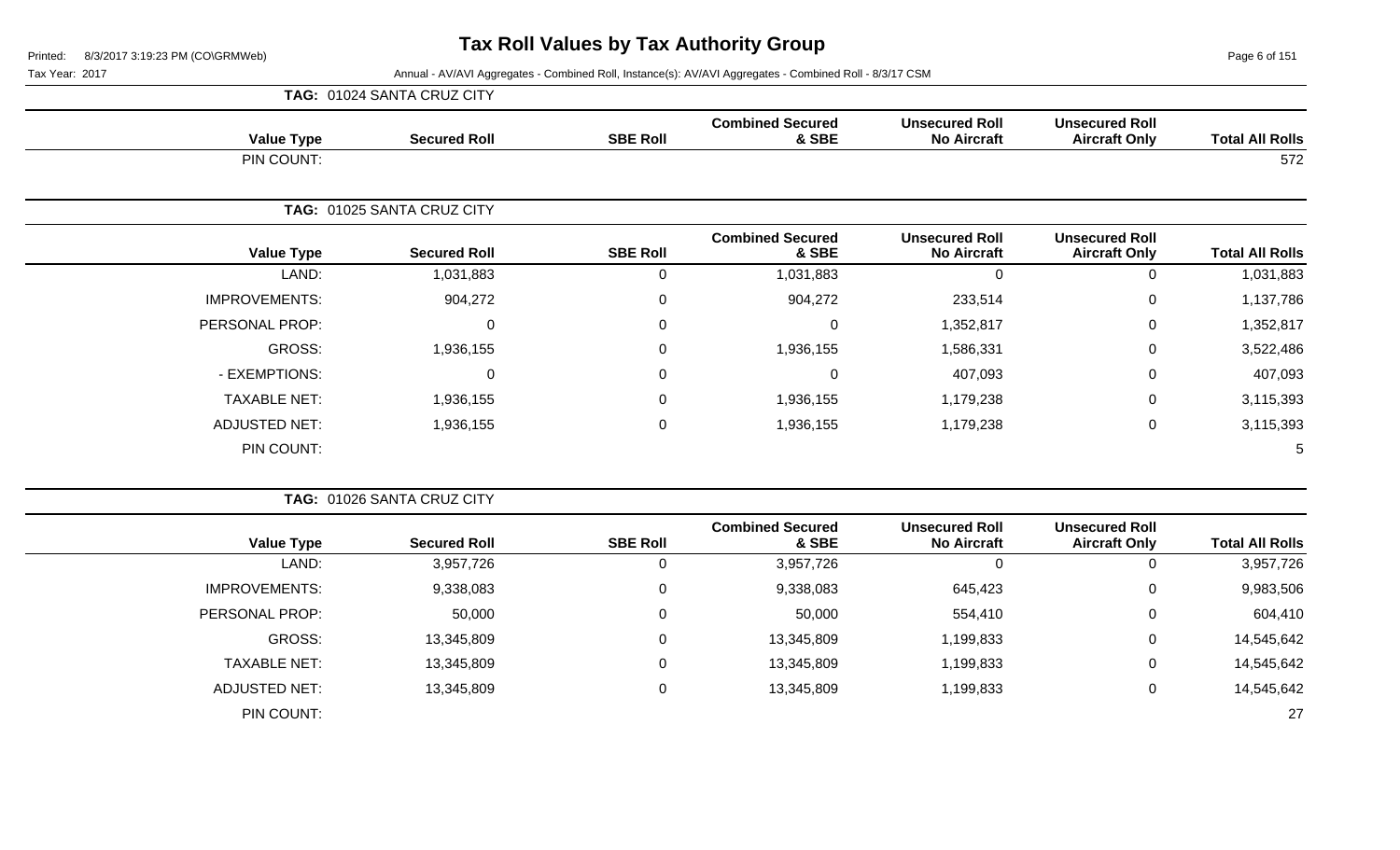Tax Year: 2017 Annual - AV/AVI Aggregates - Combined Roll, Instance(s): AV/AVI Aggregates - Combined Roll - 8/3/17 CSM

| <b>Total All Rolls</b> | <b>Unsecured Roll</b><br><b>Aircraft Only</b> | <b>Unsecured Roll</b><br><b>No Aircraft</b> | <b>Combined Secured</b><br>& SBE | <b>SBE Roll</b> | <b>Secured Roll</b> | <b>Value Type</b>    |
|------------------------|-----------------------------------------------|---------------------------------------------|----------------------------------|-----------------|---------------------|----------------------|
| 478,212,286            | 0                                             | 266,097                                     | 477,946,189                      | 0               | 477,946,189         | LAND:                |
| 582,008,438            | 0                                             | 33,265,648                                  | 548,742,790                      | 0               | 548,742,790         | <b>IMPROVEMENTS:</b> |
| 104,658,635            | 0                                             | 71,621,177                                  | 33,037,458                       | $\mathbf 0$     | 33,037,458          | PERSONAL PROP:       |
| 1,164,879,359          | 0                                             | 105,152,922                                 | 1,059,726,437                    | $\mathbf 0$     | 1,059,726,437       | <b>GROSS:</b>        |
| 54,904,150             | $\overline{0}$                                | 7,068,451                                   | 47,835,699                       | 0               | 47,835,699          | - EXEMPTIONS:        |
| 1,109,975,209          | 0                                             | 98,084,471                                  | 1,011,890,738                    | $\mathbf 0$     | 1,011,890,738       | <b>TAXABLE NET:</b>  |
| 603,400                | $\overline{0}$                                | 0                                           | 603,400                          | $\mathbf 0$     | 603,400             | + HO EXEM:           |
| 1,110,578,609          | 0                                             | 98,084,471                                  | 1,012,494,138                    | $\mathbf 0$     | 1,012,494,138       | ADJUSTED NET:        |
| 1,951                  |                                               |                                             |                                  |                 |                     | PIN COUNT:           |
|                        |                                               |                                             |                                  |                 |                     |                      |

**TAG:** 01028 SANTA CRUZ CITY

**TAG:** 01027 SANTA CRUZ CITY

| <b>Value Type</b>    | <b>Secured Roll</b>        | <b>SBE Roll</b>  | <b>Combined Secured</b><br>& SBE | <b>Unsecured Roll</b><br><b>No Aircraft</b> | <b>Unsecured Roll</b><br><b>Aircraft Only</b> | <b>Total All Rolls</b> |
|----------------------|----------------------------|------------------|----------------------------------|---------------------------------------------|-----------------------------------------------|------------------------|
| LAND:                | 11,082,395                 | 0                | 11,082,395                       | 2,107,635                                   | $\mathbf 0$                                   | 13,190,030             |
| <b>IMPROVEMENTS:</b> | 47,839,530                 | $\mathbf 0$      | 47,839,530                       | 3,912,219                                   | $\mathbf 0$                                   | 51,751,749             |
| PERSONAL PROP:       | 104,545                    | 0                | 104,545                          | 890,943                                     | $\mathbf 0$                                   | 995,488                |
| GROSS:               | 59,026,470                 | $\mathbf 0$      | 59,026,470                       | 6,910,797                                   | $\mathbf 0$                                   | 65,937,267             |
| - EXEMPTIONS:        | 3,346,473                  | $\mathbf 0$      | 3,346,473                        | $\overline{0}$                              | $\mathbf 0$                                   | 3,346,473              |
| <b>TAXABLE NET:</b>  | 55,679,997                 | $\boldsymbol{0}$ | 55,679,997                       | 6,910,797                                   | 0                                             | 62,590,794             |
| + HO EXEM:           | 7,000                      | $\mathbf 0$      | 7,000                            | $\overline{0}$                              | $\mathbf 0$                                   | 7,000                  |
| ADJUSTED NET:        | 55,686,997                 | $\mathbf 0$      | 55,686,997                       | 6,910,797                                   | $\mathbf 0$                                   | 62,597,794             |
| PIN COUNT:           |                            |                  |                                  |                                             |                                               | 136                    |
|                      | TAG: 01030 SANTA CRUZ CITY |                  |                                  |                                             |                                               |                        |

| <b>Value Type</b> | <b>Secured Roll</b> | <b>SBE Roll</b> | <b>Combined Secured</b><br>& SBE | <b>Unsecured Roll</b><br><b>No Aircraft</b> | <b>Unsecured Roll</b><br><b>Aircraft Only</b> | <b>All Rolls</b><br>'otal |
|-------------------|---------------------|-----------------|----------------------------------|---------------------------------------------|-----------------------------------------------|---------------------------|
| LAND              | 219                 |                 | 219                              | 2,869,476                                   |                                               | 2,869,695                 |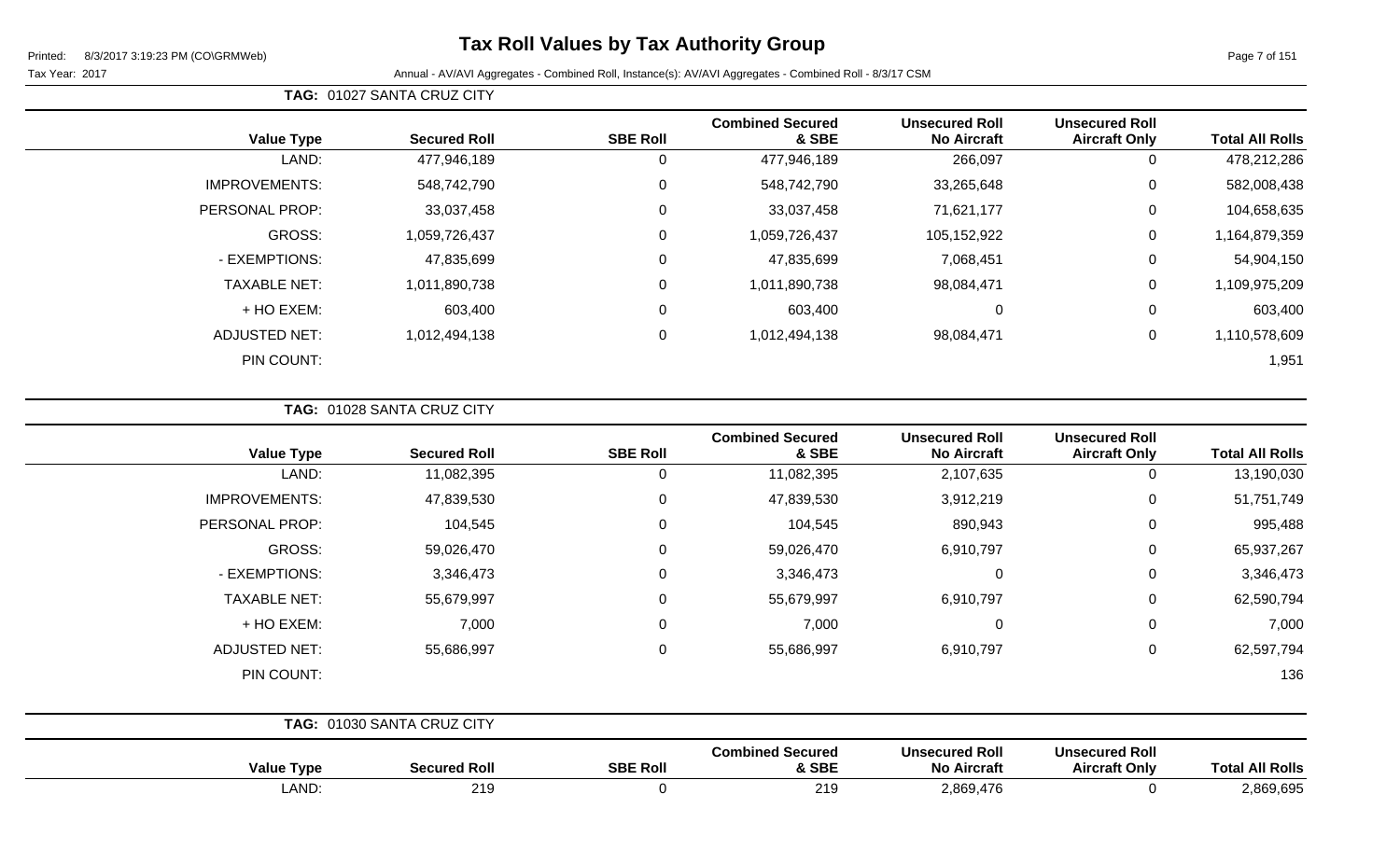## **Tax Roll Values by Tax Authority Group**

Tax Year: 2017 Annual - AV/AVI Aggregates - Combined Roll, Instance(s): AV/AVI Aggregates - Combined Roll - 8/3/17 CSM

|                        |                                               |                                             |                                  | TAG: 01030 SANTA CRUZ CITY |                     |                      |  |  |
|------------------------|-----------------------------------------------|---------------------------------------------|----------------------------------|----------------------------|---------------------|----------------------|--|--|
| <b>Total All Rolls</b> | <b>Unsecured Roll</b><br><b>Aircraft Only</b> | <b>Unsecured Roll</b><br><b>No Aircraft</b> | <b>Combined Secured</b><br>& SBE | <b>SBE Roll</b>            | <b>Secured Roll</b> | <b>Value Type</b>    |  |  |
| 3,183,770              | 0                                             | 3,126,574                                   | 57,196                           |                            | 57,196              | <b>IMPROVEMENTS:</b> |  |  |
| 12,894,236             | 0                                             | 12,894,236                                  | 0                                | $\Omega$                   |                     | PERSONAL PROP:       |  |  |
| 18,947,701             | 0                                             | 18,890,286                                  | 57,415                           | 0                          | 57,415              | GROSS:               |  |  |
| 537,338                | 0                                             | 537,119                                     | 219                              | $\Omega$                   | 219                 | - EXEMPTIONS:        |  |  |
| 18,410,363             | 0                                             | 18,353,167                                  | 57,196                           | 0                          | 57,196              | <b>TAXABLE NET:</b>  |  |  |
| 56,000                 | 0                                             | 56,000                                      | 0                                | 0                          |                     | + HO EXEM:           |  |  |
| 18,466,363             | 0                                             | 18,409,167                                  | 57,196                           |                            | 57,196              | <b>ADJUSTED NET:</b> |  |  |

PIN COUNT: 598

**TAG:** 01031 SANTA CRUZ CITY

| <b>Value Type</b>    | <b>Secured Roll</b> | <b>SBE Roll</b> | <b>Combined Secured</b><br>& SBE | <b>Unsecured Roll</b><br><b>No Aircraft</b> | <b>Unsecured Roll</b><br><b>Aircraft Only</b> | <b>Total All Rolls</b> |
|----------------------|---------------------|-----------------|----------------------------------|---------------------------------------------|-----------------------------------------------|------------------------|
| LAND:                | 276,020,599         | 0               | 276,020,599                      | 5,851,270                                   | U                                             | 281,871,869            |
| <b>IMPROVEMENTS:</b> | 241,338,202         | 0               | 241,338,202                      | 17,529,173                                  | 0                                             | 258,867,375            |
| PERSONAL PROP:       | 1,182,315           | 0               | 1,182,315                        | 6,718,109                                   | 0                                             | 7,900,424              |
| <b>GROSS:</b>        | 518,541,116         | 0               | 518,541,116                      | 30,098,552                                  | 0                                             | 548,639,668            |
| - EXEMPTIONS:        | 21,815,750          | 0               | 21,815,750                       | 16,595,497                                  | 0                                             | 38,411,247             |
| <b>TAXABLE NET:</b>  | 496,725,366         | 0               | 496,725,366                      | 13,503,055                                  | 0                                             | 510,228,421            |
| + HO EXEM:           | 2,130,800           | 0               | 2,130,800                        | 0                                           | 0                                             | 2,130,800              |
| ADJUSTED NET:        | 498,856,166         | 0               | 498,856,166                      | 13,503,055                                  | U                                             | 512,359,221            |
| PIN COUNT:           |                     |                 |                                  |                                             |                                               | 1,255                  |

|                      | <b>TAG: 01032 SANTA CRUZ CITY</b> |                 |                                  |                                             |                                               |                        |
|----------------------|-----------------------------------|-----------------|----------------------------------|---------------------------------------------|-----------------------------------------------|------------------------|
| <b>Value Type</b>    | <b>Secured Roll</b>               | <b>SBE Roll</b> | <b>Combined Secured</b><br>& SBE | <b>Unsecured Roll</b><br><b>No Aircraft</b> | <b>Unsecured Roll</b><br><b>Aircraft Only</b> | <b>Total All Rolls</b> |
| LAND:                | 3,852,896,846                     |                 | 3,852,896,846                    | 3,906,848                                   |                                               | 3,856,803,694          |
| <b>IMPROVEMENTS:</b> | 2,789,472,610                     |                 | 2,789,472,610                    | 13,384,373                                  |                                               | 2,802,856,983          |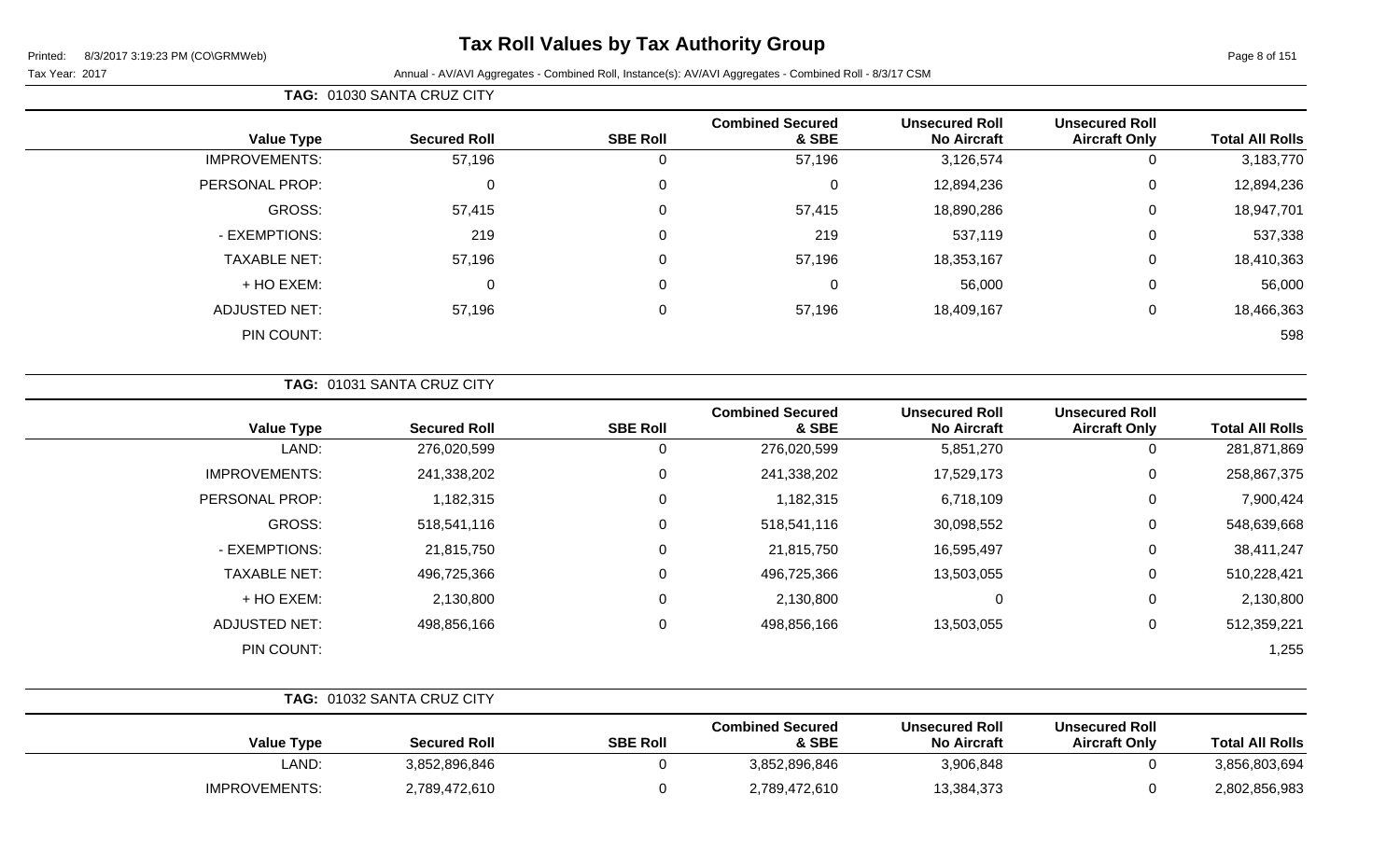## **Tax Roll Values by Tax Authority Group**

Tax Year: 2017 **Annual - AV/AVI Aggregates - Combined Roll, Instance(s): AV/AVI Aggregates - Combined Roll - 8/3/17 CSM** 

|                      | <b>TAG: 01032 SANTA CRUZ CITY</b> |                 |                                  |                                             |                                        |                        |
|----------------------|-----------------------------------|-----------------|----------------------------------|---------------------------------------------|----------------------------------------|------------------------|
| <b>Value Type</b>    | <b>Secured Roll</b>               | <b>SBE Roll</b> | <b>Combined Secured</b><br>& SBE | <b>Unsecured Roll</b><br><b>No Aircraft</b> | Unsecured Roll<br><b>Aircraft Only</b> | <b>Total All Rolls</b> |
| PERSONAL PROP:       | 1,122,216                         | 0               | 1,122,216                        | 32,095,359                                  |                                        | 33,217,575             |
| GROSS:               | 6,643,491,672                     | 0               | 6,643,491,672                    | 49,386,580                                  |                                        | 6,692,878,252          |
| - EXEMPTIONS:        | 118,935,822                       | 0               | 118,935,822                      | 2,710,461                                   | 0                                      | 121,646,283            |
| <b>TAXABLE NET:</b>  | 6,524,555,850                     | 0               | 6,524,555,850                    | 46,676,119                                  | 0                                      | 6,571,231,969          |
| $+$ HO EXEM:         | 45,624,600                        | 0               | 45,624,600                       | 56,000                                      |                                        | 45,680,600             |
| <b>ADJUSTED NET:</b> | 6,570,180,450                     |                 | 6,570,180,450                    | 46,732,119                                  |                                        | 6,616,912,569          |

PIN COUNT: 15,790

|                        |                                               |                                             |                                  |                 | TAG: 01033 SANTA CRUZ CITY |                      |  |
|------------------------|-----------------------------------------------|---------------------------------------------|----------------------------------|-----------------|----------------------------|----------------------|--|
| <b>Total All Rolls</b> | <b>Unsecured Roll</b><br><b>Aircraft Only</b> | <b>Unsecured Roll</b><br><b>No Aircraft</b> | <b>Combined Secured</b><br>& SBE | <b>SBE Roll</b> | <b>Secured Roll</b>        | <b>Value Type</b>    |  |
| 36,228,975             | 0                                             | 295,852                                     | 35,933,123                       |                 | 35,933,123                 | LAND:                |  |
| 24,956,572             | $\mathbf 0$                                   | 440,706                                     | 24,515,866                       |                 | 24,515,866                 | <b>IMPROVEMENTS:</b> |  |
| 1,561,761              | $\mathbf 0$                                   | 1,561,761                                   | $\mathbf 0$                      | 0               | 0                          | PERSONAL PROP:       |  |
| 62,747,308             | $\mathbf 0$                                   | 2,298,319                                   | 60,448,989                       | 0               | 60,448,989                 | GROSS:               |  |
| 385,587                | $\mathbf 0$                                   | 0                                           | 385,587                          | $\mathbf{0}$    | 385,587                    | - EXEMPTIONS:        |  |
| 62,361,721             | $\mathbf 0$                                   | 2,298,319                                   | 60,063,402                       | $\mathbf{0}$    | 60,063,402                 | <b>TAXABLE NET:</b>  |  |
| 383,600                | 0                                             | 0                                           | 383,600                          | $\Omega$        | 383,600                    | + HO EXEM:           |  |
| 62,745,321             | $\mathbf 0$                                   | 2,298,319                                   | 60,447,002                       | $\Omega$        | 60,447,002                 | <b>ADJUSTED NET:</b> |  |
| 137                    |                                               |                                             |                                  |                 |                            | PIN COUNT:           |  |

|                      | <b>TAG: 01034 SANTA CRUZ CITY</b> |                 |                                  |                                             |                                               |                        |
|----------------------|-----------------------------------|-----------------|----------------------------------|---------------------------------------------|-----------------------------------------------|------------------------|
| <b>Value Type</b>    | <b>Secured Roll</b>               | <b>SBE Roll</b> | <b>Combined Secured</b><br>& SBE | <b>Unsecured Roll</b><br><b>No Aircraft</b> | <b>Unsecured Roll</b><br><b>Aircraft Only</b> | <b>Total All Rolls</b> |
| LAND:                | 37,092                            |                 | 37,092                           |                                             |                                               | 37,092                 |
| <b>IMPROVEMENTS:</b> | 239,711                           |                 | 239,711                          |                                             |                                               | 239,711                |
| GROSS:               | 276,803                           |                 | 276,803                          |                                             |                                               | 276,803                |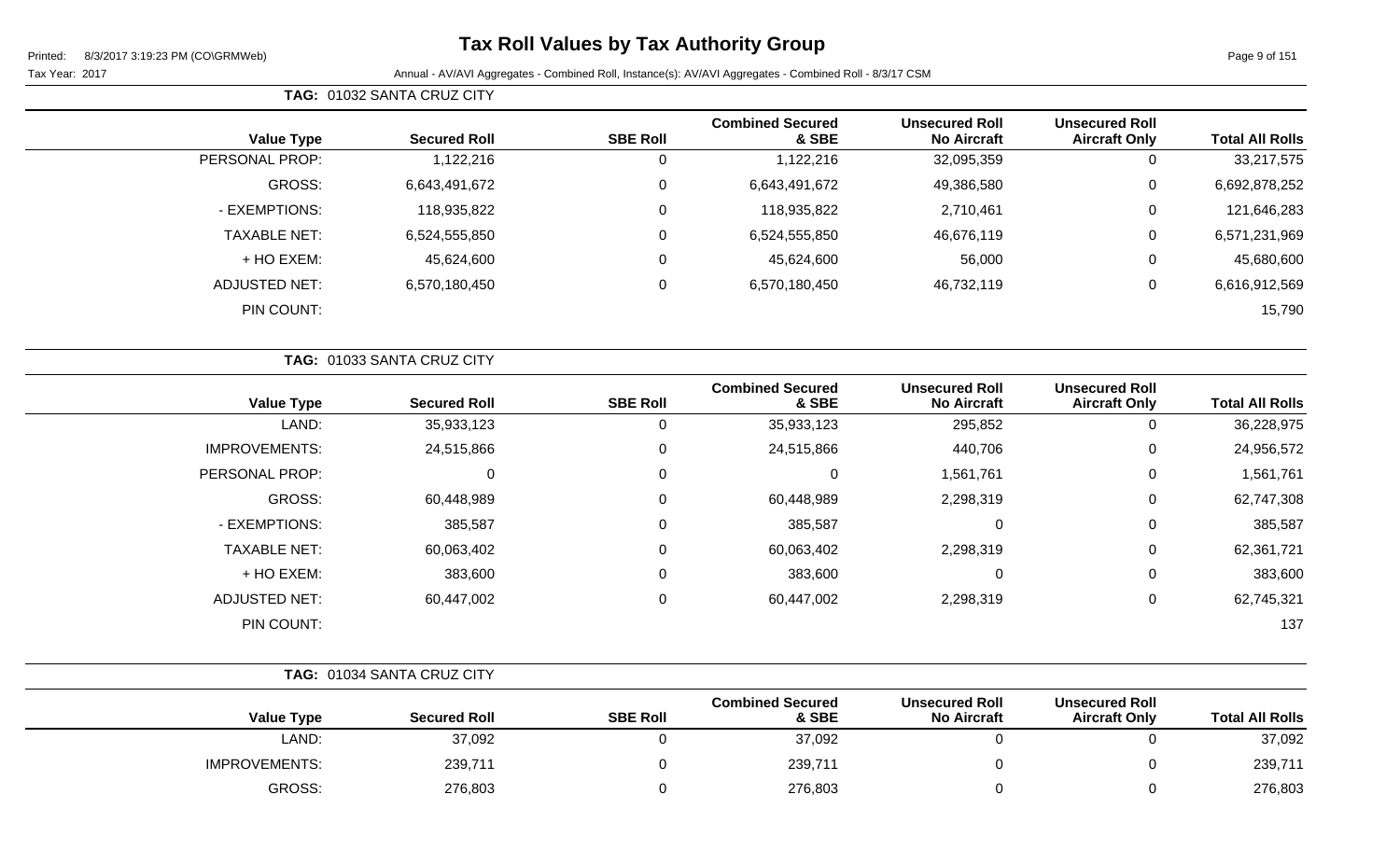# **Tax Roll Values by Tax Authority Group**

Page 10 of 151

| Annual - AV/AVI Aggregates - Combined Roll, Instance(s): AV/AVI Aggregates - Combined Roll - 8/3/17 CSM<br>Tax Year: 2017 |                            |                 |                                  |                                             |                                               |                        |
|---------------------------------------------------------------------------------------------------------------------------|----------------------------|-----------------|----------------------------------|---------------------------------------------|-----------------------------------------------|------------------------|
|                                                                                                                           | TAG: 01034 SANTA CRUZ CITY |                 |                                  |                                             |                                               |                        |
| <b>Value Type</b>                                                                                                         | <b>Secured Roll</b>        | <b>SBE Roll</b> | <b>Combined Secured</b><br>& SBE | <b>Unsecured Roll</b><br><b>No Aircraft</b> | <b>Unsecured Roll</b><br><b>Aircraft Only</b> | <b>Total All Rolls</b> |
| - EXEMPTIONS:                                                                                                             | 7,000                      | $\mathbf 0$     | 7,000                            | $\mathbf 0$                                 | $\mathbf 0$                                   | 7,000                  |
| <b>TAXABLE NET:</b>                                                                                                       | 269,803                    | $\pmb{0}$       | 269,803                          | $\pmb{0}$                                   | $\boldsymbol{0}$                              | 269,803                |
| + HO EXEM:                                                                                                                | 7,000                      | 0               | 7,000                            | 0                                           | $\Omega$                                      | 7,000                  |
| <b>ADJUSTED NET:</b>                                                                                                      | 276,803                    | $\mathbf 0$     | 276,803                          | 0                                           | $\mathbf 0$                                   | 276,803                |
| PIN COUNT:                                                                                                                |                            |                 |                                  |                                             |                                               | $\overline{5}$         |
|                                                                                                                           | TAG: 01035 SANTA CRUZ CITY |                 |                                  |                                             |                                               |                        |
| <b>Value Type</b>                                                                                                         | <b>Secured Roll</b>        | <b>SBE Roll</b> | <b>Combined Secured</b><br>& SBE | <b>Unsecured Roll</b><br><b>No Aircraft</b> | <b>Unsecured Roll</b><br><b>Aircraft Only</b> | <b>Total All Rolls</b> |
| PIN COUNT:                                                                                                                |                            |                 |                                  |                                             |                                               |                        |
|                                                                                                                           | TAG: 01036 SANTA CRUZ ANX  |                 |                                  |                                             |                                               |                        |
| <b>Value Type</b>                                                                                                         | <b>Secured Roll</b>        | <b>SBE Roll</b> | <b>Combined Secured</b><br>& SBE | <b>Unsecured Roll</b><br><b>No Aircraft</b> | <b>Unsecured Roll</b><br><b>Aircraft Only</b> | <b>Total All Rolls</b> |
| PIN COUNT:                                                                                                                |                            |                 |                                  |                                             |                                               | 4                      |
|                                                                                                                           | TAG: 02021 WATSONVILLE CTY |                 |                                  |                                             |                                               |                        |
| <b>Value Type</b>                                                                                                         | <b>Secured Roll</b>        | <b>SBE Roll</b> | <b>Combined Secured</b><br>& SBE | <b>Unsecured Roll</b><br><b>No Aircraft</b> | <b>Unsecured Roll</b><br><b>Aircraft Only</b> | <b>Total All Rolls</b> |
| LAND:                                                                                                                     | 55,061,943                 | 31,120          | 55,093,063                       | $\mathbf 0$                                 | $\mathbf 0$                                   | 55,093,063             |
| <b>IMPROVEMENTS:</b>                                                                                                      | 114,927,833                | $\pmb{0}$       | 114,927,833                      | 6,749,369                                   | 0                                             | 121,677,202            |
| PERSONAL PROP:                                                                                                            | 21,732,061                 | 0               | 21,732,061                       | 36,348,024                                  | 0                                             | 58,080,085             |
| <b>GROSS:</b>                                                                                                             | 191,721,837                | 31,120          | 191,752,957                      | 43,097,393                                  | $\mathbf 0$                                   | 234,850,350            |
| - EXEMPTIONS:                                                                                                             | 3,604,396                  | 0               | 3,604,396                        | $\boldsymbol{0}$                            | 0                                             | 3,604,396              |
| <b>TAXABLE NET:</b>                                                                                                       | 188,117,441                | 31,120          | 188,148,561                      | 43,097,393                                  | 0                                             | 231,245,954            |
| + HO EXEM:                                                                                                                | 21,000                     | $\mathbf 0$     | 21,000                           | $\mathbf 0$                                 | $\Omega$                                      | 21,000                 |
| <b>ADJUSTED NET:</b>                                                                                                      | 188,138,441                | 31,120          | 188,169,561                      | 43,097,393                                  | 0                                             | 231,266,954            |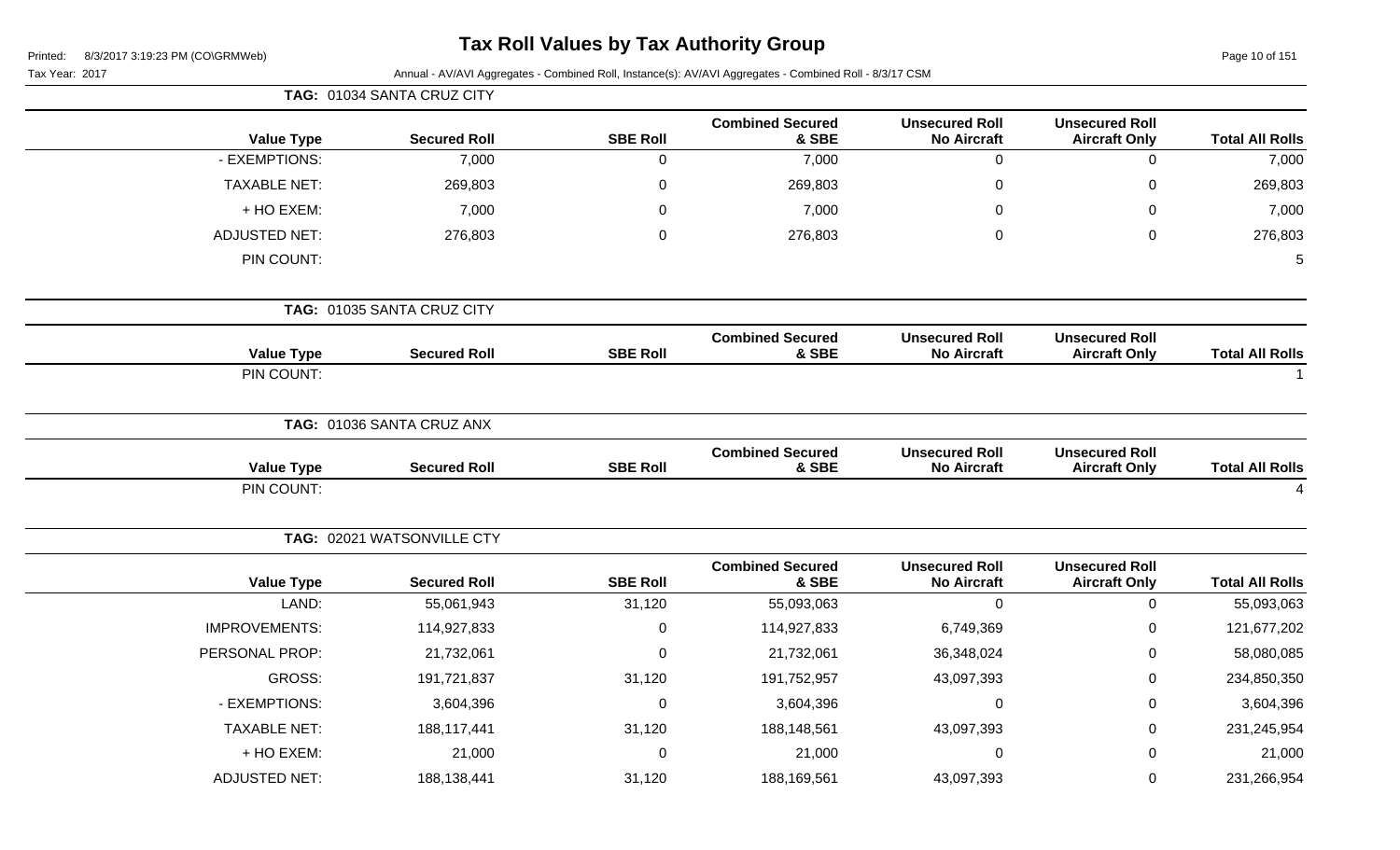Page 11 of 151

|                        |                                               |                                             |                                  |                 | TAG: 02021 WATSONVILLE CTY |                      |
|------------------------|-----------------------------------------------|---------------------------------------------|----------------------------------|-----------------|----------------------------|----------------------|
| <b>Total All Rolls</b> | <b>Unsecured Roll</b><br><b>Aircraft Only</b> | <b>Unsecured Roll</b><br><b>No Aircraft</b> | <b>Combined Secured</b><br>& SBE | <b>SBE Roll</b> | <b>Secured Roll</b>        | <b>Value Type</b>    |
| 246                    |                                               |                                             |                                  |                 |                            | PIN COUNT:           |
|                        |                                               |                                             |                                  |                 | TAG: 02023 WATSONVILLE CTY |                      |
| <b>Total All Rolls</b> | <b>Unsecured Roll</b><br><b>Aircraft Only</b> | <b>Unsecured Roll</b><br><b>No Aircraft</b> | <b>Combined Secured</b><br>& SBE | <b>SBE Roll</b> | <b>Secured Roll</b>        | <b>Value Type</b>    |
| 50,456,297             | $\mathbf 0$                                   | 40,398                                      | 50,415,899                       | $\mathbf 0$     | 50,415,899                 | LAND:                |
| 62,942,899             | 0                                             | 3,088,784                                   | 59,854,115                       | 0               | 59,854,115                 | <b>IMPROVEMENTS:</b> |
| 3,506,459              | 0                                             | 2,988,541                                   | 517,918                          | 0               | 517,918                    | PERSONAL PROP:       |
| 116,905,655            | 0                                             | 6,117,723                                   | 110,787,932                      | 0               | 110,787,932                | <b>GROSS:</b>        |
| 16,943,379             | 0                                             | 5,000                                       | 16,938,379                       | 0               | 16,938,379                 | - EXEMPTIONS:        |
| 99,962,276             | 0                                             | 6,112,723                                   | 93,849,553                       | 0               | 93,849,553                 | <b>TAXABLE NET:</b>  |
| 266,000                | 0                                             | $\Omega$                                    | 266,000                          | 0               | 266,000                    | + HO EXEM:           |
| 100,228,276            | 0                                             | 6,112,723                                   | 94,115,553                       | $\mathbf 0$     | 94,115,553                 | <b>ADJUSTED NET:</b> |
| 417                    |                                               |                                             |                                  |                 |                            | PIN COUNT:           |
|                        |                                               |                                             |                                  |                 | TAG: 02029 WATSONVILLE CTY |                      |
| <b>Total All Rolls</b> | <b>Unsecured Roll</b><br><b>Aircraft Only</b> | <b>Unsecured Roll</b><br><b>No Aircraft</b> | <b>Combined Secured</b><br>& SBE | <b>SBE Roll</b> | <b>Secured Roll</b>        | <b>Value Type</b>    |
| 3                      |                                               |                                             |                                  |                 |                            | PIN COUNT:           |
|                        |                                               |                                             |                                  |                 | TAG: 02045 WATSONVILLE CTY |                      |
| <b>Total All Rolls</b> | <b>Unsecured Roll</b><br><b>Aircraft Only</b> | <b>Unsecured Roll</b><br><b>No Aircraft</b> | <b>Combined Secured</b><br>& SBE | <b>SBE Roll</b> | <b>Secured Roll</b>        | <b>Value Type</b>    |
|                        |                                               |                                             |                                  |                 |                            | PIN COUNT:           |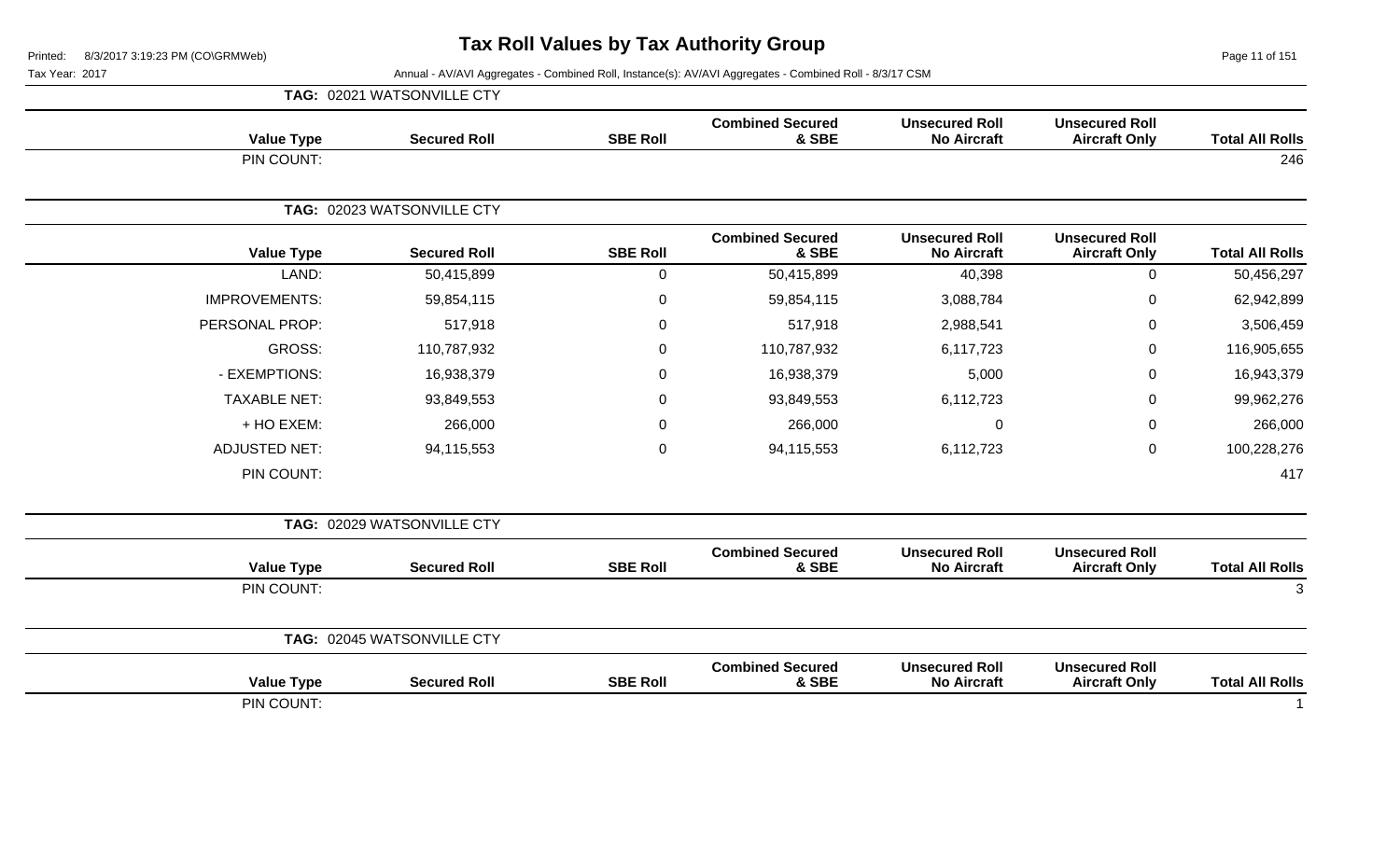Tax Year: 2017 Annual - AV/AVI Aggregates - Combined Roll, Instance(s): AV/AVI Aggregates - Combined Roll - 8/3/17 CSM

| <b>Value Type</b>    | <b>Secured Roll</b> | <b>SBE Roll</b> | <b>Combined Secured</b><br>& SBE | <b>Unsecured Roll</b><br><b>No Aircraft</b> | <b>Unsecured Roll</b><br><b>Aircraft Only</b> | <b>Total All Rolls</b> |
|----------------------|---------------------|-----------------|----------------------------------|---------------------------------------------|-----------------------------------------------|------------------------|
| LAND:                | 18,848,431          |                 | 18,848,431                       | 183,883                                     | 0                                             | 19,032,314             |
| <b>IMPROVEMENTS:</b> | 39,031,378          | 0               | 39,031,378                       | 1,225,055                                   | 0                                             | 40,256,433             |
| PERSONAL PROP:       | 462,251             | $\Omega$        | 462,251                          | 757,098                                     | 0                                             | 1,219,349              |
| GROSS:               | 58,342,060          | $\Omega$        | 58,342,060                       | 2,166,036                                   | 0                                             | 60,508,096             |
| - EXEMPTIONS:        | 8,050,087           | $\Omega$        | 8,050,087                        | 58,988                                      | 0                                             | 8,109,075              |
| <b>TAXABLE NET:</b>  | 50,291,973          | $\Omega$        | 50,291,973                       | 2,107,048                                   | 0                                             | 52,399,021             |
| + HO EXEM:           | 7,000               | $\Omega$        | 7,000                            | 0                                           | 0                                             | 7,000                  |
| <b>ADJUSTED NET:</b> | 50,298,973          | $\Omega$        | 50,298,973                       | 2,107,048                                   | 0                                             | 52,406,021             |
| PIN COUNT:           |                     |                 |                                  |                                             |                                               | 185                    |

**TAG:** 02071 WATSONVILLE CTY

**TAG:** 02070 WATSONVILLE CTY

| <b>Value Type</b>    | <b>Secured Roll</b>        | <b>SBE Roll</b> | <b>Combined Secured</b><br>& SBE | <b>Unsecured Roll</b><br><b>No Aircraft</b> | <b>Unsecured Roll</b><br><b>Aircraft Only</b> | <b>Total All Rolls</b> |
|----------------------|----------------------------|-----------------|----------------------------------|---------------------------------------------|-----------------------------------------------|------------------------|
| LAND:                | 184,451,623                | 0               | 184,451,623                      | 139,585                                     | 0                                             | 184,591,208            |
| <b>IMPROVEMENTS:</b> | 159,784,532                | 0               | 159,784,532                      | $\overline{0}$                              | $\mathbf 0$                                   | 159,784,532            |
| PERSONAL PROP:       | 111,633                    | 0               | 111,633                          | 76,587                                      | $\mathbf 0$                                   | 188,220                |
| GROSS:               | 344, 347, 788              | 0               | 344, 347, 788                    | 216,172                                     | $\mathbf 0$                                   | 344,563,960            |
| - EXEMPTIONS:        | 29,385,545                 | $\Omega$        | 29,385,545                       | $\mathbf{0}$                                | $\mathbf 0$                                   | 29,385,545             |
| <b>TAXABLE NET:</b>  | 314,962,243                | 0               | 314,962,243                      | 216,172                                     | $\mathbf 0$                                   | 315,178,415            |
| + HO EXEM:           | 3,410,400                  | 0               | 3,410,400                        | $\mathbf 0$                                 | $\mathbf 0$                                   | 3,410,400              |
| <b>ADJUSTED NET:</b> | 318,372,643                | 0               | 318,372,643                      | 216,172                                     | $\mathbf 0$                                   | 318,588,815            |
| PIN COUNT:           |                            |                 |                                  |                                             |                                               | 1,223                  |
|                      | TAG: 02072 WATSONVILLE CTY |                 |                                  |                                             |                                               |                        |

| Type<br>Value | <b>Secured Roll</b> | <b>SBE Roll</b> | Combined Secured<br>& SBE | Unsecured Roll<br><b>No Aircraft</b> | <b>Unsecured Roll</b><br><b>Aircraft Only</b> | <b>All Rolls</b><br>⊺otal |
|---------------|---------------------|-----------------|---------------------------|--------------------------------------|-----------------------------------------------|---------------------------|
| LAND.         | ,093,823,909        |                 | ,093,823,909              | 911,206                              |                                               | .<br>00 <sub>A</sub><br>. |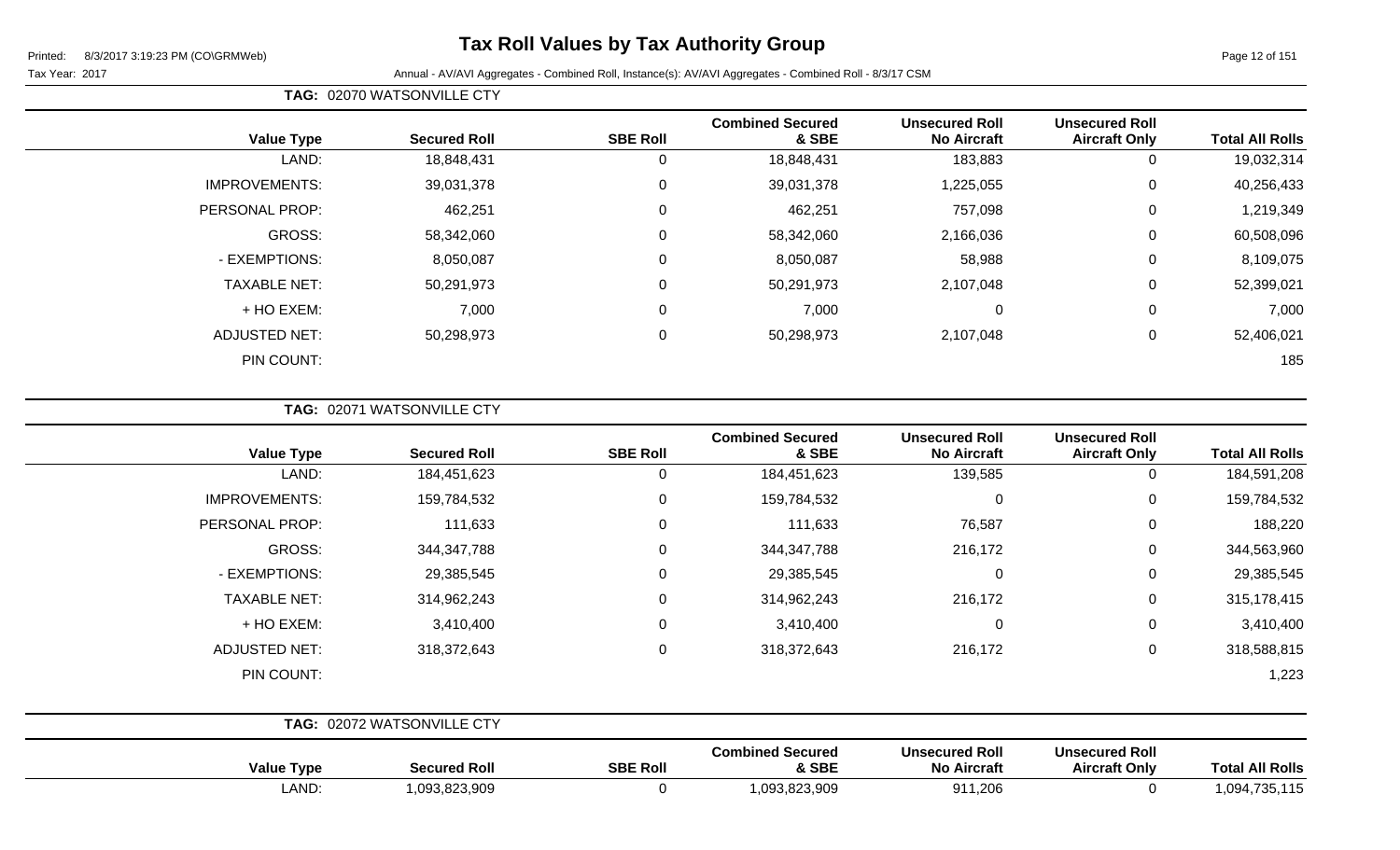**TAG:** 02072 WATSONVILLE CTY

Page 13 of 151

| <b>Total All Rolls</b> | <b>Unsecured Roll</b><br><b>Aircraft Only</b> | <b>Unsecured Roll</b><br><b>No Aircraft</b> | <b>Combined Secured</b><br>& SBE | <b>SBE Roll</b> | <b>Secured Roll</b> | <b>Value Type</b>    |
|------------------------|-----------------------------------------------|---------------------------------------------|----------------------------------|-----------------|---------------------|----------------------|
| 1,197,776,984          | 0                                             | 33,038,576                                  | 1,164,738,408                    | U               | 1,164,738,408       | <b>IMPROVEMENTS:</b> |
| 57,262,144             | $\mathbf 0$                                   | 42,122,306                                  | 15,139,838                       | $\mathbf 0$     | 15,139,838          | PERSONAL PROP:       |
| 2,349,774,243          | $\mathbf 0$                                   | 76,072,088                                  | 2,273,702,155                    | $\mathbf 0$     | 2,273,702,155       | GROSS:               |
| 124,780,178            | 0                                             | 6,283,190                                   | 118,496,988                      | $\mathbf 0$     | 118,496,988         | - EXEMPTIONS:        |
| 2,224,994,065          | 0                                             | 69,788,898                                  | 2,155,205,167                    | $\mathbf 0$     | 2,155,205,167       | <b>TAXABLE NET:</b>  |
| 18,926,172             | 0                                             | 0                                           | 18,926,172                       | $\mathbf 0$     | 18,926,172          | + HO EXEM:           |
| 2,243,920,237          | $\mathbf 0$                                   | 69,788,898                                  | 2,174,131,339                    | $\mathbf 0$     | 2,174,131,339       | <b>ADJUSTED NET:</b> |
| 6,871                  |                                               |                                             |                                  |                 |                     | PIN COUNT:           |
|                        |                                               |                                             |                                  |                 |                     |                      |

|                      | TAG: 02073 WATSONVILLE CTY |                 |                                  |                                             |                                               |                        |
|----------------------|----------------------------|-----------------|----------------------------------|---------------------------------------------|-----------------------------------------------|------------------------|
| <b>Value Type</b>    | <b>Secured Roll</b>        | <b>SBE Roll</b> | <b>Combined Secured</b><br>& SBE | <b>Unsecured Roll</b><br><b>No Aircraft</b> | <b>Unsecured Roll</b><br><b>Aircraft Only</b> | <b>Total All Rolls</b> |
| LAND:                | 33,951,856                 |                 | 33,951,856                       | 0                                           | 0                                             | 33,951,856             |
| <b>IMPROVEMENTS:</b> | 31,807,137                 | 0               | 31,807,137                       | 2,240,647                                   | $\mathbf 0$                                   | 34,047,784             |
| PERSONAL PROP:       | 473,639                    | $\mathbf{0}$    | 473,639                          | 11,673,498                                  | 0                                             | 12,147,137             |
| GROSS:               | 66,232,632                 | 0               | 66,232,632                       | 13,914,145                                  | $\mathbf 0$                                   | 80,146,777             |
| - EXEMPTIONS:        | 8,429,368                  | $\Omega$        | 8,429,368                        | $\mathbf 0$                                 | $\mathbf 0$                                   | 8,429,368              |
| <b>TAXABLE NET:</b>  | 57,803,264                 | $\Omega$        | 57,803,264                       | 13,914,145                                  | $\mathbf 0$                                   | 71,717,409             |
| + HO EXEM:           | 14,000                     | $\mathbf{0}$    | 14,000                           | $\mathbf 0$                                 | $\mathbf 0$                                   | 14,000                 |
| <b>ADJUSTED NET:</b> | 57,817,264                 | $\mathbf 0$     | 57,817,264                       | 13,914,145                                  | $\mathbf 0$                                   | 71,731,409             |
| PIN COUNT:           |                            |                 |                                  |                                             |                                               | 154                    |

|                      | <b>TAG: 02074 WATSONVILLE CTY</b> |                 |                                  |                                             |                                               |                        |
|----------------------|-----------------------------------|-----------------|----------------------------------|---------------------------------------------|-----------------------------------------------|------------------------|
| <b>Value Type</b>    | <b>Secured Roll</b>               | <b>SBE Roll</b> | <b>Combined Secured</b><br>& SBE | <b>Unsecured Roll</b><br><b>No Aircraft</b> | <b>Unsecured Roll</b><br><b>Aircraft Only</b> | <b>Total All Rolls</b> |
| LAND:                | 6,269,295                         |                 | 6,269,295                        |                                             |                                               | 6,269,295              |
| <b>IMPROVEMENTS:</b> | 14,065,886                        |                 | 14,065,886                       | 36,052                                      |                                               | 14,101,938             |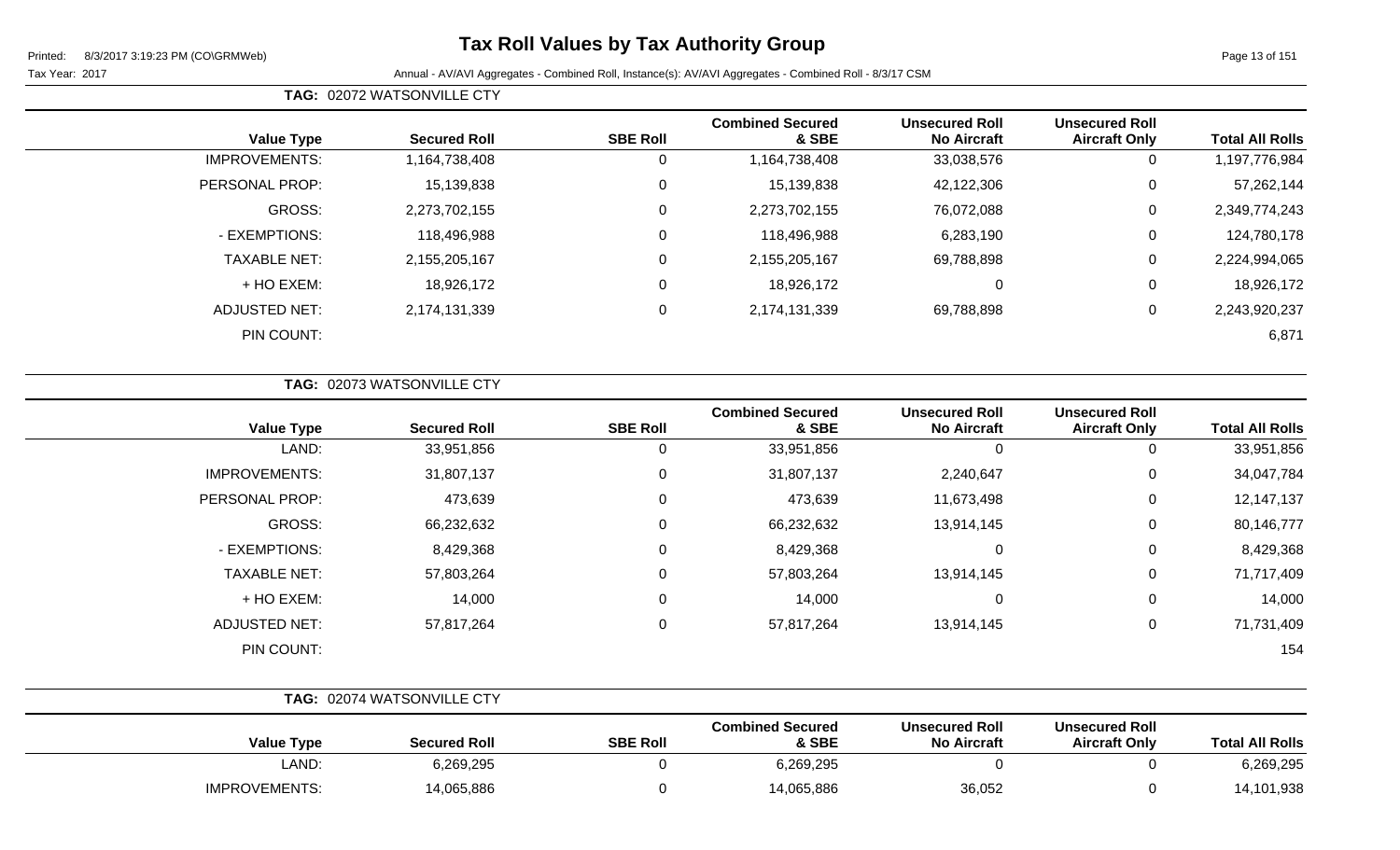## **Tax Roll Values by Tax Authority Group**

| Page 14 of 151 |  |  |
|----------------|--|--|

|  |  |  | Tax Year: 2017 |  |
|--|--|--|----------------|--|
|--|--|--|----------------|--|

|                        |                                               |                                             |                                  |                 | TAG: 02074 WATSONVILLE CTY |                      |
|------------------------|-----------------------------------------------|---------------------------------------------|----------------------------------|-----------------|----------------------------|----------------------|
| <b>Total All Rolls</b> | <b>Unsecured Roll</b><br><b>Aircraft Only</b> | <b>Unsecured Roll</b><br><b>No Aircraft</b> | <b>Combined Secured</b><br>& SBE | <b>SBE Roll</b> | <b>Secured Roll</b>        | <b>Value Type</b>    |
| 2,111,418              | $\mathbf 0$                                   | 168,667                                     | 1,942,751                        | $\overline{0}$  | 1,942,751                  | PERSONAL PROP:       |
| 22,482,651             | $\mathbf 0$                                   | 204,719                                     | 22,277,932                       | 0               | 22,277,932                 | <b>GROSS:</b>        |
| 13,876,288             | 0                                             | $\mathbf 0$                                 | 13,876,288                       | 0               | 13,876,288                 | - EXEMPTIONS:        |
| 8,606,363              | 0                                             | 204,719                                     | 8,401,644                        | 0               | 8,401,644                  | <b>TAXABLE NET:</b>  |
| 8,606,363              | $\mathbf 0$                                   | 204,719                                     | 8,401,644                        | 0               | 8,401,644                  | <b>ADJUSTED NET:</b> |
| 25                     |                                               |                                             |                                  |                 |                            | PIN COUNT:           |
|                        |                                               |                                             |                                  |                 | TAG: 02075 WATSONVILLE CTY |                      |
| <b>Total All Rolls</b> | <b>Unsecured Roll</b><br><b>Aircraft Only</b> | <b>Unsecured Roll</b><br><b>No Aircraft</b> | <b>Combined Secured</b><br>& SBE | <b>SBE Roll</b> | <b>Secured Roll</b>        | <b>Value Type</b>    |
| 16,224                 | $\mathbf 0$                                   | $\mathbf 0$                                 | 16,224                           | $\overline{0}$  | 16,224                     | LAND:                |
| 68,279                 | $\mathbf 0$                                   | $\pmb{0}$                                   | 68,279                           | $\Omega$        | 68,279                     | <b>IMPROVEMENTS:</b> |
| 84,503                 | $\mathbf 0$                                   | 0                                           | 84,503                           | 0               | 84,503                     | <b>GROSS:</b>        |
| 84,503                 | $\mathbf 0$                                   | 0                                           | 84,503                           | $\Omega$        | 84,503                     | <b>TAXABLE NET:</b>  |
| 84,503                 | $\mathbf 0$                                   | 0                                           | 84,503                           | 0               | 84,503                     | <b>ADJUSTED NET:</b> |
| 3                      |                                               |                                             |                                  |                 |                            | PIN COUNT:           |
|                        |                                               |                                             |                                  |                 | TAG: 02077 WATSONVILLE CTY |                      |
| <b>Total All Rolls</b> | <b>Unsecured Roll</b><br><b>Aircraft Only</b> | <b>Unsecured Roll</b><br><b>No Aircraft</b> | <b>Combined Secured</b><br>& SBE | <b>SBE Roll</b> | <b>Secured Roll</b>        | <b>Value Type</b>    |
| 794,146                | $\mathbf 0$                                   | $\boldsymbol{0}$                            | 794,146                          | $\mathbf 0$     | 794,146                    | LAND:                |
| 1,057,715              | $\mathbf 0$                                   | 21,338                                      | 1,036,377                        | 0               | 1,036,377                  | <b>IMPROVEMENTS:</b> |
| 94,811                 | $\mathbf 0$                                   | 94,811                                      | 0                                | 0               | 0                          | PERSONAL PROP:       |
| 1,946,672              | $\mathbf 0$                                   | 116,149                                     | 1,830,523                        | 0               | 1,830,523                  | GROSS:               |
| 1,946,672              | 0                                             | 116,149                                     | 1,830,523                        | 0               | 1,830,523                  | <b>TAXABLE NET:</b>  |
| 1,946,672              | $\mathbf 0$                                   | 116,149                                     | 1,830,523                        | $\pmb{0}$       | 1,830,523                  | <b>ADJUSTED NET:</b> |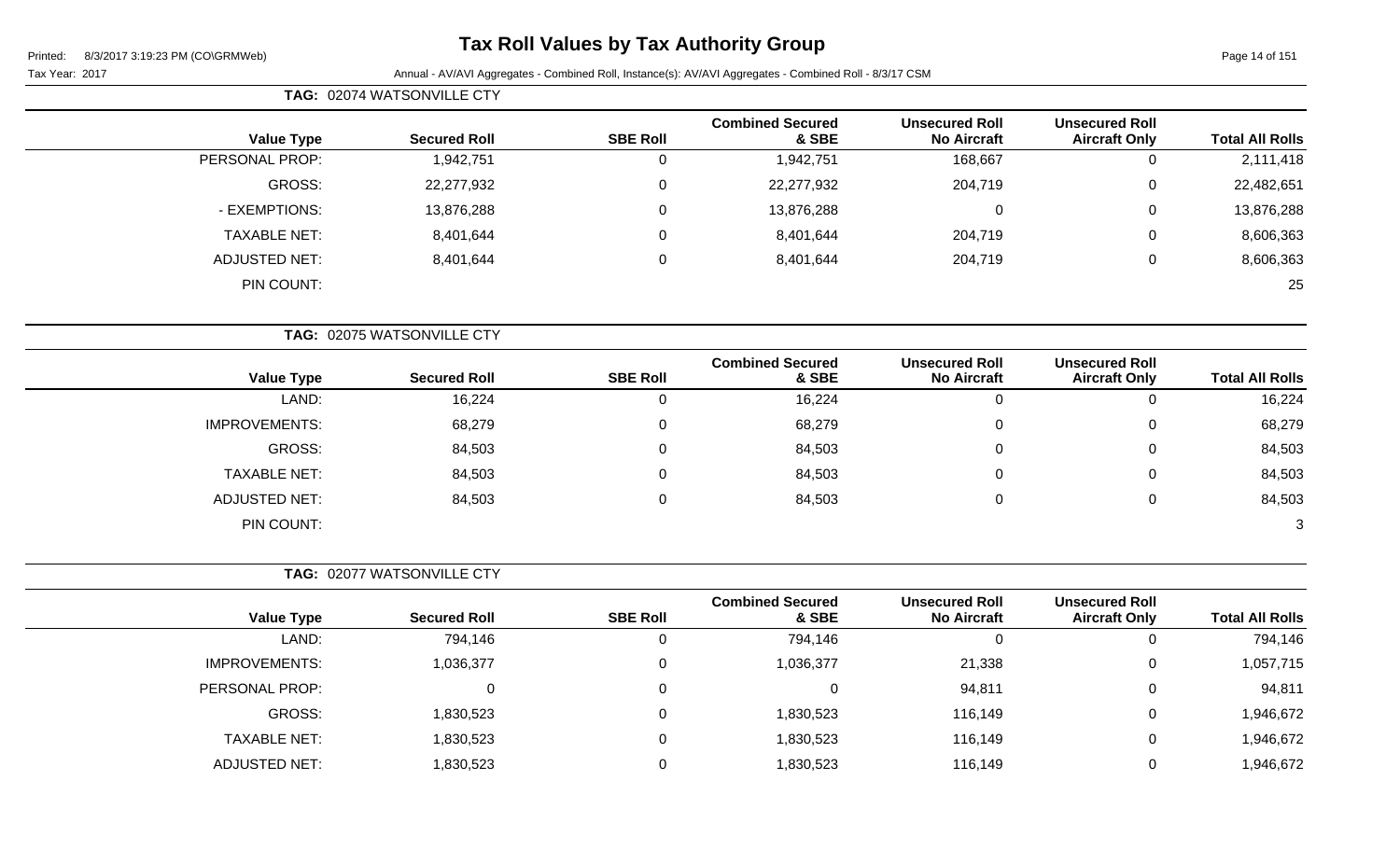**TAG:** 02077 WATSONVILLE CTY

Page 15 of 151

| <b>Value Type</b>    | <b>Secured Roll</b>        | <b>SBE Roll</b> | <b>Combined Secured</b><br>& SBE | <b>Unsecured Roll</b><br><b>No Aircraft</b> | <b>Unsecured Roll</b><br><b>Aircraft Only</b> | <b>Total All Rolls</b> |
|----------------------|----------------------------|-----------------|----------------------------------|---------------------------------------------|-----------------------------------------------|------------------------|
| PIN COUNT:           |                            |                 |                                  |                                             |                                               | 3                      |
|                      | TAG: 02078 WATSONVILLE CTY |                 |                                  |                                             |                                               |                        |
| <b>Value Type</b>    | <b>Secured Roll</b>        | <b>SBE Roll</b> | <b>Combined Secured</b><br>& SBE | <b>Unsecured Roll</b><br><b>No Aircraft</b> | <b>Unsecured Roll</b><br><b>Aircraft Only</b> | <b>Total All Rolls</b> |
| LAND:                | 400,421,522                | $\Omega$        | 400,421,522                      | 3,351,860                                   | 0                                             | 403,773,382            |
| <b>IMPROVEMENTS:</b> | 493,496,718                | $\mathbf 0$     | 493,496,718                      | 35,955,558                                  | 0                                             | 529,452,276            |
| PERSONAL PROP:       | 8,363,305                  | $\mathbf 0$     | 8,363,305                        | 52,291,425                                  | 26,823,246                                    | 87,477,976             |
| GROSS:               | 902,281,545                | $\mathbf 0$     | 902,281,545                      | 91,598,843                                  | 26,823,246                                    | 1,020,703,634          |
| - EXEMPTIONS:        | 45,918,522                 | 0               | 45,918,522                       | 1,369,283                                   | 449,340                                       | 47,737,145             |
| <b>TAXABLE NET:</b>  | 856,363,023                | $\mathbf 0$     | 856,363,023                      | 90,229,560                                  | 26,373,906                                    | 972,966,489            |
| + HO EXEM:           | 3,024,000                  | $\mathbf 0$     | 3,024,000                        | 0                                           | 0                                             | 3,024,000              |
| <b>ADJUSTED NET:</b> | 859,387,023                | $\overline{0}$  | 859,387,023                      | 90,229,560                                  | 26,373,906                                    | 975,990,489            |
| PIN COUNT:           |                            |                 |                                  |                                             |                                               | 3,211                  |

|                        |                                               |                                             |                                  |                 | TAG: 02079 WATSONVILLE CTY |                      |  |
|------------------------|-----------------------------------------------|---------------------------------------------|----------------------------------|-----------------|----------------------------|----------------------|--|
| <b>Total All Rolls</b> | <b>Unsecured Roll</b><br><b>Aircraft Only</b> | <b>Unsecured Roll</b><br><b>No Aircraft</b> | <b>Combined Secured</b><br>& SBE | <b>SBE Roll</b> | <b>Secured Roll</b>        | <b>Value Type</b>    |  |
| 224,585                | 0                                             | 0                                           | 224,585                          |                 | 224,585                    | LAND:                |  |
| 5,338                  | $\mathbf 0$                                   | $\Omega$                                    | 5,338                            |                 | 5,338                      | <b>IMPROVEMENTS:</b> |  |
| 229,923                | $\overline{0}$                                | $\Omega$                                    | 229,923                          |                 | 229,923                    | GROSS:               |  |
| 229,923                | $\mathbf{0}$                                  | 0                                           | 229,923                          |                 | 229,923                    | <b>TAXABLE NET:</b>  |  |
| 229,923                | 0                                             | 0                                           | 229,923                          |                 | 229,923                    | <b>ADJUSTED NET:</b> |  |
| 3                      |                                               |                                             |                                  |                 |                            | PIN COUNT:           |  |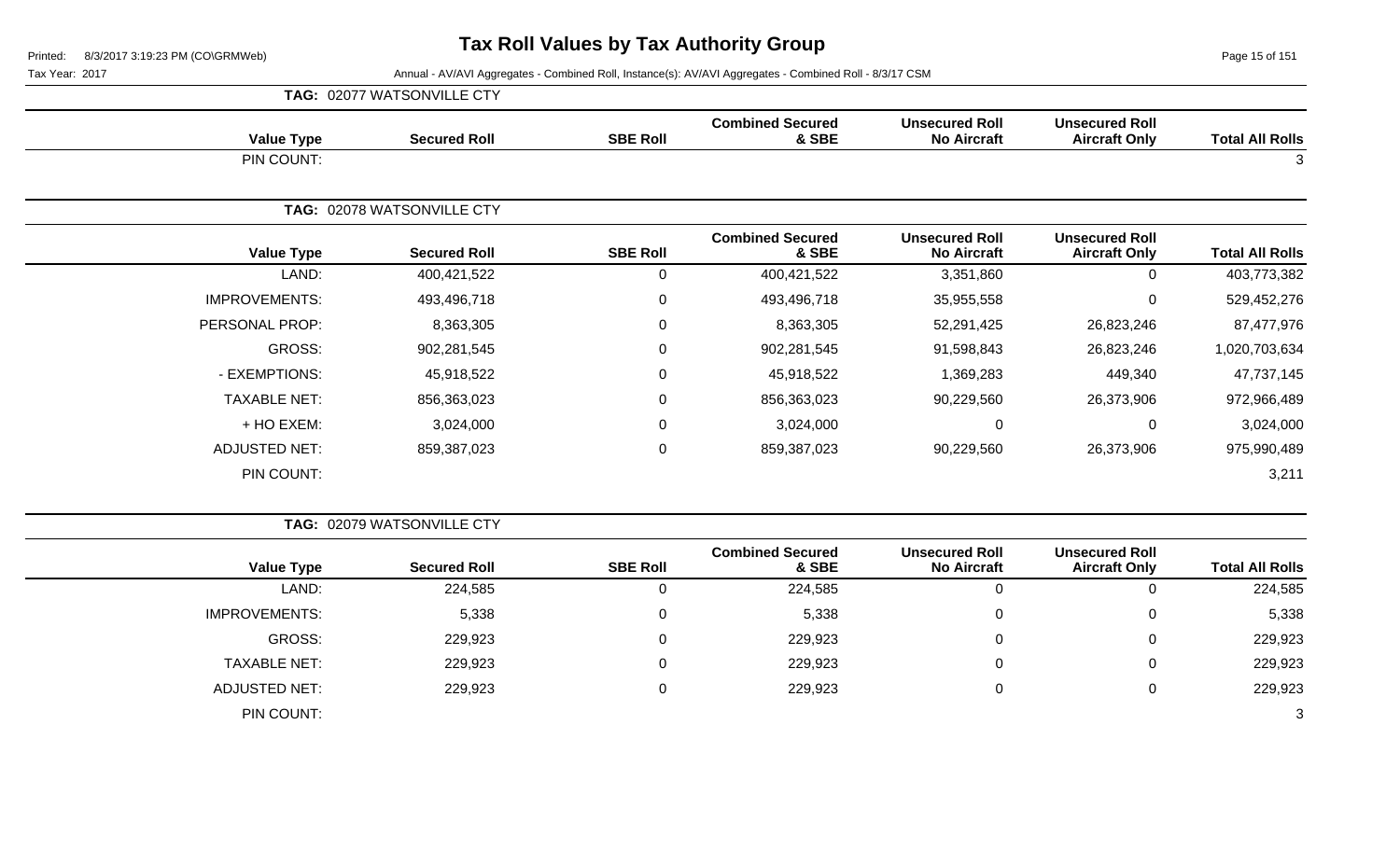### **Tax Roll Values by Tax Authority Group**

| $\ldots$<br>8/3/2017 3:19:23 PM (CO\GRMWeb)<br>Printed: |                          |                 |                                                                                                                                                                                                                                                                                                                                                                                                                                  |                                             |                                               | Page 16 of 151         |
|---------------------------------------------------------|--------------------------|-----------------|----------------------------------------------------------------------------------------------------------------------------------------------------------------------------------------------------------------------------------------------------------------------------------------------------------------------------------------------------------------------------------------------------------------------------------|---------------------------------------------|-----------------------------------------------|------------------------|
| Tax Year: 2017                                          | TAG: 03007 CAPITOLA CITY |                 |                                                                                                                                                                                                                                                                                                                                                                                                                                  |                                             |                                               |                        |
|                                                         |                          |                 |                                                                                                                                                                                                                                                                                                                                                                                                                                  |                                             |                                               |                        |
| <b>Value Type</b>                                       | <b>Secured Roll</b>      | <b>SBE Roll</b> | & SBE                                                                                                                                                                                                                                                                                                                                                                                                                            | <b>No Aircraft</b>                          | <b>Aircraft Only</b>                          | <b>Total All Rolls</b> |
| PERSONAL PROP:                                          | $\mathbf 0$              | $\mathbf 0$     | 0                                                                                                                                                                                                                                                                                                                                                                                                                                | 33,181                                      | 0                                             | 33,181                 |
| GROSS:                                                  | 0                        | $\mathbf 0$     | $\Omega$                                                                                                                                                                                                                                                                                                                                                                                                                         | 33,181                                      | 0                                             | 33,181                 |
| <b>TAXABLE NET:</b>                                     | 0                        | $\Omega$        | 0                                                                                                                                                                                                                                                                                                                                                                                                                                | 33,181                                      | $\Omega$                                      | 33,181                 |
| <b>ADJUSTED NET:</b>                                    | 0                        | $\mathbf 0$     | $\mathbf 0$                                                                                                                                                                                                                                                                                                                                                                                                                      | 33,181                                      | 0                                             | 33,181                 |
| PIN COUNT:                                              |                          |                 |                                                                                                                                                                                                                                                                                                                                                                                                                                  |                                             |                                               |                        |
|                                                         | TAG: 03011 CAPITOLA CITY |                 |                                                                                                                                                                                                                                                                                                                                                                                                                                  |                                             |                                               |                        |
| <b>Value Type</b>                                       | <b>Secured Roll</b>      | <b>SBE Roll</b> | <b>Combined Secured</b>                                                                                                                                                                                                                                                                                                                                                                                                          | <b>Unsecured Roll</b>                       | <b>Unsecured Roll</b>                         |                        |
| PIN COUNT:                                              |                          |                 |                                                                                                                                                                                                                                                                                                                                                                                                                                  |                                             |                                               | <b>Total All Rolls</b> |
|                                                         | TAG: 03020 CAPITOLA CITY |                 |                                                                                                                                                                                                                                                                                                                                                                                                                                  |                                             |                                               |                        |
| <b>Value Type</b>                                       | <b>Secured Roll</b>      | <b>SBE Roll</b> | <b>Combined Secured</b><br>& SBE                                                                                                                                                                                                                                                                                                                                                                                                 | <b>Unsecured Roll</b><br><b>No Aircraft</b> | <b>Unsecured Roll</b><br><b>Aircraft Only</b> | <b>Total All Rolls</b> |
| PIN COUNT:                                              |                          |                 | Annual - AV/AVI Aggregates - Combined Roll, Instance(s): AV/AVI Aggregates - Combined Roll - 8/3/17 CSM<br><b>Combined Secured</b><br><b>Unsecured Roll</b><br><b>Unsecured Roll</b><br><b>No Aircraft</b><br>& SBE<br><b>Aircraft Only</b><br><b>Combined Secured</b><br><b>Unsecured Roll</b><br>& SBE<br><b>No Aircraft</b><br>$\mathbf 0$<br>134,789<br>0<br>271,725<br>0<br>406,514<br>406,514<br>0<br>406,514<br>$\pmb{0}$ |                                             |                                               |                        |
|                                                         | TAG: 03037 CAPITOLA CITY |                 |                                                                                                                                                                                                                                                                                                                                                                                                                                  |                                             |                                               |                        |
| <b>Value Type</b>                                       | <b>Secured Roll</b>      | <b>SBE Roll</b> |                                                                                                                                                                                                                                                                                                                                                                                                                                  |                                             | <b>Unsecured Roll</b><br><b>Aircraft Only</b> | <b>Total All Rolls</b> |
| LAND:                                                   | $\mathbf 0$              | $\mathbf 0$     |                                                                                                                                                                                                                                                                                                                                                                                                                                  |                                             | $\mathbf 0$                                   | 134,789                |
| <b>IMPROVEMENTS:</b>                                    | 0                        | $\Omega$        |                                                                                                                                                                                                                                                                                                                                                                                                                                  |                                             | 0                                             | 271,725                |
| GROSS:                                                  | 0                        | $\mathbf 0$     |                                                                                                                                                                                                                                                                                                                                                                                                                                  |                                             | 0                                             | 406,514                |
| <b>TAXABLE NET:</b>                                     | 0                        | $\Omega$        |                                                                                                                                                                                                                                                                                                                                                                                                                                  |                                             | 0                                             | 406,514                |
| <b>ADJUSTED NET:</b>                                    | $\Omega$                 | $\mathbf 0$     |                                                                                                                                                                                                                                                                                                                                                                                                                                  |                                             | $\mathbf 0$                                   | 406,514                |
| PIN COUNT:                                              |                          |                 |                                                                                                                                                                                                                                                                                                                                                                                                                                  |                                             |                                               | 9                      |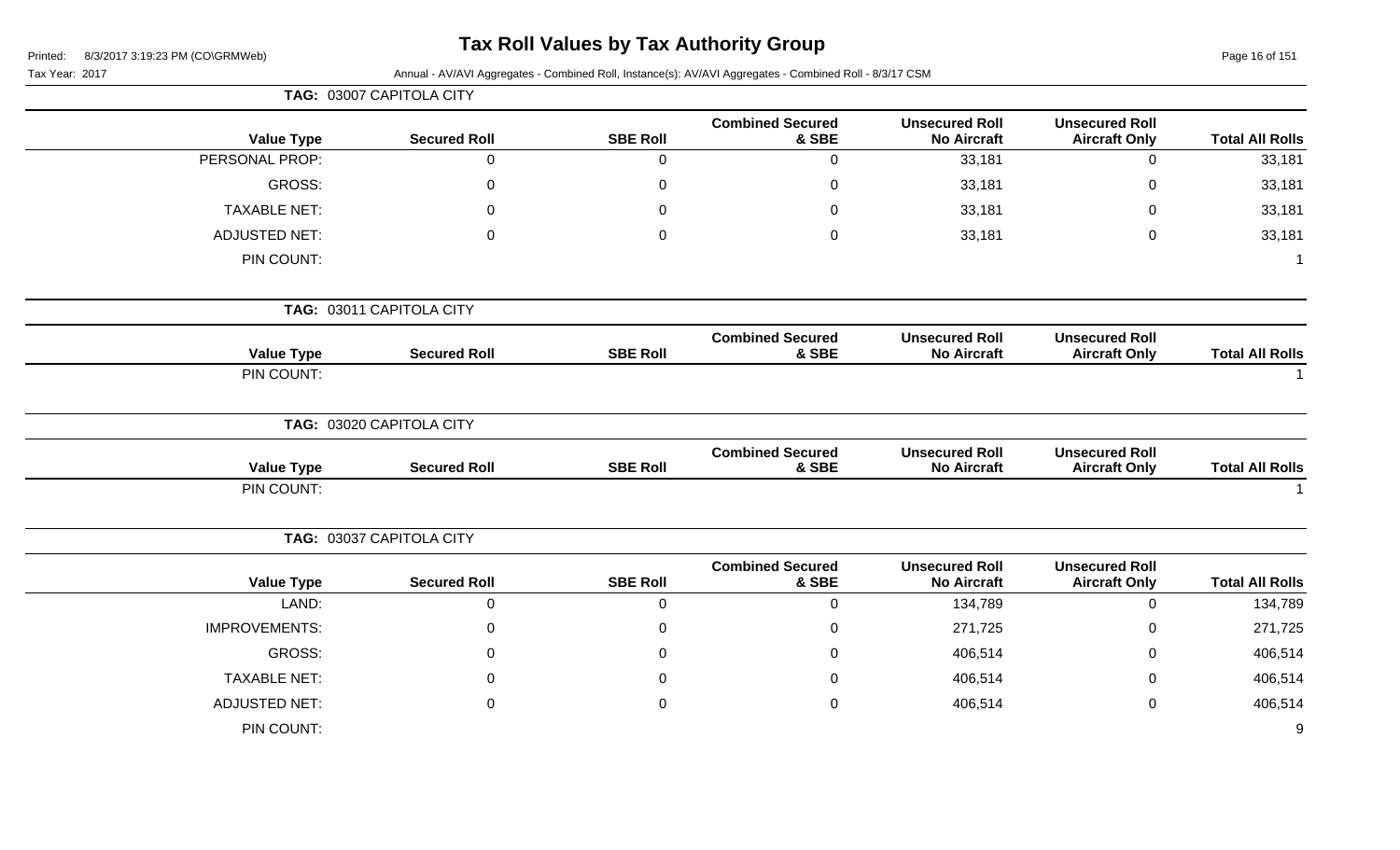## **Tax Roll Values by Tax Authority Group**

Page 17 of 151

Tax Year: 2017 Annual - AV/AVI Aggregates - Combined Roll, Instance(s): AV/AVI Aggregates - Combined Roll - 8/3/17 CSM

|                      | TAG: 03039 CAPITOLA CITY |                 |                                  |                                             |                                               |                        |
|----------------------|--------------------------|-----------------|----------------------------------|---------------------------------------------|-----------------------------------------------|------------------------|
| <b>Value Type</b>    | <b>Secured Roll</b>      | <b>SBE Roll</b> | <b>Combined Secured</b><br>& SBE | <b>Unsecured Roll</b><br><b>No Aircraft</b> | <b>Unsecured Roll</b><br><b>Aircraft Only</b> | <b>Total All Rolls</b> |
| LAND:                | 421,319                  | $\Omega$        | 421,319                          | 0                                           |                                               | 421,319                |
| <b>IMPROVEMENTS:</b> | 477,483                  | 0               | 477,483                          | $\mathbf 0$                                 | 0                                             | 477,483                |
| GROSS:               | 898,802                  | 0               | 898,802                          | $\mathbf 0$                                 | 0                                             | 898,802                |
| - EXEMPTIONS:        | 7,000                    | $\Omega$        | 7,000                            | $\mathbf 0$                                 | 0                                             | 7,000                  |
| <b>TAXABLE NET:</b>  | 891,802                  | $\Omega$        | 891,802                          | $\mathbf 0$                                 | 0                                             | 891,802                |
| + HO EXEM:           | 7,000                    | $\Omega$        | 7,000                            | $\mathbf 0$                                 | 0                                             | 7,000                  |
| <b>ADJUSTED NET:</b> | 898,802                  | $\Omega$        | 898,802                          | $\mathbf 0$                                 | 0                                             | 898,802                |
| PIN COUNT:           |                          |                 |                                  |                                             |                                               | 4                      |

**TAG:** 03046 CAPITOLA CITY

| <b>Value Type</b>    | <b>Secured Roll</b> | <b>SBE Roll</b> | <b>Combined Secured</b><br>& SBE | <b>Unsecured Roll</b><br><b>No Aircraft</b> | <b>Unsecured Roll</b><br><b>Aircraft Only</b> | <b>Total All Rolls</b> |
|----------------------|---------------------|-----------------|----------------------------------|---------------------------------------------|-----------------------------------------------|------------------------|
| LAND:                | 24,950,379          |                 | 24,950,379                       | 0                                           |                                               | 24,950,379             |
| <b>IMPROVEMENTS:</b> | 14,737,902          |                 | 14,737,902                       | 233,122                                     | 0                                             | 14,971,024             |
| PERSONAL PROP:       | $\Omega$            | $\Omega$        | $\Omega$                         | 114,616                                     | 0                                             | 114,616                |
| GROSS:               | 39,688,281          | 0               | 39,688,281                       | 347,738                                     | 0                                             | 40,036,019             |
| - EXEMPTIONS:        | 166,600             |                 | 166,600                          | $\mathbf 0$                                 | 0                                             | 166,600                |
| <b>TAXABLE NET:</b>  | 39,521,681          | 0               | 39,521,681                       | 347,738                                     | 0                                             | 39,869,419             |
| + HO EXEM:           | 166,600             | $\Omega$        | 166,600                          | $\mathbf 0$                                 | 0                                             | 166,600                |
| <b>ADJUSTED NET:</b> | 39,688,281          | $\mathbf{0}$    | 39,688,281                       | 347,738                                     | 0                                             | 40,036,019             |
| PIN COUNT:           |                     |                 |                                  |                                             |                                               | 93                     |

|                      | TAG: 03050 CAPITOLA CITY |                 |                                  |                                             |                                               |                        |
|----------------------|--------------------------|-----------------|----------------------------------|---------------------------------------------|-----------------------------------------------|------------------------|
| <b>Value Type</b>    | <b>Secured Roll</b>      | <b>SBE Roll</b> | <b>Combined Secured</b><br>& SBE | <b>Unsecured Roll</b><br><b>No Aircraft</b> | <b>Unsecured Roll</b><br><b>Aircraft Only</b> | <b>Total All Rolls</b> |
| LAND:                | 671,174                  |                 | 671,174                          |                                             |                                               | 671,174                |
| <b>IMPROVEMENTS:</b> | 188,400                  |                 | 188,400                          |                                             |                                               | 188,400                |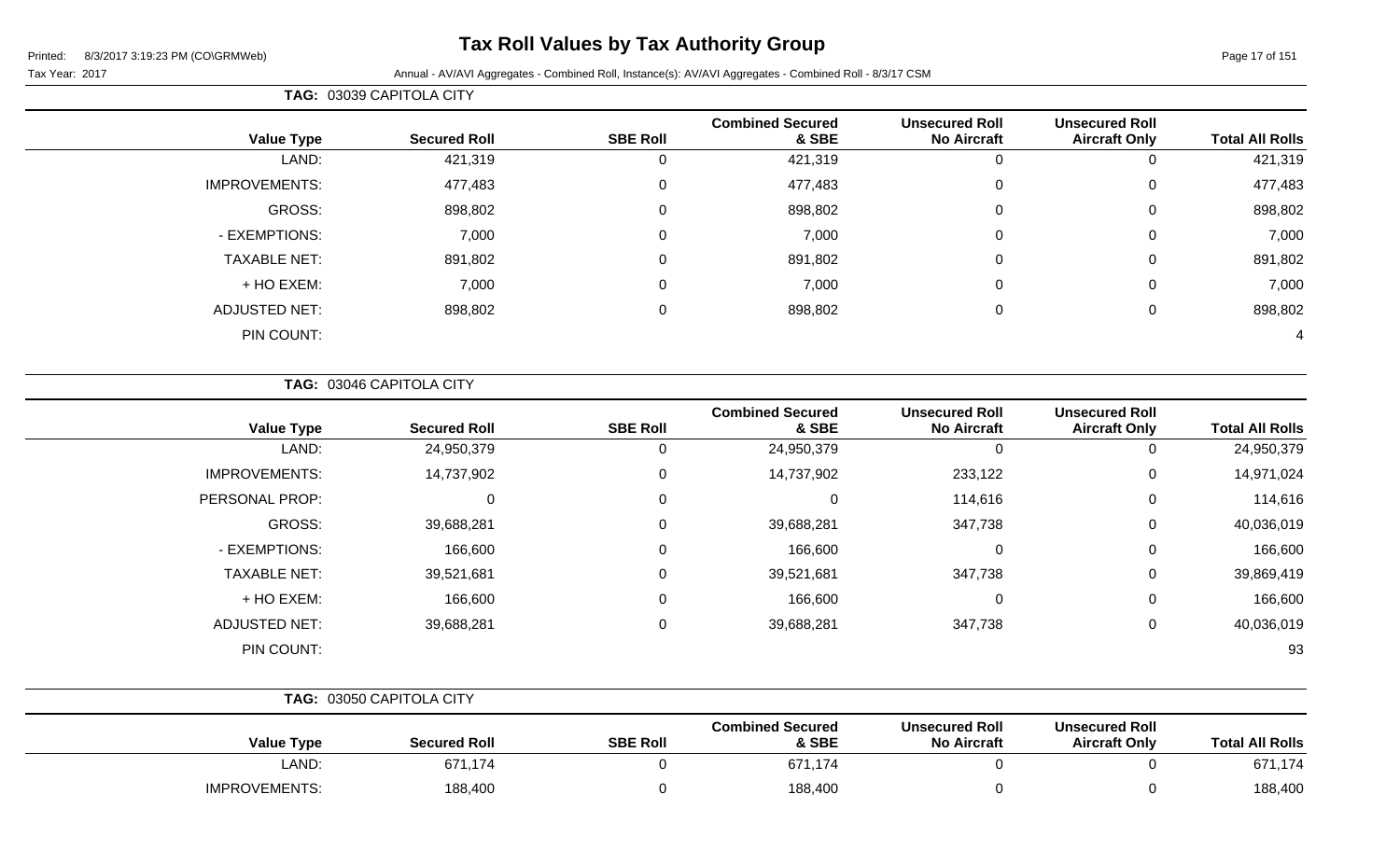## **Tax Roll Values by Tax Authority Group**

Page 18 of 151

Tax Year: 2017 **Annual - AV/AVI Aggregates - Combined Roll**, Instance(s): AV/AVI Aggregates - Combined Roll - 8/3/17 CSM

|                          |                                               |                                             |                                  |                 | TAG: 03050 CAPITOLA CITY |                      |
|--------------------------|-----------------------------------------------|---------------------------------------------|----------------------------------|-----------------|--------------------------|----------------------|
| <b>Total All Rolls</b>   | <b>Unsecured Roll</b><br><b>Aircraft Only</b> | <b>Unsecured Roll</b><br><b>No Aircraft</b> | <b>Combined Secured</b><br>& SBE | <b>SBE Roll</b> | <b>Secured Roll</b>      | <b>Value Type</b>    |
| 0<br>5,000               |                                               | 5,000                                       | $\mathbf 0$                      | $\mathbf 0$     | $\mathbf 0$              | PERSONAL PROP:       |
| $\mathsf 0$<br>864,574   |                                               | 5,000                                       | 859,574                          | $\mathbf 0$     | 859,574                  | <b>GROSS:</b>        |
| 0<br>864,574             |                                               | 5,000                                       | 859,574                          | $\mathbf 0$     | 859,574                  | <b>TAXABLE NET:</b>  |
| $\mathsf 0$<br>864,574   |                                               | 5,000                                       | 859,574                          | $\mathbf 0$     | 859,574                  | <b>ADJUSTED NET:</b> |
| $\overline{2}$           |                                               |                                             |                                  |                 |                          | PIN COUNT:           |
|                          |                                               |                                             |                                  |                 | TAG: 03053 CAPITOLA CITY |                      |
| <b>Total All Rolls</b>   | <b>Unsecured Roll</b><br><b>Aircraft Only</b> | <b>Unsecured Roll</b><br><b>No Aircraft</b> | <b>Combined Secured</b><br>& SBE | <b>SBE Roll</b> | <b>Secured Roll</b>      | <b>Value Type</b>    |
| $\sqrt{2}$               |                                               |                                             |                                  |                 |                          | PIN COUNT:           |
|                          |                                               |                                             |                                  |                 | TAG: 03056 CAPITOLA CITY |                      |
| <b>Total All Rolls</b>   | <b>Unsecured Roll</b><br><b>Aircraft Only</b> | <b>Unsecured Roll</b><br><b>No Aircraft</b> | <b>Combined Secured</b><br>& SBE | <b>SBE Roll</b> | <b>Secured Roll</b>      | <b>Value Type</b>    |
| 9,883,838<br>$\mathbf 0$ |                                               | $\mathbf 0$                                 | 9,883,838                        | $\mathbf 0$     | 9,883,838                | LAND:                |
| 6,357,420<br>0           |                                               | 4,500                                       | 6,352,920                        | 0               | 6,352,920                | <b>IMPROVEMENTS:</b> |
| 0<br>16,500              |                                               | 16,500                                      | $\mathbf 0$                      | 0               | $\pmb{0}$                | PERSONAL PROP:       |
| 0<br>16,257,758          |                                               | 21,000                                      | 16,236,758                       | $\mathbf 0$     | 16,236,758               | <b>GROSS:</b>        |
| 16,257,758<br>0          |                                               | 21,000                                      | 16,236,758                       | $\Omega$        | 16,236,758               | <b>TAXABLE NET:</b>  |
| 0<br>16,257,758          |                                               | 21,000                                      | 16,236,758                       | $\mathbf 0$     | 16,236,758               | <b>ADJUSTED NET:</b> |
| 17                       |                                               |                                             |                                  |                 |                          | PIN COUNT:           |
|                          |                                               |                                             |                                  |                 | TAG: 03063 CAPITOLA CITY |                      |
| <b>Total All Rolls</b>   | <b>Unsecured Roll</b><br><b>Aircraft Only</b> | <b>Unsecured Roll</b><br><b>No Aircraft</b> | <b>Combined Secured</b><br>& SBE | <b>SBE Roll</b> | <b>Secured Roll</b>      | <b>Value Type</b>    |
| 492,970<br>0             |                                               | $\pmb{0}$                                   | 492,970                          | $\pmb{0}$       | 492,970                  | LAND:                |

IMPROVEMENTS: 410,808 410,808 0 410,808 410,808 0 410,808 0 410,808 0 410,808

GROSS: 903,778 0 903,778 0 0 903,778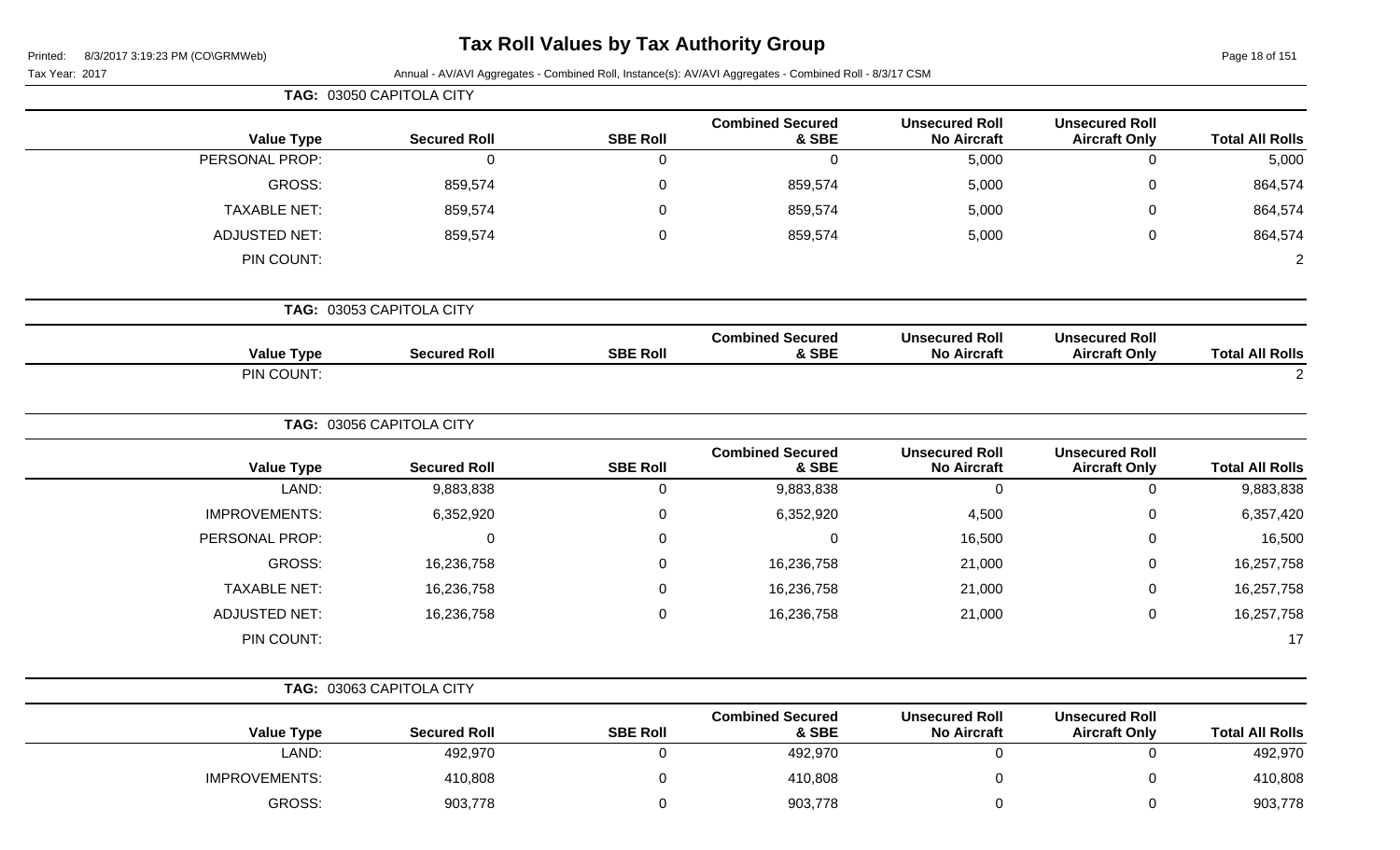### **Tax Roll Values by Tax Authority Group**

| 8/3/2017 3:19:23 PM (CO\GRMWeb)<br>Printed: | <b>Tax Roll values by Tax Authority Group</b> |                 |                                                                                                         | Page 19 of 151                              |                                               |                        |
|---------------------------------------------|-----------------------------------------------|-----------------|---------------------------------------------------------------------------------------------------------|---------------------------------------------|-----------------------------------------------|------------------------|
| Tax Year: 2017                              |                                               |                 | Annual - AV/AVI Aggregates - Combined Roll, Instance(s): AV/AVI Aggregates - Combined Roll - 8/3/17 CSM |                                             |                                               |                        |
|                                             | TAG: 03063 CAPITOLA CITY                      |                 |                                                                                                         |                                             |                                               |                        |
| <b>Value Type</b>                           | <b>Secured Roll</b>                           | <b>SBE Roll</b> | <b>Combined Secured</b><br>& SBE                                                                        | <b>Unsecured Roll</b><br><b>No Aircraft</b> | <b>Unsecured Roll</b><br><b>Aircraft Only</b> | <b>Total All Rolls</b> |
| <b>TAXABLE NET:</b>                         | 903,778                                       | 0               | 903,778                                                                                                 | $\mathbf 0$                                 | $\mathbf 0$                                   | 903,778                |
| <b>ADJUSTED NET:</b>                        | 903,778                                       | 0               | 903,778                                                                                                 | $\pmb{0}$                                   | $\pmb{0}$                                     | 903,778                |
| PIN COUNT:                                  |                                               |                 |                                                                                                         |                                             |                                               |                        |
|                                             | TAG: 03069 CAPITOLA CITY                      |                 |                                                                                                         |                                             |                                               |                        |
| <b>Value Type</b>                           | <b>Secured Roll</b>                           | <b>SBE Roll</b> | <b>Combined Secured</b><br>& SBE                                                                        | <b>Unsecured Roll</b><br><b>No Aircraft</b> | <b>Unsecured Roll</b><br><b>Aircraft Only</b> | <b>Total All Rolls</b> |
| LAND:                                       | 6,374,807                                     | $\mathbf 0$     | 6,374,807                                                                                               | $\mathbf 0$                                 | $\mathbf 0$                                   | 6,374,807              |
| <b>IMPROVEMENTS:</b>                        | 5,615,552                                     | 0               | 5,615,552                                                                                               | 2,248,626                                   | 0                                             | 7,864,178              |
| PERSONAL PROP:                              | 381,925                                       | 0               | 381,925                                                                                                 | 766,705                                     | 0                                             | 1,148,630              |
| <b>GROSS:</b>                               | 12,372,284                                    | 0               | 12,372,284                                                                                              | 3,015,331                                   | 0                                             | 15,387,615             |
| - EXEMPTIONS:                               | 0                                             | 0               | $\pmb{0}$                                                                                               | 1,097,932                                   | 0                                             | 1,097,932              |
| <b>TAXABLE NET:</b>                         | 12,372,284                                    | 0               | 12,372,284                                                                                              | 1,917,399                                   | 0                                             | 14,289,683             |
| <b>ADJUSTED NET:</b>                        | 12,372,284                                    | 0               | 12,372,284                                                                                              | 1,917,399                                   | 0                                             | 14,289,683             |
| PIN COUNT:                                  |                                               |                 |                                                                                                         |                                             |                                               | 26                     |
|                                             | TAG: 03071 CAPITOLA CITY                      |                 |                                                                                                         |                                             |                                               |                        |
| <b>Value Type</b>                           | <b>Secured Roll</b>                           | <b>SBE Roll</b> | <b>Combined Secured</b><br>& SBE                                                                        | <b>Unsecured Roll</b><br><b>No Aircraft</b> | <b>Unsecured Roll</b><br><b>Aircraft Only</b> | <b>Total All Rolls</b> |
| LAND:                                       | 638                                           | $\mathbf 0$     | 638                                                                                                     | $\mathbf 0$                                 | $\overline{0}$                                | 638                    |
| <b>IMPROVEMENTS:</b>                        | 638                                           | 0               | 638                                                                                                     | 0                                           | 0                                             | 638                    |
| <b>GROSS:</b>                               | 1,276                                         | 0               | 1,276                                                                                                   | 0                                           | 0                                             | 1,276                  |
| - EXEMPTIONS:                               | 1,276                                         | 0               | 1,276                                                                                                   | 0                                           | 0                                             | 1,276                  |
| PIN COUNT:                                  |                                               |                 |                                                                                                         |                                             |                                               | -1                     |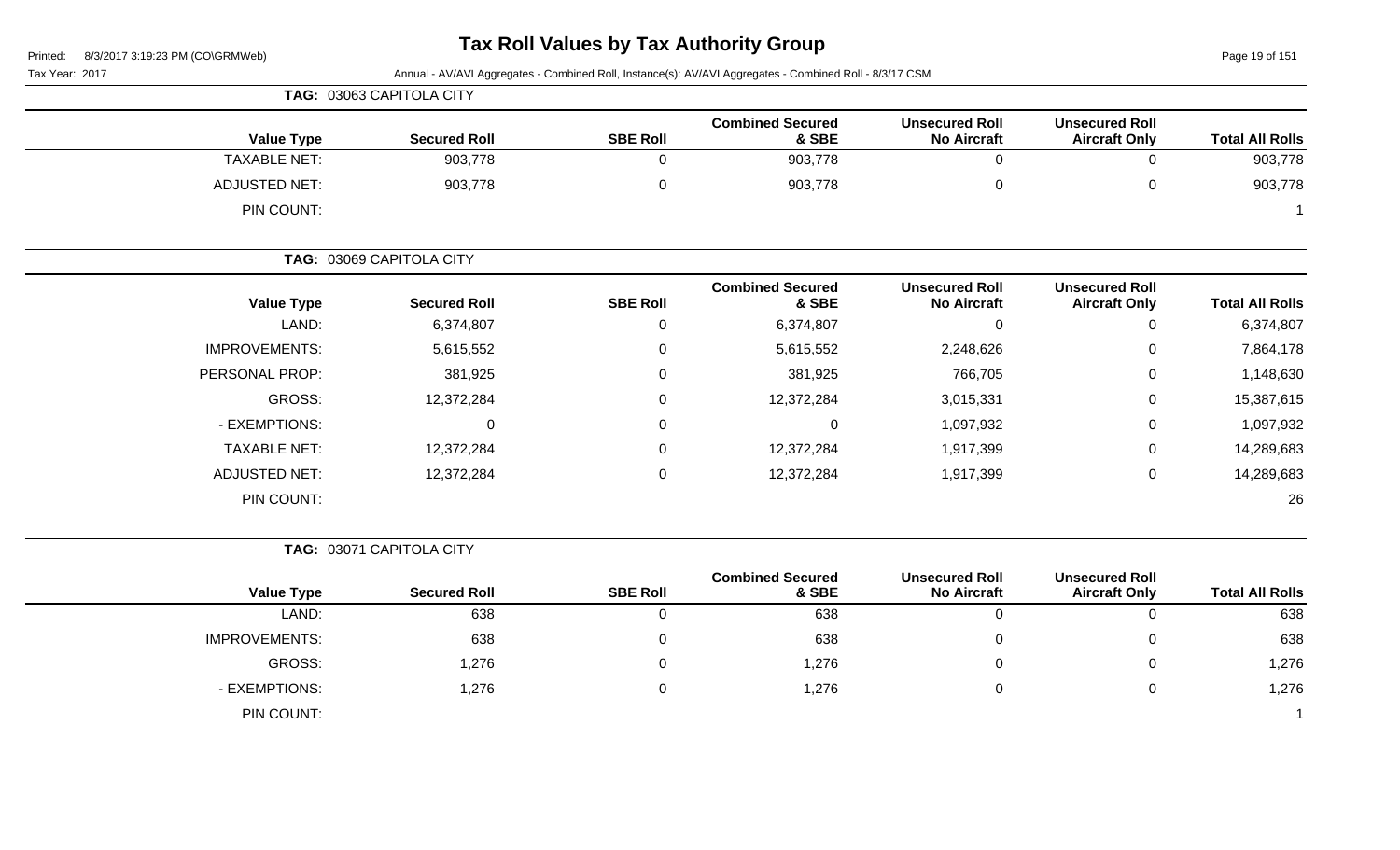## **Tax Roll Values by Tax Authority Group**

Page 20 of 151

Tax Year: 2017 Annual - AV/AVI Aggregates - Combined Roll, Instance(s): AV/AVI Aggregates - Combined Roll - 8/3/17 CSM

| <b>Total All Rolls</b> | <b>Unsecured Roll</b><br><b>Aircraft Only</b> | <b>Unsecured Roll</b><br><b>No Aircraft</b> | <b>Combined Secured</b><br>& SBE | <b>SBE Roll</b> | <b>Secured Roll</b> | <b>Value Type</b>    |
|------------------------|-----------------------------------------------|---------------------------------------------|----------------------------------|-----------------|---------------------|----------------------|
| 75,876,149             | 0                                             | 0                                           | 75,876,149                       | 83,608          | 75,792,541          | LAND:                |
| 121,337,758            | 0                                             | 15,234,249                                  | 106,103,509                      | 0               | 106,103,509         | <b>IMPROVEMENTS:</b> |
| 11,156,503             | $\mathbf 0$                                   | 9,331,131                                   | 1,825,372                        | $\mathbf 0$     | 1,825,372           | PERSONAL PROP:       |
| 208,370,410            | $\mathbf 0$                                   | 24,565,380                                  | 183,805,030                      | 83,608          | 183,721,422         | GROSS:               |
| 4,099,895              | $\mathbf 0$                                   | 0                                           | 4,099,895                        | 0               | 4,099,895           | - EXEMPTIONS:        |
| 204,270,515            | $\mathbf 0$                                   | 24,565,380                                  | 179,705,135                      | 83,608          | 179,621,527         | <b>TAXABLE NET:</b>  |
| 14,000                 | $\mathbf 0$                                   | 0                                           | 14,000                           | 0               | 14,000              | + HO EXEM:           |
| 204,284,515            | $\mathbf 0$                                   | 24,565,380                                  | 179,719,135                      | 83,608          | 179,635,527         | <b>ADJUSTED NET:</b> |
| 159                    |                                               |                                             |                                  |                 |                     | PIN COUNT:           |
|                        |                                               |                                             |                                  |                 |                     |                      |

**TAG:** 03102 CAPITOLA CITY

**TAG:** 03101 CAPITOLA CITY

| <b>Value Type</b>    | <b>Secured Roll</b>      | <b>SBE Roll</b> | <b>Combined Secured</b><br>& SBE | <b>Unsecured Roll</b><br><b>No Aircraft</b> | <b>Unsecured Roll</b><br><b>Aircraft Only</b> | <b>Total All Rolls</b> |
|----------------------|--------------------------|-----------------|----------------------------------|---------------------------------------------|-----------------------------------------------|------------------------|
| LAND:                | 22,079,003               | 0               | 22,079,003                       | $\mathbf 0$                                 | 0                                             | 22,079,003             |
| <b>IMPROVEMENTS:</b> | 21,512,152               | 0               | 21,512,152                       | 900                                         | 0                                             | 21,513,052             |
| PERSONAL PROP:       | 79,000                   | 0               | 79,000                           | 133,258                                     | 0                                             | 212,258                |
| GROSS:               | 43,670,155               | 0               | 43,670,155                       | 134,158                                     | 0                                             | 43,804,313             |
| - EXEMPTIONS:        | 7,943,783                | 0               | 7,943,783                        | 0                                           | 0                                             | 7,943,783              |
| <b>TAXABLE NET:</b>  | 35,726,372               | 0               | 35,726,372                       | 134,158                                     | $\mathbf 0$                                   | 35,860,530             |
| + HO EXEM:           | 186,200                  | 0               | 186,200                          | $\mathbf 0$                                 | $\mathbf 0$                                   | 186,200                |
| <b>ADJUSTED NET:</b> | 35,912,572               | $\mathbf{0}$    | 35,912,572                       | 134,158                                     | $\mathbf 0$                                   | 36,046,730             |
| PIN COUNT:           |                          |                 |                                  |                                             |                                               | 96                     |
|                      | TAG: 03103 CAPITOLA CITY |                 |                                  |                                             |                                               |                        |
| <b>Value Type</b>    | <b>Secured Roll</b>      | <b>SBE Roll</b> | <b>Combined Secured</b><br>& SBE | <b>Unsecured Roll</b><br><b>No Aircraft</b> | <b>Unsecured Roll</b><br><b>Aircraft Only</b> | <b>Total All Rolls</b> |

LAND: 8,072,657 0 8,072,657 0 0 8,072,657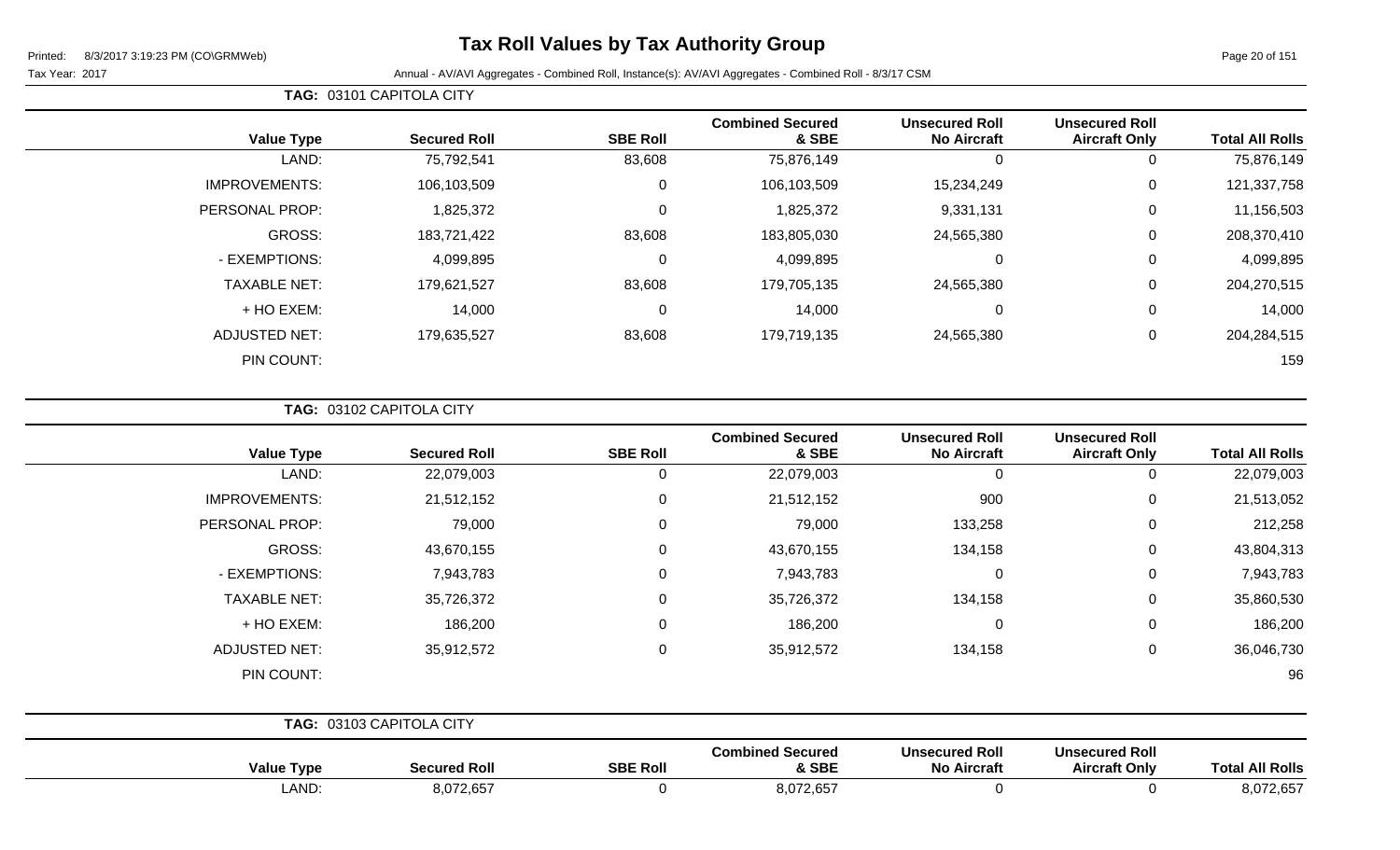## **Tax Roll Values by Tax Authority Group**

#### Tax Year: 2017 **Annual - AV/AVI Aggregates - Combined Roll**, Instance(s): AV/AVI Aggregates - Combined Roll - 8/3/17 CSM

**TAG:** 03103 CAPITOLA CITY

|                        | <b>Unsecured Roll</b> | <b>Unsecured Roll</b> | <b>Combined Secured</b> |                 |                     |                      |
|------------------------|-----------------------|-----------------------|-------------------------|-----------------|---------------------|----------------------|
| <b>Total All Rolls</b> | <b>Aircraft Only</b>  | <b>No Aircraft</b>    | & SBE                   | <b>SBE Roll</b> | <b>Secured Roll</b> | <b>Value Type</b>    |
| 17,086,264             |                       | 2,120,455             | 14,965,809              | 0               | 14,965,809          | <b>IMPROVEMENTS:</b> |
| 1,666,785              | 0                     | 1,666,785             | υ                       | 0               | 0                   | PERSONAL PROP:       |
| 26,825,706             | 0                     | 3,787,240             | 23,038,466              | 0               | 23,038,466          | GROSS:               |
| 26,825,706             | 0                     | 3,787,240             | 23,038,466              | 0               | 23,038,466          | <b>TAXABLE NET:</b>  |
| 26,825,706             | U                     | 3,787,240             | 23,038,466              | 0               | 23,038,466          | ADJUSTED NET:        |
| 6                      |                       |                       |                         |                 |                     | PIN COUNT:           |

| <b>TAG: 03104 CAPITOLA CITY</b> |                     |                 |                                  |                                             |                                               |                        |
|---------------------------------|---------------------|-----------------|----------------------------------|---------------------------------------------|-----------------------------------------------|------------------------|
| <b>Value Type</b>               | <b>Secured Roll</b> | <b>SBE Roll</b> | <b>Combined Secured</b><br>& SBE | <b>Unsecured Roll</b><br><b>No Aircraft</b> | <b>Unsecured Roll</b><br><b>Aircraft Only</b> | <b>Total All Rolls</b> |
| LAND:                           | 1,351,765           |                 | 1,351,765                        | 0                                           | v                                             | 1,351,765              |
| <b>IMPROVEMENTS:</b>            | 6,340,047           | 0               | 6,340,047                        | 1,204,560                                   | 0                                             | 7,544,607              |
| PERSONAL PROP:                  | 0                   | 0               | $\Omega$                         | 1,266,301                                   | 0                                             | 1,266,301              |
| <b>GROSS:</b>                   | 7,691,812           | 0               | 7,691,812                        | 2,470,861                                   | 0                                             | 10,162,673             |
| <b>TAXABLE NET:</b>             | 7,691,812           | 0               | 7,691,812                        | 2,470,861                                   | 0                                             | 10,162,673             |
| <b>ADJUSTED NET:</b>            | 7,691,812           | 0               | 7,691,812                        | 2,470,861                                   | 0                                             | 10,162,673             |
| PIN COUNT:                      |                     |                 |                                  |                                             |                                               | 6                      |

| <b>TAG: 03105 CAPITOLA CITY</b> |                     |                 |                                  |                                             |                                               |                        |
|---------------------------------|---------------------|-----------------|----------------------------------|---------------------------------------------|-----------------------------------------------|------------------------|
| <b>Value Type</b>               | <b>Secured Roll</b> | <b>SBE Roll</b> | <b>Combined Secured</b><br>& SBE | <b>Unsecured Roll</b><br><b>No Aircraft</b> | <b>Unsecured Roll</b><br><b>Aircraft Only</b> | <b>Total All Rolls</b> |
| LAND:                           | 18,115,268          | 0               | 18,115,268                       |                                             | ν                                             | 18,115,268             |
| <b>IMPROVEMENTS:</b>            | 21,378,330          | 0               | 21,378,330                       | 4,934,072                                   | U                                             | 26,312,402             |
| PERSONAL PROP:                  | 397,497             | 0               | 397,497                          | 2,650,621                                   | 0                                             | 3,048,118              |
| GROSS:                          | 39,891,095          | 0               | 39,891,095                       | 7,584,693                                   | 0                                             | 47,475,788             |
| - EXEMPTIONS:                   | 84,000              | 0               | 84,000                           | 0                                           | 0                                             | 84,000                 |
| <b>TAXABLE NET:</b>             | 39,807,095          | 0               | 39,807,095                       | 7,584,693                                   | 0                                             | 47,391,788             |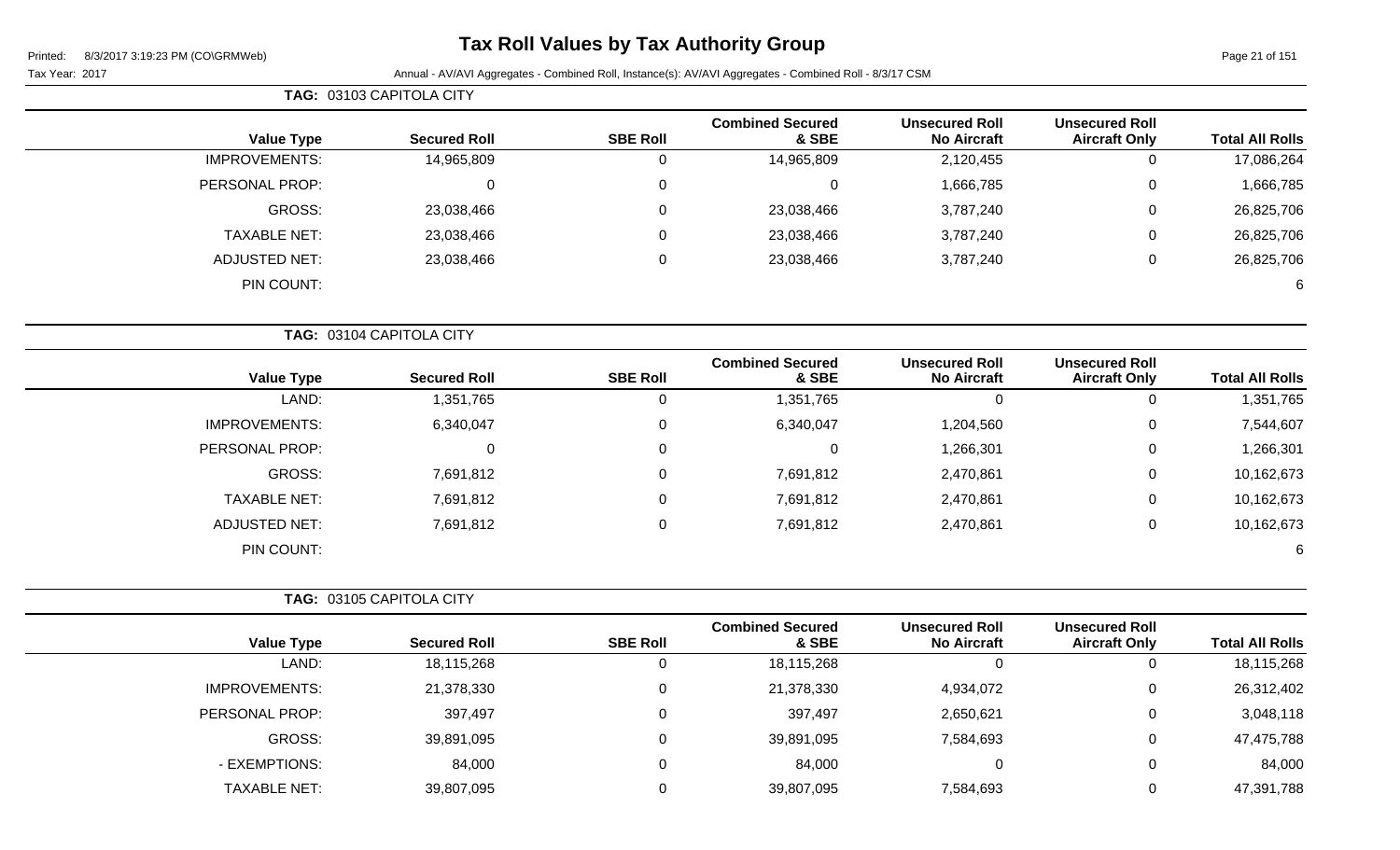# **Tax Roll Values by Tax Authority Group**

Page 22 of 151

|                        |                                               |                                             | Annual - AV/AVI Aggregates - Combined Roll, Instance(s): AV/AVI Aggregates - Combined Roll - 8/3/17 CSM |                  |                          | Tax Year: 2017       |
|------------------------|-----------------------------------------------|---------------------------------------------|---------------------------------------------------------------------------------------------------------|------------------|--------------------------|----------------------|
|                        |                                               |                                             |                                                                                                         |                  | TAG: 03105 CAPITOLA CITY |                      |
| <b>Total All Rolls</b> | <b>Unsecured Roll</b><br><b>Aircraft Only</b> | <b>Unsecured Roll</b><br><b>No Aircraft</b> | <b>Combined Secured</b><br>& SBE                                                                        | <b>SBE Roll</b>  | <b>Secured Roll</b>      | <b>Value Type</b>    |
| 84,000                 | 0                                             | $\mathbf 0$                                 | 84,000                                                                                                  | 0                | 84,000                   | + HO EXEM:           |
| 47,475,788             | 0                                             | 7,584,693                                   | 39,891,095                                                                                              | 0                | 39,891,095               | <b>ADJUSTED NET:</b> |
| 57                     |                                               |                                             |                                                                                                         |                  |                          | PIN COUNT:           |
|                        |                                               |                                             |                                                                                                         |                  | TAG: 03106 CAPITOLA CITY |                      |
| <b>Total All Rolls</b> | <b>Unsecured Roll</b><br><b>Aircraft Only</b> | <b>Unsecured Roll</b><br><b>No Aircraft</b> | <b>Combined Secured</b><br>& SBE                                                                        | <b>SBE Roll</b>  | <b>Secured Roll</b>      | <b>Value Type</b>    |
| 237,473,701            | 0                                             | 233,469                                     | 237,240,232                                                                                             | 0                | 237,240,232              | LAND:                |
| 188,715,179            | 0                                             | 4,269,952                                   | 184,445,227                                                                                             | 0                | 184,445,227              | <b>IMPROVEMENTS:</b> |
| 2,611,960              | 0                                             | 2,259,208                                   | 352,752                                                                                                 | 0                | 352,752                  | PERSONAL PROP:       |
| 428,800,840            | 0                                             | 6,762,629                                   | 422,038,211                                                                                             | 0                | 422,038,211              | <b>GROSS:</b>        |
| 11,002,275             | 0                                             | 41,973                                      | 10,960,302                                                                                              | 0                | 10,960,302               | - EXEMPTIONS:        |
| 417,798,565            | 0                                             | 6,720,656                                   | 411,077,909                                                                                             | 0                | 411,077,909              | <b>TAXABLE NET:</b>  |
| 2,900,800              | 0                                             | 7,000                                       | 2,893,800                                                                                               | 0                | 2,893,800                | + HO EXEM:           |
| 420,699,365            | 0                                             | 6,727,656                                   | 413,971,709                                                                                             | $\mathbf 0$      | 413,971,709              | <b>ADJUSTED NET:</b> |
| 1,284                  |                                               |                                             |                                                                                                         |                  |                          | PIN COUNT:           |
|                        |                                               |                                             |                                                                                                         |                  | TAG: 03108 CAPITOLA CITY |                      |
| <b>Total All Rolls</b> | <b>Unsecured Roll</b><br><b>Aircraft Only</b> | <b>Unsecured Roll</b><br><b>No Aircraft</b> | <b>Combined Secured</b><br>& SBE                                                                        | <b>SBE Roll</b>  | <b>Secured Roll</b>      | <b>Value Type</b>    |
| 710,698,600            | 0                                             | 493,420                                     | 710,205,180                                                                                             | 0                | 710,205,180              | LAND:                |
| 457,391,418            | 0                                             | 13,260,196                                  | 444, 131, 222                                                                                           | 0                | 444, 131, 222            | <b>IMPROVEMENTS:</b> |
| 10,331,738             | $\mathbf 0$                                   | 9,746,956                                   | 584,782                                                                                                 | $\mathbf 0$      | 584,782                  | PERSONAL PROP:       |
| 1,178,421,756          | 0                                             | 23,500,572                                  | 1,154,921,184                                                                                           | 0                | 1,154,921,184            | GROSS:               |
| 21,579,902             | 0                                             | 2,763,922                                   | 18,815,980                                                                                              | $\mathbf 0$      | 18,815,980               | - EXEMPTIONS:        |
| 1,156,841,854          | 0                                             | 20,736,650                                  | 1,136,105,204                                                                                           | 0                | 1,136,105,204            | <b>TAXABLE NET:</b>  |
| 4,219,600              | $\pmb{0}$                                     | 0                                           | 4,219,600                                                                                               | $\boldsymbol{0}$ | 4,219,600                | + HO EXEM:           |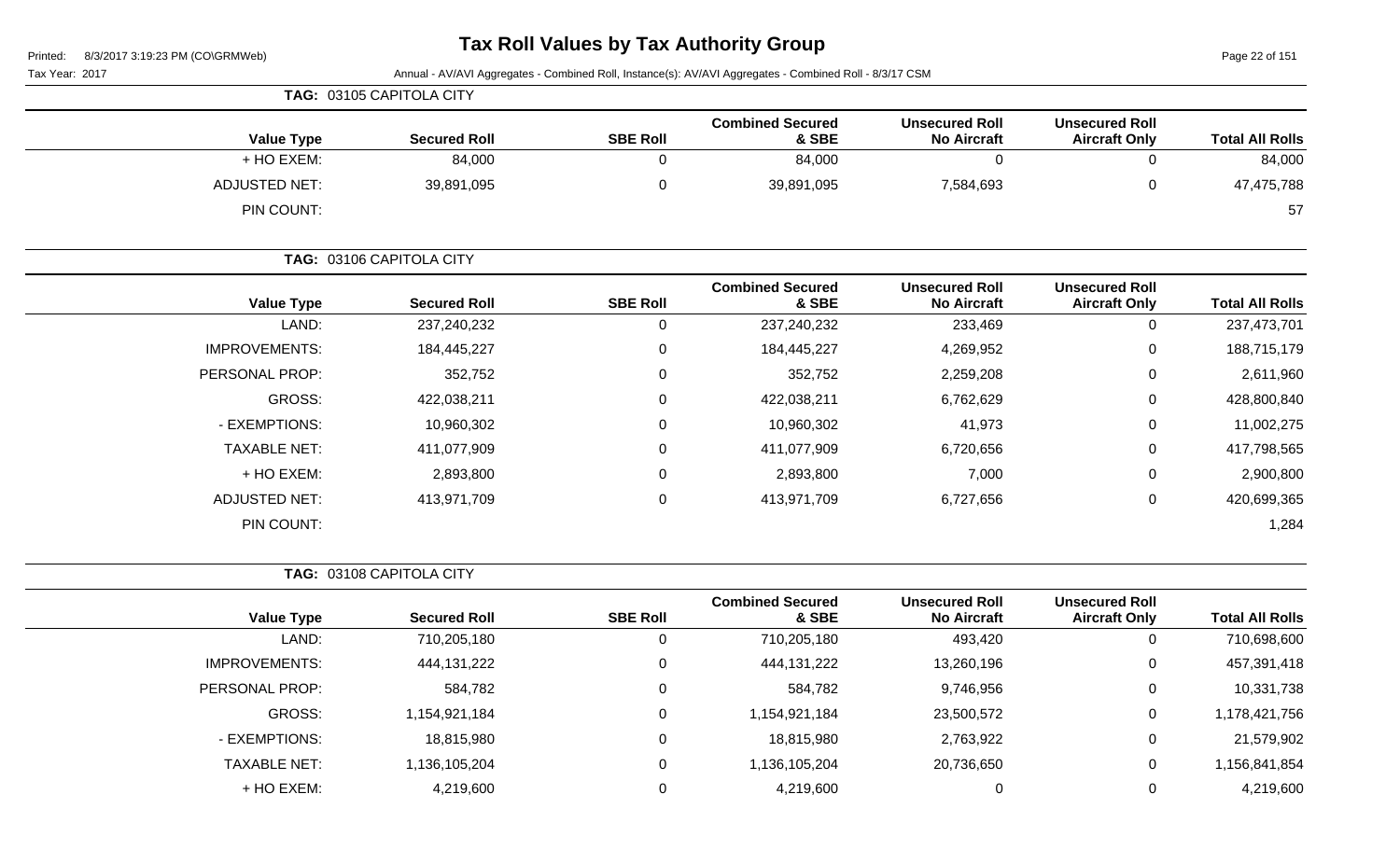Page 23 of 151

Tax Year: 2017 Annual - AV/AVI Aggregates - Combined Roll, Instance(s): AV/AVI Aggregates - Combined Roll - 8/3/17 CSM

|                      | TAG: 03108 CAPITOLA CITY |                 |                                  |                                             |                                               |                        |
|----------------------|--------------------------|-----------------|----------------------------------|---------------------------------------------|-----------------------------------------------|------------------------|
| <b>Value Type</b>    | <b>Secured Roll</b>      | <b>SBE Roll</b> | <b>Combined Secured</b><br>& SBE | <b>Unsecured Roll</b><br><b>No Aircraft</b> | <b>Unsecured Roll</b><br><b>Aircraft Only</b> | <b>Total All Rolls</b> |
| <b>ADJUSTED NET:</b> | 1,140,324,804            | 0               | 1,140,324,804                    | 20,736,650                                  | $\mathbf 0$                                   | 1,161,061,454          |
| PIN COUNT:           |                          |                 |                                  |                                             |                                               | 2,581                  |
|                      | TAG: 03109 CAPITOLA CITY |                 |                                  |                                             |                                               |                        |
| <b>Value Type</b>    | <b>Secured Roll</b>      | <b>SBE Roll</b> | <b>Combined Secured</b><br>& SBE | <b>Unsecured Roll</b><br><b>No Aircraft</b> | <b>Unsecured Roll</b><br><b>Aircraft Only</b> | <b>Total All Rolls</b> |
| LAND:                | 20,555,489               | 0               | 20,555,489                       | 0                                           | $\mathbf 0$                                   | 20,555,489             |
| <b>IMPROVEMENTS:</b> | 14,593,968               | 0               | 14,593,968                       | 3,661,650                                   | 0                                             | 18,255,618             |
| PERSONAL PROP:       | 164,189                  | 0               | 164,189                          | 3,727,896                                   | $\mathbf 0$                                   | 3,892,085              |
| GROSS:               | 35,313,646               | 0               | 35,313,646                       | 7,389,546                                   | $\mathbf 0$                                   | 42,703,192             |
| - EXEMPTIONS:        | 21,148                   | 0               | 21,148                           | 0                                           | $\mathbf 0$                                   | 21,148                 |
| <b>TAXABLE NET:</b>  | 35,292,498               | $\mathbf 0$     | 35,292,498                       | 7,389,546                                   | $\mathbf 0$                                   | 42,682,044             |
| + HO EXEM:           | 21,000                   | 0               | 21,000                           | 0                                           | $\mathbf 0$                                   | 21,000                 |
| <b>ADJUSTED NET:</b> | 35,313,498               | 0               | 35,313,498                       | 7,389,546                                   | $\pmb{0}$                                     | 42,703,044             |
| PIN COUNT:           |                          |                 |                                  |                                             |                                               | 76                     |

**TAG:** 03110 CAPITOLA CITY

|                      |                     |                 | <b>Combined Secured</b> | <b>Unsecured Roll</b> | <b>Unsecured Roll</b> |                        |
|----------------------|---------------------|-----------------|-------------------------|-----------------------|-----------------------|------------------------|
| <b>Value Type</b>    | <b>Secured Roll</b> | <b>SBE Roll</b> | & SBE                   | <b>No Aircraft</b>    | <b>Aircraft Only</b>  | <b>Total All Rolls</b> |
| LAND:                | 40,132,712          | 0               | 40,132,712              |                       | 0                     | 40,132,712             |
| <b>IMPROVEMENTS:</b> | 27,158,656          | $\mathbf 0$     | 27,158,656              |                       | 0                     | 27,158,656             |
| PERSONAL PROP:       | 5,500               | 0               | 5,500                   | 84,591                | $\mathbf{0}$          | 90,091                 |
| GROSS:               | 67,296,868          | 0               | 67,296,868              | 84,591                | 0                     | 67,381,459             |
| - EXEMPTIONS:        | 406,316             | 0               | 406,316                 |                       | $\mathbf 0$           | 406,316                |
| <b>TAXABLE NET:</b>  | 66,890,552          | 0               | 66,890,552              | 84,591                | 0                     | 66,975,143             |
| + HO EXEM:           | 406,000             | $\mathbf 0$     | 406,000                 |                       | 0                     | 406,000                |
| <b>ADJUSTED NET:</b> | 67,296,552          | $\Omega$        | 67,296,552              | 84,591                | 0                     | 67,381,143             |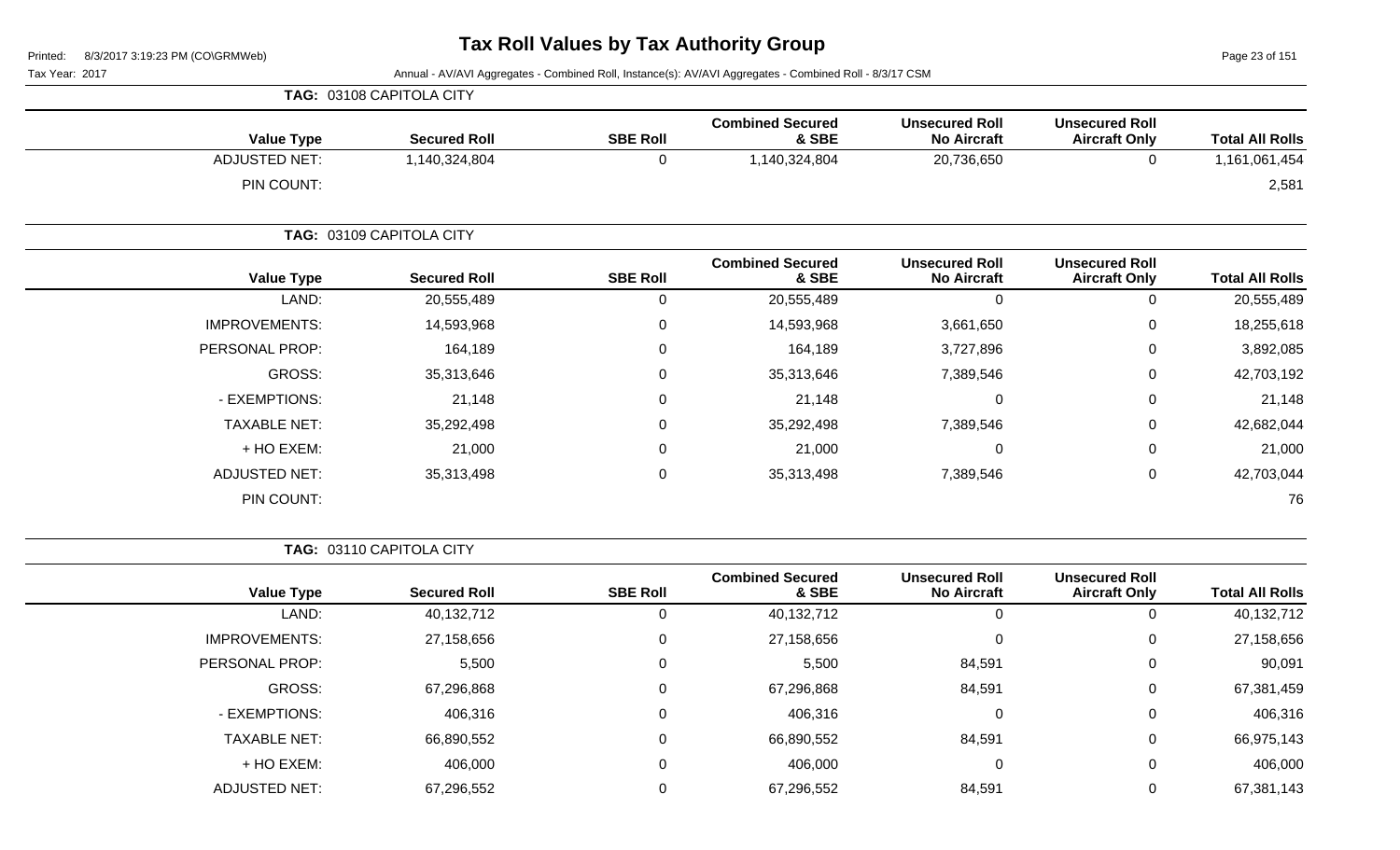Page 24 of 151

|                      | TAG: 03110 CAPITOLA CITY |                 |                                  |                                             |                                               |                        |
|----------------------|--------------------------|-----------------|----------------------------------|---------------------------------------------|-----------------------------------------------|------------------------|
| <b>Value Type</b>    | <b>Secured Roll</b>      | <b>SBE Roll</b> | <b>Combined Secured</b><br>& SBE | <b>Unsecured Roll</b><br><b>No Aircraft</b> | <b>Unsecured Roll</b><br><b>Aircraft Only</b> | <b>Total All Rolls</b> |
| PIN COUNT:           |                          |                 |                                  |                                             |                                               | 164                    |
|                      | TAG: 03111 CAPITOLA CITY |                 |                                  |                                             |                                               |                        |
| <b>Value Type</b>    | <b>Secured Roll</b>      | <b>SBE Roll</b> | <b>Combined Secured</b><br>& SBE | <b>Unsecured Roll</b><br><b>No Aircraft</b> | <b>Unsecured Roll</b><br><b>Aircraft Only</b> | <b>Total All Rolls</b> |
| LAND:                | 50,022,043               | $\mathbf 0$     | 50,022,043                       | 0                                           | $\mathbf 0$                                   | 50,022,043             |
| <b>IMPROVEMENTS:</b> | 52,346,918               | 0               | 52,346,918                       | 1,969,120                                   | $\mathbf 0$                                   | 54,316,038             |
| PERSONAL PROP:       | 389,255                  | $\mathbf 0$     | 389,255                          | 1,153,864                                   | $\mathbf 0$                                   | 1,543,119              |
| <b>GROSS:</b>        | 102,758,216              | $\mathbf 0$     | 102,758,216                      | 3,122,984                                   | $\mathbf 0$                                   | 105,881,200            |
| - EXEMPTIONS:        | 733,600                  | $\mathbf 0$     | 733,600                          |                                             | $\mathbf 0$                                   | 733,600                |
| <b>TAXABLE NET:</b>  | 102,024,616              | $\mathbf 0$     | 102,024,616                      | 3,122,984                                   | $\mathbf 0$                                   | 105,147,600            |
| + HO EXEM:           | 733,600                  | 0               | 733,600                          | $\Omega$                                    | $\mathbf 0$                                   | 733,600                |
| <b>ADJUSTED NET:</b> | 102,758,216              | 0               | 102,758,216                      | 3,122,984                                   | $\mathbf 0$                                   | 105,881,200            |
| PIN COUNT:           |                          |                 |                                  |                                             |                                               | 212                    |

|                      | TAG: 03112 CAPITOLA CITY |                 |                                  |                                             |                                               |                        |
|----------------------|--------------------------|-----------------|----------------------------------|---------------------------------------------|-----------------------------------------------|------------------------|
| <b>Value Type</b>    | <b>Secured Roll</b>      | <b>SBE Roll</b> | <b>Combined Secured</b><br>& SBE | <b>Unsecured Roll</b><br><b>No Aircraft</b> | <b>Unsecured Roll</b><br><b>Aircraft Only</b> | <b>Total All Rolls</b> |
| LAND:                | 72,727,840               | υ               | 72,727,840                       | -0                                          | 0                                             | 72,727,840             |
| <b>IMPROVEMENTS:</b> | 53,277,767               | 0               | 53,277,767                       | 922,561                                     | 0                                             | 54,200,328             |
| PERSONAL PROP:       | 49,000                   | 0               | 49,000                           | 825,982                                     | 0                                             | 874,982                |
| GROSS:               | 126,054,607              | 0               | 126,054,607                      | 1,748,543                                   | 0                                             | 127,803,150            |
| - EXEMPTIONS:        | 977,200                  | 0               | 977,200                          | 49,606                                      | 0                                             | 1,026,806              |
| <b>TAXABLE NET:</b>  | 125,077,407              | $\Omega$        | 125,077,407                      | 1,698,937                                   | 0                                             | 126,776,344            |
| + HO EXEM:           | 977,200                  | 0               | 977,200                          | 0                                           | 0                                             | 977,200                |
| <b>ADJUSTED NET:</b> | 126,054,607              |                 | 126,054,607                      | 1,698,937                                   | 0                                             | 127,753,544            |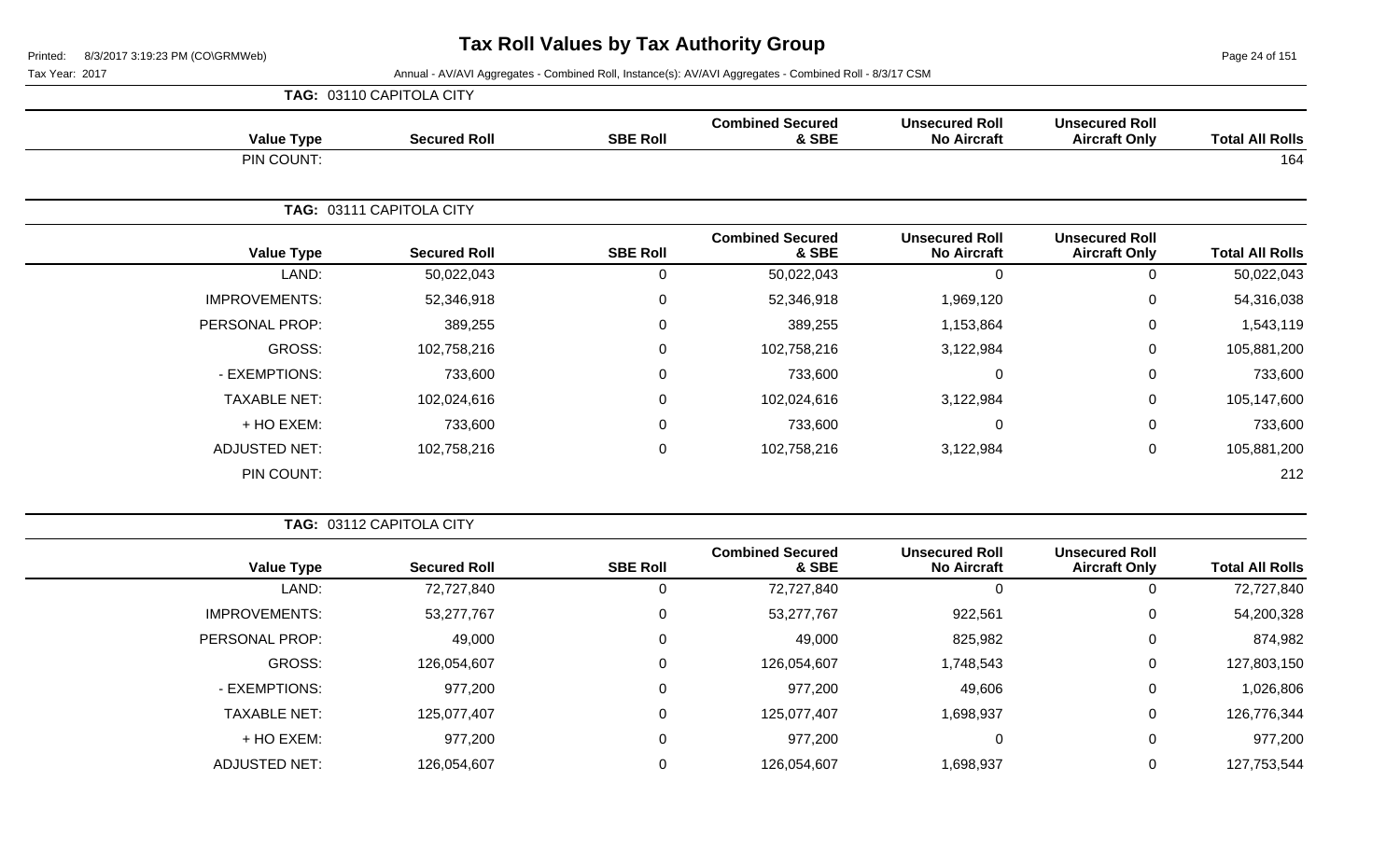Page 25 of 151

Tax Year: 2017 Annual - AV/AVI Aggregates - Combined Roll, Instance(s): AV/AVI Aggregates - Combined Roll - 8/3/17 CSM

|                      | TAG: 03112 CAPITOLA CITY |                  |                                  |                                             |                                               |                        |
|----------------------|--------------------------|------------------|----------------------------------|---------------------------------------------|-----------------------------------------------|------------------------|
| <b>Value Type</b>    | <b>Secured Roll</b>      | <b>SBE Roll</b>  | <b>Combined Secured</b><br>& SBE | <b>Unsecured Roll</b><br><b>No Aircraft</b> | <b>Unsecured Roll</b><br><b>Aircraft Only</b> | <b>Total All Rolls</b> |
| PIN COUNT:           |                          |                  |                                  |                                             |                                               | 380                    |
|                      | TAG: 03113 CAPITOLA CITY |                  |                                  |                                             |                                               |                        |
| <b>Value Type</b>    | <b>Secured Roll</b>      | <b>SBE Roll</b>  | <b>Combined Secured</b><br>& SBE | <b>Unsecured Roll</b><br><b>No Aircraft</b> | <b>Unsecured Roll</b><br><b>Aircraft Only</b> | <b>Total All Rolls</b> |
| LAND:                | 23,681,305               | $\mathbf{0}$     | 23,681,305                       | 0                                           | 0                                             | 23,681,305             |
| <b>IMPROVEMENTS:</b> | 26,554,368               | $\boldsymbol{0}$ | 26,554,368                       | 2,200,736                                   | $\mathbf 0$                                   | 28,755,104             |
| PERSONAL PROP:       | $\Omega$                 | $\Omega$         | $\Omega$                         | 1,201,502                                   | $\mathbf 0$                                   | 1,201,502              |
| GROSS:               | 50,235,673               | 0                | 50,235,673                       | 3,402,238                                   | $\mathbf 0$                                   | 53,637,911             |
| - EXEMPTIONS:        | 210,000                  | $\mathbf 0$      | 210,000                          | 0                                           | 0                                             | 210,000                |
| <b>TAXABLE NET:</b>  | 50,025,673               | $\Omega$         | 50,025,673                       | 3,402,238                                   | $\mathbf 0$                                   | 53,427,911             |
| + HO EXEM:           | 210,000                  | 0                | 210,000                          | 0                                           | 0                                             | 210,000                |
| <b>ADJUSTED NET:</b> | 50,235,673               | $\boldsymbol{0}$ | 50,235,673                       | 3,402,238                                   | 0                                             | 53,637,911             |
| PIN COUNT:           |                          |                  |                                  |                                             |                                               | 82                     |

**TAG:** 03114 CAPITOLA CITY

| <b>Total All Rolls</b> | <b>Unsecured Roll</b><br><b>Aircraft Only</b> | <b>Unsecured Roll</b><br><b>No Aircraft</b> | <b>Combined Secured</b><br>& SBE | <b>SBE Roll</b> | <b>Secured Roll</b> | <b>Value Type</b>    |
|------------------------|-----------------------------------------------|---------------------------------------------|----------------------------------|-----------------|---------------------|----------------------|
| 334,743                |                                               |                                             | 334,743                          | 0               | 334,743             | LAND:                |
| 548,891                | 0                                             | 0                                           | 548,891                          | 0               | 548,891             | <b>IMPROVEMENTS:</b> |
| 208,500                | 0                                             | $\Omega$                                    | 208,500                          | 0               | 208,500             | PERSONAL PROP:       |
| 1,092,134              | 0                                             | 0                                           | 1,092,134                        | 0               | 1,092,134           | GROSS:               |
| 8,696                  | 0                                             | $\Omega$                                    | 8,696                            | 0               | 8,696               | - EXEMPTIONS:        |
| 1,083,438              | $\Omega$                                      | 0                                           | 1,083,438                        | 0               | 1,083,438           | <b>TAXABLE NET:</b>  |
| 7,000                  | 0                                             | 0                                           | 7,000                            | 0               | 7,000               | + HO EXEM:           |
| 1,090,438              |                                               |                                             | 1,090,438                        | 0               | 1,090,438           | <b>ADJUSTED NET:</b> |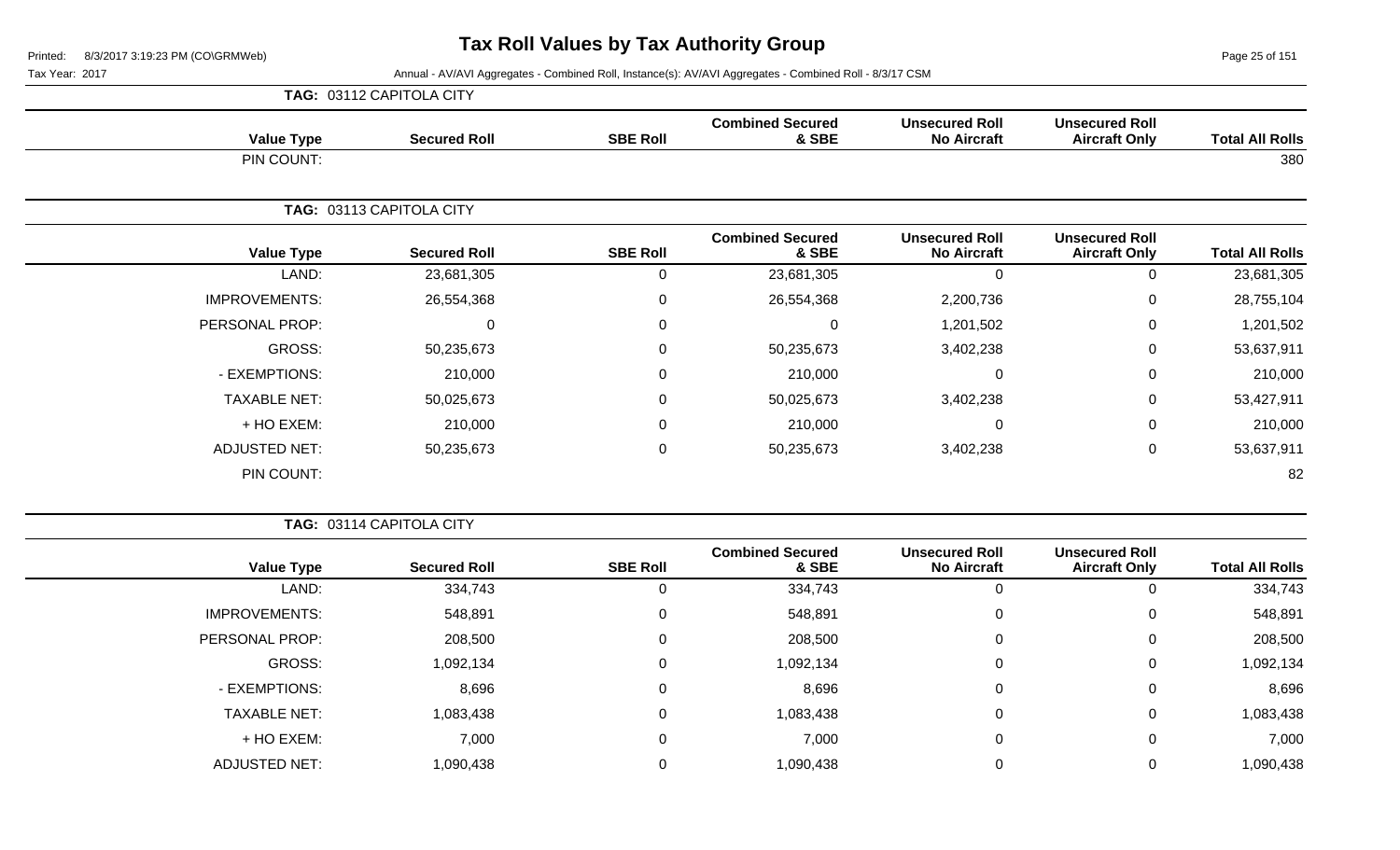Page 26 of 151

**Total All Rolls**<br>2

| Tax Year: 2017 |                      |                            |                 | Annual - AV/AVI Aggregates - Combined Roll, Instance(s): AV/AVI Aggregates - Combined Roll - 8/3/17 CSM |                                             |                                               |                        |
|----------------|----------------------|----------------------------|-----------------|---------------------------------------------------------------------------------------------------------|---------------------------------------------|-----------------------------------------------|------------------------|
|                |                      | TAG: 03114 CAPITOLA CITY   |                 |                                                                                                         |                                             |                                               |                        |
|                | <b>Value Type</b>    | <b>Secured Roll</b>        | <b>SBE Roll</b> | <b>Combined Secured</b><br>& SBE                                                                        | <b>Unsecured Roll</b><br><b>No Aircraft</b> | <b>Unsecured Roll</b><br><b>Aircraft Only</b> | <b>Total All Rolls</b> |
|                | PIN COUNT:           |                            |                 |                                                                                                         |                                             |                                               | 92                     |
|                |                      | TAG: 03115 CAPITOLA CITY   |                 |                                                                                                         |                                             |                                               |                        |
|                | <b>Value Type</b>    | <b>Secured Roll</b>        | <b>SBE Roll</b> | <b>Combined Secured</b><br>& SBE                                                                        | <b>Unsecured Roll</b><br><b>No Aircraft</b> | <b>Unsecured Roll</b><br><b>Aircraft Only</b> | <b>Total All Rolls</b> |
|                | PIN COUNT:           |                            |                 |                                                                                                         |                                             |                                               |                        |
|                |                      | TAG: 03116 CAPITOLA CITY   |                 |                                                                                                         |                                             |                                               |                        |
|                | <b>Value Type</b>    | <b>Secured Roll</b>        | <b>SBE Roll</b> | <b>Combined Secured</b><br>& SBE                                                                        | <b>Unsecured Roll</b><br><b>No Aircraft</b> | <b>Unsecured Roll</b><br><b>Aircraft Only</b> | <b>Total All Rolls</b> |
|                | PIN COUNT:           |                            |                 |                                                                                                         |                                             |                                               |                        |
|                |                      | TAG: 04001 SCOTTS VLY CITY |                 |                                                                                                         |                                             |                                               |                        |
|                | <b>Value Type</b>    | <b>Secured Roll</b>        | <b>SBE Roll</b> | <b>Combined Secured</b><br>& SBE                                                                        | <b>Unsecured Roll</b><br><b>No Aircraft</b> | <b>Unsecured Roll</b><br><b>Aircraft Only</b> | <b>Total All Rolls</b> |
|                | PERSONAL PROP:       | $\mathsf{O}\xspace$        | 0               | $\pmb{0}$                                                                                               | 70,018                                      | $\overline{0}$                                | 70,018                 |
|                | <b>GROSS:</b>        | $\mathbf 0$                | 0               | 0                                                                                                       | 70,018                                      | 0                                             | 70,018                 |
|                | <b>TAXABLE NET:</b>  | $\mathbf 0$                | 0               | $\mathbf 0$                                                                                             | 70,018                                      | 0                                             | 70,018                 |
|                | <b>ADJUSTED NET:</b> | $\mathbf{0}$               | $\mathbf 0$     | $\mathbf 0$                                                                                             | 70,018                                      | 0                                             | 70,018                 |
|                | PIN COUNT:           |                            |                 |                                                                                                         |                                             |                                               | 3                      |
|                |                      | TAG: 04005 SCOTTS VLY CITY |                 |                                                                                                         |                                             |                                               |                        |
|                | <b>Value Type</b>    | <b>Secured Roll</b>        | <b>SBE Roll</b> | <b>Combined Secured</b><br>& SBE                                                                        | <b>Unsecured Roll</b><br><b>No Aircraft</b> | <b>Unsecured Roll</b><br><b>Aircraft Only</b> | <b>Total All Rolls</b> |
|                | LAND:                | 67,541                     | 0               | 67,541                                                                                                  | $\mathbf 0$                                 | $\overline{0}$                                | 67,541                 |
|                | <b>GROSS:</b>        | 67,541                     | 0               | 67,541                                                                                                  | 0                                           | 0                                             | 67,541                 |
|                | <b>TAXABLE NET:</b>  | 67,541                     | $\mathbf 0$     | 67,541                                                                                                  | 0                                           | 0                                             | 67,541                 |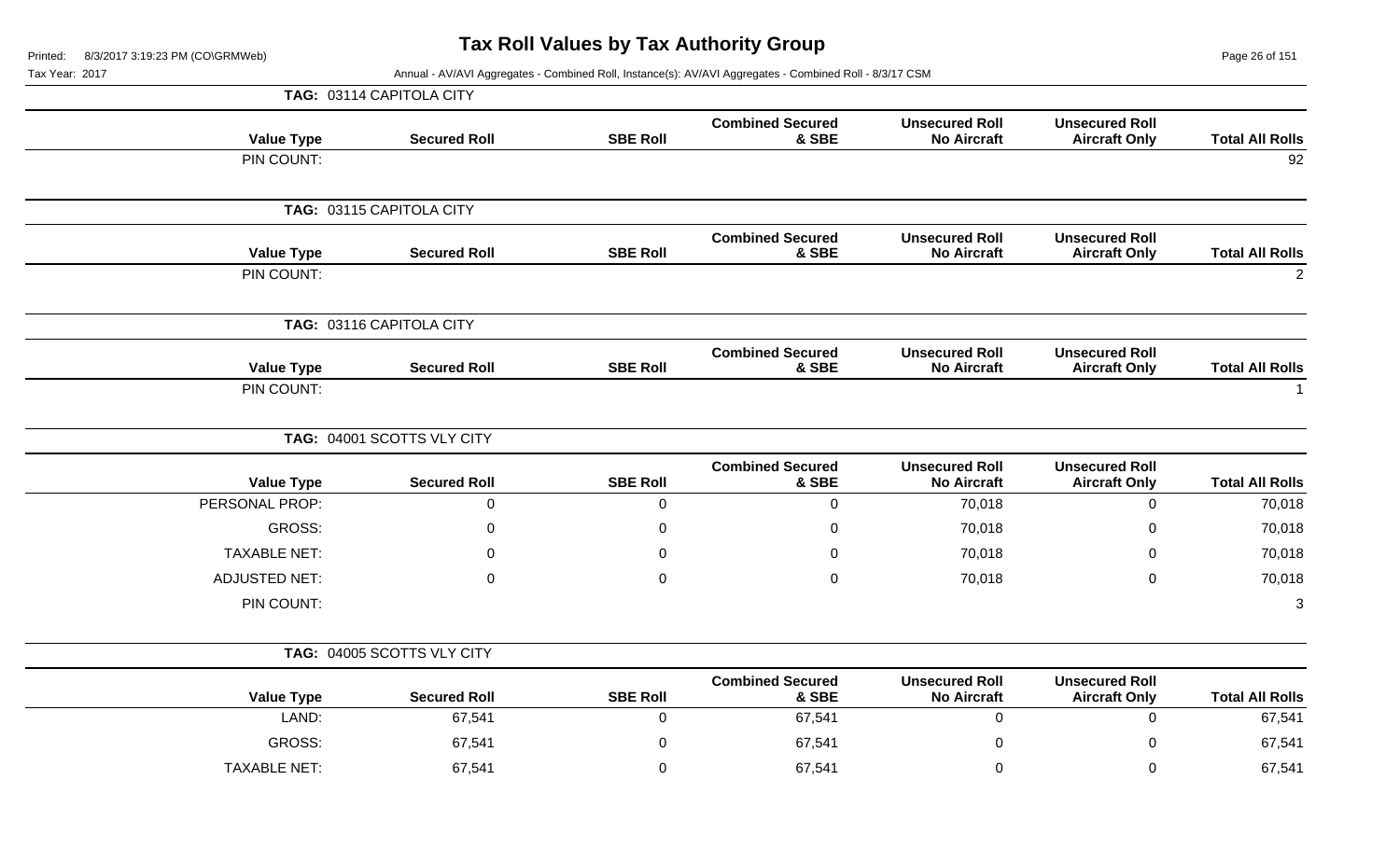Page 27 of 151

Tax Year: 2017 **Annual - AV/AVI Aggregates - Combined Roll**, Instance(s): AV/AVI Aggregates - Combined Roll - 8/3/17 CSM

|                        |                                               |                                             |                                  |                  | TAG: 04005 SCOTTS VLY CITY |                      |
|------------------------|-----------------------------------------------|---------------------------------------------|----------------------------------|------------------|----------------------------|----------------------|
| <b>Total All Rolls</b> | <b>Unsecured Roll</b><br><b>Aircraft Only</b> | <b>Unsecured Roll</b><br><b>No Aircraft</b> | <b>Combined Secured</b><br>& SBE | <b>SBE Roll</b>  | <b>Secured Roll</b>        | <b>Value Type</b>    |
| 67,541                 | $\mathbf 0$                                   | $\mathbf 0$                                 | 67,541                           | $\mathbf 0$      | 67,541                     | <b>ADJUSTED NET:</b> |
| $\mathbf 1$            |                                               |                                             |                                  |                  |                            | PIN COUNT:           |
|                        |                                               |                                             |                                  |                  | TAG: 04006 SCOTTS VLY CITY |                      |
| <b>Total All Rolls</b> | <b>Unsecured Roll</b><br><b>Aircraft Only</b> | <b>Unsecured Roll</b><br><b>No Aircraft</b> | <b>Combined Secured</b><br>& SBE | <b>SBE Roll</b>  | <b>Secured Roll</b>        | <b>Value Type</b>    |
| 919,993                | $\pmb{0}$                                     | $\mathbf 0$                                 | 919,993                          | $\mathbf 0$      | 919,993                    | LAND:                |
| 919,993                | $\Omega$                                      | 0                                           | 919,993                          | 0                | 919,993                    | GROSS:               |
| 919,993                | $\mathbf 0$                                   | $\boldsymbol{0}$                            | 919,993                          | $\Omega$         | 919,993                    | - EXEMPTIONS:        |
| $\overline{2}$         |                                               |                                             |                                  |                  |                            | PIN COUNT:           |
|                        |                                               |                                             |                                  |                  | TAG: 04013 SCOTTS VLY CITY |                      |
| <b>Total All Rolls</b> | <b>Unsecured Roll</b><br><b>Aircraft Only</b> | <b>Unsecured Roll</b><br><b>No Aircraft</b> | <b>Combined Secured</b><br>& SBE | <b>SBE Roll</b>  | <b>Secured Roll</b>        | <b>Value Type</b>    |
| 505,112                | $\mathbf 0$                                   | $\mathbf 0$                                 | 505,112                          | $\mathbf 0$      | 505,112                    | LAND:                |
| 2,055,900              | $\mathbf 0$                                   | 61,304                                      | 1,994,596                        | $\boldsymbol{0}$ | 1,994,596                  | <b>IMPROVEMENTS:</b> |
| 205,888                | 0                                             | 205,888                                     | 0                                | 0                | 0                          | PERSONAL PROP:       |
| 2,766,900              | 0                                             | 267,192                                     | 2,499,708                        | $\Omega$         | 2,499,708                  | GROSS:               |
| 2,766,900              | $\mathbf 0$                                   | 267,192                                     | 2,499,708                        | $\Omega$         | 2,499,708                  | <b>TAXABLE NET:</b>  |
| 2,766,900              | $\mathbf 0$                                   | 267,192                                     | 2,499,708                        | $\Omega$         | 2,499,708                  | <b>ADJUSTED NET:</b> |
| 10                     |                                               |                                             |                                  |                  |                            | PIN COUNT:           |
|                        |                                               |                                             |                                  |                  | TAG: 04020 SCOTTS VLY CITY |                      |
| <b>Total All Rolls</b> | <b>Unsecured Roll</b><br><b>Aircraft Only</b> | <b>Unsecured Roll</b><br><b>No Aircraft</b> | <b>Combined Secured</b><br>& SBE | <b>SBE Roll</b>  | <b>Secured Roll</b>        | <b>Value Type</b>    |
| 1,200,588              | $\mathbf 0$                                   | $\boldsymbol{0}$                            | 1,200,588                        | $\boldsymbol{0}$ | 1,200,588                  | LAND:                |
| 1,067,800              | 0                                             | 0                                           | 1,067,800                        | 0                | 1,067,800                  | <b>IMPROVEMENTS:</b> |

PERSONAL PROP: 0 0 0 151,506 0 151,506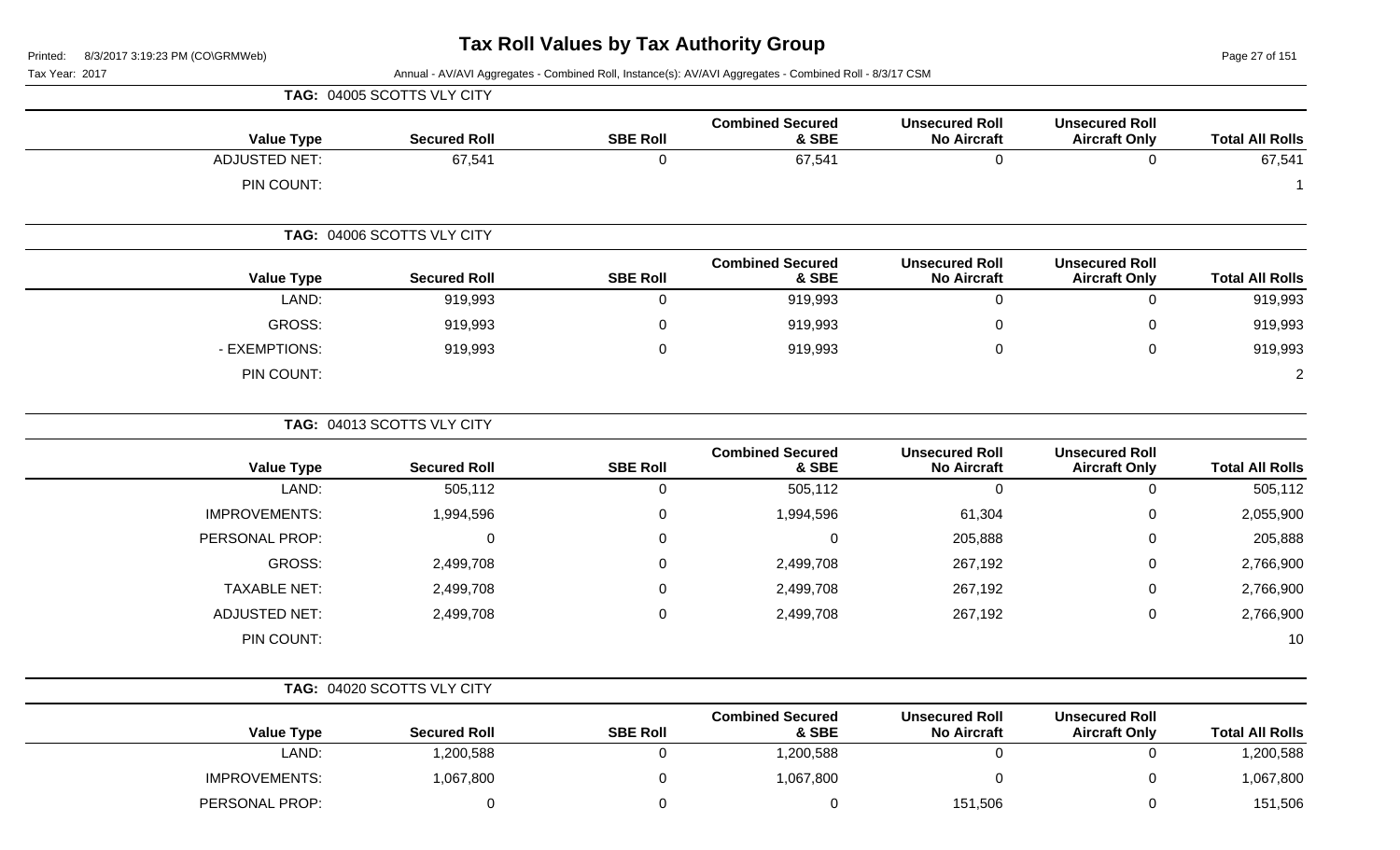## **Tax Roll Values by Tax Authority Group**

Page 28 of 151

Tax Year: 2017 Annual - AV/AVI Aggregates - Combined Roll, Instance(s): AV/AVI Aggregates - Combined Roll - 8/3/17 CSM

|                      | TAG: 04020 SCOTTS VLY CITY |                 |                                  |                                             |                                               |                        |
|----------------------|----------------------------|-----------------|----------------------------------|---------------------------------------------|-----------------------------------------------|------------------------|
| <b>Value Type</b>    | <b>Secured Roll</b>        | <b>SBE Roll</b> | <b>Combined Secured</b><br>& SBE | <b>Unsecured Roll</b><br><b>No Aircraft</b> | <b>Unsecured Roll</b><br><b>Aircraft Only</b> | <b>Total All Rolls</b> |
| GROSS:               | 2,268,388                  | 0               | 2,268,388                        | 151,506                                     | 0                                             | 2,419,894              |
| - EXEMPTIONS:        | 14,000                     | $\mathbf 0$     | 14,000                           | $\mathbf 0$                                 | $\mathbf 0$                                   | 14,000                 |
| <b>TAXABLE NET:</b>  | 2,254,388                  | $\mathbf 0$     | 2,254,388                        | 151,506                                     | 0                                             | 2,405,894              |
| + HO EXEM:           | 14,000                     | 0               | 14,000                           | $\Omega$                                    | 0                                             | 14,000                 |
| <b>ADJUSTED NET:</b> | 2,268,388                  | $\mathbf 0$     | 2,268,388                        | 151,506                                     | 0                                             | 2,419,894              |
| PIN COUNT:           |                            |                 |                                  |                                             |                                               | 12                     |
|                      | TAG: 04022 SCOTTS VLY CITY |                 |                                  |                                             |                                               |                        |
| <b>Value Type</b>    | <b>Secured Roll</b>        | <b>SBE Roll</b> | <b>Combined Secured</b><br>& SBE | <b>Unsecured Roll</b><br><b>No Aircraft</b> | <b>Unsecured Roll</b><br><b>Aircraft Only</b> | <b>Total All Rolls</b> |
| LAND:                | 454,424                    | 0               | 454,424                          | $\mathbf{0}$                                | $\Omega$                                      | 454,424                |
| <b>IMPROVEMENTS:</b> | 0                          | 0               | 0                                | 84,349                                      | $\overline{0}$                                | 84,349                 |
| PERSONAL PROP:       | $\Omega$                   | 0               | 0                                | 283,921                                     | 0                                             | 283,921                |
| GROSS:               | 454,424                    | 0               | 454,424                          | 368,270                                     | 0                                             | 822,694                |
| <b>TAXABLE NET:</b>  | 454,424                    | 0               | 454,424                          | 368,270                                     | $\mathbf 0$                                   | 822,694                |
| <b>ADJUSTED NET:</b> | 454,424                    | 0               | 454,424                          | 368,270                                     | 0                                             | 822,694                |

PIN COUNT: 2

|                      | TAG: 04028 SCOTTS VLY CITY |                 |                                  |                                             |                                               |                        |
|----------------------|----------------------------|-----------------|----------------------------------|---------------------------------------------|-----------------------------------------------|------------------------|
| <b>Value Type</b>    | <b>Secured Roll</b>        | <b>SBE Roll</b> | <b>Combined Secured</b><br>& SBE | <b>Unsecured Roll</b><br><b>No Aircraft</b> | <b>Unsecured Roll</b><br><b>Aircraft Only</b> | <b>Total All Rolls</b> |
| LAND:                | 29,315,909                 | 0               | 29,315,909                       | 0                                           | U                                             | 29,315,909             |
| <b>IMPROVEMENTS:</b> | 22,842,257                 | 0               | 22,842,257                       | $\Omega$                                    | 0                                             | 22,842,257             |
| PERSONAL PROP:       | 0                          | 0               |                                  | 50,877                                      | 0                                             | 50,877                 |
| GROSS:               | 52,158,166                 | 0               | 52,158,166                       | 50,877                                      | 0                                             | 52,209,043             |
| - EXEMPTIONS:        | 893,341                    | 0               | 893,341                          | 0                                           | 0                                             | 893,341                |
| <b>TAXABLE NET:</b>  | 51,264,825                 | $\Omega$        | 51,264,825                       | 50,877                                      | 0                                             | 51,315,702             |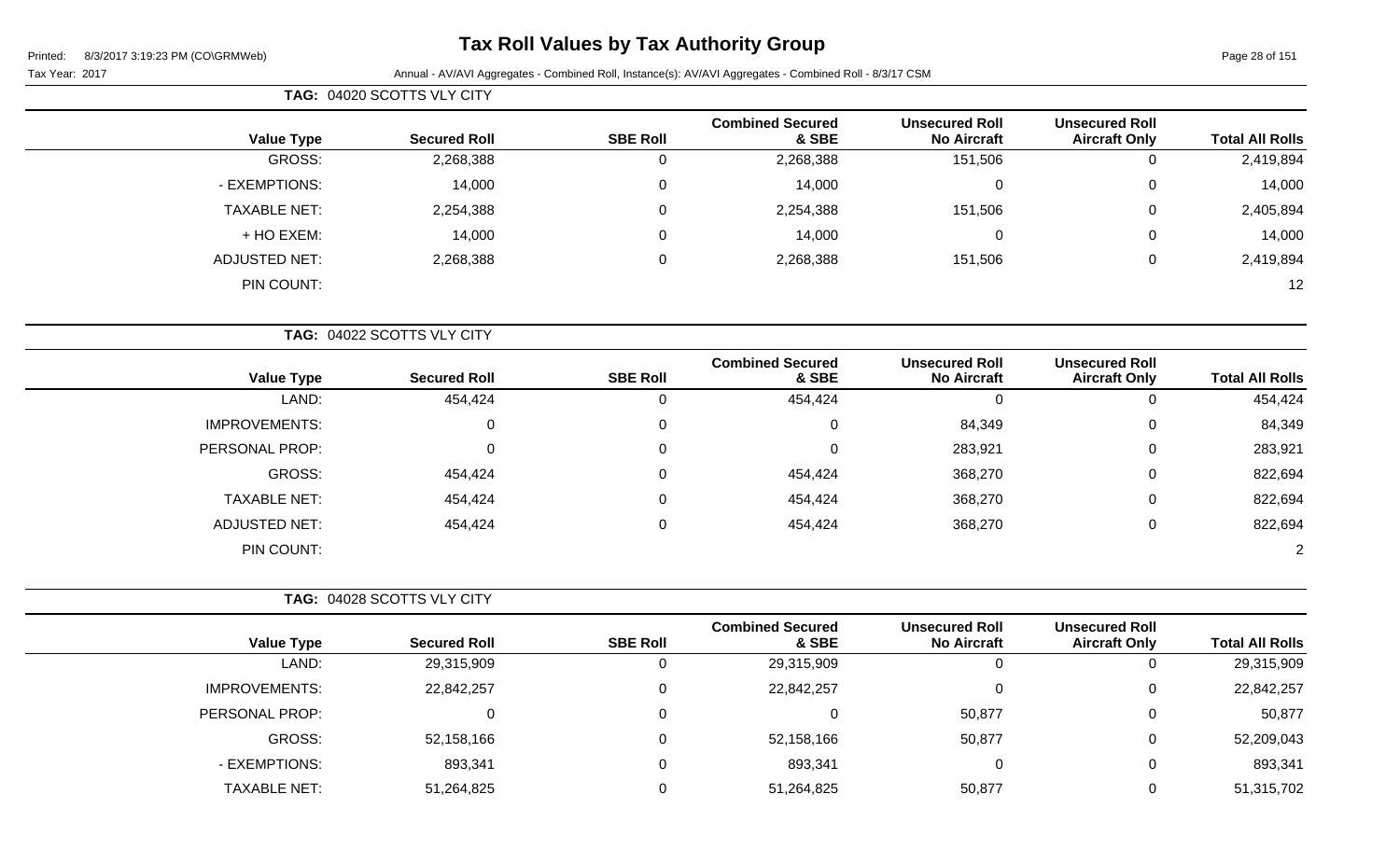### **Tax Roll Values by Tax Authority Group**

Page 29 of 151

| 8/3/2017 3:19:23 PM (CO\GRMWeb)<br>Printed: |                            |                 |                                                                                                         |                                             |                                               | Page 29 of 151         |
|---------------------------------------------|----------------------------|-----------------|---------------------------------------------------------------------------------------------------------|---------------------------------------------|-----------------------------------------------|------------------------|
| Tax Year: 2017                              |                            |                 | Annual - AV/AVI Aggregates - Combined Roll, Instance(s): AV/AVI Aggregates - Combined Roll - 8/3/17 CSM |                                             |                                               |                        |
|                                             | TAG: 04028 SCOTTS VLY CITY |                 |                                                                                                         |                                             |                                               |                        |
| <b>Value Type</b>                           | <b>Secured Roll</b>        | <b>SBE Roll</b> | <b>Combined Secured</b><br>& SBE                                                                        | <b>Unsecured Roll</b><br><b>No Aircraft</b> | <b>Unsecured Roll</b><br><b>Aircraft Only</b> | <b>Total All Rolls</b> |
| + HO EXEM:                                  | 327,600                    | $\Omega$        | 327,600                                                                                                 | $\Omega$                                    | 0                                             | 327,600                |
| <b>ADJUSTED NET:</b>                        | 51,592,425                 | $\mathbf 0$     | 51,592,425                                                                                              | 50,877                                      | 0                                             | 51,643,302             |
| PIN COUNT:                                  |                            |                 |                                                                                                         |                                             |                                               | 94                     |
|                                             | TAG: 04035 SCOTTS VLY CITY |                 |                                                                                                         |                                             |                                               |                        |
| <b>Value Type</b>                           | <b>Secured Roll</b>        | <b>SBE Roll</b> | <b>Combined Secured</b><br>& SBE                                                                        | <b>Unsecured Roll</b><br><b>No Aircraft</b> | <b>Unsecured Roll</b><br><b>Aircraft Only</b> | <b>Total All Rolls</b> |
| LAND:                                       | 942,938                    | $\Omega$        | 942,938                                                                                                 | $\Omega$                                    | $\Omega$                                      | 942,938                |
| <b>IMPROVEMENTS:</b>                        | 859,580                    | $\Omega$        | 859,580                                                                                                 | $\Omega$                                    | $\Omega$                                      | 859,580                |
| GROSS:                                      | 1,802,518                  | $\Omega$        | 1,802,518                                                                                               | $\Omega$                                    | $\Omega$                                      | 1,802,518              |
| - EXEMPTIONS:                               | 14,000                     | $\Omega$        | 14,000                                                                                                  | $\Omega$                                    | 0                                             | 14,000                 |
| <b>TAXABLE NET:</b>                         | 1,788,518                  | 0               | 1,788,518                                                                                               | $\pmb{0}$                                   | 0                                             | 1,788,518              |
| + HO EXEM:                                  | 14,000                     | $\Omega$        | 14,000                                                                                                  | 0                                           | $\Omega$                                      | 14,000                 |
| <b>ADJUSTED NET:</b>                        | 1,802,518                  | $\mathbf 0$     | 1,802,518                                                                                               | $\mathbf 0$                                 | 0                                             | 1,802,518              |
| PIN COUNT:                                  |                            |                 |                                                                                                         |                                             |                                               | 3                      |

**TAG:** 04036 SCOTTS VLY CITY

| <b>Value Type</b>    | <b>Secured Roll</b> | <b>SBE Roll</b> | <b>Combined Secured</b><br>& SBE | <b>Unsecured Roll</b><br><b>No Aircraft</b> | <b>Unsecured Roll</b><br><b>Aircraft Only</b> | <b>Total All Rolls</b> |
|----------------------|---------------------|-----------------|----------------------------------|---------------------------------------------|-----------------------------------------------|------------------------|
| LAND:                | 807,711             |                 | 807,711                          |                                             | 0                                             | 807,711                |
| <b>IMPROVEMENTS:</b> | 1,307,264           |                 | 1,307,264                        |                                             | 0                                             | 1,307,264              |
| GROSS:               | 2,114,975           |                 | 2,114,975                        |                                             | 0                                             | 2,114,975              |
| <b>TAXABLE NET:</b>  | 2,114,975           |                 | 2,114,975                        |                                             | 0                                             | 2,114,975              |
| ADJUSTED NET:        | 2,114,975           |                 | 2,114,975                        |                                             | 0                                             | 2,114,975              |
| PIN COUNT:           |                     |                 |                                  |                                             |                                               |                        |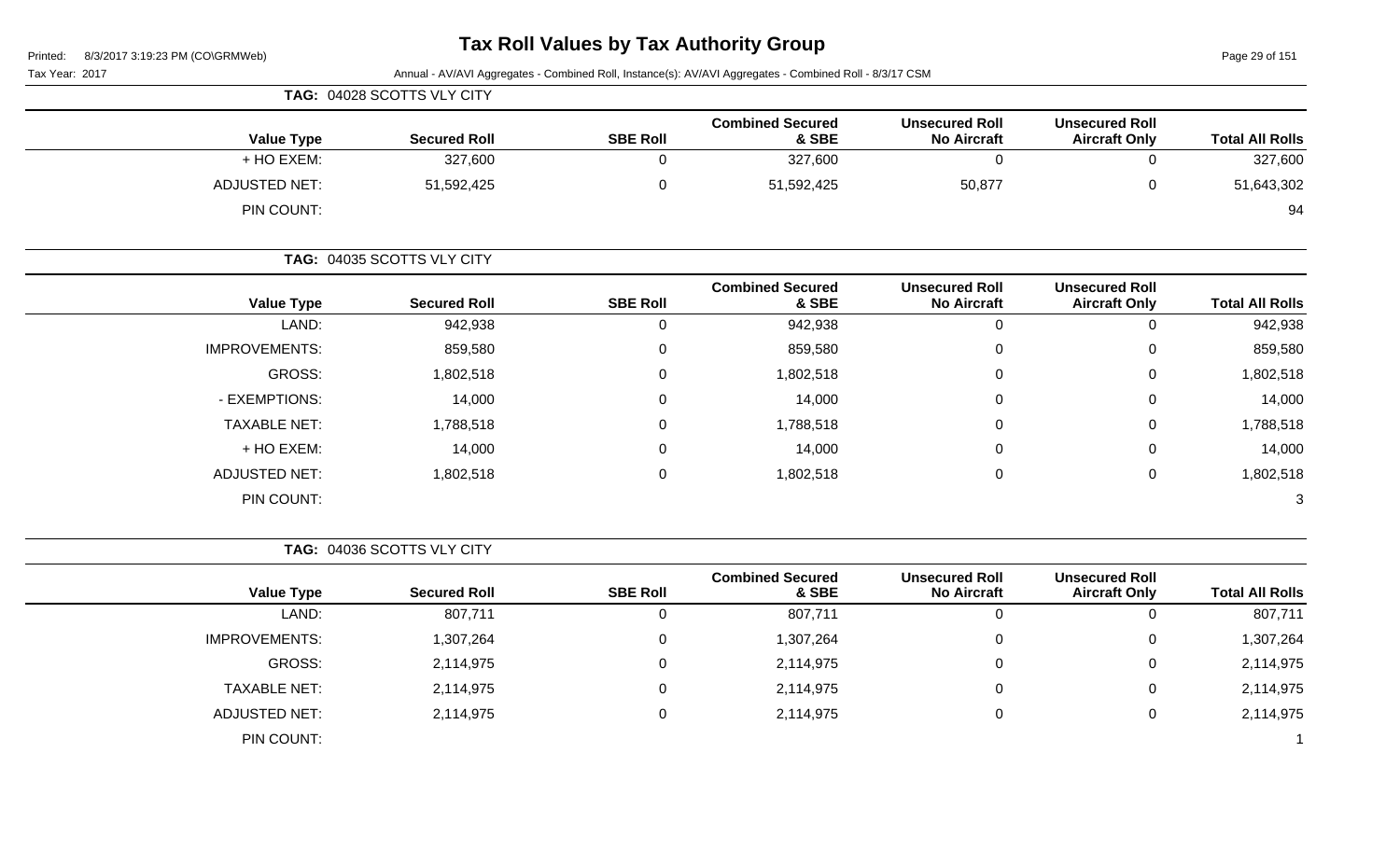## **Tax Roll Values by Tax Authority Group**

Page 30 of 151

Tax Year: 2017 Annual - AV/AVI Aggregates - Combined Roll, Instance(s): AV/AVI Aggregates - Combined Roll - 8/3/17 CSM

| <b>Value Type</b>    | <b>Secured Roll</b> | <b>SBE Roll</b> | <b>Combined Secured</b><br>& SBE | <b>Unsecured Roll</b><br><b>No Aircraft</b> | <b>Unsecured Roll</b><br><b>Aircraft Only</b> | <b>Total All Rolls</b> |
|----------------------|---------------------|-----------------|----------------------------------|---------------------------------------------|-----------------------------------------------|------------------------|
| LAND:                | 490,898,341         | υ               | 490,898,341                      | 49,683                                      | 0                                             | 490,948,024            |
| <b>IMPROVEMENTS:</b> | 480,725,090         | 0               | 480,725,090                      | 29,122,829                                  | 0                                             | 509,847,919            |
| PERSONAL PROP:       | 2,797,941           | $\Omega$        | 2,797,941                        | 49,858,839                                  | 0                                             | 52,656,780             |
| <b>GROSS:</b>        | 974,421,372         | 0               | 974,421,372                      | 79,031,351                                  | 0                                             | 1,053,452,723          |
| - EXEMPTIONS:        | 16,109,182          | $\Omega$        | 16,109,182                       | 824,611                                     | $\mathbf 0$                                   | 16,933,793             |
| <b>TAXABLE NET:</b>  | 958,312,190         | $\Omega$        | 958,312,190                      | 78,206,740                                  | $\mathbf 0$                                   | 1,036,518,930          |
| $+$ HO EXEM:         | 4,054,400           | $\Omega$        | 4,054,400                        | 0                                           | 0                                             | 4,054,400              |
| <b>ADJUSTED NET:</b> | 962,366,590         | $\Omega$        | 962,366,590                      | 78,206,740                                  | $\mathbf 0$                                   | 1,040,573,330          |
| PIN COUNT:           |                     |                 |                                  |                                             |                                               | 2,095                  |

**TAG:** 04051 SCOTTS VLY CITY

**TAG:** 04050 SCOTTS VLY CITY

| <b>Value Type</b>    | <b>Secured Roll</b>        | <b>SBE Roll</b> | <b>Combined Secured</b><br>& SBE | <b>Unsecured Roll</b><br><b>No Aircraft</b> | <b>Unsecured Roll</b><br><b>Aircraft Only</b> | <b>Total All Rolls</b> |
|----------------------|----------------------------|-----------------|----------------------------------|---------------------------------------------|-----------------------------------------------|------------------------|
| LAND:                | 87,541,549                 | 0               | 87,541,549                       | $\overline{0}$                              | 0                                             | 87,541,549             |
| <b>IMPROVEMENTS:</b> | 103,409,772                | 0               | 103,409,772                      | $\overline{0}$                              | 0                                             | 103,409,772            |
| PERSONAL PROP:       | 1,805,996                  | $\Omega$        | 1,805,996                        | 11,000                                      | $\mathbf 0$                                   | 1,816,996              |
| GROSS:               | 192,757,317                | $\mathbf 0$     | 192,757,317                      | 11,000                                      | $\mathbf 0$                                   | 192,768,317            |
| - EXEMPTIONS:        | 517,316                    | $\Omega$        | 517,316                          | $\mathbf 0$                                 | $\mathbf 0$                                   | 517,316                |
| <b>TAXABLE NET:</b>  | 192,240,001                | 0               | 192,240,001                      | 11,000                                      | $\mathbf 0$                                   | 192,251,001            |
| + HO EXEM:           | 516,600                    | 0               | 516,600                          | $\mathbf 0$                                 | $\mathbf 0$                                   | 516,600                |
| <b>ADJUSTED NET:</b> | 192,756,601                | $\Omega$        | 192,756,601                      | 11,000                                      | $\mathbf 0$                                   | 192,767,601            |
| PIN COUNT:           |                            |                 |                                  |                                             |                                               | 150                    |
|                      | TAG: 04052 SCOTTS VLY CITY |                 |                                  |                                             |                                               |                        |
| <b>Value Type</b>    | <b>Secured Roll</b>        | <b>SBE Roll</b> | <b>Combined Secured</b><br>& SBE | <b>Unsecured Roll</b><br><b>No Aircraft</b> | <b>Unsecured Roll</b><br><b>Aircraft Only</b> | <b>Total All Rolls</b> |

LAND: 136,898,582 0 136,898,582 0 0 136,898,582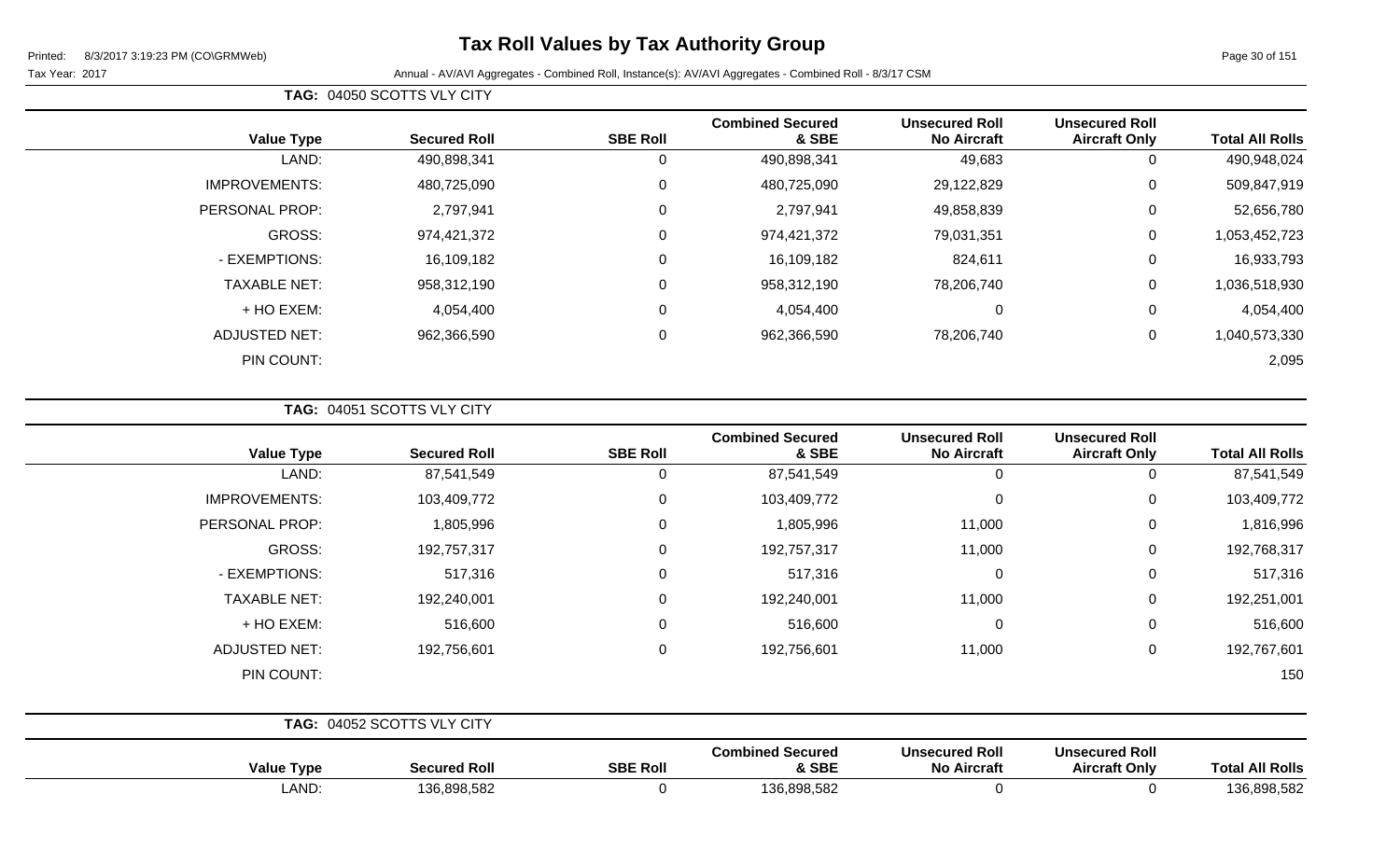# **Tax Roll Values by Tax Authority Group**

Page 31 of 151

÷

Tax Year: 2017 **Annual - AV/AVI Aggregates - Combined Roll**, Instance(s): AV/AVI Aggregates - Combined Roll - 8/3/17 CSM

| <b>Total All Rolls</b> | <b>Unsecured Roll</b><br><b>Aircraft Only</b> | <b>Unsecured Roll</b><br><b>No Aircraft</b> | <b>Combined Secured</b><br>& SBE | <b>SBE Roll</b> | <b>Secured Roll</b> | <b>Value Type</b>    |
|------------------------|-----------------------------------------------|---------------------------------------------|----------------------------------|-----------------|---------------------|----------------------|
| 160,209,160            | 0                                             | 0                                           | 160,209,160                      |                 | 160,209,160         | <b>IMPROVEMENTS:</b> |
| 618,494                | 0                                             | 547,524                                     | 70,970                           | 0               | 70,970              | PERSONAL PROP:       |
| 297,726,236            | 0                                             | 547,524                                     | 297, 178, 712                    | $\Omega$        | 297,178,712         | GROSS:               |
| 3,822,647              | 0                                             | 0                                           | 3,822,647                        | $\Omega$        | 3,822,647           | - EXEMPTIONS:        |
| 293,903,589            | 0                                             | 547,524                                     | 293,356,065                      | $\Omega$        | 293,356,065         | <b>TAXABLE NET:</b>  |
| 3,435,600              | 0                                             | 0                                           | 3,435,600                        |                 | 3,435,600           | + HO EXEM:           |
| 297,339,189            | 0                                             | 547,524                                     | 296,791,665                      | $\Omega$        | 296,791,665         | ADJUSTED NET:        |
| 692                    |                                               |                                             |                                  |                 |                     | PIN COUNT:           |
|                        |                                               |                                             |                                  |                 |                     |                      |

**TAG:** 04052 SCOTTS VLY CITY

| <b>Value Type</b>    | <b>Secured Roll</b> | <b>SBE Roll</b> | <b>Combined Secured</b><br>& SBE | <b>Unsecured Roll</b><br><b>No Aircraft</b> | <b>Unsecured Roll</b><br><b>Aircraft Only</b> | <b>Total All Rolls</b> |
|----------------------|---------------------|-----------------|----------------------------------|---------------------------------------------|-----------------------------------------------|------------------------|
| LAND:                | 552,451,348         | 0               | 552,451,348                      | 144,228                                     | 0                                             | 552,595,576            |
| <b>IMPROVEMENTS:</b> | 502,231,354         | 0               | 502,231,354                      | 4,355,188                                   | 0                                             | 506,586,542            |
| PERSONAL PROP:       | 66,898              | 0               | 66,898                           | 4,723,327                                   | 0                                             | 4,790,225              |
| GROSS:               | 1,054,749,600       | 0               | 1,054,749,600                    | 9,222,743                                   | 0                                             | 1,063,972,343          |
| - EXEMPTIONS:        | 15,299,849          | 0               | 15,299,849                       | 201,125                                     | 0                                             | 15,500,974             |
| <b>TAXABLE NET:</b>  | 1,039,449,751       | 0               | 1,039,449,751                    | 9,021,618                                   | 0                                             | 1,048,471,369          |
| + HO EXEM:           | 7,116,200           | $\mathbf 0$     | 7,116,200                        | 0                                           | 0                                             | 7,116,200              |
| ADJUSTED NET:        | 1,046,565,951       | 0               | 1,046,565,951                    | 9,021,618                                   | 0                                             | 1,055,587,569          |
| PIN COUNT:           |                     |                 |                                  |                                             |                                               | 2,208                  |

|                      | TAG: 04054 SCOTTS VLY CITY |                 |                                  |                                             |                                               |                        |
|----------------------|----------------------------|-----------------|----------------------------------|---------------------------------------------|-----------------------------------------------|------------------------|
| <b>Value Type</b>    | <b>Secured Roll</b>        | <b>SBE Roll</b> | <b>Combined Secured</b><br>& SBE | <b>Unsecured Roll</b><br><b>No Aircraft</b> | <b>Unsecured Roll</b><br><b>Aircraft Only</b> | <b>Total All Rolls</b> |
| LAND:                | 993,175                    |                 | 993,175                          |                                             |                                               | 993,175                |
| <b>IMPROVEMENTS:</b> | 739,476                    |                 | 739,476                          |                                             |                                               | 739,476                |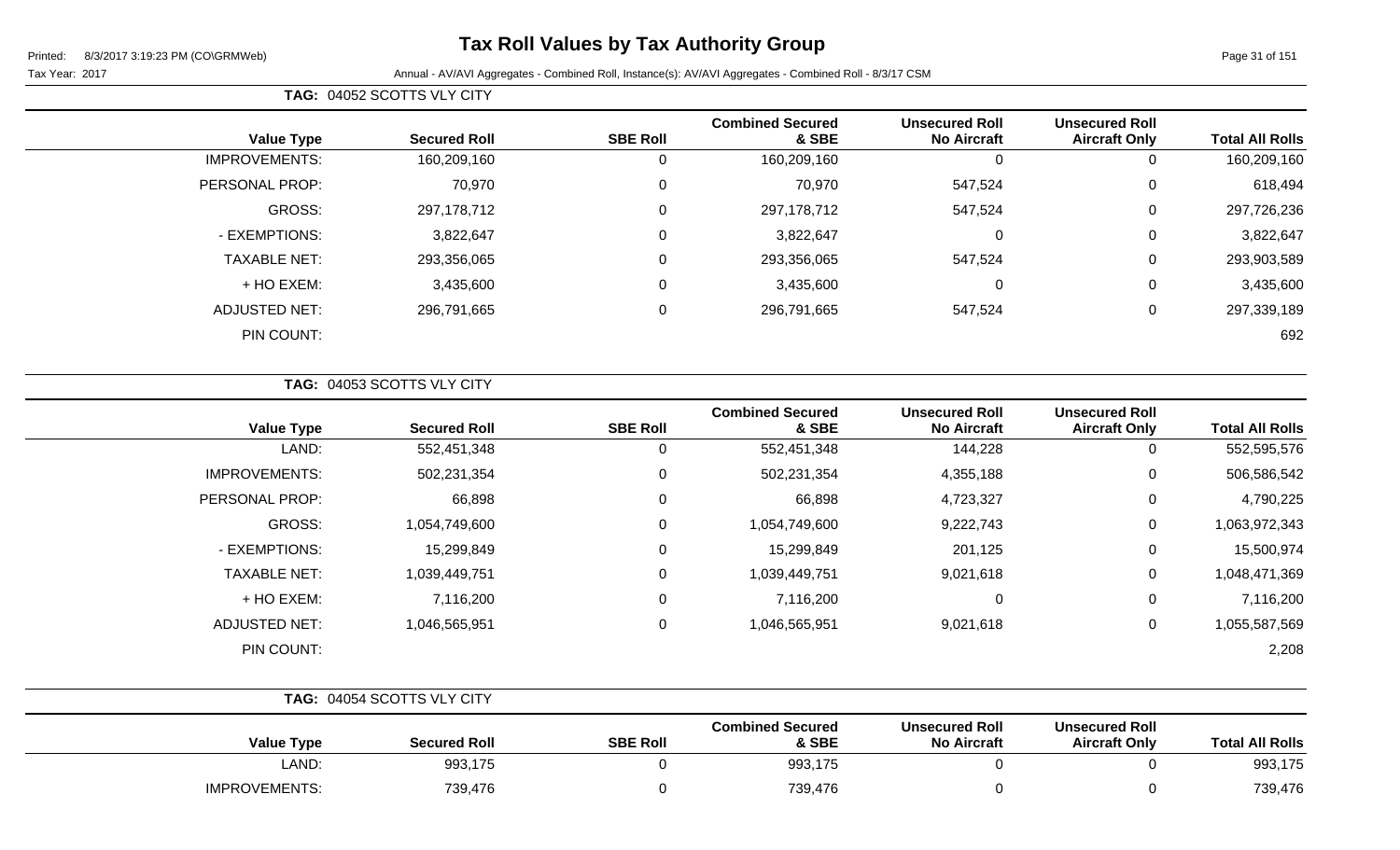## **Tax Roll Values by Tax Authority Group**

Page 32 of 151

|                        |                                               |                                             |                                  |                 | TAG: 04054 SCOTTS VLY CITY |                      |
|------------------------|-----------------------------------------------|---------------------------------------------|----------------------------------|-----------------|----------------------------|----------------------|
| <b>Total All Rolls</b> | <b>Unsecured Roll</b><br><b>Aircraft Only</b> | <b>Unsecured Roll</b><br><b>No Aircraft</b> | <b>Combined Secured</b><br>& SBE | <b>SBE Roll</b> | <b>Secured Roll</b>        | <b>Value Type</b>    |
| 1,732,651              | $\pmb{0}$                                     | $\pmb{0}$                                   | 1,732,651                        | $\mathbf 0$     | 1,732,651                  | <b>GROSS:</b>        |
| 7,000                  | $\,0\,$                                       | $\mathbf 0$                                 | 7,000                            | $\mathbf 0$     | 7,000                      | - EXEMPTIONS:        |
| 1,725,651              | $\mathbf 0$                                   | $\Omega$                                    | 1,725,651                        | $\pmb{0}$       | 1,725,651                  | <b>TAXABLE NET:</b>  |
| 7,000                  | $\pmb{0}$                                     | $\Omega$                                    | 7,000                            | $\mathbf 0$     | 7,000                      | + HO EXEM:           |
| 1,732,651              | $\mathbf 0$                                   | $\pmb{0}$                                   | 1,732,651                        | $\mathbf 0$     | 1,732,651                  | <b>ADJUSTED NET:</b> |
| $\mathbf{3}$           |                                               |                                             |                                  |                 |                            | PIN COUNT:           |
|                        |                                               |                                             |                                  |                 | TAG: 04055 SCOTTS VAL CITY |                      |
| <b>Total All Rolls</b> | <b>Unsecured Roll</b><br><b>Aircraft Only</b> | <b>Unsecured Roll</b><br><b>No Aircraft</b> | <b>Combined Secured</b><br>& SBE | <b>SBE Roll</b> | <b>Secured Roll</b>        | <b>Value Type</b>    |
| $\overline{2}$         |                                               |                                             |                                  |                 |                            | PIN COUNT:           |
|                        |                                               |                                             |                                  |                 | TAG: 04056 SCOTTS VAL CITY |                      |
| <b>Total All Rolls</b> | <b>Unsecured Roll</b><br><b>Aircraft Only</b> | <b>Unsecured Roll</b><br><b>No Aircraft</b> | <b>Combined Secured</b><br>& SBE | <b>SBE Roll</b> | <b>Secured Roll</b>        | <b>Value Type</b>    |
| 189,463                | $\pmb{0}$                                     | $\mathbf 0$                                 | 189,463                          | $\mathbf 0$     | 189,463                    | LAND:                |
| 635,953                | $\pmb{0}$                                     | $\mathbf 0$                                 | 635,953                          | $\pmb{0}$       | 635,953                    | <b>IMPROVEMENTS:</b> |
| 825,416                | $\pmb{0}$                                     | $\Omega$                                    | 825,416                          | $\mathbf 0$     | 825,416                    | GROSS:               |
| 21,000                 | $\,0\,$                                       | $\mathbf 0$                                 | 21,000                           | $\mathbf 0$     | 21,000                     | - EXEMPTIONS:        |
| 804,416                | $\mathbf 0$                                   | $\Omega$                                    | 804,416                          | $\mathbf 0$     | 804,416                    | <b>TAXABLE NET:</b>  |
| 21,000                 | $\pmb{0}$                                     | 0                                           | 21,000                           | $\mathbf 0$     | 21,000                     | + HO EXEM:           |
| 825,416                | $\pmb{0}$                                     | $\pmb{0}$                                   | 825,416                          | $\mathbf 0$     | 825,416                    | <b>ADJUSTED NET:</b> |
| 3                      |                                               |                                             |                                  |                 |                            | PIN COUNT:           |
|                        |                                               |                                             |                                  |                 | TAG: 55000 AROMAS/SAN JUAN |                      |
| <b>Total All Rolls</b> | <b>Unsecured Roll</b><br><b>Aircraft Only</b> | <b>Unsecured Roll</b><br><b>No Aircraft</b> | <b>Combined Secured</b><br>& SBE | <b>SBE Roll</b> | <b>Secured Roll</b>        | <b>Value Type</b>    |
| 14,292,942             | $\pmb{0}$                                     | $\mathbf 0$                                 | 14,292,942                       | $\mathbf 0$     | 14,292,942                 | LAND:                |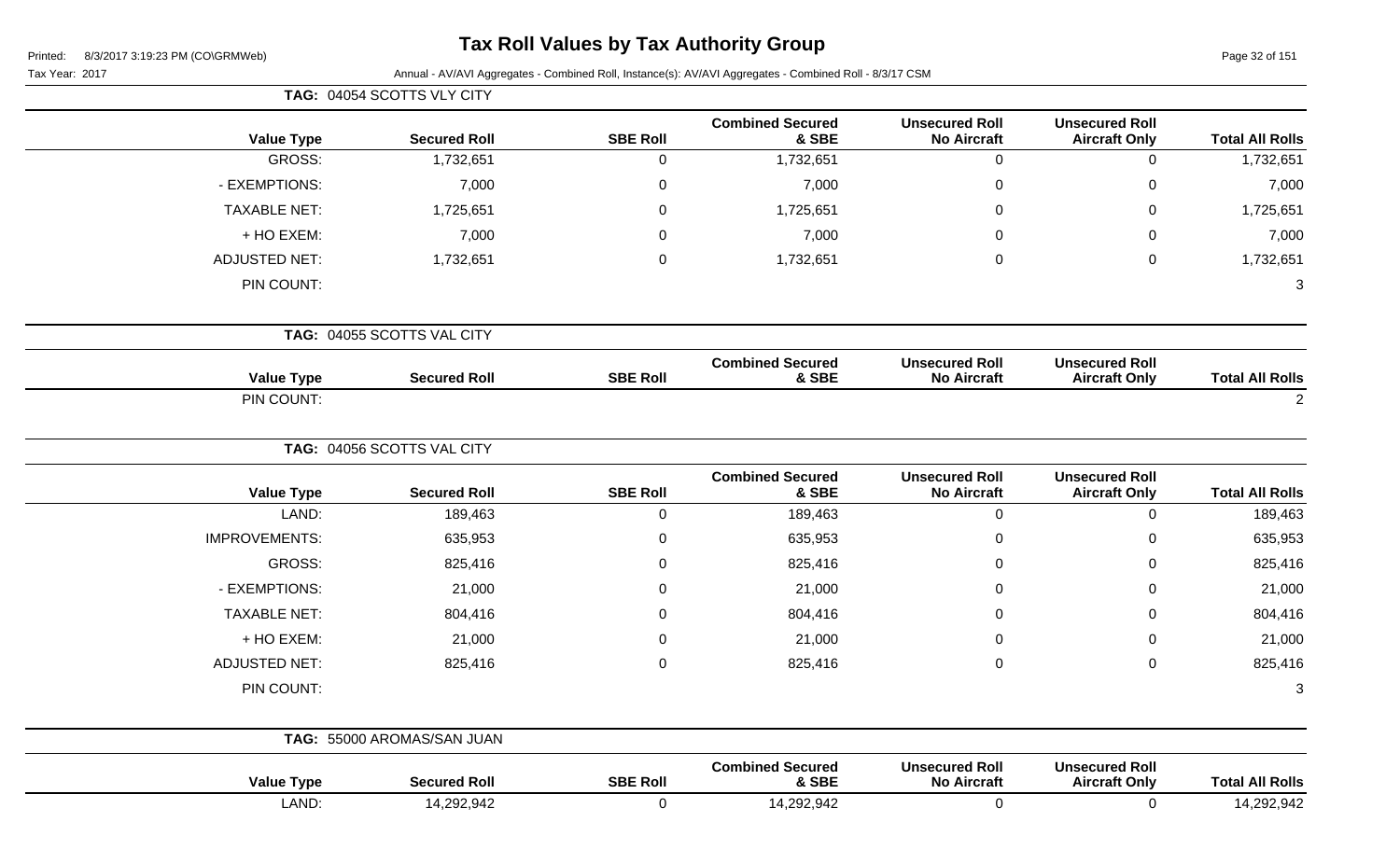## **Tax Roll Values by Tax Authority Group**

#### Tax Year: 2017 Annual - AV/AVI Aggregates - Combined Roll, Instance(s): AV/AVI Aggregates - Combined Roll - 8/3/17 CSM

**TAG:** 55000 AROMAS/SAN JUAN

| <b>Total All Rolls</b> | <b>Unsecured Roll</b><br><b>Aircraft Only</b> | <b>Unsecured Roll</b><br><b>No Aircraft</b> | <b>Combined Secured</b><br>& SBE | <b>SBE Roll</b> | <b>Secured Roll</b> | <b>Value Type</b>    |
|------------------------|-----------------------------------------------|---------------------------------------------|----------------------------------|-----------------|---------------------|----------------------|
| 5,311,049              | 0                                             | 50,527                                      | 5,260,522                        | 0               | 5,260,522           | <b>IMPROVEMENTS:</b> |
| 899,258                | $\mathbf 0$                                   | 792,723                                     | 106,535                          | $\mathbf 0$     | 106,535             | PERSONAL PROP:       |
| 20,503,249             | 0                                             | 843,250                                     | 19,659,999                       | $\overline{0}$  | 19,659,999          | <b>GROSS:</b>        |
| 446,415                | 0                                             | 0                                           | 446,415                          | 0               | 446,415             | - EXEMPTIONS:        |
| 20,056,834             | $\mathbf 0$                                   | 843,250                                     | 19,213,584                       | $\mathbf 0$     | 19,213,584          | <b>TAXABLE NET:</b>  |
| 63,000                 | $\mathbf 0$                                   | 0                                           | 63,000                           | $\mathbf 0$     | 63,000              | + HO EXEM:           |
| 20,119,834             | 0                                             | 843,250                                     | 19,276,584                       | $\mathbf 0$     | 19,276,584          | <b>ADJUSTED NET:</b> |
| 79                     |                                               |                                             |                                  |                 |                     | PIN COUNT:           |
|                        |                                               |                                             |                                  |                 |                     |                      |

**TAG:** 58000 BONNY DOON

| <b>Value Type</b>    | <b>Secured Roll</b> | <b>SBE Roll</b> | <b>Combined Secured</b><br>& SBE | <b>Unsecured Roll</b><br><b>No Aircraft</b> | <b>Unsecured Roll</b><br><b>Aircraft Only</b> | <b>Total All Rolls</b> |
|----------------------|---------------------|-----------------|----------------------------------|---------------------------------------------|-----------------------------------------------|------------------------|
| LAND:                | 4,557               |                 | 4,557                            |                                             | 0                                             | 4,557                  |
| GROSS:               | 4,557               |                 | 4,557                            |                                             | 0                                             | 4,557                  |
| <b>TAXABLE NET:</b>  | 4,557               |                 | 4,557                            |                                             | 0                                             | 4,557                  |
| <b>ADJUSTED NET:</b> | 4,557               |                 | 4,557                            |                                             | 0                                             | 4,557                  |
| PIN COUNT:           |                     |                 |                                  |                                             |                                               |                        |

| TAG: 58001 BONNY DOON |                     |                 |                                  |                                             |                                               |                        |
|-----------------------|---------------------|-----------------|----------------------------------|---------------------------------------------|-----------------------------------------------|------------------------|
| <b>Value Type</b>     | <b>Secured Roll</b> | <b>SBE Roll</b> | <b>Combined Secured</b><br>& SBE | <b>Unsecured Roll</b><br><b>No Aircraft</b> | <b>Unsecured Roll</b><br><b>Aircraft Only</b> | <b>Total All Rolls</b> |
| LAND:                 | 232,565,681         | 0               | 232,565,681                      | 83,672                                      | U                                             | 232,649,353            |
| IMPROVEMENTS:         | 195,235,689         | 0               | 195,235,689                      | 11,044,463                                  | 0                                             | 206,280,152            |
| PERSONAL PROP:        | 220,536             | 0               | 220,536                          | 4,766,106                                   | 23,673                                        | 5,010,315              |
| GROSS:                | 428,021,906         | $\Omega$        | 428,021,906                      | 15,894,241                                  | 23,673                                        | 443,939,820            |
| - EXEMPTIONS:         | 9,544,304           | 0               | 9,544,304                        | 0                                           |                                               | 9,544,304              |
| <b>TAXABLE NET:</b>   | 418,477,602         | 0               | 418,477,602                      | 15,894,241                                  | 23,673                                        | 434,395,516            |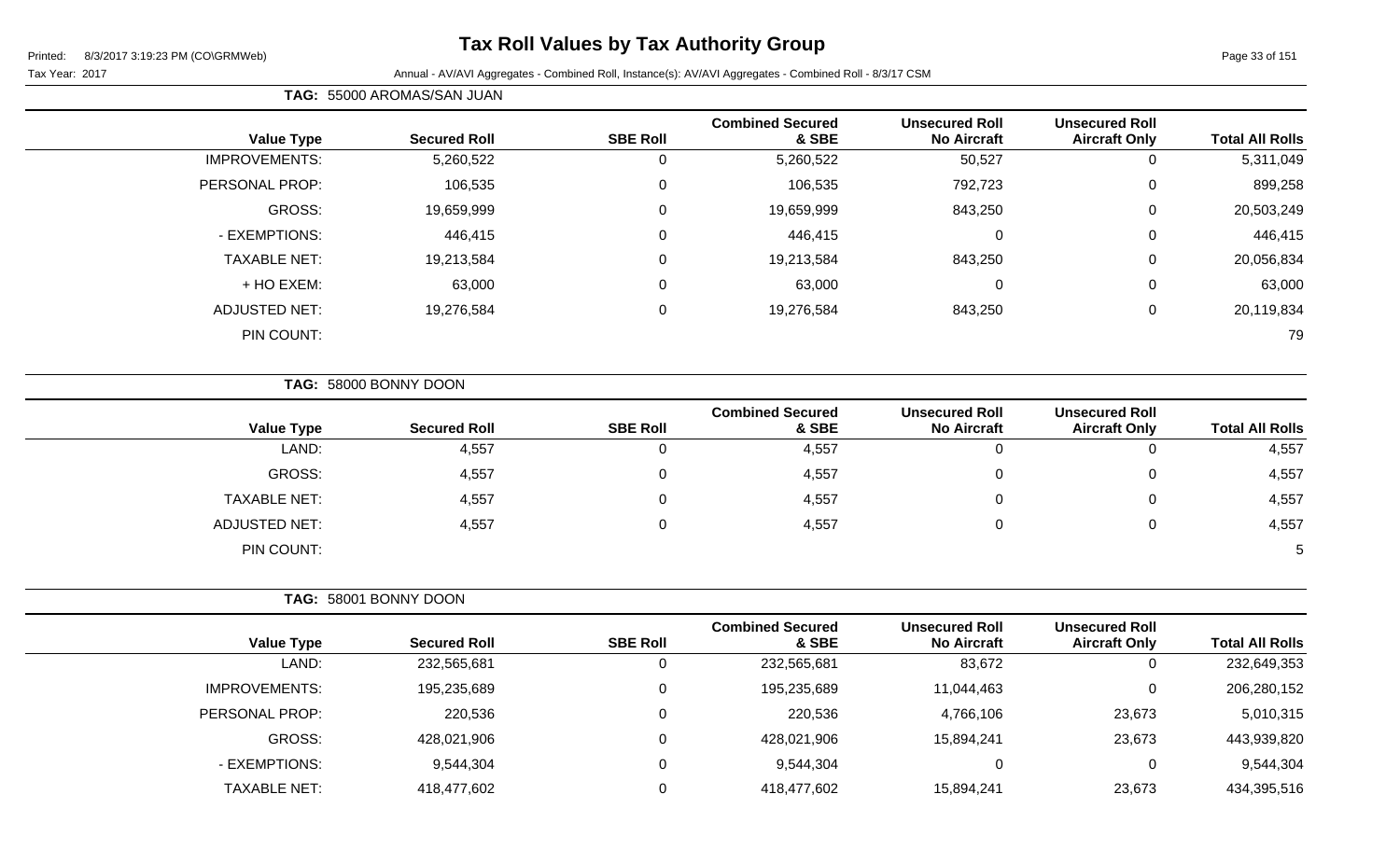# **Tax Roll Values by Tax Authority Group**

Page 34 of 151

| $1$ agu o $7$ or $101$ |                                               |                                             | Annual - AV/AVI Aggregates - Combined Roll, Instance(s): AV/AVI Aggregates - Combined Roll - 8/3/17 CSM |                 |                       | $0.972011$ $0.19.2011$ $0.101$ (00110110100)<br>Tax Year: 2017 |
|------------------------|-----------------------------------------------|---------------------------------------------|---------------------------------------------------------------------------------------------------------|-----------------|-----------------------|----------------------------------------------------------------|
|                        |                                               |                                             |                                                                                                         |                 | TAG: 58001 BONNY DOON |                                                                |
| <b>Total All Rolls</b> | <b>Unsecured Roll</b><br><b>Aircraft Only</b> | <b>Unsecured Roll</b><br><b>No Aircraft</b> | <b>Combined Secured</b><br>& SBE                                                                        | <b>SBE Roll</b> | <b>Secured Roll</b>   | <b>Value Type</b>                                              |
| 2,790,200              | 0                                             | 0                                           | 2,790,200                                                                                               | $\mathbf 0$     | 2,790,200             | + HO EXEM:                                                     |
| 437,185,716            | 23,673                                        | 15,894,241                                  | 421,267,802                                                                                             | $\mathbf 0$     | 421,267,802           | <b>ADJUSTED NET:</b>                                           |
| 996                    |                                               |                                             |                                                                                                         |                 |                       | PIN COUNT:                                                     |
|                        |                                               |                                             |                                                                                                         |                 | TAG: 58002 BONNY DOON |                                                                |
| <b>Total All Rolls</b> | <b>Unsecured Roll</b><br><b>Aircraft Only</b> | <b>Unsecured Roll</b><br><b>No Aircraft</b> | <b>Combined Secured</b><br>& SBE                                                                        | <b>SBE Roll</b> | <b>Secured Roll</b>   | <b>Value Type</b>                                              |
| 9,713,363              | $\mathbf 0$                                   | 0                                           | 9,713,363                                                                                               | $\mathbf 0$     | 9,713,363             | LAND:                                                          |
| 9,074,304              | 0                                             | 4,000                                       | 9,070,304                                                                                               | 0               | 9,070,304             | <b>IMPROVEMENTS:</b>                                           |
| 45,838                 | 0                                             | 45,838                                      | $\pmb{0}$                                                                                               | $\Omega$        | 0                     | PERSONAL PROP:                                                 |
| 18,833,505             | 0                                             | 49,838                                      | 18,783,667                                                                                              |                 | 18,783,667            | <b>GROSS:</b>                                                  |
| 154,000                | 0                                             | $\Omega$                                    | 154,000                                                                                                 |                 | 154,000               | - EXEMPTIONS:                                                  |
| 18,679,505             | 0                                             | 49,838                                      | 18,629,667                                                                                              |                 | 18,629,667            | <b>TAXABLE NET:</b>                                            |
| 154,000                | 0                                             | $\Omega$                                    | 154,000                                                                                                 |                 | 154,000               | + HO EXEM:                                                     |
| 18,833,505             | 0                                             | 49,838                                      | 18,783,667                                                                                              | $\Omega$        | 18,783,667            | <b>ADJUSTED NET:</b>                                           |
| 42                     |                                               |                                             |                                                                                                         |                 |                       | PIN COUNT:                                                     |
|                        |                                               |                                             |                                                                                                         |                 | TAG: 58003 BONNY DOON |                                                                |
| <b>Total All Rolls</b> | <b>Unsecured Roll</b><br><b>Aircraft Only</b> | <b>Unsecured Roll</b><br><b>No Aircraft</b> | <b>Combined Secured</b><br>& SBE                                                                        | <b>SBE Roll</b> | <b>Secured Roll</b>   | <b>Value Type</b>                                              |
| 11,167,552             | $\mathbf 0$                                   | $\mathbf 0$                                 | 11,167,552                                                                                              | $\mathbf 0$     | 11,167,552            | LAND:                                                          |
| 9,955,613              | 0                                             | $\Omega$                                    | 9,955,613                                                                                               | 0               | 9,955,613             | <b>IMPROVEMENTS:</b>                                           |
| 26,564                 | $\mathbf 0$                                   | 26,564                                      | $\mathbf 0$                                                                                             | 0               | 0                     | PERSONAL PROP:                                                 |
| 21,149,729             | 0                                             | 26,564                                      | 21,123,165                                                                                              | $\mathbf 0$     | 21,123,165            | <b>GROSS:</b>                                                  |
| 224,474                | 0                                             | 0                                           | 224,474                                                                                                 | 0               | 224,474               | - EXEMPTIONS:                                                  |
| 20,925,255             | 0                                             | 26,564                                      | 20,898,691                                                                                              | 0               | 20,898,691            | <b>TAXABLE NET:</b>                                            |
| 224,000                | $\mathbf 0$                                   | $\mathbf 0$                                 | 224,000                                                                                                 | $\mathbf 0$     | 224,000               | + HO EXEM:                                                     |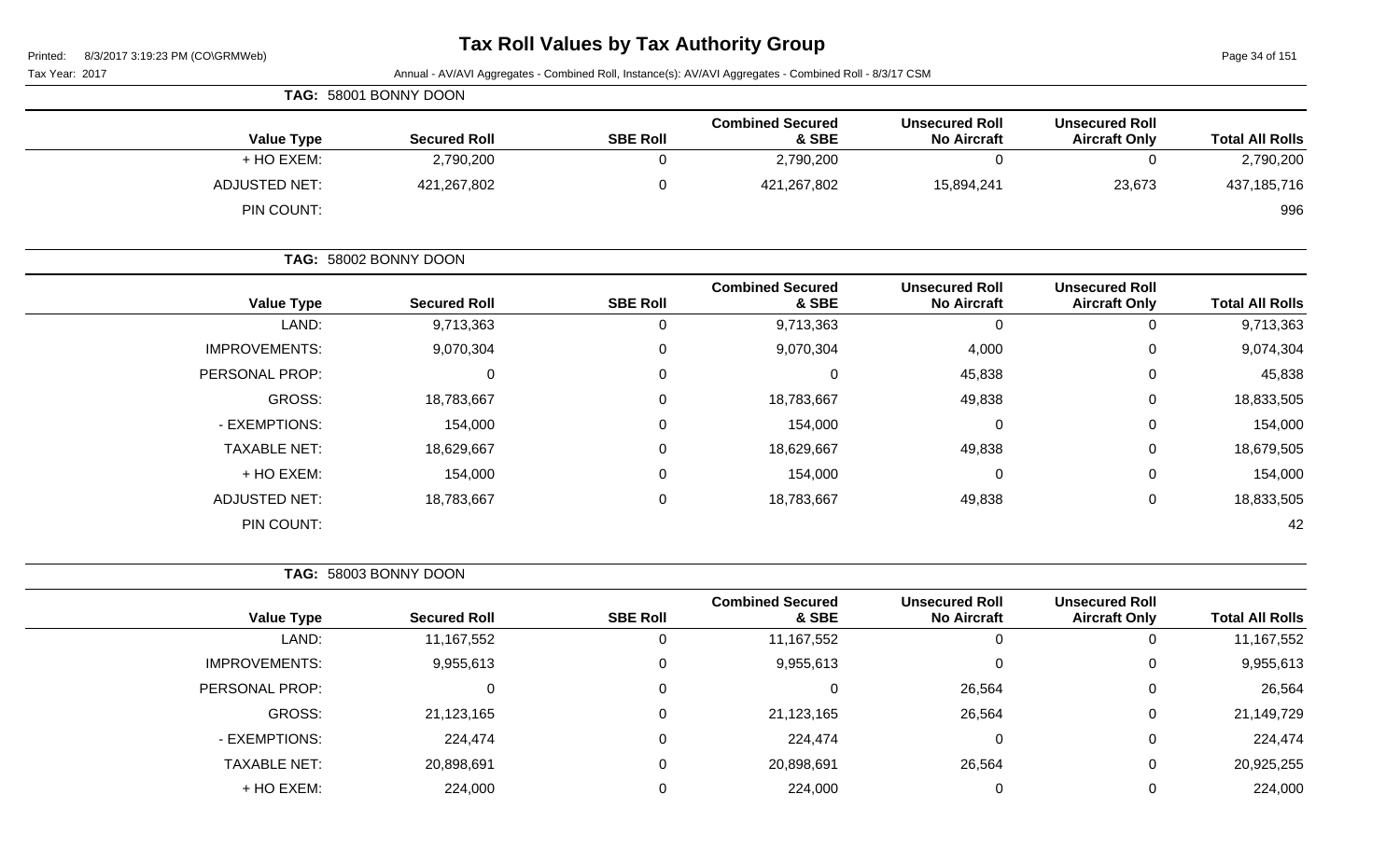Page 35 of 151

Tax Year: 2017 Annual - AV/AVI Aggregates - Combined Roll, Instance(s): AV/AVI Aggregates - Combined Roll - 8/3/17 CSM

|                      | TAG: 58003 BONNY DOON |                 |                                  |                                             |                                               |                        |
|----------------------|-----------------------|-----------------|----------------------------------|---------------------------------------------|-----------------------------------------------|------------------------|
| <b>Value Type</b>    | <b>Secured Roll</b>   | <b>SBE Roll</b> | <b>Combined Secured</b><br>& SBE | <b>Unsecured Roll</b><br><b>No Aircraft</b> | <b>Unsecured Roll</b><br><b>Aircraft Only</b> | <b>Total All Rolls</b> |
| <b>ADJUSTED NET:</b> | 21,122,691            | $\Omega$        | 21,122,691                       | 26,564                                      | 0                                             | 21,149,255             |
| PIN COUNT:           |                       |                 |                                  |                                             |                                               | 56                     |
|                      | TAG: 58004 BONNY DOON |                 |                                  |                                             |                                               |                        |
| <b>Value Type</b>    | <b>Secured Roll</b>   | <b>SBE Roll</b> | <b>Combined Secured</b><br>& SBE | <b>Unsecured Roll</b><br><b>No Aircraft</b> | <b>Unsecured Roll</b><br><b>Aircraft Only</b> | <b>Total All Rolls</b> |
| LAND:                | 22,738,868            | $\Omega$        | 22,738,868                       | $\mathbf 0$                                 | 0                                             | 22,738,868             |
| <b>IMPROVEMENTS:</b> | 23,324,383            | 0               | 23,324,383                       | $\mathbf 0$                                 | 0                                             | 23,324,383             |
| PERSONAL PROP:       |                       | 0<br>0          | 0                                | 45,671                                      | 0                                             | 45,671                 |
| <b>GROSS:</b>        | 46,063,251            | 0               | 46,063,251                       | 45,671                                      | 0                                             | 46,108,922             |
| - EXEMPTIONS:        | 427,220               | $\Omega$        | 427,220                          | $\Omega$                                    | 0                                             | 427,220                |
| <b>TAXABLE NET:</b>  | 45,636,031            | $\Omega$        | 45,636,031                       | 45,671                                      | 0                                             | 45,681,702             |
| + HO EXEM:           | 427,000               | $\mathbf 0$     | 427,000                          | $\mathbf 0$                                 | $\mathbf 0$                                   | 427,000                |
| <b>ADJUSTED NET:</b> | 46,063,031            | $\mathbf 0$     | 46,063,031                       | 45,671                                      | 0                                             | 46,108,702             |
| PIN COUNT:           |                       |                 |                                  |                                             |                                               | 103                    |

**TAG:** 58005 BONNY DOON

| <b>Total All Rolls</b> | <b>Unsecured Roll</b><br><b>Aircraft Only</b> | <b>Unsecured Roll</b><br><b>No Aircraft</b> | <b>Combined Secured</b><br>& SBE | <b>SBE Roll</b> | <b>Secured Roll</b> | <b>Value Type</b>    |
|------------------------|-----------------------------------------------|---------------------------------------------|----------------------------------|-----------------|---------------------|----------------------|
| 8,853,570              |                                               | 0                                           | 8,853,570                        | 0               | 8,853,570           | LAND:                |
| 8,584,802              |                                               | $\mathbf{0}$                                | 8,584,802                        | 0               | 8,584,802           | <b>IMPROVEMENTS:</b> |
| 17,438,372             |                                               | $\overline{0}$                              | 17,438,372                       | 0               | 17,438,372          | GROSS:               |
| 86,509                 |                                               | $\mathbf 0$                                 | 86,509                           | 0               | 86,509              | - EXEMPTIONS:        |
| 17,351,863             |                                               | 0                                           | 17,351,863                       | 0               | 17,351,863          | <b>TAXABLE NET:</b>  |
| 84,000                 |                                               | 0                                           | 84,000                           | 0               | 84,000              | + HO EXEM:           |
| 17,435,863             |                                               | 0                                           | 17,435,863                       |                 | 17,435,863          | <b>ADJUSTED NET:</b> |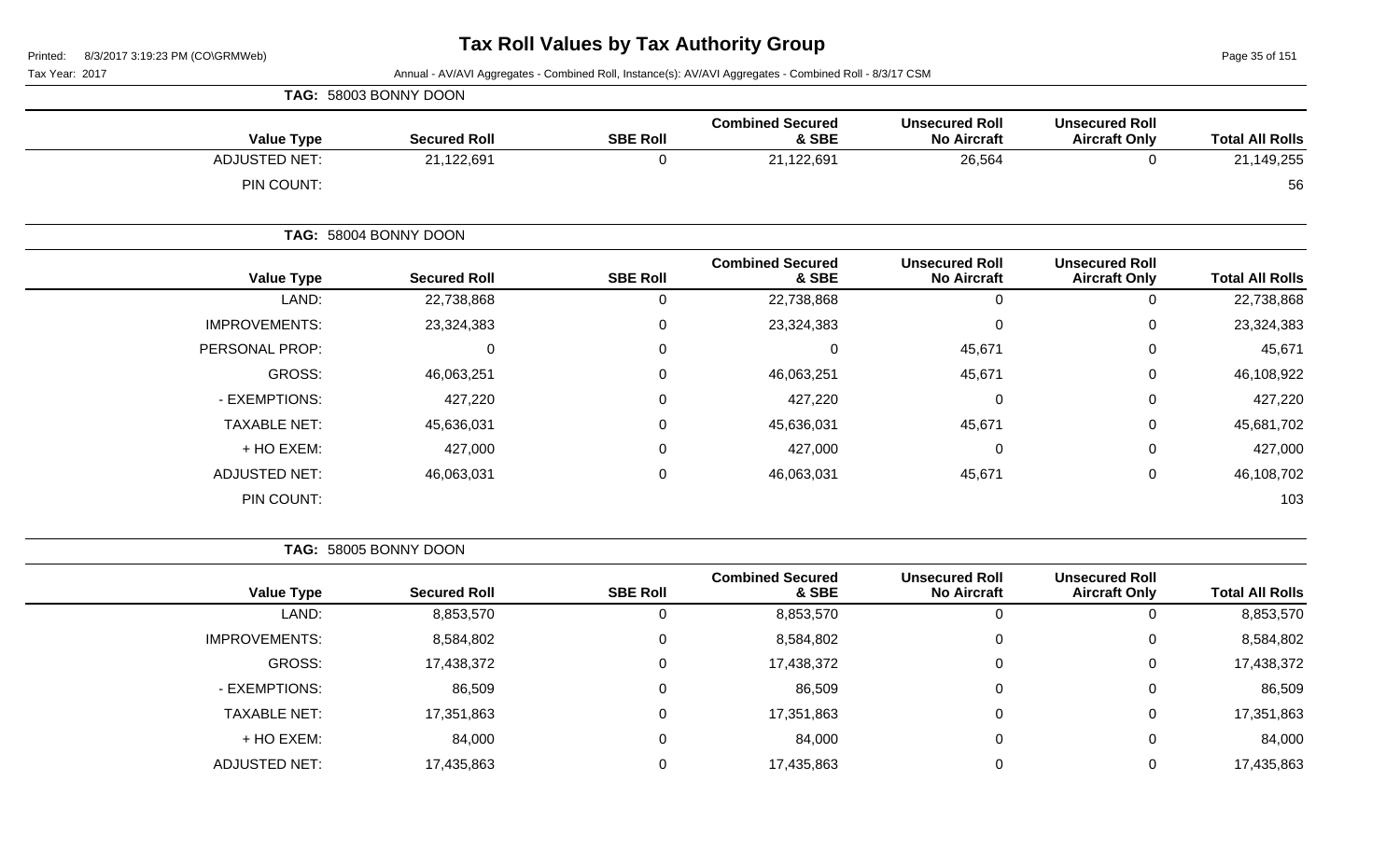Page 36 of 151

Tax Year: 2017 Annual - AV/AVI Aggregates - Combined Roll, Instance(s): AV/AVI Aggregates - Combined Roll - 8/3/17 CSM

|                      | TAG: 58005 BONNY DOON |                  |                                  |                                             |                                               |                        |
|----------------------|-----------------------|------------------|----------------------------------|---------------------------------------------|-----------------------------------------------|------------------------|
| <b>Value Type</b>    | <b>Secured Roll</b>   | <b>SBE Roll</b>  | <b>Combined Secured</b><br>& SBE | <b>Unsecured Roll</b><br><b>No Aircraft</b> | <b>Unsecured Roll</b><br><b>Aircraft Only</b> | <b>Total All Rolls</b> |
| PIN COUNT:           |                       |                  |                                  |                                             |                                               | 35                     |
|                      | TAG: 58006 BONNY DOON |                  |                                  |                                             |                                               |                        |
| <b>Value Type</b>    | <b>Secured Roll</b>   | <b>SBE Roll</b>  | <b>Combined Secured</b><br>& SBE | <b>Unsecured Roll</b><br><b>No Aircraft</b> | <b>Unsecured Roll</b><br><b>Aircraft Only</b> | <b>Total All Rolls</b> |
| LAND:                | 13,126,798            | 0                | 13,126,798                       | 0                                           | 0                                             | 13,126,798             |
| <b>IMPROVEMENTS:</b> | 13,112,401            | $\mathbf 0$      | 13,112,401                       | $\mathbf 0$                                 | 0                                             | 13,112,401             |
| PERSONAL PROP:       | 0                     | $\boldsymbol{0}$ | $\mathbf 0$                      | 21,000                                      | 0                                             | 21,000                 |
| GROSS:               | 26,239,199            | $\mathbf 0$      | 26,239,199                       | 21,000                                      | 0                                             | 26,260,199             |
| - EXEMPTIONS:        | 319,841               | $\mathbf 0$      | 319,841                          | 0                                           | 0                                             | 319,841                |
| <b>TAXABLE NET:</b>  | 25,919,358            | $\mathbf 0$      | 25,919,358                       | 21,000                                      | 0                                             | 25,940,358             |
| + HO EXEM:           | 189,000               | 0                | 189,000                          | 0                                           | 0                                             | 189,000                |
| <b>ADJUSTED NET:</b> | 26,108,358            | $\boldsymbol{0}$ | 26,108,358                       | 21,000                                      | 0                                             | 26,129,358             |
| PIN COUNT:           |                       |                  |                                  |                                             |                                               | 45                     |

**TAG:** 58007 BONNY DOON

|                      |                     |                 | <b>Combined Secured</b> | <b>Unsecured Roll</b> | <b>Unsecured Roll</b> |                        |
|----------------------|---------------------|-----------------|-------------------------|-----------------------|-----------------------|------------------------|
| <b>Value Type</b>    | <b>Secured Roll</b> | <b>SBE Roll</b> | & SBE                   | <b>No Aircraft</b>    | <b>Aircraft Only</b>  | <b>Total All Rolls</b> |
| LAND:                | 13,646,252          | υ               | 13,646,252              | 0                     |                       | 13,646,252             |
| <b>IMPROVEMENTS:</b> | 14,102,454          | U               | 14,102,454              | $\Omega$              | 0                     | 14,102,454             |
| GROSS:               | 27,748,706          | 0               | 27,748,706              | $\Omega$              |                       | 27,748,706             |
| - EXEMPTIONS:        | 236,600             | U               | 236,600                 | 0                     | 0                     | 236,600                |
| <b>TAXABLE NET:</b>  | 27,512,106          | 0               | 27,512,106              | $\Omega$              | 0                     | 27,512,106             |
| + HO EXEM:           | 236,600             |                 | 236,600                 | 0                     | 0                     | 236,600                |
| <b>ADJUSTED NET:</b> | 27,748,706          |                 | 27,748,706              |                       |                       | 27,748,706             |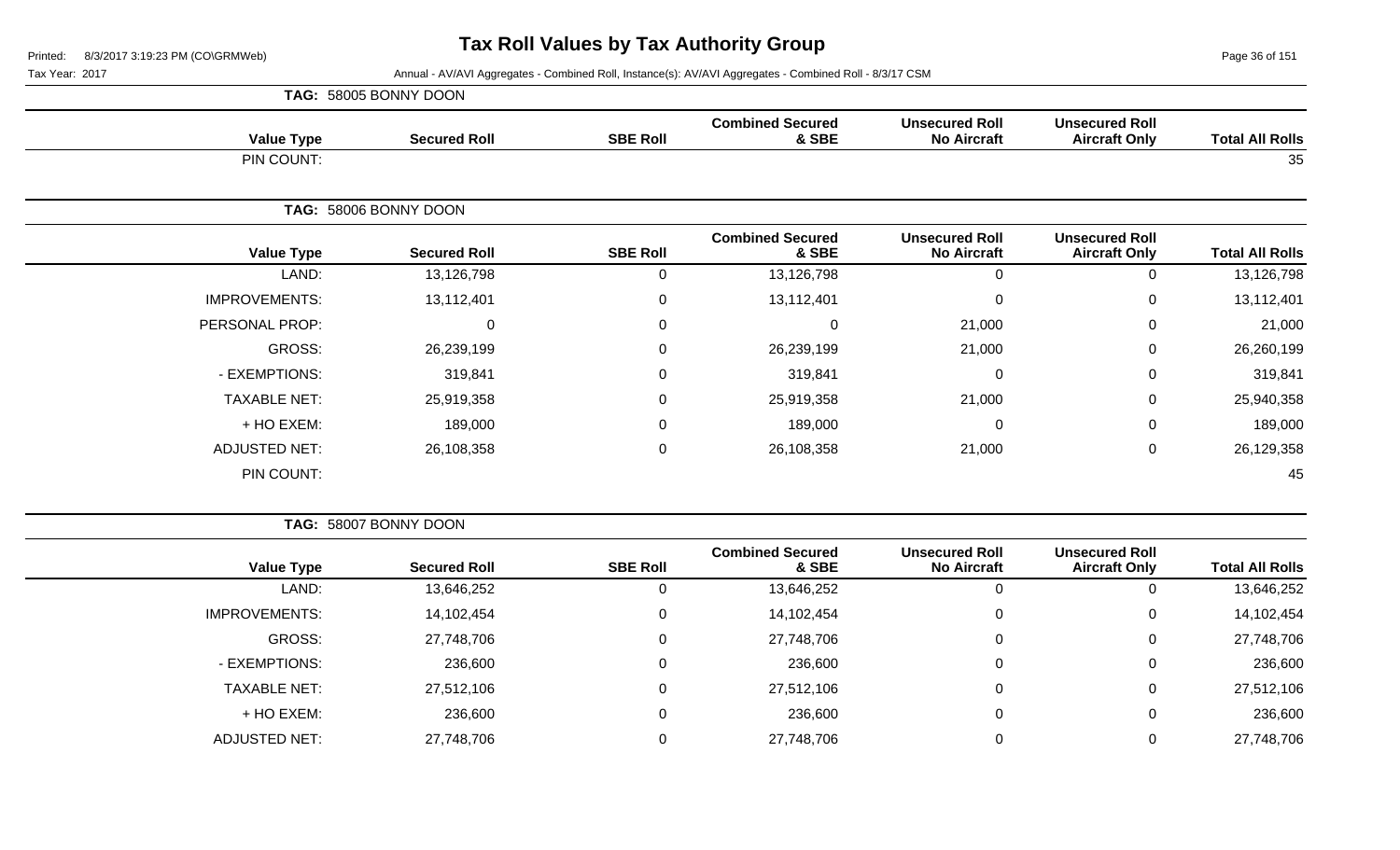Page 37 of 151

|                        |                                               |                                             |                                  |                  | TAG: 58007 BONNY DOON |                      |
|------------------------|-----------------------------------------------|---------------------------------------------|----------------------------------|------------------|-----------------------|----------------------|
| <b>Total All Rolls</b> | <b>Unsecured Roll</b><br><b>Aircraft Only</b> | <b>Unsecured Roll</b><br><b>No Aircraft</b> | <b>Combined Secured</b><br>& SBE | <b>SBE Roll</b>  | <b>Secured Roll</b>   | <b>Value Type</b>    |
| 54                     |                                               |                                             |                                  |                  |                       | PIN COUNT:           |
|                        |                                               |                                             |                                  |                  | TAG: 58008 BONNY DOON |                      |
| <b>Total All Rolls</b> | <b>Unsecured Roll</b><br><b>Aircraft Only</b> | <b>Unsecured Roll</b><br><b>No Aircraft</b> | <b>Combined Secured</b><br>& SBE | <b>SBE Roll</b>  | <b>Secured Roll</b>   | <b>Value Type</b>    |
| 11,078,748             | $\pmb{0}$                                     | $\mathbf 0$                                 | 11,078,748                       | $\pmb{0}$        | 11,078,748            | LAND:                |
| 13,354,306             | $\mathbf 0$                                   | 66,796                                      | 13,287,510                       | $\mathbf 0$      | 13,287,510            | <b>IMPROVEMENTS:</b> |
| 148,948                | $\mathbf 0$                                   | 148,948                                     | $\mathbf 0$                      | 0                | $\mathbf{0}$          | PERSONAL PROP:       |
| 24,582,002             | $\pmb{0}$                                     | 215,744                                     | 24,366,258                       | $\boldsymbol{0}$ | 24,366,258            | <b>GROSS:</b>        |
| 260,986                | $\mathbf 0$                                   | 0                                           | 260,986                          | $\mathbf 0$      | 260,986               | - EXEMPTIONS:        |
| 24,321,016             | $\mathbf 0$                                   | 215,744                                     | 24,105,272                       | 0                | 24,105,272            | <b>TAXABLE NET:</b>  |
| 259,000                | $\mathbf 0$                                   | $\Omega$                                    | 259,000                          | 0                | 259,000               | + HO EXEM:           |
| 24,580,016             | $\pmb{0}$                                     | 215,744                                     | 24,364,272                       | $\pmb{0}$        | 24,364,272            | <b>ADJUSTED NET:</b> |
| 62                     |                                               |                                             |                                  |                  |                       | PIN COUNT:           |
|                        |                                               |                                             |                                  |                  |                       | TAG: 65003 LAKESIDE  |
| <b>Total All Rolls</b> | <b>Unsecured Roll</b><br><b>Aircraft Only</b> | <b>Unsecured Roll</b><br><b>No Aircraft</b> | <b>Combined Secured</b><br>& SBE | <b>SBE Roll</b>  | <b>Secured Roll</b>   | <b>Value Type</b>    |
|                        |                                               |                                             |                                  |                  |                       | PIN COUNT:           |
|                        |                                               |                                             |                                  |                  |                       | TAG: 65006 LAKESIDE  |
| <b>Total All Rolls</b> | <b>Unsecured Roll</b><br><b>Aircraft Only</b> | <b>Unsecured Roll</b><br><b>No Aircraft</b> | <b>Combined Secured</b><br>& SBE | <b>SBE Roll</b>  | <b>Secured Roll</b>   | <b>Value Type</b>    |
| 305,919                | $\pmb{0}$                                     | $\mathbf 0$                                 | 305,919                          | $\boldsymbol{0}$ | 305,919               | LAND:                |
| 327,771                | $\mathbf 0$                                   | $\Omega$                                    | 327,771                          | $\boldsymbol{0}$ | 327,771               | <b>IMPROVEMENTS:</b> |
| 633,690                | $\mathbf 0$                                   | $\Omega$                                    | 633,690                          | $\overline{0}$   | 633,690               | <b>GROSS:</b>        |
| 633,690                | $\mathbf 0$                                   | $\Omega$                                    | 633,690                          | $\Omega$         | 633,690               | - EXEMPTIONS:        |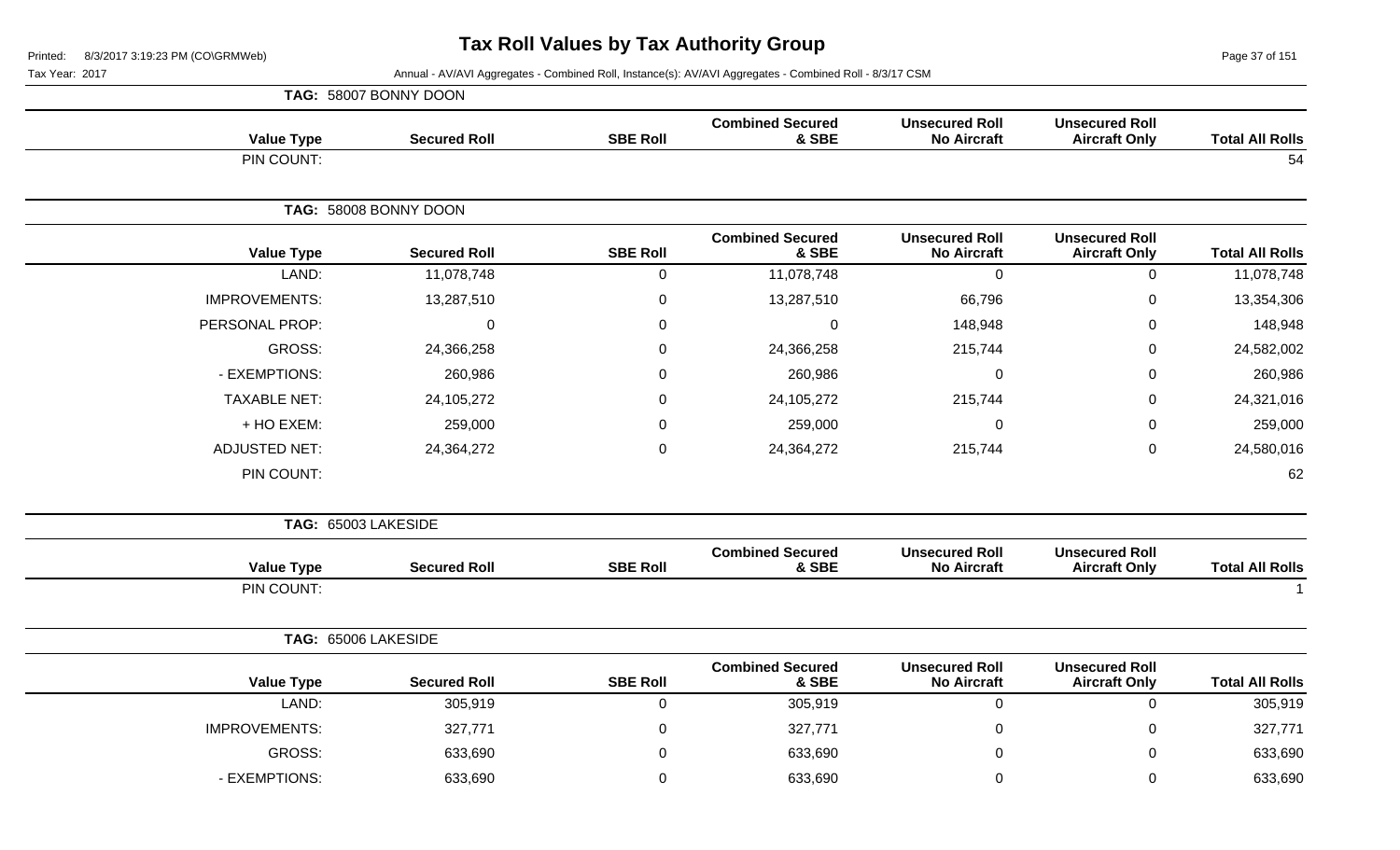Page 38 of 151

|                      | TAG: 65006 LAKESIDE |                 |                                  |                                             |                                               |                        |
|----------------------|---------------------|-----------------|----------------------------------|---------------------------------------------|-----------------------------------------------|------------------------|
| <b>Value Type</b>    | <b>Secured Roll</b> | <b>SBE Roll</b> | <b>Combined Secured</b><br>& SBE | <b>Unsecured Roll</b><br><b>No Aircraft</b> | <b>Unsecured Roll</b><br><b>Aircraft Only</b> | <b>Total All Rolls</b> |
| PIN COUNT:           |                     |                 |                                  |                                             |                                               | 12                     |
|                      | TAG: 65020 LAKESIDE |                 |                                  |                                             |                                               |                        |
| <b>Value Type</b>    | <b>Secured Roll</b> | <b>SBE Roll</b> | <b>Combined Secured</b><br>& SBE | <b>Unsecured Roll</b><br><b>No Aircraft</b> | <b>Unsecured Roll</b><br><b>Aircraft Only</b> | <b>Total All Rolls</b> |
| LAND:                | 24,275,933          | $\overline{0}$  | 24,275,933                       | 0                                           | 0                                             | 24,275,933             |
| <b>IMPROVEMENTS:</b> | 18,613,219          | $\overline{0}$  | 18,613,219                       | 22,000                                      | 0                                             | 18,635,219             |
| GROSS:               | 42,889,152          | $\overline{0}$  | 42,889,152                       | 22,000                                      | 0                                             | 42,911,152             |
| - EXEMPTIONS:        | 288,444             | $\overline{0}$  | 288,444                          | 0                                           | 0                                             | 288,444                |
| <b>TAXABLE NET:</b>  | 42,600,708          | $\overline{0}$  | 42,600,708                       | 22,000                                      | 0                                             | 42,622,708             |
| + HO EXEM:           | 287,000             | $\overline{0}$  | 287,000                          | $\mathbf 0$                                 | 0                                             | 287,000                |
| <b>ADJUSTED NET:</b> | 42,887,708          | $\mathbf 0$     | 42,887,708                       | 22,000                                      | 0                                             | 42,909,708             |
| PIN COUNT:           |                     |                 |                                  |                                             |                                               | 109                    |

|                      | TAG: 65021 LAKESIDE |                 |                                  |                                             |                                               |                        |
|----------------------|---------------------|-----------------|----------------------------------|---------------------------------------------|-----------------------------------------------|------------------------|
| <b>Value Type</b>    | <b>Secured Roll</b> | <b>SBE Roll</b> | <b>Combined Secured</b><br>& SBE | <b>Unsecured Roll</b><br><b>No Aircraft</b> | <b>Unsecured Roll</b><br><b>Aircraft Only</b> | <b>Total All Rolls</b> |
| LAND:                | 158,152,669         | 0               | 158,152,669                      | 48,704                                      | 0                                             | 158,201,373            |
| <b>IMPROVEMENTS:</b> | 135,772,166         | 0               | 135,772,166                      | 491,850                                     | 0                                             | 136,264,016            |
| PERSONAL PROP:       | 995,088             | 0               | 995,088                          | 1,585,639                                   | 0                                             | 2,580,727              |
| GROSS:               | 294,919,923         | 0               | 294,919,923                      | 2,126,193                                   | 0                                             | 297,046,116            |
| - EXEMPTIONS:        | 3,490,522           | 0               | 3,490,522                        |                                             | 0                                             | 3,490,522              |
| <b>TAXABLE NET:</b>  | 291,429,401         | 0               | 291,429,401                      | 2,126,193                                   | 0                                             | 293,555,594            |
| + HO EXEM:           | 1,549,800           | 0               | 1,549,800                        |                                             | 0                                             | 1,549,800              |
| <b>ADJUSTED NET:</b> | 292,979,201         | 0               | 292,979,201                      | 2,126,193                                   | 0                                             | 295,105,394            |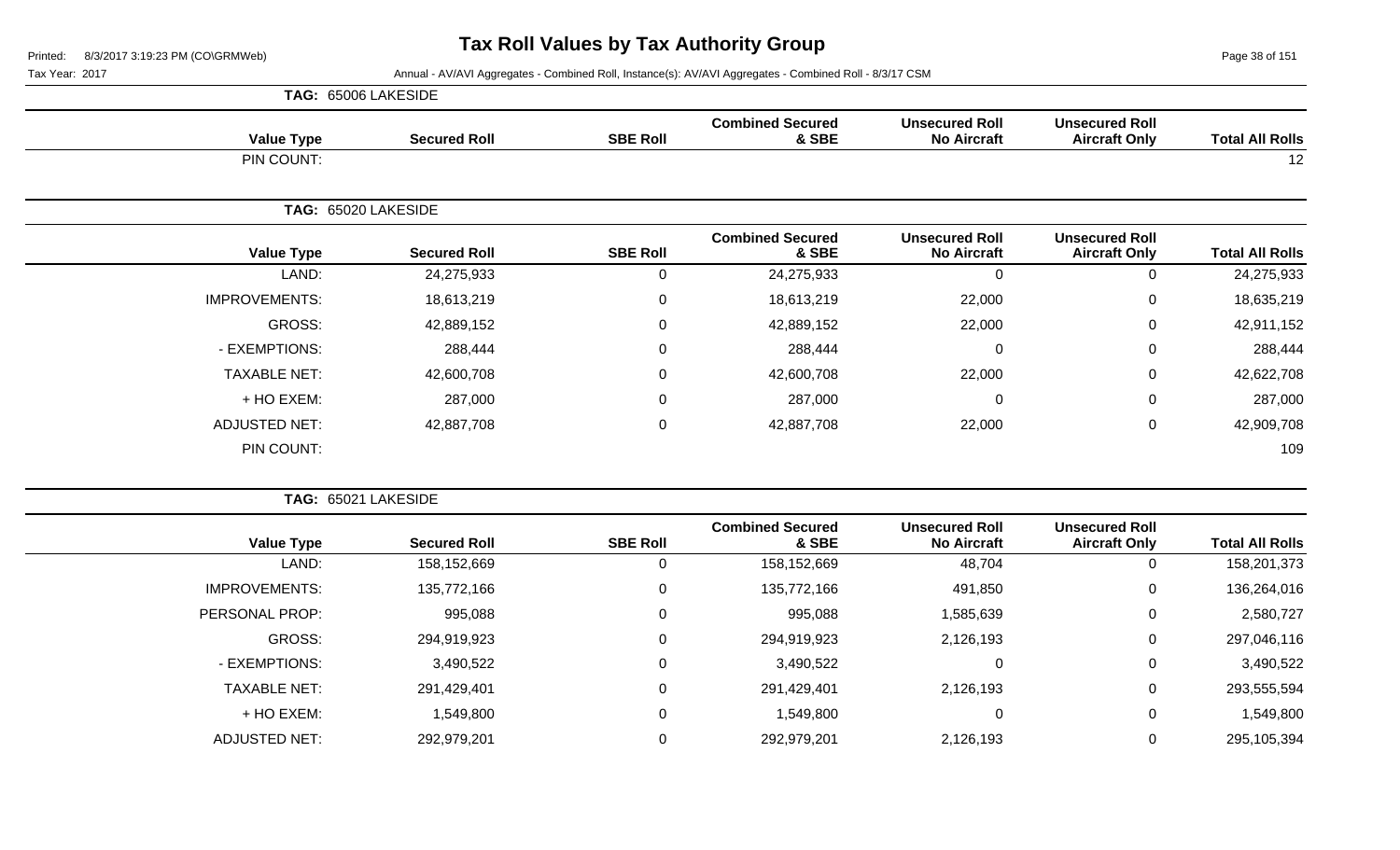Page 39 of 151

Tax Year: 2017 Annual - AV/AVI Aggregates - Combined Roll, Instance(s): AV/AVI Aggregates - Combined Roll - 8/3/17 CSM

|                        |                                               |                                             |                                  |                 |                     | TAG: 65021 LAKESIDE  |
|------------------------|-----------------------------------------------|---------------------------------------------|----------------------------------|-----------------|---------------------|----------------------|
| <b>Total All Rolls</b> | <b>Unsecured Roll</b><br><b>Aircraft Only</b> | <b>Unsecured Roll</b><br><b>No Aircraft</b> | <b>Combined Secured</b><br>& SBE | <b>SBE Roll</b> | <b>Secured Roll</b> | <b>Value Type</b>    |
| 665                    |                                               |                                             |                                  |                 |                     | PIN COUNT:           |
|                        |                                               |                                             |                                  |                 |                     | TAG: 65022 LAKESIDE  |
| <b>Total All Rolls</b> | <b>Unsecured Roll</b><br><b>Aircraft Only</b> | <b>Unsecured Roll</b><br><b>No Aircraft</b> | <b>Combined Secured</b><br>& SBE | <b>SBE Roll</b> | <b>Secured Roll</b> | <b>Value Type</b>    |
| 41,203                 | $\Omega$                                      | 0                                           | 41,203                           | 0               | 41,203              | LAND:                |
| 41,203                 | $\Omega$                                      | 0                                           | 41,203                           | $\Omega$        | 41,203              | GROSS:               |
| 1,584                  | 0                                             | 0                                           | 1,584                            | $\mathbf 0$     | 1,584               | - EXEMPTIONS:        |
| 39,619                 | $\mathbf 0$                                   | 0                                           | 39,619                           | $\Omega$        | 39,619              | <b>TAXABLE NET:</b>  |
| 39,619                 | 0                                             | 0                                           | 39,619                           | 0               | 39,619              | <b>ADJUSTED NET:</b> |
| 3                      |                                               |                                             |                                  |                 |                     | PIN COUNT:           |
|                        |                                               |                                             |                                  |                 |                     | TAG: 65023 LAKESIDE  |
| <b>Total All Rolls</b> | <b>Unsecured Roll</b><br><b>Aircraft Only</b> | <b>Unsecured Roll</b><br><b>No Aircraft</b> | <b>Combined Secured</b><br>& SBE | <b>SBE Roll</b> | <b>Secured Roll</b> | <b>Value Type</b>    |
| 7,380,936              | 0                                             | $\mathbf 0$                                 | 7,380,936                        | $\mathbf 0$     | 7,380,936           | LAND:                |
| 6,029,802              | 0                                             | 0                                           | 6,029,802                        | $\mathbf 0$     | 6,029,802           | <b>IMPROVEMENTS:</b> |
| 7,437                  | 0                                             | 7,437                                       | $\Omega$                         | $\mathbf{0}$    | $\mathbf 0$         | PERSONAL PROP:       |
| 13,418,175             | $\mathbf 0$                                   | 7,437                                       | 13,410,738                       | 0               | 13,410,738          | <b>GROSS:</b>        |

- EXEMPTIONS: 70,000 0 70,000 0 0 70,000 TAXABLE NET: 13,340,738 0 13,340,738 7,437 0 13,348,175 + HO EXEM: 70,000 0 70,000 0 0 70,000

ADJUSTED NET: 13,410,738 0 13,410,738 7,437 0 13,418,175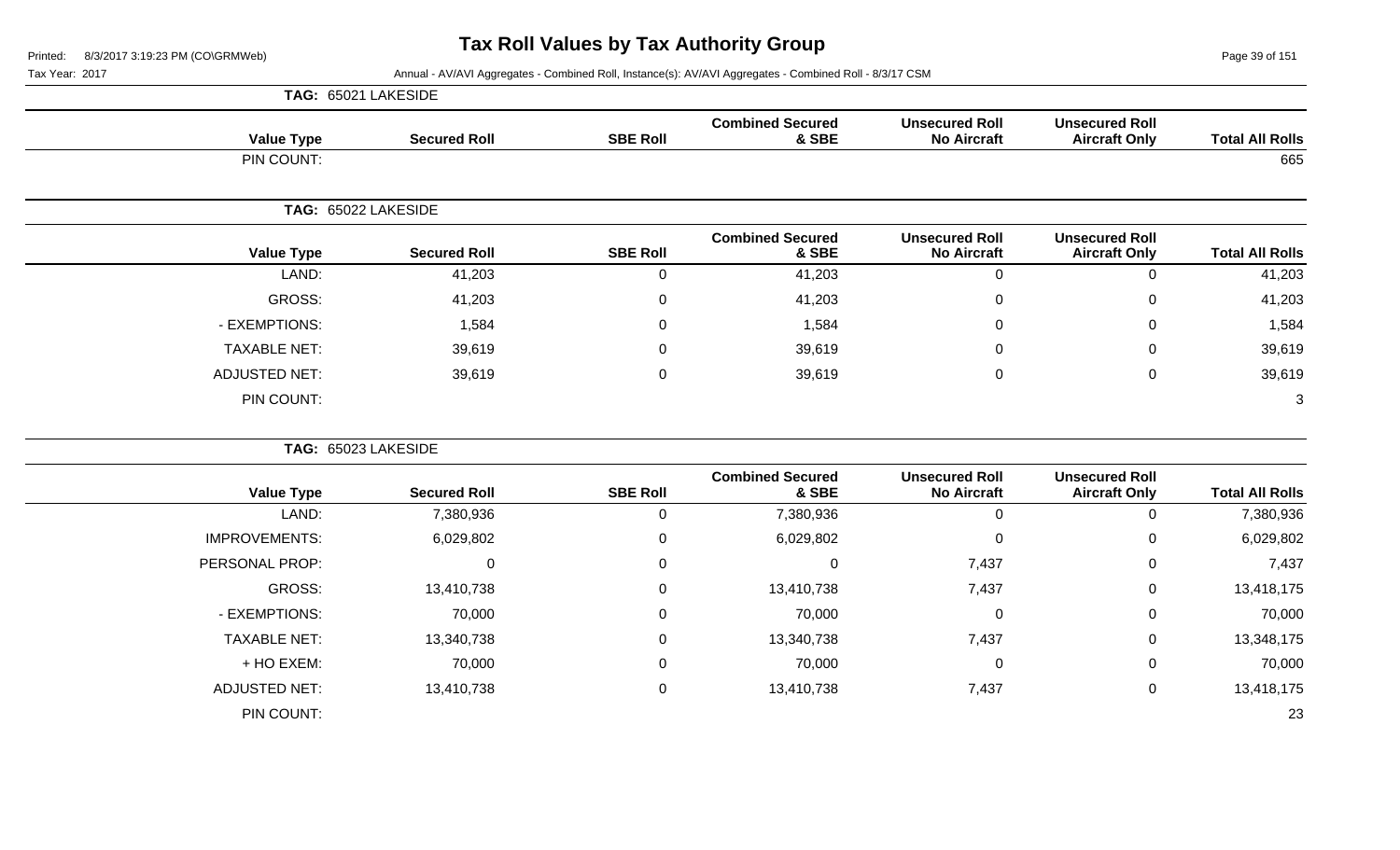### **Tax Roll Values by Tax Authority Group**

Page 40 of 151

| Tax Year: 2017 |                      |                          |                 | Annual - AV/AVI Aggregates - Combined Roll, Instance(s): AV/AVI Aggregates - Combined Roll - 8/3/17 CSM |                                             |                                               |                        |
|----------------|----------------------|--------------------------|-----------------|---------------------------------------------------------------------------------------------------------|---------------------------------------------|-----------------------------------------------|------------------------|
|                |                      | TAG: 69012 PAJARO VALLEY |                 |                                                                                                         |                                             |                                               |                        |
|                | <b>Value Type</b>    | <b>Secured Roll</b>      | <b>SBE Roll</b> | <b>Combined Secured</b><br>& SBE                                                                        | <b>Unsecured Roll</b><br><b>No Aircraft</b> | <b>Unsecured Roll</b><br><b>Aircraft Only</b> | <b>Total All Rolls</b> |
|                | PERSONAL PROP:       | 0                        | 0               | $\Omega$                                                                                                | 129,556                                     | $\mathbf 0$                                   | 129,556                |
|                | GROSS:               | 0                        | 0               | $\Omega$                                                                                                | 129,556                                     | 0                                             | 129,556                |
|                | <b>TAXABLE NET:</b>  | 0                        | 0               | $\Omega$                                                                                                | 129,556                                     | 0                                             | 129,556                |
|                | <b>ADJUSTED NET:</b> | 0                        | 0               | 0                                                                                                       | 129,556                                     | $\mathsf 0$                                   | 129,556                |
|                | PIN COUNT:           |                          |                 |                                                                                                         |                                             |                                               |                        |
|                |                      | TAG: 69013 PAJARO VALLEY |                 |                                                                                                         |                                             |                                               |                        |
|                | <b>Value Type</b>    | <b>Secured Roll</b>      | <b>SBE Roll</b> | <b>Combined Secured</b><br>& SBE                                                                        | <b>Unsecured Roll</b><br><b>No Aircraft</b> | <b>Unsecured Roll</b><br><b>Aircraft Only</b> | <b>Total All Rolls</b> |
|                | LAND:                | 47,276,980               | 0               | 47,276,980                                                                                              | $\mathbf 0$                                 | $\mathbf 0$                                   | 47,276,980             |
|                | <b>IMPROVEMENTS:</b> | 25,821,279               | 0               | 25,821,279                                                                                              | 0                                           | 0                                             | 25,821,279             |
|                | GROSS:               | 73,098,259               | 0               | 73,098,259                                                                                              | 0                                           | 0                                             | 73,098,259             |
|                | - EXEMPTIONS:        | 84,000                   | 0               | 84,000                                                                                                  | $\Omega$                                    | 0                                             | 84,000                 |
|                | <b>TAXABLE NET:</b>  | 73,014,259               | 0               | 73,014,259                                                                                              | 0                                           | 0                                             | 73,014,259             |
|                | + HO EXEM:           | 84,000                   | 0               | 84,000                                                                                                  | 0                                           | 0                                             | 84,000                 |
|                | <b>ADJUSTED NET:</b> | 73,098,259               | 0               | 73,098,259                                                                                              | $\mathbf 0$                                 | $\mathbf 0$                                   | 73,098,259             |
|                | PIN COUNT:           |                          |                 |                                                                                                         |                                             |                                               | 94                     |
|                |                      | TAG: 69016 PAJARO VALLEY |                 |                                                                                                         |                                             |                                               |                        |
|                | <b>Value Type</b>    | <b>Secured Roll</b>      | <b>SBE Roll</b> | <b>Combined Secured</b><br>& SBE                                                                        | <b>Unsecured Roll</b><br><b>No Aircraft</b> | <b>Unsecured Roll</b><br><b>Aircraft Only</b> | <b>Total All Rolls</b> |

LAND: 249,220 0 249,220 0 0 249,220

GROSS: 1,476,808 0 1,476,808 0 0 1,476,808

IMPROVEMENTS: 1,227,588 0 0 1,227,588 0 1,227,588 0 1,227,588 0 1,227,588 0 1,227,588

- EXEMPTIONS: 1,476,808 0 1,476,808 0 1,476,808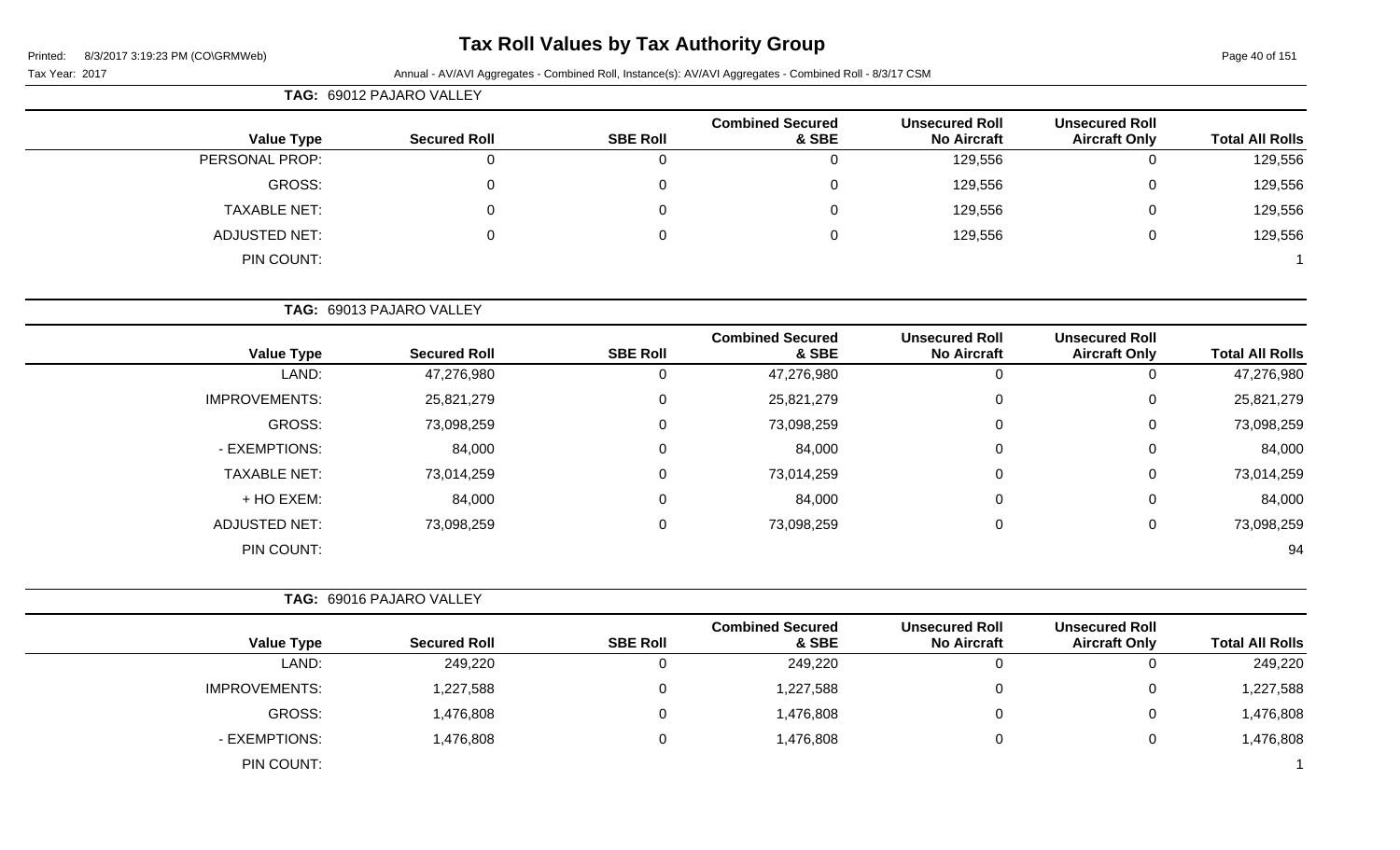### **Tax Roll Values by Tax Authority Group**

Tax Year: 2017 Annual - AV/AVI Aggregates - Combined Roll, Instance(s): AV/AVI Aggregates - Combined Roll - 8/3/17 CSM

| <b>Total All Rolls</b> | <b>Unsecured Roll</b><br><b>Aircraft Only</b> | <b>Unsecured Roll</b><br><b>No Aircraft</b> | <b>Combined Secured</b><br>& SBE | <b>SBE Roll</b> | <b>Secured Roll</b> | <b>Value Type</b>    |
|------------------------|-----------------------------------------------|---------------------------------------------|----------------------------------|-----------------|---------------------|----------------------|
| 11,401,506             | 0                                             | 0                                           | 11,401,506                       |                 | 11,401,506          | LAND:                |
| 4,543,674              | 0                                             | $\mathbf 0$                                 | 4,543,674                        | $\Omega$        | 4,543,674           | <b>IMPROVEMENTS:</b> |
| 15,945,180             | 0                                             | $\mathbf 0$                                 | 15,945,180                       | 0               | 15,945,180          | GROSS:               |
| 21,000                 | 0                                             | $\mathbf 0$                                 | 21,000                           |                 | 21,000              | - EXEMPTIONS:        |
| 15,924,180             | 0                                             | $\mathbf 0$                                 | 15,924,180                       | $\Omega$        | 15,924,180          | <b>TAXABLE NET:</b>  |
| 21,000                 | 0                                             | $\mathbf 0$                                 | 21,000                           | $\Omega$        | 21,000              | + HO EXEM:           |
| 15,945,180             | 0                                             | $\mathbf 0$                                 | 15,945,180                       | 0               | 15,945,180          | <b>ADJUSTED NET:</b> |
| 24                     |                                               |                                             |                                  |                 |                     | PIN COUNT:           |
|                        |                                               |                                             |                                  |                 |                     |                      |

**TAG:** 69022 PAJARO VALLEY

**TAG:** 69020 PAJARO VALLEY

| <b>Value Type</b>    | <b>Secured Roll</b> | <b>SBE Roll</b> | <b>Combined Secured</b><br>& SBE | <b>Unsecured Roll</b><br><b>No Aircraft</b> | <b>Unsecured Roll</b><br><b>Aircraft Only</b> | <b>Total All Rolls</b> |
|----------------------|---------------------|-----------------|----------------------------------|---------------------------------------------|-----------------------------------------------|------------------------|
| LAND:                | 567,441             | $\Omega$        | 567,441                          | O                                           |                                               | 567,441                |
| <b>IMPROVEMENTS:</b> | 5,161               | 0               | 5,161                            | $\overline{0}$                              | 0                                             | 5,161                  |
| GROSS:               | 572,602             | $\Omega$        | 572,602                          | 0                                           | 0                                             | 572,602                |
| <b>TAXABLE NET:</b>  | 572,602             | 0               | 572,602                          | 0                                           | 0                                             | 572,602                |
| ADJUSTED NET:        | 572,602             | 0               | 572,602                          | 0                                           | 0                                             | 572,602                |
| PIN COUNT:           |                     |                 |                                  |                                             |                                               | 3                      |

|  | <b>TAG: 69023 PAJARO VALLEY</b> |
|--|---------------------------------|
|--|---------------------------------|

|                      |                     |                 | <b>Combined Secured</b> | <b>Unsecured Roll</b> | <b>Unsecured Roll</b> |                        |
|----------------------|---------------------|-----------------|-------------------------|-----------------------|-----------------------|------------------------|
| <b>Value Type</b>    | <b>Secured Roll</b> | <b>SBE Roll</b> | & SBE                   | <b>No Aircraft</b>    | <b>Aircraft Only</b>  | <b>Total All Rolls</b> |
| LAND:                | 50,858,153          |                 | 50,858,153              |                       | υ                     | 50,858,153             |
| <b>IMPROVEMENTS:</b> | 24,771,570          |                 | 24,771,570              |                       | 0                     | 24,771,570             |
| GROSS:               | 75,629,723          |                 | 75,629,723              |                       | 0                     | 75,629,723             |
| - EXEMPTIONS:        | 96,768              |                 | 96,768                  |                       | 0                     | 96,768                 |
| <b>TAXABLE NET:</b>  | 75,532,955          |                 | 75,532,955              |                       | 0                     | 75,532,955             |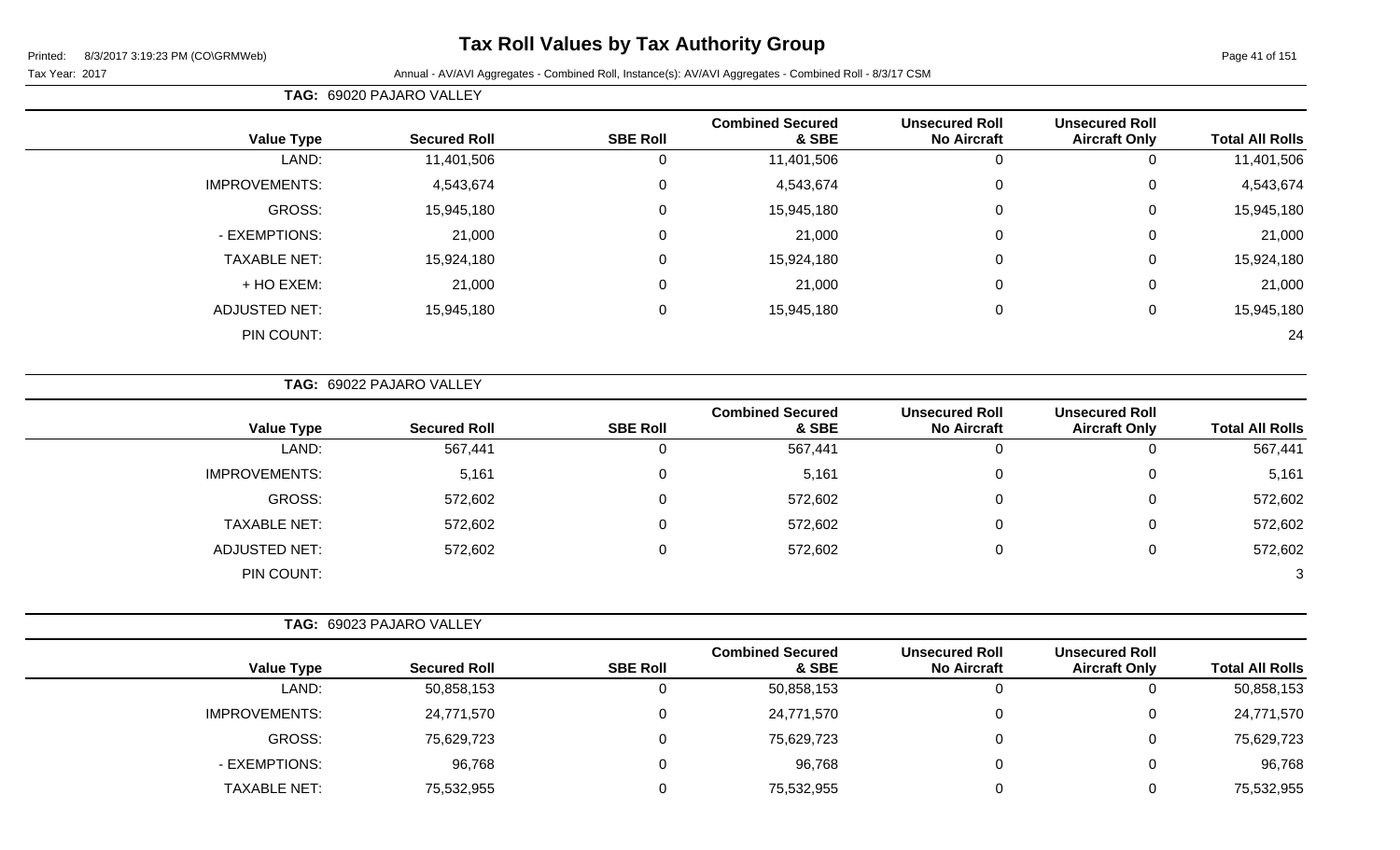| Tax Year: 2017 |                      |                                 |                 | Annual - AV/AVI Aggregates - Combined Roll, Instance(s): AV/AVI Aggregates - Combined Roll - 8/3/17 CSM |                                             |                                               |                        |
|----------------|----------------------|---------------------------------|-----------------|---------------------------------------------------------------------------------------------------------|---------------------------------------------|-----------------------------------------------|------------------------|
|                |                      | <b>TAG: 69023 PAJARO VALLEY</b> |                 |                                                                                                         |                                             |                                               |                        |
|                | <b>Value Type</b>    | <b>Secured Roll</b>             | <b>SBE Roll</b> | <b>Combined Secured</b><br>& SBE                                                                        | <b>Unsecured Roll</b><br><b>No Aircraft</b> | <b>Unsecured Roll</b><br><b>Aircraft Only</b> | <b>Total All Rolls</b> |
|                | + HO EXEM:           | 91,000                          | 0               | 91,000                                                                                                  | 0                                           | 0                                             | 91,000                 |
|                | <b>ADJUSTED NET:</b> | 75,623,955                      | $\Omega$        | 75,623,955                                                                                              | 0                                           | $\mathbf{0}$                                  | 75,623,955             |
|                | PIN COUNT:           |                                 |                 |                                                                                                         |                                             |                                               | 111                    |
|                |                      | TAG: 69029 PAJARO VALLEY        |                 |                                                                                                         |                                             |                                               |                        |
|                | <b>Value Type</b>    | <b>Secured Roll</b>             | <b>SBE Roll</b> | <b>Combined Secured</b><br>& SBE                                                                        | <b>Unsecured Roll</b><br><b>No Aircraft</b> | <b>Unsecured Roll</b><br><b>Aircraft Only</b> | <b>Total All Rolls</b> |
|                | LAND:                | 31,099,438                      |                 | 31,099,438                                                                                              | 20,935                                      | $\Omega$                                      | 31,120,373             |
|                | <b>IMPROVEMENTS:</b> | 24,295,002                      | 0               | 24,295,002                                                                                              | 20,934                                      | $\mathbf{0}$                                  | 24,315,936             |
|                | GROSS:               | 55,394,440                      | 0               | 55,394,440                                                                                              | 41,869                                      | $\mathbf{0}$                                  | 55,436,309             |
|                | - EXEMPTIONS:        | 175,000                         | 0               | 175,000                                                                                                 | 0                                           | 0                                             | 175,000                |

| 55,261,309 | 41,869 | 55,219,440 | 55,219,440 | <b>TAXABLE NET:</b>  |
|------------|--------|------------|------------|----------------------|
| 175,000    |        | 175,000    | 175,000    | + HO EXEM:           |
| 55,436,309 | 41,869 | 55,394,440 | 55,394,440 | <b>ADJUSTED NET:</b> |
| 102        |        |            |            | PIN COUNT:           |
|            |        |            |            |                      |

| <b>TAG: 69032 PAJARO VALLEY</b> |
|---------------------------------|
|---------------------------------|

|                      |                     |                 | <b>Combined Secured</b> | <b>Unsecured Roll</b> | <b>Unsecured Roll</b> |                        |
|----------------------|---------------------|-----------------|-------------------------|-----------------------|-----------------------|------------------------|
| <b>Value Type</b>    | <b>Secured Roll</b> | <b>SBE Roll</b> | & SBE                   | <b>No Aircraft</b>    | <b>Aircraft Only</b>  | <b>Total All Rolls</b> |
| LAND:                | 12,499,378          | 0               | 12,499,378              | 0                     |                       | 12,499,378             |
| <b>IMPROVEMENTS:</b> | 12,734,284          | 0               | 12,734,284              | $\overline{0}$        | υ                     | 12,734,284             |
| GROSS:               | 25,233,662          | 0               | 25,233,662              | $\overline{0}$        |                       | 25,233,662             |
| - EXEMPTIONS:        | 306,406             | 0               | 306,406                 | $\overline{0}$        |                       | 306,406                |
| <b>TAXABLE NET:</b>  | 24,927,256          | 0               | 24,927,256              | 0                     |                       | 24,927,256             |
| + HO EXEM:           | 175,000             | 0               | 175,000                 | $\overline{0}$        |                       | 175,000                |
| <b>ADJUSTED NET:</b> | 25,102,256          |                 | 25,102,256              |                       |                       | 25,102,256             |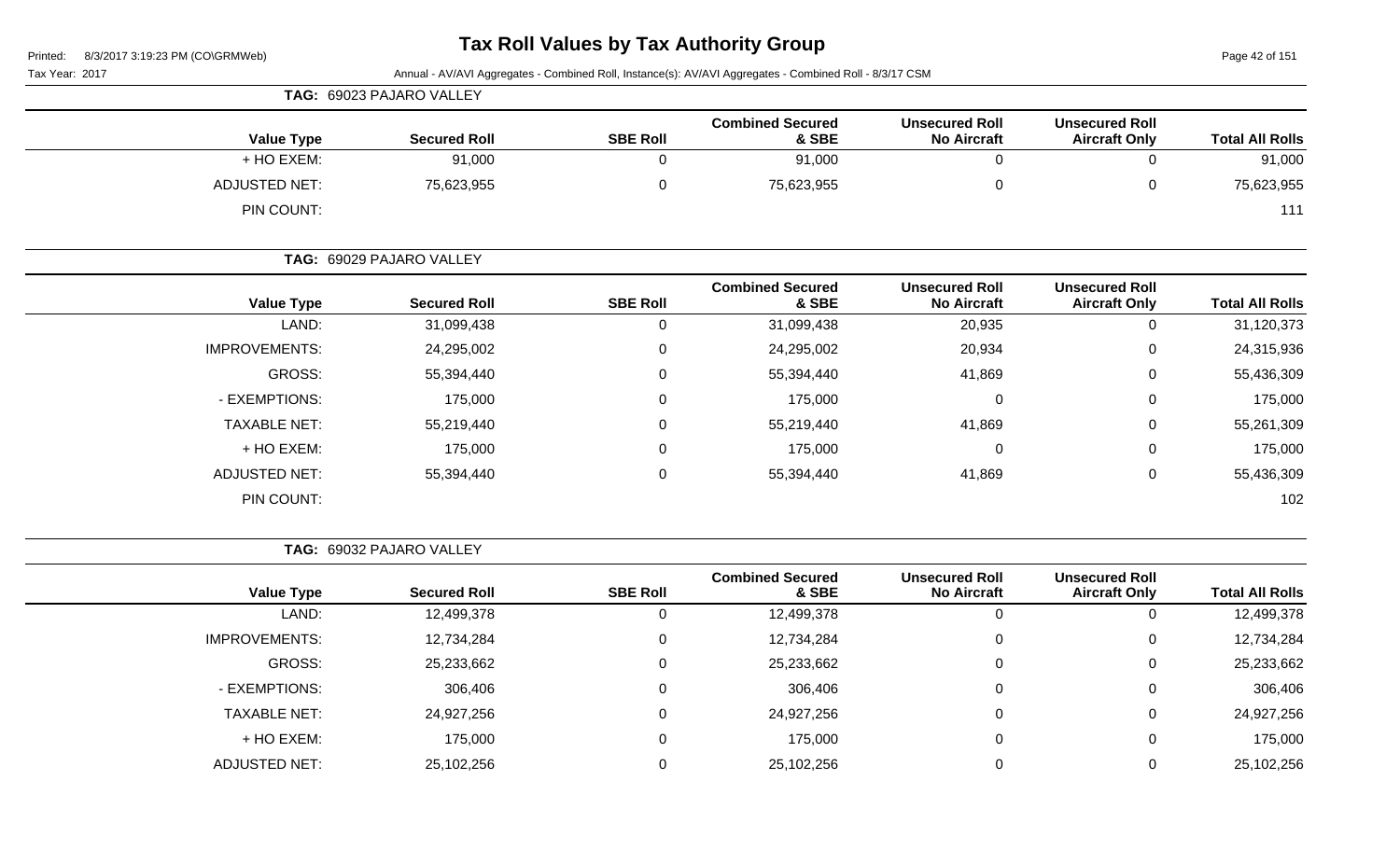Page 43 of 151

|                      | TAG: 69032 PAJARO VALLEY |                 |                                  |                                             |                                               |                        |
|----------------------|--------------------------|-----------------|----------------------------------|---------------------------------------------|-----------------------------------------------|------------------------|
| <b>Value Type</b>    | <b>Secured Roll</b>      | <b>SBE Roll</b> | <b>Combined Secured</b><br>& SBE | <b>Unsecured Roll</b><br><b>No Aircraft</b> | <b>Unsecured Roll</b><br><b>Aircraft Only</b> | <b>Total All Rolls</b> |
| PIN COUNT:           |                          |                 |                                  |                                             |                                               | 37                     |
|                      | TAG: 69038 PAJARO VALLEY |                 |                                  |                                             |                                               |                        |
| <b>Value Type</b>    | <b>Secured Roll</b>      | <b>SBE Roll</b> | <b>Combined Secured</b><br>& SBE | <b>Unsecured Roll</b><br><b>No Aircraft</b> | <b>Unsecured Roll</b><br><b>Aircraft Only</b> | <b>Total All Rolls</b> |
| LAND:                | 19,289,562               | 0               | 19,289,562                       | $\Omega$                                    | 0                                             | 19,289,562             |
| <b>IMPROVEMENTS:</b> | 15,615,807               | 0               | 15,615,807                       | $\Omega$                                    | $\mathbf 0$                                   | 15,615,807             |
| PERSONAL PROP:       |                          | $\Omega$<br>0   | $\Omega$                         | 36,784                                      | 0                                             | 36,784                 |
| GROSS:               | 34,905,369               | 0               | 34,905,369                       | 36,784                                      | $\mathbf 0$                                   | 34,942,153             |
| - EXEMPTIONS:        | 303,507                  | 0               | 303,507                          | 0                                           | $\mathbf 0$                                   | 303,507                |
| <b>TAXABLE NET:</b>  | 34,601,862               | 0               | 34,601,862                       | 36,784                                      | $\mathbf 0$                                   | 34,638,646             |
| + HO EXEM:           | 301,000                  | 0               | 301,000                          | $\Omega$                                    | 0                                             | 301,000                |
| <b>ADJUSTED NET:</b> | 34,902,862               | 0               | 34,902,862                       | 36,784                                      | $\mathbf 0$                                   | 34,939,646             |
| PIN COUNT:           |                          |                 |                                  |                                             |                                               | 78                     |

| <b>TAG: 69048 PAJARO VALLEY</b> |  |
|---------------------------------|--|
|                                 |  |

| <b>Value Type</b>    | <b>Secured Roll</b> | <b>SBE Roll</b> | <b>Combined Secured</b><br>& SBE | <b>Unsecured Roll</b><br><b>No Aircraft</b> | <b>Unsecured Roll</b><br><b>Aircraft Only</b> | <b>Total All Rolls</b> |
|----------------------|---------------------|-----------------|----------------------------------|---------------------------------------------|-----------------------------------------------|------------------------|
| LAND:                | 11,324,715          | 0               | 11,324,715                       | 0                                           | U                                             | 11,324,715             |
| <b>IMPROVEMENTS:</b> | 11,523,920          | $\mathbf 0$     | 11,523,920                       | 0                                           | U                                             | 11,523,920             |
| GROSS:               | 22,848,635          | 0               | 22,848,635                       | 0                                           | 0                                             | 22,848,635             |
| - EXEMPTIONS:        | 205,592             | 0               | 205,592                          | 0                                           | 0                                             | 205,592                |
| <b>TAXABLE NET:</b>  | 22,643,043          | 0               | 22,643,043                       | 0                                           | 0                                             | 22,643,043             |
| + HO EXEM:           | 140,000             | 0               | 140,000                          | 0                                           | 0                                             | 140,000                |
| ADJUSTED NET:        | 22,783,043          |                 | 22,783,043                       | 0                                           |                                               | 22,783,043             |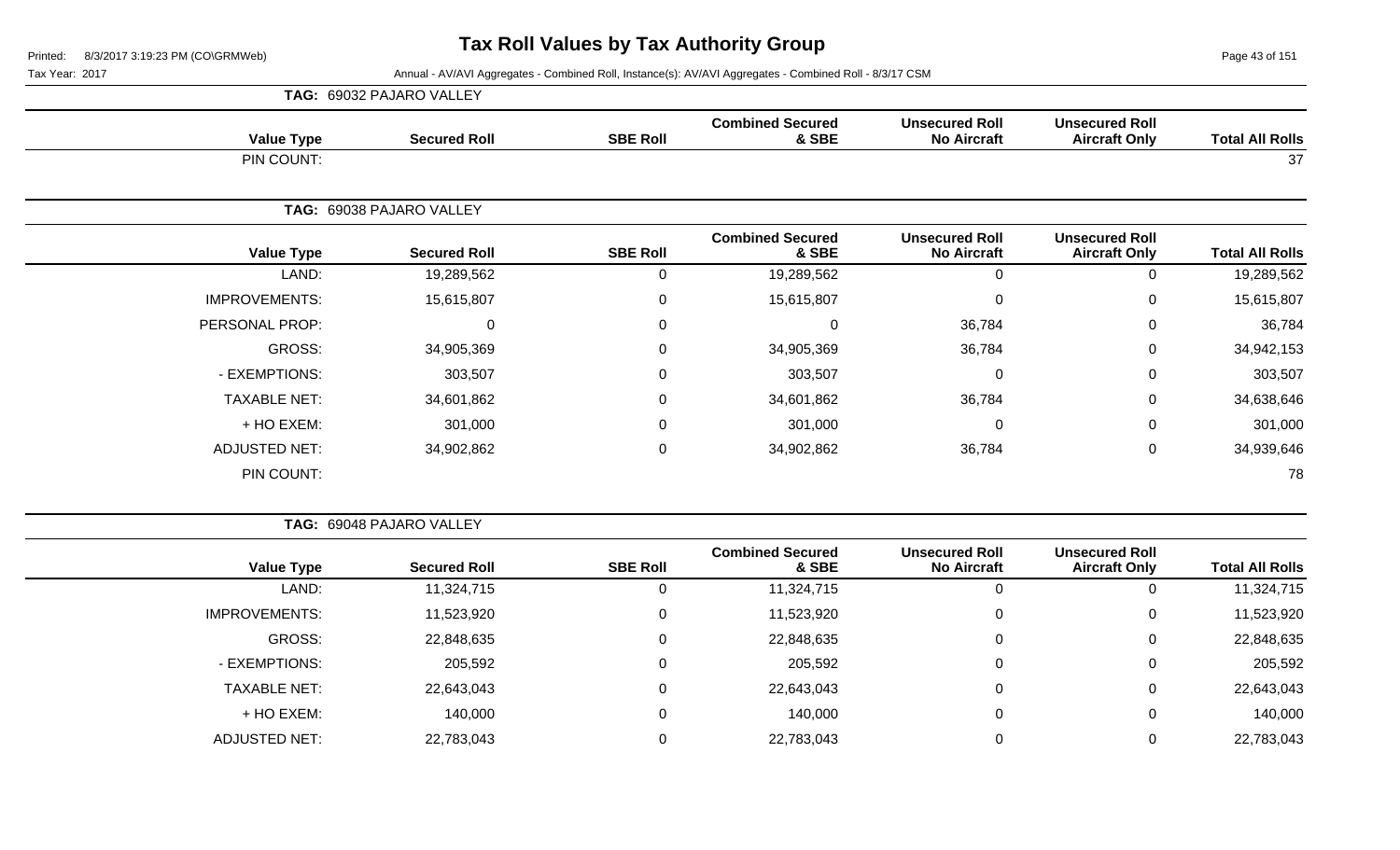Page 44 of 151

|                      | TAG: 69048 PAJARO VALLEY |                  |                                  |                                             |                                               |                        |
|----------------------|--------------------------|------------------|----------------------------------|---------------------------------------------|-----------------------------------------------|------------------------|
| <b>Value Type</b>    | <b>Secured Roll</b>      | <b>SBE Roll</b>  | <b>Combined Secured</b><br>& SBE | <b>Unsecured Roll</b><br><b>No Aircraft</b> | <b>Unsecured Roll</b><br><b>Aircraft Only</b> | <b>Total All Rolls</b> |
| PIN COUNT:           |                          |                  |                                  |                                             |                                               | 65                     |
|                      | TAG: 69049 PAJARO VALLEY |                  |                                  |                                             |                                               |                        |
| <b>Value Type</b>    | <b>Secured Roll</b>      | <b>SBE Roll</b>  | <b>Combined Secured</b><br>& SBE | <b>Unsecured Roll</b><br><b>No Aircraft</b> | <b>Unsecured Roll</b><br><b>Aircraft Only</b> | <b>Total All Rolls</b> |
| LAND:                | 959,349                  | $\Omega$         | 959,349                          | 0                                           | $\mathbf 0$                                   | 959,349                |
| <b>IMPROVEMENTS:</b> | 584,035                  | $\mathbf 0$      | 584,035                          | $\mathbf{0}$                                | $\mathbf 0$                                   | 584,035                |
| GROSS:               | 1,543,384                | $\mathbf 0$      | 1,543,384                        | 0                                           | $\mathbf 0$                                   | 1,543,384              |
| - EXEMPTIONS:        | 28,000                   | $\mathbf 0$      | 28,000                           | $\mathbf{0}$                                | $\mathbf 0$                                   | 28,000                 |
| <b>TAXABLE NET:</b>  | 1,515,384                | $\mathbf 0$      | 1,515,384                        | 0                                           | $\mathbf 0$                                   | 1,515,384              |
| + HO EXEM:           | 28,000                   | $\mathbf 0$      | 28,000                           | $\mathbf{0}$                                | $\mathbf 0$                                   | 28,000                 |
| <b>ADJUSTED NET:</b> | 1,543,384                | $\boldsymbol{0}$ | 1,543,384                        | $\mathbf 0$                                 | $\mathbf 0$                                   | 1,543,384              |
| PIN COUNT:           |                          |                  |                                  |                                             |                                               | 5                      |

|                        |                                               |                                             |                                  |                 | TAG: 69050 PAJARO VALLEY |                      |  |
|------------------------|-----------------------------------------------|---------------------------------------------|----------------------------------|-----------------|--------------------------|----------------------|--|
| <b>Total All Rolls</b> | <b>Unsecured Roll</b><br><b>Aircraft Only</b> | <b>Unsecured Roll</b><br><b>No Aircraft</b> | <b>Combined Secured</b><br>& SBE | <b>SBE Roll</b> | <b>Secured Roll</b>      | <b>Value Type</b>    |  |
| 12,200,847             |                                               |                                             | 12,200,847                       |                 | 12,200,847               | LAND:                |  |
| 11,395,146             | 0                                             | 0                                           | 11,395,146                       | 0               | 11,395,146               | <b>IMPROVEMENTS:</b> |  |
| 5,000                  | 0                                             | 5,000                                       |                                  | $\Omega$        | 0                        | PERSONAL PROP:       |  |
| 23,600,993             | 0                                             | 5,000                                       | 23,595,993                       | 0               | 23,595,993               | GROSS:               |  |
| 62,490                 | 0                                             | $\Omega$                                    | 62,490                           | 0               | 62,490                   | - EXEMPTIONS:        |  |
| 23,538,503             | 0                                             | 5,000                                       | 23,533,503                       | 0               | 23,533,503               | <b>TAXABLE NET:</b>  |  |
| 61,600                 | 0                                             | 0                                           | 61,600                           | 0               | 61,600                   | + HO EXEM:           |  |
| 23,600,103             | 0                                             | 5,000                                       | 23,595,103                       |                 | 23,595,103               | <b>ADJUSTED NET:</b> |  |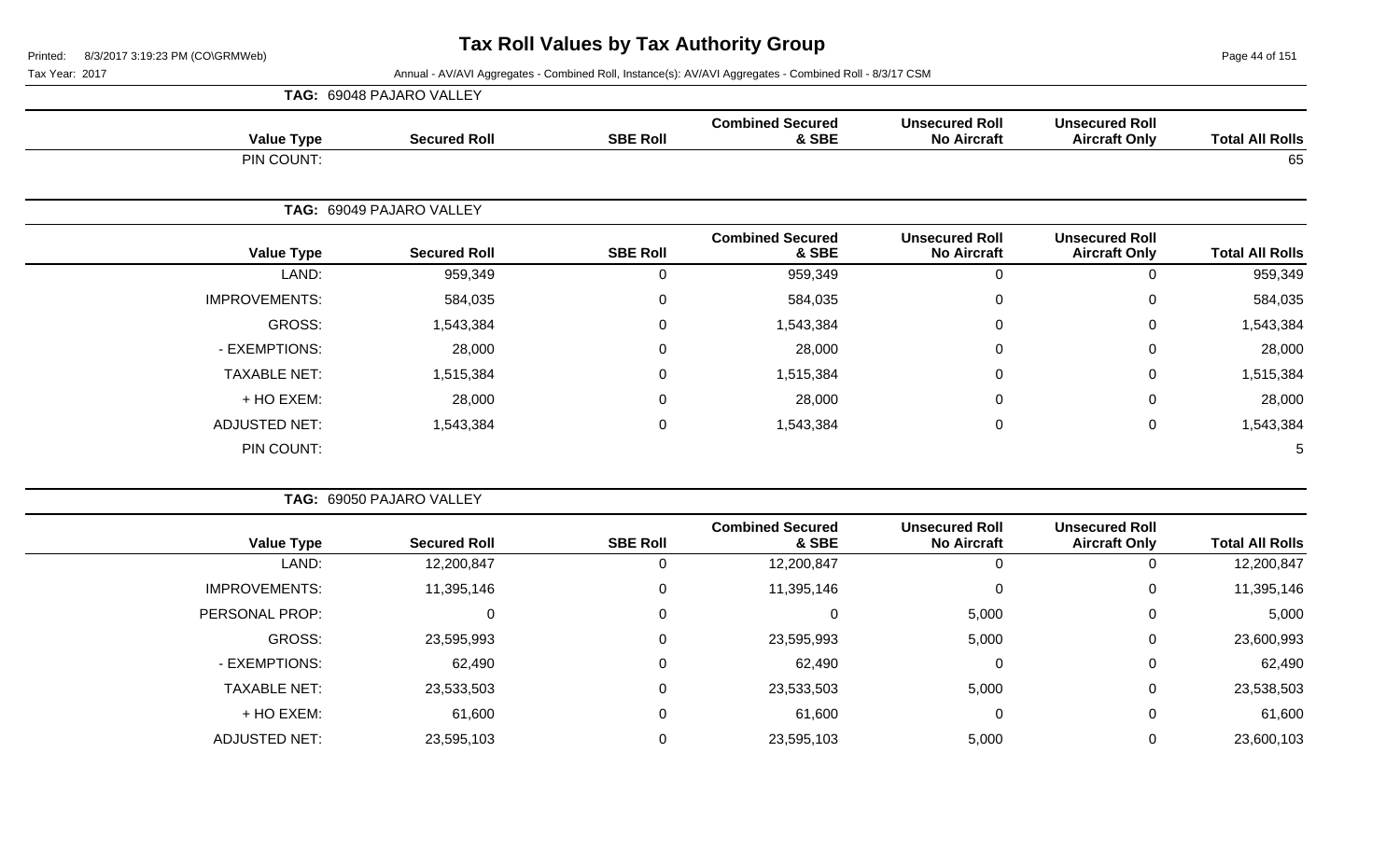Page 45 of 151

|                      | TAG: 69050 PAJARO VALLEY |                 |                                  |                                             |                                               |                        |
|----------------------|--------------------------|-----------------|----------------------------------|---------------------------------------------|-----------------------------------------------|------------------------|
| <b>Value Type</b>    | <b>Secured Roll</b>      | <b>SBE Roll</b> | <b>Combined Secured</b><br>& SBE | <b>Unsecured Roll</b><br><b>No Aircraft</b> | <b>Unsecured Roll</b><br><b>Aircraft Only</b> | <b>Total All Rolls</b> |
| PIN COUNT:           |                          |                 |                                  |                                             |                                               | 26                     |
|                      | TAG: 69070 PAJARO VALLEY |                 |                                  |                                             |                                               |                        |
| <b>Value Type</b>    | <b>Secured Roll</b>      | <b>SBE Roll</b> | <b>Combined Secured</b><br>& SBE | <b>Unsecured Roll</b><br><b>No Aircraft</b> | <b>Unsecured Roll</b><br><b>Aircraft Only</b> | <b>Total All Rolls</b> |
| LAND:                | 57,739,010               | 0               | 57,739,010                       | 0                                           | $\mathbf 0$                                   | 57,739,010             |
| <b>IMPROVEMENTS:</b> | 35,766,469               | 0               | 35,766,469                       | $\mathbf 0$                                 | 0                                             | 35,766,469             |
| PERSONAL PROP:       | 413,787                  | 0               | 413,787                          | 73,520                                      | 0                                             | 487,307                |
| GROSS:               | 93,919,266               | 0               | 93,919,266                       | 73,520                                      | 0                                             | 93,992,786             |
| - EXEMPTIONS:        | 6,164,154                | 0               | 6,164,154                        | $\mathbf 0$                                 | 0                                             | 6,164,154              |
| <b>TAXABLE NET:</b>  | 87,755,112               | $\mathbf 0$     | 87,755,112                       | 73,520                                      | 0                                             | 87,828,632             |
| + HO EXEM:           | 539,000                  | 0               | 539,000                          | $\mathbf 0$                                 | 0                                             | 539,000                |
| <b>ADJUSTED NET:</b> | 88,294,112               | 0               | 88,294,112                       | 73,520                                      | 0                                             | 88,367,632             |
| PIN COUNT:           |                          |                 |                                  |                                             |                                               | 489                    |

|  |  |  | <b>TAG: 69071 PAJARO VALLEY</b> |  |
|--|--|--|---------------------------------|--|
|--|--|--|---------------------------------|--|

| <b>Value Type</b>    | <b>Secured Roll</b> | <b>SBE Roll</b> | <b>Combined Secured</b><br>& SBE | <b>Unsecured Roll</b><br><b>No Aircraft</b> | <b>Unsecured Roll</b><br><b>Aircraft Only</b> | <b>Total All Rolls</b> |
|----------------------|---------------------|-----------------|----------------------------------|---------------------------------------------|-----------------------------------------------|------------------------|
| LAND:                | 200,909             |                 | 200,909                          |                                             | 0                                             | 200,909                |
| <b>IMPROVEMENTS:</b> | 552,500             | 0               | 552,500                          |                                             | 0                                             | 552,500                |
| PERSONAL PROP:       | 28,218              | 0               | 28,218                           | υ                                           | 0                                             | 28,218                 |
| GROSS:               | 781,627             |                 | 781,627                          |                                             | 0                                             | 781,627                |
| - EXEMPTIONS:        | 775,309             |                 | 775,309                          |                                             | 0                                             | 775,309                |
| <b>TAXABLE NET:</b>  | 6,318               |                 | 6,318                            |                                             | 0                                             | 6,318                  |
| <b>ADJUSTED NET:</b> | 6,318               |                 | 6,318                            |                                             | 0                                             | 6,318                  |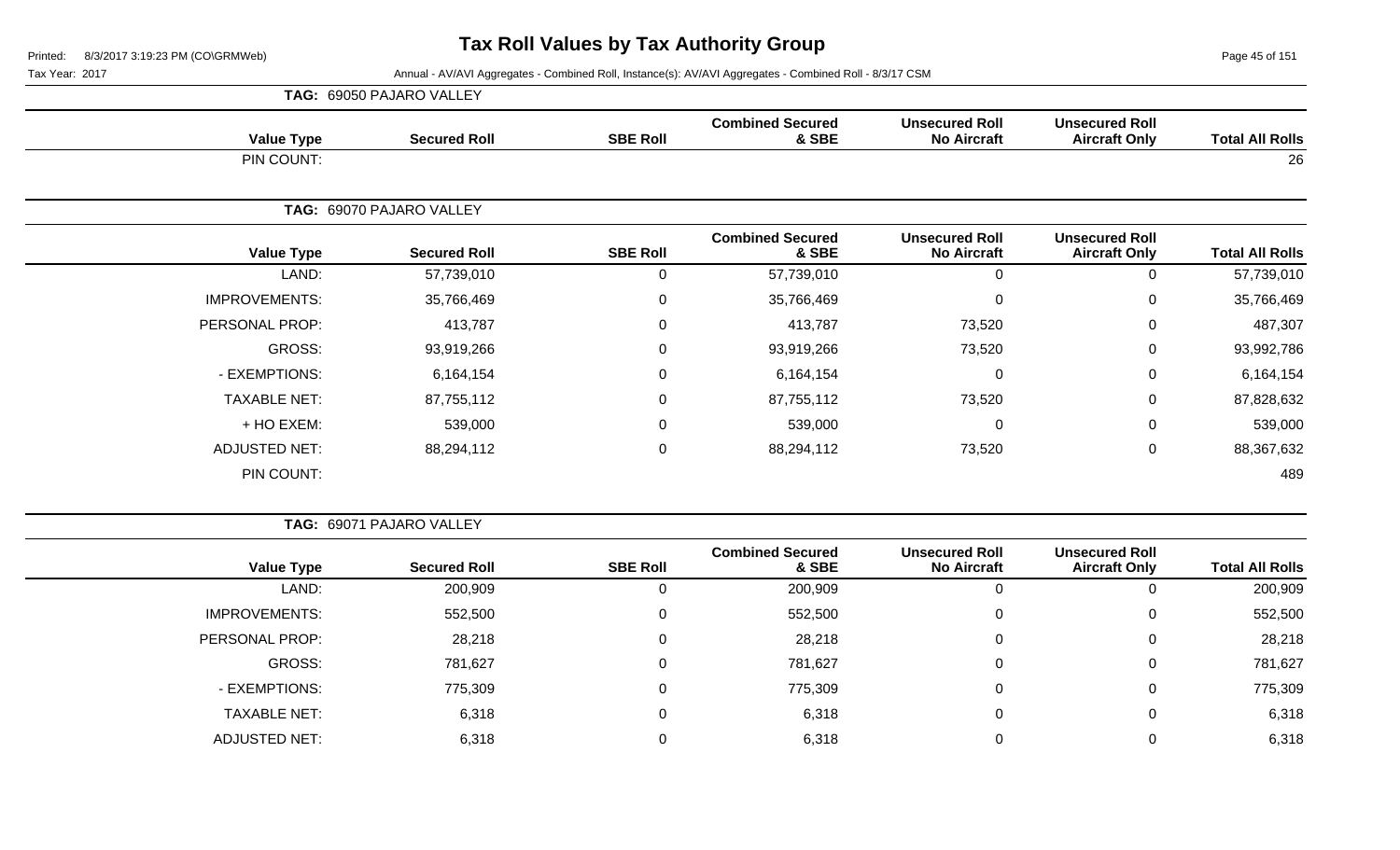Page 46 of 151

|                        |                                               |                                             |                                  |                     | TAG: 69071 PAJARO VALLEY |                      |
|------------------------|-----------------------------------------------|---------------------------------------------|----------------------------------|---------------------|--------------------------|----------------------|
| <b>Total All Rolls</b> | <b>Unsecured Roll</b><br><b>Aircraft Only</b> | <b>Unsecured Roll</b><br><b>No Aircraft</b> | <b>Combined Secured</b><br>& SBE | <b>SBE Roll</b>     | <b>Secured Roll</b>      | <b>Value Type</b>    |
| 3                      |                                               |                                             |                                  |                     |                          | PIN COUNT:           |
|                        |                                               |                                             |                                  |                     | TAG: 69072 PAJARO VALLEY |                      |
| <b>Total All Rolls</b> | <b>Unsecured Roll</b><br><b>Aircraft Only</b> | <b>Unsecured Roll</b><br><b>No Aircraft</b> | <b>Combined Secured</b><br>& SBE | <b>SBE Roll</b>     | <b>Secured Roll</b>      | <b>Value Type</b>    |
| 22,130,303             | $\mathsf{O}\xspace$                           | $\mathsf{O}\xspace$                         | 22,130,303                       | $\mathbf 0$         | 22,130,303               | LAND:                |
| 17,484,593             | $\pmb{0}$                                     | $\mathbf 0$                                 | 17,484,593                       | $\pmb{0}$           | 17,484,593               | <b>IMPROVEMENTS:</b> |
| 143,114                | 0                                             | 143,114                                     | 0                                | $\mathbf 0$         | $\Omega$                 | PERSONAL PROP:       |
| 39,758,010             | 0                                             | 143,114                                     | 39,614,896                       | 0                   | 39,614,896               | <b>GROSS:</b>        |
| 510,948                | 0                                             | $\mathbf 0$                                 | 510,948                          | $\mathbf 0$         | 510,948                  | - EXEMPTIONS:        |
| 39,247,062             | $\mathbf 0$                                   | 143,114                                     | 39,103,948                       | $\mathbf 0$         | 39,103,948               | <b>TAXABLE NET:</b>  |
| 315,000                | 0                                             | $\mathbf 0$                                 | 315,000                          | $\mathbf 0$         | 315,000                  | + HO EXEM:           |
| 39,562,062             | 0                                             | 143,114                                     | 39,418,948                       | $\pmb{0}$           | 39,418,948               | <b>ADJUSTED NET:</b> |
| 195                    |                                               |                                             |                                  |                     |                          | PIN COUNT:           |
|                        |                                               |                                             |                                  |                     | TAG: 69074 PAJARO VALLEY |                      |
| <b>Total All Rolls</b> | <b>Unsecured Roll</b><br><b>Aircraft Only</b> | <b>Unsecured Roll</b><br><b>No Aircraft</b> | <b>Combined Secured</b><br>& SBE | <b>SBE Roll</b>     | <b>Secured Roll</b>      | <b>Value Type</b>    |
| 56,886                 | $\mathbf 0$                                   | $\mathbf 0$                                 | 56,886                           | $\mathbf 0$         | 56,886                   | LAND:                |
| 56,886                 | 0                                             | $\pmb{0}$                                   | 56,886                           | 0                   | 56,886                   | <b>GROSS:</b>        |
| 56,886                 | 0                                             | $\mathbf 0$                                 | 56,886                           | $\mathbf 0$         | 56,886                   | - EXEMPTIONS:        |
|                        |                                               |                                             |                                  |                     |                          | PIN COUNT:           |
|                        |                                               |                                             |                                  |                     | TAG: 69075 PAJARO VALLEY |                      |
| <b>Total All Rolls</b> | <b>Unsecured Roll</b><br><b>Aircraft Only</b> | <b>Unsecured Roll</b><br><b>No Aircraft</b> | <b>Combined Secured</b><br>& SBE | <b>SBE Roll</b>     | <b>Secured Roll</b>      | <b>Value Type</b>    |
| 325,554                | $\pmb{0}$                                     | $\pmb{0}$                                   | 325,554                          | $\mathsf{O}\xspace$ | 325,554                  | LAND:                |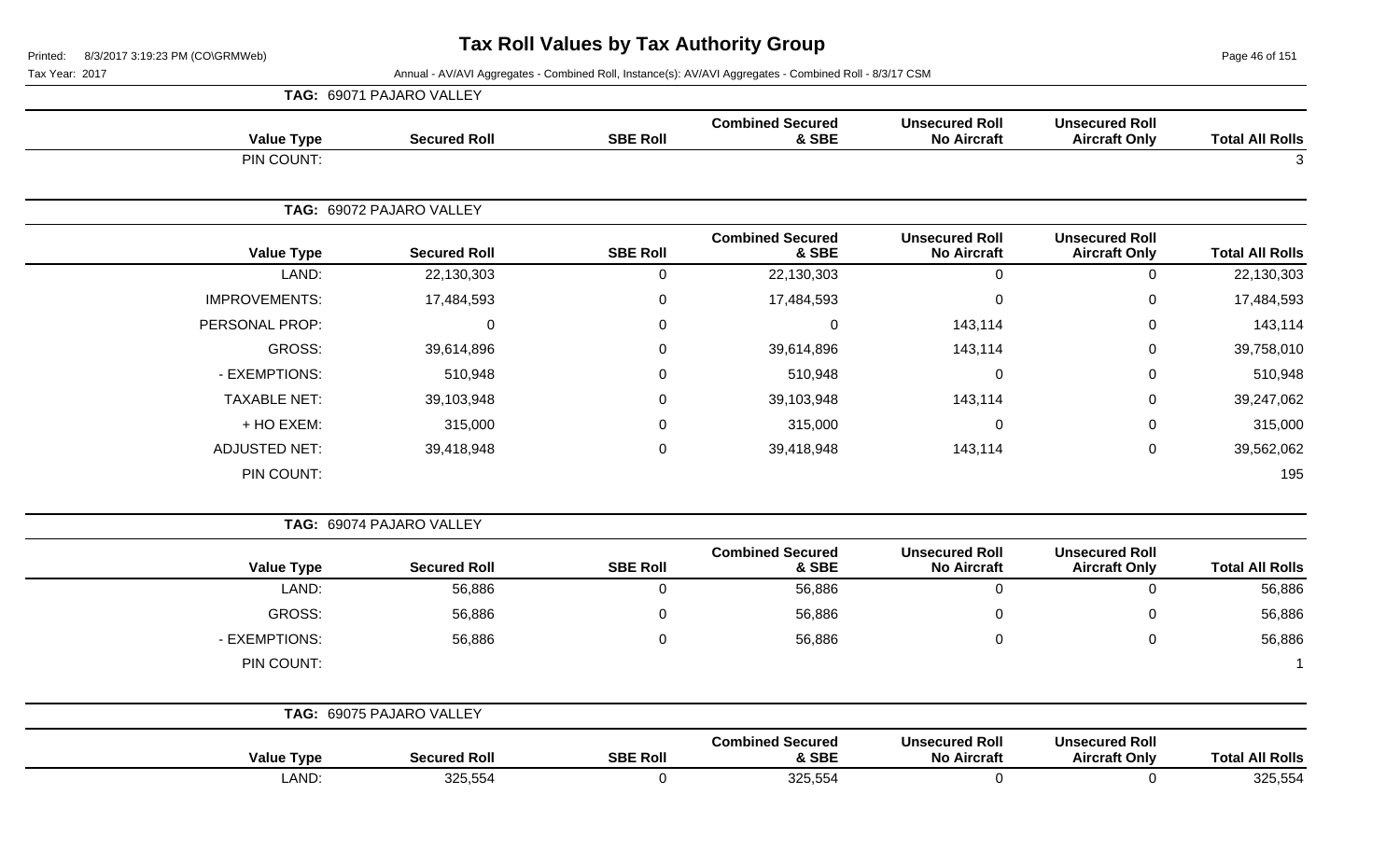### **Tax Roll Values by Tax Authority Group**

|                      | TAG: 69075 PAJARO VALLEY |                 |                                  |                                             |                                               |                        |
|----------------------|--------------------------|-----------------|----------------------------------|---------------------------------------------|-----------------------------------------------|------------------------|
| <b>Value Type</b>    | <b>Secured Roll</b>      | <b>SBE Roll</b> | <b>Combined Secured</b><br>& SBE | <b>Unsecured Roll</b><br><b>No Aircraft</b> | <b>Unsecured Roll</b><br><b>Aircraft Only</b> | <b>Total All Rolls</b> |
| <b>IMPROVEMENTS:</b> | 103,850                  |                 | 103,850                          | 0                                           | O                                             | 103,850                |
| GROSS:               | 429,404                  |                 | 429,404                          | 0                                           | 0                                             | 429,404                |
| <b>TAXABLE NET:</b>  | 429,404                  |                 | 429,404                          | 0                                           | 0                                             | 429,404                |
| <b>ADJUSTED NET:</b> | 429,404                  |                 | 429,404                          | 0                                           | $\mathbf{0}$                                  | 429,404                |
| PIN COUNT:           |                          |                 |                                  |                                             |                                               |                        |

|                      | TAG: 69077 PAJARO VALLEY |                 |                                  |                                             |                                               |                        |
|----------------------|--------------------------|-----------------|----------------------------------|---------------------------------------------|-----------------------------------------------|------------------------|
| <b>Value Type</b>    | <b>Secured Roll</b>      | <b>SBE Roll</b> | <b>Combined Secured</b><br>& SBE | <b>Unsecured Roll</b><br><b>No Aircraft</b> | <b>Unsecured Roll</b><br><b>Aircraft Only</b> | <b>Total All Rolls</b> |
| LAND:                | 41,350,807               |                 | 41,350,807                       | 0                                           | 0                                             | 41,350,807             |
| <b>IMPROVEMENTS:</b> | 30,010,241               | $\Omega$        | 30,010,241                       | 0                                           | 0                                             | 30,010,241             |
| PERSONAL PROP:       | 0                        | 0               | 0                                | 23,722                                      | 0                                             | 23,722                 |
| GROSS:               | 71,361,048               |                 | 71,361,048                       | 23,722                                      | 0                                             | 71,384,770             |
| - EXEMPTIONS:        | 800,094                  | $\Omega$        | 800,094                          | 0                                           | 0                                             | 800,094                |
| <b>TAXABLE NET:</b>  | 70,560,954               | 0               | 70,560,954                       | 23,722                                      | 0                                             | 70,584,676             |
| + HO EXEM:           | 581,000                  | 0               | 581,000                          | 0                                           | 0                                             | 581,000                |
| <b>ADJUSTED NET:</b> | 71,141,954               | 0               | 71,141,954                       | 23,722                                      | 0                                             | 71,165,676             |
| PIN COUNT:           |                          |                 |                                  |                                             |                                               | 161                    |

|                      | TAG: 69087 PAJARO VALLEY |                 |                                  |                                             |                                               |                        |
|----------------------|--------------------------|-----------------|----------------------------------|---------------------------------------------|-----------------------------------------------|------------------------|
| <b>Value Type</b>    | <b>Secured Roll</b>      | <b>SBE Roll</b> | <b>Combined Secured</b><br>& SBE | <b>Unsecured Roll</b><br><b>No Aircraft</b> | <b>Unsecured Roll</b><br><b>Aircraft Only</b> | <b>Total All Rolls</b> |
| LAND:                | 8,751,277                | $\Omega$        | 8,751,277                        | J.                                          |                                               | 8,751,277              |
| <b>IMPROVEMENTS:</b> | 6,370,881                | $\Omega$        | 6,370,881                        | C                                           |                                               | 6,370,881              |
| GROSS:               | 15,122,158               | $\Omega$        | 15,122,158                       | C                                           |                                               | 15,122,158             |
| - EXEMPTIONS:        | 277,841                  | $\Omega$        | 277,841                          | C                                           |                                               | 277,841                |
| <b>TAXABLE NET:</b>  | 14,844,317               |                 | 14,844,317                       |                                             |                                               | 14,844,317             |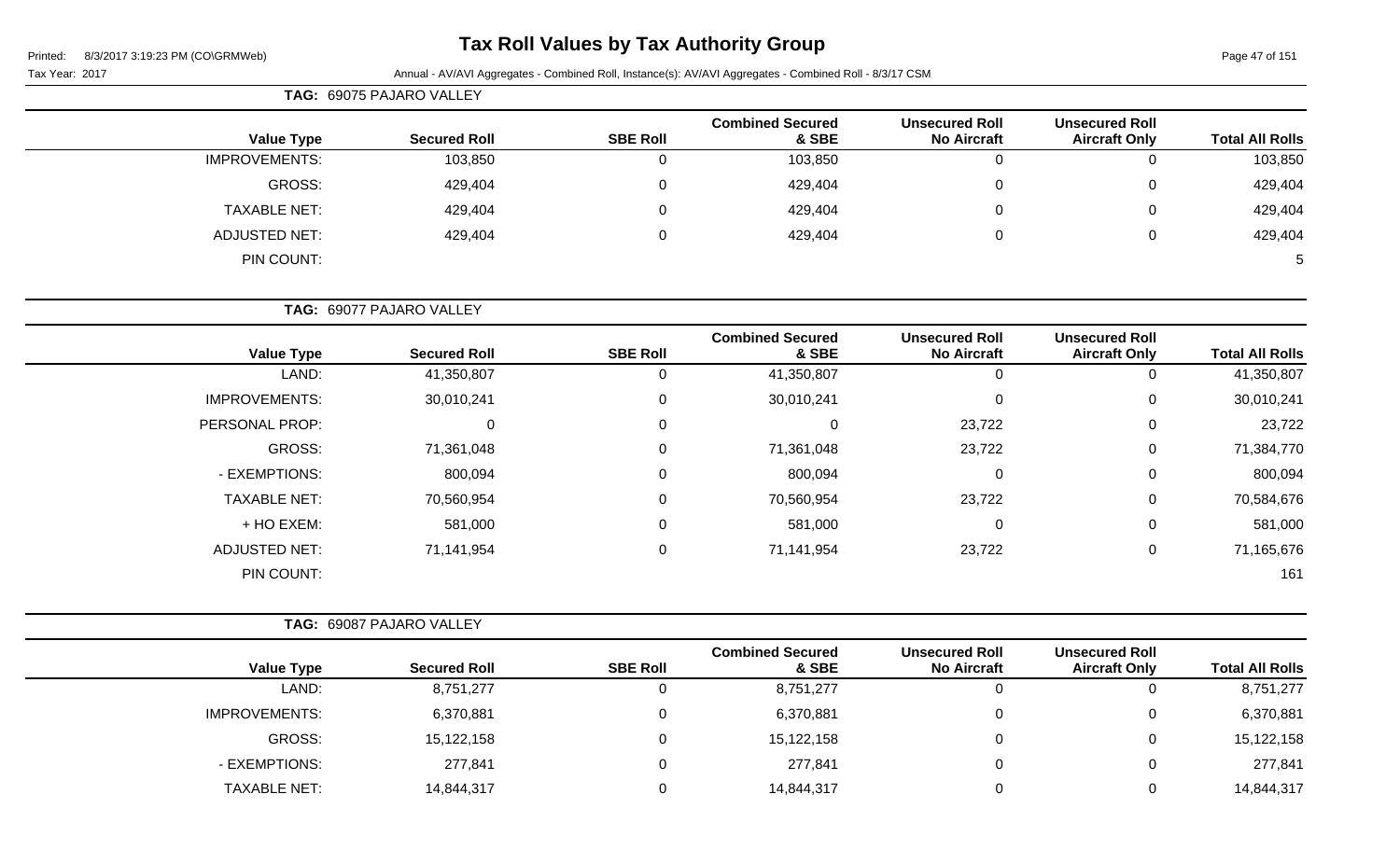# **Tax Roll Values by Tax Authority Group**

Page 48 of 151

|                        | Annual - AV/AVI Aggregates - Combined Roll, Instance(s): AV/AVI Aggregates - Combined Roll - 8/3/17 CSM<br>Tax Year: 2017 |                                             |                                  |                 |                          |                      |  |  |
|------------------------|---------------------------------------------------------------------------------------------------------------------------|---------------------------------------------|----------------------------------|-----------------|--------------------------|----------------------|--|--|
|                        |                                                                                                                           |                                             |                                  |                 | TAG: 69087 PAJARO VALLEY |                      |  |  |
| <b>Total All Rolls</b> | <b>Unsecured Roll</b><br><b>Aircraft Only</b>                                                                             | <b>Unsecured Roll</b><br><b>No Aircraft</b> | <b>Combined Secured</b><br>& SBE | <b>SBE Roll</b> | <b>Secured Roll</b>      | <b>Value Type</b>    |  |  |
| 147,000                | $\mathbf 0$                                                                                                               | 0                                           | 147,000                          | $\mathbf 0$     | 147,000                  | + HO EXEM:           |  |  |
| 14,991,317             | 0                                                                                                                         | $\pmb{0}$                                   | 14,991,317                       | $\mathbf 0$     | 14,991,317               | <b>ADJUSTED NET:</b> |  |  |
| 39                     |                                                                                                                           |                                             |                                  |                 |                          | PIN COUNT:           |  |  |
|                        |                                                                                                                           |                                             |                                  |                 | TAG: 69089 PAJARO VALLEY |                      |  |  |
| <b>Total All Rolls</b> | <b>Unsecured Roll</b><br><b>Aircraft Only</b>                                                                             | <b>Unsecured Roll</b><br><b>No Aircraft</b> | <b>Combined Secured</b><br>& SBE | <b>SBE Roll</b> | <b>Secured Roll</b>      | <b>Value Type</b>    |  |  |
| 15,583,936             | $\mathbf 0$                                                                                                               | 0                                           | 15,583,936                       | $\overline{0}$  | 15,583,936               | LAND:                |  |  |
| 10,316,572             | 0                                                                                                                         | 0                                           | 10,316,572                       | $\mathbf 0$     | 10,316,572               | <b>IMPROVEMENTS:</b> |  |  |
| 7,287                  | 0                                                                                                                         | 7,287                                       | $\mathbf 0$                      | $\mathbf 0$     | 0                        | PERSONAL PROP:       |  |  |
| 25,907,795             | 0                                                                                                                         | 7,287                                       | 25,900,508                       | $\mathbf 0$     | 25,900,508               | <b>GROSS:</b>        |  |  |
| 307,321                | 0                                                                                                                         | 0                                           | 307,321                          | $\mathbf 0$     | 307,321                  | - EXEMPTIONS:        |  |  |
| 25,600,474             | 0                                                                                                                         | 7,287                                       | 25,593,187                       | $\mathbf 0$     | 25,593,187               | <b>TAXABLE NET:</b>  |  |  |
| 168,000                | 0                                                                                                                         | 0                                           | 168,000                          | $\mathbf 0$     | 168,000                  | + HO EXEM:           |  |  |
| 25,768,474             | 0                                                                                                                         | 7,287                                       | 25,761,187                       | $\mathbf 0$     | 25,761,187               | <b>ADJUSTED NET:</b> |  |  |
| 72                     |                                                                                                                           |                                             |                                  |                 |                          | PIN COUNT:           |  |  |
|                        |                                                                                                                           |                                             |                                  |                 | TAG: 69090 PAJARO VALLEY |                      |  |  |
| <b>Total All Rolls</b> | <b>Unsecured Roll</b><br><b>Aircraft Only</b>                                                                             | <b>Unsecured Roll</b><br><b>No Aircraft</b> | <b>Combined Secured</b><br>& SBE | <b>SBE Roll</b> | <b>Secured Roll</b>      | <b>Value Type</b>    |  |  |
| 3,994,819              | 0                                                                                                                         | $\mathbf 0$                                 | 3,994,819                        | $\mathbf 0$     | 3,994,819                | LAND:                |  |  |
| 4,918,000              | 0                                                                                                                         | 0                                           | 4,918,000                        | $\mathbf 0$     | 4,918,000                | <b>IMPROVEMENTS:</b> |  |  |
| 8,912,819              | 0                                                                                                                         | 0                                           | 8,912,819                        | 0               | 8,912,819                | <b>GROSS:</b>        |  |  |
| 42,000                 | $\pmb{0}$                                                                                                                 | $\mathbf 0$                                 | 42,000                           | 0               | 42,000                   | - EXEMPTIONS:        |  |  |
| 8,870,819              | 0                                                                                                                         | $\mathbf 0$                                 | 8,870,819                        | 0               | 8,870,819                | <b>TAXABLE NET:</b>  |  |  |
| 42,000                 | 0                                                                                                                         | 0                                           | 42,000                           | $\mathbf 0$     | 42,000                   | + HO EXEM:           |  |  |
| 8,912,819              | $\pmb{0}$                                                                                                                 | $\pmb{0}$                                   | 8,912,819                        | $\mathbf 0$     | 8,912,819                | <b>ADJUSTED NET:</b> |  |  |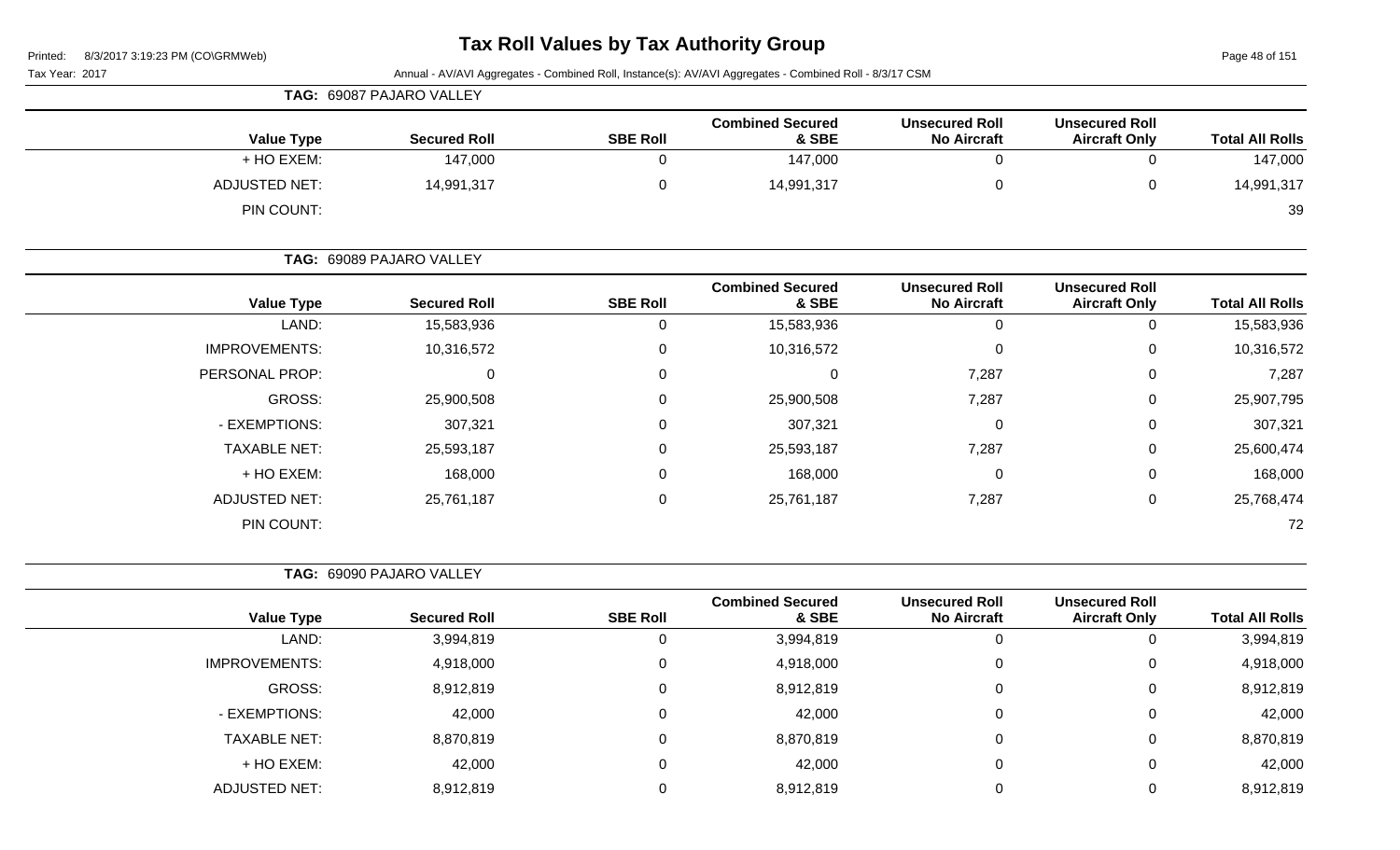Page 49 of 151

|                      | TAG: 69090 PAJARO VALLEY |                  |                                  |                                             |                                               |                        |
|----------------------|--------------------------|------------------|----------------------------------|---------------------------------------------|-----------------------------------------------|------------------------|
| <b>Value Type</b>    | <b>Secured Roll</b>      | <b>SBE Roll</b>  | <b>Combined Secured</b><br>& SBE | <b>Unsecured Roll</b><br><b>No Aircraft</b> | <b>Unsecured Roll</b><br><b>Aircraft Only</b> | <b>Total All Rolls</b> |
| PIN COUNT:           |                          |                  |                                  |                                             |                                               | 9                      |
|                      | TAG: 69106 PAJARO VALLEY |                  |                                  |                                             |                                               |                        |
| <b>Value Type</b>    | <b>Secured Roll</b>      | <b>SBE Roll</b>  | <b>Combined Secured</b><br>& SBE | <b>Unsecured Roll</b><br><b>No Aircraft</b> | <b>Unsecured Roll</b><br><b>Aircraft Only</b> | <b>Total All Rolls</b> |
| LAND:                | 1,505,335                | $\pmb{0}$        | 1,505,335                        | $\mathbf 0$                                 | $\mathsf{O}\xspace$                           | 1,505,335              |
| <b>IMPROVEMENTS:</b> | 1,417,565                | $\boldsymbol{0}$ | 1,417,565                        | $\overline{0}$                              | $\mathbf 0$                                   | 1,417,565              |
| <b>GROSS:</b>        | 2,922,900                | $\mathbf{0}$     | 2,922,900                        | $\Omega$                                    | 0                                             | 2,922,900              |
| - EXEMPTIONS:        | 56,000                   | $\mathbf 0$      | 56,000                           | $\pmb{0}$                                   | $\pmb{0}$                                     | 56,000                 |
| <b>TAXABLE NET:</b>  | 2,866,900                | $\Omega$         | 2,866,900                        | 0                                           | 0                                             | 2,866,900              |
| + HO EXEM:           | 56,000                   | $\overline{0}$   | 56,000                           | 0                                           | $\mathbf 0$                                   | 56,000                 |
| <b>ADJUSTED NET:</b> | 2,922,900                | $\overline{0}$   | 2,922,900                        | $\pmb{0}$                                   | $\pmb{0}$                                     | 2,922,900              |
| PIN COUNT:           |                          |                  |                                  |                                             |                                               | 8                      |
|                      | TAG: 69107 PAJARO VALLEY |                  |                                  |                                             |                                               |                        |
| <b>Value Type</b>    | <b>Secured Roll</b>      | <b>SBE Roll</b>  | <b>Combined Secured</b><br>& SBE | <b>Unsecured Roll</b><br><b>No Aircraft</b> | <b>Unsecured Roll</b><br><b>Aircraft Only</b> | <b>Total All Rolls</b> |
| PIN COUNT:           |                          |                  |                                  |                                             |                                               | $\overline{1}$         |
|                      | TAG: 69108 PAJARO VALLEY |                  |                                  |                                             |                                               |                        |
| <b>Value Type</b>    | <b>Secured Roll</b>      | <b>SBE Roll</b>  | <b>Combined Secured</b><br>& SBE | <b>Unsecured Roll</b><br><b>No Aircraft</b> | <b>Unsecured Roll</b><br><b>Aircraft Only</b> | <b>Total All Rolls</b> |
| LAND:                | 65,137,094               | 90,982           | 65,228,076                       | $\overline{0}$                              | $\mathbf 0$                                   | 65,228,076             |
| <b>IMPROVEMENTS:</b> | 66,127,782               | $\mathbf 0$      | 66,127,782                       | 1,176                                       | $\mathbf 0$                                   | 66,128,958             |
| PERSONAL PROP:       | 307,989                  | $\mathbf 0$      | 307,989                          | 303,447                                     | $\mathbf 0$                                   | 611,436                |
| <b>GROSS:</b>        | 131,572,865              | 90,982           | 131,663,847                      | 304,623                                     | 0                                             | 131,968,470            |
| - EXEMPTIONS:        | 25,661,754               | $\mathbf 0$      | 25,661,754                       | $\boldsymbol{0}$                            | $\mathbf 0$                                   | 25,661,754             |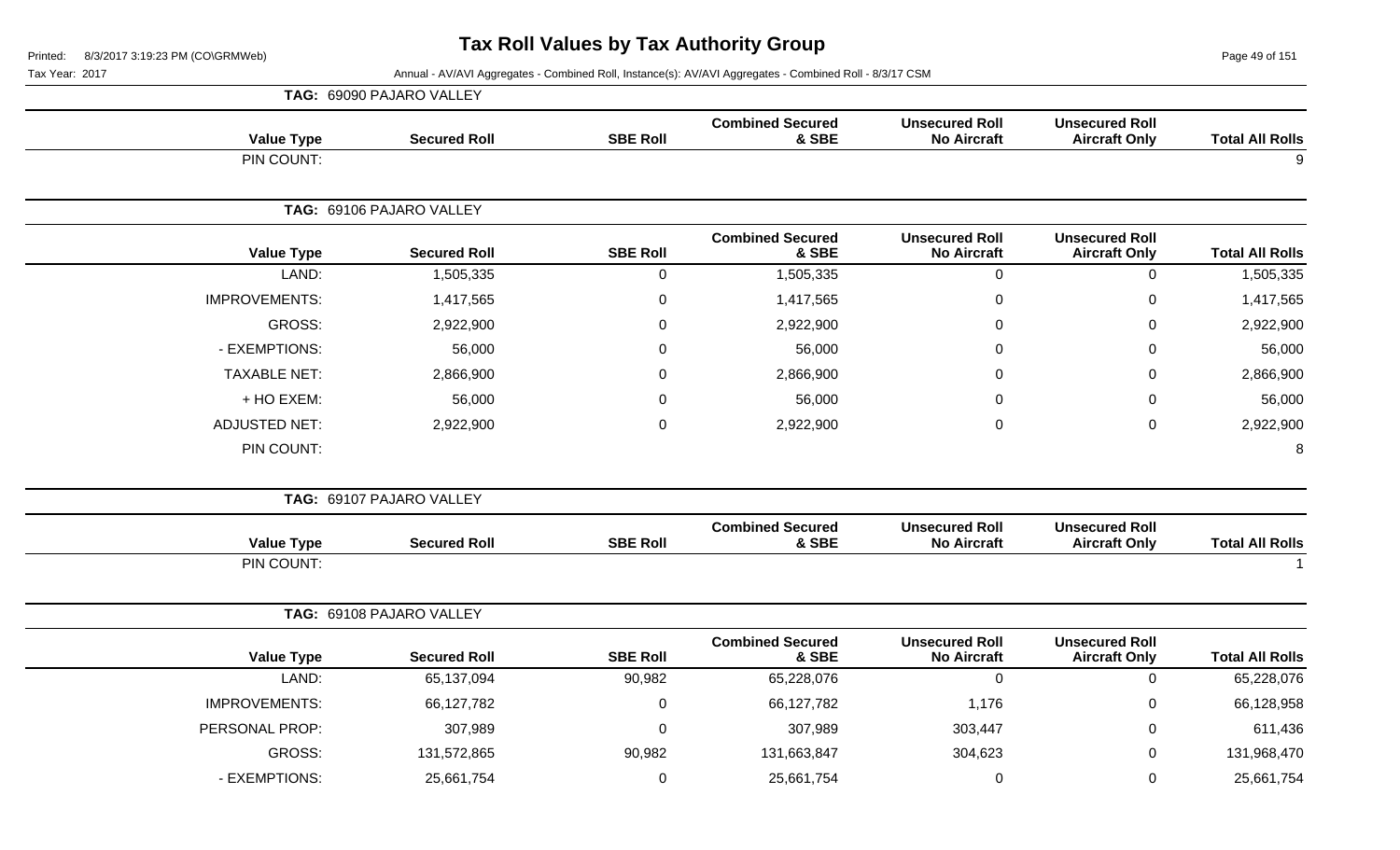| Printed: |  | 8/3/2017 3:19:23 PM (CO\GRMWeb) |  |
|----------|--|---------------------------------|--|
|          |  |                                 |  |

### **Tax Roll Values by Tax Authority Group**

Page 50 of 151

|                        |                                               |                                             | Annual - AV/AVI Aggregates - Combined Roll, Instance(s): AV/AVI Aggregates - Combined Roll - 8/3/17 CSM |                  |                          | Tax Year: 2017       |
|------------------------|-----------------------------------------------|---------------------------------------------|---------------------------------------------------------------------------------------------------------|------------------|--------------------------|----------------------|
|                        |                                               |                                             |                                                                                                         |                  | TAG: 69108 PAJARO VALLEY |                      |
| <b>Total All Rolls</b> | <b>Unsecured Roll</b><br><b>Aircraft Only</b> | <b>Unsecured Roll</b><br><b>No Aircraft</b> | <b>Combined Secured</b><br>& SBE                                                                        | <b>SBE Roll</b>  | <b>Secured Roll</b>      | <b>Value Type</b>    |
| 106,306,716            | $\mathbf 0$                                   | 304,623                                     | 106,002,093                                                                                             | 90,982           | 105,911,111              | <b>TAXABLE NET:</b>  |
| 761,600                | $\pmb{0}$                                     | $\mathbf 0$                                 | 761,600                                                                                                 | $\pmb{0}$        | 761,600                  | + HO EXEM:           |
| 107,068,316            | $\mathbf 0$                                   | 304,623                                     | 106,763,693                                                                                             | 90,982           | 106,672,711              | <b>ADJUSTED NET:</b> |
| 227                    |                                               |                                             |                                                                                                         |                  |                          | PIN COUNT:           |
|                        |                                               |                                             | TAG: 69117 PAJARO VALLEY                                                                                |                  |                          |                      |
| <b>Total All Rolls</b> | <b>Unsecured Roll</b><br><b>Aircraft Only</b> | <b>Unsecured Roll</b><br><b>No Aircraft</b> | <b>Combined Secured</b><br>& SBE                                                                        | <b>SBE Roll</b>  | <b>Secured Roll</b>      | <b>Value Type</b>    |
| 4,896,215              | $\mathbf 0$                                   | $\mathbf 0$                                 | 4,896,215                                                                                               | $\mathbf 0$      | 4,896,215                | LAND:                |
| 553,278                | $\mathbf 0$                                   | 0                                           | 553,278                                                                                                 | $\mathbf 0$      | 553,278                  | <b>IMPROVEMENTS:</b> |
| 5,449,493              | $\mathbf 0$                                   | $\Omega$                                    | 5,449,493                                                                                               | 0                | 5,449,493                | <b>GROSS:</b>        |
| 14,000                 | $\mathbf 0$                                   | $\Omega$                                    | 14,000                                                                                                  | 0                | 14,000                   | - EXEMPTIONS:        |
| 5,435,493              | $\mathbf 0$                                   | $\Omega$                                    | 5,435,493                                                                                               | 0                | 5,435,493                | <b>TAXABLE NET:</b>  |
| 14,000                 | $\mathbf 0$                                   | $\Omega$                                    | 14,000                                                                                                  | 0                | 14,000                   | + HO EXEM:           |
| 5,449,493              | $\mathbf 0$                                   | $\mathbf 0$                                 | 5,449,493                                                                                               | $\mathbf 0$      | 5,449,493                | <b>ADJUSTED NET:</b> |
| 8                      |                                               |                                             |                                                                                                         |                  |                          | PIN COUNT:           |
|                        |                                               |                                             |                                                                                                         |                  | TAG: 69131 PAJARO VALLEY |                      |
| <b>Total All Rolls</b> | <b>Unsecured Roll</b><br><b>Aircraft Only</b> | <b>Unsecured Roll</b><br><b>No Aircraft</b> | <b>Combined Secured</b><br>& SBE                                                                        | <b>SBE Roll</b>  | <b>Secured Roll</b>      | <b>Value Type</b>    |
| 694,894                | $\overline{0}$                                | $\mathbf 0$                                 | 694,894                                                                                                 | $\mathbf 0$      | 694,894                  | LAND:                |
| 694,894                | $\pmb{0}$                                     | 0                                           | 694,894                                                                                                 | $\boldsymbol{0}$ | 694,894                  | <b>GROSS:</b>        |
| 694,894                | $\mathbf 0$                                   | $\mathbf 0$                                 | 694,894                                                                                                 | $\mathbf 0$      | 694,894                  | <b>TAXABLE NET:</b>  |
| 694,894                | $\mathbf 0$                                   | 0                                           | 694,894                                                                                                 | 0                | 694,894                  | <b>ADJUSTED NET:</b> |
| 3                      |                                               |                                             |                                                                                                         |                  |                          | PIN COUNT:           |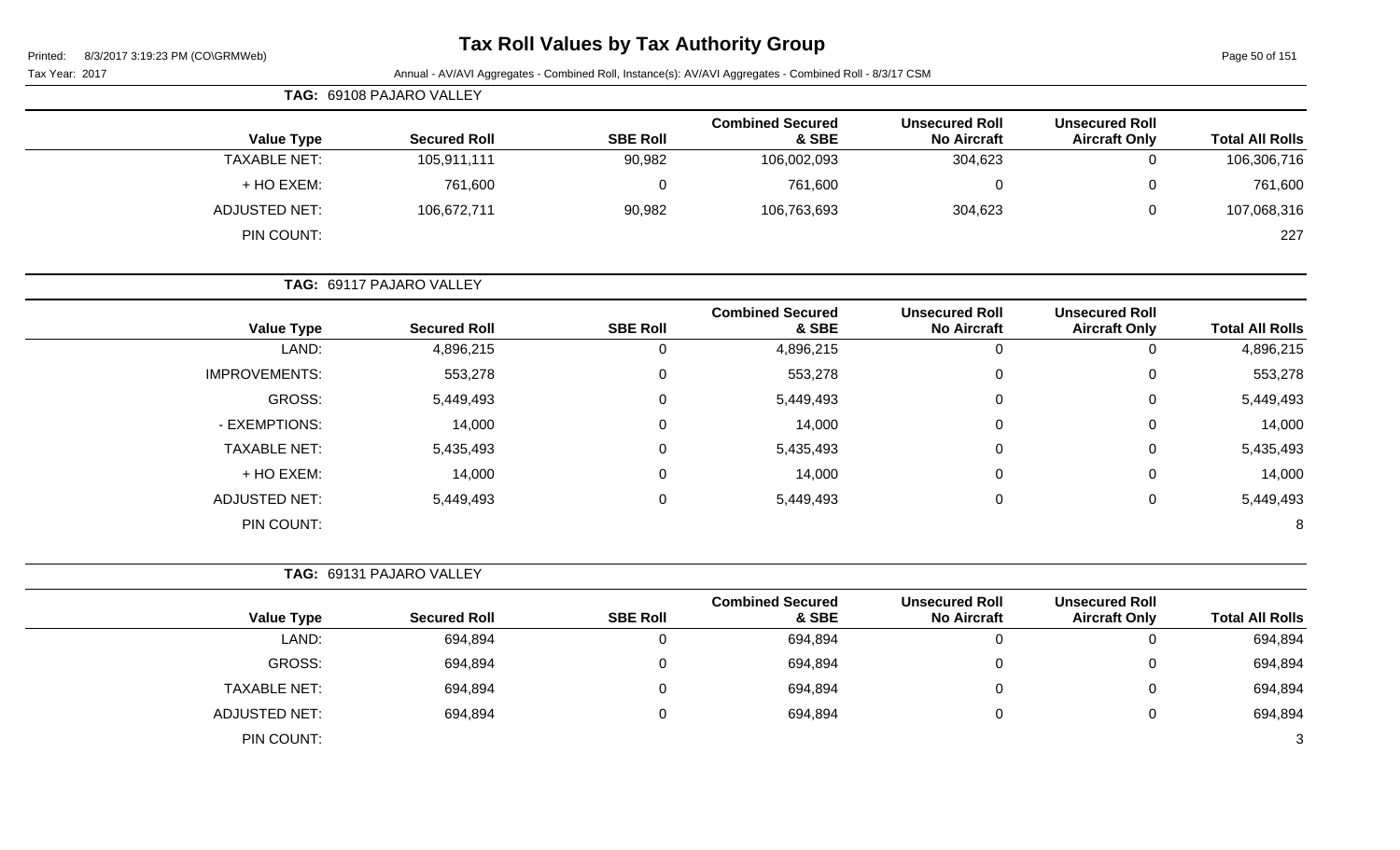### **Tax Roll Values by Tax Authority Group**

#### Tax Year: 2017 Annual - AV/AVI Aggregates - Combined Roll, Instance(s): AV/AVI Aggregates - Combined Roll - 8/3/17 CSM

**TAG:** 69132 PAJARO VALLEY

| <b>Value Type</b>    | <b>Secured Roll</b> | <b>SBE Roll</b> | <b>Combined Secured</b><br>& SBE | <b>Unsecured Roll</b><br><b>No Aircraft</b> | <b>Unsecured Roll</b><br><b>Aircraft Only</b> | <b>Total All Rolls</b> |
|----------------------|---------------------|-----------------|----------------------------------|---------------------------------------------|-----------------------------------------------|------------------------|
| LAND:                | 11,664,674          |                 | 11,664,674                       |                                             | 0                                             | 11,664,674             |
| <b>IMPROVEMENTS:</b> | 7,846,008           | $\Omega$        | 7,846,008                        | $\Omega$                                    | 0                                             | 7,846,008              |
| PERSONAL PROP:       | $\Omega$            | 0               | 0                                | 10,316                                      | 0                                             | 10,316                 |
| GROSS:               | 19,510,682          | $\Omega$        | 19,510,682                       | 10,316                                      | 0                                             | 19,520,998             |
| - EXEMPTIONS:        | 147,000             | $\Omega$        | 147,000                          | $\Omega$                                    | $\mathbf 0$                                   | 147,000                |
| <b>TAXABLE NET:</b>  | 19,363,682          | $\Omega$        | 19,363,682                       | 10,316                                      | $\mathbf 0$                                   | 19,373,998             |
| + HO EXEM:           | 147,000             | $\Omega$        | 147,000                          | 0                                           | $\mathbf 0$                                   | 147,000                |
| <b>ADJUSTED NET:</b> | 19,510,682          | $\Omega$        | 19,510,682                       | 10,316                                      | 0                                             | 19,520,998             |
| PIN COUNT:           |                     |                 |                                  |                                             |                                               | 41                     |

**TAG:** 69135 PAJARO VALLEY

|                      |                     |                 | <b>Combined Secured</b> |                                             |                                               |                        |
|----------------------|---------------------|-----------------|-------------------------|---------------------------------------------|-----------------------------------------------|------------------------|
| <b>Value Type</b>    | <b>Secured Roll</b> | <b>SBE Roll</b> | & SBE                   | <b>Unsecured Roll</b><br><b>No Aircraft</b> | <b>Unsecured Roll</b><br><b>Aircraft Only</b> | <b>Total All Rolls</b> |
| LAND:                | 16,594,438          |                 | 16,594,438              |                                             |                                               | 16,594,438             |
| <b>IMPROVEMENTS:</b> | 11,233,875          | 0               | 11,233,875              | 0                                           | 0                                             | 11,233,875             |
| <b>GROSS:</b>        | 27,828,313          | 0               | 27,828,313              | 0                                           | 0                                             | 27,828,313             |
| - EXEMPTIONS:        | 196,000             | 0               | 196,000                 | 0                                           | $\Omega$                                      | 196,000                |
| <b>TAXABLE NET:</b>  | 27,632,313          | 0               | 27,632,313              | $\Omega$                                    | 0                                             | 27,632,313             |
| + HO EXEM:           | 196,000             |                 | 196,000                 | 0                                           | 0                                             | 196,000                |
| <b>ADJUSTED NET:</b> | 27,828,313          | 0               | 27,828,313              | 0                                           | 0                                             | 27,828,313             |
| PIN COUNT:           |                     |                 |                         |                                             |                                               | 87                     |

|                      | TAG: 69136 PAJARO VALLEY |                 |                                  |                                             |                                               |                        |
|----------------------|--------------------------|-----------------|----------------------------------|---------------------------------------------|-----------------------------------------------|------------------------|
| <b>Value Type</b>    | <b>Secured Roll</b>      | <b>SBE Roll</b> | <b>Combined Secured</b><br>& SBE | <b>Unsecured Roll</b><br><b>No Aircraft</b> | <b>Unsecured Roll</b><br><b>Aircraft Only</b> | <b>Total All Rolls</b> |
| LAND:                | 2,920,394                |                 | 2,920,394                        |                                             |                                               | 2,920,394              |
| <b>IMPROVEMENTS:</b> | 2,189,755                |                 | 2,189,755                        |                                             |                                               | 2,189,755              |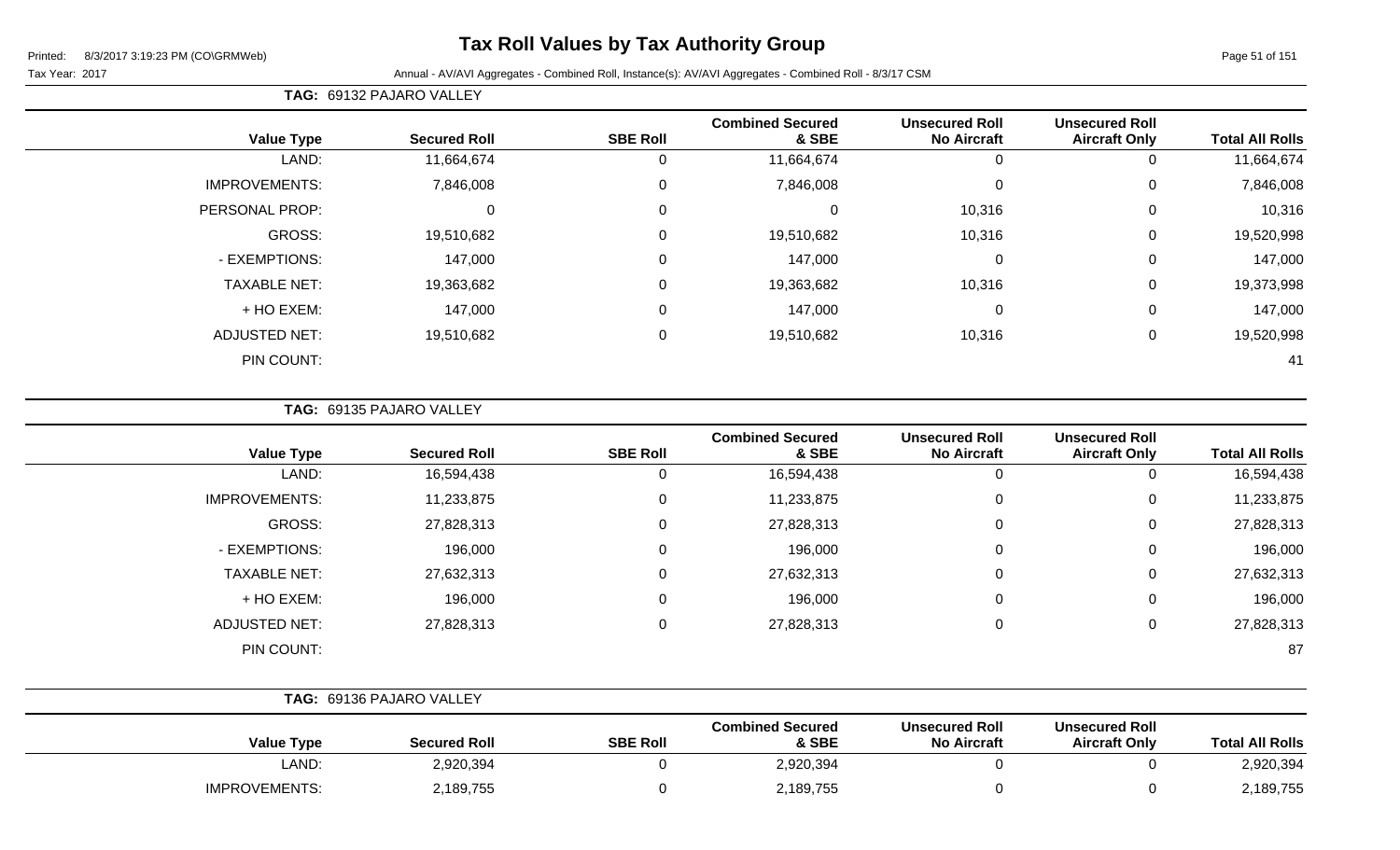### **Tax Roll Values by Tax Authority Group**

| <b>TAG: 69136 PAJARO VALLEY</b> |  |
|---------------------------------|--|
|---------------------------------|--|

| <b>Total All Rolls</b> | <b>Unsecured Roll</b><br><b>Aircraft Only</b> | <b>Unsecured Roll</b><br><b>No Aircraft</b> | <b>Combined Secured</b><br>& SBE | <b>SBE Roll</b> | <b>Secured Roll</b> | <b>Value Type</b>    |
|------------------------|-----------------------------------------------|---------------------------------------------|----------------------------------|-----------------|---------------------|----------------------|
| 5,110,149              |                                               | 0                                           | 5,110,149                        |                 | 5,110,149           | GROSS:               |
| 28,554                 |                                               | 0                                           | 28,554                           |                 | 28,554              | - EXEMPTIONS:        |
| 5,081,595              | 0                                             | 0                                           | 5,081,595                        |                 | 5,081,595           | <b>TAXABLE NET:</b>  |
| 28,000                 | 0                                             | 0                                           | 28,000                           |                 | 28,000              | + HO EXEM:           |
| 5,109,595              |                                               | 0                                           | 5,109,595                        |                 | 5,109,595           | <b>ADJUSTED NET:</b> |
| 13                     |                                               |                                             |                                  |                 |                     | PIN COUNT:           |
|                        |                                               |                                             |                                  |                 |                     |                      |

|                      | TAG: 69140 PAJARO VALLEY |                 |                                  |                                             |                                               |                        |
|----------------------|--------------------------|-----------------|----------------------------------|---------------------------------------------|-----------------------------------------------|------------------------|
| <b>Value Type</b>    | <b>Secured Roll</b>      | <b>SBE Roll</b> | <b>Combined Secured</b><br>& SBE | <b>Unsecured Roll</b><br><b>No Aircraft</b> | <b>Unsecured Roll</b><br><b>Aircraft Only</b> | <b>Total All Rolls</b> |
| LAND:                | 12,776,528               | $\Omega$        | 12,776,528                       | 0                                           |                                               | 12,776,528             |
| <b>IMPROVEMENTS:</b> | 11,093,520               | 0               | 11,093,520                       | $\mathbf 0$                                 | 0                                             | 11,093,520             |
| PERSONAL PROP:       | 0                        | 0               | 0                                | 21,000                                      | 0                                             | 21,000                 |
| GROSS:               | 23,870,048               | $\Omega$        | 23,870,048                       | 21,000                                      | 0                                             | 23,891,048             |
| - EXEMPTIONS:        | 161,187                  | 0               | 161,187                          | $\mathbf 0$                                 | 0                                             | 161,187                |
| <b>TAXABLE NET:</b>  | 23,708,861               | 0               | 23,708,861                       | 21,000                                      | 0                                             | 23,729,861             |
| + HO EXEM:           | 159,600                  | 0               | 159,600                          | $\mathbf 0$                                 | 0                                             | 159,600                |
| <b>ADJUSTED NET:</b> | 23,868,461               | $\mathbf 0$     | 23,868,461                       | 21,000                                      | $\Omega$                                      | 23,889,461             |
| PIN COUNT:           |                          |                 |                                  |                                             |                                               | 56                     |

|                        |                                               |                                             |                                  |                 | <b>TAG: 69141 PAJARO VALLEY</b> |                      |
|------------------------|-----------------------------------------------|---------------------------------------------|----------------------------------|-----------------|---------------------------------|----------------------|
| <b>Total All Rolls</b> | <b>Unsecured Roll</b><br><b>Aircraft Only</b> | <b>Unsecured Roll</b><br><b>No Aircraft</b> | <b>Combined Secured</b><br>& SBE | <b>SBE Roll</b> | <b>Secured Roll</b>             | <b>Value Type</b>    |
| 6,299,996              |                                               |                                             | 6,299,996                        |                 | 6,299,996                       | LAND:                |
| 6,528,436              |                                               | 483,160                                     | 6,045,276                        |                 | 6,045,276                       | <b>IMPROVEMENTS:</b> |
| 12,828,432             |                                               | 483,160                                     | 12,345,272                       |                 | 12,345,272                      | GROSS:               |
| 7,000                  |                                               |                                             | 7,000                            |                 | 7,000                           | - EXEMPTIONS:        |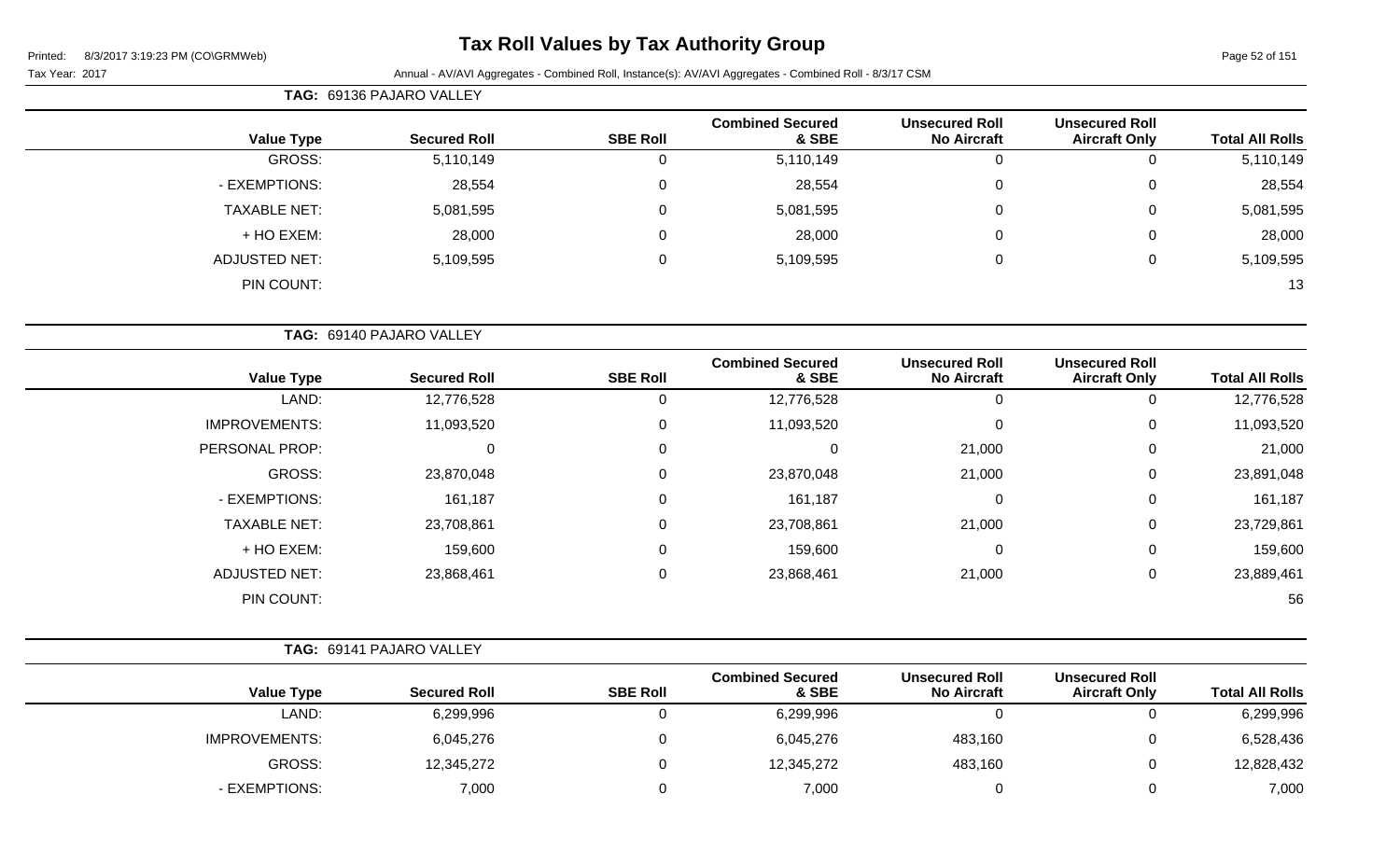# **Tax Roll Values by Tax Authority Group**

Page 53 of 151

|                        |                                               |                                             |                                  |                 | TAG: 69141 PAJARO VALLEY |                      |
|------------------------|-----------------------------------------------|---------------------------------------------|----------------------------------|-----------------|--------------------------|----------------------|
| <b>Total All Rolls</b> | <b>Unsecured Roll</b><br><b>Aircraft Only</b> | <b>Unsecured Roll</b><br><b>No Aircraft</b> | <b>Combined Secured</b><br>& SBE | <b>SBE Roll</b> | <b>Secured Roll</b>      | <b>Value Type</b>    |
| 12,821,432             | $\mathbf 0$                                   | 483,160                                     | 12,338,272                       | 0               | 12,338,272               | <b>TAXABLE NET:</b>  |
| 7,000                  | 0                                             | 0                                           | 7,000                            | 0               | 7,000                    | + HO EXEM:           |
| 12,828,432             | $\mathbf 0$                                   | 483,160                                     | 12,345,272                       | 0               | 12,345,272               | <b>ADJUSTED NET:</b> |
| 9                      |                                               |                                             |                                  |                 |                          | PIN COUNT:           |
|                        |                                               |                                             |                                  |                 | TAG: 69150 PAJARO VALLEY |                      |
| <b>Total All Rolls</b> | <b>Unsecured Roll</b><br><b>Aircraft Only</b> | <b>Unsecured Roll</b><br><b>No Aircraft</b> | <b>Combined Secured</b><br>& SBE | <b>SBE Roll</b> | <b>Secured Roll</b>      | <b>Value Type</b>    |
| 1,101,645              | 0                                             | 0                                           | 1,101,645                        | 0               | 1,101,645                | LAND:                |
| 1,057,597              | 0                                             | 0                                           | 1,057,597                        | 0               | 1,057,597                | <b>IMPROVEMENTS:</b> |
| 37,593                 | 0                                             | 37,593                                      | $\Omega$                         | 0               | $\Omega$                 | PERSONAL PROP:       |
| 2,196,835              | 0                                             | 37,593                                      | 2,159,242                        | 0               | 2,159,242                | GROSS:               |
| 14,000                 | 0                                             | 0                                           | 14,000                           | 0               | 14,000                   | - EXEMPTIONS:        |
| 2,182,835              | 0                                             | 37,593                                      | 2,145,242                        | 0               | 2,145,242                | <b>TAXABLE NET:</b>  |
| 14,000                 | 0                                             | 0                                           | 14,000                           | 0               | 14,000                   | + HO EXEM:           |
| 2,196,835              | $\mathbf 0$                                   | 37,593                                      | 2,159,242                        | 0               | 2,159,242                | <b>ADJUSTED NET:</b> |
|                        |                                               |                                             |                                  |                 |                          | PIN COUNT:           |
|                        |                                               |                                             |                                  |                 | TAG: 69152 PAJARO VALLEY |                      |
| <b>Total All Rolls</b> | <b>Unsecured Roll</b><br><b>Aircraft Only</b> | <b>Unsecured Roll</b><br><b>No Aircraft</b> | <b>Combined Secured</b><br>& SBE | <b>SBE Roll</b> | <b>Secured Roll</b>      | <b>Value Type</b>    |
|                        |                                               |                                             |                                  |                 |                          | PIN COUNT:           |
|                        |                                               |                                             |                                  |                 | TAG: 69165 PAJARO VALLEY |                      |
| <b>Total All Rolls</b> | <b>Unsecured Roll</b><br><b>Aircraft Only</b> | <b>Unsecured Roll</b><br><b>No Aircraft</b> | <b>Combined Secured</b><br>& SBE | <b>SBE Roll</b> | <b>Secured Roll</b>      | <b>Value Type</b>    |
| 4,560,522              | $\mathsf 0$                                   | 0                                           | 4,560,522                        | 0               | 4,560,522                | LAND:                |
| 3,786,146              | $\mathbf 0$                                   | 0                                           | 3,786,146                        | 0               | 3,786,146                | <b>IMPROVEMENTS:</b> |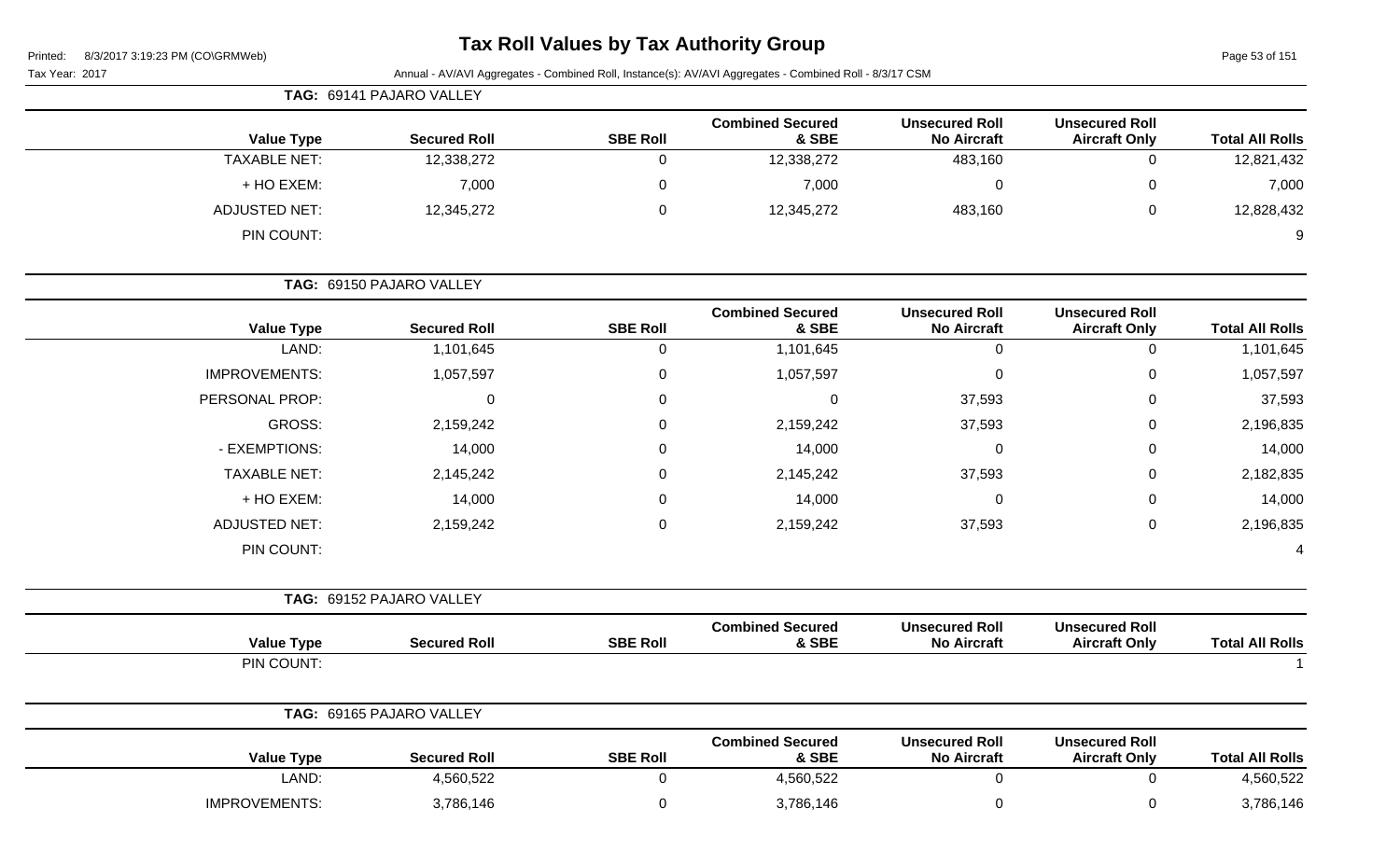**TAG:** 69165 PAJARO VALLEY

### **Tax Roll Values by Tax Authority Group**

Page 54 of 151

| <b>Value Type</b>    | <b>Secured Roll</b>      | <b>SBE Roll</b> | <b>Combined Secured</b><br>& SBE | <b>Unsecured Roll</b><br><b>No Aircraft</b> | <b>Unsecured Roll</b><br><b>Aircraft Only</b> | <b>Total All Rolls</b>              |
|----------------------|--------------------------|-----------------|----------------------------------|---------------------------------------------|-----------------------------------------------|-------------------------------------|
| GROSS:               | 8,346,668                | 0               | 8,346,668                        | 0                                           | $\mathbf 0$                                   | 8,346,668                           |
| - EXEMPTIONS:        | 22,247                   | 0               | 22,247                           | 0                                           | 0                                             | 22,247                              |
| <b>TAXABLE NET:</b>  | 8,324,421                | 0               | 8,324,421                        | 0                                           | 0                                             | 8,324,421                           |
| + HO EXEM:           | 21,000                   | 0               | 21,000                           | $\mathbf 0$                                 | $\mathbf 0$                                   | 21,000                              |
| <b>ADJUSTED NET:</b> | 8,345,421                | $\pmb{0}$       | 8,345,421                        | $\mathbf 0$                                 | $\mathbf 0$                                   | 8,345,421                           |
| PIN COUNT:           |                          |                 |                                  |                                             |                                               | 18                                  |
|                      | TAG: 69167 PAJARO VALLEY |                 |                                  |                                             |                                               |                                     |
|                      |                          |                 |                                  |                                             |                                               |                                     |
| <b>Value Type</b>    | <b>Secured Roll</b>      | <b>SBE Roll</b> | <b>Combined Secured</b><br>& SBE | <b>Unsecured Roll</b><br><b>No Aircraft</b> | <b>Unsecured Roll</b><br><b>Aircraft Only</b> |                                     |
| LAND:                | 4,387,082                | 0               | 4,387,082                        | $\Omega$                                    | $\mathbf{0}$                                  | <b>Total All Rolls</b><br>4,387,082 |
| <b>IMPROVEMENTS:</b> | 4,978,024                | 0               | 4,978,024                        | 0                                           | $\mathbf 0$                                   | 4,978,024                           |
| <b>GROSS:</b>        | 9,365,106                | $\mathbf 0$     | 9,365,106                        | 0                                           | 0                                             | 9,365,106                           |
| - EXEMPTIONS:        | 179,841                  | $\Omega$        | 179,841                          | 0                                           | $\mathbf 0$                                   | 179,841                             |
| <b>TAXABLE NET:</b>  | 9,185,265                | $\overline{0}$  | 9,185,265                        | $\mathbf 0$                                 | $\mathbf 0$                                   | 9,185,265                           |
| + HO EXEM:           | 49,000                   | $\Omega$        | 49,000                           | 0                                           | 0                                             | 49,000                              |
| <b>ADJUSTED NET:</b> | 9,234,265                | 0               | 9,234,265                        | $\mathbf 0$                                 | $\mathbf 0$                                   | 9,234,265                           |

|                      | <b>TAG: 69169 PAJARO VALLEY</b> |                 |                                  |                                             |                                               |                        |
|----------------------|---------------------------------|-----------------|----------------------------------|---------------------------------------------|-----------------------------------------------|------------------------|
| <b>Value Type</b>    | <b>Secured Roll</b>             | <b>SBE Roll</b> | <b>Combined Secured</b><br>& SBE | <b>Unsecured Roll</b><br><b>No Aircraft</b> | <b>Unsecured Roll</b><br><b>Aircraft Only</b> | <b>Total All Rolls</b> |
| LAND:                | 1,856,636                       |                 | 1,856,636                        | Ü                                           |                                               | 1,856,636              |
| <b>IMPROVEMENTS:</b> | 1,083,555                       | 0               | 1,083,555                        | 0                                           |                                               | 1,083,555              |
| GROSS:               | 2,940,191                       | 0               | 2,940,191                        | 0                                           |                                               | 2,940,191              |
| <b>TAXABLE NET:</b>  | 2,940,191                       | 0               | 2,940,191                        | 0                                           |                                               | 2,940,191              |
| ADJUSTED NET:        | 2,940,191                       |                 | 2,940,191                        | 0                                           |                                               | 2,940,191              |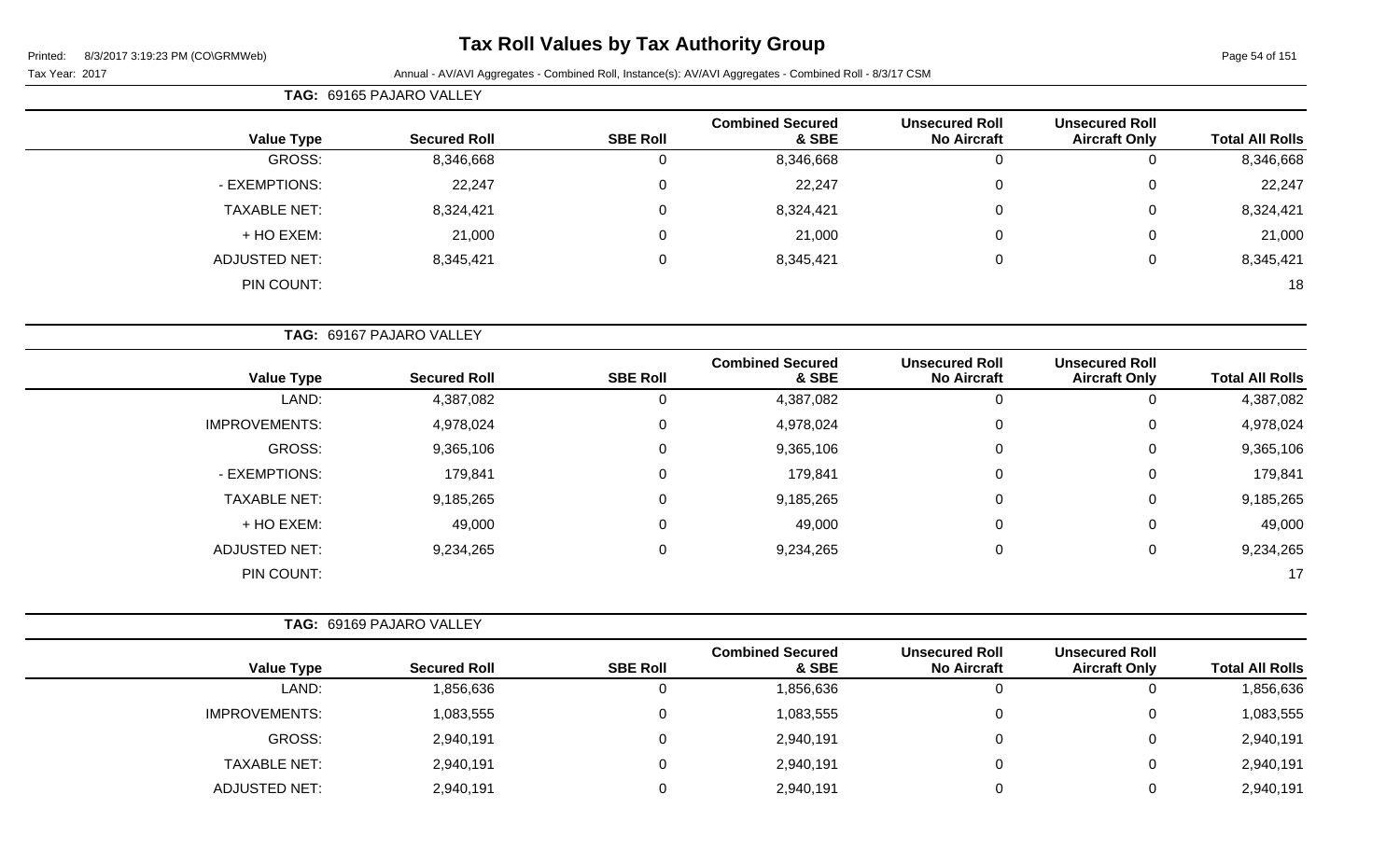**TAG:** 69169 PAJARO VALLEY

Page 55 of 151

| <b>Value Type</b>    | <b>Secured Roll</b>      | <b>SBE Roll</b> | <b>Combined Secured</b><br>& SBE | <b>Unsecured Roll</b><br><b>No Aircraft</b> | <b>Unsecured Roll</b><br><b>Aircraft Only</b> | <b>Total All Rolls</b> |
|----------------------|--------------------------|-----------------|----------------------------------|---------------------------------------------|-----------------------------------------------|------------------------|
| PIN COUNT:           |                          |                 |                                  |                                             |                                               | 3                      |
|                      | TAG: 69180 PAJARO VALLEY |                 |                                  |                                             |                                               |                        |
| <b>Value Type</b>    | <b>Secured Roll</b>      | <b>SBE Roll</b> | <b>Combined Secured</b><br>& SBE | <b>Unsecured Roll</b><br><b>No Aircraft</b> | <b>Unsecured Roll</b><br><b>Aircraft Only</b> | <b>Total All Rolls</b> |
| LAND:                | 145,337                  | $\mathbf 0$     | 145,337                          | $\mathbf 0$                                 | 0                                             | 145,337                |
| <b>GROSS:</b>        | 145,337                  | $\mathbf 0$     | 145,337                          | 0                                           | 0                                             | 145,337                |
| <b>TAXABLE NET:</b>  | 145,337                  | $\overline{0}$  | 145,337                          | 0                                           | 0                                             | 145,337                |
| <b>ADJUSTED NET:</b> | 145,337                  | $\mathbf 0$     | 145,337                          | $\mathbf 0$                                 | $\mathbf 0$                                   | 145,337                |
| PIN COUNT:           |                          |                 |                                  |                                             |                                               | $\mathbf 1$            |
|                      | TAG: 69187 PAJARO VALLEY |                 |                                  |                                             |                                               |                        |
| <b>Value Type</b>    | <b>Secured Roll</b>      | <b>SBE Roll</b> | <b>Combined Secured</b><br>& SBE | <b>Unsecured Roll</b><br><b>No Aircraft</b> | <b>Unsecured Roll</b><br><b>Aircraft Only</b> | <b>Total All Rolls</b> |
| LAND:                | 5,399,314                | $\overline{0}$  | 5,399,314                        | 0                                           | $\Omega$                                      | 5,399,314              |
| <b>IMPROVEMENTS:</b> | 12,554,467               | $\mathbf 0$     | 12,554,467                       | 939,931                                     | 0                                             | 13,494,398             |
| PERSONAL PROP:       | 484,915                  | $\mathbf 0$     | 484,915                          | 120,931                                     | 0                                             | 605,846                |
| <b>GROSS:</b>        | 18,438,696               | $\overline{0}$  | 18,438,696                       | 1,060,862                                   | 0                                             | 19,499,558             |
| - EXEMPTIONS:        | 10,361,797               | $\mathbf 0$     | 10,361,797                       | 956,781                                     | $\mathbf 0$                                   | 11,318,578             |
| <b>TAXABLE NET:</b>  | 8,076,899                | $\overline{0}$  | 8,076,899                        | 104,081                                     | $\pmb{0}$                                     | 8,180,980              |
| + HO EXEM:           | 77,000                   | $\mathbf 0$     | 77,000                           | $\mathbf 0$                                 | $\mathbf 0$                                   | 77,000                 |
| <b>ADJUSTED NET:</b> | 8,153,899                | $\mathbf 0$     | 8,153,899                        | 104,081                                     | $\mathbf 0$                                   | 8,257,980              |
| PIN COUNT:           |                          |                 |                                  |                                             |                                               | 28                     |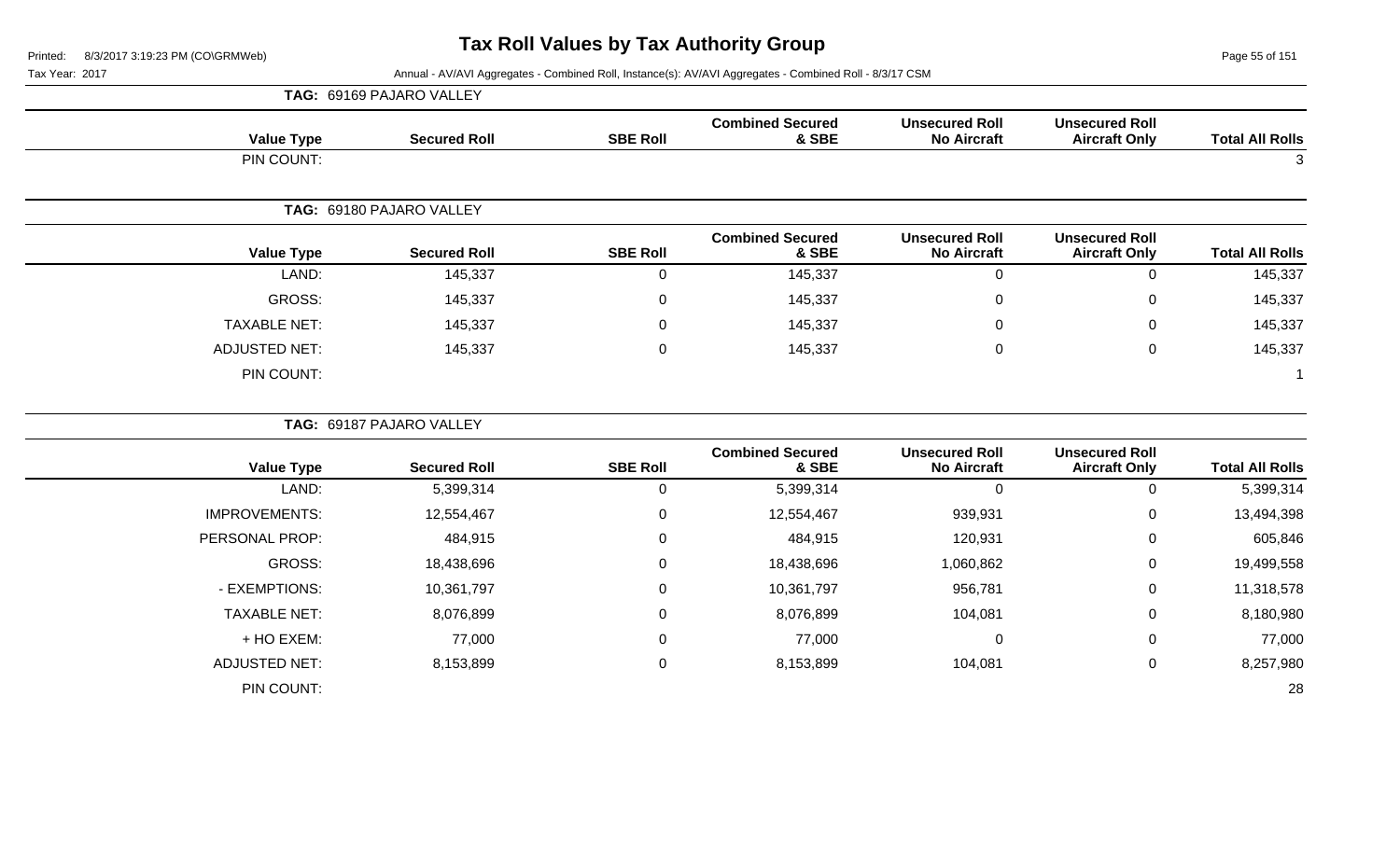### **Tax Roll Values by Tax Authority Group**

| Page 56 of 151 |  |  |
|----------------|--|--|
|                |  |  |

| 8/3/2017 3:19:23 PM (CO\GRMWeb)<br>Printed: |                          |                 | <b>I AX KOIL VAILLES DY TAX AULITOITLY GIOUP</b>                                                        |                                             |                                               | Page 56 of 151         |
|---------------------------------------------|--------------------------|-----------------|---------------------------------------------------------------------------------------------------------|---------------------------------------------|-----------------------------------------------|------------------------|
| Tax Year: 2017                              |                          |                 | Annual - AV/AVI Aggregates - Combined Roll, Instance(s): AV/AVI Aggregates - Combined Roll - 8/3/17 CSM |                                             |                                               |                        |
|                                             | TAG: 69190 PAJARO VALLEY |                 |                                                                                                         |                                             |                                               |                        |
| <b>Value Type</b>                           | <b>Secured Roll</b>      | <b>SBE Roll</b> | <b>Combined Secured</b><br>& SBE                                                                        | <b>Unsecured Roll</b><br><b>No Aircraft</b> | <b>Unsecured Roll</b><br><b>Aircraft Only</b> | <b>Total All Rolls</b> |
| LAND:                                       | 735                      | $\mathbf 0$     | 735                                                                                                     | $\mathbf 0$                                 | 0                                             | 735                    |
| <b>GROSS:</b>                               | 735                      | 0               | 735                                                                                                     | 0                                           | 0                                             | 735                    |
| <b>TAXABLE NET:</b>                         | 735                      | 0               | 735                                                                                                     | 0                                           | 0                                             | 735                    |
| <b>ADJUSTED NET:</b>                        | 735                      | 0               | 735                                                                                                     | 0                                           | $\mathbf 0$                                   | 735                    |
| PIN COUNT:                                  |                          |                 |                                                                                                         |                                             |                                               | 2                      |
|                                             | TAG: 69192 PAJARO VALLEY |                 |                                                                                                         |                                             |                                               |                        |
| <b>Value Type</b>                           | <b>Secured Roll</b>      | <b>SBE Roll</b> | <b>Combined Secured</b><br>& SBE                                                                        | <b>Unsecured Roll</b><br><b>No Aircraft</b> | <b>Unsecured Roll</b><br><b>Aircraft Only</b> | <b>Total All Rolls</b> |
| LAND:                                       | 2,074,514                | 0               | 2,074,514                                                                                               | $\mathbf 0$                                 | 0                                             | 2,074,514              |
| <b>IMPROVEMENTS:</b>                        | 1,541,871                | 0               | 1,541,871                                                                                               | 0                                           | 0                                             | 1,541,871              |
| <b>GROSS:</b>                               | 3,616,385                | 0               | 3,616,385                                                                                               | 0                                           | 0                                             | 3,616,385              |
| - EXEMPTIONS:                               | 1,226                    | 0               | 1,226                                                                                                   | 0                                           | 0                                             | 1,226                  |
| <b>TAXABLE NET:</b>                         | 3,615,159                | 0               | 3,615,159                                                                                               | 0                                           | 0                                             | 3,615,159              |
| <b>ADJUSTED NET:</b>                        | 3,615,159                | 0               | 3,615,159                                                                                               | 0                                           | 0                                             | 3,615,159              |
| PIN COUNT:                                  |                          |                 |                                                                                                         |                                             |                                               |                        |
|                                             | TAG: 69193 PAJARO VALLEY |                 |                                                                                                         |                                             |                                               |                        |
| <b>Value Type</b>                           | <b>Secured Roll</b>      | <b>SBE Roll</b> | <b>Combined Secured</b><br>& SBE                                                                        | <b>Unsecured Roll</b><br><b>No Aircraft</b> | <b>Unsecured Roll</b><br><b>Aircraft Only</b> | <b>Total All Rolls</b> |
| LAND:                                       | 210,816                  | 0               | 210,816                                                                                                 | $\Omega$                                    | 0                                             | 210,816                |
| GROSS:                                      | 210,816                  | $\mathbf 0$     | 210,816                                                                                                 | 0                                           | 0                                             | 210,816                |
| TAXABLE NET:                                | 210,816                  | $\mathbf{0}$    | 210,816                                                                                                 | 0                                           | 0                                             | 210,816                |
| ADJUSTED NET:                               | 210,816                  | 0               | 210,816                                                                                                 | 0                                           | 0                                             | 210,816                |
| PIN COUNT:                                  |                          |                 |                                                                                                         |                                             |                                               | $\overline{c}$         |
|                                             |                          |                 |                                                                                                         |                                             |                                               |                        |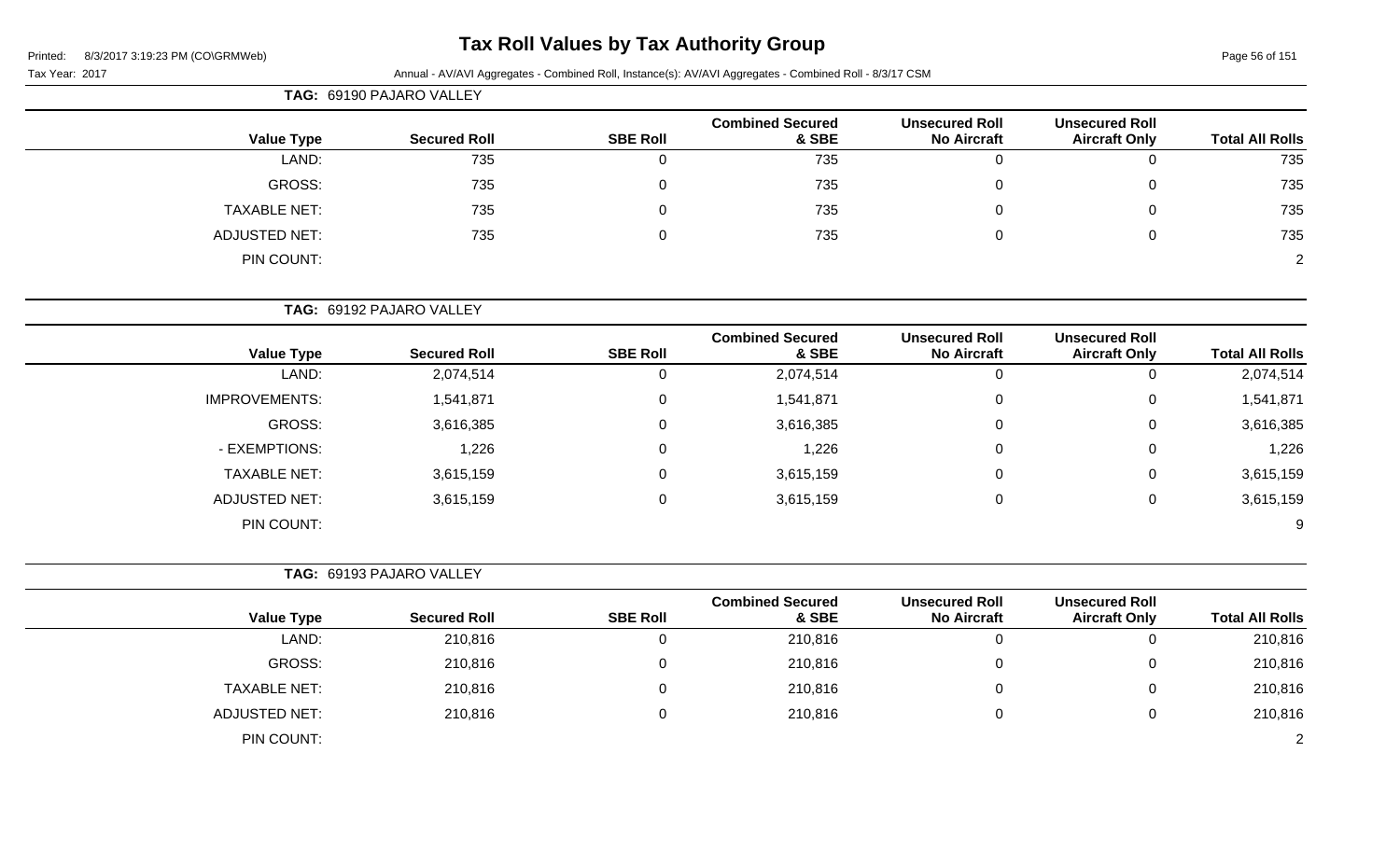### **Tax Roll Values by Tax Authority Group**

|                        |                                               |                                             |                                  |                  | TAG: 69203 PAJARO VALLEY |                      |
|------------------------|-----------------------------------------------|---------------------------------------------|----------------------------------|------------------|--------------------------|----------------------|
| <b>Total All Rolls</b> | <b>Unsecured Roll</b><br><b>Aircraft Only</b> | <b>Unsecured Roll</b><br><b>No Aircraft</b> | <b>Combined Secured</b><br>& SBE | <b>SBE Roll</b>  | <b>Secured Roll</b>      | <b>Value Type</b>    |
| 237,096                | $\mathbf 0$                                   | 237,096                                     | $\mathbf 0$                      | $\overline{0}$   | $\mathbf{0}$             | LAND:                |
| 210,470                | $\boldsymbol{0}$                              | 210,470                                     | $\boldsymbol{0}$                 | 0                | $\mathbf 0$              | <b>IMPROVEMENTS:</b> |
| 300,705                | $\boldsymbol{0}$                              | 300,705                                     | 0                                | 0                | 0                        | PERSONAL PROP:       |
| 748,271                | $\Omega$                                      | 748,271                                     | 0                                | $\Omega$         | 0                        | <b>GROSS:</b>        |
| 748,271                | $\mathbf 0$                                   | 748,271                                     | 0                                | $\Omega$         | ∩                        | <b>TAXABLE NET:</b>  |
| 748,271                | $\boldsymbol{0}$                              | 748,271                                     | $\boldsymbol{0}$                 | $\mathbf 0$      | $\Omega$                 | <b>ADJUSTED NET:</b> |
| $\overline{7}$         |                                               |                                             |                                  |                  |                          | PIN COUNT:           |
|                        |                                               |                                             |                                  |                  | TAG: 69210 PAJARO VALLEY |                      |
| <b>Total All Rolls</b> | <b>Unsecured Roll</b><br><b>Aircraft Only</b> | <b>Unsecured Roll</b><br><b>No Aircraft</b> | <b>Combined Secured</b><br>& SBE | <b>SBE Roll</b>  | <b>Secured Roll</b>      | <b>Value Type</b>    |
| 7,861                  | $\boldsymbol{0}$                              | 7,861                                       | $\mathbf 0$                      | $\pmb{0}$        | $\mathbf 0$              | LAND:                |
| 18,340                 | $\boldsymbol{0}$                              | 18,340                                      | 0                                | 0                | $\mathbf 0$              | <b>IMPROVEMENTS:</b> |
| 26,201                 | 0                                             | 26,201                                      | 0                                | 0                | 0                        | <b>GROSS:</b>        |
| 26,201                 | 0                                             | 26,201                                      | $\Omega$                         | 0                | 0                        | <b>TAXABLE NET:</b>  |
| 26,201                 | $\mathbf 0$                                   | 26,201                                      | 0                                | $\Omega$         | $\Omega$                 | <b>ADJUSTED NET:</b> |
| $\overline{2}$         |                                               |                                             |                                  |                  |                          | PIN COUNT:           |
|                        |                                               |                                             |                                  |                  | TAG: 69211 PAJARO VALLEY |                      |
| <b>Total All Rolls</b> | <b>Unsecured Roll</b><br><b>Aircraft Only</b> | <b>Unsecured Roll</b><br><b>No Aircraft</b> | <b>Combined Secured</b><br>& SBE | <b>SBE Roll</b>  | <b>Secured Roll</b>      | <b>Value Type</b>    |
| $\overline{1}$         |                                               |                                             |                                  |                  |                          | PIN COUNT:           |
|                        |                                               |                                             |                                  |                  | TAG: 69215 PAJARO VALLEY |                      |
| <b>Total All Rolls</b> | <b>Unsecured Roll</b><br><b>Aircraft Only</b> | <b>Unsecured Roll</b><br><b>No Aircraft</b> | <b>Combined Secured</b><br>& SBE | <b>SBE Roll</b>  | <b>Secured Roll</b>      | <b>Value Type</b>    |
| 6,890,425              | $\mathbf 0$                                   | $\mathbf 0$                                 | 6,890,425                        | $\mathbf 0$      | 6,890,425                | LAND:                |
| 5,879,070              | 0                                             | $\mathbf 0$                                 | 5,879,070                        | $\boldsymbol{0}$ | 5,879,070                | <b>IMPROVEMENTS:</b> |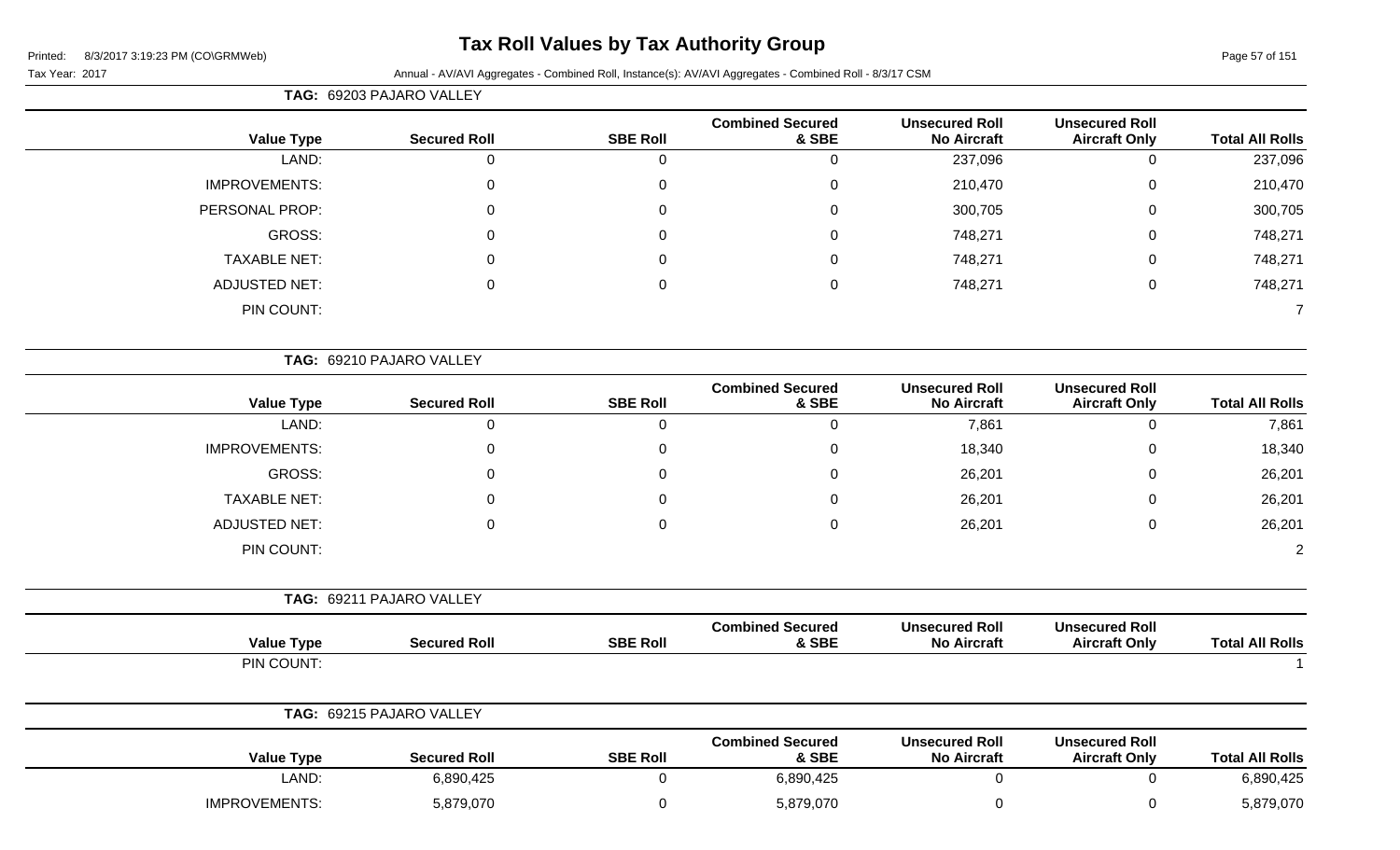### **Tax Roll Values by Tax Authority Group**

Page 58 of 151

|                      | TAG: 69215 PAJARO VALLEY        |                 |                                  |                                             |                                               |                        |
|----------------------|---------------------------------|-----------------|----------------------------------|---------------------------------------------|-----------------------------------------------|------------------------|
| <b>Value Type</b>    | <b>Secured Roll</b>             | <b>SBE Roll</b> | <b>Combined Secured</b><br>& SBE | <b>Unsecured Roll</b><br><b>No Aircraft</b> | <b>Unsecured Roll</b><br><b>Aircraft Only</b> | <b>Total All Rolls</b> |
| GROSS:               | 12,769,495                      | U               | 12,769,495                       | 0                                           | 0                                             | 12,769,495             |
| - EXEMPTIONS:        | 341,604                         | $\Omega$        | 341,604                          | 0                                           | 0                                             | 341,604                |
| <b>TAXABLE NET:</b>  | 12,427,891                      | 0               | 12,427,891                       | 0                                           | 0                                             | 12,427,891             |
| + HO EXEM:           | 98,000                          | 0               | 98,000                           | $\mathbf 0$                                 | $\overline{0}$                                | 98,000                 |
| <b>ADJUSTED NET:</b> | 12,525,891                      | $\mathbf{0}$    | 12,525,891                       | 0                                           | $\mathbf 0$                                   | 12,525,891             |
| PIN COUNT:           |                                 |                 |                                  |                                             |                                               | 69                     |
|                      |                                 |                 |                                  |                                             |                                               |                        |
|                      | <b>TAG: 69216 PAJARO VALLEY</b> |                 |                                  |                                             |                                               |                        |

| <b>Combined Secured</b> |                 |                     |                      |
|-------------------------|-----------------|---------------------|----------------------|
| & SBE                   | <b>SBE Roll</b> | <b>Secured Roll</b> | <b>Value Type</b>    |
| 1,176,105               | U               | 1,176,105           | LAND:                |
| 2,038,698               | 0               | 2,038,698           | <b>IMPROVEMENTS:</b> |
| 3,214,803               | 0               | 3,214,803           | GROSS:               |
| 16,842                  | 0               | 16,842              | - EXEMPTIONS:        |
| 3,197,961               | 0               | 3,197,961           | <b>TAXABLE NET:</b>  |
| 14,000                  | 0               | 14,000              | + HO EXEM:           |
| 3,211,961               | 0               | 3,211,961           | <b>ADJUSTED NET:</b> |
|                         |                 |                     | PIN COUNT:           |
|                         |                 |                     |                      |

|                      | TAG: 69219 PAJARO VALLEY |                 |                                  |                                             |                                               |                        |
|----------------------|--------------------------|-----------------|----------------------------------|---------------------------------------------|-----------------------------------------------|------------------------|
| <b>Value Type</b>    | <b>Secured Roll</b>      | <b>SBE Roll</b> | <b>Combined Secured</b><br>& SBE | <b>Unsecured Roll</b><br><b>No Aircraft</b> | <b>Unsecured Roll</b><br><b>Aircraft Only</b> | <b>Total All Rolls</b> |
| LAND:                | 406,393                  |                 | 406,393                          | U                                           | 0                                             | 406,393                |
| <b>IMPROVEMENTS:</b> | 270,929                  |                 | 270,929                          | 0                                           | 0                                             | 270,929                |
| GROSS:               | 677,322                  |                 | 677,322                          | 0                                           | 0                                             | 677,322                |
| - EXEMPTIONS:        | 7,000                    |                 | 7,000                            | 0                                           | 0                                             | 7,000                  |
| <b>TAXABLE NET:</b>  | 670,322                  |                 | 670,322                          | C                                           | 0                                             | 670,322                |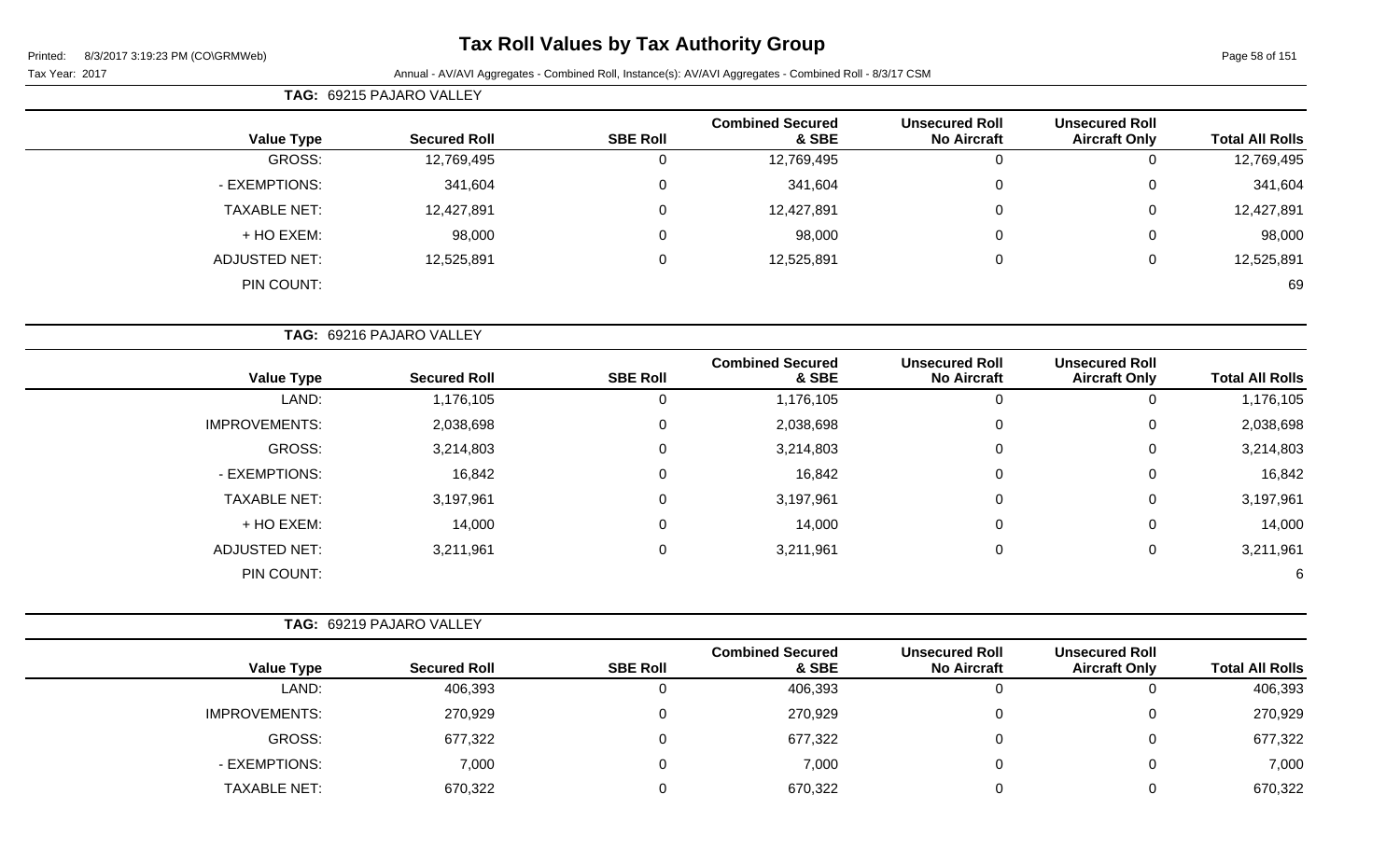# **Tax Roll Values by Tax Authority Group**

Page 59 of 151

|                        |                                               |                                             | Annual - AV/AVI Aggregates - Combined Roll, Instance(s): AV/AVI Aggregates - Combined Roll - 8/3/17 CSM |                 |                          | Tax Year: 2017       |
|------------------------|-----------------------------------------------|---------------------------------------------|---------------------------------------------------------------------------------------------------------|-----------------|--------------------------|----------------------|
|                        |                                               |                                             |                                                                                                         |                 | TAG: 69219 PAJARO VALLEY |                      |
| <b>Total All Rolls</b> | <b>Unsecured Roll</b><br><b>Aircraft Only</b> | <b>Unsecured Roll</b><br><b>No Aircraft</b> | <b>Combined Secured</b><br>& SBE                                                                        | <b>SBE Roll</b> | <b>Secured Roll</b>      | <b>Value Type</b>    |
| 7,000                  | 0                                             | $\mathbf 0$                                 | 7,000                                                                                                   | 0               | 7,000                    | + HO EXEM:           |
| 677,322                | 0                                             | 0                                           | 677,322                                                                                                 | 0               | 677,322                  | <b>ADJUSTED NET:</b> |
|                        |                                               |                                             |                                                                                                         |                 |                          | PIN COUNT:           |
|                        |                                               |                                             |                                                                                                         |                 | TAG: 69220 PAJARO VALLEY |                      |
| <b>Total All Rolls</b> | <b>Unsecured Roll</b><br><b>Aircraft Only</b> | <b>Unsecured Roll</b><br><b>No Aircraft</b> | <b>Combined Secured</b><br>& SBE                                                                        | <b>SBE Roll</b> | <b>Secured Roll</b>      | <b>Value Type</b>    |
| 64,180,240             | 0                                             | $\mathbf 0$                                 | 64,180,240                                                                                              | $\mathbf 0$     | 64,180,240               | LAND:                |
| 62,170,833             | 0                                             | 13,000                                      | 62,157,833                                                                                              | 0               | 62, 157, 833             | <b>IMPROVEMENTS:</b> |
| 91,579                 | 0                                             | 91,579                                      | 0                                                                                                       | 0               | $\mathbf{0}$             | PERSONAL PROP:       |
| 126,442,652            | 0                                             | 104,579                                     | 126,338,073                                                                                             | 0               | 126,338,073              | <b>GROSS:</b>        |
| 929,175                | 0                                             | 0                                           | 929,175                                                                                                 | 0               | 929,175                  | - EXEMPTIONS:        |
| 125,513,477            | 0                                             | 104,579                                     | 125,408,898                                                                                             | 0               | 125,408,898              | <b>TAXABLE NET:</b>  |
| 796,600                | 0                                             | 0                                           | 796,600                                                                                                 | 0               | 796,600                  | + HO EXEM:           |
| 126,310,077            | 0                                             | 104,579                                     | 126,205,498                                                                                             | $\mathbf 0$     | 126,205,498              | <b>ADJUSTED NET:</b> |
| 234                    |                                               |                                             |                                                                                                         |                 |                          | PIN COUNT:           |
|                        |                                               |                                             |                                                                                                         |                 | TAG: 69221 PAJARO VALLEY |                      |
| <b>Total All Rolls</b> | <b>Unsecured Roll</b><br><b>Aircraft Only</b> | <b>Unsecured Roll</b><br><b>No Aircraft</b> | <b>Combined Secured</b><br>& SBE                                                                        | <b>SBE Roll</b> | <b>Secured Roll</b>      | <b>Value Type</b>    |
| 9,775,029              | 0                                             | $\mathbf 0$                                 | 9,775,029                                                                                               | 0               | 9,775,029                | LAND:                |
| 7,625,870              | 0                                             | 0                                           | 7,625,870                                                                                               | 0               | 7,625,870                | <b>IMPROVEMENTS:</b> |
| 17,400,899             | $\boldsymbol{0}$                              | $\mathbf 0$                                 | 17,400,899                                                                                              | $\pmb{0}$       | 17,400,899               | <b>GROSS:</b>        |
| 107,225                | 0                                             | $\mathbf 0$                                 | 107,225                                                                                                 | $\pmb{0}$       | 107,225                  | - EXEMPTIONS:        |
| 17,293,674             | 0                                             | $\mathbf 0$                                 | 17,293,674                                                                                              | 0               | 17,293,674               | <b>TAXABLE NET:</b>  |
| 105,000                | 0                                             | $\mathbf 0$                                 | 105,000                                                                                                 | 0               | 105,000                  | + HO EXEM:           |
| 17,398,674             | $\pmb{0}$                                     | $\mathbf 0$                                 | 17,398,674                                                                                              | $\mathbf 0$     | 17,398,674               | <b>ADJUSTED NET:</b> |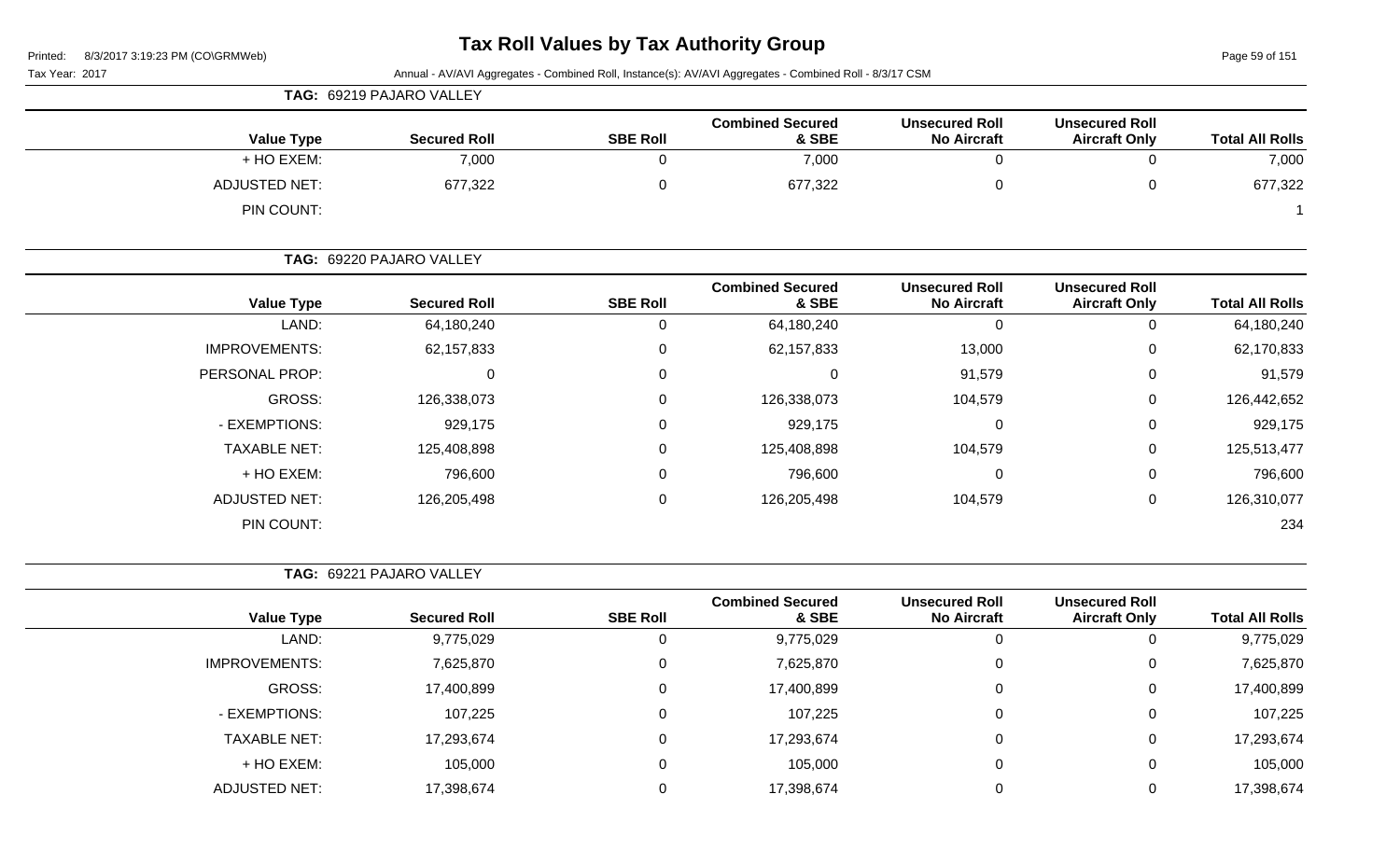Page 60 of 151

|                      | TAG: 69221 PAJARO VALLEY |                  |                                  |                                             |                                               |                        |
|----------------------|--------------------------|------------------|----------------------------------|---------------------------------------------|-----------------------------------------------|------------------------|
| <b>Value Type</b>    | <b>Secured Roll</b>      | <b>SBE Roll</b>  | <b>Combined Secured</b><br>& SBE | <b>Unsecured Roll</b><br><b>No Aircraft</b> | <b>Unsecured Roll</b><br><b>Aircraft Only</b> | <b>Total All Rolls</b> |
| PIN COUNT:           |                          |                  |                                  |                                             |                                               | 40                     |
|                      | TAG: 69222 PAJARO VALLEY |                  |                                  |                                             |                                               |                        |
| <b>Value Type</b>    | <b>Secured Roll</b>      | <b>SBE Roll</b>  | <b>Combined Secured</b><br>& SBE | <b>Unsecured Roll</b><br><b>No Aircraft</b> | <b>Unsecured Roll</b><br><b>Aircraft Only</b> | <b>Total All Rolls</b> |
| LAND:                | 141,115                  | $\mathbf 0$      | 141,115                          | $\overline{0}$                              | $\mathbf 0$                                   | 141,115                |
| <b>IMPROVEMENTS:</b> | 153,269                  | $\mathbf 0$      | 153,269                          | $\boldsymbol{0}$                            | $\mathbf 0$                                   | 153,269                |
| <b>GROSS:</b>        | 294,384                  | $\mathbf 0$      | 294,384                          | 0                                           | $\mathbf 0$                                   | 294,384                |
| <b>TAXABLE NET:</b>  | 294,384                  | $\mathbf 0$      | 294,384                          | $\overline{0}$                              | $\mathbf 0$                                   | 294,384                |
| <b>ADJUSTED NET:</b> | 294,384                  | $\pmb{0}$        | 294,384                          | 0                                           | $\mathbf 0$                                   | 294,384                |
| PIN COUNT:           |                          |                  |                                  |                                             |                                               | $\overline{1}$         |
|                      | TAG: 69223 PAJARO VALLEY |                  |                                  |                                             |                                               |                        |
| <b>Value Type</b>    | <b>Secured Roll</b>      | <b>SBE Roll</b>  | <b>Combined Secured</b><br>& SBE | <b>Unsecured Roll</b><br><b>No Aircraft</b> | <b>Unsecured Roll</b><br><b>Aircraft Only</b> | <b>Total All Rolls</b> |
| LAND:                | 529,730                  | $\mathbf 0$      | 529,730                          | $\overline{0}$                              | $\mathbf 0$                                   | 529,730                |
| <b>GROSS:</b>        | 529,730                  | $\mathsf 0$      | 529,730                          | $\overline{0}$                              | $\mathbf 0$                                   | 529,730                |
| <b>TAXABLE NET:</b>  | 529,730                  | $\pmb{0}$        | 529,730                          | 0                                           | $\mathbf 0$                                   | 529,730                |
| <b>ADJUSTED NET:</b> | 529,730                  | $\mathbf 0$      | 529,730                          | $\mathbf 0$                                 | $\mathbf 0$                                   | 529,730                |
| PIN COUNT:           |                          |                  |                                  |                                             |                                               | $\overline{1}$         |
|                      | TAG: 69224 PAJARO VALLEY |                  |                                  |                                             |                                               |                        |
| <b>Value Type</b>    | <b>Secured Roll</b>      | <b>SBE Roll</b>  | <b>Combined Secured</b><br>& SBE | <b>Unsecured Roll</b><br><b>No Aircraft</b> | <b>Unsecured Roll</b><br><b>Aircraft Only</b> | <b>Total All Rolls</b> |
| LAND:                | 4,108,626                | $\boldsymbol{0}$ | 4,108,626                        | $\mathbf 0$                                 | $\mathbf 0$                                   | 4,108,626              |
| <b>IMPROVEMENTS:</b> | 3,689,515                | $\mathbf 0$      | 3,689,515                        | 0                                           | 0                                             | 3,689,515              |
| <b>GROSS:</b>        | 7,798,141                | $\mathbf 0$      | 7,798,141                        | $\overline{0}$                              | $\Omega$                                      | 7,798,141              |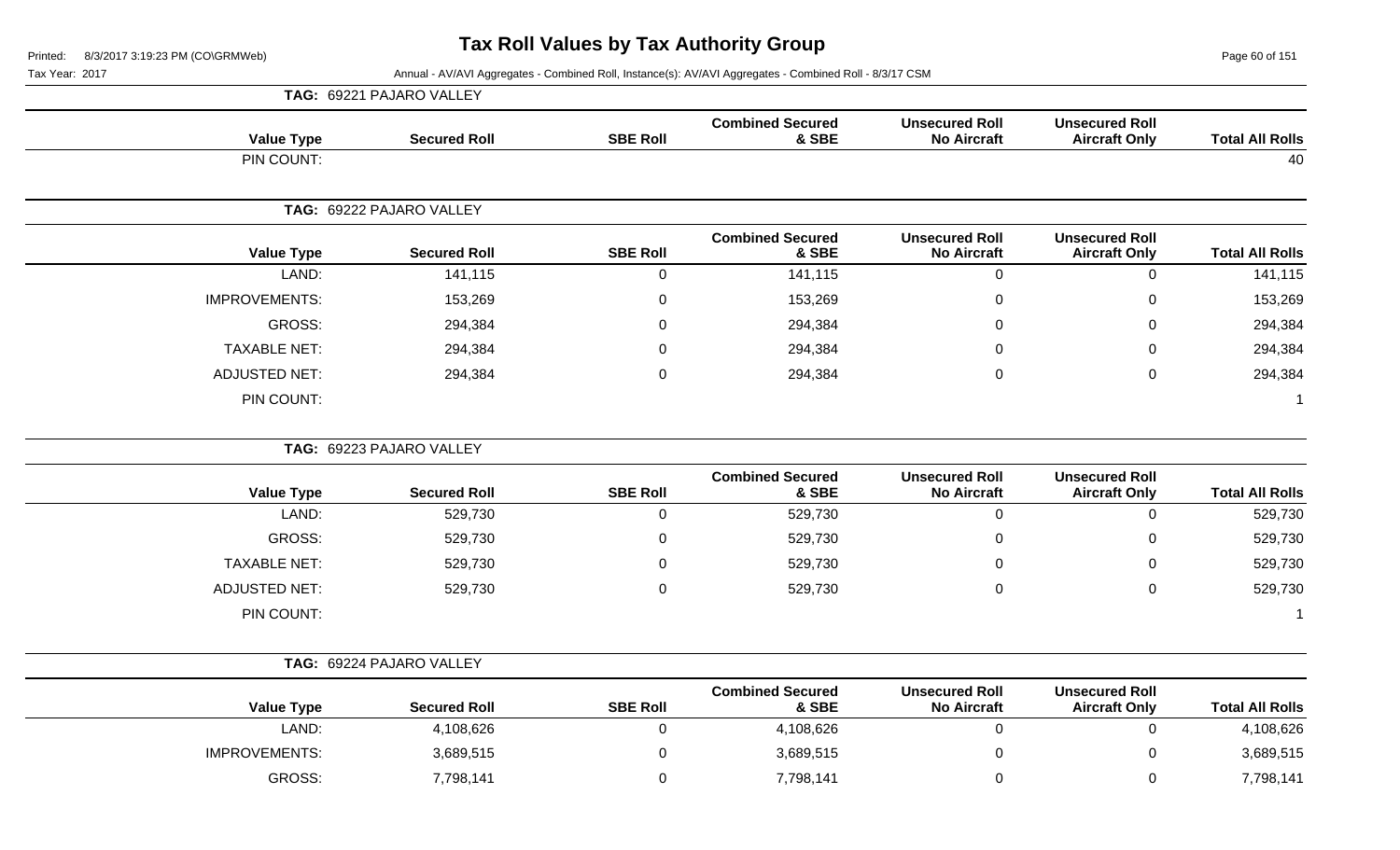### **Tax Roll Values by Tax Authority Group**

Page 61 of 151

Tax Year: 2017 **Annual - AV/AVI Aggregates - Combined Roll**, Instance(s): AV/AVI Aggregates - Combined Roll - 8/3/17 CSM

|                     | TAG: 69224 PAJARO VALLEY |                 |                                  |                                             |                                               |                        |
|---------------------|--------------------------|-----------------|----------------------------------|---------------------------------------------|-----------------------------------------------|------------------------|
| <b>Value Type</b>   | <b>Secured Roll</b>      | <b>SBE Roll</b> | <b>Combined Secured</b><br>& SBE | <b>Unsecured Roll</b><br><b>No Aircraft</b> | <b>Unsecured Roll</b><br><b>Aircraft Only</b> | <b>Total All Rolls</b> |
| - EXEMPTIONS:       | 56,000                   | J               | 56,000                           | $\overline{0}$                              |                                               | 56,000                 |
| <b>TAXABLE NET:</b> | 7,742,141                | 0               | 7,742,141                        | 0                                           | 0                                             | 7,742,141              |
| + HO EXEM:          | 56,000                   | 0               | 56,000                           | 0                                           |                                               | 56,000                 |
| ADJUSTED NET:       | 7,798,141                | 0               | 7,798,141                        | 0                                           | 0                                             | 7,798,141              |
| PIN COUNT:          |                          |                 |                                  |                                             |                                               | 22                     |

**TAG:** 69225 PAJARO VALLEY

|                      |                     |                 | <b>Combined Secured</b> | <b>Unsecured Roll</b> | <b>Unsecured Roll</b> |                        |
|----------------------|---------------------|-----------------|-------------------------|-----------------------|-----------------------|------------------------|
| <b>Value Type</b>    | <b>Secured Roll</b> | <b>SBE Roll</b> | & SBE                   | <b>No Aircraft</b>    | <b>Aircraft Only</b>  | <b>Total All Rolls</b> |
| LAND:                | 351,053             | $\overline{0}$  | 351,053                 |                       | U                     | 351,053                |
| <b>IMPROVEMENTS:</b> | 234,035             | $\mathbf{0}$    | 234,035                 | U                     | 0                     | 234,035                |
| GROSS:               | 585,088             | 0               | 585,088                 |                       | 0                     | 585,088                |
| <b>TAXABLE NET:</b>  | 585,088             | $\mathbf{0}$    | 585,088                 |                       | 0                     | 585,088                |
| <b>ADJUSTED NET:</b> | 585,088             | $\overline{0}$  | 585,088                 | U                     | 0                     | 585,088                |
| PIN COUNT:           |                     |                 |                         |                       |                       |                        |

**TAG:** 69226 PAJARO VALLEY

|                      |                     |                 | <b>Combined Secured</b> | <b>Unsecured Roll</b> | <b>Unsecured Roll</b> |                        |
|----------------------|---------------------|-----------------|-------------------------|-----------------------|-----------------------|------------------------|
| <b>Value Type</b>    | <b>Secured Roll</b> | <b>SBE Roll</b> | & SBE                   | <b>No Aircraft</b>    | <b>Aircraft Only</b>  | <b>Total All Rolls</b> |
| LAND:                | 7,622,807           | υ               | 7,622,807               | 0                     | U                     | 7,622,807              |
| <b>IMPROVEMENTS:</b> | 6,286,857           | 0               | 6,286,857               | 6,059                 | 0                     | 6,292,916              |
| PERSONAL PROP:       |                     | 0               |                         | 99,644                | 0                     | 99,644                 |
| GROSS:               | 13,909,664          | 0               | 13,909,664              | 105,703               | 0                     | 14,015,367             |
| - EXEMPTIONS:        | 103,600             | 0               | 103,600                 | $\Omega$              | 0                     | 103,600                |
| <b>TAXABLE NET:</b>  | 13,806,064          | 0               | 13,806,064              | 105,703               | $\mathbf 0$           | 13,911,767             |
| + HO EXEM:           | 103,600             | 0               | 103,600                 | $\Omega$              | 0                     | 103,600                |
| <b>ADJUSTED NET:</b> | 13,909,664          |                 | 13,909,664              | 105,703               | $\Omega$              | 14,015,367             |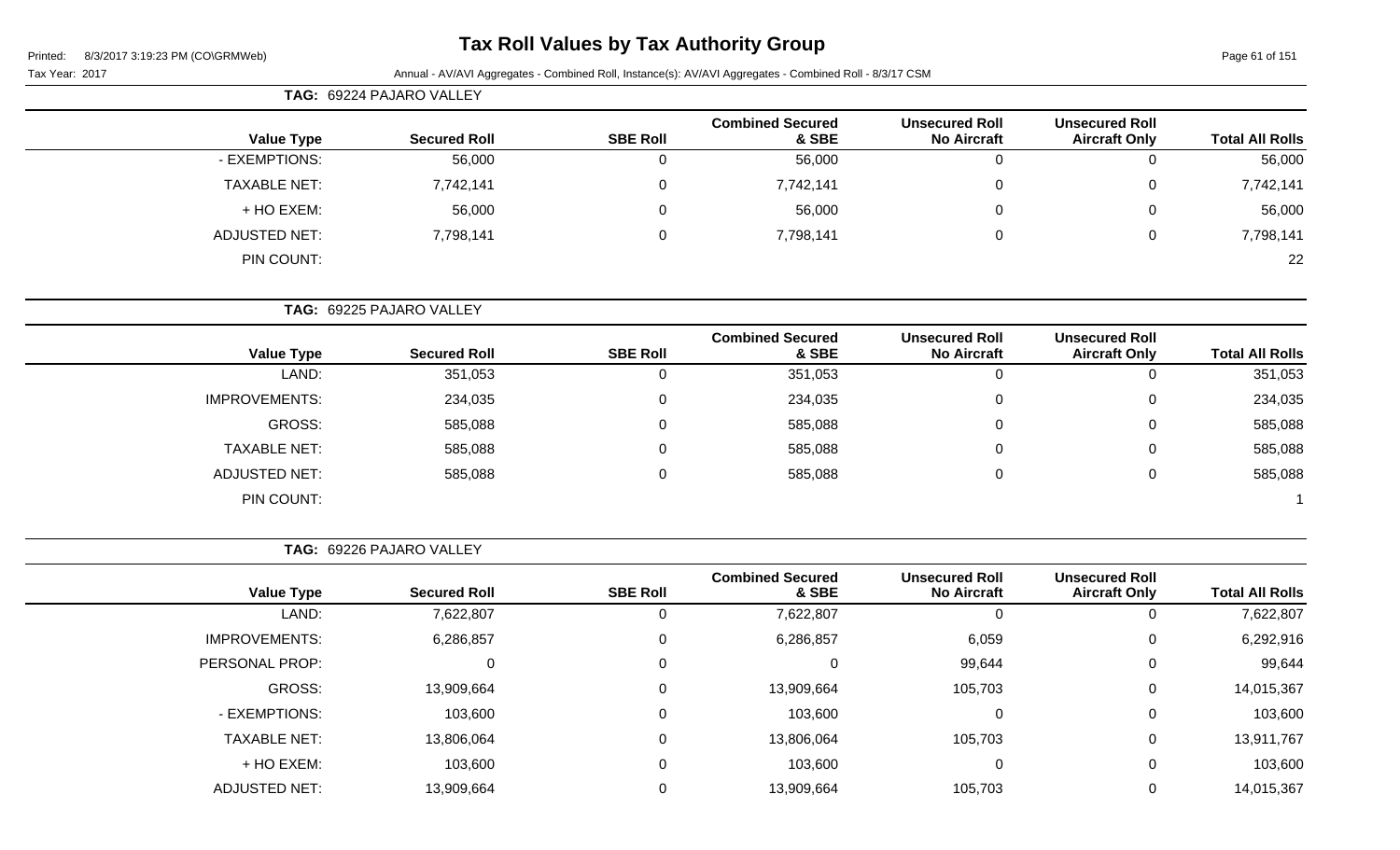Page 62 of 151

|                      | TAG: 69226 PAJARO VALLEY |            |                 |                                  |                                             |                                               |                        |
|----------------------|--------------------------|------------|-----------------|----------------------------------|---------------------------------------------|-----------------------------------------------|------------------------|
| <b>Value Type</b>    | <b>Secured Roll</b>      |            | <b>SBE Roll</b> | <b>Combined Secured</b><br>& SBE | <b>Unsecured Roll</b><br><b>No Aircraft</b> | <b>Unsecured Roll</b><br><b>Aircraft Only</b> | <b>Total All Rolls</b> |
| PIN COUNT:           |                          |            |                 |                                  |                                             |                                               | 39                     |
|                      | TAG: 69228 PAJARO VALLEY |            |                 |                                  |                                             |                                               |                        |
| <b>Value Type</b>    | <b>Secured Roll</b>      |            | <b>SBE Roll</b> | <b>Combined Secured</b><br>& SBE | <b>Unsecured Roll</b><br><b>No Aircraft</b> | <b>Unsecured Roll</b><br><b>Aircraft Only</b> | <b>Total All Rolls</b> |
| LAND:                |                          | 9,655,552  | 0               | 9,655,552                        | $\Omega$                                    | 0                                             | 9,655,552              |
| <b>IMPROVEMENTS:</b> |                          | 14,131,849 | $\mathbf 0$     | 14,131,849                       | 23,642                                      | $\mathbf 0$                                   | 14,155,491             |
| PERSONAL PROP:       |                          | 1,500      | 0               | 1,500                            | 80,187                                      | $\mathbf 0$                                   | 81,687                 |
| GROSS:               | 23,788,901               |            | $\mathbf 0$     | 23,788,901                       | 103,829                                     | $\mathbf 0$                                   | 23,892,730             |
| - EXEMPTIONS:        |                          | 10,702,378 | 0               | 10,702,378                       |                                             | $\mathbf 0$                                   | 10,702,378             |
| <b>TAXABLE NET:</b>  |                          | 13,086,523 | 0               | 13,086,523                       | 103,829                                     | $\mathbf 0$                                   | 13,190,352             |
| + HO EXEM:           |                          | 89,600     | $\mathbf 0$     | 89,600                           | $\Omega$                                    | $\mathbf 0$                                   | 89,600                 |
| <b>ADJUSTED NET:</b> |                          | 13,176,123 | $\pmb{0}$       | 13,176,123                       | 103,829                                     | $\mathbf 0$                                   | 13,279,952             |
| PIN COUNT:           |                          |            |                 |                                  |                                             |                                               | 43                     |

|                        | <b>Unsecured Roll</b> | <b>Unsecured Roll</b> | <b>Combined Secured</b> |                 |                     |                      |
|------------------------|-----------------------|-----------------------|-------------------------|-----------------|---------------------|----------------------|
| <b>Total All Rolls</b> | <b>Aircraft Only</b>  | <b>No Aircraft</b>    | & SBE                   | <b>SBE Roll</b> | <b>Secured Roll</b> | <b>Value Type</b>    |
| 134,908,062            | 0                     |                       | 134,908,062             | 0               | 134,908,062         | LAND:                |
| 131,597,275            | 0                     | 0                     | 131,597,275             | 0               | 131,597,275         | <b>IMPROVEMENTS:</b> |
| 252,877                | 0                     | 222,877               | 30,000                  | 0               | 30,000              | PERSONAL PROP:       |
| 266,758,214            | 0                     | 222,877               | 266,535,337             | 0               | 266,535,337         | GROSS:               |
| 2,374,152              | 0                     | 0                     | 2,374,152               | 0               | 2,374,152           | - EXEMPTIONS:        |
| 264,384,062            | 0                     | 222,877               | 264,161,185             | 0               | 264,161,185         | <b>TAXABLE NET:</b>  |
| 2,102,800              | 0                     | 0                     | 2,102,800               | 0               | 2,102,800           | + HO EXEM:           |
| 266,486,862            | 0                     | 222,877               | 266,263,985             | 0               | 266,263,985         | <b>ADJUSTED NET:</b> |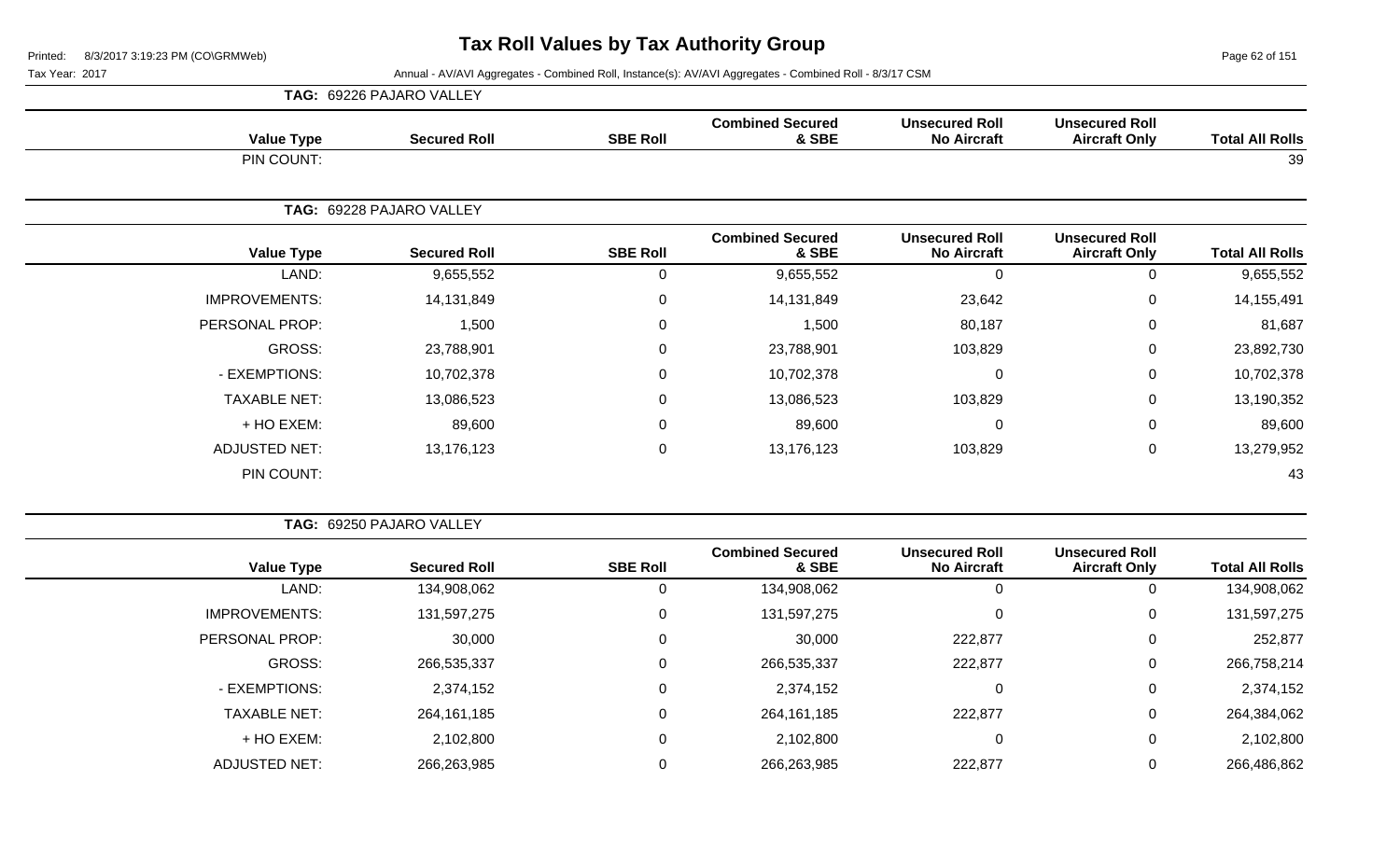Page 63 of 151

|                        |                                               |                                             |                                  | TAG: 69250 PAJARO VALLEY |                          |                      |  |  |
|------------------------|-----------------------------------------------|---------------------------------------------|----------------------------------|--------------------------|--------------------------|----------------------|--|--|
| <b>Total All Rolls</b> | <b>Unsecured Roll</b><br><b>Aircraft Only</b> | <b>Unsecured Roll</b><br><b>No Aircraft</b> | <b>Combined Secured</b><br>& SBE | <b>SBE Roll</b>          | <b>Secured Roll</b>      | <b>Value Type</b>    |  |  |
| 494                    |                                               |                                             |                                  |                          |                          | PIN COUNT:           |  |  |
|                        |                                               |                                             |                                  |                          | TAG: 69251 PAJARO VALLEY |                      |  |  |
| <b>Total All Rolls</b> | <b>Unsecured Roll</b><br><b>Aircraft Only</b> | <b>Unsecured Roll</b><br><b>No Aircraft</b> | <b>Combined Secured</b><br>& SBE | <b>SBE Roll</b>          | <b>Secured Roll</b>      | <b>Value Type</b>    |  |  |
| 1,993,345              | $\mathsf 0$                                   | $\mathbf 0$                                 | 1,993,345                        | $\pmb{0}$                | 1,993,345                | LAND:                |  |  |
| 4,011,577              | $\mathbf 0$                                   | $\mathbf 0$                                 | 4,011,577                        | $\mathbf 0$              | 4,011,577                | <b>IMPROVEMENTS:</b> |  |  |
| 9,557                  | $\overline{0}$                                | 9,557                                       | $\mathbf 0$                      | $\pmb{0}$                | $\mathbf 0$              | PERSONAL PROP:       |  |  |
| 6,014,479              | $\mathbf 0$                                   | 9,557                                       | 6,004,922                        | 0                        | 6,004,922                | <b>GROSS:</b>        |  |  |
| 28,727                 | $\mathbf 0$                                   | 0                                           | 28,727                           | $\mathbf{0}$             | 28,727                   | - EXEMPTIONS:        |  |  |
| 5,985,752              | $\mathbf 0$                                   | 9,557                                       | 5,976,195                        | $\mathbf 0$              | 5,976,195                | <b>TAXABLE NET:</b>  |  |  |
| 28,000                 | $\mathbf 0$                                   | 0                                           | 28,000                           | $\mathbf 0$              | 28,000                   | + HO EXEM:           |  |  |
| 6,013,752              | $\mathbf 0$                                   | 9,557                                       | 6,004,195                        | $\boldsymbol{0}$         | 6,004,195                | <b>ADJUSTED NET:</b> |  |  |
| 9                      |                                               |                                             |                                  |                          |                          | PIN COUNT:           |  |  |
|                        |                                               |                                             |                                  |                          | TAG: 69252 PAJARO VALLEY |                      |  |  |
| <b>Total All Rolls</b> | <b>Unsecured Roll</b><br><b>Aircraft Only</b> | <b>Unsecured Roll</b><br><b>No Aircraft</b> | <b>Combined Secured</b><br>& SBE | <b>SBE Roll</b>          | <b>Secured Roll</b>      | <b>Value Type</b>    |  |  |
| $\sqrt{2}$             |                                               |                                             |                                  |                          |                          | PIN COUNT:           |  |  |
|                        |                                               |                                             |                                  |                          | TAG: 69253 PAJARO VALLEY |                      |  |  |
| <b>Total All Rolls</b> | <b>Unsecured Roll</b><br><b>Aircraft Only</b> | <b>Unsecured Roll</b><br><b>No Aircraft</b> | <b>Combined Secured</b><br>& SBE | <b>SBE Roll</b>          | <b>Secured Roll</b>      | <b>Value Type</b>    |  |  |
| 75,134,680             | $\pmb{0}$                                     | $\overline{0}$                              | 75,134,680                       | $\pmb{0}$                | 75,134,680               | LAND:                |  |  |
| 79,996,633             | $\mathbf 0$                                   | 234,106                                     | 79,762,527                       | $\boldsymbol{0}$         | 79,762,527               | <b>IMPROVEMENTS:</b> |  |  |
| 682,448                | $\mathbf 0$                                   | 334,901                                     | 347,547                          | $\overline{0}$           | 347,547                  | PERSONAL PROP:       |  |  |
| 155,813,761            | $\mathbf 0$                                   | 569,007                                     | 155,244,754                      | $\mathbf 0$              | 155,244,754              | <b>GROSS:</b>        |  |  |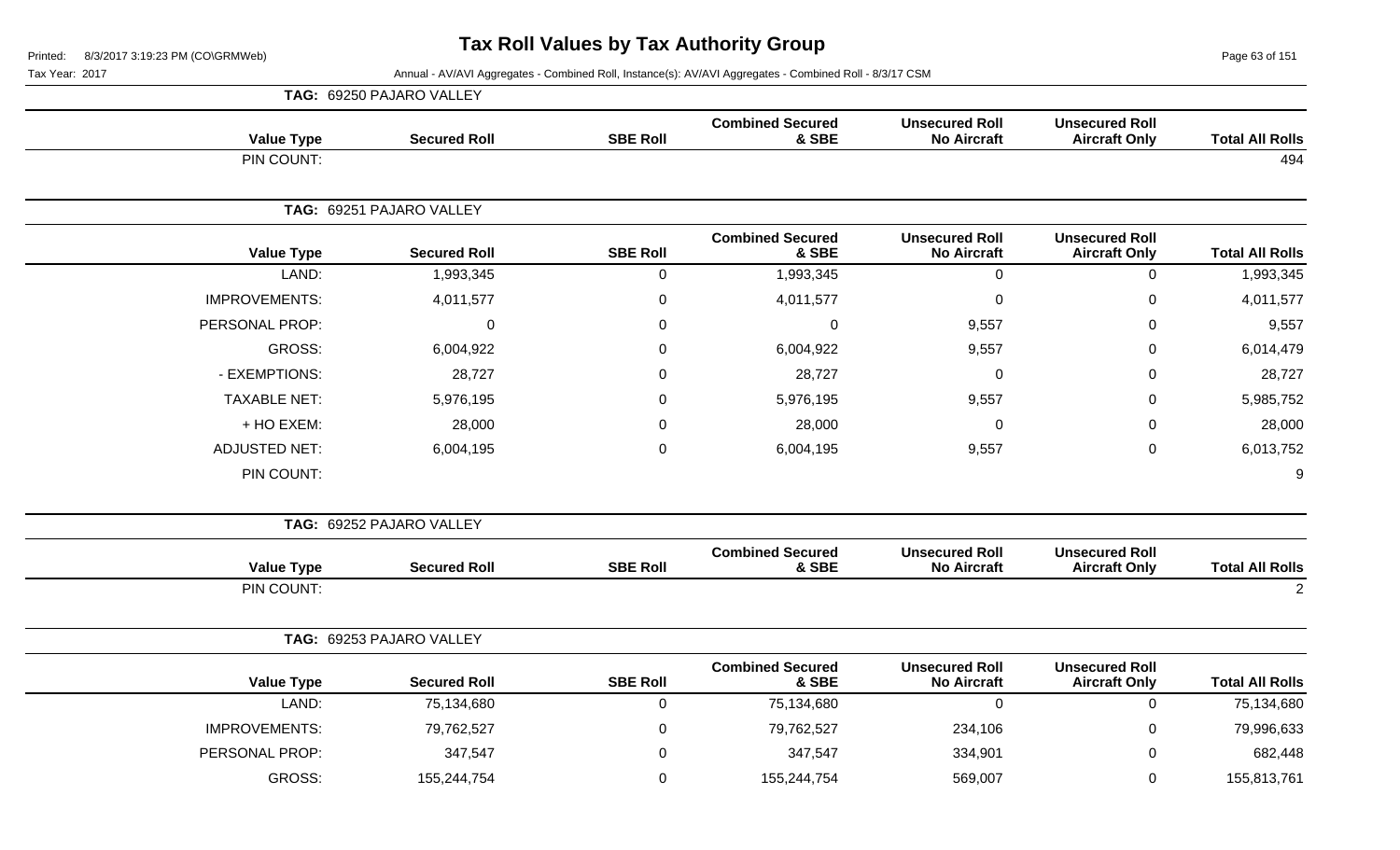### **Tax Roll Values by Tax Authority Group**

Page 64 of 151

Tax Year: 2017 Annual - AV/AVI Aggregates - Combined Roll, Instance(s): AV/AVI Aggregates - Combined Roll - 8/3/17 CSM

| <b>TAG: 69253 PAJARO VALLEY</b> |  |                     |                 |                                  |                                             |                                               |                        |
|---------------------------------|--|---------------------|-----------------|----------------------------------|---------------------------------------------|-----------------------------------------------|------------------------|
| <b>Value Type</b>               |  | <b>Secured Roll</b> | <b>SBE Roll</b> | <b>Combined Secured</b><br>& SBE | <b>Unsecured Roll</b><br><b>No Aircraft</b> | <b>Unsecured Roll</b><br><b>Aircraft Only</b> | <b>Total All Rolls</b> |
| - EXEMPTIONS:                   |  | 15,352,879          |                 | 15,352,879                       | 0                                           |                                               | 15,352,879             |
| <b>TAXABLE NET:</b>             |  | 139,891,875         |                 | 139,891,875                      | 569,007                                     | 0                                             | 140,460,882            |
| + HO EXEM:                      |  | 1,722,000           |                 | 1,722,000                        | 0                                           | 0                                             | 1,722,000              |
| ADJUSTED NET:                   |  | 141,613,875         |                 | 141,613,875                      | 569,007                                     | 0                                             | 142,182,882            |
| PIN COUNT:                      |  |                     |                 |                                  |                                             |                                               | 490                    |

| <b>TAG: 69254 PAJARO VALLEY</b> |                     |                 |                                  |                                             |                                               |                        |
|---------------------------------|---------------------|-----------------|----------------------------------|---------------------------------------------|-----------------------------------------------|------------------------|
| <b>Value Type</b>               | <b>Secured Roll</b> | <b>SBE Roll</b> | <b>Combined Secured</b><br>& SBE | <b>Unsecured Roll</b><br><b>No Aircraft</b> | <b>Unsecured Roll</b><br><b>Aircraft Only</b> | <b>Total All Rolls</b> |
| LAND:                           | 5,120,152           |                 | 5,120,152                        |                                             | 0                                             | 5,120,152              |
| <b>IMPROVEMENTS:</b>            | 4,214,295           | 0               | 4,214,295                        |                                             | 0                                             | 4,214,295              |
| GROSS:                          | 9,334,447           | $\Omega$        | 9,334,447                        |                                             | 0                                             | 9,334,447              |
| - EXEMPTIONS:                   | 1,060,101           | 0               | 1,060,101                        |                                             | 0                                             | 1,060,101              |
| <b>TAXABLE NET:</b>             | 8,274,346           | $\Omega$        | 8,274,346                        |                                             | 0                                             | 8,274,346              |
| + HO EXEM:                      | 19,600              | 0               | 19,600                           |                                             | 0                                             | 19,600                 |
| ADJUSTED NET:                   | 8,293,946           | 0               | 8,293,946                        |                                             | 0                                             | 8,293,946              |

PIN COUNT: 29

| <b>TAG: 69255 PAJARO VALLEY</b> |                     |                 |                                  |                                             |                                               |                        |
|---------------------------------|---------------------|-----------------|----------------------------------|---------------------------------------------|-----------------------------------------------|------------------------|
| <b>Value Type</b>               | <b>Secured Roll</b> | <b>SBE Roll</b> | <b>Combined Secured</b><br>& SBE | <b>Unsecured Roll</b><br><b>No Aircraft</b> | <b>Unsecured Roll</b><br><b>Aircraft Only</b> | <b>Total All Rolls</b> |
| LAND:                           | 199,162,106         | 0               | 199,162,106                      | 316,393                                     | 0                                             | 199,478,499            |
| <b>IMPROVEMENTS:</b>            | 215,787,818         | 0               | 215,787,818                      | 142,455                                     | 0                                             | 215,930,273            |
| PERSONAL PROP:                  | 233,000             | 0               | 233,000                          | 432,938                                     | 0                                             | 665,938                |
| GROSS:                          | 415,182,924         | 0               | 415,182,924                      | 891,786                                     | 0                                             | 416,074,710            |
| - EXEMPTIONS:                   | 60,451,748          | 0               | 60,451,748                       |                                             | 0                                             | 60,451,748             |
| <b>TAXABLE NET:</b>             | 354,731,176         | 0               | 354,731,176                      | 891,786                                     | 0                                             | 355,622,962            |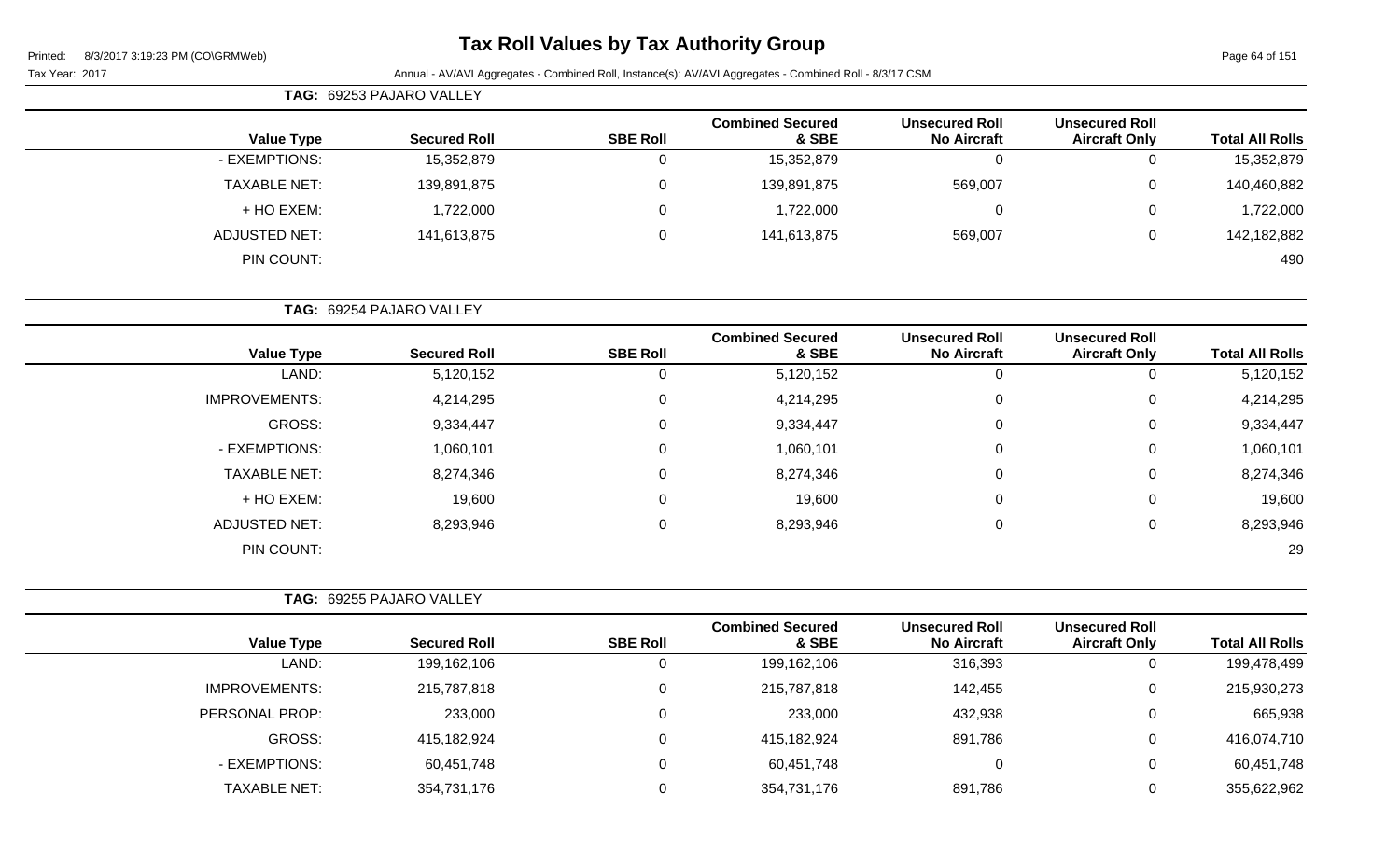|                   | TAG: 69255 PAJARO VALLEY |                 |                                  |                                             |                                               |                        |
|-------------------|--------------------------|-----------------|----------------------------------|---------------------------------------------|-----------------------------------------------|------------------------|
| <b>Value Type</b> | <b>Secured Roll</b>      | <b>SBE Roll</b> | <b>Combined Secured</b><br>& SBE | <b>Unsecured Roll</b><br><b>No Aircraft</b> | <b>Unsecured Roll</b><br><b>Aircraft Only</b> | <b>Total All Rolls</b> |
| + HO EXEM:        | 5,262,600                |                 | 5,262,600                        |                                             | υ                                             | 5,262,600              |
| ADJUSTED NET:     | 359,993,776              |                 | 359,993,776                      | 891,786                                     | 0                                             | 360,885,562            |
| PIN COUNT:        |                          |                 |                                  |                                             |                                               | 1,436                  |

| TAG: 69256 PAJARO VALLEY |                     |                 |                                  |                                             |                                               |                        |
|--------------------------|---------------------|-----------------|----------------------------------|---------------------------------------------|-----------------------------------------------|------------------------|
| <b>Value Type</b>        | <b>Secured Roll</b> | <b>SBE Roll</b> | <b>Combined Secured</b><br>& SBE | <b>Unsecured Roll</b><br><b>No Aircraft</b> | <b>Unsecured Roll</b><br><b>Aircraft Only</b> | <b>Total All Rolls</b> |
| LAND:                    | 16,610,448          | 0               | 16,610,448                       | 0                                           | 0                                             | 16,610,448             |
| <b>IMPROVEMENTS:</b>     | 16,668,055          | $\mathbf 0$     | 16,668,055                       | 0                                           | 0                                             | 16,668,055             |
| PERSONAL PROP:           | 6,000               | 0               | 6,000                            | 1,849,870                                   | 0                                             | 1,855,870              |
| GROSS:                   | 33,284,503          | $\mathbf 0$     | 33,284,503                       | 1,849,870                                   | 0                                             | 35,134,373             |
| - EXEMPTIONS:            | 1,097,626           | 0               | 1,097,626                        | 0                                           | 0                                             | 1,097,626              |
| <b>TAXABLE NET:</b>      | 32,186,877          | $\mathbf 0$     | 32,186,877                       | 1,849,870                                   | $\mathbf 0$                                   | 34,036,747             |
| + HO EXEM:               | 446,600             | $\mathbf 0$     | 446,600                          | 0                                           | $\mathbf 0$                                   | 446,600                |
| <b>ADJUSTED NET:</b>     | 32,633,477          | $\mathbf 0$     | 32,633,477                       | 1,849,870                                   | 0                                             | 34,483,347             |
| PIN COUNT:               |                     |                 |                                  |                                             |                                               | 165                    |

| <b>TAG: 69257 PAJARO VALLEY</b> |
|---------------------------------|
|                                 |

| <b>Value Type</b>    | <b>Secured Roll</b> | <b>SBE Roll</b> | <b>Combined Secured</b><br>& SBE | <b>Unsecured Roll</b><br><b>No Aircraft</b> | <b>Unsecured Roll</b><br><b>Aircraft Only</b> | <b>Total All Rolls</b> |
|----------------------|---------------------|-----------------|----------------------------------|---------------------------------------------|-----------------------------------------------|------------------------|
| LAND:                | 40,286,949          | 0               | 40,286,949                       | 0                                           | U                                             | 40,286,949             |
| <b>IMPROVEMENTS:</b> | 33,752,804          |                 | 33,752,804                       | 304,657                                     | 0                                             | 34,057,461             |
| PERSONAL PROP:       | 91,400              |                 | 91,400                           | 355,656                                     | 0                                             | 447,056                |
| GROSS:               | 74,131,153          | 0               | 74,131,153                       | 660,313                                     | 0                                             | 74,791,466             |
| - EXEMPTIONS:        | 1,118,449           | 0               | 1,118,449                        | 0                                           | 0                                             | 1,118,449              |
| TAXABLE NET:         | 73,012,704          | 0               | 73,012,704                       | 660,313                                     | 0                                             | 73,673,017             |
| + HO EXEM:           | 992,600             |                 | 992,600                          | O                                           | 0                                             | 992,600                |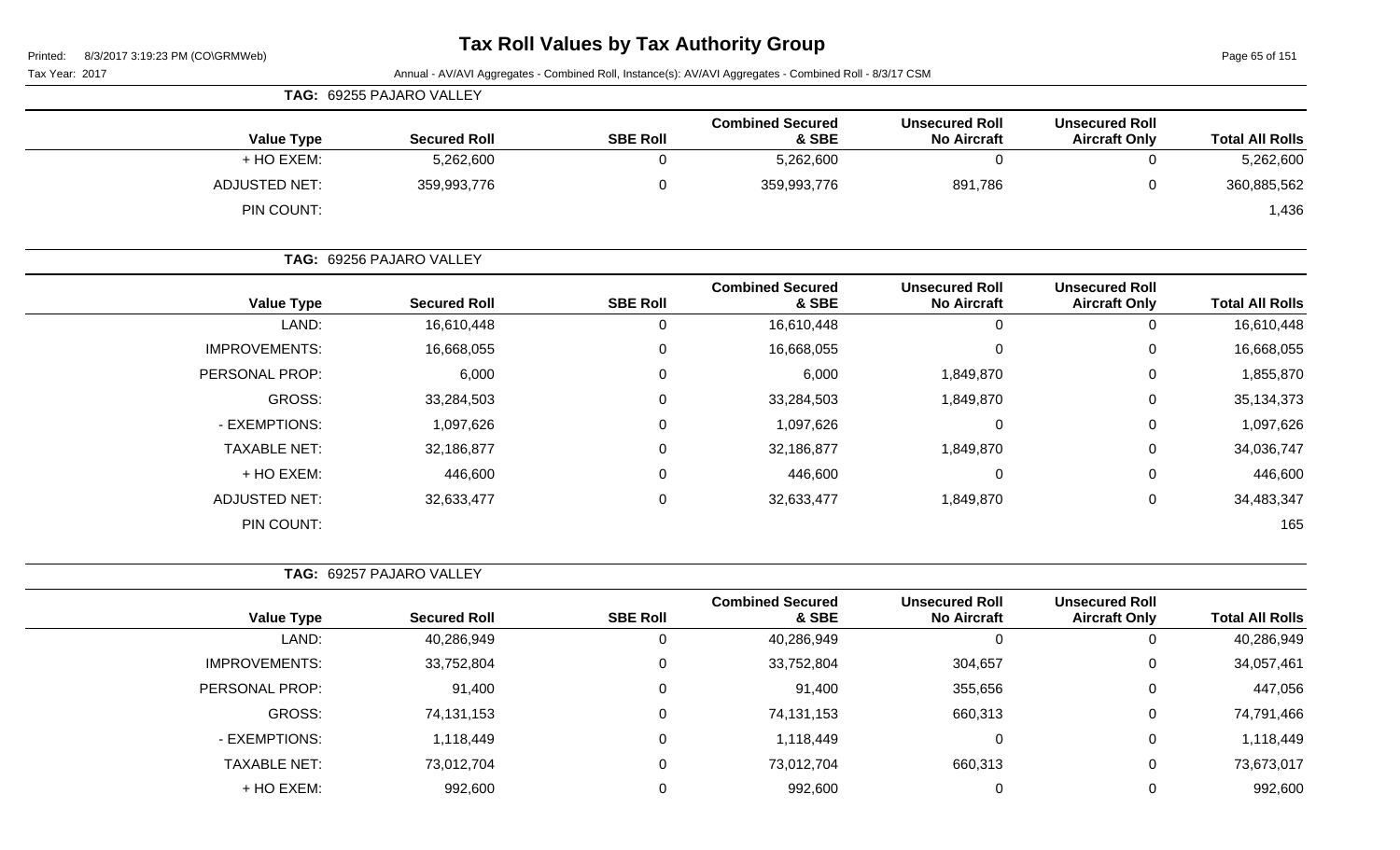Page 66 of 151

Tax Year: 2017 Annual - AV/AVI Aggregates - Combined Roll, Instance(s): AV/AVI Aggregates - Combined Roll - 8/3/17 CSM

|                      | TAG: 69257 PAJARO VALLEY |                 |                                  |                                             |                                               |                        |
|----------------------|--------------------------|-----------------|----------------------------------|---------------------------------------------|-----------------------------------------------|------------------------|
| <b>Value Type</b>    | <b>Secured Roll</b>      | <b>SBE Roll</b> | <b>Combined Secured</b><br>& SBE | <b>Unsecured Roll</b><br><b>No Aircraft</b> | <b>Unsecured Roll</b><br><b>Aircraft Only</b> | <b>Total All Rolls</b> |
| <b>ADJUSTED NET:</b> | 74,005,304               | $\mathbf 0$     | 74,005,304                       | 660,313                                     | 0                                             | 74,665,617             |
| PIN COUNT:           |                          |                 |                                  |                                             |                                               | 294                    |
|                      | TAG: 69258 PAJARO VALLEY |                 |                                  |                                             |                                               |                        |
| <b>Value Type</b>    | <b>Secured Roll</b>      | <b>SBE Roll</b> | <b>Combined Secured</b><br>& SBE | <b>Unsecured Roll</b><br><b>No Aircraft</b> | <b>Unsecured Roll</b><br><b>Aircraft Only</b> | <b>Total All Rolls</b> |
| LAND:                | 450,595,772              | $\mathbf 0$     | 450,595,772                      | 113,395                                     | $\mathbf 0$                                   | 450,709,167            |
| <b>IMPROVEMENTS:</b> | 372,053,467              | $\mathbf 0$     | 372,053,467                      | 8,773,562                                   | $\pmb{0}$                                     | 380,827,029            |
| PERSONAL PROP:       | 9,944,675                | $\mathbf 0$     | 9,944,675                        | 32,123,043                                  | $\mathbf 0$                                   | 42,067,718             |
| GROSS:               | 832,593,914              | $\mathbf 0$     | 832,593,914                      | 41,010,000                                  | $\mathbf 0$                                   | 873,603,914            |
| - EXEMPTIONS:        | 47,651,148               | $\mathbf 0$     | 47,651,148                       | $\mathbf 0$                                 | $\mathbf 0$                                   | 47,651,148             |
| <b>TAXABLE NET:</b>  | 784,942,766              | $\mathbf 0$     | 784,942,766                      | 41,010,000                                  | 0                                             | 825,952,766            |
| + HO EXEM:           | 4,229,400                | $\mathbf 0$     | 4,229,400                        | $\mathbf 0$                                 | 0                                             | 4,229,400              |
| <b>ADJUSTED NET:</b> | 789,172,166              | $\mathbf 0$     | 789,172,166                      | 41,010,000                                  | $\boldsymbol{0}$                              | 830,182,166            |
| PIN COUNT:           |                          |                 |                                  |                                             |                                               | 1,947                  |

**TAG:** 69259 PAJARO VALLEY

| <b>Value Type</b>    | <b>Secured Roll</b> | <b>SBE Roll</b> | <b>Combined Secured</b><br>& SBE | <b>Unsecured Roll</b><br><b>No Aircraft</b> | <b>Unsecured Roll</b><br><b>Aircraft Only</b> | <b>Total All Rolls</b> |
|----------------------|---------------------|-----------------|----------------------------------|---------------------------------------------|-----------------------------------------------|------------------------|
| LAND:                | 24,098,456          |                 | 24,098,456                       | 0                                           | $\overline{0}$                                | 24,098,456             |
| <b>IMPROVEMENTS:</b> | 20,591,176          |                 | 20,591,176                       | $\Omega$                                    | $\mathbf 0$                                   | 20,591,176             |
| PERSONAL PROP:       | 277,035             |                 | 277,035                          | 72,787                                      | 0                                             | 349,822                |
| GROSS:               | 44,966,667          |                 | 44,966,667                       | 72,787                                      | 0                                             | 45,039,454             |
| - EXEMPTIONS:        | 5,689,647           |                 | 5,689,647                        | 0                                           | 0                                             | 5,689,647              |
| <b>TAXABLE NET:</b>  | 39,277,020          |                 | 39,277,020                       | 72,787                                      | $\mathbf 0$                                   | 39,349,807             |
| + HO EXEM:           | 250,600             |                 | 250,600                          | 0                                           | 0                                             | 250,600                |
| <b>ADJUSTED NET:</b> | 39,527,620          |                 | 39,527,620                       | 72,787                                      | 0                                             | 39,600,407             |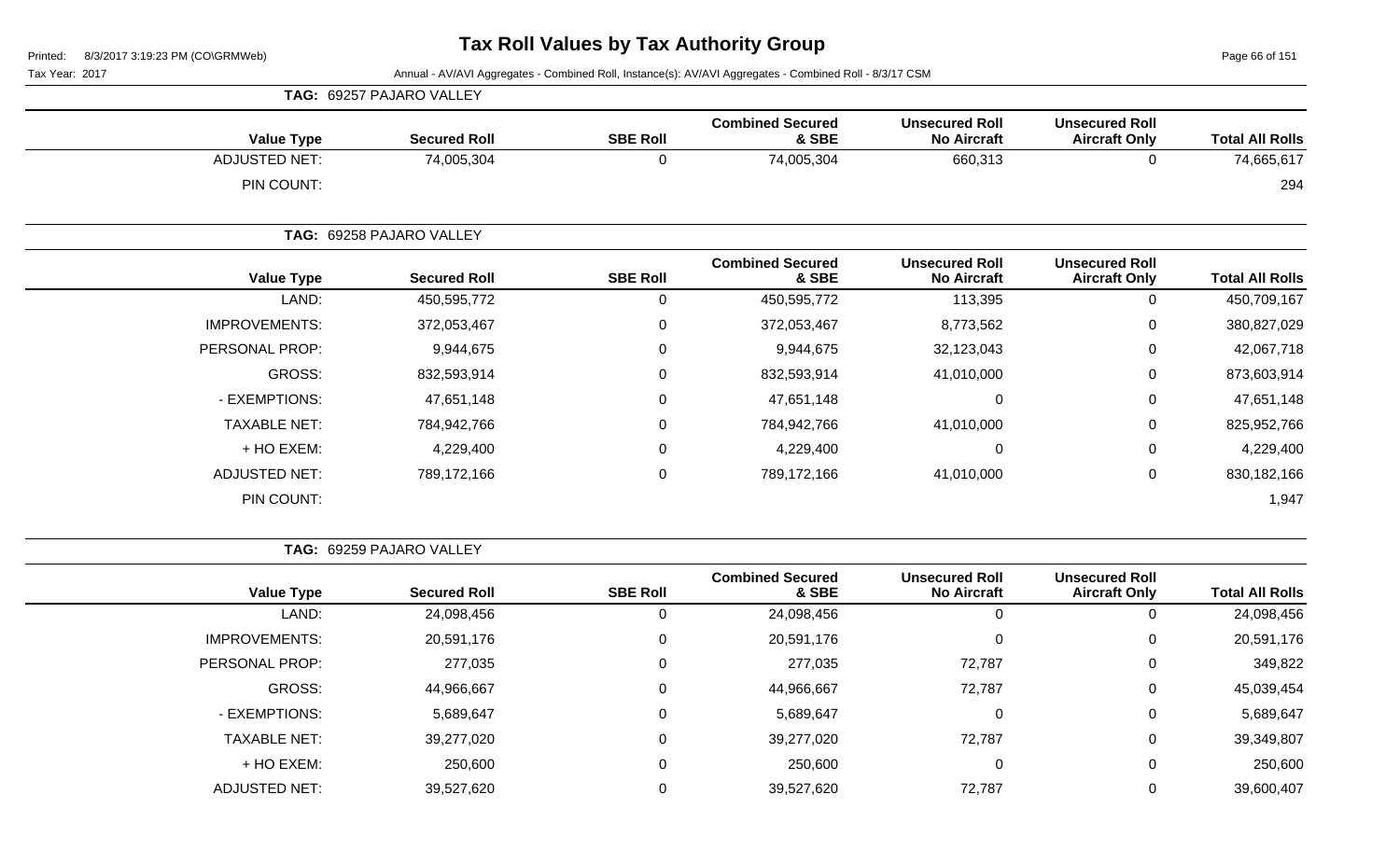Page 67 of 151

|                      | TAG: 69259 PAJARO VALLEY |                 |                                  |                                             |                                               |                        |
|----------------------|--------------------------|-----------------|----------------------------------|---------------------------------------------|-----------------------------------------------|------------------------|
| <b>Value Type</b>    | <b>Secured Roll</b>      | <b>SBE Roll</b> | <b>Combined Secured</b><br>& SBE | <b>Unsecured Roll</b><br><b>No Aircraft</b> | <b>Unsecured Roll</b><br><b>Aircraft Only</b> | <b>Total All Rolls</b> |
| PIN COUNT:           |                          |                 |                                  |                                             |                                               | 120                    |
|                      | TAG: 69260 PAJARO VALLEY |                 |                                  |                                             |                                               |                        |
| <b>Value Type</b>    | <b>Secured Roll</b>      | <b>SBE Roll</b> | <b>Combined Secured</b><br>& SBE | <b>Unsecured Roll</b><br><b>No Aircraft</b> | <b>Unsecured Roll</b><br><b>Aircraft Only</b> | <b>Total All Rolls</b> |
| LAND:                | 3,009,245                | 0               | 3,009,245                        | 0                                           | $\mathbf 0$                                   | 3,009,245              |
| <b>IMPROVEMENTS:</b> | 501,690                  | 0               | 501,690                          | 21,704                                      | 0                                             | 523,394                |
| PERSONAL PROP:       | 0                        | $\mathbf 0$     | $\Omega$                         | 623,793                                     | 0                                             | 623,793                |
| GROSS:               | 3,510,935                | $\mathbf 0$     | 3,510,935                        | 645,497                                     | 0                                             | 4,156,432              |
| - EXEMPTIONS:        | 14,428                   | $\mathbf 0$     | 14,428                           | 0                                           | $\mathbf 0$                                   | 14,428                 |
| <b>TAXABLE NET:</b>  | 3,496,507                | $\mathbf 0$     | 3,496,507                        | 645,497                                     | $\mathbf 0$                                   | 4,142,004              |
| ADJUSTED NET:        | 3,496,507                | $\mathbf 0$     | 3,496,507                        | 645,497                                     | $\mathbf 0$                                   | 4,142,004              |
| PIN COUNT:           |                          |                 |                                  |                                             |                                               | 10                     |

|                        |                                               |                                             |                                  |                 | TAG: 69261 PAJARO VALLEY |                      |
|------------------------|-----------------------------------------------|---------------------------------------------|----------------------------------|-----------------|--------------------------|----------------------|
| <b>Total All Rolls</b> | <b>Unsecured Roll</b><br><b>Aircraft Only</b> | <b>Unsecured Roll</b><br><b>No Aircraft</b> | <b>Combined Secured</b><br>& SBE | <b>SBE Roll</b> | <b>Secured Roll</b>      | <b>Value Type</b>    |
| 244,064,054            |                                               |                                             | 244,064,054                      |                 | 244,064,054              | LAND:                |
| 142,124,484            | 0                                             | 500,400                                     | 141,624,084                      | 0               | 141,624,084              | <b>IMPROVEMENTS:</b> |
| 127,604                | 0                                             | 50,823                                      | 76,781                           | $\Omega$        | 76,781                   | PERSONAL PROP:       |
| 386,316,142            | 0                                             | 551,223                                     | 385,764,919                      | 0               | 385,764,919              | <b>GROSS:</b>        |
| 279,786                | $\Omega$                                      |                                             | 279,786                          | 0               | 279,786                  | - EXEMPTIONS:        |
| 386,036,356            | 0                                             | 551,223                                     | 385,485,133                      | 0               | 385,485,133              | <b>TAXABLE NET:</b>  |
| 147,000                | 0                                             | 0                                           | 147,000                          | 0               | 147,000                  | + HO EXEM:           |
| 386,183,356            |                                               | 551,223                                     | 385,632,133                      |                 | 385,632,133              | <b>ADJUSTED NET:</b> |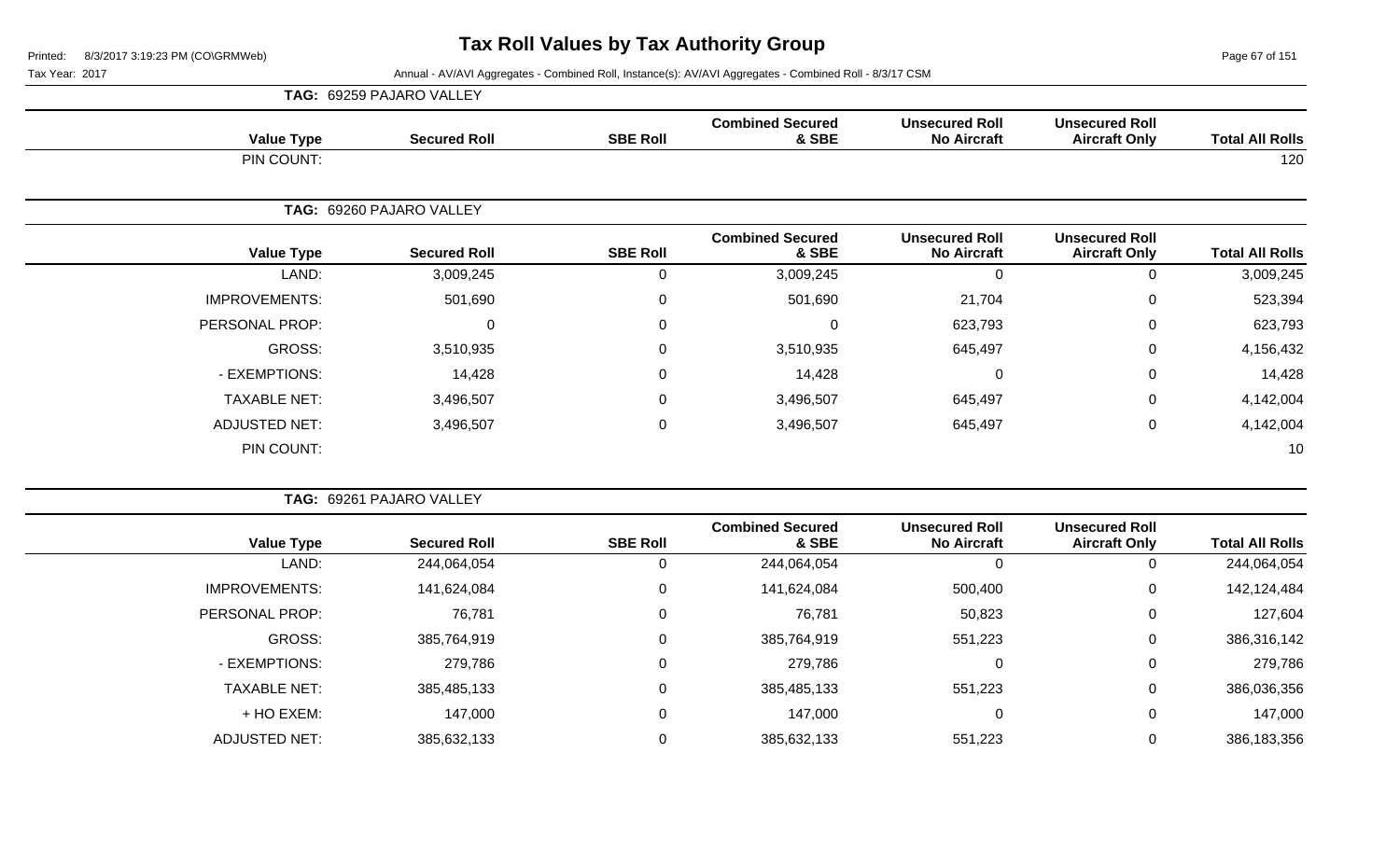Page 68 of 151

|                      | <b>TAG: 69261 PAJARO VALLEY</b> |                 |                                  |                                             |                                               |                        |
|----------------------|---------------------------------|-----------------|----------------------------------|---------------------------------------------|-----------------------------------------------|------------------------|
| <b>Value Type</b>    | <b>Secured Roll</b>             | <b>SBE Roll</b> | <b>Combined Secured</b><br>& SBE | <b>Unsecured Roll</b><br><b>No Aircraft</b> | <b>Unsecured Roll</b><br><b>Aircraft Only</b> | <b>Total All Rolls</b> |
| PIN COUNT:           |                                 |                 |                                  |                                             |                                               | 637                    |
| TAG:                 | 69262 PAJARO VALLEY             |                 |                                  |                                             |                                               |                        |
| <b>Value Type</b>    | <b>Secured Roll</b>             | <b>SBE Roll</b> | <b>Combined Secured</b><br>& SBE | <b>Unsecured Roll</b><br><b>No Aircraft</b> | <b>Unsecured Roll</b><br><b>Aircraft Only</b> | <b>Total All Rolls</b> |
| LAND:                | 336,798,135                     | $\mathbf{0}$    | 336,798,135                      | 45,331                                      | 0                                             | 336,843,466            |
| <b>IMPROVEMENTS:</b> | 233,855,919                     | 0               | 233,855,919                      | 1,758,046                                   | $\mathbf 0$                                   | 235,613,965            |
| PERSONAL PROP:       | 823,534                         | $\mathbf{0}$    | 823,534                          | 13,186,611                                  | 0                                             | 14,010,145             |
| GROSS:               | 571,477,588                     | $\mathbf{0}$    | 571,477,588                      | 14,989,988                                  | $\mathbf 0$                                   | 586,467,576            |
| - EXEMPTIONS:        | 27,309,080                      | $\mathbf{0}$    | 27,309,080                       | 0                                           | 0                                             | 27,309,080             |
| <b>TAXABLE NET:</b>  | 544,168,508                     | $\mathbf 0$     | 544,168,508                      | 14,989,988                                  | $\mathbf 0$                                   | 559,158,496            |
| + HO EXEM:           | 3,934,000                       | $\mathbf{0}$    | 3,934,000                        | 0                                           | 0                                             | 3,934,000              |
| <b>ADJUSTED NET:</b> | 548,102,508                     | 0               | 548,102,508                      | 14,989,988                                  | $\mathbf 0$                                   | 563,092,496            |
| PIN COUNT:           |                                 |                 |                                  |                                             |                                               | 1,402                  |

|--|

| <b>Total All Rolls</b> | <b>Unsecured Roll</b><br><b>Aircraft Only</b> | <b>Unsecured Roll</b><br><b>No Aircraft</b> | <b>Combined Secured</b><br>& SBE | <b>SBE Roll</b> | <b>Secured Roll</b> | <b>Value Type</b>    |
|------------------------|-----------------------------------------------|---------------------------------------------|----------------------------------|-----------------|---------------------|----------------------|
| 13,416,237             |                                               | 0                                           | 13,416,237                       |                 | 13,416,237          | LAND:                |
| 17,610,195             | 0                                             | 0                                           | 17,610,195                       |                 | 17,610,195          | <b>IMPROVEMENTS:</b> |
| 136,788                | 0                                             | 136,788                                     |                                  |                 |                     | PERSONAL PROP:       |
| 31,163,220             | 0                                             | 136,788                                     | 31,026,432                       |                 | 31,026,432          | GROSS:               |
| 154,179                | 0                                             | 0                                           | 154,179                          |                 | 154,179             | - EXEMPTIONS:        |
| 31,009,041             | 0                                             | 136,788                                     | 30,872,253                       |                 | 30,872,253          | <b>TAXABLE NET:</b>  |
| 154,000                | 0                                             | $\overline{0}$                              | 154,000                          |                 | 154,000             | + HO EXEM:           |
| 31,163,041             |                                               | 136,788                                     | 31,026,253                       |                 | 31,026,253          | <b>ADJUSTED NET:</b> |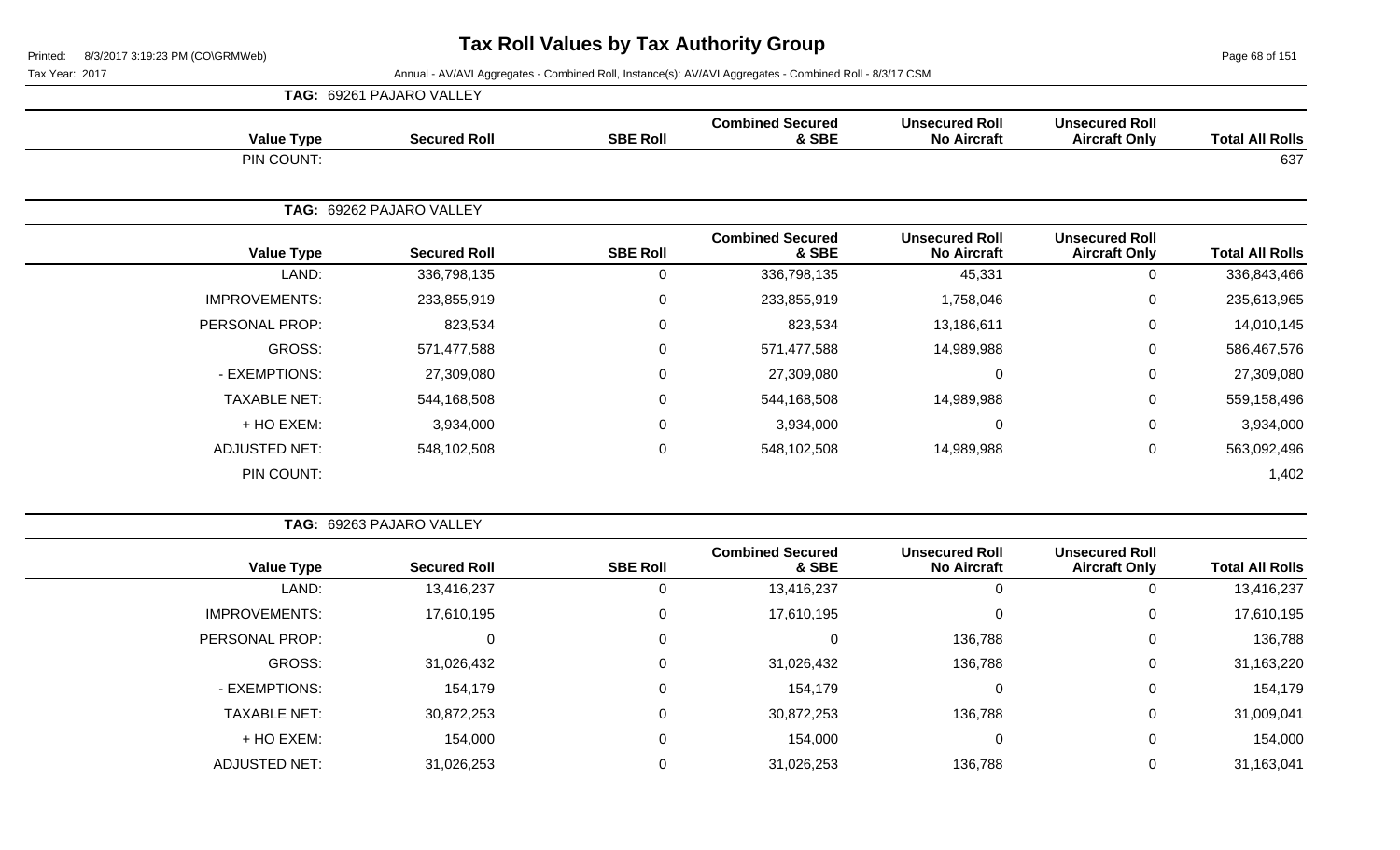Page 69 of 151

|                      | TAG:              | 69263 PAJARO VALLEY |                 |                                  |                                             |                                               |                        |
|----------------------|-------------------|---------------------|-----------------|----------------------------------|---------------------------------------------|-----------------------------------------------|------------------------|
|                      | <b>Value Type</b> | <b>Secured Roll</b> | <b>SBE Roll</b> | <b>Combined Secured</b><br>& SBE | <b>Unsecured Roll</b><br><b>No Aircraft</b> | <b>Unsecured Roll</b><br><b>Aircraft Only</b> | <b>Total All Rolls</b> |
|                      | PIN COUNT:        |                     |                 |                                  |                                             |                                               | 42                     |
|                      | TAG:              | 69264 PAJARO VALLEY |                 |                                  |                                             |                                               |                        |
|                      | <b>Value Type</b> | <b>Secured Roll</b> | <b>SBE Roll</b> | <b>Combined Secured</b><br>& SBE | <b>Unsecured Roll</b><br><b>No Aircraft</b> | <b>Unsecured Roll</b><br><b>Aircraft Only</b> | <b>Total All Rolls</b> |
|                      | LAND:             | 123,219,164         | $\mathbf{0}$    | 123,219,164                      | $\Omega$                                    | 0                                             | 123,219,164            |
| <b>IMPROVEMENTS:</b> |                   | 106,905,838         | $\mathbf 0$     | 106,905,838                      | 235,005                                     | $\mathbf 0$                                   | 107,140,843            |
| PERSONAL PROP:       |                   | 187,269             | $\mathbf{0}$    | 187,269                          | 5,567,677                                   | $\mathbf 0$                                   | 5,754,946              |
|                      | GROSS:            | 230,312,271         | $\Omega$        | 230,312,271                      | 5,802,682                                   | $\mathbf 0$                                   | 236,114,953            |
| - EXEMPTIONS:        |                   | 7,917,087           | $\mathbf{0}$    | 7,917,087                        | 0                                           | $\mathbf 0$                                   | 7,917,087              |
| <b>TAXABLE NET:</b>  |                   | 222,395,184         | $\mathbf{0}$    | 222,395,184                      | 5,802,682                                   | 0                                             | 228,197,866            |
|                      | + HO EXEM:        | 1,502,200           | $\mathbf{0}$    | 1,502,200                        | 0                                           | $\mathbf 0$                                   | 1,502,200              |
| <b>ADJUSTED NET:</b> |                   | 223,897,384         | 0               | 223,897,384                      | 5,802,682                                   | $\mathbf 0$                                   | 229,700,066            |
|                      | PIN COUNT:        |                     |                 |                                  |                                             |                                               | 559                    |

| <b>Total All Rolls</b> | <b>Unsecured Roll</b><br><b>Aircraft Only</b> | <b>Unsecured Roll</b><br><b>No Aircraft</b> | <b>Combined Secured</b><br>& SBE | <b>SBE Roll</b> | <b>Secured Roll</b> | <b>Value Type</b>    |
|------------------------|-----------------------------------------------|---------------------------------------------|----------------------------------|-----------------|---------------------|----------------------|
| 41,047,903             |                                               |                                             | 41,047,903                       |                 | 41,047,903          | LAND:                |
| 40,230,478             | 0                                             | 26,604                                      | 40,203,874                       |                 | 40,203,874          | <b>IMPROVEMENTS:</b> |
| 530,034                | 0                                             | 530,034                                     |                                  | 0               | 0                   | PERSONAL PROP:       |
| 81,808,415             | 0                                             | 556,638                                     | 81,251,777                       |                 | 81,251,777          | GROSS:               |
| 567,000                | 0                                             |                                             | 567,000                          | 0               | 567,000             | - EXEMPTIONS:        |
| 81,241,415             | 0                                             | 556,638                                     | 80,684,777                       | 0               | 80,684,777          | <b>TAXABLE NET:</b>  |
| 567,000                | 0                                             | 0                                           | 567,000                          | 0               | 567,000             | + HO EXEM:           |
| 81,808,415             |                                               | 556,638                                     | 81,251,777                       |                 | 81,251,777          | <b>ADJUSTED NET:</b> |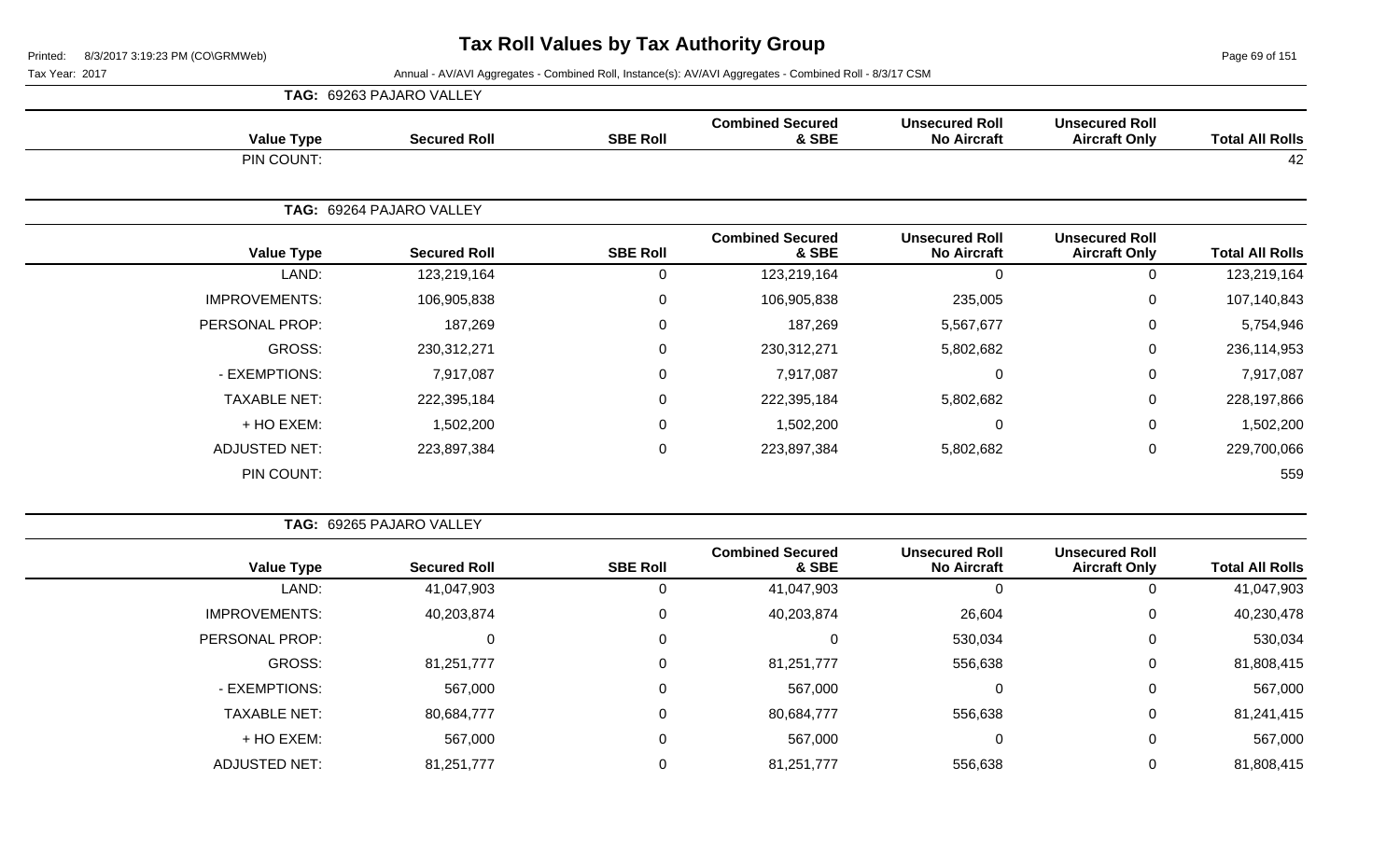Page 70 of 151

|                      | <b>TAG: 69265 PAJARO VALLEY</b> |                 |                                  |                                             |                                               |                        |
|----------------------|---------------------------------|-----------------|----------------------------------|---------------------------------------------|-----------------------------------------------|------------------------|
| <b>Value Type</b>    | <b>Secured Roll</b>             | <b>SBE Roll</b> | <b>Combined Secured</b><br>& SBE | <b>Unsecured Roll</b><br><b>No Aircraft</b> | <b>Unsecured Roll</b><br><b>Aircraft Only</b> | <b>Total All Rolls</b> |
| PIN COUNT:           |                                 |                 |                                  |                                             |                                               | 166                    |
|                      | TAG: 69266 PAJARO VALLEY        |                 |                                  |                                             |                                               |                        |
| <b>Value Type</b>    | <b>Secured Roll</b>             | <b>SBE Roll</b> | <b>Combined Secured</b><br>& SBE | <b>Unsecured Roll</b><br><b>No Aircraft</b> | <b>Unsecured Roll</b><br><b>Aircraft Only</b> | <b>Total All Rolls</b> |
| LAND:                | 68,336,726                      | 0               | 68,336,726                       | $\Omega$                                    | 0                                             | 68,336,726             |
| <b>IMPROVEMENTS:</b> | 49,088,772                      | $\mathbf 0$     | 49,088,772                       | 136,367                                     | $\mathbf 0$                                   | 49,225,139             |
| PERSONAL PROP:       | 21,300                          | 0               | 21,300                           | 289,078                                     | $\mathbf 0$                                   | 310,378                |
| GROSS:               | 117,446,798                     | $\mathbf 0$     | 117,446,798                      | 425,445                                     | $\mathbf 0$                                   | 117,872,243            |
| - EXEMPTIONS:        | 951,191                         | $\mathbf 0$     | 951,191                          |                                             | $\mathbf 0$                                   | 951,191                |
| <b>TAXABLE NET:</b>  | 116,495,607                     | $\mathbf 0$     | 116,495,607                      | 425,445                                     | $\mathbf 0$                                   | 116,921,052            |
| + HO EXEM:           | 665,000                         | $\mathbf 0$     | 665,000                          | $\Omega$                                    | $\mathbf 0$                                   | 665,000                |
| <b>ADJUSTED NET:</b> | 117,160,607                     | $\pmb{0}$       | 117,160,607                      | 425,445                                     | $\mathbf 0$                                   | 117,586,052            |
| PIN COUNT:           |                                 |                 |                                  |                                             |                                               | 259                    |

|                        |                                               |                                             |                                  |                 | TAG: 69267 PAJARO VALLEY |                      |  |
|------------------------|-----------------------------------------------|---------------------------------------------|----------------------------------|-----------------|--------------------------|----------------------|--|
| <b>Total All Rolls</b> | <b>Unsecured Roll</b><br><b>Aircraft Only</b> | <b>Unsecured Roll</b><br><b>No Aircraft</b> | <b>Combined Secured</b><br>& SBE | <b>SBE Roll</b> | <b>Secured Roll</b>      | <b>Value Type</b>    |  |
| 484,664,787            | 0                                             | 28,183                                      | 484,636,604                      | 0               | 484,636,604              | LAND:                |  |
| 319,323,820            | $\mathbf 0$                                   | 406,864                                     | 318,916,956                      | $\pmb{0}$       | 318,916,956              | <b>IMPROVEMENTS:</b> |  |
| 960,881                | $\mathbf 0$                                   | 938,381                                     | 22,500                           | $\mathbf 0$     | 22,500                   | PERSONAL PROP:       |  |
| 804,949,488            | 0                                             | 1,373,428                                   | 803,576,060                      | $\mathbf 0$     | 803,576,060              | GROSS:               |  |
| 8,410,675              | $\mathbf 0$                                   | 0                                           | 8,410,675                        | $\pmb{0}$       | 8,410,675                | - EXEMPTIONS:        |  |
| 796,538,813            | 0                                             | 1,373,428                                   | 795,165,385                      | 0               | 795,165,385              | <b>TAXABLE NET:</b>  |  |
| 2,839,200              | $\mathbf 0$                                   | $\Omega$                                    | 2,839,200                        | $\mathbf 0$     | 2,839,200                | + HO EXEM:           |  |
| 799,378,013            | 0                                             | 1,373,428                                   | 798,004,585                      | $\mathbf 0$     | 798,004,585              | <b>ADJUSTED NET:</b> |  |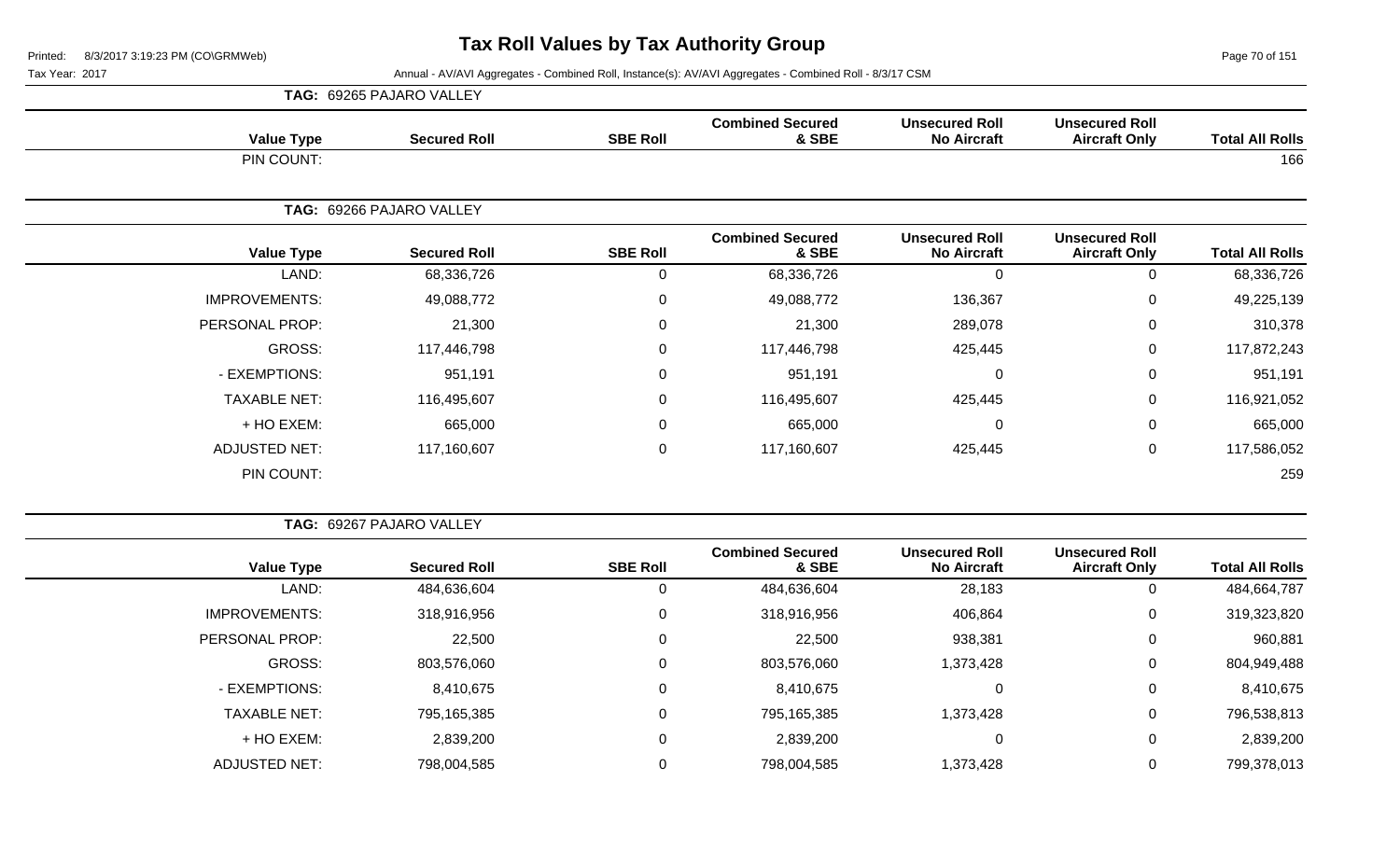Page 71 of 151

|                      | <b>TAG: 69267 PAJARO VALLEY</b> |                 |                                  |                                             |                                               |                        |
|----------------------|---------------------------------|-----------------|----------------------------------|---------------------------------------------|-----------------------------------------------|------------------------|
| <b>Value Type</b>    | <b>Secured Roll</b>             | <b>SBE Roll</b> | <b>Combined Secured</b><br>& SBE | <b>Unsecured Roll</b><br><b>No Aircraft</b> | <b>Unsecured Roll</b><br><b>Aircraft Only</b> | <b>Total All Rolls</b> |
| PIN COUNT:           |                                 |                 |                                  |                                             |                                               | 1,288                  |
|                      | TAG: 69268 PAJARO VALLEY        |                 |                                  |                                             |                                               |                        |
| <b>Value Type</b>    | <b>Secured Roll</b>             | <b>SBE Roll</b> | <b>Combined Secured</b><br>& SBE | <b>Unsecured Roll</b><br><b>No Aircraft</b> | <b>Unsecured Roll</b><br><b>Aircraft Only</b> | <b>Total All Rolls</b> |
| LAND:                | 145,426,094                     | 0               | 145,426,094                      | $\mathbf 0$                                 | $\Omega$                                      | 145,426,094            |
| <b>IMPROVEMENTS:</b> | 82,788,096                      | 0               | 82,788,096                       | $\pmb{0}$                                   | 0                                             | 82,788,096             |
| PERSONAL PROP:       | 3,252,922                       | 0               | 3,252,922                        | 172,913                                     | 0                                             | 3,425,835              |
| GROSS:               | 231,467,112                     | $\mathbf 0$     | 231,467,112                      | 172,913                                     | 0                                             | 231,640,025            |
| - EXEMPTIONS:        | 110,600                         | 0               | 110,600                          | $\pmb{0}$                                   | 0                                             | 110,600                |
| <b>TAXABLE NET:</b>  | 231,356,512                     | 0               | 231,356,512                      | 172,913                                     | 0                                             | 231,529,425            |
| + HO EXEM:           | 110,600                         | 0               | 110,600                          | $\pmb{0}$                                   | 0                                             | 110,600                |
| <b>ADJUSTED NET:</b> | 231,467,112                     | 0               | 231,467,112                      | 172,913                                     | 0                                             | 231,640,025            |
| PIN COUNT:           |                                 |                 |                                  |                                             |                                               | 639                    |

|                        |                                               |                                             |                                  |                 | TAG: 69270 PAJARO VALLEY |                      |  |  |
|------------------------|-----------------------------------------------|---------------------------------------------|----------------------------------|-----------------|--------------------------|----------------------|--|--|
| <b>Total All Rolls</b> | <b>Unsecured Roll</b><br><b>Aircraft Only</b> | <b>Unsecured Roll</b><br><b>No Aircraft</b> | <b>Combined Secured</b><br>& SBE | <b>SBE Roll</b> | <b>Secured Roll</b>      | <b>Value Type</b>    |  |  |
| 397,006,967            | 0                                             | 138,247                                     | 396,868,720                      | 0               | 396,868,720              | LAND:                |  |  |
| 247,700,371            | $\mathbf 0$                                   | 442,576                                     | 247,257,795                      | 0               | 247,257,795              | <b>IMPROVEMENTS:</b> |  |  |
| 1,132,490              | $\overline{0}$                                | 633,317                                     | 499,173                          | 0               | 499,173                  | PERSONAL PROP:       |  |  |
| 645,839,828            | 0                                             | 1,214,140                                   | 644,625,688                      | 0               | 644,625,688              | GROSS:               |  |  |
| 6,070,251              | 0                                             | 23,446                                      | 6,046,805                        | 0               | 6,046,805                | - EXEMPTIONS:        |  |  |
| 639,769,577            | 0                                             | 1,190,694                                   | 638,578,883                      | 0               | 638,578,883              | <b>TAXABLE NET:</b>  |  |  |
| 4,249,000              | $\mathbf 0$                                   | 0                                           | 4,249,000                        | 0               | 4,249,000                | + HO EXEM:           |  |  |
| 644,018,577            | 0                                             | 1,190,694                                   | 642,827,883                      | 0               | 642,827,883              | <b>ADJUSTED NET:</b> |  |  |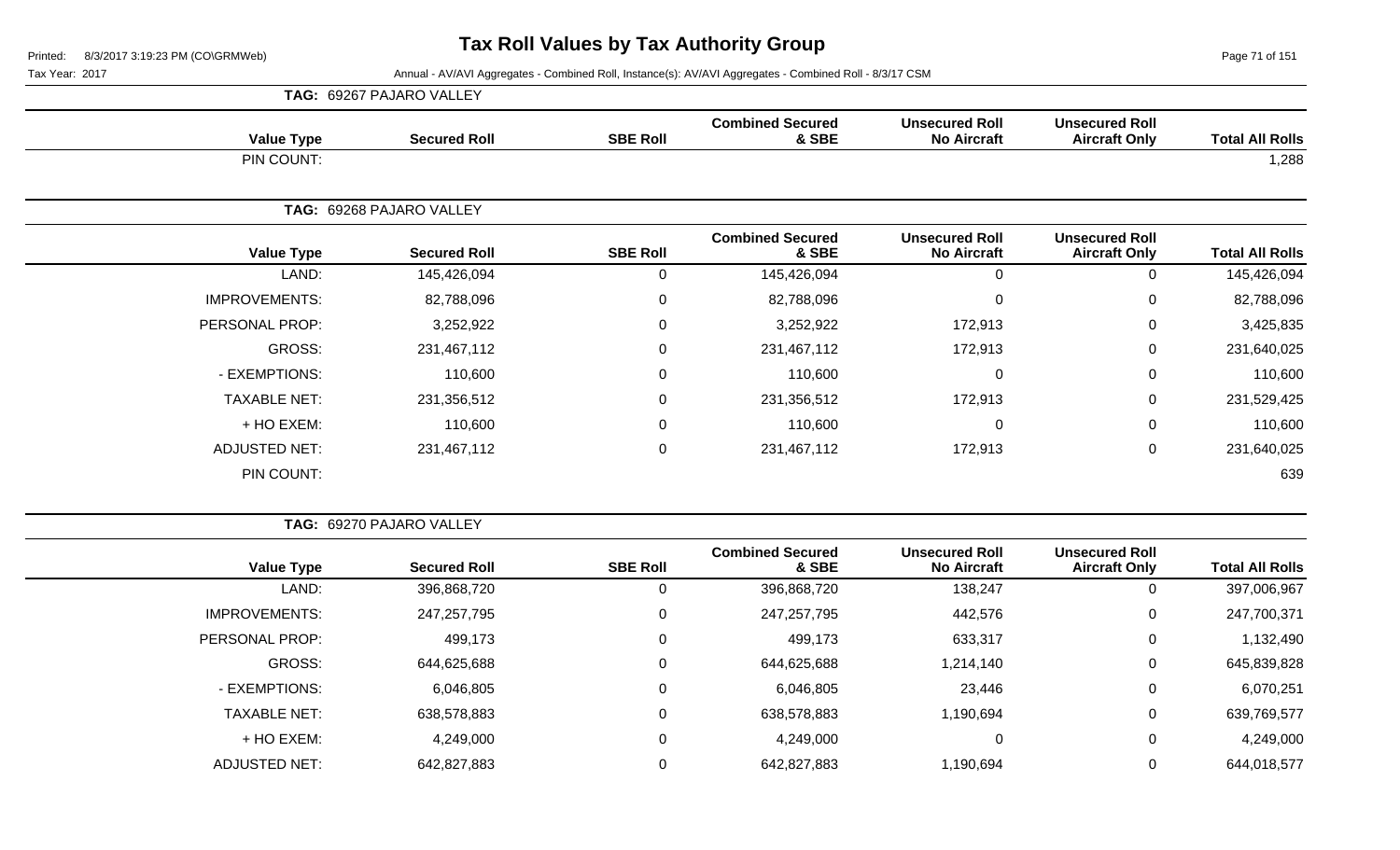**TAG:** 69270 PAJARO VALLEY

Page 72 of 151

| <b>Value Type</b>    | <b>Secured Roll</b>      | <b>SBE Roll</b>  | <b>Combined Secured</b><br>& SBE | <b>Unsecured Roll</b><br><b>No Aircraft</b> | <b>Unsecured Roll</b><br><b>Aircraft Only</b> | <b>Total All Rolls</b> |
|----------------------|--------------------------|------------------|----------------------------------|---------------------------------------------|-----------------------------------------------|------------------------|
| PIN COUNT:           |                          |                  |                                  |                                             |                                               | 1,371                  |
|                      | TAG: 69271 PAJARO VALLEY |                  |                                  |                                             |                                               |                        |
| <b>Value Type</b>    | <b>Secured Roll</b>      | <b>SBE Roll</b>  | <b>Combined Secured</b><br>& SBE | <b>Unsecured Roll</b><br><b>No Aircraft</b> | <b>Unsecured Roll</b><br><b>Aircraft Only</b> | <b>Total All Rolls</b> |
| LAND:                | 8,016,572                | $\mathbf 0$      | 8,016,572                        | 0                                           | 0                                             | 8,016,572              |
| <b>IMPROVEMENTS:</b> | 6,383,921                | $\mathbf 0$      | 6,383,921                        | 0                                           | $\mathbf 0$                                   | 6,383,921              |
| GROSS:               | 14,400,493               | 0                | 14,400,493                       | 0                                           | 0                                             | 14,400,493             |
| - EXEMPTIONS:        | 70,000                   | $\mathbf 0$      | 70,000                           | 0                                           | 0                                             | 70,000                 |
| <b>TAXABLE NET:</b>  | 14,330,493               | $\mathbf 0$      | 14,330,493                       | 0                                           | $\mathbf 0$                                   | 14,330,493             |
| + HO EXEM:           | 70,000                   | 0                | 70,000                           | 0                                           | $\mathbf 0$                                   | 70,000                 |
| <b>ADJUSTED NET:</b> | 14,400,493               | $\boldsymbol{0}$ | 14,400,493                       | $\pmb{0}$                                   | 0                                             | 14,400,493             |
| PIN COUNT:           |                          |                  |                                  |                                             |                                               | 21                     |

|                      | TAG: 69272 PAJARO VALLEY |                 |                                  |                                             |                                               |                        |
|----------------------|--------------------------|-----------------|----------------------------------|---------------------------------------------|-----------------------------------------------|------------------------|
| <b>Value Type</b>    | <b>Secured Roll</b>      | <b>SBE Roll</b> | <b>Combined Secured</b><br>& SBE | <b>Unsecured Roll</b><br><b>No Aircraft</b> | <b>Unsecured Roll</b><br><b>Aircraft Only</b> | <b>Total All Rolls</b> |
| LAND:                | 35,011,460               | U               | 35,011,460                       |                                             | U                                             | 35,011,460             |
| <b>IMPROVEMENTS:</b> | 16,223,601               | 0               | 16,223,601                       |                                             | 0                                             | 16,223,601             |
| GROSS:               | 51,235,061               | 0               | 51,235,061                       |                                             | $\mathbf 0$                                   | 51,235,061             |
| - EXEMPTIONS:        | 583,800                  | 0               | 583,800                          |                                             | $\mathbf 0$                                   | 583,800                |
| <b>TAXABLE NET:</b>  | 50,651,261               | 0               | 50,651,261                       |                                             | 0                                             | 50,651,261             |
| + HO EXEM:           | 583,800                  | 0               | 583,800                          |                                             | $\mathbf 0$                                   | 583,800                |
| <b>ADJUSTED NET:</b> | 51,235,061               | 0               | 51,235,061                       |                                             | 0                                             | 51,235,061             |
| PIN COUNT:           |                          |                 |                                  |                                             |                                               | 199                    |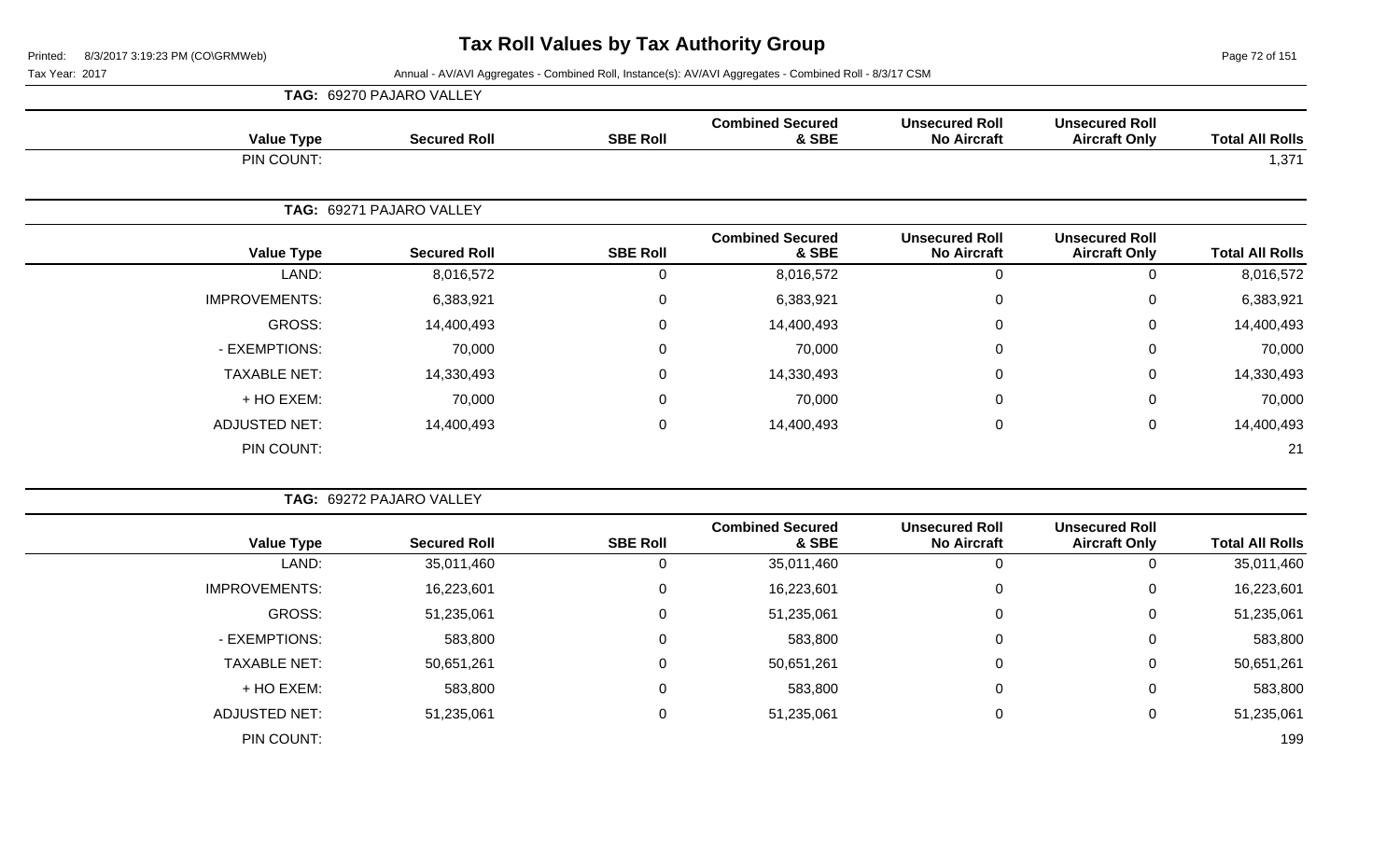## **Tax Roll Values by Tax Authority Group**

Tax Year: 2017 Annual - AV/AVI Aggregates - Combined Roll, Instance(s): AV/AVI Aggregates - Combined Roll - 8/3/17 CSM

**TAG:** 69273 PAJARO VALLEY

| <b>Value Type</b>    | <b>Secured Roll</b> | <b>SBE Roll</b> | <b>Combined Secured</b><br>& SBE | <b>Unsecured Roll</b><br><b>No Aircraft</b> | <b>Unsecured Roll</b><br><b>Aircraft Only</b> | <b>Total All Rolls</b> |
|----------------------|---------------------|-----------------|----------------------------------|---------------------------------------------|-----------------------------------------------|------------------------|
| LAND:                | 1,827,727,540       | 0               | 1,827,727,540                    | 35,708                                      | 0                                             | 1,827,763,248          |
| <b>IMPROVEMENTS:</b> | 1,177,624,522       | $\mathbf 0$     | 1,177,624,522                    | 11,443,491                                  | $\mathbf 0$                                   | 1,189,068,013          |
| PERSONAL PROP:       | 1,951,917           | $\mathbf 0$     | 1,951,917                        | 13,522,792                                  | 0                                             | 15,474,709             |
| <b>GROSS:</b>        | 3,007,303,979       | 0               | 3,007,303,979                    | 25,001,991                                  | $\Omega$                                      | 3,032,305,970          |
| - EXEMPTIONS:        | 45,806,717          | $\mathbf 0$     | 45,806,717                       | 1,702,760                                   | 0                                             | 47,509,477             |
| <b>TAXABLE NET:</b>  | 2,961,497,262       | $\mathbf 0$     | 2,961,497,262                    | 23,299,231                                  | $\Omega$                                      | 2,984,796,493          |
| + HO EXEM:           | 14,430,723          | $\mathbf 0$     | 14,430,723                       | 0                                           | 0                                             | 14,430,723             |
| <b>ADJUSTED NET:</b> | 2,975,927,985       | $\mathbf 0$     | 2,975,927,985                    | 23,299,231                                  | $\mathbf 0$                                   | 2,999,227,216          |
| PIN COUNT:           |                     |                 |                                  |                                             |                                               | 5,642                  |

**TAG:** 69274 PAJARO VALLEY

| <b>Value Type</b>    | <b>Secured Roll</b>      | <b>SBE Roll</b> | <b>Combined Secured</b><br>& SBE | <b>Unsecured Roll</b><br><b>No Aircraft</b> | <b>Unsecured Roll</b><br><b>Aircraft Only</b> | <b>Total All Rolls</b> |
|----------------------|--------------------------|-----------------|----------------------------------|---------------------------------------------|-----------------------------------------------|------------------------|
| LAND:                | 22,381,049               |                 | 22,381,049                       | 6,050                                       | 0                                             | 22,387,099             |
| <b>IMPROVEMENTS:</b> | 24,433,752               | 0               | 24,433,752                       | 6,050                                       | $\mathbf 0$                                   | 24,439,802             |
| PERSONAL PROP:       | 0                        | 0               | $\Omega$                         | 323,557                                     | $\mathbf 0$                                   | 323,557                |
| <b>GROSS:</b>        | 46,814,801               | 0               | 46,814,801                       | 335,657                                     | 0                                             | 47,150,458             |
| - EXEMPTIONS:        | 278,600                  | $\Omega$        | 278,600                          | $\mathbf 0$                                 | 0                                             | 278,600                |
| <b>TAXABLE NET:</b>  | 46,536,201               | 0               | 46,536,201                       | 335,657                                     | $\mathbf 0$                                   | 46,871,858             |
| + HO EXEM:           | 278,600                  | $\Omega$        | 278,600                          | 0                                           | 0                                             | 278,600                |
| <b>ADJUSTED NET:</b> | 46,814,801               | $\Omega$        | 46,814,801                       | 335,657                                     | 0                                             | 47,150,458             |
| PIN COUNT:           |                          |                 |                                  |                                             |                                               | 70                     |
|                      | TAG: 69275 PAJARO VALLEY |                 |                                  |                                             |                                               |                        |
| <b>Value Type</b>    | <b>Secured Roll</b>      | <b>SBE Roll</b> | <b>Combined Secured</b><br>& SBE | <b>Unsecured Roll</b><br><b>No Aircraft</b> | <b>Unsecured Roll</b><br><b>Aircraft Only</b> | <b>Total All Rolls</b> |

LAND: 190,488,124 0 190,488,124 0 0 190,488,124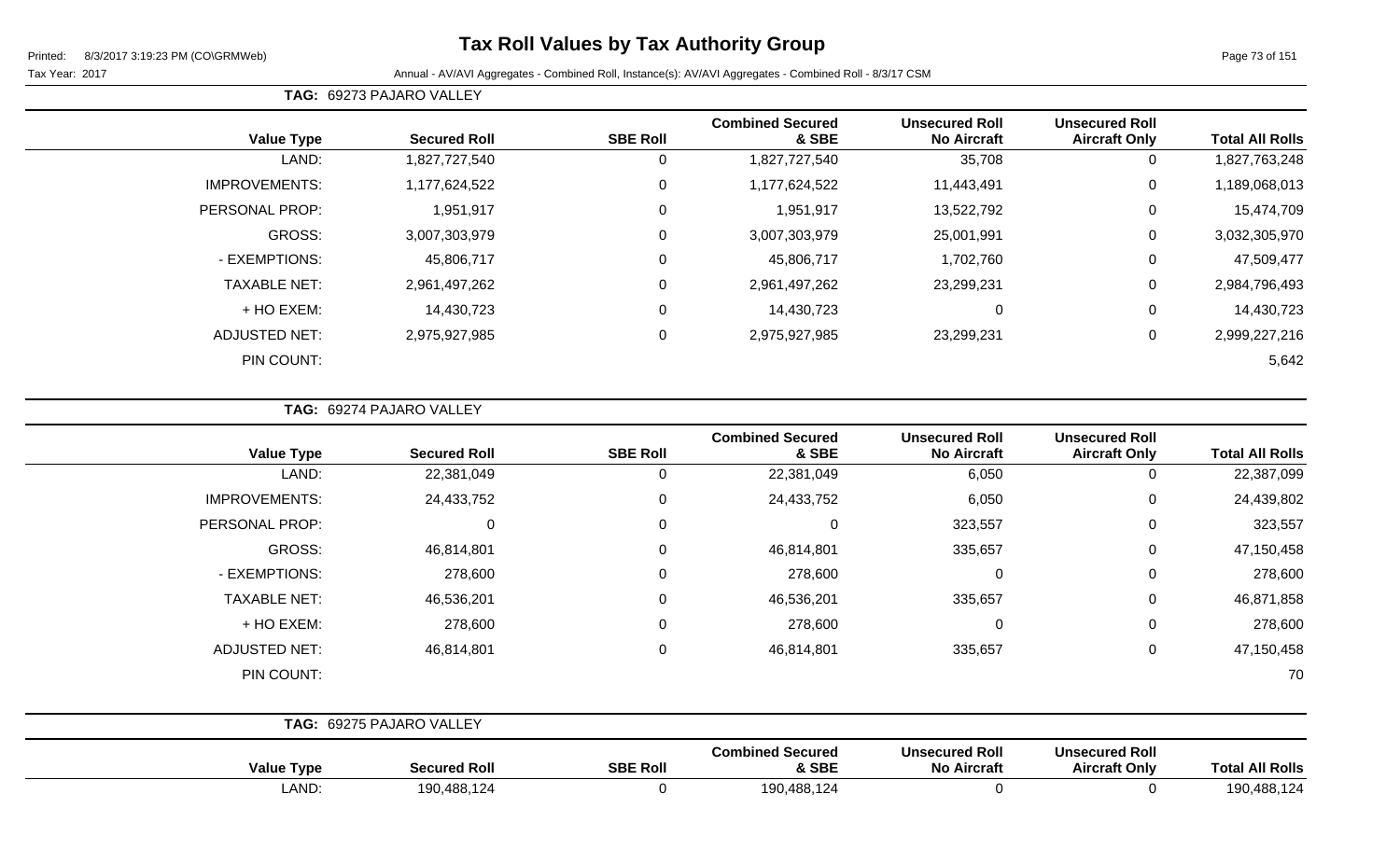## **Tax Roll Values by Tax Authority Group**

#### Tax Year: 2017 Annual - AV/AVI Aggregates - Combined Roll, Instance(s): AV/AVI Aggregates - Combined Roll - 8/3/17 CSM

**TAG:** 69275 PAJARO VALLEY

| <b>Total All Rolls</b> | <b>Unsecured Roll</b><br><b>Aircraft Only</b> | <b>Unsecured Roll</b><br><b>No Aircraft</b> | <b>Combined Secured</b><br>& SBE | <b>SBE Roll</b> | <b>Secured Roll</b> | <b>Value Type</b>    |  |  |
|------------------------|-----------------------------------------------|---------------------------------------------|----------------------------------|-----------------|---------------------|----------------------|--|--|
| 138,130,905            | 0                                             | 3,000                                       | 138,127,905                      | υ               | 138,127,905         | <b>IMPROVEMENTS:</b> |  |  |
| 181,043                | $\overline{0}$                                | 177,043                                     | 4,000                            |                 | 4,000               | PERSONAL PROP:       |  |  |
| 328,800,072            | $\mathbf 0$                                   | 180,043                                     | 328,620,029                      |                 | 328,620,029         | <b>GROSS:</b>        |  |  |
| 2,692,811              | 0                                             | 0                                           | 2,692,811                        | $\Omega$        | 2,692,811           | - EXEMPTIONS:        |  |  |
| 326,107,261            | 0                                             | 180,043                                     | 325,927,218                      | 0               | 325,927,218         | <b>TAXABLE NET:</b>  |  |  |
| 2,177,000              | 0                                             | $\mathbf 0$                                 | 2,177,000                        | $\Omega$        | 2,177,000           | + HO EXEM:           |  |  |
| 328,284,261            | 0                                             | 180,043                                     | 328,104,218                      | $\Omega$        | 328,104,218         | <b>ADJUSTED NET:</b> |  |  |
| 721                    |                                               |                                             |                                  |                 |                     | PIN COUNT:           |  |  |
|                        |                                               |                                             |                                  |                 |                     |                      |  |  |

**TAG:** 69277 PAJARO VALLEY

| <b>Value Type</b>    | <b>Secured Roll</b> | <b>SBE Roll</b> | <b>Combined Secured</b><br>& SBE | <b>Unsecured Roll</b><br><b>No Aircraft</b> | <b>Unsecured Roll</b><br><b>Aircraft Only</b> | <b>Total All Rolls</b> |
|----------------------|---------------------|-----------------|----------------------------------|---------------------------------------------|-----------------------------------------------|------------------------|
| LAND:                | 18,045,263          | O               | 18,045,263                       | 0                                           | 0                                             | 18,045,263             |
| <b>IMPROVEMENTS:</b> | 11,316,621          | $\Omega$        | 11,316,621                       | $\mathbf 0$                                 | 0                                             | 11,316,621             |
| PERSONAL PROP:       | $\Omega$            | $\Omega$        | $\Omega$                         | 18,907                                      | 0                                             | 18,907                 |
| GROSS:               | 29,361,884          | 0               | 29,361,884                       | 18,907                                      | 0                                             | 29,380,791             |
| - EXEMPTIONS:        | 203,280             |                 | 203,280                          | 0                                           | 0                                             | 203,280                |
| <b>TAXABLE NET:</b>  | 29,158,604          |                 | 29,158,604                       | 18,907                                      | $\Omega$                                      | 29,177,511             |
| + HO EXEM:           | 201,600             | $\Omega$        | 201,600                          | $\mathbf 0$                                 | $\Omega$                                      | 201,600                |
| <b>ADJUSTED NET:</b> | 29,360,204          | $\Omega$        | 29,360,204                       | 18,907                                      | 0                                             | 29,379,111             |
| PIN COUNT:           |                     |                 |                                  |                                             |                                               | 91                     |

|                      | <b>TAG: 69278 PAJARO VALLEY</b> |                 |                                  |                                             |                                               |                        |
|----------------------|---------------------------------|-----------------|----------------------------------|---------------------------------------------|-----------------------------------------------|------------------------|
| <b>Value Type</b>    | <b>Secured Roll</b>             | <b>SBE Roll</b> | <b>Combined Secured</b><br>& SBE | <b>Unsecured Roll</b><br><b>No Aircraft</b> | <b>Unsecured Roll</b><br><b>Aircraft Only</b> | <b>Total All Rolls</b> |
| LAND:                | 100,082,633                     |                 | 100,082,633                      | 19,025                                      |                                               | 100,101,658            |
| <b>IMPROVEMENTS:</b> | 77,987,482                      |                 | 77,987,482                       | 19,025                                      |                                               | 78,006,507             |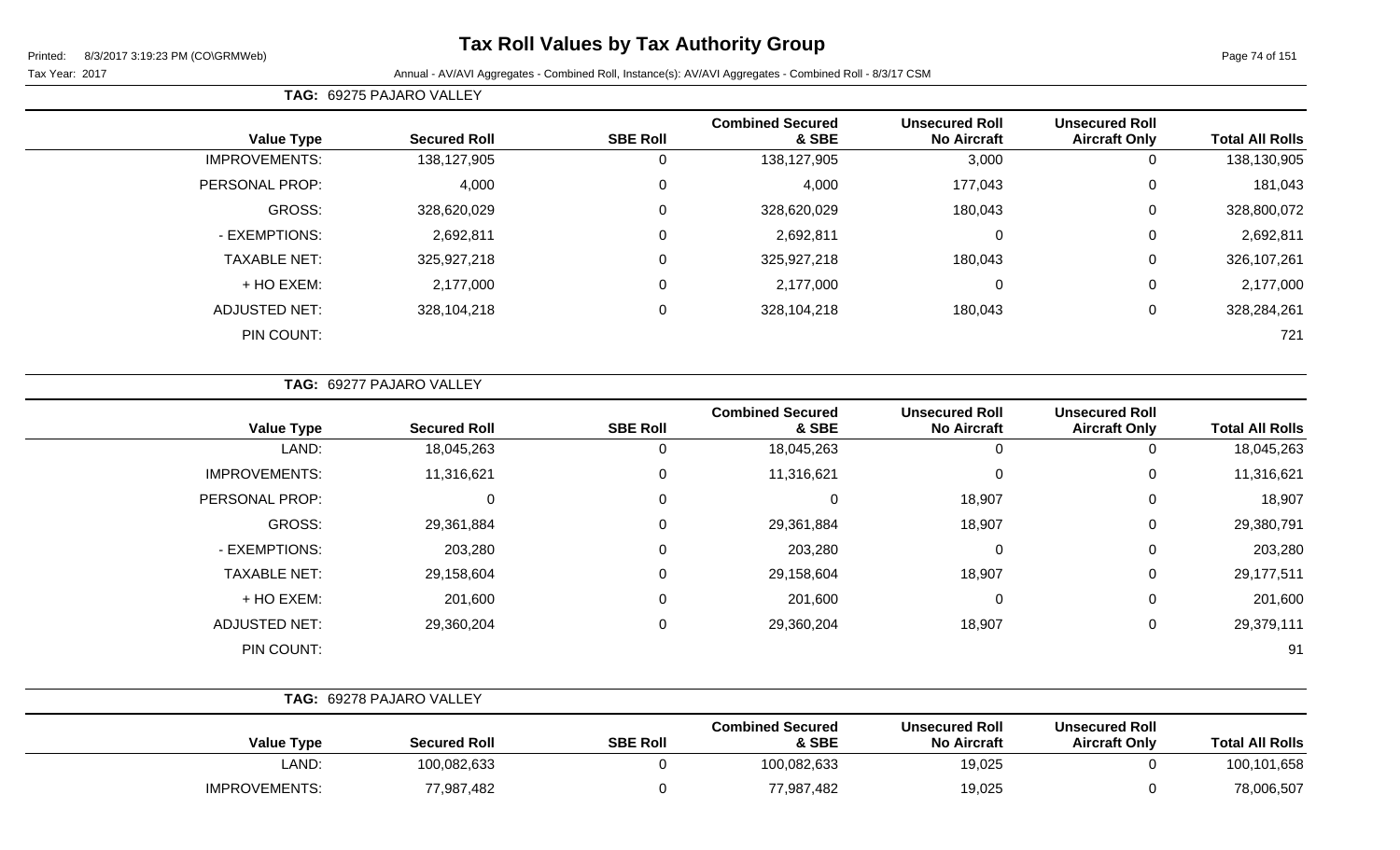## **Tax Roll Values by Tax Authority Group**

|                      | TAG: 69278 PAJARO VALLEY        |                 |                                  |                                             |                                               |                        |
|----------------------|---------------------------------|-----------------|----------------------------------|---------------------------------------------|-----------------------------------------------|------------------------|
| <b>Value Type</b>    | <b>Secured Roll</b>             | <b>SBE Roll</b> | <b>Combined Secured</b><br>& SBE | <b>Unsecured Roll</b><br><b>No Aircraft</b> | <b>Unsecured Roll</b><br><b>Aircraft Only</b> | <b>Total All Rolls</b> |
| PERSONAL PROP:       | 27,000                          | 0               | 27,000                           | 48,651                                      | 0                                             | 75,651                 |
| <b>GROSS:</b>        | 178,097,115                     | 0               | 178,097,115                      | 86,701                                      | $\mathbf 0$                                   | 178,183,816            |
| - EXEMPTIONS:        | 685,970                         | 0               | 685,970                          | 0                                           | $\mathbf 0$                                   | 685,970                |
| <b>TAXABLE NET:</b>  | 177,411,145                     | 0               | 177,411,145                      | 86,701                                      | $\mathbf 0$                                   | 177,497,846            |
| + HO EXEM:           | 551,600                         | 0               | 551,600                          | 0                                           | 0                                             | 551,600                |
| <b>ADJUSTED NET:</b> | 177,962,745                     | 0               | 177,962,745                      | 86,701                                      | $\mathbf 0$                                   | 178,049,446            |
| PIN COUNT:           |                                 |                 |                                  |                                             |                                               | 237                    |
|                      |                                 |                 |                                  |                                             |                                               |                        |
|                      | <b>TAG: 69279 PAJARO VALLEY</b> |                 |                                  |                                             |                                               |                        |

| <b>Value Type</b>    | <b>Secured Roll</b> | <b>SBE Roll</b> | <b>Combined Secured</b><br>& SBE | <b>Unsecured Roll</b><br><b>No Aircraft</b> | <b>Unsecured Roll</b><br><b>Aircraft Only</b> | <b>Total All Rolls</b> |
|----------------------|---------------------|-----------------|----------------------------------|---------------------------------------------|-----------------------------------------------|------------------------|
| LAND:                | 18,332,042          | 0               | 18,332,042                       |                                             | 0                                             | 18,332,042             |
| <b>IMPROVEMENTS:</b> | 16,414,240          | 0               | 16,414,240                       | 0                                           | 0                                             | 16,414,240             |
| GROSS:               | 34,746,282          | 0               | 34,746,282                       | $\mathbf 0$                                 | 0                                             | 34,746,282             |
| - EXEMPTIONS:        | 56,219              | 0               | 56,219                           | 0                                           | 0                                             | 56,219                 |
| <b>TAXABLE NET:</b>  | 34,690,063          | 0               | 34,690,063                       | 0                                           | 0                                             | 34,690,063             |
| + HO EXEM:           | 56,000              | 0               | 56,000                           | $\mathbf 0$                                 | 0                                             | 56,000                 |
| <b>ADJUSTED NET:</b> | 34,746,063          | 0               | 34,746,063                       | 0                                           | 0                                             | 34,746,063             |
| PIN COUNT:           |                     |                 |                                  |                                             |                                               | 24                     |

|                        |                                               |                                             |                                  | TAG: 69280 PAJARO VALLEY |                     |                      |  |  |
|------------------------|-----------------------------------------------|---------------------------------------------|----------------------------------|--------------------------|---------------------|----------------------|--|--|
| <b>Total All Rolls</b> | <b>Unsecured Roll</b><br><b>Aircraft Only</b> | <b>Unsecured Roll</b><br><b>No Aircraft</b> | <b>Combined Secured</b><br>& SBE | <b>SBE Roll</b>          | <b>Secured Roll</b> | <b>Value Type</b>    |  |  |
| 158,249,742            |                                               |                                             | 158,249,742                      |                          | 158,249,742         | LAND:                |  |  |
| 119,056,683            |                                               | 3,000                                       | 119,053,683                      |                          | 119,053,683         | <b>IMPROVEMENTS:</b> |  |  |
| 158,042                |                                               | 158,042                                     |                                  |                          |                     | PERSONAL PROP:       |  |  |
| 277,464,467            |                                               | 161,042                                     | 277,303,425                      |                          | 277,303,425         | GROSS:               |  |  |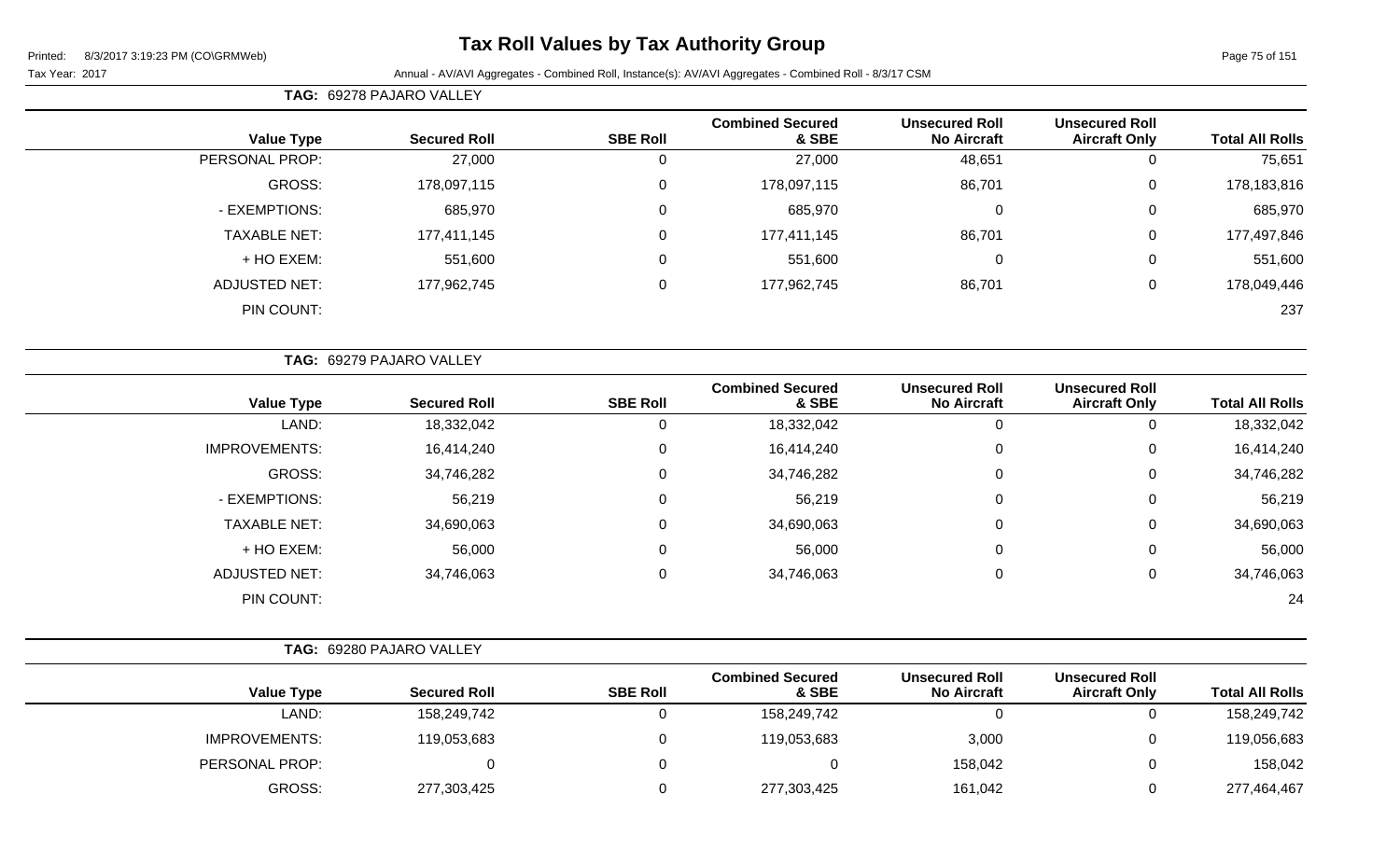## **Tax Roll Values by Tax Authority Group**

Page 76 of 151

| TAG: 69280 PAJARO VALLEY |                     |                     |                 |                                  |                                             |                                               |                        |
|--------------------------|---------------------|---------------------|-----------------|----------------------------------|---------------------------------------------|-----------------------------------------------|------------------------|
|                          | <b>Value Type</b>   | <b>Secured Roll</b> | <b>SBE Roll</b> | <b>Combined Secured</b><br>& SBE | <b>Unsecured Roll</b><br><b>No Aircraft</b> | <b>Unsecured Roll</b><br><b>Aircraft Only</b> | <b>Total All Rolls</b> |
|                          | - EXEMPTIONS:       | 3,094,267           |                 | 3,094,267                        |                                             |                                               | 3,094,267              |
|                          | <b>TAXABLE NET:</b> | 274,209,158         | 0               | 274,209,158                      | 161,042                                     | 0                                             | 274,370,200            |
|                          | + HO EXEM:          | 1,982,400           |                 | 1,982,400                        |                                             | 0                                             | 1,982,400              |
|                          | ADJUSTED NET:       | 276,191,558         | $\Omega$        | 276,191,558                      | 161,042                                     |                                               | 276,352,600            |
|                          | PIN COUNT:          |                     |                 |                                  |                                             |                                               | 812                    |

|                      | TAG: 69281 PAJARO VALLEY |                 |                                  |                                             |                                               |                        |
|----------------------|--------------------------|-----------------|----------------------------------|---------------------------------------------|-----------------------------------------------|------------------------|
| <b>Value Type</b>    | <b>Secured Roll</b>      | <b>SBE Roll</b> | <b>Combined Secured</b><br>& SBE | <b>Unsecured Roll</b><br><b>No Aircraft</b> | <b>Unsecured Roll</b><br><b>Aircraft Only</b> | <b>Total All Rolls</b> |
| LAND:                | 41,807,281               | U               | 41,807,281                       | 0                                           | 0                                             | 41,807,281             |
| <b>IMPROVEMENTS:</b> | 36,636,246               | 0               | 36,636,246                       | 1,258                                       | $\mathbf 0$                                   | 36,637,504             |
| PERSONAL PROP:       | $\Omega$                 | 0               | $\overline{0}$                   | 8,323                                       | 0                                             | 8,323                  |
| <b>GROSS:</b>        | 78,443,527               | 0               | 78,443,527                       | 9,581                                       | 0                                             | 78,453,108             |
| - EXEMPTIONS:        | 1,314,845                | $\Omega$        | 1,314,845                        | $\Omega$                                    | $\mathbf 0$                                   | 1,314,845              |
| <b>TAXABLE NET:</b>  | 77,128,682               | 0               | 77,128,682                       | 9,581                                       | 0                                             | 77,138,263             |
| + HO EXEM:           | 425,600                  | $\Omega$        | 425,600                          | $\mathbf 0$                                 | 0                                             | 425,600                |
| <b>ADJUSTED NET:</b> | 77,554,282               | $\Omega$        | 77,554,282                       | 9,581                                       | 0                                             | 77,563,863             |
| PIN COUNT:           |                          |                 |                                  |                                             |                                               | 177                    |

|                   | <b>TAG: 69282 PAJARO VALLEY</b> |                     |                 |                                  |                                             |                                               |                        |
|-------------------|---------------------------------|---------------------|-----------------|----------------------------------|---------------------------------------------|-----------------------------------------------|------------------------|
| <b>Value Type</b> |                                 | <b>Secured Roll</b> | <b>SBE Roll</b> | <b>Combined Secured</b><br>& SBE | <b>Unsecured Roll</b><br><b>No Aircraft</b> | <b>Unsecured Roll</b><br><b>Aircraft Only</b> | <b>Total All Rolls</b> |
|                   | LAND:                           | 51,356,247          | 1,295           | 51,357,542                       | 84,341                                      | U                                             | 51,441,883             |
| IMPROVEMENTS:     |                                 | 37,983,743          | 0               | 37,983,743                       | 837,509                                     | 0                                             | 38,821,252             |
| PERSONAL PROP:    |                                 | 1,229,191           | 0               | 1,229,191                        | 4,179,323                                   | υ                                             | 5,408,514              |
| GROSS:            |                                 | 90,569,181          | 1,295           | 90,570,476                       | 5,101,173                                   | υ                                             | 95,671,649             |
| - EXEMPTIONS:     |                                 | 14,869,497          | 0               | 14,869,497                       |                                             | 0                                             | 14,869,497             |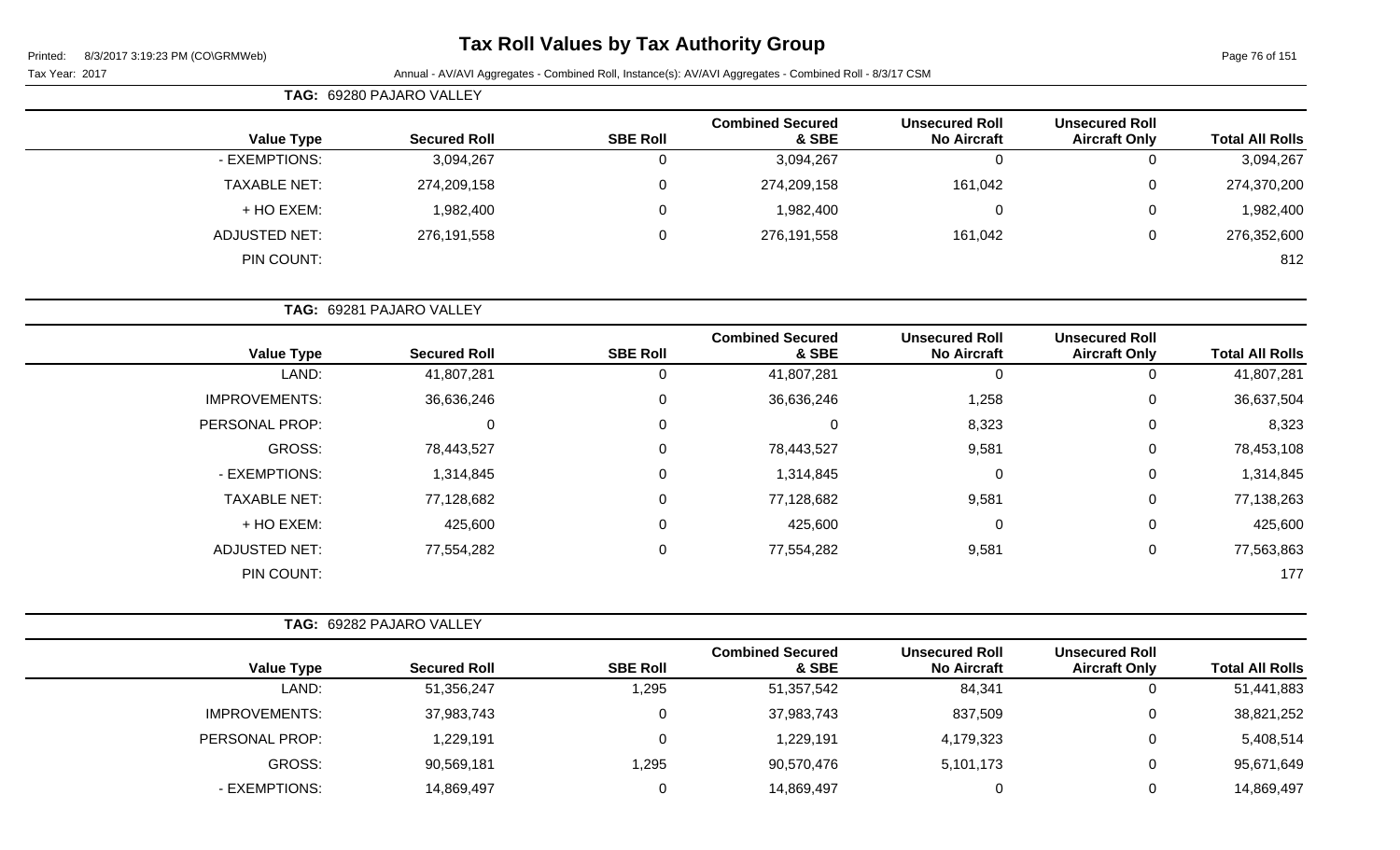| Printed: |  | 8/3/2017 3:19:23 PM (CO\GRMWeb) |  |
|----------|--|---------------------------------|--|
|          |  |                                 |  |

# **Tax Roll Values by Tax Authority Group**

Page 77 of 151

| Page 77 or 151         |                                               |                                             | Annual - AV/AVI Aggregates - Combined Roll, Instance(s): AV/AVI Aggregates - Combined Roll - 8/3/17 CSM |                 |                          | Printed:<br>8/3/2017 3.19.23 PM (CONGRMWPD)<br>Tax Year: 2017 |
|------------------------|-----------------------------------------------|---------------------------------------------|---------------------------------------------------------------------------------------------------------|-----------------|--------------------------|---------------------------------------------------------------|
|                        |                                               |                                             |                                                                                                         |                 | TAG: 69282 PAJARO VALLEY |                                                               |
| <b>Total All Rolls</b> | <b>Unsecured Roll</b><br><b>Aircraft Only</b> | <b>Unsecured Roll</b><br><b>No Aircraft</b> | <b>Combined Secured</b><br>& SBE                                                                        | <b>SBE Roll</b> | <b>Secured Roll</b>      | <b>Value Type</b>                                             |
| 80,802,152             | 0                                             | 5,101,173                                   | 75,700,979                                                                                              | 1,295           | 75,699,684               | <b>TAXABLE NET:</b>                                           |
| 110,600                | 0                                             | $\mathbf 0$                                 | 110,600                                                                                                 | 0               | 110,600                  | + HO EXEM:                                                    |
| 80,912,752             | 0                                             | 5,101,173                                   | 75,811,579                                                                                              | 1,295           | 75,810,284               | <b>ADJUSTED NET:</b>                                          |
| 175                    |                                               |                                             |                                                                                                         |                 |                          | PIN COUNT:                                                    |
|                        |                                               |                                             |                                                                                                         |                 | TAG: 69285 PAJARO VALLEY |                                                               |
| <b>Total All Rolls</b> | <b>Unsecured Roll</b><br><b>Aircraft Only</b> | <b>Unsecured Roll</b><br><b>No Aircraft</b> | <b>Combined Secured</b><br>& SBE                                                                        | <b>SBE Roll</b> | <b>Secured Roll</b>      | <b>Value Type</b>                                             |
| 1,434,374              | $\mathbf 0$                                   | $\pmb{0}$                                   | 1,434,374                                                                                               | $\pmb{0}$       | 1,434,374                | LAND:                                                         |
| 1,358,668              | 0                                             | $\overline{0}$                              | 1,358,668                                                                                               | $\overline{0}$  | 1,358,668                | <b>IMPROVEMENTS:</b>                                          |
| 2,793,042              | 0                                             | $\Omega$                                    | 2,793,042                                                                                               | $\Omega$        | 2,793,042                | <b>GROSS:</b>                                                 |
| 43,790                 | 0                                             | $\Omega$                                    | 43,790                                                                                                  | $\Omega$        | 43,790                   | - EXEMPTIONS:                                                 |
| 2,749,252              | 0                                             | $\Omega$                                    | 2,749,252                                                                                               | $\Omega$        | 2,749,252                | <b>TAXABLE NET:</b>                                           |
| 35,000                 | 0                                             | $\Omega$                                    | 35,000                                                                                                  | $\Omega$        | 35,000                   | + HO EXEM:                                                    |
| 2,784,252              | 0                                             | $\mathbf 0$                                 | 2,784,252                                                                                               | $\mathbf 0$     | 2,784,252                | <b>ADJUSTED NET:</b>                                          |
| 17                     |                                               |                                             |                                                                                                         |                 |                          | PIN COUNT:                                                    |
|                        |                                               |                                             |                                                                                                         |                 | TAG: 69286 PAJARO VALLEY |                                                               |
| <b>Total All Rolls</b> | <b>Unsecured Roll</b><br><b>Aircraft Only</b> | <b>Unsecured Roll</b><br><b>No Aircraft</b> | <b>Combined Secured</b><br>& SBE                                                                        | <b>SBE Roll</b> | <b>Secured Roll</b>      | <b>Value Type</b>                                             |
| 244,235                | 0                                             | $\mathbf 0$                                 | 244,235                                                                                                 | 0               | 244,235                  | LAND:                                                         |
| 666,758                | 0                                             | $\mathbf 0$                                 | 666,758                                                                                                 | $\mathbf 0$     | 666,758                  | <b>IMPROVEMENTS:</b>                                          |
| 910,993                | 0                                             | $\Omega$                                    | 910,993                                                                                                 | 0               | 910,993                  | <b>GROSS:</b>                                                 |
| 910,993                | 0                                             | 0                                           | 910,993                                                                                                 | $\Omega$        | 910,993                  | <b>TAXABLE NET:</b>                                           |
| 910,993                | 0                                             | $\mathbf 0$                                 | 910,993                                                                                                 | $\mathbf 0$     | 910,993                  | <b>ADJUSTED NET:</b>                                          |
|                        |                                               |                                             |                                                                                                         |                 |                          | PIN COUNT:                                                    |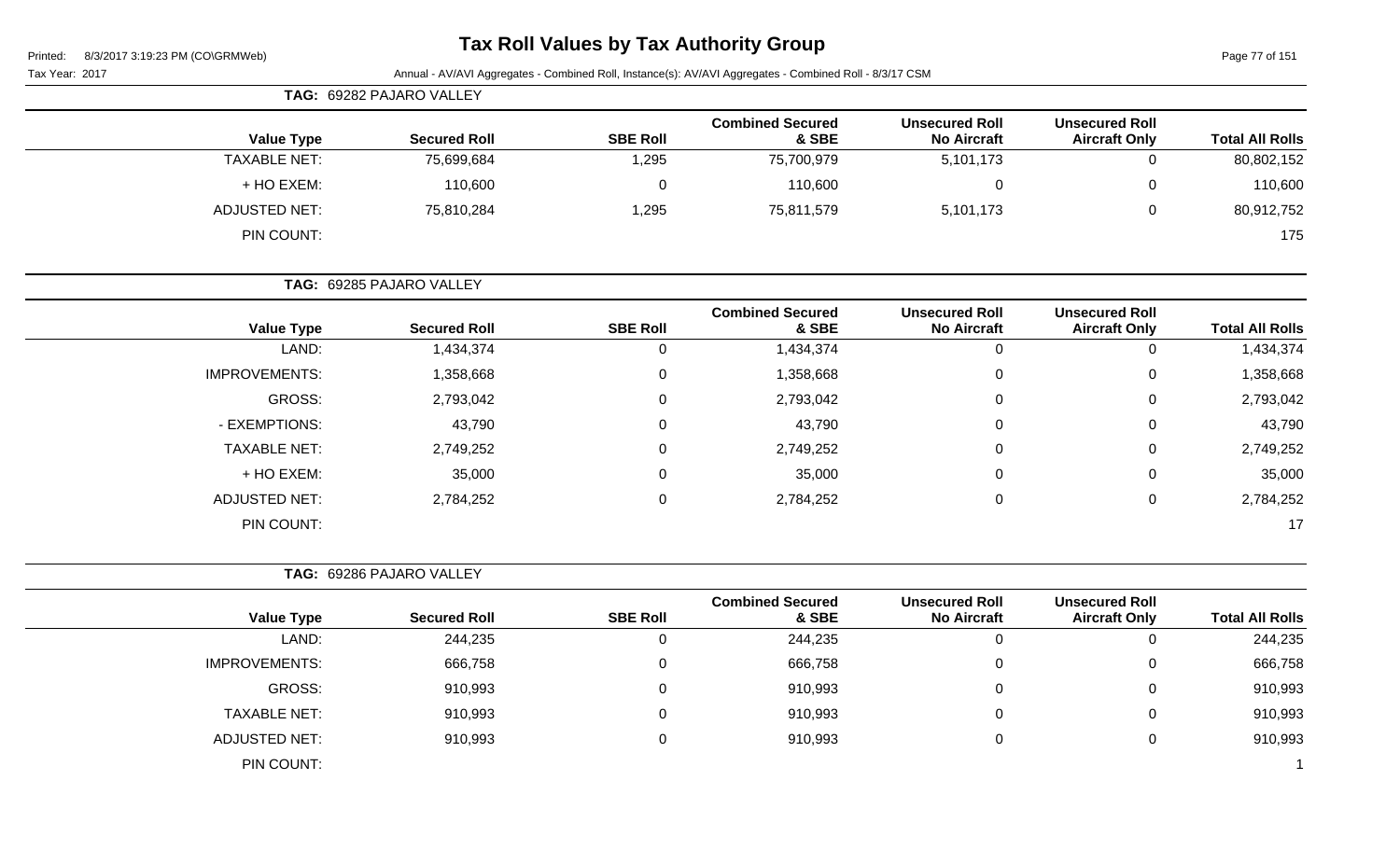## **Tax Roll Values by Tax Authority Group**

#### Tax Year: 2017 Annual - AV/AVI Aggregates - Combined Roll, Instance(s): AV/AVI Aggregates - Combined Roll - 8/3/17 CSM

**TAG:** 69289 PAJARO VALLEY

| <b>Value Type</b>    | <b>Secured Roll</b> | <b>SBE Roll</b>  | <b>Combined Secured</b><br>& SBE | <b>Unsecured Roll</b><br><b>No Aircraft</b> | <b>Unsecured Roll</b><br><b>Aircraft Only</b> | <b>Total All Rolls</b> |
|----------------------|---------------------|------------------|----------------------------------|---------------------------------------------|-----------------------------------------------|------------------------|
| LAND:                | 4,126,024           | U                | 4,126,024                        | 0                                           |                                               | 4,126,024              |
| <b>IMPROVEMENTS:</b> | 3,485,394           | $\mathbf 0$      | 3,485,394                        | $\mathbf 0$                                 | 0                                             | 3,485,394              |
| GROSS:               | 7,611,418           | $\boldsymbol{0}$ | 7,611,418                        | 0                                           | 0                                             | 7,611,418              |
| - EXEMPTIONS:        | 35,000              | $\mathbf 0$      | 35,000                           | $\mathbf 0$                                 | 0                                             | 35,000                 |
| <b>TAXABLE NET:</b>  | 7,576,418           | $\mathbf 0$      | 7,576,418                        | $\mathbf 0$                                 | 0                                             | 7,576,418              |
| + HO EXEM:           | 35,000              | $\mathbf 0$      | 35,000                           | $\mathbf 0$                                 | 0                                             | 35,000                 |
| ADJUSTED NET:        | 7,611,418           | $\boldsymbol{0}$ | 7,611,418                        | 0                                           | $\mathbf 0$                                   | 7,611,418              |
| PIN COUNT:           |                     |                  |                                  |                                             |                                               | 13                     |

**TAG:** 69290 PAJARO VALLEY

| <b>Value Type</b>    | <b>Secured Roll</b> | <b>SBE Roll</b> | <b>Combined Secured</b><br>& SBE | <b>Unsecured Roll</b><br><b>No Aircraft</b> | <b>Unsecured Roll</b><br><b>Aircraft Only</b> | <b>Total All Rolls</b> |
|----------------------|---------------------|-----------------|----------------------------------|---------------------------------------------|-----------------------------------------------|------------------------|
| LAND:                | 8,701,976           | 0               | 8,701,976                        |                                             |                                               | 8,701,976              |
| <b>IMPROVEMENTS:</b> | 11,332,193          | 0               | 11,332,193                       | $\Omega$                                    | $\Omega$                                      | 11,332,193             |
| PERSONAL PROP:       |                     | 0               | 0                                | 13,373                                      | 0                                             | 13,373                 |
| GROSS:               | 20,034,169          | 0               | 20,034,169                       | 13,373                                      | $\Omega$                                      | 20,047,542             |
| - EXEMPTIONS:        | 63,701              | $\mathbf 0$     | 63,701                           | $\mathbf 0$                                 | $\Omega$                                      | 63,701                 |
| <b>TAXABLE NET:</b>  | 19,970,468          | 0               | 19,970,468                       | 13,373                                      | $\Omega$                                      | 19,983,841             |
| + HO EXEM:           | 63,000              | 0               | 63,000                           | $\Omega$                                    | 0                                             | 63,000                 |
| <b>ADJUSTED NET:</b> | 20,033,468          | 0               | 20,033,468                       | 13,373                                      | $\Omega$                                      | 20,046,841             |
| PIN COUNT:           |                     |                 |                                  |                                             |                                               | 21                     |

|                      | <b>TAG: 69291 PAJARO VALLEY</b> |                 |                                  |                                             |                                               |                        |  |
|----------------------|---------------------------------|-----------------|----------------------------------|---------------------------------------------|-----------------------------------------------|------------------------|--|
| <b>Value Type</b>    | <b>Secured Roll</b>             | <b>SBE Roll</b> | <b>Combined Secured</b><br>& SBE | <b>Unsecured Roll</b><br><b>No Aircraft</b> | <b>Unsecured Roll</b><br><b>Aircraft Only</b> | <b>Total All Rolls</b> |  |
| LAND:                | 17,175,337                      |                 | 17, 175, 337                     |                                             |                                               | 17, 175, 337           |  |
| <b>IMPROVEMENTS:</b> | 12,883,029                      |                 | 12,883,029                       |                                             |                                               | 12,883,029             |  |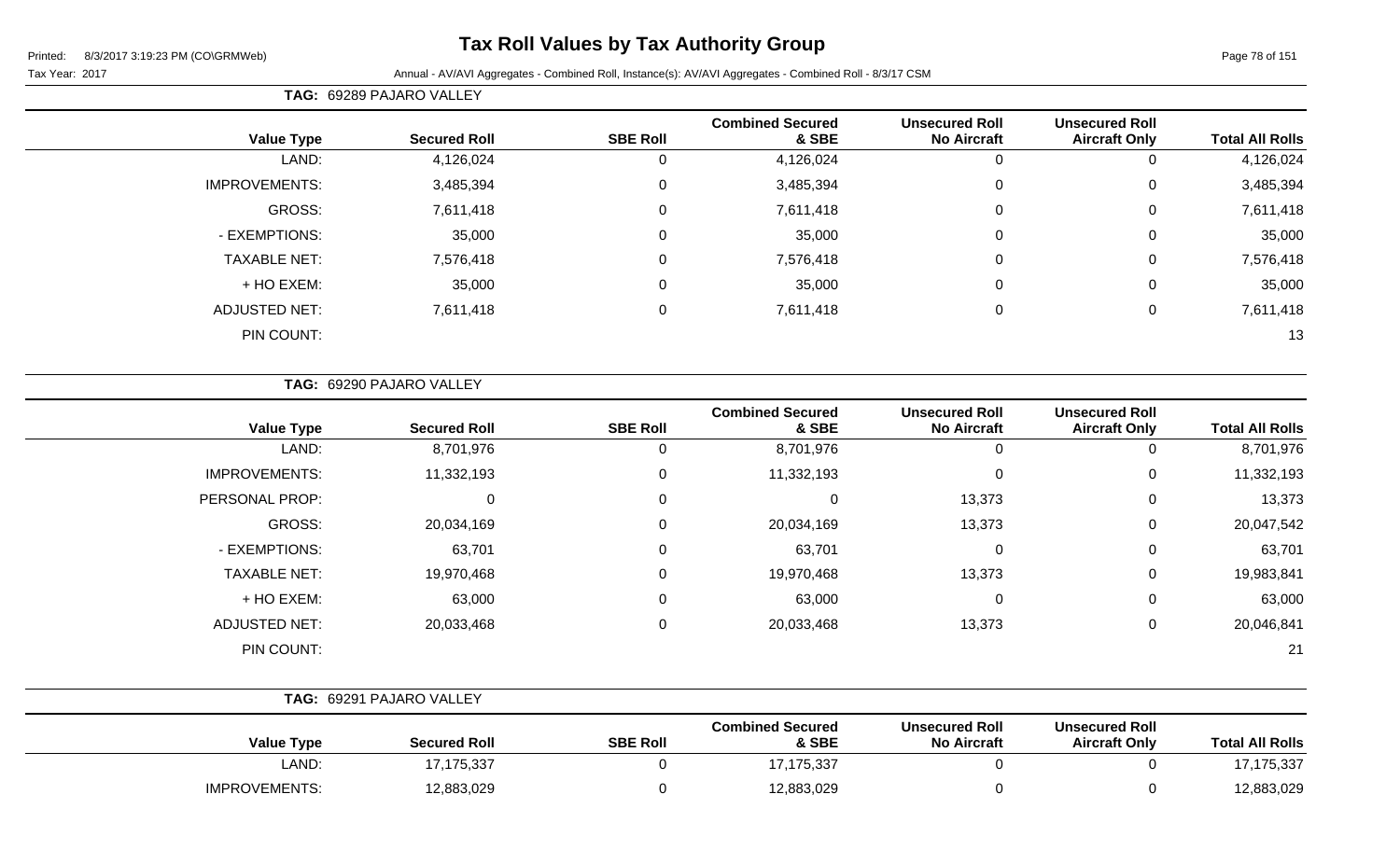## **Tax Roll Values by Tax Authority Group**

|                        |                                               |                                             |                                  | TAG: 69291 PAJARO VALLEY |                          |                      |  |  |  |
|------------------------|-----------------------------------------------|---------------------------------------------|----------------------------------|--------------------------|--------------------------|----------------------|--|--|--|
| <b>Total All Rolls</b> | <b>Unsecured Roll</b><br><b>Aircraft Only</b> | <b>Unsecured Roll</b><br><b>No Aircraft</b> | <b>Combined Secured</b><br>& SBE | <b>SBE Roll</b>          | <b>Secured Roll</b>      | <b>Value Type</b>    |  |  |  |
| 598,395                |                                               | 53,210                                      | 545,185                          | 0                        | 545,185                  | PERSONAL PROP:       |  |  |  |
| 30,656,761             | $\Omega$                                      | 53,210                                      | 30,603,551                       | $\mathbf 0$              | 30,603,551               | GROSS:               |  |  |  |
| 331,682                | $\Omega$                                      | $\pmb{0}$                                   | 331,682                          | 0                        | 331,682                  | - EXEMPTIONS:        |  |  |  |
| 30,325,079             | $\Omega$                                      | 53,210                                      | 30,271,869                       | $\mathbf 0$              | 30,271,869               | <b>TAXABLE NET:</b>  |  |  |  |
| 70,000                 | $\Omega$                                      | 0                                           | 70,000                           | 0                        | 70,000                   | + HO EXEM:           |  |  |  |
| 30,395,079             | 0                                             | 53,210                                      | 30,341,869                       | $\mathbf 0$              | 30,341,869               | <b>ADJUSTED NET:</b> |  |  |  |
| 59                     |                                               |                                             |                                  |                          |                          | PIN COUNT:           |  |  |  |
|                        |                                               |                                             |                                  |                          | TAG: 69293 PAJARO VALLEY |                      |  |  |  |
| <b>Total All Rolls</b> | <b>Unsecured Roll</b><br><b>Aircraft Only</b> | <b>Unsecured Roll</b><br><b>No Aircraft</b> | <b>Combined Secured</b><br>& SBE | <b>SBE Roll</b>          | <b>Secured Roll</b>      | <b>Value Type</b>    |  |  |  |
| 11,828,059             |                                               | 0                                           | 11,828,059                       | $\mathbf 0$              | 11,828,059               | LAND:                |  |  |  |
| 6,986,477              |                                               | 0                                           | 6,986,477                        | $\mathbf 0$              | 6,986,477                | <b>IMPROVEMENTS:</b> |  |  |  |
| 18,814,536             | 0                                             | $\pmb{0}$                                   | 18,814,536                       | $\mathbf 0$              | 18,814,536               | GROSS:               |  |  |  |
|                        |                                               |                                             |                                  |                          |                          |                      |  |  |  |

| 166,974    |  | 166,974    | 166,974    | - EXEMPTIONS:       |
|------------|--|------------|------------|---------------------|
| 18,647,562 |  | 18,647,562 | 18,647,562 | <b>TAXABLE NET:</b> |
| 35,000     |  | 35,000     | 35,000     | + HO EXEM:          |
| 18,682,562 |  | 18,682,562 | 18,682,562 | ADJUSTED NET:       |
| 18         |  |            |            | PIN COUNT:          |
|            |  |            |            |                     |

|                      | <b>TAG: 73001 HAPPY VALLEY</b> |                 |                                  |                                             |                                               |                        |
|----------------------|--------------------------------|-----------------|----------------------------------|---------------------------------------------|-----------------------------------------------|------------------------|
| <b>Value Type</b>    | <b>Secured Roll</b>            | <b>SBE Roll</b> | <b>Combined Secured</b><br>& SBE | <b>Unsecured Roll</b><br><b>No Aircraft</b> | <b>Unsecured Roll</b><br><b>Aircraft Only</b> | <b>Total All Rolls</b> |
| LAND:                | 150,841,691                    |                 | 150,841,691                      |                                             |                                               | 150,841,691            |
| <b>IMPROVEMENTS:</b> | 139,716,574                    | υ               | 139,716,574                      | 115,445                                     |                                               | 139,832,019            |
| PERSONAL PROP:       | 513,184                        | υ               | 513,184                          | 463,758                                     |                                               | 976,942                |
| <b>GROSS:</b>        | 291,071,449                    |                 | 291,071,449                      | 579,203                                     |                                               | 291,650,652            |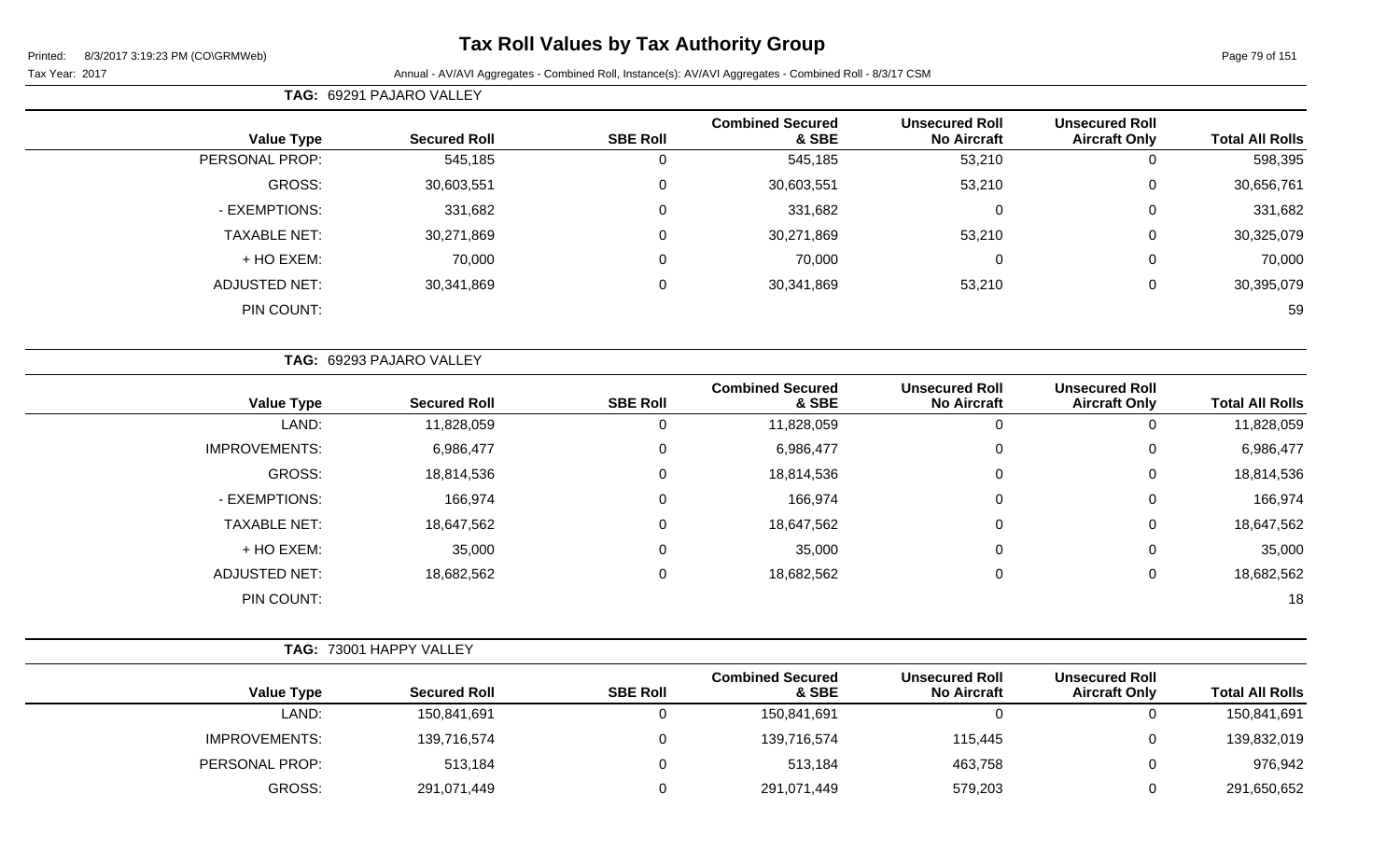## **Tax Roll Values by Tax Authority Group**

Page 80 of 151

Tax Year: 2017 Annual - AV/AVI Aggregates - Combined Roll, Instance(s): AV/AVI Aggregates - Combined Roll - 8/3/17 CSM

|                   | <b>TAG: 73001 HAPPY VALLEY</b> |                 |                                  |                                             |                                               |                        |
|-------------------|--------------------------------|-----------------|----------------------------------|---------------------------------------------|-----------------------------------------------|------------------------|
| <b>Value Type</b> | <b>Secured Roll</b>            | <b>SBE Roll</b> | <b>Combined Secured</b><br>& SBE | <b>Unsecured Roll</b><br><b>No Aircraft</b> | <b>Unsecured Roll</b><br><b>Aircraft Only</b> | <b>Total All Rolls</b> |
| - EXEMPTIONS:     | 4,643,215                      |                 | 4,643,215                        | 0                                           | 0                                             | 4,643,215              |
| TAXABLE NET:      | 286,428,234                    |                 | 286,428,234                      | 579,203                                     | 0                                             | 287,007,437            |
| + HO EXEM:        | 1,883,000                      |                 | 1,883,000                        | 0                                           | 0                                             | 1,883,000              |
| ADJUSTED NET:     | 288,311,234                    |                 | 288,311,234                      | 579,203                                     | 0                                             | 288,890,437            |
| PIN COUNT:        |                                |                 |                                  |                                             |                                               | 601                    |

**TAG:** 73002 HAPPY VALLEY

| <b>Value Type</b>    | <b>Secured Roll</b> | <b>SBE Roll</b> | <b>Combined Secured</b><br>& SBE | <b>Unsecured Roll</b><br><b>No Aircraft</b> | <b>Unsecured Roll</b><br><b>Aircraft Only</b> | <b>Total All Rolls</b> |
|----------------------|---------------------|-----------------|----------------------------------|---------------------------------------------|-----------------------------------------------|------------------------|
| LAND:                | 1,432,687           | U               | 1,432,687                        | 0                                           | 0                                             | 1,432,687              |
| <b>IMPROVEMENTS:</b> | 873,143             | 0               | 873,143                          | 0                                           | 0                                             | 873,143                |
| GROSS:               | 2,305,830           | 0               | 2,305,830                        | 0                                           | 0                                             | 2,305,830              |
| - EXEMPTIONS:        | 14,000              | 0               | 14,000                           | 0                                           | 0                                             | 14,000                 |
| <b>TAXABLE NET:</b>  | 2,291,830           | 0               | 2,291,830                        | 0                                           | 0                                             | 2,291,830              |
| + HO EXEM:           | 14,000              | 0               | 14,000                           | 0                                           | 0                                             | 14,000                 |
| <b>ADJUSTED NET:</b> | 2,305,830           | 0               | 2,305,830                        | 0                                           | 0                                             | 2,305,830              |
| PIN COUNT:           |                     |                 |                                  |                                             |                                               | 3                      |

|                      | <b>TAG: 73003 HAPPY VALLEY</b> |                 |                                  |                                             |                                               |                        |
|----------------------|--------------------------------|-----------------|----------------------------------|---------------------------------------------|-----------------------------------------------|------------------------|
| <b>Value Type</b>    | <b>Secured Roll</b>            | <b>SBE Roll</b> | <b>Combined Secured</b><br>& SBE | <b>Unsecured Roll</b><br><b>No Aircraft</b> | <b>Unsecured Roll</b><br><b>Aircraft Only</b> | <b>Total All Rolls</b> |
| LAND:                | 889,530                        | 0               | 889,530                          | 0                                           |                                               | 889,530                |
| <b>IMPROVEMENTS:</b> | 768,500                        | 0               | 768,500                          | 0                                           | U                                             | 768,500                |
| GROSS:               | 1,658,030                      | 0               | 1,658,030                        | 0                                           | 0                                             | 1,658,030              |
| - EXEMPTIONS:        | 14,000                         | 0               | 14,000                           | $\Omega$                                    | 0                                             | 14,000                 |
| <b>TAXABLE NET:</b>  | 1,644,030                      | 0               | 1,644,030                        | 0                                           | 0                                             | 1,644,030              |
| + HO EXEM:           | 14,000                         | 0               | 14,000                           | $\Omega$                                    |                                               | 14,000                 |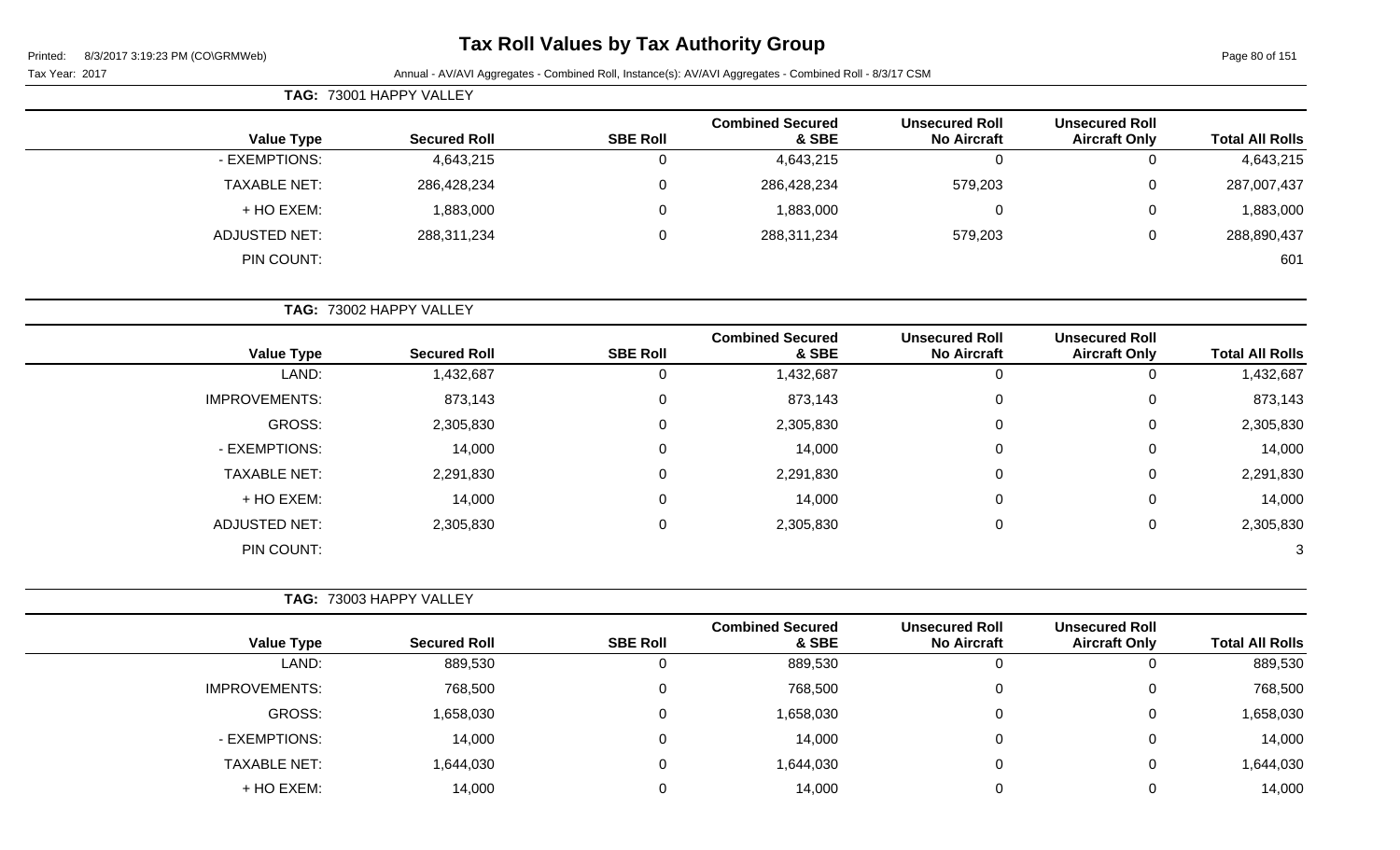**TAG:** 73003 HAPPY VALLEY

Page 81 of 151

| <b>Total All Rolls</b> | <b>Unsecured Roll</b><br><b>Aircraft Only</b> | <b>Unsecured Roll</b><br><b>No Aircraft</b> | <b>Combined Secured</b><br>& SBE | <b>SBE Roll</b> | <b>Secured Roll</b>     | <b>Value Type</b>    |
|------------------------|-----------------------------------------------|---------------------------------------------|----------------------------------|-----------------|-------------------------|----------------------|
| 1,658,030              | 0                                             | 0                                           | 1,658,030                        | 0               | 1,658,030               | <b>ADJUSTED NET:</b> |
| 3                      |                                               |                                             |                                  |                 |                         | PIN COUNT:           |
|                        |                                               |                                             |                                  |                 | TAG: 73004 HAPPY VALLEY |                      |
| <b>Total All Rolls</b> | <b>Unsecured Roll</b><br><b>Aircraft Only</b> | <b>Unsecured Roll</b><br><b>No Aircraft</b> | <b>Combined Secured</b><br>& SBE | <b>SBE Roll</b> | <b>Secured Roll</b>     | <b>Value Type</b>    |
| 741,087                | 0                                             | 0                                           | 741,087                          | 0               | 741,087                 | LAND:                |
| 1,031,511              | $\mathbf 0$                                   | 0                                           | 1,031,511                        | 0               | 1,031,511               | <b>IMPROVEMENTS:</b> |
| 1,772,598              | $\mathbf 0$                                   | 0                                           | 1,772,598                        | 0               | 1,772,598               | GROSS:               |
| 21,000                 | $\mathbf 0$                                   | 0                                           | 21,000                           | 0               | 21,000                  | - EXEMPTIONS:        |
| 1,751,598              | $\mathbf 0$                                   | 0                                           | 1,751,598                        | 0               | 1,751,598               | <b>TAXABLE NET:</b>  |
| 21,000                 | $\mathbf 0$                                   | 0                                           | 21,000                           | 0               | 21,000                  | + HO EXEM:           |
| 1,772,598              | $\mathbf 0$                                   | $\pmb{0}$                                   | 1,772,598                        | 0               | 1,772,598               | <b>ADJUSTED NET:</b> |
| 4                      |                                               |                                             |                                  |                 |                         | PIN COUNT:           |

|                      | <b>TAG: 73005 HAPPY VALLEY</b> |                 |                                  |                                             |                                               |                        |
|----------------------|--------------------------------|-----------------|----------------------------------|---------------------------------------------|-----------------------------------------------|------------------------|
| <b>Value Type</b>    | <b>Secured Roll</b>            | <b>SBE Roll</b> | <b>Combined Secured</b><br>& SBE | <b>Unsecured Roll</b><br><b>No Aircraft</b> | <b>Unsecured Roll</b><br><b>Aircraft Only</b> | <b>Total All Rolls</b> |
| LAND:                | 99,246                         | 0               | 99,246                           | O                                           |                                               | 99,246                 |
| <b>IMPROVEMENTS:</b> | 55,719                         | 0               | 55,719                           | 0                                           | 0                                             | 55,719                 |
| GROSS:               | 154,965                        | 0               | 154,965                          | 0                                           | 0                                             | 154,965                |
| <b>TAXABLE NET:</b>  | 154,965                        | 0               | 154,965                          | 0                                           | 0                                             | 154,965                |
| <b>ADJUSTED NET:</b> | 154,965                        | 0               | 154,965                          | 0                                           | 0                                             | 154,965                |
| PIN COUNT:           |                                |                 |                                  |                                             |                                               | $\overline{2}$         |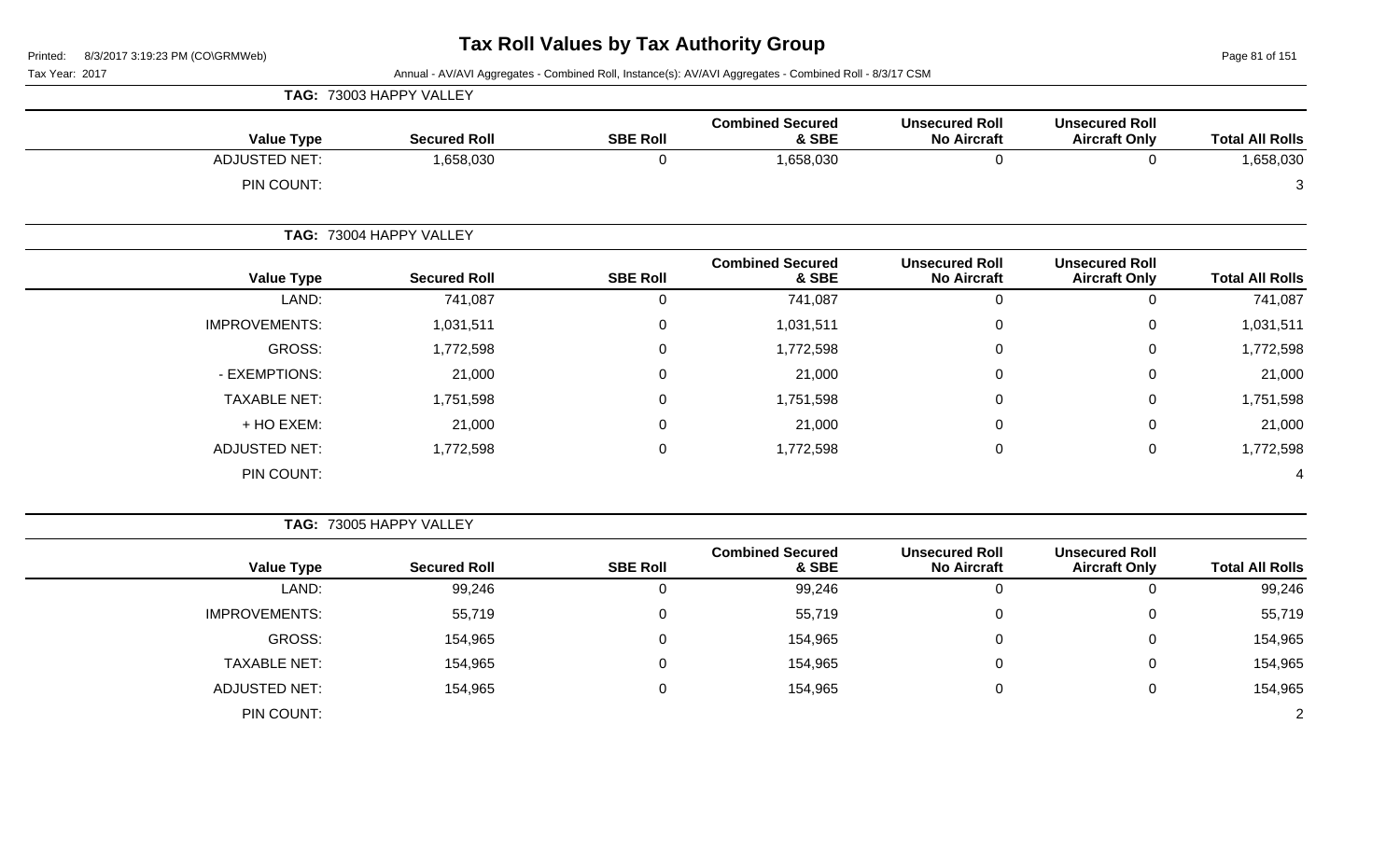## **Tax Roll Values by Tax Authority Group**

Page 82 of 151

#### Tax Year: 2017 Annual - AV/AVI Aggregates - Combined Roll, Instance(s): AV/AVI Aggregates - Combined Roll - 8/3/17 CSM

| <b>Total All Rolls</b> | <b>Unsecured Roll</b><br><b>Aircraft Only</b> | <b>Unsecured Roll</b><br><b>No Aircraft</b> | <b>Combined Secured</b><br>& SBE | <b>SBE Roll</b> | <b>Secured Roll</b> | <b>Value Type</b>    |
|------------------------|-----------------------------------------------|---------------------------------------------|----------------------------------|-----------------|---------------------|----------------------|
| 7,187,450              | 0                                             | 0                                           | 7,187,450                        | υ               | 7,187,450           | LAND:                |
| 5,693,856              | 0                                             | 0                                           | 5,693,856                        | 0               | 5,693,856           | <b>IMPROVEMENTS:</b> |
| 37,473                 | 0                                             | 37,473                                      | 0                                | 0               | 0                   | PERSONAL PROP:       |
| 12,918,779             | 0                                             | 37,473                                      | 12,881,306                       | 0               | 12,881,306          | GROSS:               |
| 85,594                 | 0                                             | 0                                           | 85,594                           | 0               | 85,594              | - EXEMPTIONS:        |
| 12,833,185             | $\mathbf 0$                                   | 37,473                                      | 12,795,712                       | 0               | 12,795,712          | <b>TAXABLE NET:</b>  |
| 84,000                 | 0                                             | 0                                           | 84,000                           | 0               | 84,000              | + HO EXEM:           |
| 12,917,185             | 0                                             | 37,473                                      | 12,879,712                       | $\mathbf 0$     | 12,879,712          | <b>ADJUSTED NET:</b> |
| 23                     |                                               |                                             |                                  |                 |                     | PIN COUNT:           |
|                        |                                               |                                             |                                  |                 |                     |                      |

**TAG:** 79004 LOMA PRIETA

**TAG:** 79001 LOMA PRIETA

| <b>Total All Rolls</b> | <b>Unsecured Roll</b><br><b>Aircraft Only</b> | <b>Unsecured Roll</b><br><b>No Aircraft</b>            | <b>Combined Secured</b><br>& SBE                       | <b>SBE Roll</b>             | <b>Secured Roll</b>                | <b>Value Type</b>                          |
|------------------------|-----------------------------------------------|--------------------------------------------------------|--------------------------------------------------------|-----------------------------|------------------------------------|--------------------------------------------|
| 14,234,948             | 0                                             | 0                                                      | 14,234,948                                             | 0                           | 14,234,948                         | LAND:                                      |
| 11,822,199             | $\mathbf 0$                                   | 0                                                      | 11,822,199                                             | $\mathbf 0$                 | 11,822,199                         | <b>IMPROVEMENTS:</b>                       |
| 25,000                 | $\mathbf 0$                                   | $\mathbf 0$                                            | 25,000                                                 | 0                           | 25,000                             | PERSONAL PROP:                             |
| 26,082,147             | $\mathbf 0$                                   | 0                                                      | 26,082,147                                             | $\mathbf 0$                 | 26,082,147                         | GROSS:                                     |
| 164,783                | $\mathbf 0$                                   | 0                                                      | 164,783                                                | $\mathbf 0$                 | 164,783                            | - EXEMPTIONS:                              |
| 25,917,364             | $\mathbf 0$                                   | $\mathbf 0$                                            | 25,917,364                                             | $\mathbf 0$                 | 25,917,364                         | <b>TAXABLE NET:</b>                        |
| 159,600                | $\mathbf 0$                                   | $\mathbf 0$                                            | 159,600                                                | $\mathbf 0$                 | 159,600                            | + HO EXEM:                                 |
| 26,076,964             | $\mathbf 0$                                   | 0                                                      | 26,076,964                                             | $\mathbf 0$                 | 26,076,964                         | <b>ADJUSTED NET:</b>                       |
| 81                     |                                               |                                                        |                                                        |                             |                                    | PIN COUNT:                                 |
|                        |                                               |                                                        |                                                        |                             | TAG: 79012 LOMA PRIETA             |                                            |
| .                      | <b>Unsecured Roll</b><br>.                    | <b>Unsecured Roll</b><br>$\mathbf{r}$ and $\mathbf{r}$ | <b>Combined Secured</b><br>$\sim$ $\sim$ $\sim$ $\sim$ | $\sim$ $\sim$ $\sim$ $\sim$ | $\sim$ $\sim$ $\sim$ $\sim$ $\sim$ | $\mathbf{v}$ , and the set of $\mathbf{v}$ |

**Value Type Secured Roll SBE Roll & SBE No Aircraft Aircraft Only Total All Rolls** LAND: 1,204,002 0 1,204,002 0 0 1,204,002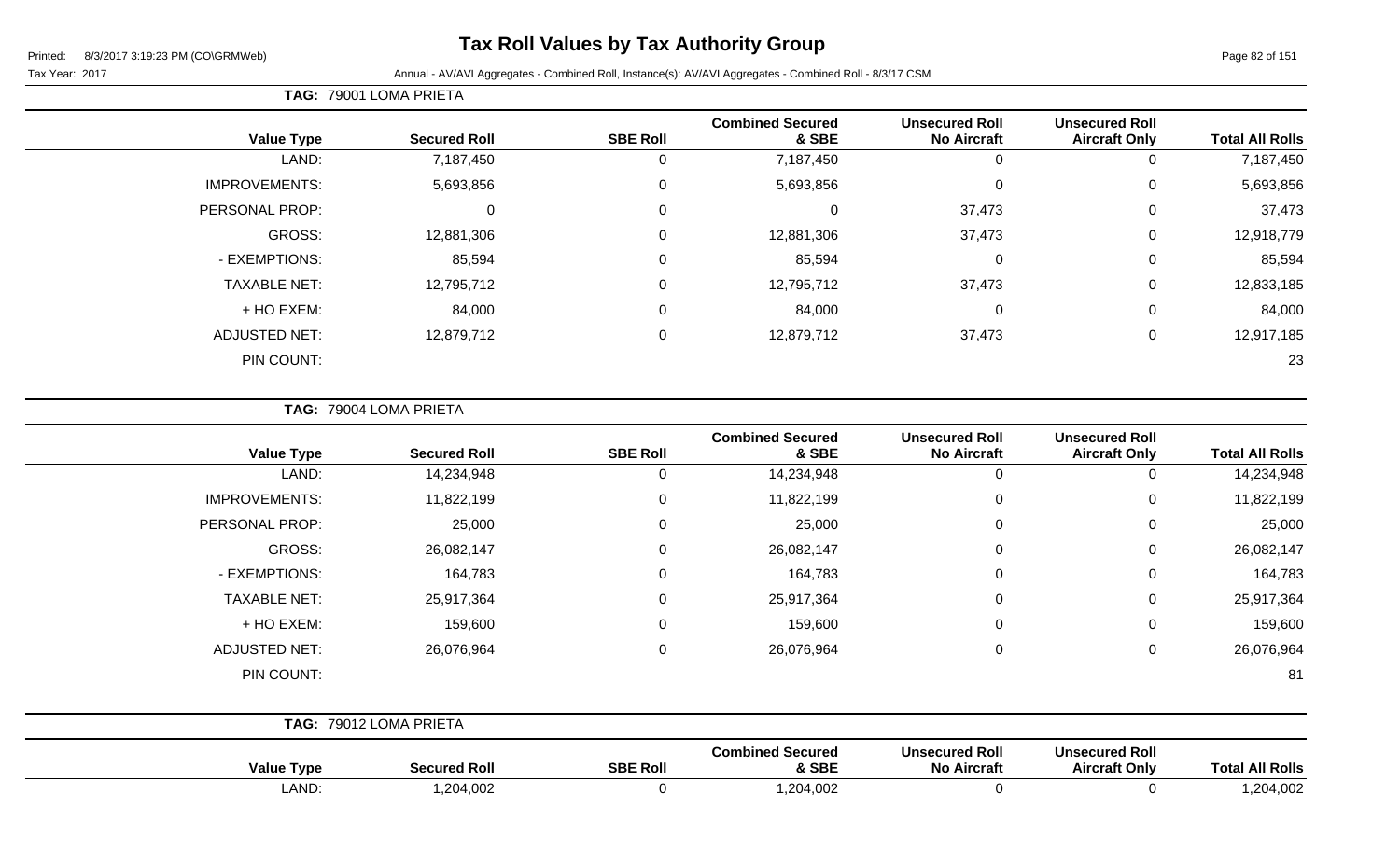$\sim$ 

## **Tax Roll Values by Tax Authority Group**

Tax Year: 2017 **Annual - AV/AVI Aggregates - Combined Roll, Instance(s): AV/AVI Aggregates - Combined Roll - 8/3/17 CSM** 

|                      | <b>TAG: 79012 LOMA PRIETA</b> |                 |                                  |                                             |                                               |                        |
|----------------------|-------------------------------|-----------------|----------------------------------|---------------------------------------------|-----------------------------------------------|------------------------|
| <b>Value Type</b>    | <b>Secured Roll</b>           | <b>SBE Roll</b> | <b>Combined Secured</b><br>& SBE | <b>Unsecured Roll</b><br><b>No Aircraft</b> | <b>Unsecured Roll</b><br><b>Aircraft Only</b> | <b>Total All Rolls</b> |
| <b>IMPROVEMENTS:</b> | 957,024                       |                 | 957,024                          | U                                           |                                               | 957,024                |
| GROSS:               | 2,161,026                     |                 | 2,161,026                        | $\overline{0}$                              |                                               | 2,161,026              |
| - EXEMPTIONS:        | 7,000                         |                 | 7,000                            |                                             |                                               | 7,000                  |
| <b>TAXABLE NET:</b>  | 2,154,026                     |                 | 2,154,026                        | 0                                           |                                               | 2,154,026              |
| + HO EXEM:           | 7,000                         |                 | 7,000                            | C                                           |                                               | 7,000                  |

ADJUSTED NET: 2,161,026 0 2,161,026 0 0 2,161,026 PIN COUNT: 8

|                      | TAG: 79014 LOMA PRIETA |                 |                                  |                                             |                                               |                        |
|----------------------|------------------------|-----------------|----------------------------------|---------------------------------------------|-----------------------------------------------|------------------------|
| <b>Value Type</b>    | <b>Secured Roll</b>    | <b>SBE Roll</b> | <b>Combined Secured</b><br>& SBE | <b>Unsecured Roll</b><br><b>No Aircraft</b> | <b>Unsecured Roll</b><br><b>Aircraft Only</b> | <b>Total All Rolls</b> |
| LAND:                | 3,860,897              | 0               | 3,860,897                        | 0                                           | 0                                             | 3,860,897              |
| <b>IMPROVEMENTS:</b> | 3,821,878              | 0               | 3,821,878                        | 0                                           | 0                                             | 3,821,878              |
| <b>GROSS:</b>        | 7,682,775              | 0               | 7,682,775                        | 0                                           | 0                                             | 7,682,775              |
| - EXEMPTIONS:        | 43,020                 | 0               | 43,020                           | 0                                           | 0                                             | 43,020                 |
| <b>TAXABLE NET:</b>  | 7,639,755              | 0               | 7,639,755                        | $\overline{0}$                              | 0                                             | 7,639,755              |
| + HO EXEM:           | 42,000                 | 0               | 42,000                           | 0                                           | 0                                             | 42,000                 |
| <b>ADJUSTED NET:</b> | 7,681,755              | 0               | 7,681,755                        | 0                                           | 0                                             | 7,681,755              |
| PIN COUNT:           |                        |                 |                                  |                                             |                                               | 19                     |

|  | TAG: 79021 LOMA PRIETA |  |
|--|------------------------|--|
|  |                        |  |

| <b>Value Type</b>    | <b>Secured Roll</b> | <b>SBE Roll</b> | <b>Combined Secured</b><br>& SBE | <b>Unsecured Roll</b><br><b>No Aircraft</b> | <b>Unsecured Roll</b><br><b>Aircraft Only</b> | <b>Total All Rolls</b> |
|----------------------|---------------------|-----------------|----------------------------------|---------------------------------------------|-----------------------------------------------|------------------------|
| LAND:                | 153,778             |                 | 153,778                          |                                             |                                               | 153,778                |
| <b>IMPROVEMENTS:</b> | 429,672             |                 | 429,672                          |                                             |                                               | 429,672                |
| GROSS:               | 583,450             |                 | 583,450                          |                                             |                                               | 583,450                |
| - EXEMPTIONS:        | 7,000               |                 | 7,000                            |                                             |                                               | 7,000                  |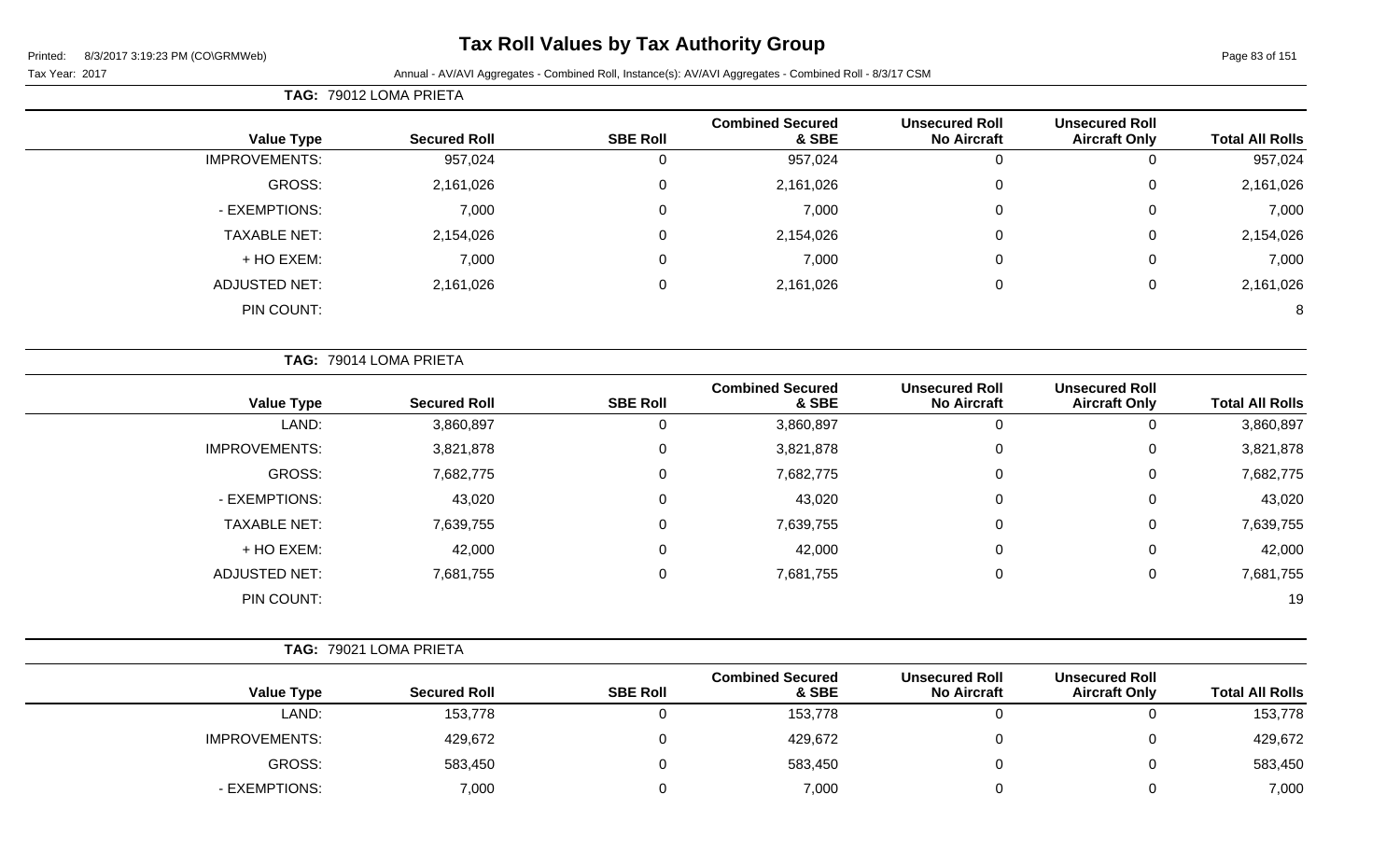| Printed: |  | 8/3/2017 3:19:23 PM (CO\GRMWeb) |  |
|----------|--|---------------------------------|--|
|          |  |                                 |  |

# **Tax Roll Values by Tax Authority Group**

Page 84 of 151

|                        |                                               |                                             | Annual - AV/AVI Aggregates - Combined Roll, Instance(s): AV/AVI Aggregates - Combined Roll - 8/3/17 CSM |                 |                        | Tax Year: 2017       |
|------------------------|-----------------------------------------------|---------------------------------------------|---------------------------------------------------------------------------------------------------------|-----------------|------------------------|----------------------|
|                        |                                               |                                             |                                                                                                         |                 | TAG: 79021 LOMA PRIETA |                      |
| <b>Total All Rolls</b> | <b>Unsecured Roll</b><br><b>Aircraft Only</b> | <b>Unsecured Roll</b><br><b>No Aircraft</b> | <b>Combined Secured</b><br>& SBE                                                                        | <b>SBE Roll</b> | <b>Secured Roll</b>    | <b>Value Type</b>    |
| 576,450                | $\mathbf 0$                                   | $\mathbf 0$                                 | 576,450                                                                                                 | $\mathbf 0$     | 576,450                | <b>TAXABLE NET:</b>  |
| 7,000                  | 0                                             | $\mathbf 0$                                 | 7,000                                                                                                   | $\mathbf 0$     | 7,000                  | + HO EXEM:           |
| 583,450                | 0                                             | 0                                           | 583,450                                                                                                 | $\mathbf 0$     | 583,450                | <b>ADJUSTED NET:</b> |
|                        |                                               |                                             |                                                                                                         |                 |                        | PIN COUNT:           |
|                        |                                               |                                             |                                                                                                         |                 | TAG: 79022 LOMA PRIETA |                      |
| <b>Total All Rolls</b> | <b>Unsecured Roll</b><br><b>Aircraft Only</b> | <b>Unsecured Roll</b><br><b>No Aircraft</b> | <b>Combined Secured</b><br>& SBE                                                                        | <b>SBE Roll</b> | <b>Secured Roll</b>    | <b>Value Type</b>    |
| 649,356                | $\mathbf 0$                                   | $\mathbf 0$                                 | 649,356                                                                                                 | 0               | 649,356                | LAND:                |
| 974,036                | 0                                             | 0                                           | 974,036                                                                                                 | 0               | 974,036                | <b>IMPROVEMENTS:</b> |
| 1,623,392              | 0                                             | 0                                           | 1,623,392                                                                                               | 0               | 1,623,392              | GROSS:               |
| 7,000                  | 0                                             | 0                                           | 7,000                                                                                                   | 0               | 7,000                  | - EXEMPTIONS:        |
| 1,616,392              | 0                                             | 0                                           | 1,616,392                                                                                               | 0               | 1,616,392              | <b>TAXABLE NET:</b>  |
| 7,000                  | 0                                             | 0                                           | 7,000                                                                                                   | 0               | 7,000                  | + HO EXEM:           |
| 1,623,392              | 0                                             | $\mathbf 0$                                 | 1,623,392                                                                                               | 0               | 1,623,392              | <b>ADJUSTED NET:</b> |
|                        |                                               |                                             |                                                                                                         |                 |                        | PIN COUNT:           |
|                        |                                               |                                             |                                                                                                         |                 | TAG: 79030 LOMA PRIETA |                      |
| <b>Total All Rolls</b> | <b>Unsecured Roll</b><br><b>Aircraft Only</b> | <b>Unsecured Roll</b><br><b>No Aircraft</b> | <b>Combined Secured</b><br>& SBE                                                                        | <b>SBE Roll</b> | <b>Secured Roll</b>    | <b>Value Type</b>    |
| 19,756,341             | 0                                             | $\mathbf 0$                                 | 19,756,341                                                                                              | $\mathbf 0$     | 19,756,341             | LAND:                |
| 19,654,336             | 0                                             | 0                                           | 19,654,336                                                                                              | 0               | 19,654,336             | <b>IMPROVEMENTS:</b> |
| 11,377                 | 0                                             | 11,377                                      | $\mathbf 0$                                                                                             | 0               | $\mathbf 0$            | PERSONAL PROP:       |
| 39,422,054             | 0                                             | 11,377                                      | 39,410,677                                                                                              | 0               | 39,410,677             | GROSS:               |
| 287,808                | 0                                             | $\overline{0}$                              | 287,808                                                                                                 | $\mathbf 0$     | 287,808                | - EXEMPTIONS:        |
| 39,134,246             | 0                                             | 11,377                                      | 39,122,869                                                                                              | $\mathbf 0$     | 39,122,869             | <b>TAXABLE NET:</b>  |
| 287,000                | 0                                             | $\overline{0}$                              | 287,000                                                                                                 | $\mathbf 0$     | 287,000                | + HO EXEM:           |
|                        |                                               |                                             |                                                                                                         |                 |                        |                      |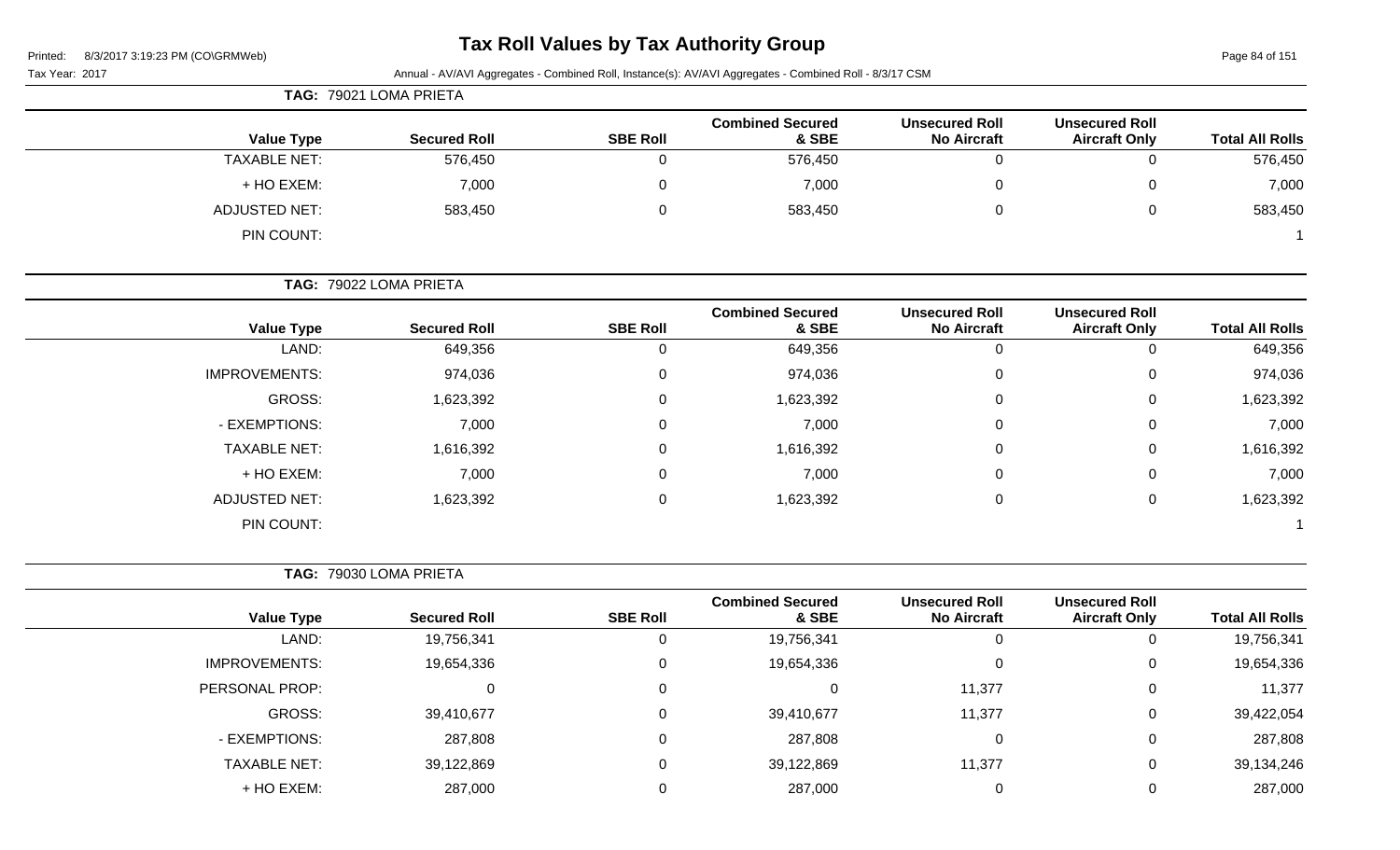Page 85 of 151

Tax Year: 2017 Annual - AV/AVI Aggregates - Combined Roll, Instance(s): AV/AVI Aggregates - Combined Roll - 8/3/17 CSM

| <b>Value Type</b>    | <b>Secured Roll</b>    | <b>SBE Roll</b> | <b>Combined Secured</b><br>& SBE | <b>Unsecured Roll</b><br><b>No Aircraft</b> | <b>Unsecured Roll</b><br><b>Aircraft Only</b> | <b>Total All Rolls</b> |
|----------------------|------------------------|-----------------|----------------------------------|---------------------------------------------|-----------------------------------------------|------------------------|
| <b>ADJUSTED NET:</b> | 39,409,869             | 0               | 39,409,869                       | 11,377                                      | 0                                             | 39,421,246             |
| PIN COUNT:           |                        |                 |                                  |                                             |                                               | 65                     |
|                      | TAG: 79031 LOMA PRIETA |                 |                                  |                                             |                                               |                        |
| <b>Value Type</b>    | <b>Secured Roll</b>    | <b>SBE Roll</b> | <b>Combined Secured</b><br>& SBE | <b>Unsecured Roll</b><br><b>No Aircraft</b> | <b>Unsecured Roll</b><br><b>Aircraft Only</b> | <b>Total All Rolls</b> |
| LAND:                | 37,940,928             | $\mathbf 0$     | 37,940,928                       | 0                                           | $\mathbf 0$                                   | 37,940,928             |
| <b>IMPROVEMENTS:</b> | 34,260,218             | $\mathbf 0$     | 34,260,218                       | 0                                           | $\mathbf 0$                                   | 34,260,218             |
| PERSONAL PROP:       | 0                      | $\mathbf 0$     | $\mathbf 0$                      | 6,933                                       | $\mathbf 0$                                   | 6,933                  |
| GROSS:               | 72,201,146             | $\mathbf 0$     | 72,201,146                       | 6,933                                       | 0                                             | 72,208,079             |
| - EXEMPTIONS:        | 484,299                | $\overline{0}$  | 484,299                          | $\mathbf 0$                                 | $\mathbf 0$                                   | 484,299                |
| <b>TAXABLE NET:</b>  | 71,716,847             | $\mathbf 0$     | 71,716,847                       | 6,933                                       | 0                                             | 71,723,780             |
| + HO EXEM:           | 483,000                | $\mathbf 0$     | 483,000                          | $\overline{0}$                              | 0                                             | 483,000                |
| <b>ADJUSTED NET:</b> | 72,199,847             | $\mathbf 0$     | 72,199,847                       | 6,933                                       | 0                                             | 72,206,780             |
| PIN COUNT:           |                        |                 |                                  |                                             |                                               | 118                    |

**TAG:** 79032 LOMA PRIETA

**TAG:** 79030 LOMA PRIETA

|                      |                     |                 | <b>Combined Secured</b> | <b>Unsecured Roll</b> | <b>Unsecured Roll</b> |                        |
|----------------------|---------------------|-----------------|-------------------------|-----------------------|-----------------------|------------------------|
| <b>Value Type</b>    | <b>Secured Roll</b> | <b>SBE Roll</b> | & SBE                   | <b>No Aircraft</b>    | <b>Aircraft Only</b>  | <b>Total All Rolls</b> |
| LAND:                | 405,669,542         |                 | 405,669,542             | 0                     |                       | 405,669,542            |
| <b>IMPROVEMENTS:</b> | 334,100,164         |                 | 334,100,164             | 737,878               | 0                     | 334,838,042            |
| PERSONAL PROP:       | 6,500               |                 | 6,500                   | 1,058,544             | 0                     | 1,065,044              |
| GROSS:               | 739,776,206         |                 | 739,776,206             | 1,796,422             | 0                     | 741,572,628            |
| - EXEMPTIONS:        | 5,624,365           |                 | 5,624,365               | 0                     |                       | 5,624,365              |
| <b>TAXABLE NET:</b>  | 734,151,841         |                 | 734,151,841             | 1,796,422             | 0                     | 735,948,263            |
| + HO EXEM:           | 4,177,600           |                 | 4,177,600               | 0                     | 0                     | 4,177,600              |
| <b>ADJUSTED NET:</b> | 738,329,441         |                 | 738,329,441             | 1,796,422             |                       | 740,125,863            |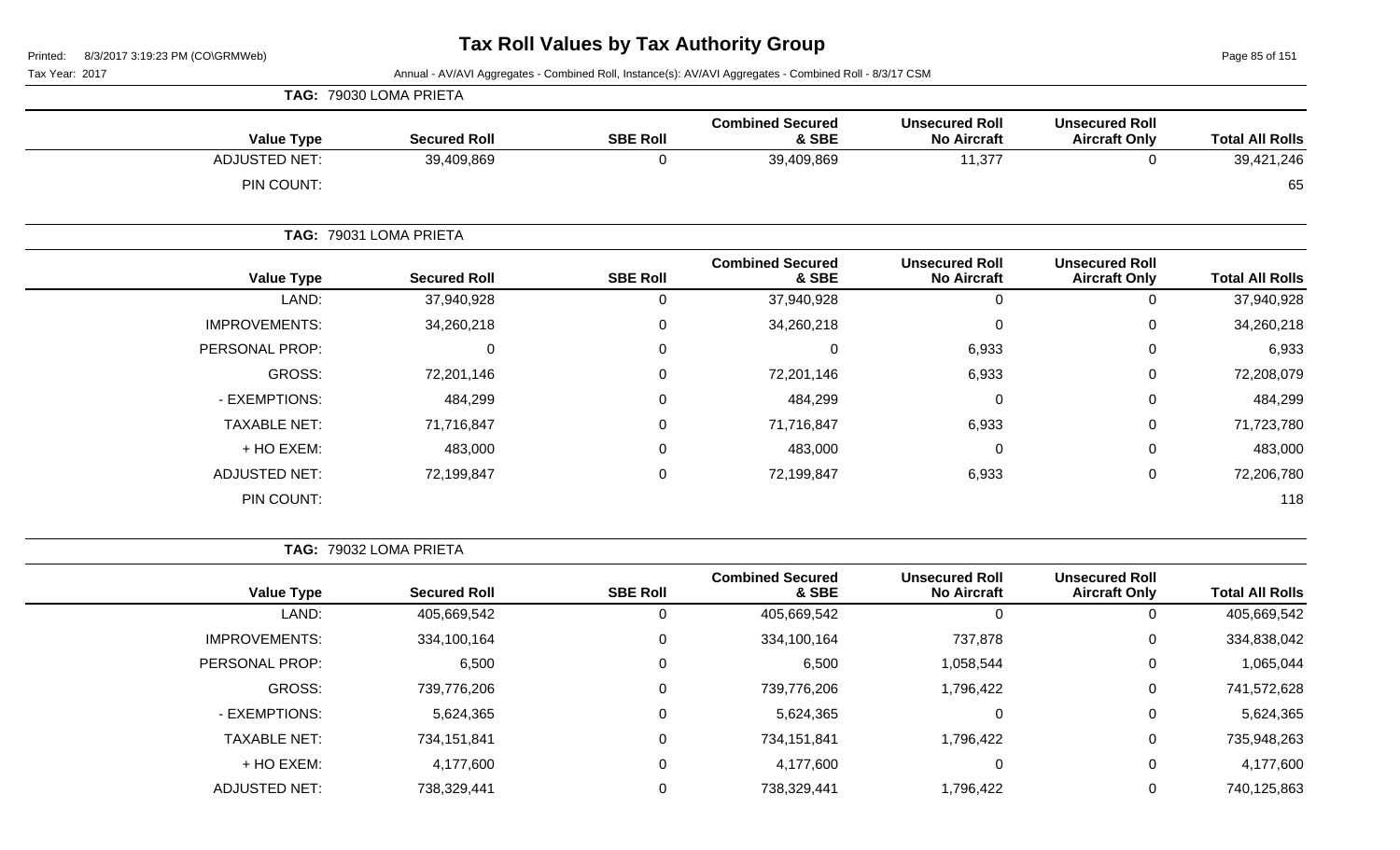Page 86 of 151

|                      | TAG: 79032 LOMA PRIETA |                 |                                  |                                             |                                               |                        |
|----------------------|------------------------|-----------------|----------------------------------|---------------------------------------------|-----------------------------------------------|------------------------|
| <b>Value Type</b>    | <b>Secured Roll</b>    | <b>SBE Roll</b> | <b>Combined Secured</b><br>& SBE | <b>Unsecured Roll</b><br><b>No Aircraft</b> | <b>Unsecured Roll</b><br><b>Aircraft Only</b> | <b>Total All Rolls</b> |
| PIN COUNT:           |                        |                 |                                  |                                             |                                               | 1,296                  |
|                      | TAG: 79033 LOMA PRIETA |                 |                                  |                                             |                                               |                        |
| <b>Value Type</b>    | <b>Secured Roll</b>    | <b>SBE Roll</b> | <b>Combined Secured</b><br>& SBE | <b>Unsecured Roll</b><br><b>No Aircraft</b> | <b>Unsecured Roll</b><br><b>Aircraft Only</b> | <b>Total All Rolls</b> |
| LAND:                | 20,382,200             | 0               | 20,382,200                       | 0                                           | 0                                             | 20,382,200             |
| <b>IMPROVEMENTS:</b> | 20,827,840             | $\mathbf 0$     | 20,827,840                       | 0                                           | $\mathbf 0$                                   | 20,827,840             |
| PERSONAL PROP:       | $\mathbf 0$            | $\mathbf 0$     | 0                                | 7,682                                       | $\mathbf 0$                                   | 7,682                  |
| GROSS:               | 41,210,040             | $\mathbf 0$     | 41,210,040                       | 7,682                                       | $\mathbf 0$                                   | 41,217,722             |
| - EXEMPTIONS:        | 333,024                | $\mathbf 0$     | 333,024                          | 0                                           | $\mathbf 0$                                   | 333,024                |
| <b>TAXABLE NET:</b>  | 40,877,016             | $\mathbf 0$     | 40,877,016                       | 7,682                                       | $\mathbf 0$                                   | 40,884,698             |
| + HO EXEM:           | 245,000                | $\mathbf 0$     | 245,000                          | 0                                           | 0                                             | 245,000                |
| <b>ADJUSTED NET:</b> | 41,122,016             | $\mathbf 0$     | 41,122,016                       | 7,682                                       | $\mathbf 0$                                   | 41,129,698             |
| PIN COUNT:           |                        |                 |                                  |                                             |                                               | 63                     |

|                      | TAG: 79034 LOMA PRIETA |                 |                                  |                                             |                                               |                        |
|----------------------|------------------------|-----------------|----------------------------------|---------------------------------------------|-----------------------------------------------|------------------------|
| <b>Value Type</b>    | <b>Secured Roll</b>    | <b>SBE Roll</b> | <b>Combined Secured</b><br>& SBE | <b>Unsecured Roll</b><br><b>No Aircraft</b> | <b>Unsecured Roll</b><br><b>Aircraft Only</b> | <b>Total All Rolls</b> |
| LAND:                | 2,659,098              | 0               | 2,659,098                        | 0                                           |                                               | 2,659,098              |
| <b>IMPROVEMENTS:</b> | 2,366,799              | 0               | 2,366,799                        | 0                                           | 0                                             | 2,366,799              |
| GROSS:               | 5,025,897              | 0               | 5,025,897                        | 0                                           | 0                                             | 5,025,897              |
| - EXEMPTIONS:        | 21,000                 | 0               | 21,000                           | 0                                           | 0                                             | 21,000                 |
| <b>TAXABLE NET:</b>  | 5,004,897              | 0               | 5,004,897                        | 0                                           | 0                                             | 5,004,897              |
| + HO EXEM:           | 21,000                 | 0               | 21,000                           | 0                                           | 0                                             | 21,000                 |
| <b>ADJUSTED NET:</b> | 5,025,897              |                 | 5,025,897                        | C                                           |                                               | 5,025,897              |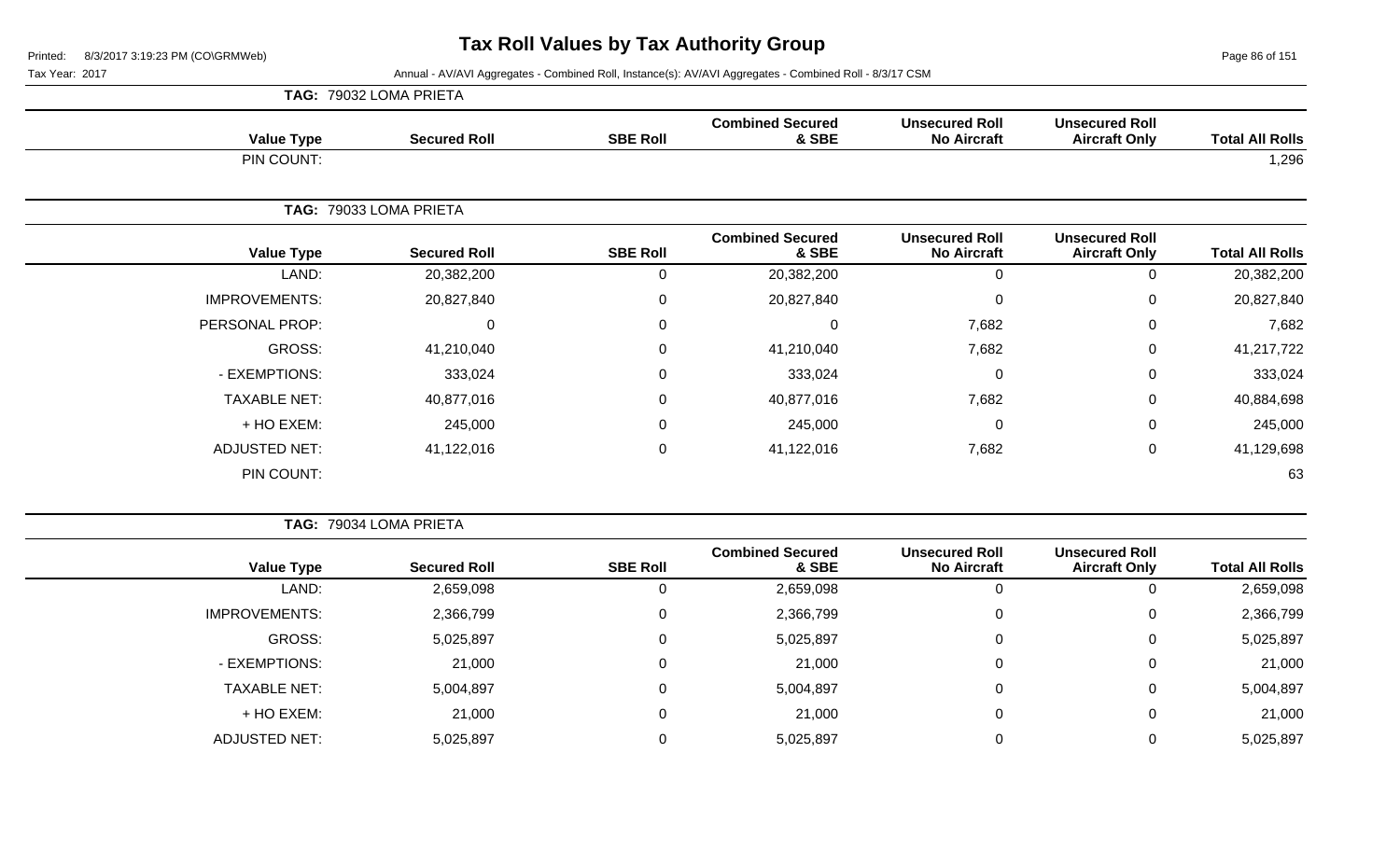Page 87 of 151

|                      |                   | TAG: 79034 LOMA PRIETA |                  |                                  |                                             |                                               |                        |
|----------------------|-------------------|------------------------|------------------|----------------------------------|---------------------------------------------|-----------------------------------------------|------------------------|
|                      | <b>Value Type</b> | <b>Secured Roll</b>    | <b>SBE Roll</b>  | <b>Combined Secured</b><br>& SBE | <b>Unsecured Roll</b><br><b>No Aircraft</b> | <b>Unsecured Roll</b><br><b>Aircraft Only</b> | <b>Total All Rolls</b> |
|                      | PIN COUNT:        |                        |                  |                                  |                                             |                                               | 9                      |
|                      |                   | TAG: 79035 LOMA PRIETA |                  |                                  |                                             |                                               |                        |
|                      | <b>Value Type</b> | <b>Secured Roll</b>    | <b>SBE Roll</b>  | <b>Combined Secured</b><br>& SBE | <b>Unsecured Roll</b><br><b>No Aircraft</b> | <b>Unsecured Roll</b><br><b>Aircraft Only</b> | <b>Total All Rolls</b> |
|                      | LAND:             | 5,277,821              | 0                | 5,277,821                        | $\mathbf 0$                                 | 0                                             | 5,277,821              |
| <b>IMPROVEMENTS:</b> |                   | 2,815,030              | $\mathbf 0$      | 2,815,030                        | $\mathbf 0$                                 | 0                                             | 2,815,030              |
|                      | <b>GROSS:</b>     | 8,092,851              | $\overline{0}$   | 8,092,851                        | $\mathbf 0$                                 | 0                                             | 8,092,851              |
| - EXEMPTIONS:        |                   | 42,000                 | $\mathbf 0$      | 42,000                           | $\mathbf 0$                                 | 0                                             | 42,000                 |
| <b>TAXABLE NET:</b>  |                   | 8,050,851              | 0                | 8,050,851                        | 0                                           | 0                                             | 8,050,851              |
|                      | + HO EXEM:        | 42,000                 | $\boldsymbol{0}$ | 42,000                           | $\boldsymbol{0}$                            | 0                                             | 42,000                 |
| <b>ADJUSTED NET:</b> |                   | 8,092,851              | $\mathbf 0$      | 8,092,851                        | $\mathbf 0$                                 | 0                                             | 8,092,851              |
|                      | PIN COUNT:        |                        |                  |                                  |                                             |                                               | 18                     |

|                        |                                               |                                             |                                  |                 | TAG: 79036 LOMA PRIETA |                      |
|------------------------|-----------------------------------------------|---------------------------------------------|----------------------------------|-----------------|------------------------|----------------------|
| <b>Total All Rolls</b> | <b>Unsecured Roll</b><br><b>Aircraft Only</b> | <b>Unsecured Roll</b><br><b>No Aircraft</b> | <b>Combined Secured</b><br>& SBE | <b>SBE Roll</b> | <b>Secured Roll</b>    | <b>Value Type</b>    |
| 153,712                |                                               | $\Omega$                                    | 153,712                          | $\Omega$        | 153,712                | LAND:                |
| 646,780                | 0                                             | $\mathbf 0$                                 | 646,780                          | $\mathbf 0$     | 646,780                | <b>IMPROVEMENTS:</b> |
| 800,492                | 0                                             | $\Omega$                                    | 800,492                          | 0               | 800,492                | GROSS:               |
| 7,000                  | 0                                             | 0                                           | 7,000                            | $\mathbf 0$     | 7,000                  | - EXEMPTIONS:        |
| 793,492                | 0                                             | 0                                           | 793,492                          | $\mathbf 0$     | 793,492                | <b>TAXABLE NET:</b>  |
| 7,000                  | 0                                             | $\Omega$                                    | 7,000                            | 0               | 7,000                  | + HO EXEM:           |
| 800,492                | 0                                             | 0                                           | 800,492                          | 0               | 800,492                | <b>ADJUSTED NET:</b> |
| 2                      |                                               |                                             |                                  |                 |                        | PIN COUNT:           |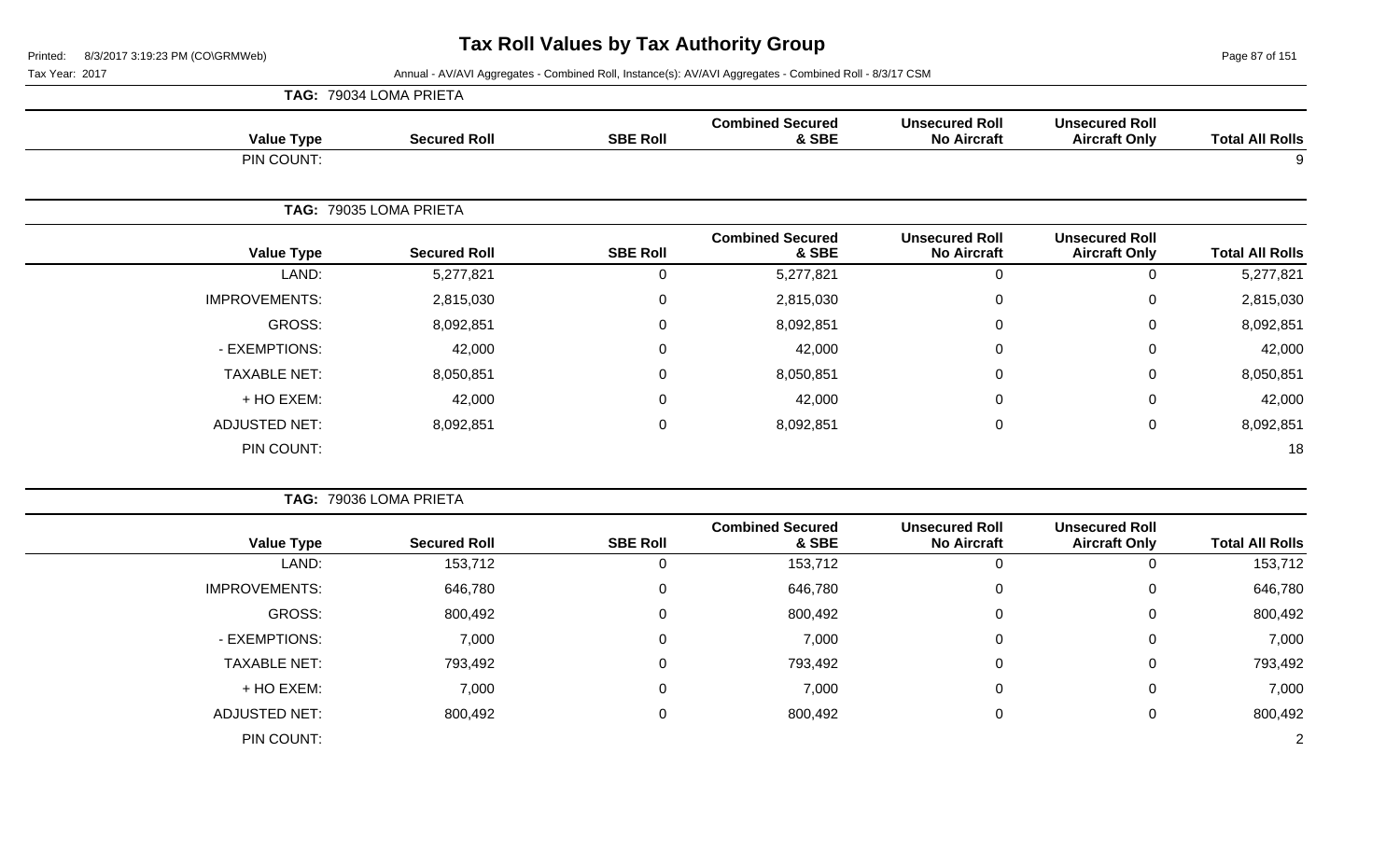### **Tax Roll Values by Tax Authority Group**

Tax Year: 2017 Annual - AV/AVI Aggregates - Combined Roll, Instance(s): AV/AVI Aggregates - Combined Roll - 8/3/17 CSM

**TAG:** 79037 LOMA PRIETA

 $\overline{\phantom{a}}$ 

| <b>Total All Rolls</b> | <b>Unsecured Roll</b><br><b>Aircraft Only</b> | <b>Unsecured Roll</b><br><b>No Aircraft</b> | <b>Combined Secured</b><br>& SBE                                                                                                                                                                                                                                                                                                                                                                                                                                                                                                             | <b>SBE Roll</b> | <b>Secured Roll</b> | <b>Value Type</b>    |
|------------------------|-----------------------------------------------|---------------------------------------------|----------------------------------------------------------------------------------------------------------------------------------------------------------------------------------------------------------------------------------------------------------------------------------------------------------------------------------------------------------------------------------------------------------------------------------------------------------------------------------------------------------------------------------------------|-----------------|---------------------|----------------------|
| 196,138                | $\mathsf{O}\xspace$                           | $\overline{0}$                              | 196,138                                                                                                                                                                                                                                                                                                                                                                                                                                                                                                                                      | $\mathbf 0$     | 196,138             | LAND:                |
| 266,230                | $\mathbf 0$                                   | $\mathbf 0$                                 | 266,230                                                                                                                                                                                                                                                                                                                                                                                                                                                                                                                                      | 0               | 266,230             | <b>IMPROVEMENTS:</b> |
| 9,557                  | 0                                             | 9,557                                       | $\mathbf 0$                                                                                                                                                                                                                                                                                                                                                                                                                                                                                                                                  | 0               | $\Omega$            | PERSONAL PROP:       |
| 471,925                | 0                                             | 9,557                                       | 462,368                                                                                                                                                                                                                                                                                                                                                                                                                                                                                                                                      | 0               | 462,368             | <b>GROSS:</b>        |
| 7,000                  | 0                                             | $\mathbf 0$                                 | 7,000                                                                                                                                                                                                                                                                                                                                                                                                                                                                                                                                        | $\Omega$        | 7,000               | - EXEMPTIONS:        |
| 464,925                | 0                                             | 9,557                                       | 455,368                                                                                                                                                                                                                                                                                                                                                                                                                                                                                                                                      | 0               | 455,368             | <b>TAXABLE NET:</b>  |
| 7,000                  | 0                                             | 0                                           | 7,000                                                                                                                                                                                                                                                                                                                                                                                                                                                                                                                                        | $\Omega$        | 7,000               | + HO EXEM:           |
| 471,925                | $\mathbf 0$                                   | 9,557                                       | 462,368                                                                                                                                                                                                                                                                                                                                                                                                                                                                                                                                      | 0               | 462,368             | <b>ADJUSTED NET:</b> |
| $\overline{2}$         |                                               |                                             | <b>TAG: 82003 LIVE OAK</b><br><b>Combined Secured</b><br>& SBE<br><b>Secured Roll</b><br><b>SBE Roll</b><br><b>TAG: 82040 LIVE OAK</b><br><b>Combined Secured</b><br><b>Secured Roll</b><br><b>SBE Roll</b><br>& SBE<br>$\mathbf 0$<br>2,042,211,908<br>2,042,211,908<br>$\mathsf 0$<br>1,387,536,110<br>1,387,536,110<br>1,322,895<br>0<br>1,322,895<br>3,431,070,913<br>0<br>3,431,070,913<br>46,015,679<br>0<br>46,015,679<br>0<br>3,385,055,234<br>3,385,055,234<br>21,106,533<br>0<br>21,106,533<br>0<br>3,406,161,767<br>3,406,161,767 | PIN COUNT:      |                     |                      |
|                        |                                               |                                             |                                                                                                                                                                                                                                                                                                                                                                                                                                                                                                                                              |                 |                     |                      |
| <b>Total All Rolls</b> | <b>Unsecured Roll</b><br><b>Aircraft Only</b> | <b>Unsecured Roll</b><br><b>No Aircraft</b> |                                                                                                                                                                                                                                                                                                                                                                                                                                                                                                                                              |                 |                     | <b>Value Type</b>    |
| 2                      |                                               |                                             |                                                                                                                                                                                                                                                                                                                                                                                                                                                                                                                                              |                 |                     | PIN COUNT:           |
|                        |                                               |                                             |                                                                                                                                                                                                                                                                                                                                                                                                                                                                                                                                              |                 |                     |                      |
| <b>Total All Rolls</b> | <b>Unsecured Roll</b><br><b>Aircraft Only</b> | <b>Unsecured Roll</b><br><b>No Aircraft</b> |                                                                                                                                                                                                                                                                                                                                                                                                                                                                                                                                              |                 |                     | <b>Value Type</b>    |
| 2,043,065,498          | $\mathbf 0$                                   | 853,590                                     |                                                                                                                                                                                                                                                                                                                                                                                                                                                                                                                                              |                 |                     | LAND:                |
| 1,397,689,663          | $\mathsf 0$                                   | 10,153,553                                  |                                                                                                                                                                                                                                                                                                                                                                                                                                                                                                                                              |                 |                     | IMPROVEMENTS:        |
| 16,678,850             | $\boldsymbol{0}$                              | 15,355,955                                  |                                                                                                                                                                                                                                                                                                                                                                                                                                                                                                                                              |                 |                     | PERSONAL PROP:       |
| 3,457,434,011          | 0                                             | 26,363,098                                  |                                                                                                                                                                                                                                                                                                                                                                                                                                                                                                                                              |                 |                     | GROSS:               |
| 46,910,617             | 0                                             | 894,938                                     |                                                                                                                                                                                                                                                                                                                                                                                                                                                                                                                                              |                 |                     | - EXEMPTIONS:        |
| 3,410,523,394          | 0                                             | 25,468,160                                  |                                                                                                                                                                                                                                                                                                                                                                                                                                                                                                                                              |                 |                     | <b>TAXABLE NET:</b>  |
| 21,106,533             | $\mathsf 0$                                   | $\mathbf 0$                                 |                                                                                                                                                                                                                                                                                                                                                                                                                                                                                                                                              |                 |                     | + HO EXEM:           |
| 3,431,629,927          | $\mathbf 0$                                   | 25,468,160                                  |                                                                                                                                                                                                                                                                                                                                                                                                                                                                                                                                              |                 |                     | <b>ADJUSTED NET:</b> |
|                        |                                               |                                             |                                                                                                                                                                                                                                                                                                                                                                                                                                                                                                                                              |                 |                     |                      |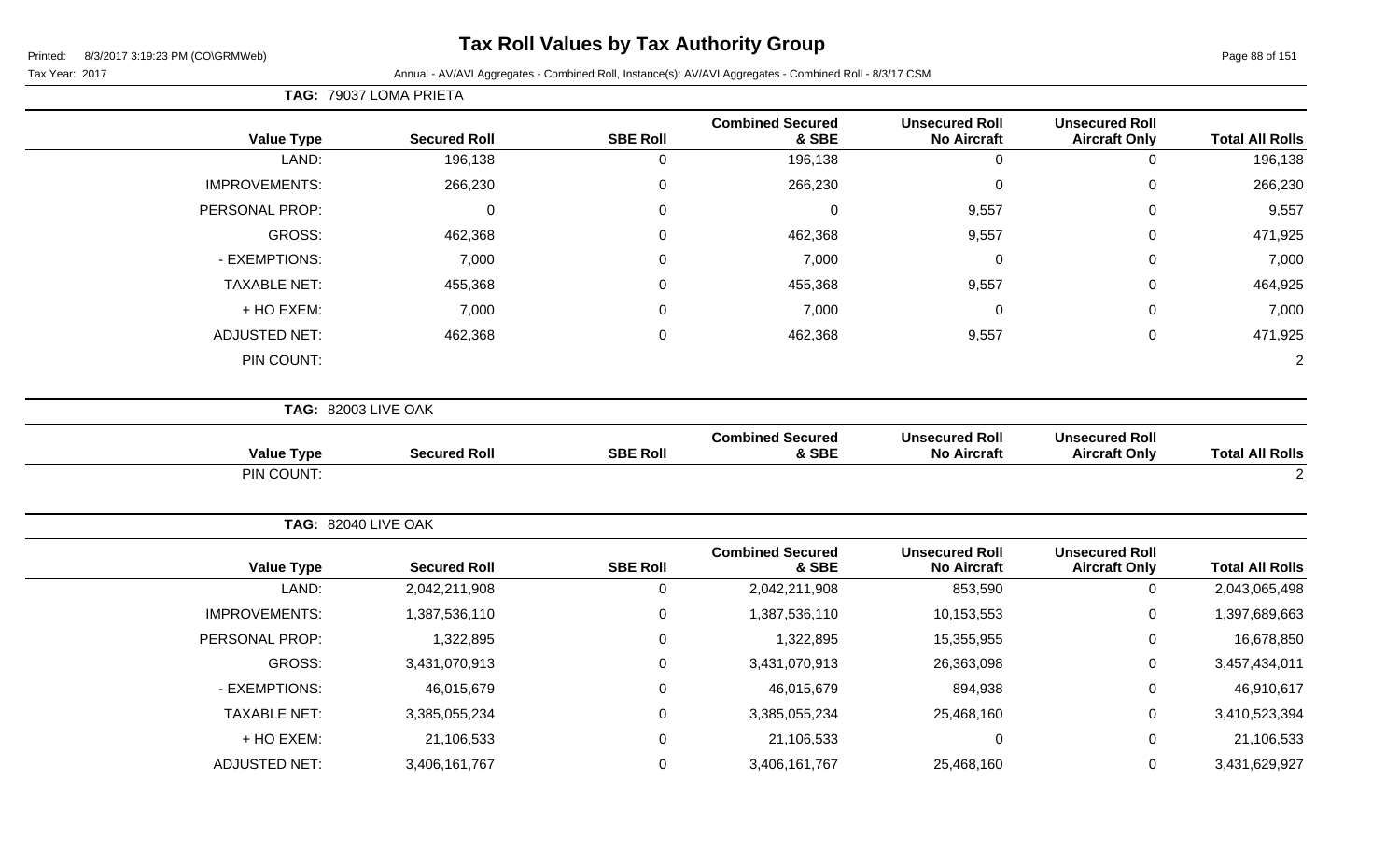Page 89 of 151

Tax Year: 2017 Annual - AV/AVI Aggregates - Combined Roll, Instance(s): AV/AVI Aggregates - Combined Roll - 8/3/17 CSM

|                      | <b>TAG: 82040 LIVE OAK</b> |                 |                                  |                                             |                                               |                        |
|----------------------|----------------------------|-----------------|----------------------------------|---------------------------------------------|-----------------------------------------------|------------------------|
| <b>Value Type</b>    | <b>Secured Roll</b>        | <b>SBE Roll</b> | <b>Combined Secured</b><br>& SBE | <b>Unsecured Roll</b><br><b>No Aircraft</b> | <b>Unsecured Roll</b><br><b>Aircraft Only</b> | <b>Total All Rolls</b> |
| PIN COUNT:           |                            |                 |                                  |                                             |                                               | 8,127                  |
|                      | TAG: 83002 MOUNTAIN        |                 |                                  |                                             |                                               |                        |
| <b>Value Type</b>    | <b>Secured Roll</b>        | <b>SBE Roll</b> | <b>Combined Secured</b><br>& SBE | <b>Unsecured Roll</b><br><b>No Aircraft</b> | <b>Unsecured Roll</b><br><b>Aircraft Only</b> | <b>Total All Rolls</b> |
| LAND:                | 14,771,906                 | $\mathbf 0$     | 14,771,906                       | 0                                           | $\Omega$                                      | 14,771,906             |
| <b>IMPROVEMENTS:</b> | 13,374,447                 | $\mathbf 0$     | 13,374,447                       | 185,955                                     | $\mathbf 0$                                   | 13,560,402             |
| PERSONAL PROP:       | 0                          | $\mathbf 0$     | 0                                | 832,216                                     | 0                                             | 832,216                |
| <b>GROSS:</b>        | 28,146,353                 | $\mathbf 0$     | 28,146,353                       | 1,018,171                                   | $\mathbf 0$                                   | 29,164,524             |
| - EXEMPTIONS:        | 532,386                    | $\mathbf 0$     | 532,386                          | 0                                           | $\mathbf 0$                                   | 532,386                |
| <b>TAXABLE NET:</b>  | 27,613,967                 | $\mathbf 0$     | 27,613,967                       | 1,018,171                                   | 0                                             | 28,632,138             |
| + HO EXEM:           | 208,600                    | $\mathbf 0$     | 208,600                          | 0                                           | $\mathbf 0$                                   | 208,600                |
| <b>ADJUSTED NET:</b> | 27,822,567                 | 0               | 27,822,567                       | 1,018,171                                   | 0                                             | 28,840,738             |
| PIN COUNT:           |                            |                 |                                  |                                             |                                               | 140                    |

**TAG:** 83010 MOUNTAIN

|                        | <b>Unsecured Roll</b> |                                             | <b>Combined Secured</b> |                 |                     |                      |
|------------------------|-----------------------|---------------------------------------------|-------------------------|-----------------|---------------------|----------------------|
| <b>Total All Rolls</b> | <b>Aircraft Only</b>  | <b>Unsecured Roll</b><br><b>No Aircraft</b> | & SBE                   | <b>SBE Roll</b> | <b>Secured Roll</b> | <b>Value Type</b>    |
| 129,242,914            | 0                     | 0                                           | 129,242,914             | U               | 129,242,914         | LAND:                |
| 113,545,175            | 0                     | 3,919,394                                   | 109,625,781             | 0               | 109,625,781         | <b>IMPROVEMENTS:</b> |
| 499,857                | 0                     | 395,206                                     | 104,651                 | 0               | 104,651             | PERSONAL PROP:       |
| 243,287,946            | $\mathbf 0$           | 4,314,600                                   | 238,973,346             | $\Omega$        | 238,973,346         | GROSS:               |
| 3,395,098              | 0                     | 11,743                                      | 3,383,355               | 0               | 3,383,355           | - EXEMPTIONS:        |
| 239,892,848            | 0                     | 4,302,857                                   | 235,589,991             | $\Omega$        | 235,589,991         | <b>TAXABLE NET:</b>  |
| 1,628,200              | $\mathbf 0$           | 0                                           | 1,628,200               | $\Omega$        | 1,628,200           | $+$ HO EXEM:         |
| 241,521,048            | 0                     | 4,302,857                                   | 237,218,191             |                 | 237,218,191         | <b>ADJUSTED NET:</b> |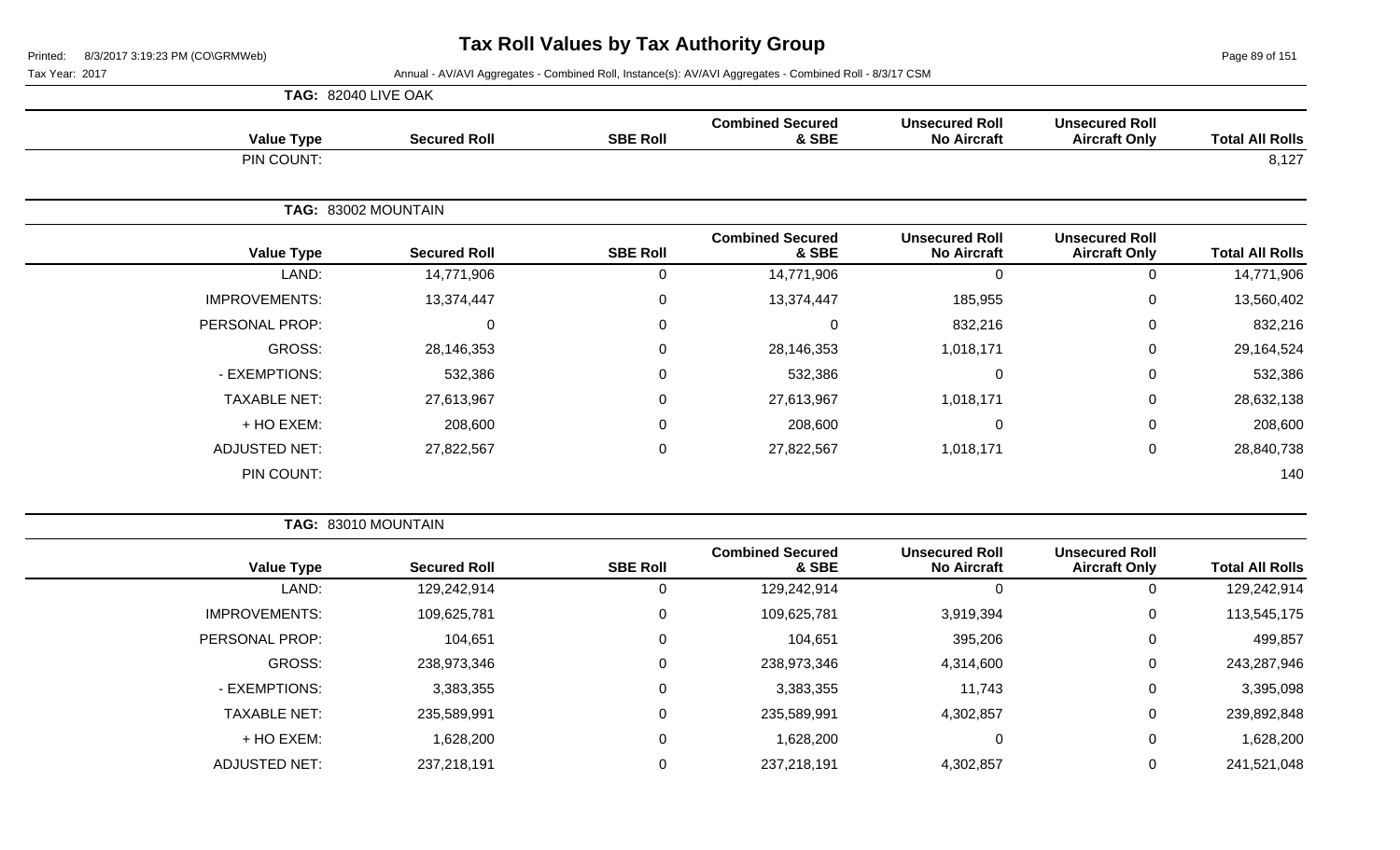Page 90 of 151

Tax Year: 2017 Annual - AV/AVI Aggregates - Combined Roll, Instance(s): AV/AVI Aggregates - Combined Roll - 8/3/17 CSM

|                      | TAG: 83010 MOUNTAIN |                 |                                  |                                             |                                               |                        |
|----------------------|---------------------|-----------------|----------------------------------|---------------------------------------------|-----------------------------------------------|------------------------|
| <b>Value Type</b>    | <b>Secured Roll</b> | <b>SBE Roll</b> | <b>Combined Secured</b><br>& SBE | <b>Unsecured Roll</b><br><b>No Aircraft</b> | <b>Unsecured Roll</b><br><b>Aircraft Only</b> | <b>Total All Rolls</b> |
| PIN COUNT:           |                     |                 |                                  |                                             |                                               | 577                    |
|                      | TAG: 86003 PACIFIC  |                 |                                  |                                             |                                               |                        |
| <b>Value Type</b>    | <b>Secured Roll</b> | <b>SBE Roll</b> | <b>Combined Secured</b><br>& SBE | <b>Unsecured Roll</b><br><b>No Aircraft</b> | <b>Unsecured Roll</b><br><b>Aircraft Only</b> | <b>Total All Rolls</b> |
| LAND:                | 14,935,018          | 0               | 14,935,018                       | $\Omega$                                    | 0                                             | 14,935,018             |
| <b>IMPROVEMENTS:</b> | 10,358,317          | $\mathbf 0$     | 10,358,317                       | 211,389                                     | 0                                             | 10,569,706             |
| PERSONAL PROP:       | 2,000               | $\mathbf 0$     | 2,000                            | 299,424                                     | $\mathbf 0$                                   | 301,424                |
| <b>GROSS:</b>        | 25,295,335          | $\mathbf 0$     | 25,295,335                       | 510,813                                     | 0                                             | 25,806,148             |
| - EXEMPTIONS:        | 199,242             | $\mathbf 0$     | 199,242                          | $\Omega$                                    | $\mathbf 0$                                   | 199,242                |
| <b>TAXABLE NET:</b>  | 25,096,093          | $\mathbf 0$     | 25,096,093                       | 510,813                                     | 0                                             | 25,606,906             |
| + HO EXEM:           | 161,000             | $\mathbf 0$     | 161,000                          | $\Omega$                                    | 0                                             | 161,000                |
| <b>ADJUSTED NET:</b> | 25,257,093          | $\mathbf 0$     | 25,257,093                       | 510,813                                     | 0                                             | 25,767,906             |
| PIN COUNT:           |                     |                 |                                  |                                             |                                               | 85                     |

**TAG:** 86020 PACIFIC

| <b>Total All Rolls</b> | <b>Unsecured Roll</b><br><b>Aircraft Only</b> | <b>Unsecured Roll</b><br><b>No Aircraft</b> | <b>Combined Secured</b><br>& SBE | <b>SBE Roll</b> | <b>Secured Roll</b> | <b>Value Type</b>    |
|------------------------|-----------------------------------------------|---------------------------------------------|----------------------------------|-----------------|---------------------|----------------------|
| 11,375,916             |                                               |                                             | 11,375,916                       |                 | 11,375,916          | LAND:                |
| 6,224,659              | 0                                             | 199,210                                     | 6,025,449                        |                 | 6,025,449           | <b>IMPROVEMENTS:</b> |
| 488,913                | 0                                             | 488,913                                     |                                  |                 | 0                   | PERSONAL PROP:       |
| 18,089,488             | 0                                             | 688,123                                     | 17,401,365                       |                 | 17,401,365          | GROSS:               |
| 290,689                | 0                                             |                                             | 290,689                          |                 | 290,689             | - EXEMPTIONS:        |
| 17,798,799             | 0                                             | 688,123                                     | 17,110,676                       | 0               | 17,110,676          | <b>TAXABLE NET:</b>  |
| 159,848                | 0                                             | 0                                           | 159,848                          |                 | 159,848             | + HO EXEM:           |
| 17,958,647             |                                               | 688,123                                     | 17,270,524                       |                 | 17,270,524          | <b>ADJUSTED NET:</b> |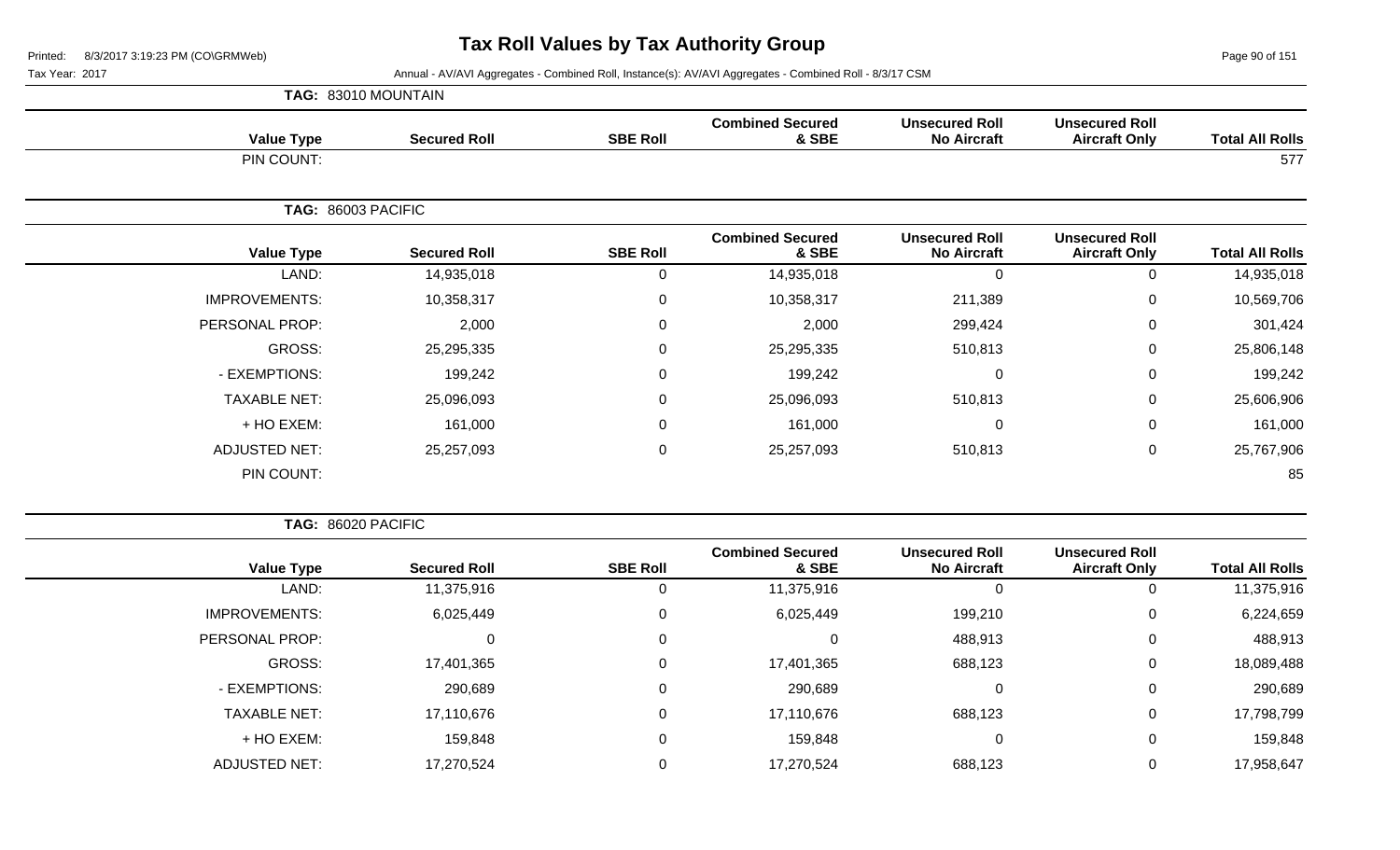**TAG:** 86020 PACIFIC

Page 91 of 151

| <b>Value Type</b>    | <b>Secured Roll</b> | <b>SBE Roll</b>  | <b>Combined Secured</b><br>& SBE | <b>Unsecured Roll</b><br><b>No Aircraft</b> | <b>Unsecured Roll</b><br><b>Aircraft Only</b> | <b>Total All Rolls</b> |
|----------------------|---------------------|------------------|----------------------------------|---------------------------------------------|-----------------------------------------------|------------------------|
| PIN COUNT:           |                     |                  |                                  |                                             |                                               | 58                     |
| TAG: 86021 PACIFIC   |                     |                  |                                  |                                             |                                               |                        |
| <b>Value Type</b>    | <b>Secured Roll</b> | <b>SBE Roll</b>  | <b>Combined Secured</b><br>& SBE | <b>Unsecured Roll</b><br><b>No Aircraft</b> | <b>Unsecured Roll</b><br><b>Aircraft Only</b> | <b>Total All Rolls</b> |
| LAND:                | 4,493,282           | 0                | 4,493,282                        | 14,378                                      | 0                                             | 4,507,660              |
| <b>IMPROVEMENTS:</b> | 10,893,457          | $\mathbf 0$      | 10,893,457                       | $\mathbf 0$                                 | 0                                             | 10,893,457             |
| PERSONAL PROP:       | 171,585             | $\boldsymbol{0}$ | 171,585                          | $\mathbf 0$                                 | 0                                             | 171,585                |
| GROSS:               | 15,558,324          | $\mathbf 0$      | 15,558,324                       | 14,378                                      | 0                                             | 15,572,702             |
| - EXEMPTIONS:        | 890                 | 0                | 890                              | $\mathbf 0$                                 | 0                                             | 890                    |
| <b>TAXABLE NET:</b>  | 15,557,434          | $\boldsymbol{0}$ | 15,557,434                       | 14,378                                      | 0                                             | 15,571,812             |
| <b>ADJUSTED NET:</b> | 15,557,434          | $\boldsymbol{0}$ | 15,557,434                       | 14,378                                      | 0                                             | 15,571,812             |
| PIN COUNT:           |                     |                  |                                  |                                             |                                               | 14                     |

| TAG: 86022 PACIFIC    |                     |                 |                                  |                                             |                                               |                        |
|-----------------------|---------------------|-----------------|----------------------------------|---------------------------------------------|-----------------------------------------------|------------------------|
| <b>Value Type</b>     | <b>Secured Roll</b> | <b>SBE Roll</b> | <b>Combined Secured</b><br>& SBE | <b>Unsecured Roll</b><br><b>No Aircraft</b> | <b>Unsecured Roll</b><br><b>Aircraft Only</b> | <b>Total All Rolls</b> |
| LAND:                 | 42,942,938          | 7,623           | 42,950,561                       | 65,721                                      | 0                                             | 43,016,282             |
| <b>IMPROVEMENTS:</b>  | 30,219,085          | 0               | 30,219,085                       | 173,092                                     | 0                                             | 30,392,177             |
| <b>PERSONAL PROP:</b> | 75,015              | 0               | 75,015                           | 1,460,332                                   | 0                                             | 1,535,347              |
| <b>GROSS:</b>         | 73,237,038          | 7,623           | 73,244,661                       | 1,699,145                                   | 0                                             | 74,943,806             |
| - EXEMPTIONS:         | 6,881,807           | 0               | 6,881,807                        | 0                                           | 0                                             | 6,881,807              |
| <b>TAXABLE NET:</b>   | 66,355,231          | 7,623           | 66,362,854                       | 1,699,145                                   | 0                                             | 68,061,999             |
| + HO EXEM:            | 315,000             | 0               | 315,000                          | 0                                           | 0                                             | 315,000                |
| ADJUSTED NET:         | 66,670,231          | 7,623           | 66,677,854                       | 1,699,145                                   | 0                                             | 68,376,999             |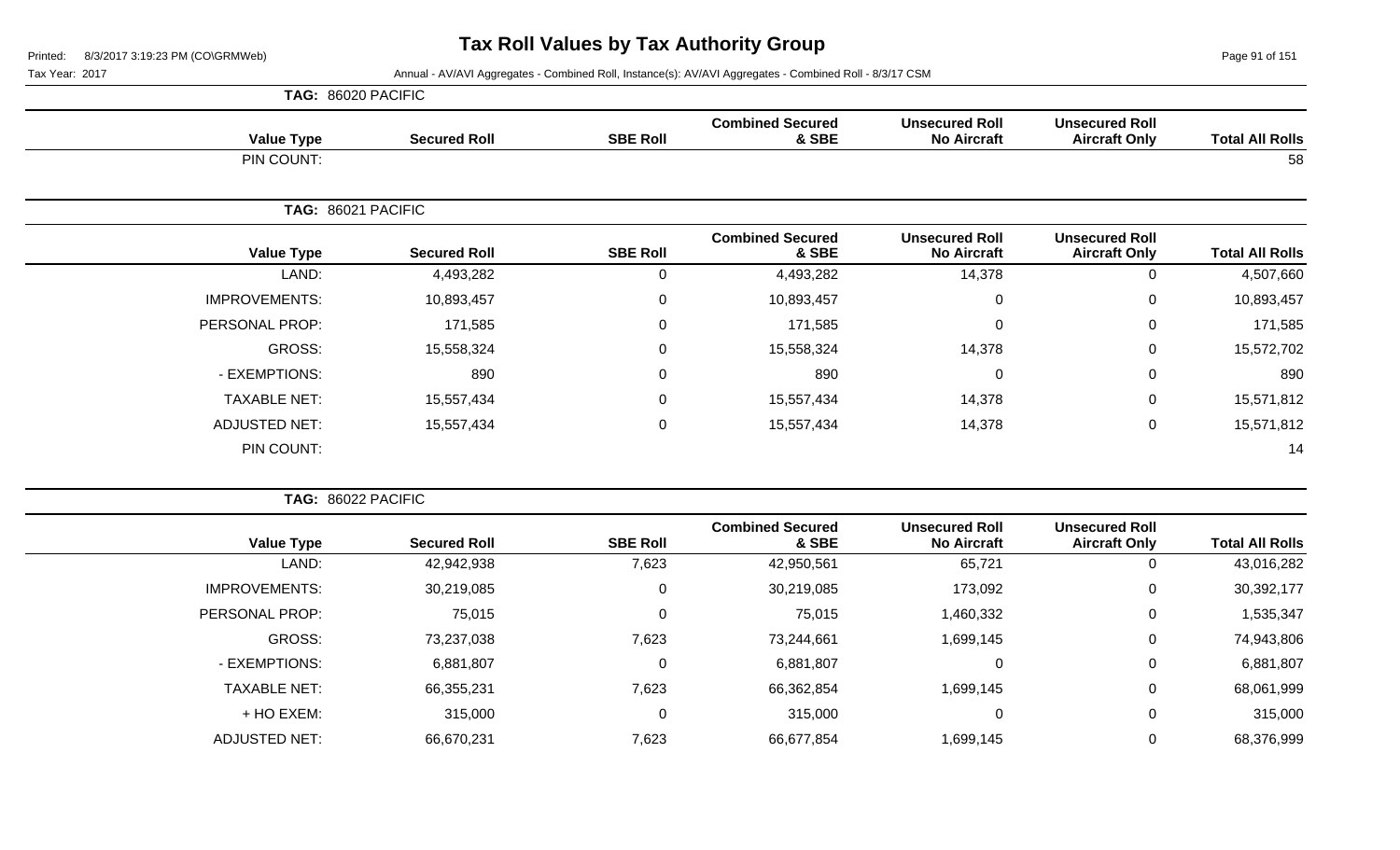Page 92 of 151

|                      | TAG: 86022 PACIFIC  |                 |                                  |                                             |                                               |                        |
|----------------------|---------------------|-----------------|----------------------------------|---------------------------------------------|-----------------------------------------------|------------------------|
| <b>Value Type</b>    | <b>Secured Roll</b> | <b>SBE Roll</b> | <b>Combined Secured</b><br>& SBE | <b>Unsecured Roll</b><br><b>No Aircraft</b> | <b>Unsecured Roll</b><br><b>Aircraft Only</b> | <b>Total All Rolls</b> |
| PIN COUNT:           |                     |                 |                                  |                                             |                                               | 429                    |
|                      | TAG: 86023 PACIFIC  |                 |                                  |                                             |                                               |                        |
| <b>Value Type</b>    | <b>Secured Roll</b> | <b>SBE Roll</b> | <b>Combined Secured</b><br>& SBE | <b>Unsecured Roll</b><br><b>No Aircraft</b> | <b>Unsecured Roll</b><br><b>Aircraft Only</b> | <b>Total All Rolls</b> |
| LAND:                | 5,457,875           | 0               | 5,457,875                        | 0                                           | 0                                             | 5,457,875              |
| <b>IMPROVEMENTS:</b> | 3,387,859           | $\mathbf 0$     | 3,387,859                        | 0                                           | 0                                             | 3,387,859              |
| PERSONAL PROP:       | 115,203             | 0               | 115,203                          | 0                                           | $\mathbf 0$                                   | 115,203                |
| GROSS:               | 8,960,937           | 0               | 8,960,937                        | 0                                           | $\mathbf 0$                                   | 8,960,937              |
| - EXEMPTIONS:        | 963,404             | 0               | 963,404                          | $\mathbf{0}$                                | $\mathbf 0$                                   | 963,404                |
| <b>TAXABLE NET:</b>  | 7,997,533           | 0               | 7,997,533                        | 0                                           | $\mathbf 0$                                   | 7,997,533              |
| + HO EXEM:           | 70,000              | 0               | 70,000                           | $\mathbf 0$                                 | $\mathbf 0$                                   | 70,000                 |
| <b>ADJUSTED NET:</b> | 8,067,533           | $\mathbf 0$     | 8,067,533                        | 0                                           | 0                                             | 8,067,533              |
| PIN COUNT:           |                     |                 |                                  |                                             |                                               | 69                     |

|  | <b>TAG: 90004 SAN LORENZO</b> |
|--|-------------------------------|
|--|-------------------------------|

| <b>Total All Rolls</b> | <b>Unsecured Roll</b><br><b>Aircraft Only</b> | <b>Unsecured Roll</b><br><b>No Aircraft</b> | <b>Combined Secured</b><br>& SBE | <b>SBE Roll</b> | <b>Secured Roll</b> | <b>Value Type</b>    |
|------------------------|-----------------------------------------------|---------------------------------------------|----------------------------------|-----------------|---------------------|----------------------|
| 1,714,253              | 0                                             | 0                                           | 1,714,253                        |                 | 1,714,253           | LAND:                |
| 2,129,077              | 0                                             | 0                                           | 2,129,077                        | 0               | 2,129,077           | <b>IMPROVEMENTS:</b> |
| 51,957                 | 0                                             | 51,957                                      |                                  | 0               |                     | PERSONAL PROP:       |
| 3,895,287              | 0                                             | 51,957                                      | 3,843,330                        | 0               | 3,843,330           | GROSS:               |
| 36,326                 | 0                                             | 0                                           | 36,326                           | 0               | 36,326              | - EXEMPTIONS:        |
| 3,858,961              | $\mathbf 0$                                   | 51,957                                      | 3,807,004                        | 0               | 3,807,004           | <b>TAXABLE NET:</b>  |
| 35,000                 | $\mathbf 0$                                   | $\Omega$                                    | 35,000                           | 0               | 35,000              | + HO EXEM:           |
| 3,893,961              | 0                                             | 51,957                                      | 3,842,004                        |                 | 3,842,004           | <b>ADJUSTED NET:</b> |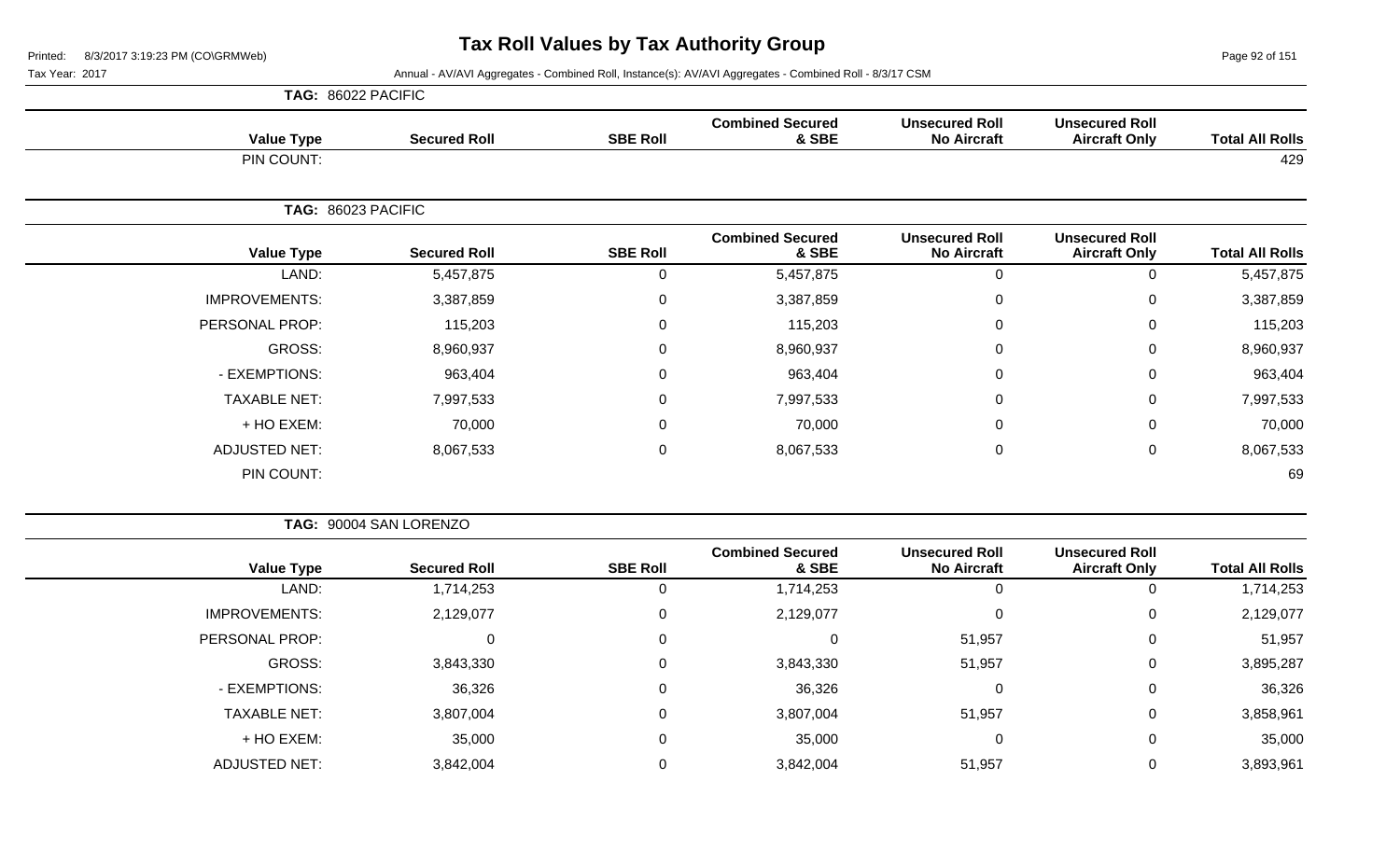Page 93 of 151

|                      | TAG: 90004 SAN LORENZO |                 |                                  |                                             |                                               |                        |  |  |
|----------------------|------------------------|-----------------|----------------------------------|---------------------------------------------|-----------------------------------------------|------------------------|--|--|
| <b>Value Type</b>    | <b>Secured Roll</b>    | <b>SBE Roll</b> | <b>Combined Secured</b><br>& SBE | <b>Unsecured Roll</b><br><b>No Aircraft</b> | <b>Unsecured Roll</b><br><b>Aircraft Only</b> | <b>Total All Rolls</b> |  |  |
| PIN COUNT:           |                        |                 |                                  |                                             |                                               | 17                     |  |  |
|                      | TAG: 90008 SAN LORENZO |                 |                                  |                                             |                                               |                        |  |  |
| <b>Value Type</b>    | <b>Secured Roll</b>    | <b>SBE Roll</b> | <b>Combined Secured</b><br>& SBE | <b>Unsecured Roll</b><br><b>No Aircraft</b> | <b>Unsecured Roll</b><br><b>Aircraft Only</b> | <b>Total All Rolls</b> |  |  |
| LAND:                | 4,478,195              | 0               | 4,478,195                        | 907,220                                     | $\mathbf 0$                                   | 5,385,415              |  |  |
| <b>IMPROVEMENTS:</b> | 17,951,561             | $\mathbf 0$     | 17,951,561                       | 4,894,487                                   | $\mathbf 0$                                   | 22,846,048             |  |  |
| PERSONAL PROP:       | 9,208,322              | $\mathbf 0$     | 9,208,322                        | 75,000                                      | $\mathbf 0$                                   | 9,283,322              |  |  |
| GROSS:               | 31,638,078             | $\mathbf 0$     | 31,638,078                       | 5,876,707                                   | $\mathbf 0$                                   | 37,514,785             |  |  |
| - EXEMPTIONS:        | 1,845,871              | $\mathbf 0$     | 1,845,871                        | 0                                           | $\mathbf 0$                                   | 1,845,871              |  |  |
| <b>TAXABLE NET:</b>  | 29,792,207             | $\mathbf 0$     | 29,792,207                       | 5,876,707                                   | $\mathbf 0$                                   | 35,668,914             |  |  |
| <b>ADJUSTED NET:</b> | 29,792,207             | $\pmb{0}$       | 29,792,207                       | 5,876,707                                   | $\pmb{0}$                                     | 35,668,914             |  |  |
| PIN COUNT:           |                        |                 |                                  |                                             |                                               | 137                    |  |  |

|                      | TAG: 90009 SAN LORENZO |                 |                                  |                                             |                                               |                        |  |  |
|----------------------|------------------------|-----------------|----------------------------------|---------------------------------------------|-----------------------------------------------|------------------------|--|--|
| <b>Value Type</b>    | <b>Secured Roll</b>    | <b>SBE Roll</b> | <b>Combined Secured</b><br>& SBE | <b>Unsecured Roll</b><br><b>No Aircraft</b> | <b>Unsecured Roll</b><br><b>Aircraft Only</b> | <b>Total All Rolls</b> |  |  |
| LAND:                | 762,925                | 0               | 762,925                          | 0                                           | 0                                             | 762,925                |  |  |
| <b>IMPROVEMENTS:</b> | 168,471                | 0               | 168,471                          | 0                                           | 0                                             | 168,471                |  |  |
| GROSS:               | 931,396                | 0               | 931,396                          | 0                                           | $\overline{0}$                                | 931,396                |  |  |
| - EXEMPTIONS:        | 581                    | 0               | 581                              | 0                                           | 0                                             | 581                    |  |  |
| <b>TAXABLE NET:</b>  | 930,815                | 0               | 930,815                          | 0                                           | $\mathbf 0$                                   | 930,815                |  |  |
| ADJUSTED NET:        | 930,815                | 0               | 930,815                          | 0                                           | 0                                             | 930,815                |  |  |
| PIN COUNT:           |                        |                 |                                  |                                             |                                               | -5                     |  |  |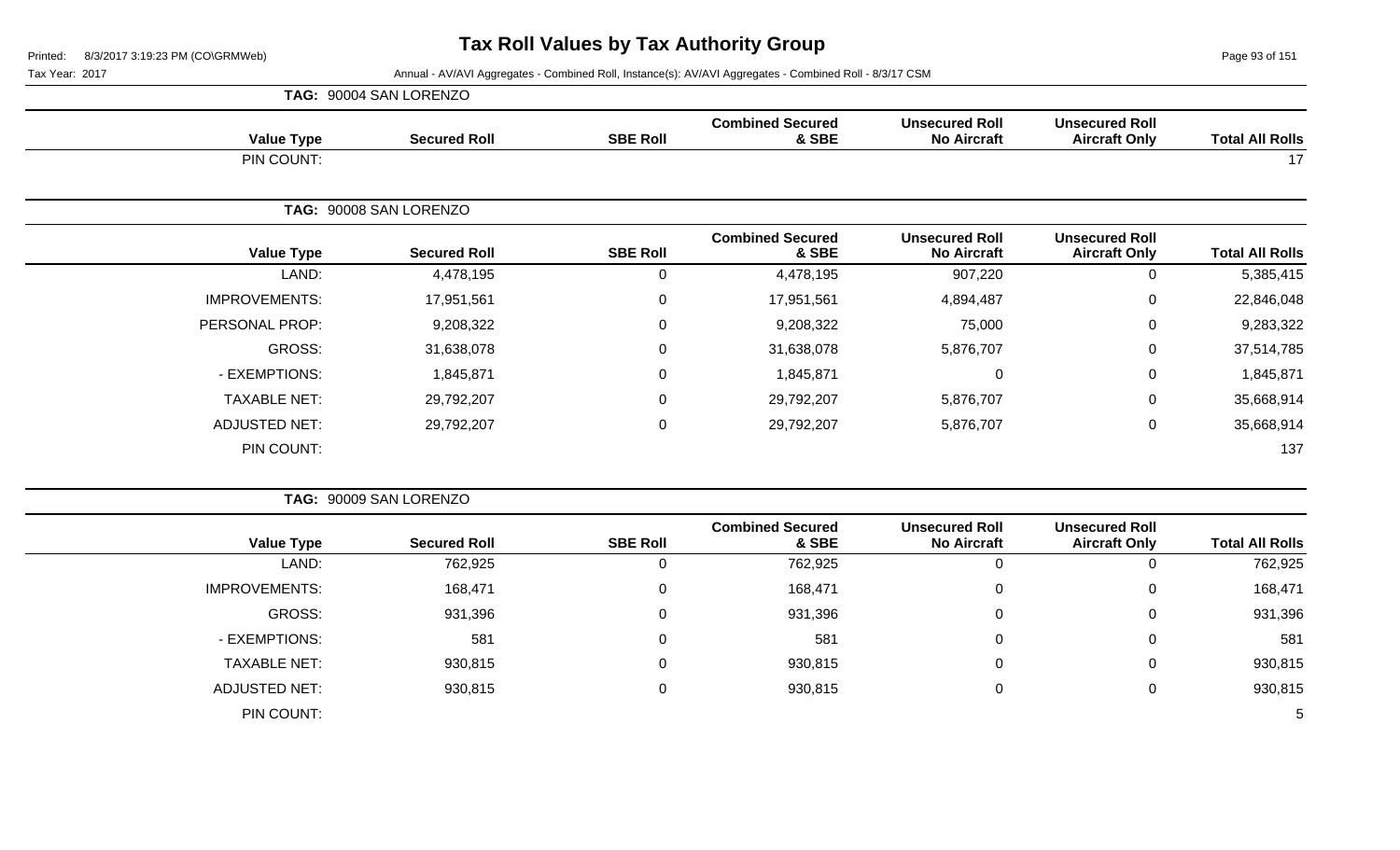## **Tax Roll Values by Tax Authority Group**

Page 94 of 151

Tax Year: 2017 Annual - AV/AVI Aggregates - Combined Roll, Instance(s): AV/AVI Aggregates - Combined Roll - 8/3/17 CSM

| <b>Total All Rolls</b> | <b>Unsecured Roll</b><br><b>Aircraft Only</b> | <b>Unsecured Roll</b><br><b>No Aircraft</b> | <b>Combined Secured</b><br>& SBE | <b>SBE Roll</b> | <b>Secured Roll</b> | <b>Value Type</b>     |
|------------------------|-----------------------------------------------|---------------------------------------------|----------------------------------|-----------------|---------------------|-----------------------|
| 107,289,759            | 0                                             | 96,080                                      | 107,193,679                      | 0               | 107,193,679         | LAND:                 |
| 114,433,852            | 0                                             | 220,152                                     | 114,213,700                      | 0               | 114,213,700         | <b>IMPROVEMENTS:</b>  |
| 3,168,231              | 0                                             | 610,308                                     | 2,557,923                        | 0               | 2,557,923           | <b>PERSONAL PROP:</b> |
| 224,891,842            | 0                                             | 926,540                                     | 223,965,302                      | 0               | 223,965,302         | GROSS:                |
| 43,636,694             | 0                                             | 0                                           | 43,636,694                       | 0               | 43,636,694          | - EXEMPTIONS:         |
| 181,255,148            | 0                                             | 926,540                                     | 180,328,608                      | 0               | 180,328,608         | <b>TAXABLE NET:</b>   |
| 1,688,400              | 0                                             | 0                                           | 1,688,400                        | $\mathbf 0$     | 1,688,400           | + HO EXEM:            |
| 182,943,548            | 0                                             | 926,540                                     | 182,017,008                      | $\mathbf 0$     | 182,017,008         | ADJUSTED NET:         |
| 938                    |                                               |                                             |                                  |                 |                     | PIN COUNT:            |
|                        |                                               |                                             |                                  |                 |                     |                       |

**TAG:** 90011 SAN LORENZO

**TAG:** 90010 SAN LORENZO

| <b>Value Type</b>    | <b>Secured Roll</b>    | <b>SBE Roll</b> | <b>Combined Secured</b><br>& SBE | <b>Unsecured Roll</b><br><b>No Aircraft</b> | <b>Unsecured Roll</b><br><b>Aircraft Only</b> | <b>Total All Rolls</b> |
|----------------------|------------------------|-----------------|----------------------------------|---------------------------------------------|-----------------------------------------------|------------------------|
| LAND:                | 5,401,339              | 0               | 5,401,339                        | 0                                           | 0                                             | 5,401,339              |
| <b>IMPROVEMENTS:</b> | 4,330,070              | $\mathbf 0$     | 4,330,070                        | $\mathbf 0$                                 | $\mathbf 0$                                   | 4,330,070              |
| PERSONAL PROP:       | 0                      | 0               | 0                                | 8,823                                       | 0                                             | 8,823                  |
| GROSS:               | 9,731,409              | $\Omega$        | 9,731,409                        | 8,823                                       | $\mathbf 0$                                   | 9,740,232              |
| - EXEMPTIONS:        | 98,092                 | 0               | 98,092                           | $\overline{0}$                              | $\mathbf 0$                                   | 98,092                 |
| <b>TAXABLE NET:</b>  | 9,633,317              | $\mathbf 0$     | 9,633,317                        | 8,823                                       | $\mathbf 0$                                   | 9,642,140              |
| + HO EXEM:           | 70,000                 | 0               | 70,000                           | $\mathbf 0$                                 | $\mathbf 0$                                   | 70,000                 |
| <b>ADJUSTED NET:</b> | 9,703,317              | $\Omega$        | 9,703,317                        | 8,823                                       | $\mathbf 0$                                   | 9,712,140              |
| PIN COUNT:           |                        |                 |                                  |                                             |                                               | 65                     |
|                      | TAG: 90014 SAN LORENZO |                 |                                  |                                             |                                               |                        |
| <b>Value Type</b>    | <b>Secured Roll</b>    | <b>SBE Roll</b> | <b>Combined Secured</b><br>& SBE | <b>Unsecured Roll</b><br><b>No Aircraft</b> | <b>Unsecured Roll</b><br><b>Aircraft Only</b> | <b>Total All Rolls</b> |

LAND: 1,500,082 0 1,500,082 0 0 1,500,082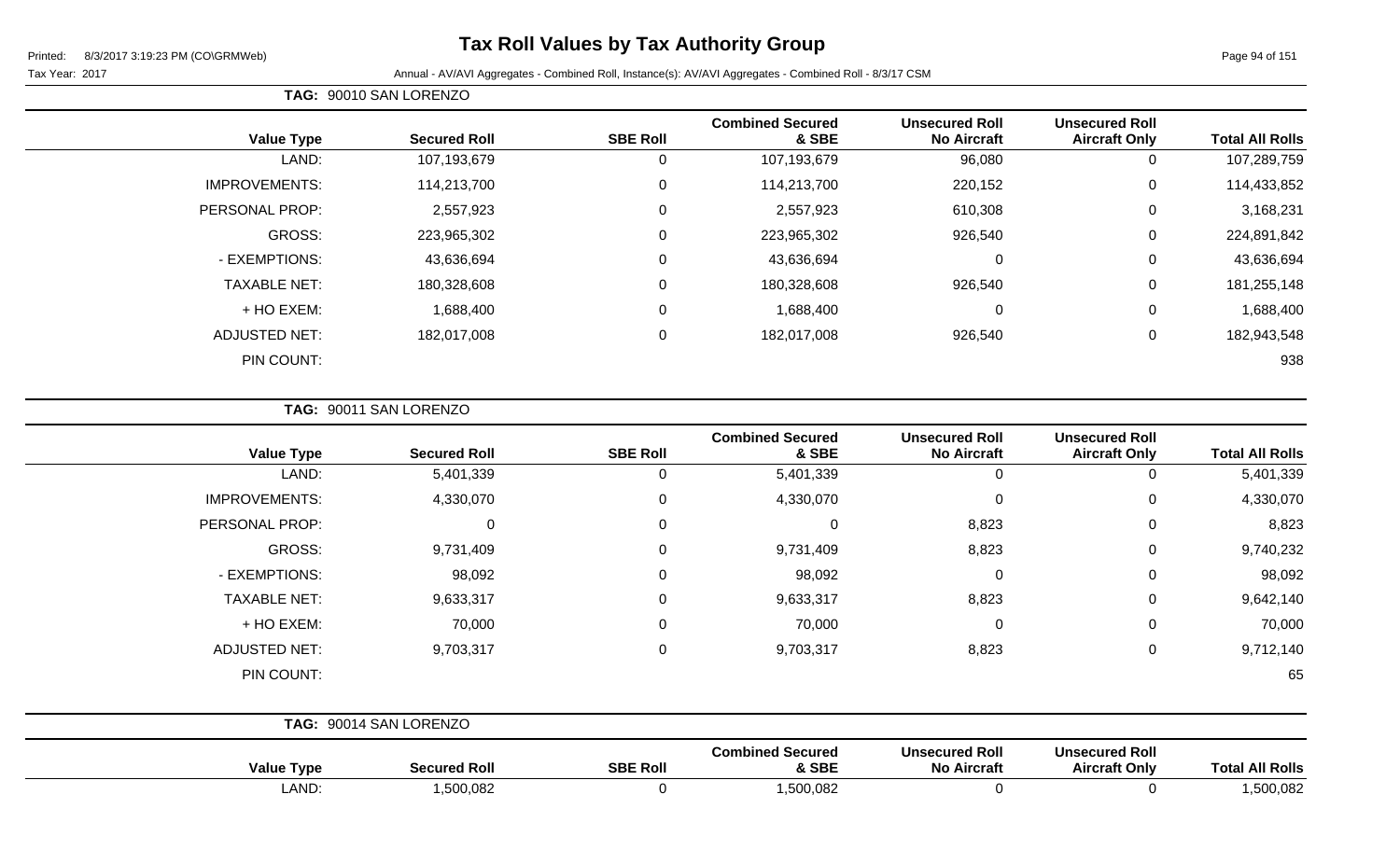## **Tax Roll Values by Tax Authority Group**

Tax Year: 2017 Annual - AV/AVI Aggregates - Combined Roll, Instance(s): AV/AVI Aggregates - Combined Roll - 8/3/17 CSM

|                   | TAG: 90014 SAN LORENZO |                 |                                  |                                             |                                               |                        |
|-------------------|------------------------|-----------------|----------------------------------|---------------------------------------------|-----------------------------------------------|------------------------|
| <b>Value Type</b> | <b>Secured Roll</b>    | <b>SBE Roll</b> | <b>Combined Secured</b><br>& SBE | <b>Unsecured Roll</b><br><b>No Aircraft</b> | <b>Unsecured Roll</b><br><b>Aircraft Only</b> | <b>Total All Rolls</b> |
| IMPROVEMENTS:     | ,229,256               |                 | .229.256                         |                                             |                                               | ,229,256               |
| P                 |                        |                 |                                  | 27.205                                      |                                               | 27.205                 |

| 27,395    | 0 | 27,395 | U         | 0 | υ         | PERSONAL PROP:       |
|-----------|---|--------|-----------|---|-----------|----------------------|
| 2,756,733 | 0 | 27,395 | 2,729,338 | 0 | 2,729,338 | GROSS:               |
| 15,364    | 0 | U      | 15,364    | 0 | 15,364    | - EXEMPTIONS:        |
| 2,741,369 | 0 | 27,395 | 2,713,974 | 0 | 2,713,974 | <b>TAXABLE NET:</b>  |
| 14,000    | 0 | U      | 14,000    | 0 | 14,000    | + HO EXEM:           |
| 2,755,369 | 0 | 27,395 | 2,727,974 | 0 | 2,727,974 | <b>ADJUSTED NET:</b> |
| 9         |   |        |           |   |           | PIN COUNT:           |
|           |   |        |           |   |           |                      |

**TAG:** 90015 SAN LORENZO

| <b>Value Type</b>    | <b>Secured Roll</b> | <b>SBE Roll</b> | <b>Combined Secured</b><br>& SBE | <b>Unsecured Roll</b><br><b>No Aircraft</b> | <b>Unsecured Roll</b><br><b>Aircraft Only</b> | <b>Total All Rolls</b> |
|----------------------|---------------------|-----------------|----------------------------------|---------------------------------------------|-----------------------------------------------|------------------------|
| LAND:                | 5,535,692           | U               | 5,535,692                        | -0                                          |                                               | 5,535,692              |
| <b>IMPROVEMENTS:</b> | 5,434,616           | 0               | 5,434,616                        | $\mathbf 0$                                 | 0                                             | 5,434,616              |
| PERSONAL PROP:       | 0                   | 0               |                                  | 124,180                                     | 0                                             | 124,180                |
| GROSS:               | 10,970,308          | $\mathbf{0}$    | 10,970,308                       | 124,180                                     | 0                                             | 11,094,488             |
| - EXEMPTIONS:        | 60,386              | $\mathbf{0}$    | 60,386                           | 0                                           | 0                                             | 60,386                 |
| <b>TAXABLE NET:</b>  | 10,909,922          | $\mathbf{0}$    | 10,909,922                       | 124,180                                     | $\Omega$                                      | 11,034,102             |
| + HO EXEM:           | 56,000              | 0               | 56,000                           | $\mathbf 0$                                 | $\Omega$                                      | 56,000                 |
| <b>ADJUSTED NET:</b> | 10,965,922          | 0               | 10,965,922                       | 124,180                                     | 0                                             | 11,090,102             |
| PIN COUNT:           |                     |                 |                                  |                                             |                                               | 34                     |

|                   | TAG: 90017 SAN LORENZO |                 |                                  |                                             |                                               |                        |
|-------------------|------------------------|-----------------|----------------------------------|---------------------------------------------|-----------------------------------------------|------------------------|
| <b>Value Type</b> | <b>Secured Roll</b>    | <b>SBE Roll</b> | <b>Combined Secured</b><br>& SBE | <b>Unsecured Roll</b><br><b>No Aircraft</b> | <b>Unsecured Roll</b><br><b>Aircraft Only</b> | <b>Total All Rolls</b> |
| LAND:             | 797                    |                 | 797                              |                                             |                                               | 797                    |
| GROSS:            | 797                    |                 | 797                              |                                             |                                               | 797                    |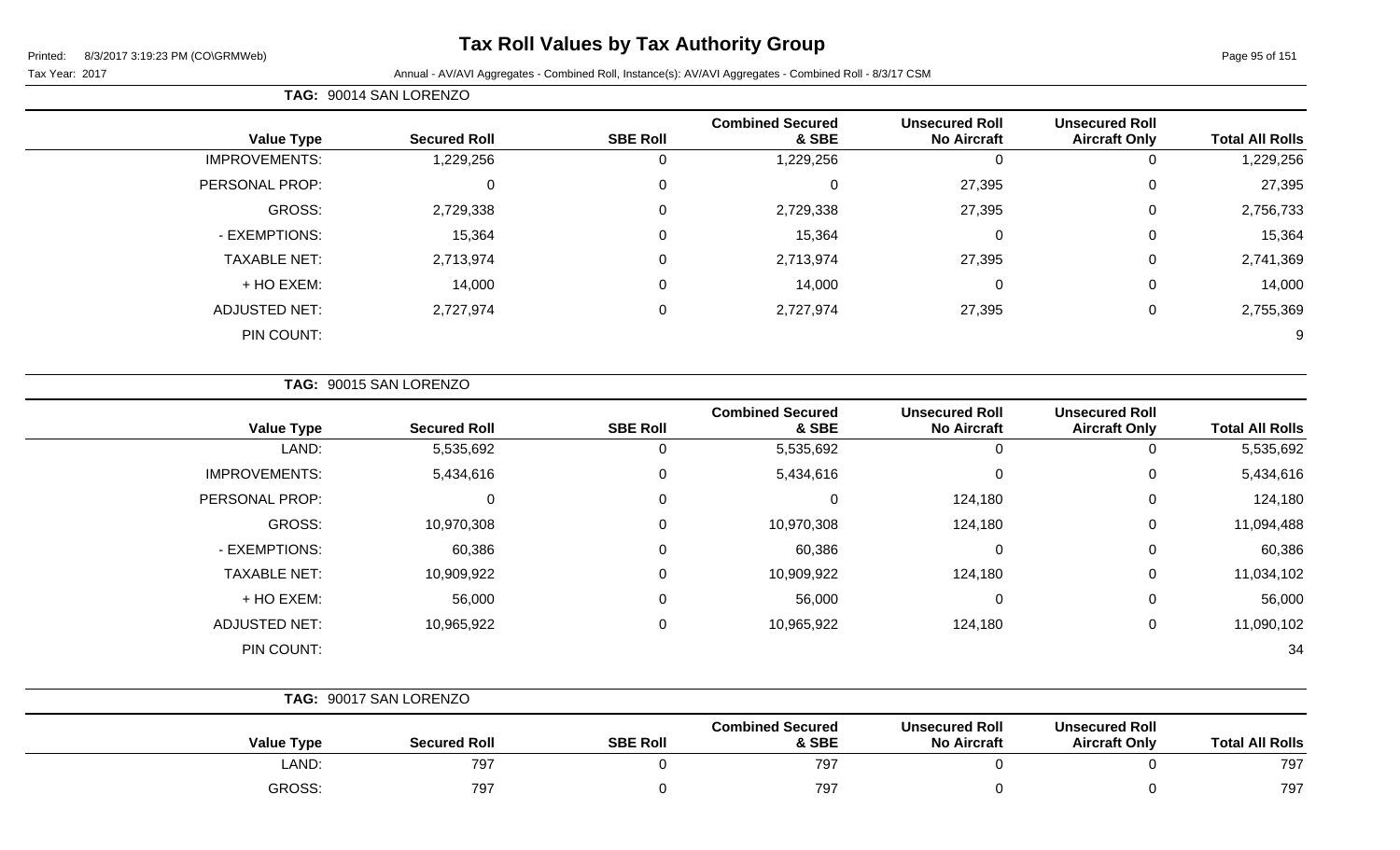Page 96 of 151

Tax Year: 2017 **Annual - AV/AVI Aggregates - Combined Roll**, Instance(s): AV/AVI Aggregates - Combined Roll - 8/3/17 CSM

|                      | TAG: 90017 SAN LORENZO |                 |                                  |                                             |                                               |                        |
|----------------------|------------------------|-----------------|----------------------------------|---------------------------------------------|-----------------------------------------------|------------------------|
| <b>Value Type</b>    | <b>Secured Roll</b>    | <b>SBE Roll</b> | <b>Combined Secured</b><br>& SBE | <b>Unsecured Roll</b><br><b>No Aircraft</b> | <b>Unsecured Roll</b><br><b>Aircraft Only</b> | <b>Total All Rolls</b> |
| - EXEMPTIONS:        | 797                    | 0               | 797                              | $\pmb{0}$                                   | 0                                             | 797                    |
| PIN COUNT:           |                        |                 |                                  |                                             |                                               | 3                      |
|                      | TAG: 90019 SAN LORENZO |                 |                                  |                                             |                                               |                        |
| <b>Value Type</b>    | <b>Secured Roll</b>    | <b>SBE Roll</b> | <b>Combined Secured</b><br>& SBE | <b>Unsecured Roll</b><br><b>No Aircraft</b> | <b>Unsecured Roll</b><br><b>Aircraft Only</b> | <b>Total All Rolls</b> |
| LAND:                | 549,906                | $\mathbf 0$     | 549,906                          | $\mathbf 0$                                 | 0                                             | 549,906                |
| <b>IMPROVEMENTS:</b> | 245,035                | $\mathbf 0$     | 245,035                          | $\pmb{0}$                                   | $\mathbf 0$                                   | 245,035                |
| GROSS:               | 794,941                | 0               | 794,941                          | $\mathbf 0$                                 | 0                                             | 794,941                |
| - EXEMPTIONS:        | 7,000                  | $\overline{0}$  | 7,000                            | $\pmb{0}$                                   | $\mathbf 0$                                   | 7,000                  |
| <b>TAXABLE NET:</b>  | 787,941                | $\mathbf 0$     | 787,941                          | $\pmb{0}$                                   | 0                                             | 787,941                |
| + HO EXEM:           | 7,000                  | $\Omega$        | 7,000                            | $\boldsymbol{0}$                            | 0                                             | 7,000                  |
| <b>ADJUSTED NET:</b> | 794,941                | $\mathbf 0$     | 794,941                          | $\pmb{0}$                                   | $\mathbf 0$                                   | 794,941                |
| PIN COUNT:           |                        |                 |                                  |                                             |                                               | 3                      |

**TAG:** 90020 SAN LORENZO

| <b>Total All Rolls</b> | <b>Unsecured Roll</b><br><b>Aircraft Only</b> | <b>Unsecured Roll</b><br><b>No Aircraft</b> | <b>Combined Secured</b><br>& SBE | <b>SBE Roll</b> | <b>Secured Roll</b> | <b>Value Type</b>    |
|------------------------|-----------------------------------------------|---------------------------------------------|----------------------------------|-----------------|---------------------|----------------------|
| 73,765,366             |                                               |                                             | 73,765,366                       |                 | 73,765,366          | LAND:                |
| 54,070,897             | 0                                             | 1,436                                       | 54,069,461                       | 0               | 54,069,461          | <b>IMPROVEMENTS:</b> |
| 121,863                | 0                                             | 121,863                                     |                                  | 0               |                     | PERSONAL PROP:       |
| 127,958,126            |                                               | 123,299                                     | 127,834,827                      | 0               | 127,834,827         | GROSS:               |
| 3,453,803              | 0                                             |                                             | 3,453,803                        | 0               | 3,453,803           | - EXEMPTIONS:        |
| 124,504,324            | 0                                             | 123,299                                     | 124,381,025                      | 0               | 124,381,025         | <b>TAXABLE NET:</b>  |
| 1,677,200              | $\Omega$                                      |                                             | 1,677,200                        | 0               | 1,677,200           | + HO EXEM:           |
| 126, 181, 524          |                                               | 123,299                                     | 126,058,225                      |                 | 126,058,225         | <b>ADJUSTED NET:</b> |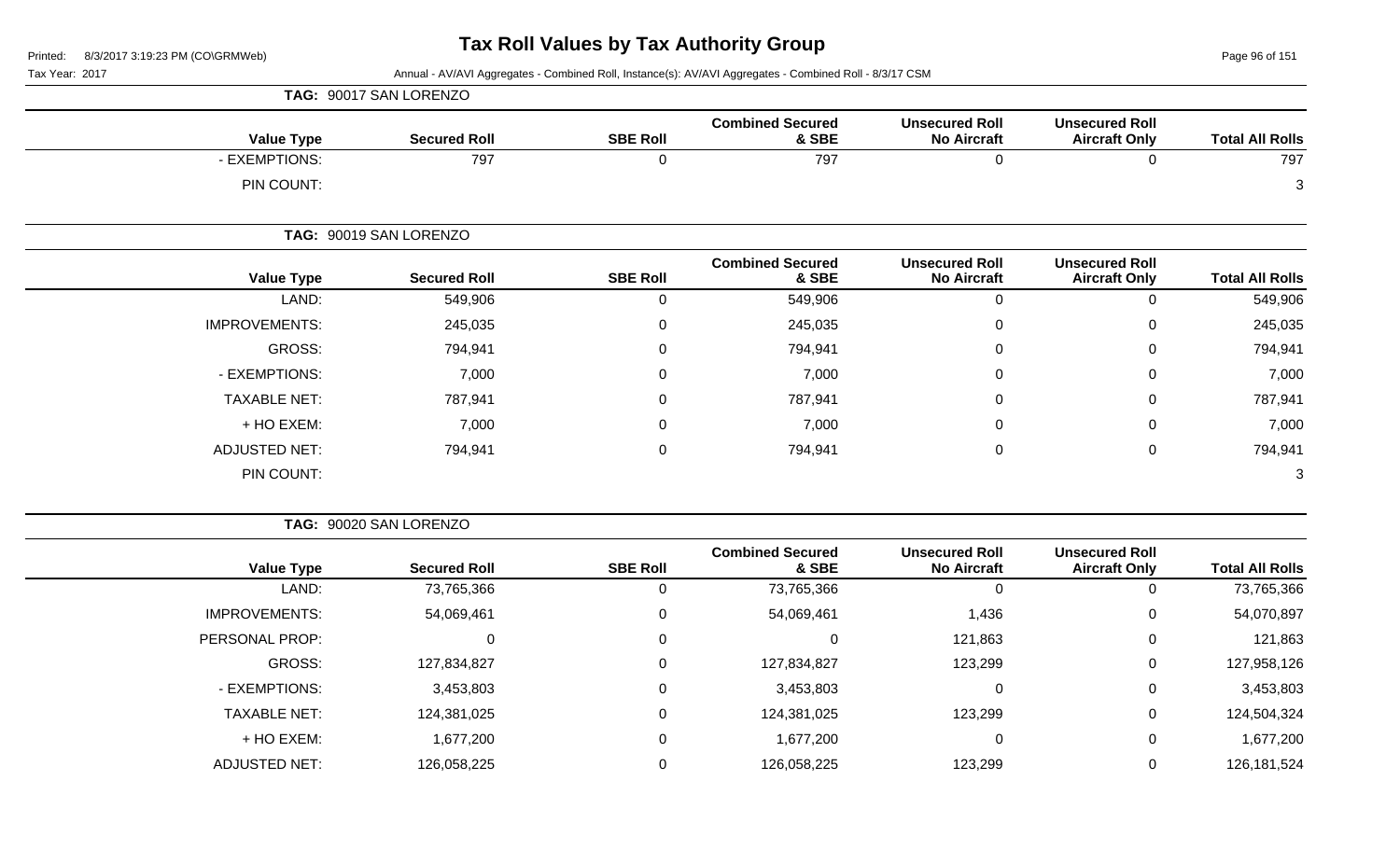Page 97 of 151

|                      | TAG: 90020 SAN LORENZO |                 |                                  |                                             |                                               |                        |  |  |  |
|----------------------|------------------------|-----------------|----------------------------------|---------------------------------------------|-----------------------------------------------|------------------------|--|--|--|
| <b>Value Type</b>    | <b>Secured Roll</b>    | <b>SBE Roll</b> | <b>Combined Secured</b><br>& SBE | <b>Unsecured Roll</b><br><b>No Aircraft</b> | <b>Unsecured Roll</b><br><b>Aircraft Only</b> | <b>Total All Rolls</b> |  |  |  |
| PIN COUNT:           |                        |                 |                                  |                                             |                                               | 1,640                  |  |  |  |
|                      | TAG: 90024 SAN LORENZO |                 |                                  |                                             |                                               |                        |  |  |  |
| <b>Value Type</b>    | <b>Secured Roll</b>    | <b>SBE Roll</b> | <b>Combined Secured</b><br>& SBE | <b>Unsecured Roll</b><br><b>No Aircraft</b> | <b>Unsecured Roll</b><br><b>Aircraft Only</b> | <b>Total All Rolls</b> |  |  |  |
| LAND:                | 9,781,537              | 0               | 9,781,537                        | $\Omega$                                    | 0                                             | 9,781,537              |  |  |  |
| <b>IMPROVEMENTS:</b> | 7,790,547              | 0               | 7,790,547                        | 0                                           | $\mathbf 0$                                   | 7,790,547              |  |  |  |
| PERSONAL PROP:       | 0                      | 0               | 0                                | 52,196                                      | 0                                             | 52,196                 |  |  |  |
| GROSS:               | 17,572,084             | 0               | 17,572,084                       | 52,196                                      | $\mathbf 0$                                   | 17,624,280             |  |  |  |
| - EXEMPTIONS:        | 92,986                 | 0               | 92,986                           | 0                                           | $\mathbf 0$                                   | 92,986                 |  |  |  |
| <b>TAXABLE NET:</b>  | 17,479,098             | $\pmb{0}$       | 17,479,098                       | 52,196                                      | $\mathbf 0$                                   | 17,531,294             |  |  |  |
| + HO EXEM:           | 91,000                 | 0               | 91,000                           | $\Omega$                                    | 0                                             | 91,000                 |  |  |  |
| <b>ADJUSTED NET:</b> | 17,570,098             | $\pmb{0}$       | 17,570,098                       | 52,196                                      | $\mathbf 0$                                   | 17,622,294             |  |  |  |
| PIN COUNT:           |                        |                 |                                  |                                             |                                               | 46                     |  |  |  |

|                        |                                               |                                             |                                  | TAG: 90026 SAN LORENZO |                     |                      |  |
|------------------------|-----------------------------------------------|---------------------------------------------|----------------------------------|------------------------|---------------------|----------------------|--|
| <b>Total All Rolls</b> | <b>Unsecured Roll</b><br><b>Aircraft Only</b> | <b>Unsecured Roll</b><br><b>No Aircraft</b> | <b>Combined Secured</b><br>& SBE | <b>SBE Roll</b>        | <b>Secured Roll</b> | <b>Value Type</b>    |  |
| 17,408,716             | 0                                             | 0                                           | 17,408,716                       |                        | 17,408,716          | LAND:                |  |
| 15,975,643             | 0                                             | $\mathbf 0$                                 | 15,975,643                       | $\Omega$               | 15,975,643          | <b>IMPROVEMENTS:</b> |  |
| 33,384,359             | 0                                             | 0                                           | 33,384,359                       | $\Omega$               | 33,384,359          | GROSS:               |  |
| 358,664                | 0                                             | $\mathbf 0$                                 | 358,664                          | 0                      | 358,664             | - EXEMPTIONS:        |  |
| 33,025,695             | 0                                             | 0                                           | 33,025,695                       | $\Omega$               | 33,025,695          | <b>TAXABLE NET:</b>  |  |
| 355,600                | 0                                             | 0                                           | 355,600                          | $\Omega$               | 355,600             | + HO EXEM:           |  |
| 33,381,295             | 0                                             | $\Omega$                                    | 33,381,295                       | 0                      | 33,381,295          | <b>ADJUSTED NET:</b> |  |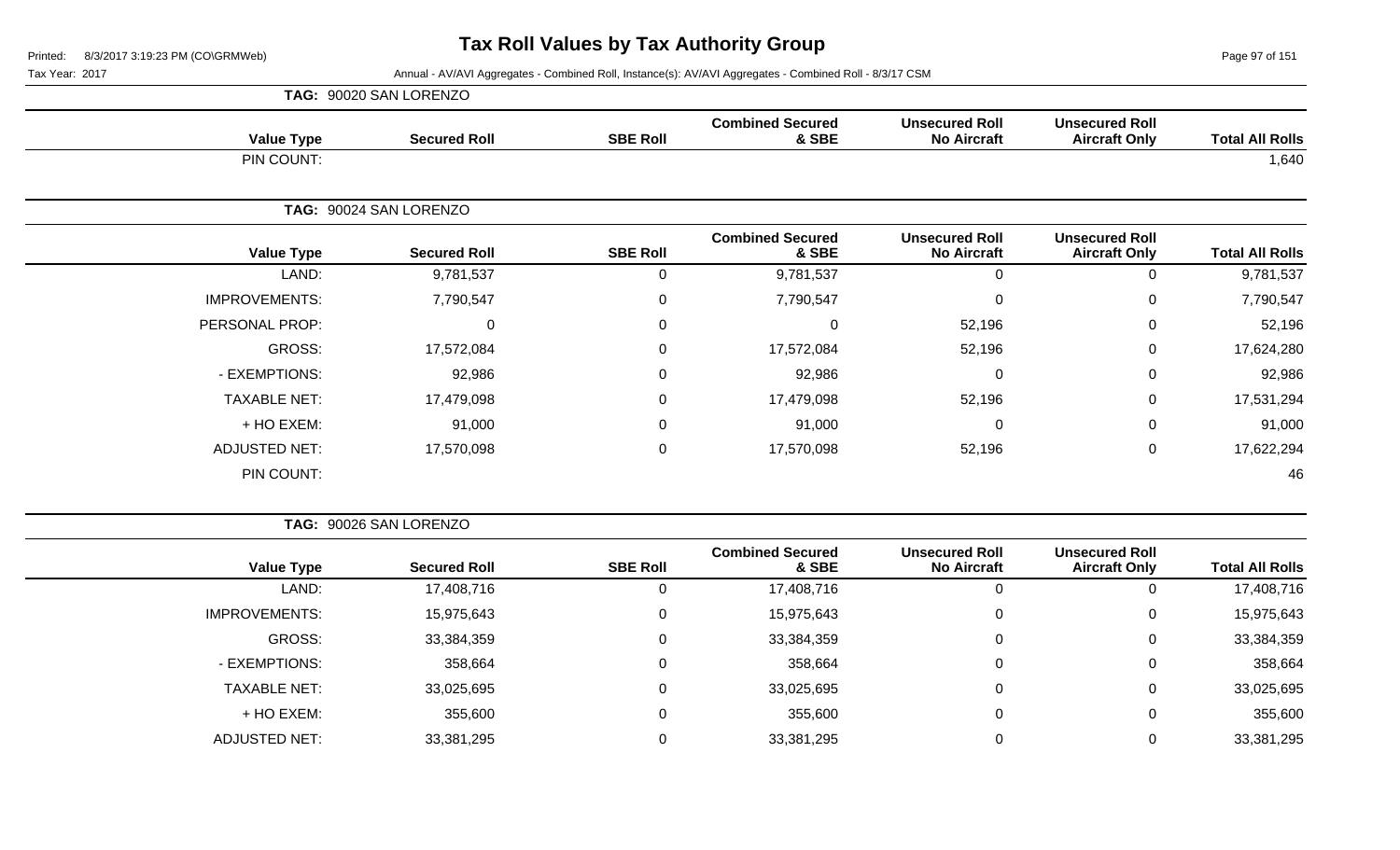Page 98 of 151

|                      | TAG: 90026 SAN LORENZO |                 |                                  |                                             |                                               |                        |
|----------------------|------------------------|-----------------|----------------------------------|---------------------------------------------|-----------------------------------------------|------------------------|
| <b>Value Type</b>    | <b>Secured Roll</b>    | <b>SBE Roll</b> | <b>Combined Secured</b><br>& SBE | <b>Unsecured Roll</b><br><b>No Aircraft</b> | <b>Unsecured Roll</b><br><b>Aircraft Only</b> | <b>Total All Rolls</b> |
| PIN COUNT:           |                        |                 |                                  |                                             |                                               | 95                     |
|                      | TAG: 90029 SAN LORENZO |                 |                                  |                                             |                                               |                        |
| <b>Value Type</b>    | <b>Secured Roll</b>    | <b>SBE Roll</b> | <b>Combined Secured</b><br>& SBE | <b>Unsecured Roll</b><br><b>No Aircraft</b> | <b>Unsecured Roll</b><br><b>Aircraft Only</b> | <b>Total All Rolls</b> |
| LAND:                | 1,766,761              | 0               | 1,766,761                        | $\mathbf 0$                                 | 0                                             | 1,766,761              |
| <b>IMPROVEMENTS:</b> | 1,977,165              | $\mathbf 0$     | 1,977,165                        | 0                                           | $\mathbf 0$                                   | 1,977,165              |
| GROSS:               | 3,743,926              | 0               | 3,743,926                        | 0                                           | $\mathbf 0$                                   | 3,743,926              |
| - EXEMPTIONS:        | 42,000                 | $\mathbf 0$     | 42,000                           | 0                                           | 0                                             | 42,000                 |
| <b>TAXABLE NET:</b>  | 3,701,926              | 0               | 3,701,926                        | 0                                           | $\mathbf 0$                                   | 3,701,926              |
| + HO EXEM:           | 42,000                 | 0               | 42,000                           | 0                                           | 0                                             | 42,000                 |
| <b>ADJUSTED NET:</b> | 3,743,926              | 0               | 3,743,926                        | 0                                           | $\mathbf 0$                                   | 3,743,926              |
| PIN COUNT:           |                        |                 |                                  |                                             |                                               | 11                     |

|                      | TAG: 90031 SAN LORENZO |                 |                                  |                                             |                                               |                        |
|----------------------|------------------------|-----------------|----------------------------------|---------------------------------------------|-----------------------------------------------|------------------------|
| <b>Value Type</b>    | <b>Secured Roll</b>    | <b>SBE Roll</b> | <b>Combined Secured</b><br>& SBE | <b>Unsecured Roll</b><br><b>No Aircraft</b> | <b>Unsecured Roll</b><br><b>Aircraft Only</b> | <b>Total All Rolls</b> |
| LAND:                | 217,319,064            |                 | 217,319,064                      | 0                                           | 0                                             | 217,319,064            |
| <b>IMPROVEMENTS:</b> | 182,353,219            |                 | 182,353,219                      | 796,656                                     | $\mathbf 0$                                   | 183,149,875            |
| PERSONAL PROP:       | 808,845                |                 | 808,845                          | 887,693                                     | 0                                             | 1,696,538              |
| GROSS:               | 400,481,128            | 0               | 400,481,128                      | 1,684,349                                   | $\mathbf 0$                                   | 402,165,477            |
| - EXEMPTIONS:        | 9,135,240              |                 | 9,135,240                        | 15,000                                      | $\mathbf 0$                                   | 9,150,240              |
| <b>TAXABLE NET:</b>  | 391,345,888            | 0               | 391,345,888                      | 1,669,349                                   | $\mathbf 0$                                   | 393,015,237            |
| + HO EXEM:           | 3,962,000              | 0               | 3,962,000                        | 0                                           | 0                                             | 3,962,000              |
| <b>ADJUSTED NET:</b> | 395,307,888            |                 | 395,307,888                      | 1,669,349                                   | 0                                             | 396,977,237            |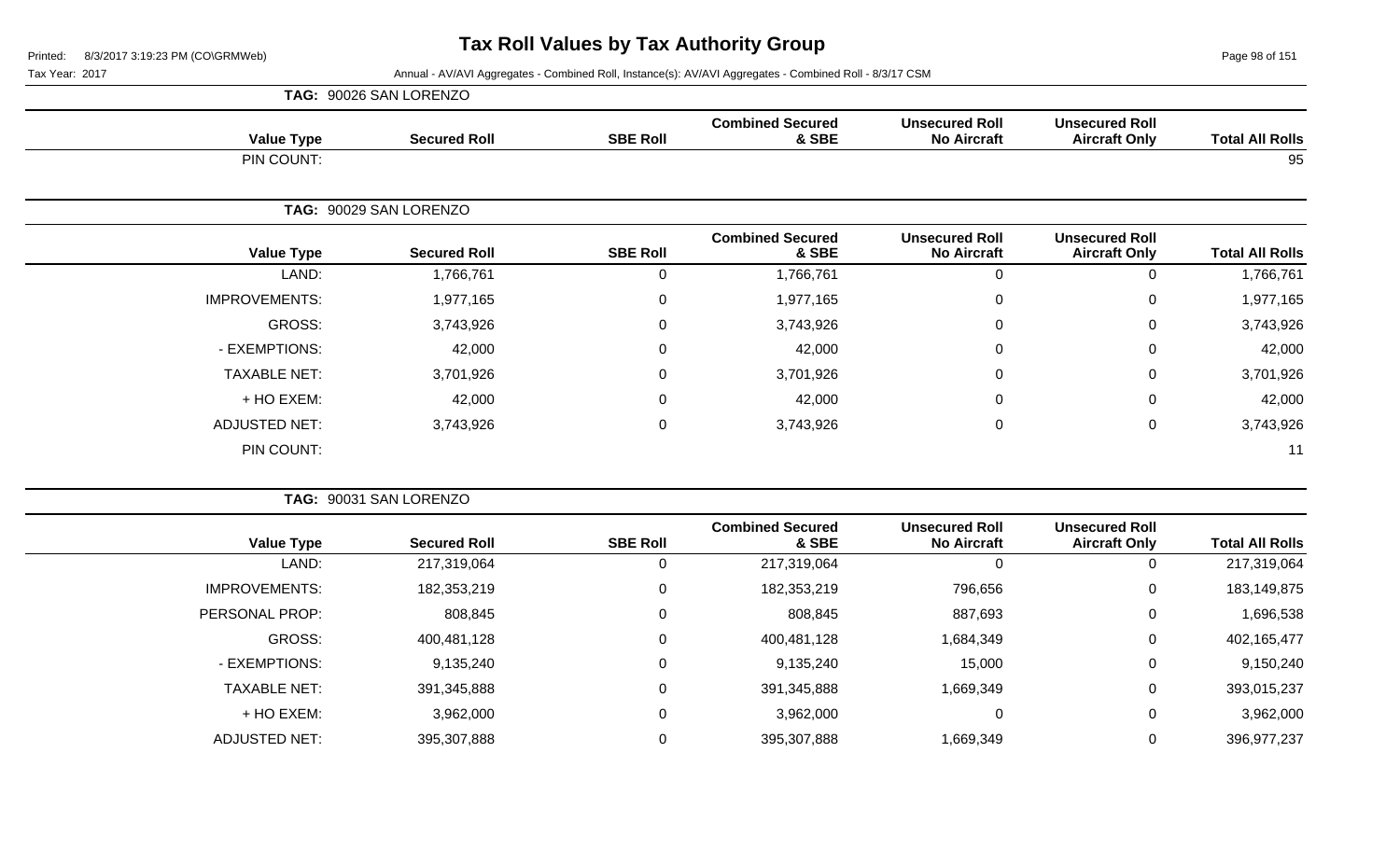Page 99 of 151

| Tax Year: 2017 | Annual - AV/AVI Aggregates - Combined Roll, Instance(s): AV/AVI Aggregates - Combined Roll - 8/3/17 CSM |
|----------------|---------------------------------------------------------------------------------------------------------|
|                | TAG: 90031 SAN LORENZO                                                                                  |

| <b>Total All Rolls</b> | <b>Unsecured Roll</b><br><b>Aircraft Only</b> | <b>Unsecured Roll</b><br><b>No Aircraft</b> | <b>Combined Secured</b><br>& SBE | <b>SBE Roll</b>  | <b>Secured Roll</b>    | <b>Value Type</b>    |
|------------------------|-----------------------------------------------|---------------------------------------------|----------------------------------|------------------|------------------------|----------------------|
| 1,371                  |                                               |                                             |                                  |                  |                        | PIN COUNT:           |
|                        |                                               |                                             |                                  |                  | TAG: 90032 SAN LORENZO |                      |
| <b>Total All Rolls</b> | <b>Unsecured Roll</b><br><b>Aircraft Only</b> | <b>Unsecured Roll</b><br><b>No Aircraft</b> | <b>Combined Secured</b><br>& SBE | <b>SBE Roll</b>  | <b>Secured Roll</b>    | <b>Value Type</b>    |
| 31,687                 | $\pmb{0}$                                     | $\mathbf 0$                                 | 31,687                           | $\mathbf 0$      | 31,687                 | LAND:                |
| 31,687                 | $\mathbf 0$                                   | $\mathbf 0$                                 | 31,687                           | $\mathbf 0$      | 31,687                 | GROSS:               |
| 31,687                 | $\mathbf 0$                                   | $\Omega$                                    | 31,687                           | $\mathbf 0$      | 31,687                 | <b>TAXABLE NET:</b>  |
| 31,687                 | $\mathbf 0$                                   | $\mathbf 0$                                 | 31,687                           | $\overline{0}$   | 31,687                 | <b>ADJUSTED NET:</b> |
|                        |                                               |                                             |                                  |                  |                        | PIN COUNT:           |
|                        |                                               |                                             |                                  |                  | TAG: 90033 SAN LORENZO |                      |
| <b>Total All Rolls</b> | <b>Unsecured Roll</b><br><b>Aircraft Only</b> | <b>Unsecured Roll</b><br><b>No Aircraft</b> | <b>Combined Secured</b><br>& SBE | <b>SBE Roll</b>  | <b>Secured Roll</b>    | <b>Value Type</b>    |
| 2,234,997              | $\mathbf 0$                                   | $\mathbf 0$                                 | 2,234,997                        | $\overline{0}$   | 2,234,997              | LAND:                |
| 2,333,085              | 0                                             | $\Omega$                                    | 2,333,085                        | $\boldsymbol{0}$ | 2,333,085              | <b>IMPROVEMENTS:</b> |
| 4,568,082              | $\mathbf 0$                                   | $\Omega$                                    | 4,568,082                        | $\mathbf 0$      | 4,568,082              | <b>GROSS:</b>        |
| 31,894                 | 0                                             | $\Omega$                                    | 31,894                           | $\mathbf 0$      | 31,894                 | - EXEMPTIONS:        |
| 4,536,188              | 0                                             | $\Omega$                                    | 4,536,188                        | $\mathbf 0$      | 4,536,188              | <b>TAXABLE NET:</b>  |
| 7,000                  | $\mathbf 0$                                   | $\mathbf 0$                                 | 7,000                            | $\overline{0}$   | 7,000                  | + HO EXEM:           |
| 4,543,188              | $\mathbf 0$                                   | $\mathbf 0$                                 | 4,543,188                        | $\mathbf 0$      | 4,543,188              | <b>ADJUSTED NET:</b> |
| 44                     |                                               |                                             |                                  |                  |                        | PIN COUNT:           |
|                        |                                               |                                             |                                  |                  | TAG: 90036 SAN LORENZO |                      |
| <b>Total All Rolls</b> | <b>Unsecured Roll</b><br><b>Aircraft Only</b> | <b>Unsecured Roll</b><br><b>No Aircraft</b> | <b>Combined Secured</b><br>& SBE | <b>SBE Roll</b>  | <b>Secured Roll</b>    | <b>Value Type</b>    |
| 8,757                  | $\mathbf 0$                                   | $\pmb{0}$                                   | 8,757                            | $\boldsymbol{0}$ | 8,757                  | LAND:                |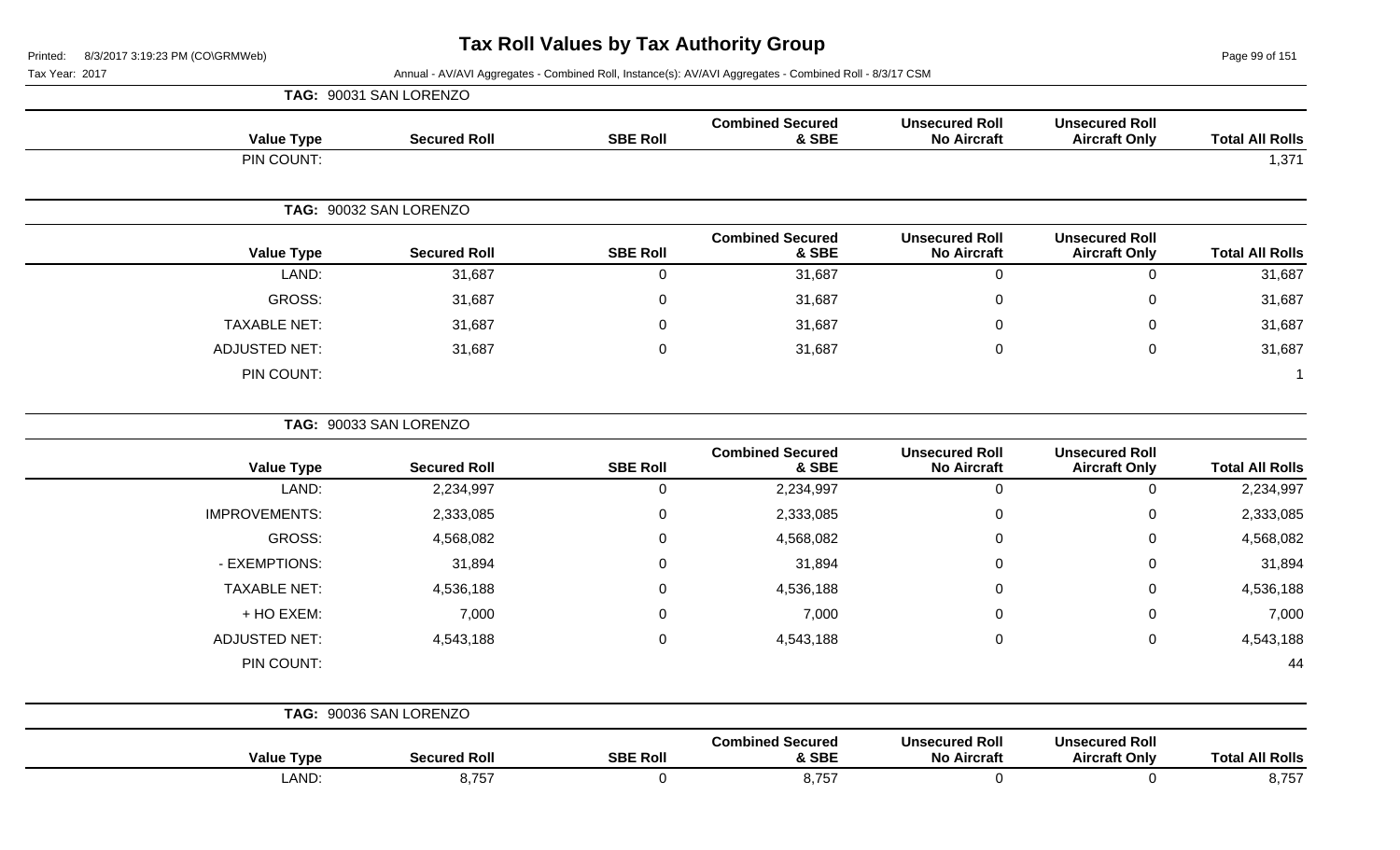## **Tax Roll Values by Tax Authority Group**

Page 100 of 151

| Tax Year: 2017 |  |
|----------------|--|
|----------------|--|

|                      | TAG: 90036 SAN LORENZO |                 |                                  |                                             |                                               |                        |
|----------------------|------------------------|-----------------|----------------------------------|---------------------------------------------|-----------------------------------------------|------------------------|
| <b>Value Type</b>    | <b>Secured Roll</b>    | <b>SBE Roll</b> | <b>Combined Secured</b><br>& SBE | <b>Unsecured Roll</b><br><b>No Aircraft</b> | <b>Unsecured Roll</b><br><b>Aircraft Only</b> | <b>Total All Rolls</b> |
| GROSS:               | 8,757                  |                 | 8,757                            | 0                                           | 0                                             | 8,757                  |
| - EXEMPTIONS:        | 362                    |                 | 362                              | 0                                           | 0                                             | 362                    |
| <b>TAXABLE NET:</b>  | 8,395                  |                 | 8,395                            | 0                                           | 0                                             | 8,395                  |
| <b>ADJUSTED NET:</b> | 8,395                  |                 | 8,395                            | 0                                           | 0                                             | 8,395                  |
| PIN COUNT:           |                        |                 |                                  |                                             |                                               | 2                      |

| TAG: 90037 SAN LORENZO |
|------------------------|
|------------------------|

| <b>Value Type</b>    | <b>Secured Roll</b> | <b>SBE Roll</b> | <b>Combined Secured</b><br>& SBE | <b>Unsecured Roll</b><br><b>No Aircraft</b> | <b>Unsecured Roll</b><br><b>Aircraft Only</b> | <b>Total All Rolls</b> |
|----------------------|---------------------|-----------------|----------------------------------|---------------------------------------------|-----------------------------------------------|------------------------|
| LAND:                | 53,450,969          | U               | 53,450,969                       | U                                           |                                               | 53,450,969             |
| <b>IMPROVEMENTS:</b> | 47,059,102          | 0               | 47,059,102                       | 0                                           | 0                                             | 47,059,102             |
| PERSONAL PROP:       | 0                   | 0               |                                  | 122,441                                     | 0                                             | 122,441                |
| GROSS:               | 100,510,071         | 0               | 100,510,071                      | 122,441                                     | 0                                             | 100,632,512            |
| - EXEMPTIONS:        | 909,990             | 0               | 909,990                          | 0                                           | 0                                             | 909,990                |
| <b>TAXABLE NET:</b>  | 99,600,081          | 0               | 99,600,081                       | 122,441                                     | $\Omega$                                      | 99,722,522             |
| + HO EXEM:           | 777,000             | 0               | 777,000                          | 0                                           | 0                                             | 777,000                |
| <b>ADJUSTED NET:</b> | 100,377,081         | 0               | 100,377,081                      | 122,441                                     | 0                                             | 100,499,522            |
| PIN COUNT:           |                     |                 |                                  |                                             |                                               | 279                    |

|                      | TAG: 90042 SAN LORENZO |                 |                                  |                                             |                                               |                        |
|----------------------|------------------------|-----------------|----------------------------------|---------------------------------------------|-----------------------------------------------|------------------------|
| <b>Value Type</b>    | <b>Secured Roll</b>    | <b>SBE Roll</b> | <b>Combined Secured</b><br>& SBE | <b>Unsecured Roll</b><br><b>No Aircraft</b> | <b>Unsecured Roll</b><br><b>Aircraft Only</b> | <b>Total All Rolls</b> |
| LAND:                | 8,798,382              |                 | 8,798,382                        | 0                                           |                                               | 8,798,382              |
| <b>IMPROVEMENTS:</b> | 7,735,402              | 0               | 7,735,402                        | 0                                           |                                               | 7,735,402              |
| PERSONAL PROP:       |                        | 0               |                                  | 21,290                                      |                                               | 21,290                 |
| GROSS:               | 16,533,784             | 0               | 16,533,784                       | 21,290                                      |                                               | 16,555,074             |
| - EXEMPTIONS:        | 185,461                |                 | 185,461                          | C                                           |                                               | 185,461                |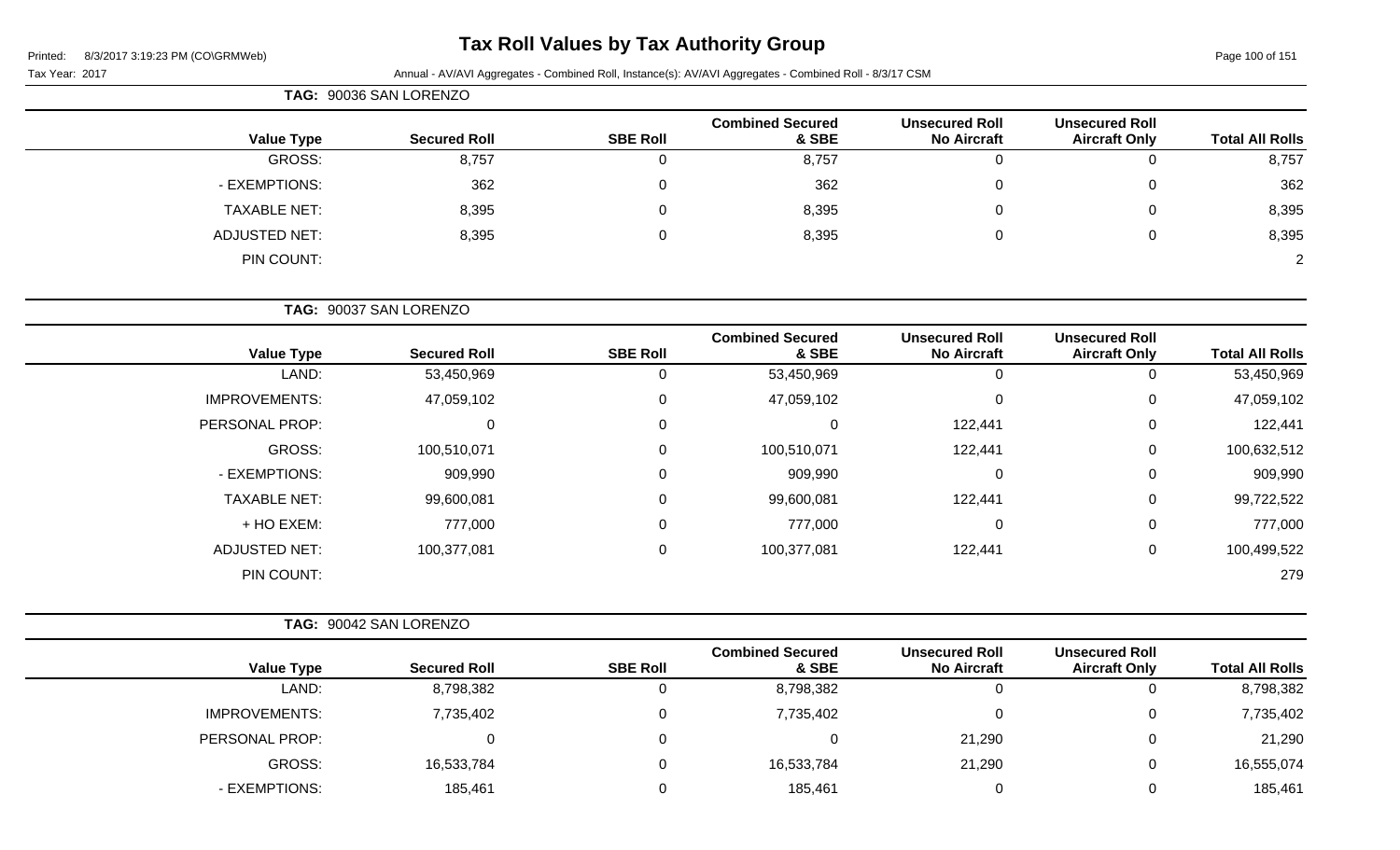## **Tax Roll Values by Tax Authority Group**

Page 101 of 151

| $0.972011$ 3.13.23 T IVI (00 IOI MITTED)<br>Tax Year: 2017 |                        |                 | Annual - AV/AVI Aggregates - Combined Roll, Instance(s): AV/AVI Aggregates - Combined Roll - 8/3/17 CSM |                                             |                                               | i ayu ivi bi ivi       |
|------------------------------------------------------------|------------------------|-----------------|---------------------------------------------------------------------------------------------------------|---------------------------------------------|-----------------------------------------------|------------------------|
|                                                            | TAG: 90042 SAN LORENZO |                 |                                                                                                         |                                             |                                               |                        |
| <b>Value Type</b>                                          | <b>Secured Roll</b>    | <b>SBE Roll</b> | <b>Combined Secured</b><br>& SBE                                                                        | <b>Unsecured Roll</b><br><b>No Aircraft</b> | <b>Unsecured Roll</b><br><b>Aircraft Only</b> | <b>Total All Rolls</b> |
| <b>TAXABLE NET:</b>                                        | 16,348,323             | $\mathbf 0$     | 16,348,323                                                                                              | 21,290                                      | 0                                             | 16,369,613             |
| + HO EXEM:                                                 | 182,000                | 0               | 182,000                                                                                                 | 0                                           | 0                                             | 182,000                |
| <b>ADJUSTED NET:</b>                                       | 16,530,323             | $\mathbf 0$     | 16,530,323                                                                                              | 21,290                                      | 0                                             | 16,551,613             |
| PIN COUNT:                                                 |                        |                 |                                                                                                         |                                             |                                               | 51                     |
|                                                            | TAG: 90044 SAN LORENZO |                 |                                                                                                         |                                             |                                               |                        |
| <b>Value Type</b>                                          | <b>Secured Roll</b>    | <b>SBE Roll</b> | <b>Combined Secured</b><br>& SBE                                                                        | <b>Unsecured Roll</b><br><b>No Aircraft</b> | <b>Unsecured Roll</b><br><b>Aircraft Only</b> | <b>Total All Rolls</b> |
| LAND:                                                      | 4,300,075              | 0               | 4,300,075                                                                                               | $\mathbf 0$                                 | $\mathbf 0$                                   | 4,300,075              |
| <b>IMPROVEMENTS:</b>                                       | 5,299,914              | 0               | 5,299,914                                                                                               | 0                                           | 0                                             | 5,299,914              |
| <b>GROSS:</b>                                              | 9,599,989              | 0               | 9,599,989                                                                                               | 0                                           | 0                                             | 9,599,989              |
| - EXEMPTIONS:                                              | 234,768                | 0               | 234,768                                                                                                 | 0                                           | 0                                             | 234,768                |
| <b>TAXABLE NET:</b>                                        | 9,365,221              | 0               | 9,365,221                                                                                               | 0                                           | 0                                             | 9,365,221              |
| + HO EXEM:                                                 | 98,000                 | 0               | 98,000                                                                                                  | 0                                           | 0                                             | 98,000                 |
| <b>ADJUSTED NET:</b>                                       | 9,463,221              | 0               | 9,463,221                                                                                               | 0                                           | 0                                             | 9,463,221              |
| PIN COUNT:                                                 |                        |                 |                                                                                                         |                                             |                                               | 32                     |
|                                                            | TAG: 90045 SAN LORENZO |                 |                                                                                                         |                                             |                                               |                        |
| <b>Value Type</b>                                          | <b>Secured Roll</b>    | <b>SBE Roll</b> | <b>Combined Secured</b><br>& SBE                                                                        | <b>Unsecured Roll</b><br><b>No Aircraft</b> | <b>Unsecured Roll</b><br><b>Aircraft Only</b> | <b>Total All Rolls</b> |
| LAND:                                                      | 54,845,221             | $\mathbf 0$     | 54,845,221                                                                                              | $\mathbf 0$                                 | $\mathbf 0$                                   | 54,845,221             |
| <b>IMPROVEMENTS:</b>                                       | 48,676,084             | 0               | 48,676,084                                                                                              | 6,025,961                                   | 0                                             | 54,702,045             |
| PERSONAL PROP:                                             | $\mathbf 0$            | $\mathbf 0$     | 0                                                                                                       | 828,550                                     | 0                                             | 828,550                |
| GROSS:                                                     | 103,521,305            | 0               | 103,521,305                                                                                             | 6,854,511                                   | 0                                             | 110,375,816            |
| - EXEMPTIONS:                                              | 2,733,969              | $\mathbf 0$     | 2,733,969                                                                                               | 0                                           | 0                                             | 2,733,969              |
| <b>TAXABLE NET:</b>                                        | 100,787,336            | 0               | 100,787,336                                                                                             | 6,854,511                                   | 0                                             | 107,641,847            |
| + HO EXEM:                                                 | 928,200                | 0               | 928,200                                                                                                 | $\mathbf 0$                                 | 0                                             | 928,200                |
|                                                            |                        |                 |                                                                                                         |                                             |                                               |                        |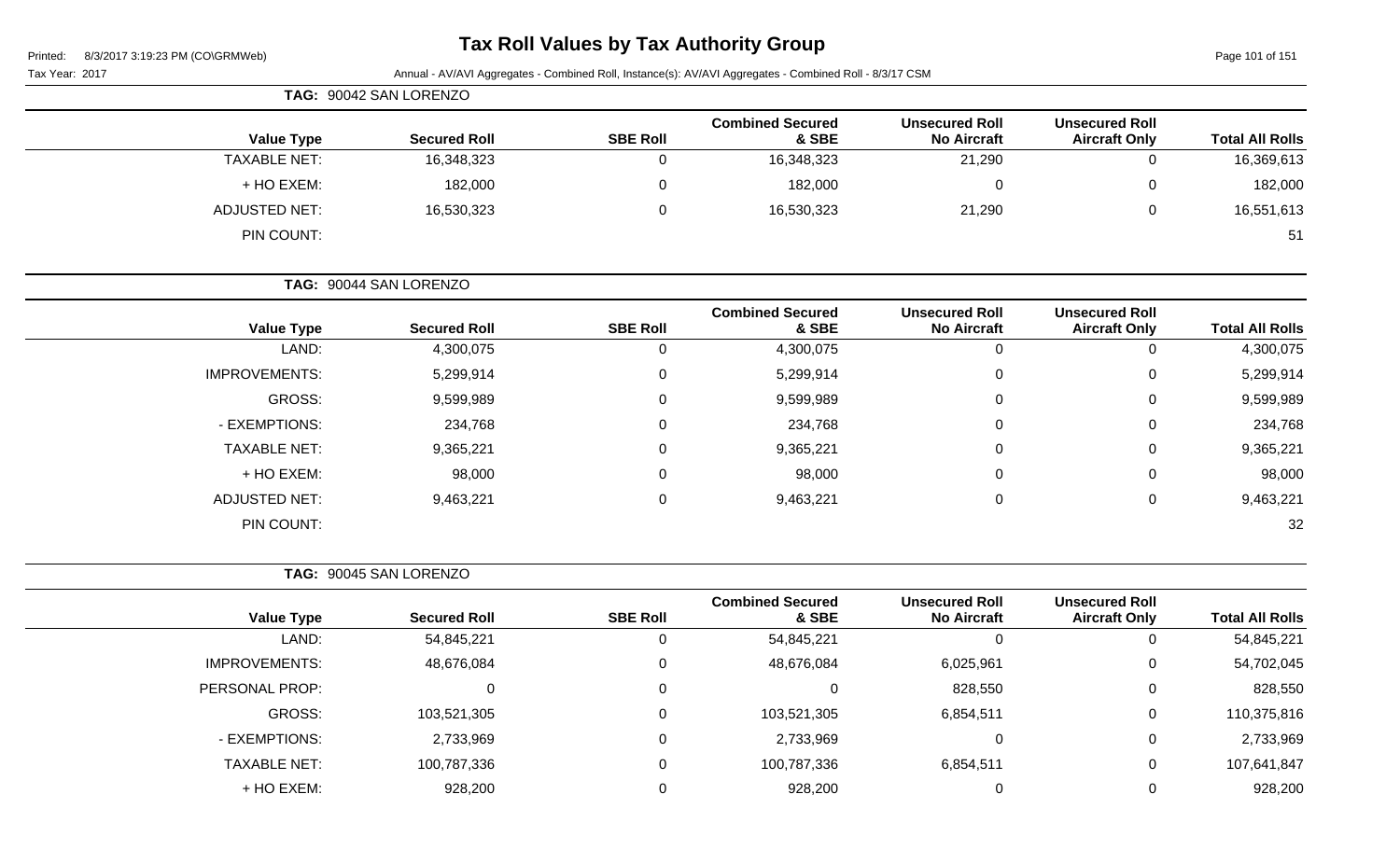Page 102 of 151

Tax Year: 2017 Annual - AV/AVI Aggregates - Combined Roll, Instance(s): AV/AVI Aggregates - Combined Roll - 8/3/17 CSM

|                      | TAG: 90045 SAN LORENZO |                 |                                  |                                             |                                               |                        |
|----------------------|------------------------|-----------------|----------------------------------|---------------------------------------------|-----------------------------------------------|------------------------|
| <b>Value Type</b>    | <b>Secured Roll</b>    | <b>SBE Roll</b> | <b>Combined Secured</b><br>& SBE | <b>Unsecured Roll</b><br><b>No Aircraft</b> | <b>Unsecured Roll</b><br><b>Aircraft Only</b> | <b>Total All Rolls</b> |
| <b>ADJUSTED NET:</b> | 101,715,536            | 0               | 101,715,536                      | 6,854,511                                   | 0                                             | 108,570,047            |
| PIN COUNT:           |                        |                 |                                  |                                             |                                               | 319                    |
|                      | TAG: 90046 SAN LORENZO |                 |                                  |                                             |                                               |                        |
| <b>Value Type</b>    | <b>Secured Roll</b>    | <b>SBE Roll</b> | <b>Combined Secured</b><br>& SBE | <b>Unsecured Roll</b><br><b>No Aircraft</b> | <b>Unsecured Roll</b><br><b>Aircraft Only</b> | <b>Total All Rolls</b> |
| LAND:                | 18,438,643             | 0               | 18,438,643                       | $\mathbf 0$                                 | 0                                             | 18,438,643             |
| <b>IMPROVEMENTS:</b> | 16,029,826             | $\mathbf 0$     | 16,029,826                       | $\mathbf 0$                                 | 0                                             | 16,029,826             |
| PERSONAL PROP:       | 1,500                  | 0               | 1,500                            | 32,305                                      | 0                                             | 33,805                 |
| GROSS:               | 34,469,969             | 0               | 34,469,969                       | 32,305                                      | 0                                             | 34,502,274             |
| - EXEMPTIONS:        | 328,008                | 0               | 328,008                          | $\mathbf 0$                                 | 0                                             | 328,008                |
| <b>TAXABLE NET:</b>  | 34,141,961             | 0               | 34,141,961                       | 32,305                                      | 0                                             | 34,174,266             |
| + HO EXEM:           | 322,000                | $\mathbf 0$     | 322,000                          | $\mathbf 0$                                 | 0                                             | 322,000                |
| <b>ADJUSTED NET:</b> | 34,463,961             | $\mathbf 0$     | 34,463,961                       | 32,305                                      | 0                                             | 34,496,266             |
| PIN COUNT:           |                        |                 |                                  |                                             |                                               | 115                    |

**TAG:** 90047 SAN LORENZO

| <b>Total All Rolls</b> | <b>Unsecured Roll</b><br><b>Aircraft Only</b> | <b>Unsecured Roll</b><br><b>No Aircraft</b> | <b>Combined Secured</b><br>& SBE | <b>SBE Roll</b> | <b>Secured Roll</b> | <b>Value Type</b>    |
|------------------------|-----------------------------------------------|---------------------------------------------|----------------------------------|-----------------|---------------------|----------------------|
| 3,459,582              | U                                             | 0                                           | 3,459,582                        | O               | 3,459,582           | LAND:                |
| 2,535,483              | 0                                             | $\Omega$                                    | 2,535,483                        | $\Omega$        | 2,535,483           | <b>IMPROVEMENTS:</b> |
| 5,995,065              | 0                                             | $\Omega$                                    | 5,995,065                        | $\Omega$        | 5,995,065           | GROSS:               |
| 36,092                 | $\Omega$                                      | 0                                           | 36,092                           | $\Omega$        | 36,092              | - EXEMPTIONS:        |
| 5,958,973              | 0                                             | 0                                           | 5,958,973                        | $\Omega$        | 5,958,973           | <b>TAXABLE NET:</b>  |
| 35,000                 | 0                                             | 0                                           | 35,000                           | 0               | 35,000              | + HO EXEM:           |
| 5,993,973              | 0                                             | $\Omega$                                    | 5,993,973                        |                 | 5,993,973           | <b>ADJUSTED NET:</b> |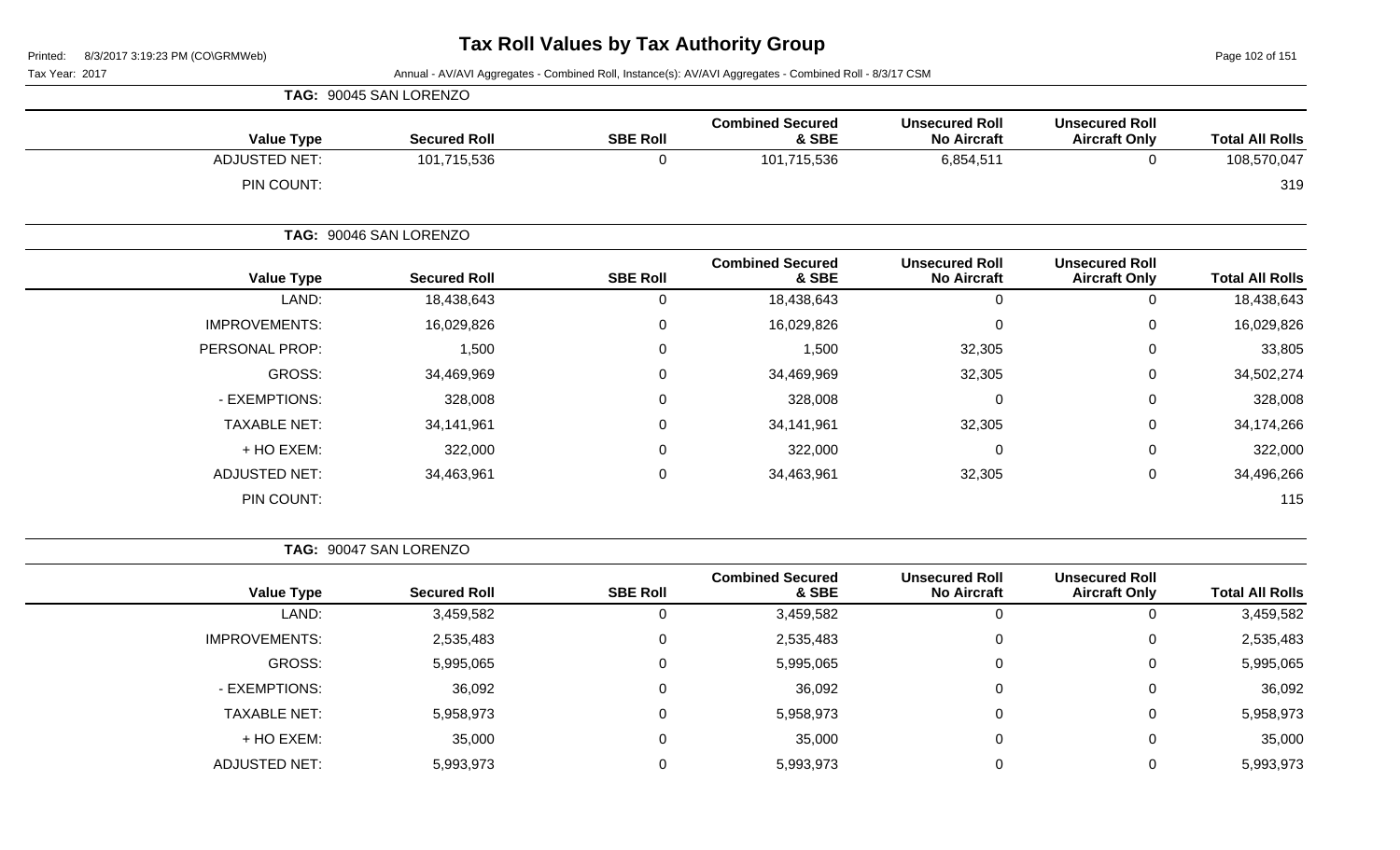Page 103 of 151

|                      | TAG: 90047 SAN LORENZO |                 |                                  |                                             |                                               |                        |
|----------------------|------------------------|-----------------|----------------------------------|---------------------------------------------|-----------------------------------------------|------------------------|
| <b>Value Type</b>    | <b>Secured Roll</b>    | <b>SBE Roll</b> | <b>Combined Secured</b><br>& SBE | <b>Unsecured Roll</b><br><b>No Aircraft</b> | <b>Unsecured Roll</b><br><b>Aircraft Only</b> | <b>Total All Rolls</b> |
| PIN COUNT:           |                        |                 |                                  |                                             |                                               | 14                     |
|                      | TAG: 90048 SAN LORENZO |                 |                                  |                                             |                                               |                        |
| <b>Value Type</b>    | <b>Secured Roll</b>    | <b>SBE Roll</b> | <b>Combined Secured</b><br>& SBE | <b>Unsecured Roll</b><br><b>No Aircraft</b> | <b>Unsecured Roll</b><br><b>Aircraft Only</b> | <b>Total All Rolls</b> |
| LAND:                | 60,898,594             | 0               | 60,898,594                       | $\mathbf 0$                                 | 0                                             | 60,898,594             |
| <b>IMPROVEMENTS:</b> | 55,720,897             | $\mathbf 0$     | 55,720,897                       | $\mathbf 0$                                 | $\mathbf 0$                                   | 55,720,897             |
| PERSONAL PROP:       | 59,000                 | $\mathbf 0$     | 59,000                           | 90,531                                      | $\pmb{0}$                                     | 149,531                |
| <b>GROSS:</b>        | 116,678,491            | $\mathbf{0}$    | 116,678,491                      | 90,531                                      | $\mathbf 0$                                   | 116,769,022            |
| - EXEMPTIONS:        | 6,991,675              | $\mathbf 0$     | 6,991,675                        | 0                                           | $\mathbf 0$                                   | 6,991,675              |
| <b>TAXABLE NET:</b>  | 109,686,816            | $\mathbf 0$     | 109,686,816                      | 90,531                                      | $\pmb{0}$                                     | 109,777,347            |
| + HO EXEM:           | 1,094,800              | $\mathbf 0$     | 1,094,800                        | $\mathbf 0$                                 | $\mathbf 0$                                   | 1,094,800              |
| <b>ADJUSTED NET:</b> | 110,781,616            | $\mathbf 0$     | 110,781,616                      | 90,531                                      | $\pmb{0}$                                     | 110,872,147            |
| PIN COUNT:           |                        |                 |                                  |                                             |                                               | 354                    |

|                        |                                               |                                             |                                  |                 | TAG: 90049 SAN LORENZO |                      |  |
|------------------------|-----------------------------------------------|---------------------------------------------|----------------------------------|-----------------|------------------------|----------------------|--|
| <b>Total All Rolls</b> | <b>Unsecured Roll</b><br><b>Aircraft Only</b> | <b>Unsecured Roll</b><br><b>No Aircraft</b> | <b>Combined Secured</b><br>& SBE | <b>SBE Roll</b> | <b>Secured Roll</b>    | <b>Value Type</b>    |  |
| 8,891,123              | 0                                             | υ                                           | 8,891,123                        | υ               | 8,891,123              | LAND:                |  |
| 6,955,298              | 0                                             | 0                                           | 6,955,298                        | 0               | 6,955,298              | <b>IMPROVEMENTS:</b> |  |
| 15,846,421             | 0                                             | $\mathbf 0$                                 | 15,846,421                       | 0               | 15,846,421             | GROSS:               |  |
| 292,862                | 0                                             | $\Omega$                                    | 292,862                          | 0               | 292,862                | - EXEMPTIONS:        |  |
| 15,553,559             | 0                                             | $\Omega$                                    | 15,553,559                       | 0               | 15,553,559             | <b>TAXABLE NET:</b>  |  |
| 96,600                 | 0                                             | $\mathbf 0$                                 | 96,600                           | 0               | 96,600                 | + HO EXEM:           |  |
| 15,650,159             | 0                                             |                                             | 15,650,159                       |                 | 15,650,159             | <b>ADJUSTED NET:</b> |  |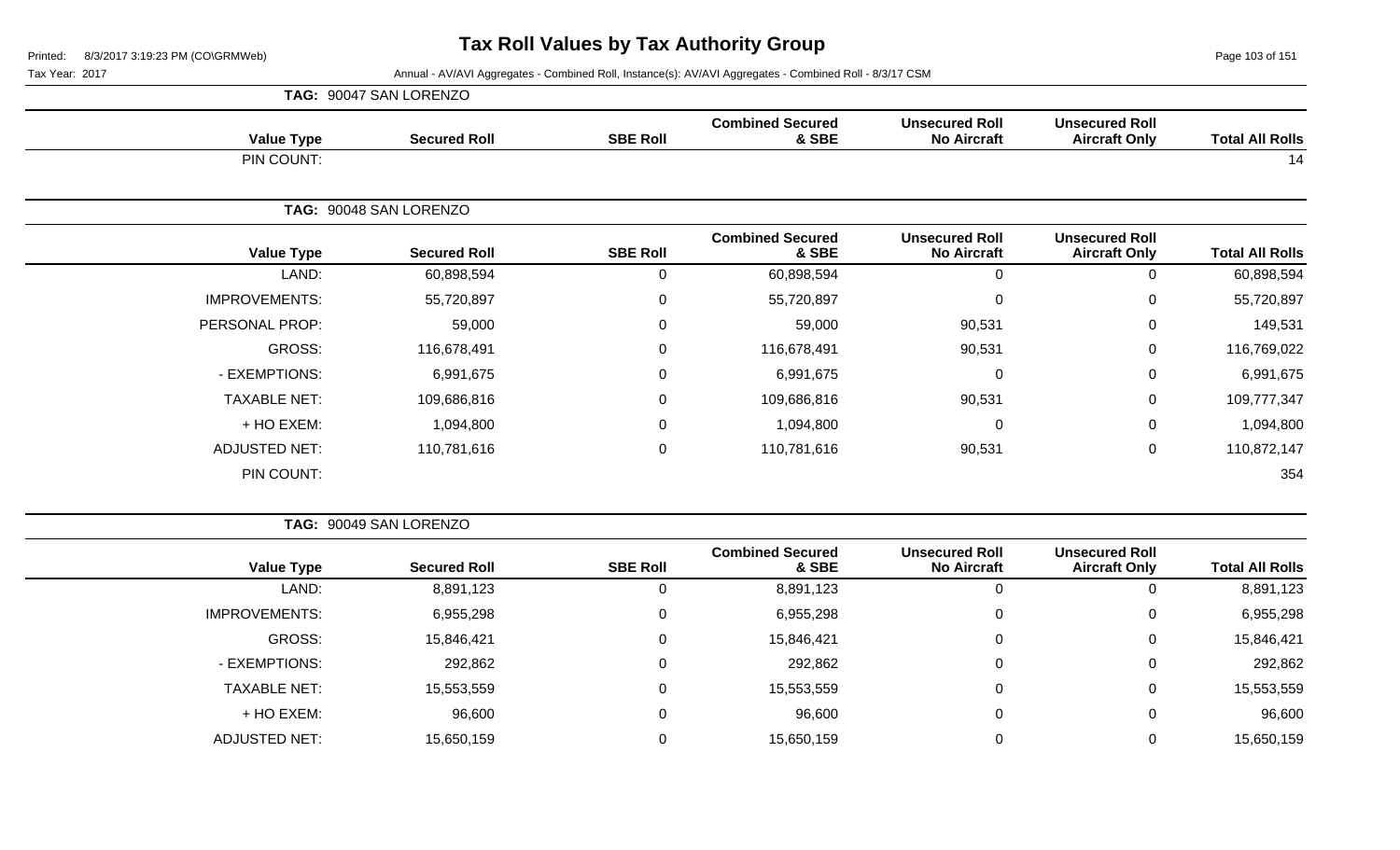**TAG:** 90049 SAN LORENZO

Page 104 of 151

| <b>Value Type</b>    | <b>Secured Roll</b>    | <b>SBE Roll</b> | <b>Combined Secured</b><br>& SBE | <b>Unsecured Roll</b><br><b>No Aircraft</b> | <b>Unsecured Roll</b><br><b>Aircraft Only</b> | <b>Total All Rolls</b> |
|----------------------|------------------------|-----------------|----------------------------------|---------------------------------------------|-----------------------------------------------|------------------------|
| PIN COUNT:           |                        |                 |                                  |                                             |                                               | 61                     |
|                      | TAG: 90050 SAN LORENZO |                 |                                  |                                             |                                               |                        |
| <b>Value Type</b>    | <b>Secured Roll</b>    | <b>SBE Roll</b> | <b>Combined Secured</b><br>& SBE | <b>Unsecured Roll</b><br><b>No Aircraft</b> | <b>Unsecured Roll</b><br><b>Aircraft Only</b> | <b>Total All Rolls</b> |
| LAND:                | 2,929,512              | $\mathbf 0$     | 2,929,512                        | $\mathbf 0$                                 | 0                                             | 2,929,512              |
| <b>IMPROVEMENTS:</b> | 2,384,928              | $\mathsf 0$     | 2,384,928                        | $\mathbf 0$                                 | $\mathbf 0$                                   | 2,384,928              |
| GROSS:               | 5,314,440              | $\mathbf 0$     | 5,314,440                        | $\mathbf 0$                                 | 0                                             | 5,314,440              |
| - EXEMPTIONS:        | 167,432                | $\mathsf 0$     | 167,432                          | $\mathbf 0$                                 | $\mathbf 0$                                   | 167,432                |
| <b>TAXABLE NET:</b>  | 5,147,008              | $\mathbf 0$     | 5,147,008                        | $\mathbf 0$                                 | 0                                             | 5,147,008              |
| + HO EXEM:           | 35,000                 | $\mathsf 0$     | 35,000                           | $\mathbf 0$                                 | $\mathbf 0$                                   | 35,000                 |
| <b>ADJUSTED NET:</b> | 5,182,008              | 0               | 5,182,008                        | $\mathbf 0$                                 | $\mathbf 0$                                   | 5,182,008              |
| PIN COUNT:           |                        |                 |                                  |                                             |                                               | 13                     |

|                      | TAG: 90053 SAN LORENZO |                 |                                  |                                             |                                               |                        |
|----------------------|------------------------|-----------------|----------------------------------|---------------------------------------------|-----------------------------------------------|------------------------|
| <b>Value Type</b>    | <b>Secured Roll</b>    | <b>SBE Roll</b> | <b>Combined Secured</b><br>& SBE | <b>Unsecured Roll</b><br><b>No Aircraft</b> | <b>Unsecured Roll</b><br><b>Aircraft Only</b> | <b>Total All Rolls</b> |
| LAND:                | 1,649,671              | 0               | 1,649,671                        |                                             | 0                                             | 1,649,671              |
| <b>IMPROVEMENTS:</b> | 1,521,549              | 0               | 1,521,549                        | 0                                           | 0                                             | 1,521,549              |
| GROSS:               | 3,171,220              | 0               | 3,171,220                        | $\Omega$                                    | 0                                             | 3,171,220              |
| - EXEMPTIONS:        | 22,201                 | 0               | 22,201                           | 0                                           | 0                                             | 22,201                 |
| <b>TAXABLE NET:</b>  | 3,149,019              | 0               | 3,149,019                        | 0                                           | $\mathbf 0$                                   | 3,149,019              |
| + HO EXEM:           | 21,000                 | 0               | 21,000                           |                                             | 0                                             | 21,000                 |
| <b>ADJUSTED NET:</b> | 3,170,019              | 0               | 3,170,019                        | 0                                           | 0                                             | 3,170,019              |
| PIN COUNT:           |                        |                 |                                  |                                             |                                               | 6                      |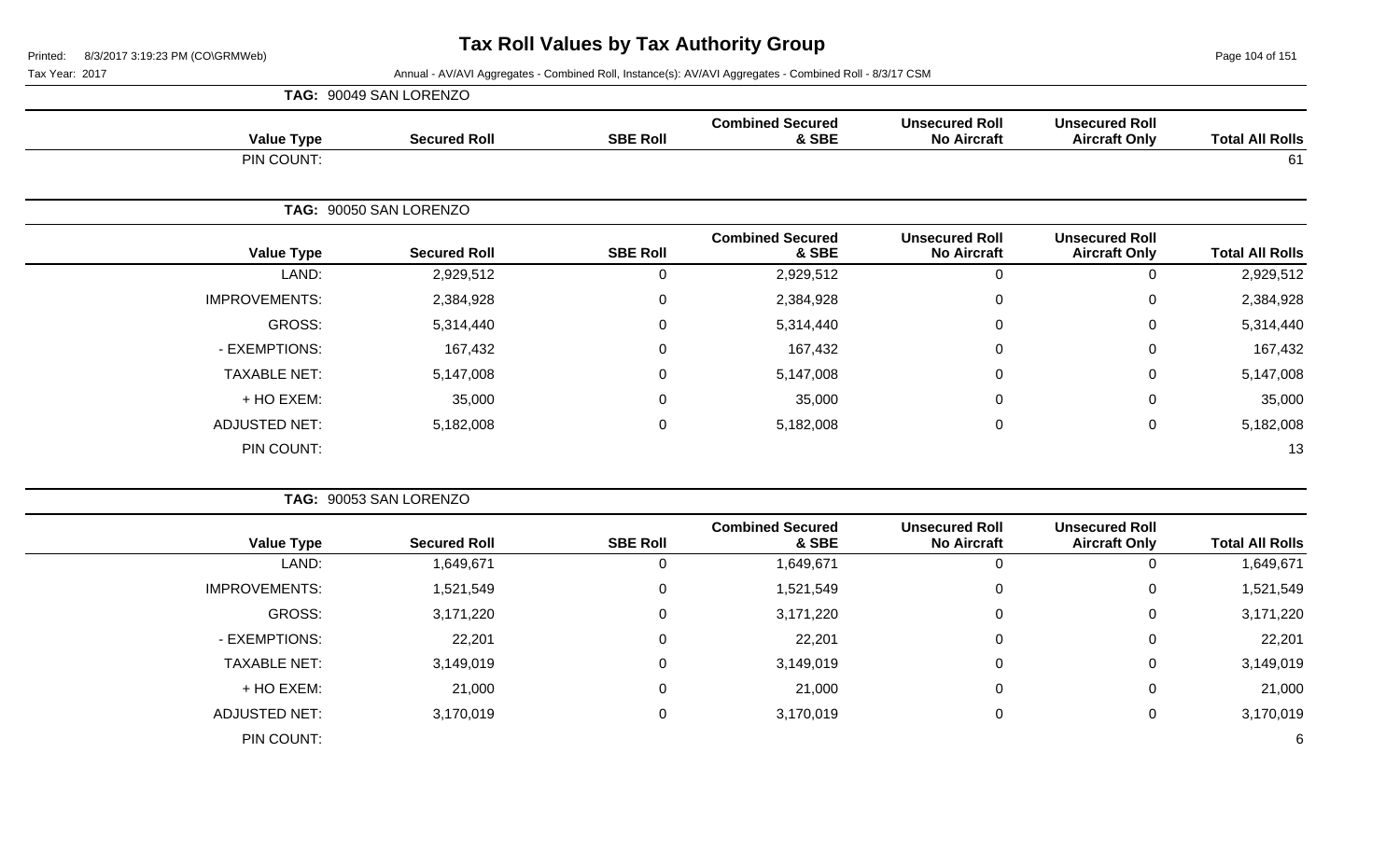## **Tax Roll Values by Tax Authority Group**

Tax Year: 2017 Annual - AV/AVI Aggregates - Combined Roll, Instance(s): AV/AVI Aggregates - Combined Roll - 8/3/17 CSM

|                        |                                               |                                             |                                  |                 | TAG: 90055 SAN LORENZO |                      |
|------------------------|-----------------------------------------------|---------------------------------------------|----------------------------------|-----------------|------------------------|----------------------|
| <b>Total All Rolls</b> | <b>Unsecured Roll</b><br><b>Aircraft Only</b> | <b>Unsecured Roll</b><br><b>No Aircraft</b> | <b>Combined Secured</b><br>& SBE | <b>SBE Roll</b> | <b>Secured Roll</b>    | <b>Value Type</b>    |
| 87,595                 |                                               |                                             | 87,595                           |                 | 87,595                 | LAND:                |
| 319,976                |                                               |                                             | 319,976                          |                 | 319,976                | <b>IMPROVEMENTS:</b> |

| GROSS:              | 407,571 | 0 | 407,571 | 0 | 407,571 |
|---------------------|---------|---|---------|---|---------|
| - EXEMPTIONS:       | 7,000   | 0 | 7,000   | 0 | 7,000   |
| <b>TAXABLE NET:</b> | 400,571 | 0 | 400,571 | 0 | 400,571 |
| + HO EXEM:          | 7,000   | 0 | 7,000   | 0 | 7,000   |
| ADJUSTED NET:       | 407,571 | 0 | 407,571 | 0 | 407,571 |
| PIN COUNT:          |         |   |         |   |         |

**TAG:** 90057 SAN LORENZO

| <b>Value Type</b>    | <b>Secured Roll</b> | <b>SBE Roll</b> | <b>Combined Secured</b><br>& SBE | <b>Unsecured Roll</b><br><b>No Aircraft</b> | <b>Unsecured Roll</b><br><b>Aircraft Only</b> | <b>Total All Rolls</b> |
|----------------------|---------------------|-----------------|----------------------------------|---------------------------------------------|-----------------------------------------------|------------------------|
| LAND:                | 6,420,434           | U               | 6,420,434                        | υ                                           | 0                                             | 6,420,434              |
| <b>IMPROVEMENTS:</b> | 5,525,044           | 0               | 5,525,044                        | 0                                           | 0                                             | 5,525,044              |
| GROSS:               | 11,945,478          | 0               | 11,945,478                       | 0                                           | 0                                             | 11,945,478             |
| - EXEMPTIONS:        | 193,233             | 0               | 193,233                          | $\overline{0}$                              | 0                                             | 193,233                |
| <b>TAXABLE NET:</b>  | 11,752,245          | 0               | 11,752,245                       | $\overline{0}$                              | 0                                             | 11,752,245             |
| + HO EXEM:           | 189,000             | 0               | 189,000                          | 0                                           | 0                                             | 189,000                |
| <b>ADJUSTED NET:</b> | 11,941,245          | $\mathbf 0$     | 11,941,245                       | $\Omega$                                    | 0                                             | 11,941,245             |
| PIN COUNT:           |                     |                 |                                  |                                             |                                               | 65                     |

|                      | TAG: 90058 SAN LORENZO |                 |                                  |                                             |                                               |                        |  |  |
|----------------------|------------------------|-----------------|----------------------------------|---------------------------------------------|-----------------------------------------------|------------------------|--|--|
| <b>Value Type</b>    | <b>Secured Roll</b>    | <b>SBE Roll</b> | <b>Combined Secured</b><br>& SBE | <b>Unsecured Roll</b><br><b>No Aircraft</b> | <b>Unsecured Roll</b><br><b>Aircraft Only</b> | <b>Total All Rolls</b> |  |  |
| LAND:                | 4,577,138              |                 | 4,577,138                        |                                             |                                               | 4,577,138              |  |  |
| <b>IMPROVEMENTS:</b> | 4,481,092              |                 | 4,481,092                        |                                             |                                               | 4,481,092              |  |  |
| GROSS:               | 9,058,230              |                 | 9,058,230                        |                                             |                                               | 9,058,230              |  |  |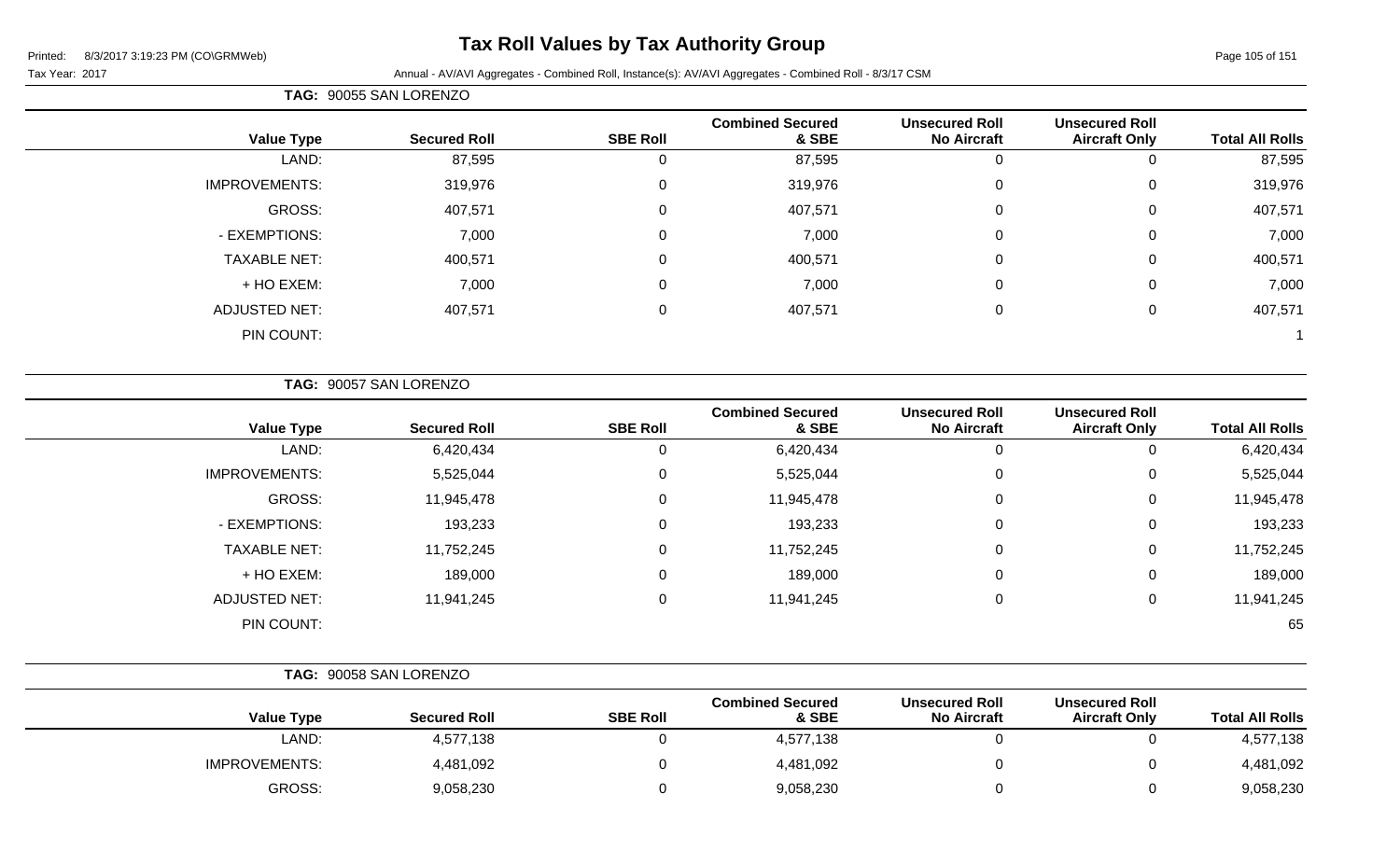## **Tax Roll Values by Tax Authority Group**

Page 106 of 151

Tax Year: 2017 Annual - AV/AVI Aggregates - Combined Roll, Instance(s): AV/AVI Aggregates - Combined Roll - 8/3/17 CSM

| TAG: 90058 SAN LORENZO |                     |                 |                                  |                                             |                                               |                        |
|------------------------|---------------------|-----------------|----------------------------------|---------------------------------------------|-----------------------------------------------|------------------------|
| <b>Value Type</b>      | <b>Secured Roll</b> | <b>SBE Roll</b> | <b>Combined Secured</b><br>& SBE | <b>Unsecured Roll</b><br><b>No Aircraft</b> | <b>Unsecured Roll</b><br><b>Aircraft Only</b> | <b>Total All Rolls</b> |
| - EXEMPTIONS:          | 207,841             |                 | 207,841                          | $\overline{0}$                              | 0                                             | 207,841                |
| <b>TAXABLE NET:</b>    | 8,850,389           |                 | 8,850,389                        | 0                                           | 0                                             | 8,850,389              |
| + HO EXEM:             | 77,000              |                 | 77,000                           | 0                                           | 0                                             | 77,000                 |
| ADJUSTED NET:          | 8,927,389           |                 | 8,927,389                        | 0                                           | 0                                             | 8,927,389              |
| PIN COUNT:             |                     |                 |                                  |                                             |                                               | 21                     |

|                        |                                               |                                             |                                  | TAG: 90059 SAN LORENZO |                     |                      |  |
|------------------------|-----------------------------------------------|---------------------------------------------|----------------------------------|------------------------|---------------------|----------------------|--|
| <b>Total All Rolls</b> | <b>Unsecured Roll</b><br><b>Aircraft Only</b> | <b>Unsecured Roll</b><br><b>No Aircraft</b> | <b>Combined Secured</b><br>& SBE | <b>SBE Roll</b>        | <b>Secured Roll</b> | <b>Value Type</b>    |  |
| 2,477,007              | 0                                             |                                             | 2,477,007                        | υ                      | 2,477,007           | LAND:                |  |
| 2,016,914              | 0                                             |                                             | 2,016,914                        | U                      | 2,016,914           | <b>IMPROVEMENTS:</b> |  |
| 4,493,921              | 0                                             |                                             | 4,493,921                        | U                      | 4,493,921           | GROSS:               |  |
| 60,584                 | 0                                             |                                             | 60,584                           | U                      | 60,584              | - EXEMPTIONS:        |  |
| 4,433,337              | 0                                             |                                             | 4,433,337                        | 0                      | 4,433,337           | <b>TAXABLE NET:</b>  |  |
| 49,000                 | 0                                             |                                             | 49,000                           | 0                      | 49,000              | + HO EXEM:           |  |
| 4,482,337              | 0                                             |                                             | 4,482,337                        |                        | 4,482,337           | <b>ADJUSTED NET:</b> |  |

PIN COUNT: 42

|                      | TAG: 90062 SAN LORENZO |                 |                                  |                                             |                                               |                        |
|----------------------|------------------------|-----------------|----------------------------------|---------------------------------------------|-----------------------------------------------|------------------------|
| <b>Value Type</b>    | <b>Secured Roll</b>    | <b>SBE Roll</b> | <b>Combined Secured</b><br>& SBE | <b>Unsecured Roll</b><br><b>No Aircraft</b> | <b>Unsecured Roll</b><br><b>Aircraft Only</b> | <b>Total All Rolls</b> |
| LAND:                | 4,840,204              | 0               | 4,840,204                        | 0                                           |                                               | 4,840,204              |
| <b>IMPROVEMENTS:</b> | 4,022,198              | 0               | 4,022,198                        | 0                                           |                                               | 4,022,198              |
| GROSS:               | 8,862,402              | $\Omega$        | 8,862,402                        | 0                                           | 0                                             | 8,862,402              |
| - EXEMPTIONS:        | 42,000                 | 0               | 42,000                           | 0                                           | 0                                             | 42,000                 |
| <b>TAXABLE NET:</b>  | 8,820,402              | $\Omega$        | 8,820,402                        | 0                                           | 0                                             | 8,820,402              |
| + HO EXEM:           | 42,000                 | 0               | 42,000                           | $\Omega$                                    |                                               | 42,000                 |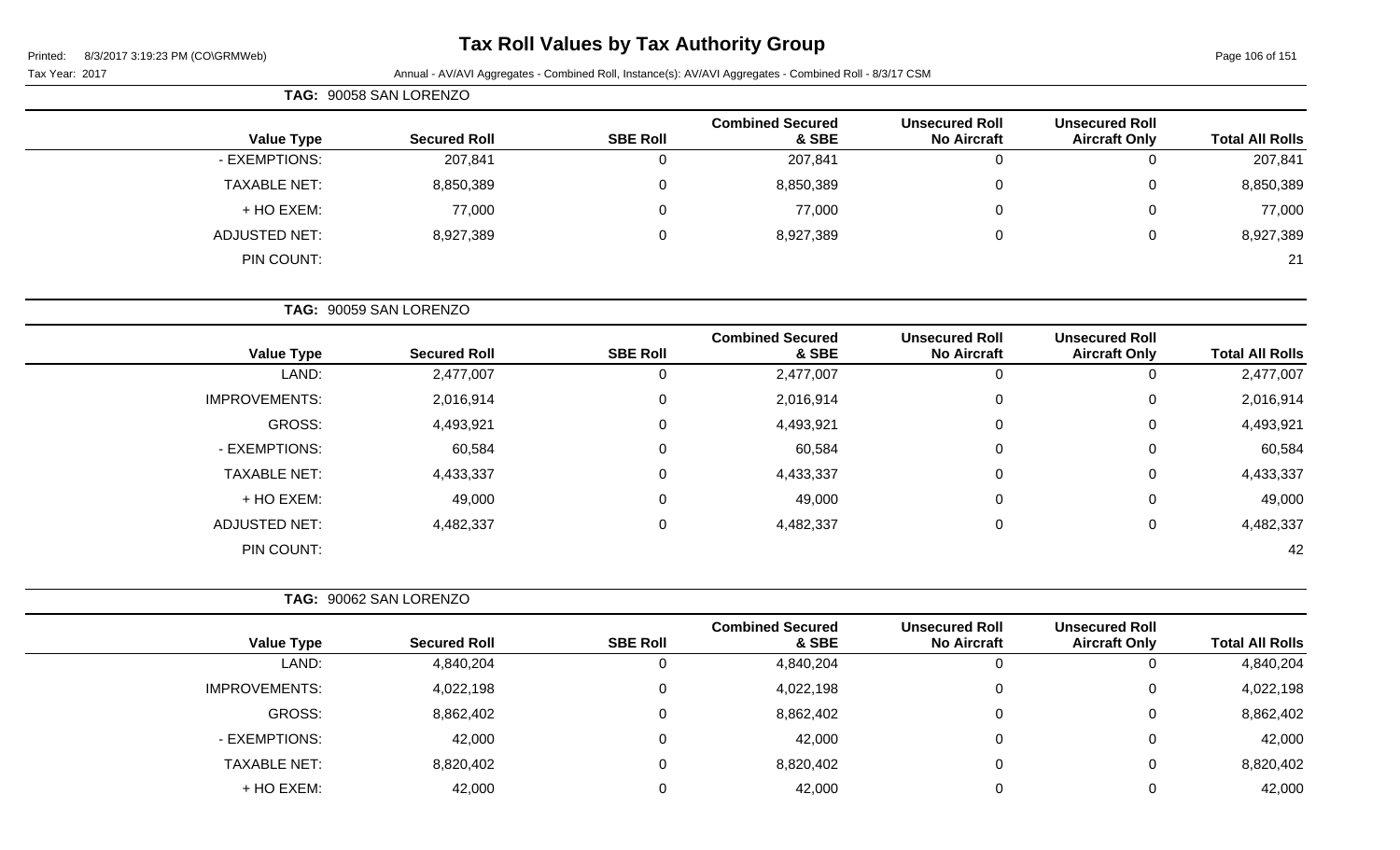Page 107 of 151

Tax Year: 2017 Annual - AV/AVI Aggregates - Combined Roll, Instance(s): AV/AVI Aggregates - Combined Roll - 8/3/17 CSM

| <b>Value Type</b>    | <b>Secured Roll</b>    | <b>SBE Roll</b>  | <b>Combined Secured</b><br>& SBE | <b>Unsecured Roll</b><br><b>No Aircraft</b> | <b>Unsecured Roll</b><br><b>Aircraft Only</b> | <b>Total All Rolls</b> |
|----------------------|------------------------|------------------|----------------------------------|---------------------------------------------|-----------------------------------------------|------------------------|
| <b>ADJUSTED NET:</b> | 8,862,402              | 0                | 8,862,402                        | $\mathbf 0$                                 | 0                                             | 8,862,402              |
| PIN COUNT:           |                        |                  |                                  |                                             |                                               | 24                     |
|                      | TAG: 90063 SAN LORENZO |                  |                                  |                                             |                                               |                        |
| <b>Value Type</b>    | <b>Secured Roll</b>    | <b>SBE Roll</b>  | <b>Combined Secured</b><br>& SBE | <b>Unsecured Roll</b><br><b>No Aircraft</b> | <b>Unsecured Roll</b><br><b>Aircraft Only</b> | <b>Total All Rolls</b> |
| LAND:                | 8,864,506              | 0                | 8,864,506                        | $\mathbf 0$                                 | 0                                             | 8,864,506              |
| <b>IMPROVEMENTS:</b> | 7,234,960              | 0                | 7,234,960                        | 0                                           | 0                                             | 7,234,960              |
| PERSONAL PROP:       | 23,000                 | 0                | 23,000                           | 20,000                                      | 0                                             | 43,000                 |
| GROSS:               | 16,122,466             | $\mathbf 0$      | 16,122,466                       | 20,000                                      | 0                                             | 16,142,466             |
| - EXEMPTIONS:        | 103,749                | $\mathbf 0$      | 103,749                          | $\mathbf 0$                                 | 0                                             | 103,749                |
| <b>TAXABLE NET:</b>  | 16,018,717             | 0                | 16,018,717                       | 20,000                                      | 0                                             | 16,038,717             |
| + HO EXEM:           | 103,600                | 0                | 103,600                          | 0                                           | 0                                             | 103,600                |
| ADJUSTED NET:        | 16,122,317             | $\boldsymbol{0}$ | 16,122,317                       | 20,000                                      | $\,0\,$                                       | 16, 142, 317           |
| PIN COUNT:           |                        |                  |                                  |                                             |                                               | 47                     |

**TAG:** 90071 SAN LORENZO

**TAG:** 90062 SAN LORENZO

| <b>Total All Rolls</b> | <b>Unsecured Roll</b><br><b>Aircraft Only</b> | <b>Unsecured Roll</b><br><b>No Aircraft</b> | <b>Combined Secured</b><br>& SBE | <b>SBE Roll</b> | <b>Secured Roll</b> | <b>Value Type</b>    |
|------------------------|-----------------------------------------------|---------------------------------------------|----------------------------------|-----------------|---------------------|----------------------|
| 6,004,954              | 0                                             |                                             | 6,004,954                        | 0               | 6,004,954           | LAND:                |
| 4,161,975              | $\overline{0}$                                |                                             | 4,161,975                        | 0               | 4,161,975           | <b>IMPROVEMENTS:</b> |
| 10,166,929             | 0                                             |                                             | 10,166,929                       | 0               | 10,166,929          | GROSS:               |
| 108,832                | $\mathbf 0$                                   |                                             | 108,832                          | 0               | 108,832             | - EXEMPTIONS:        |
| 10,058,097             | $\mathbf 0$                                   |                                             | 10,058,097                       | 0               | 10,058,097          | <b>TAXABLE NET:</b>  |
| 91,000                 | $\overline{0}$                                |                                             | 91,000                           | 0               | 91,000              | + HO EXEM:           |
| 10,149,097             | 0                                             |                                             | 10,149,097                       | 0               | 10,149,097          | ADJUSTED NET:        |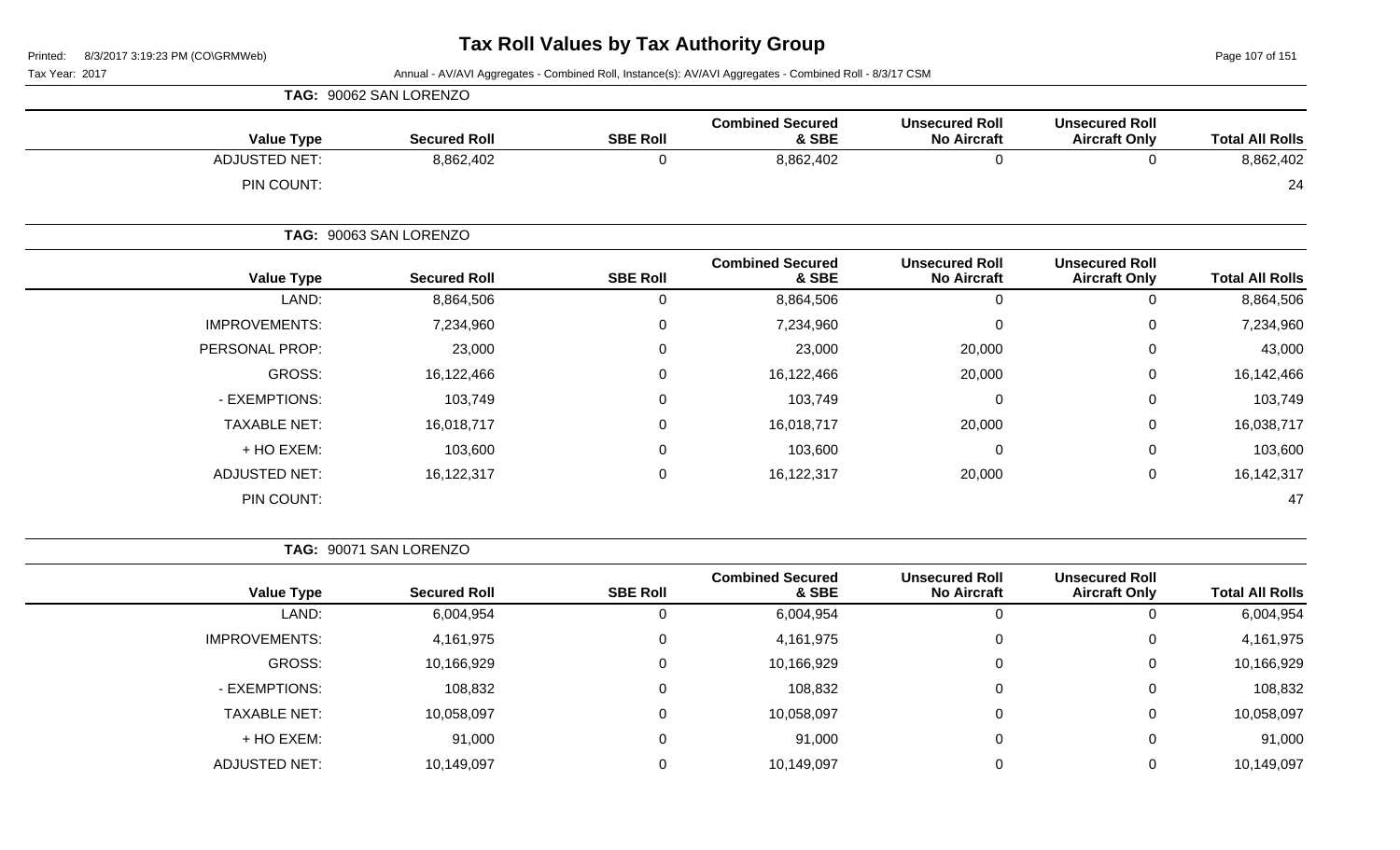**TAG:** 90071 SAN LORENZO

Page 108 of 151

| <b>Total All Rolls</b> | <b>Unsecured Roll</b><br><b>Aircraft Only</b> | <b>Unsecured Roll</b><br><b>No Aircraft</b> | <b>Combined Secured</b><br>& SBE | <b>SBE Roll</b> | <b>Secured Roll</b>    | <b>Value Type</b> |
|------------------------|-----------------------------------------------|---------------------------------------------|----------------------------------|-----------------|------------------------|-------------------|
| 67                     |                                               |                                             |                                  |                 |                        | PIN COUNT:        |
|                        |                                               |                                             |                                  |                 | TAG: 90072 SAN LORENZO |                   |
| <b>Total All Rolls</b> | <b>Unsecured Roll</b><br><b>Aircraft Only</b> | <b>Unsecured Roll</b><br><b>No Aircraft</b> | <b>Combined Secured</b><br>& SBE | <b>SBE Roll</b> | <b>Secured Roll</b>    | <b>Value Type</b> |
| 1,113                  | $\mathbf{0}$                                  | $\mathbf 0$                                 | 1,113                            |                 | 1,113                  | LAND:             |
| 1,113                  | $\mathbf 0$                                   | $\mathbf 0$                                 | 1,113                            | $\Omega$        | 1,113                  | GROSS:            |
| 1,113                  | $\mathbf 0$                                   | $\mathbf 0$                                 | 1,113                            | $\Omega$        | 1,113                  | - EXEMPTIONS:     |
|                        |                                               |                                             |                                  |                 |                        | PIN COUNT:        |

|                      | TAG: 90073 SAN LORENZO |                 |                                  |                                             |                                               |                        |
|----------------------|------------------------|-----------------|----------------------------------|---------------------------------------------|-----------------------------------------------|------------------------|
| <b>Value Type</b>    | <b>Secured Roll</b>    | <b>SBE Roll</b> | <b>Combined Secured</b><br>& SBE | <b>Unsecured Roll</b><br><b>No Aircraft</b> | <b>Unsecured Roll</b><br><b>Aircraft Only</b> | <b>Total All Rolls</b> |
| LAND:                | 248,429                | υ               | 248,429                          | 0                                           |                                               | 248,429                |
| GROSS:               | 248,429                | 0               | 248,429                          | $\overline{0}$                              | 0                                             | 248,429                |
| - EXEMPTIONS:        | 1,176                  | $\mathbf 0$     | 1,176                            | $\mathbf 0$                                 | $\Omega$                                      | 1,176                  |
| <b>TAXABLE NET:</b>  | 247,253                | 0               | 247,253                          | $\overline{0}$                              | 0                                             | 247,253                |
| <b>ADJUSTED NET:</b> | 247,253                | 0               | 247,253                          | $\overline{0}$                              | 0                                             | 247,253                |
| PIN COUNT:           |                        |                 |                                  |                                             |                                               |                        |

|                      | TAG: 90076 SAN LORENZO |                 |                                  |                                             |                                               |                        |
|----------------------|------------------------|-----------------|----------------------------------|---------------------------------------------|-----------------------------------------------|------------------------|
| <b>Value Type</b>    | <b>Secured Roll</b>    | <b>SBE Roll</b> | <b>Combined Secured</b><br>& SBE | <b>Unsecured Roll</b><br><b>No Aircraft</b> | <b>Unsecured Roll</b><br><b>Aircraft Only</b> | <b>Total All Rolls</b> |
| LAND:                | 2,028,756              |                 | 2,028,756                        | 0                                           |                                               | 2,028,756              |
| <b>IMPROVEMENTS:</b> | 2,182,537              |                 | 2,182,537                        | 0                                           |                                               | 2,182,537              |
| GROSS:               | 4,211,293              |                 | 4,211,293                        | 0                                           |                                               | 4,211,293              |
| - EXEMPTIONS:        | 78,093                 |                 | 78,093                           | 0                                           |                                               | 78,093                 |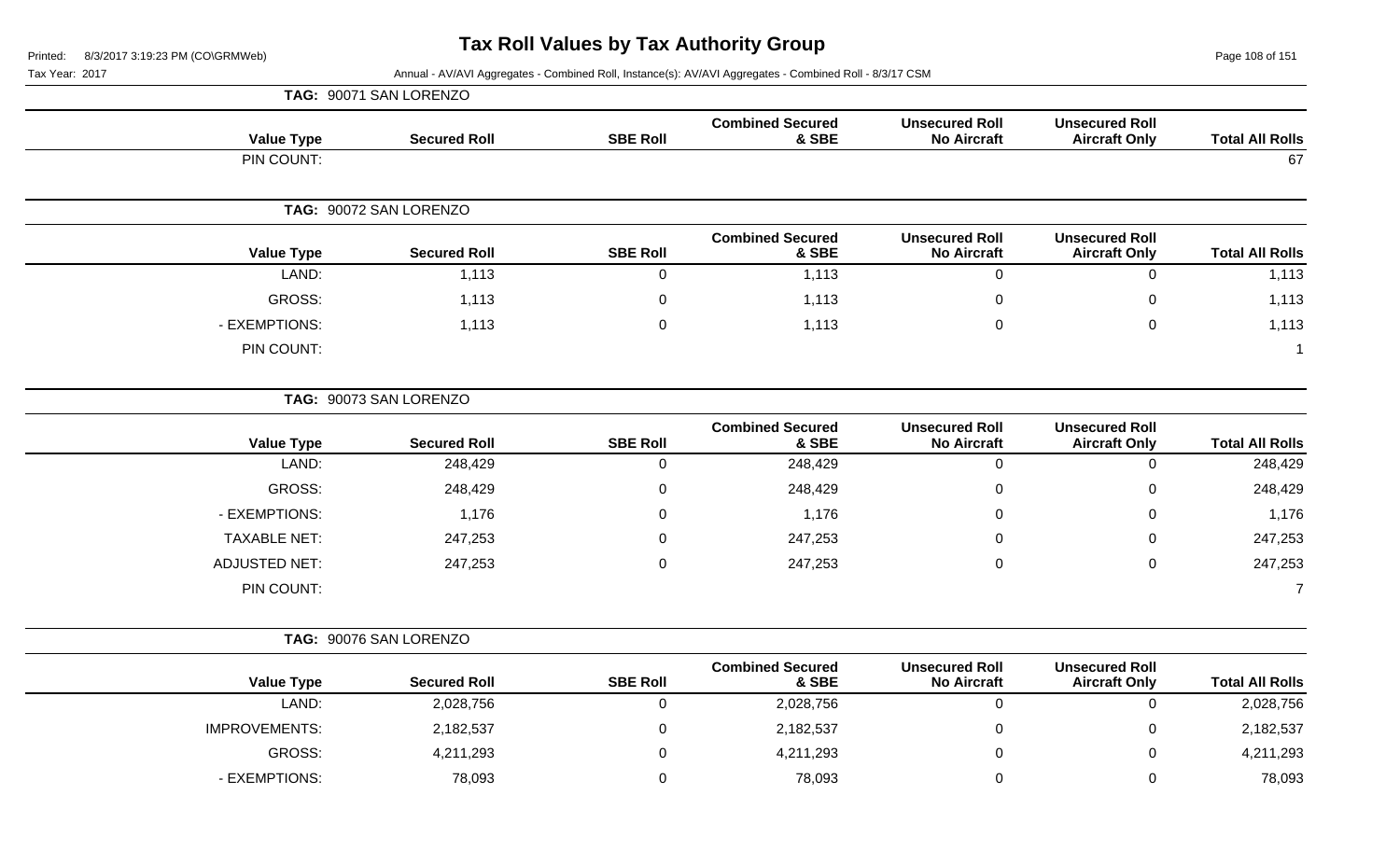## **Tax Roll Values by Tax Authority Group**

Page 109 of 151

| Tax Year: 2017       |       |                        |                 | Annual - AV/AVI Aggregates - Combined Roll, Instance(s): AV/AVI Aggregates - Combined Roll - 8/3/17 CSM |                                             |                                               |                        |
|----------------------|-------|------------------------|-----------------|---------------------------------------------------------------------------------------------------------|---------------------------------------------|-----------------------------------------------|------------------------|
|                      |       | TAG: 90076 SAN LORENZO |                 |                                                                                                         |                                             |                                               |                        |
| <b>Value Type</b>    |       | <b>Secured Roll</b>    | <b>SBE Roll</b> | <b>Combined Secured</b><br>& SBE                                                                        | <b>Unsecured Roll</b><br><b>No Aircraft</b> | <b>Unsecured Roll</b><br><b>Aircraft Only</b> | <b>Total All Rolls</b> |
| <b>TAXABLE NET:</b>  |       | 4,133,200              | 0               | 4,133,200                                                                                               | $\mathbf 0$                                 | 0                                             | 4,133,200              |
| + HO EXEM:           |       | 56,000                 | 0               | 56,000                                                                                                  | $\mathbf 0$                                 | 0                                             | 56,000                 |
| <b>ADJUSTED NET:</b> |       | 4,189,200              | 0               | 4,189,200                                                                                               | $\mathbf 0$                                 | $\mathsf 0$                                   | 4,189,200              |
| PIN COUNT:           |       |                        |                 |                                                                                                         |                                             |                                               | 72                     |
|                      |       | TAG: 90100 SAN LORENZO |                 |                                                                                                         |                                             |                                               |                        |
| <b>Value Type</b>    |       | <b>Secured Roll</b>    | <b>SBE Roll</b> | <b>Combined Secured</b><br>& SBE                                                                        | <b>Unsecured Roll</b><br><b>No Aircraft</b> | <b>Unsecured Roll</b><br><b>Aircraft Only</b> | <b>Total All Rolls</b> |
|                      | LAND: | 130,164,670            | 0               | 130,164,670                                                                                             | $\mathbf 0$                                 | $\mathbf 0$                                   | 130,164,670            |
| <b>IMPROVEMENTS:</b> |       | 109,738,991            | 0               | 109,738,991                                                                                             | 3,046                                       | 0                                             | 109,742,037            |
| PERSONAL PROP:       |       | 48,000                 | $\Omega$        | 48,000                                                                                                  | 588,648                                     | 0                                             | 636,648                |
| <b>GROSS:</b>        |       | 239,951,661            | 0               | 239,951,661                                                                                             | 591,694                                     | 0                                             | 240,543,355            |
| - EXEMPTIONS:        |       | 4,184,297              | ∩               | 4,184,297                                                                                               | 0                                           | 0                                             | 4,184,297              |
| <b>TAXABLE NET:</b>  |       | 235,767,364            | 0               | 235,767,364                                                                                             | 591,694                                     | 0                                             | 236,359,058            |
| + HO EXEM:           |       | 2,420,600              | ∩               | 2,420,600                                                                                               | $\mathbf 0$                                 | 0                                             | 2,420,600              |
| <b>ADJUSTED NET:</b> |       | 238,187,964            | $\Omega$        | 238,187,964                                                                                             | 591,694                                     | 0                                             | 238,779,658            |
| PIN COUNT:           |       |                        |                 |                                                                                                         |                                             |                                               | 1,172                  |
|                      |       | TAG: 90101 SAN LORENZO |                 |                                                                                                         |                                             |                                               |                        |
| <b>Value Type</b>    |       | <b>Secured Roll</b>    | <b>SBE Roll</b> | <b>Combined Secured</b><br>& SBE                                                                        | <b>Unsecured Roll</b><br><b>No Aircraft</b> | <b>Unsecured Roll</b><br><b>Aircraft Only</b> | <b>Total All Rolls</b> |
|                      | LAND: | 195,751,615            | 0               | 195,751,615                                                                                             | $\mathbf 0$                                 | 0                                             | 195,751,615            |
| $I$ MODOV/FMENTO.    |       | $4EQ$ 740 $QAE$        | $\sim$          | $4EQ$ 740 $0AE$                                                                                         | 770.011                                     | $\sim$                                        | 400, 400, 750          |

| LAND:                | 195,751,615 | ν | 195,751,615 |           | 195,751,615 |
|----------------------|-------------|---|-------------|-----------|-------------|
| <b>IMPROVEMENTS:</b> | 159,710,945 | υ | 159,710,945 | 779,814   | 160,490,759 |
| PERSONAL PROP:       | 30,000      | υ | 30,000      | 1,511,111 | 1,541,111   |
| GROSS:               | 355,492,560 | υ | 355,492,560 | 2,290,925 | 357,783,485 |
| - EXEMPTIONS:        | 4,810,025   |   | 4,810,025   | 7,112     | 4,817,137   |
| <b>TAXABLE NET:</b>  | 350,682,535 | ν | 350,682,535 | 2,283,813 | 352,966,348 |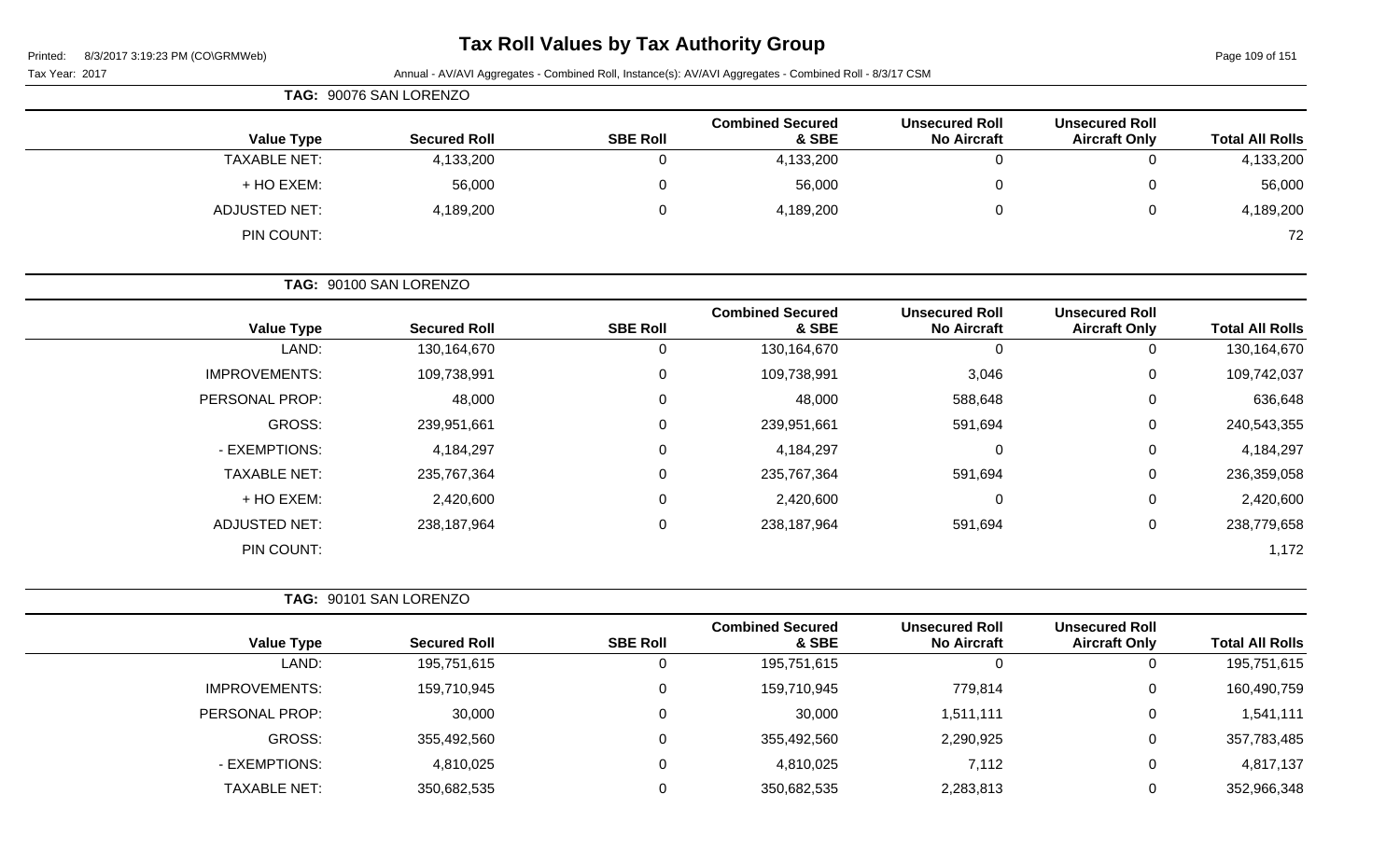## **Tax Roll Values by Tax Authority Group**

Page 110 of 151

|                        |                                               |                                             | Annual - AV/AVI Aggregates - Combined Roll, Instance(s): AV/AVI Aggregates - Combined Roll - 8/3/17 CSM |                 |                        |                      |
|------------------------|-----------------------------------------------|---------------------------------------------|---------------------------------------------------------------------------------------------------------|-----------------|------------------------|----------------------|
|                        |                                               |                                             |                                                                                                         |                 | TAG: 90101 SAN LORENZO |                      |
| <b>Total All Rolls</b> | <b>Unsecured Roll</b><br><b>Aircraft Only</b> | <b>Unsecured Roll</b><br><b>No Aircraft</b> | <b>Combined Secured</b><br>& SBE                                                                        | <b>SBE Roll</b> | <b>Secured Roll</b>    | <b>Value Type</b>    |
| 2,748,200              | 0                                             | 0                                           | 2,748,200                                                                                               | $\mathbf 0$     | 2,748,200              | + HO EXEM:           |
| 355,714,548            | 0                                             | 2,283,813                                   | 353,430,735                                                                                             | 0               | 353,430,735            | <b>ADJUSTED NET:</b> |
| 1,395                  |                                               |                                             |                                                                                                         |                 |                        | PIN COUNT:           |
|                        |                                               |                                             |                                                                                                         |                 | TAG: 90102 SAN LORENZO |                      |
| <b>Total All Rolls</b> | <b>Unsecured Roll</b><br><b>Aircraft Only</b> | <b>Unsecured Roll</b><br><b>No Aircraft</b> | <b>Combined Secured</b><br>& SBE                                                                        | <b>SBE Roll</b> | <b>Secured Roll</b>    | <b>Value Type</b>    |
| 9,950,700              | 0                                             | 0                                           | 9,950,700                                                                                               | $\mathbf 0$     | 9,950,700              | LAND:                |
| 11,278,930             | $\Omega$                                      | $\Omega$                                    | 11,278,930                                                                                              | 0               | 11,278,930             | <b>IMPROVEMENTS:</b> |
| 22,563                 | $\Omega$                                      | 22,563                                      | 0                                                                                                       | 0               | 0                      | PERSONAL PROP:       |
| 21,252,193             | $\Omega$                                      | 22,563                                      | 21,229,630                                                                                              | 0               | 21,229,630             | <b>GROSS:</b>        |
| 340,031                | $\Omega$                                      | $\Omega$                                    | 340,031                                                                                                 | 0               | 340,031                | - EXEMPTIONS:        |
| 20,912,162             | $\Omega$                                      | 22,563                                      | 20,889,599                                                                                              | 0               | 20,889,599             | <b>TAXABLE NET:</b>  |
| 208,600                | $\Omega$                                      | $\Omega$                                    | 208,600                                                                                                 | 0               | 208,600                | + HO EXEM:           |
| 21,120,762             | 0                                             | 22,563                                      | 21,098,199                                                                                              | 0               | 21,098,199             | <b>ADJUSTED NET:</b> |
| 56                     |                                               |                                             |                                                                                                         |                 |                        | PIN COUNT:           |
|                        |                                               |                                             |                                                                                                         |                 | TAG: 90103 SAN LORENZO |                      |
| <b>Total All Rolls</b> | <b>Unsecured Roll</b><br><b>Aircraft Only</b> | <b>Unsecured Roll</b><br><b>No Aircraft</b> | <b>Combined Secured</b><br>& SBE                                                                        | <b>SBE Roll</b> | <b>Secured Roll</b>    | <b>Value Type</b>    |
| 402,097,236            | $\mathbf 0$                                   | 0                                           | 402,097,236                                                                                             | 0               | 402,097,236            | LAND:                |
| 317,323,940            | 0                                             | 106,259                                     | 317,217,681                                                                                             | 0               | 317,217,681            | <b>IMPROVEMENTS:</b> |
| 930,043                | $\pmb{0}$                                     | 551,126                                     | 378,917                                                                                                 | $\pmb{0}$       | 378,917                | PERSONAL PROP:       |
| 720, 351, 219          | $\mathbf 0$                                   | 657,385                                     | 719,693,834                                                                                             | $\pmb{0}$       | 719,693,834            | GROSS:               |
| 23,646,302             | $\mathbf 0$                                   | 0                                           | 23,646,302                                                                                              | 0               | 23,646,302             | - EXEMPTIONS:        |
| 696,704,917            | $\mathbf 0$                                   | 657,385                                     | 696,047,532                                                                                             | 0               | 696,047,532            | TAXABLE NET:         |
| 7,281,400              | $\pmb{0}$                                     | 0                                           | 7,281,400                                                                                               | $\pmb{0}$       | 7,281,400              | + HO EXEM:           |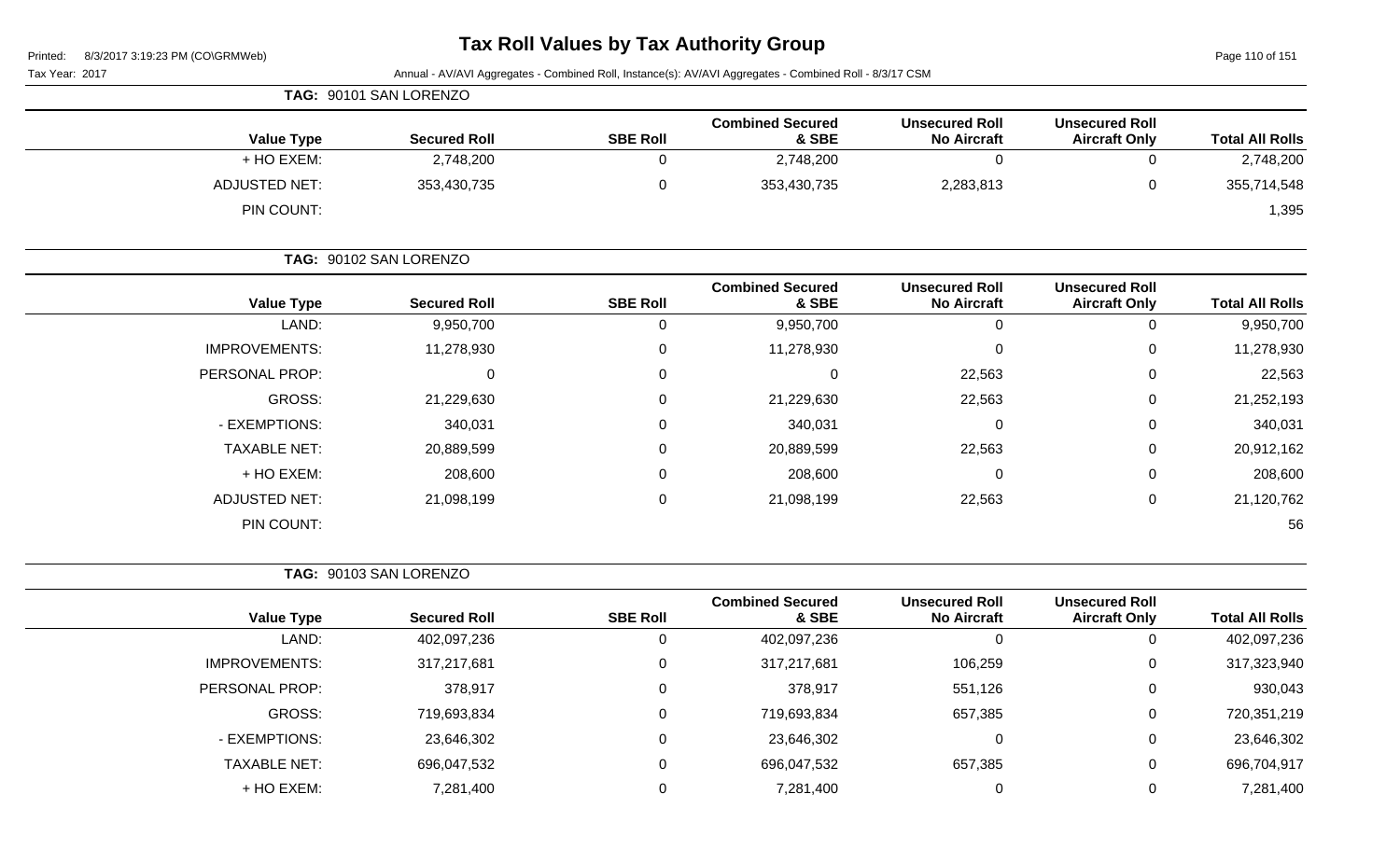Page 111 of 151

Tax Year: 2017 Annual - AV/AVI Aggregates - Combined Roll, Instance(s): AV/AVI Aggregates - Combined Roll - 8/3/17 CSM

| TAG: 90103 SAN LORENZO |                 |                                  |                                             |                                               |                        |
|------------------------|-----------------|----------------------------------|---------------------------------------------|-----------------------------------------------|------------------------|
| <b>Secured Roll</b>    | <b>SBE Roll</b> | <b>Combined Secured</b><br>& SBE | <b>Unsecured Roll</b><br><b>No Aircraft</b> | <b>Unsecured Roll</b><br><b>Aircraft Only</b> | <b>Total All Rolls</b> |
| 703,328,932            | 0               | 703,328,932                      | 657,385                                     | 0                                             | 703,986,317            |
|                        |                 |                                  |                                             |                                               | 4,127                  |
| TAG: 90104 SAN LORENZO |                 |                                  |                                             |                                               |                        |
| <b>Secured Roll</b>    | <b>SBE Roll</b> | <b>Combined Secured</b><br>& SBE | <b>Unsecured Roll</b><br><b>No Aircraft</b> | <b>Unsecured Roll</b><br><b>Aircraft Only</b> | <b>Total All Rolls</b> |
| 47,363,205             | 0               | 47,363,205                       | 0                                           | $\mathbf 0$                                   | 47,363,205             |
| 41,804,932             | 0               | 41,804,932                       | 8,219                                       | 0                                             | 41,813,151             |
| 0                      | 0               | 0                                | 178,799                                     | 0                                             | 178,799                |
| 89,168,137             | 0               | 89,168,137                       | 187,018                                     | $\mathbf 0$                                   | 89,355,155             |
| 807,985                | 0               | 807,985                          | 0                                           | $\mathbf 0$                                   | 807,985                |
| 88,360,152             | $\mathbf 0$     | 88,360,152                       | 187,018                                     | $\mathbf 0$                                   | 88,547,170             |
| 781,200                | 0               | 781,200                          | 0                                           | $\mathbf 0$                                   | 781,200                |
| 89,141,352             | 0               | 89,141,352                       | 187,018                                     | $\mathbf 0$                                   | 89,328,370             |
|                        |                 |                                  |                                             |                                               | 364                    |
|                        |                 |                                  |                                             |                                               |                        |

**TAG:** 90105 SAN LORENZO

| <b>Value Type</b>    | <b>Secured Roll</b> | <b>SBE Roll</b> | <b>Combined Secured</b><br>& SBE | <b>Unsecured Roll</b><br><b>No Aircraft</b> | <b>Unsecured Roll</b><br><b>Aircraft Only</b> | <b>Total All Rolls</b> |
|----------------------|---------------------|-----------------|----------------------------------|---------------------------------------------|-----------------------------------------------|------------------------|
| LAND:                | 3,258,560           |                 | 3,258,560                        | 0                                           |                                               | 3,258,560              |
| <b>IMPROVEMENTS:</b> | 1,676,593           | 0               | 1,676,593                        | 0                                           | 0                                             | 1,676,593              |
| PERSONAL PROP:       | 0                   | 0               |                                  | 5,000                                       | 0                                             | 5,000                  |
| GROSS:               | 4,935,153           | 0               | 4,935,153                        | 5,000                                       | 0                                             | 4,940,153              |
| - EXEMPTIONS:        | 57,298              | 0               | 57,298                           | 0                                           | 0                                             | 57,298                 |
| <b>TAXABLE NET:</b>  | 4,877,855           | 0               | 4,877,855                        | 5,000                                       | 0                                             | 4,882,855              |
| + HO EXEM:           | 56,000              | 0               | 56,000                           | 0                                           | 0                                             | 56,000                 |
| <b>ADJUSTED NET:</b> | 4,933,855           |                 | 4,933,855                        | 5,000                                       |                                               | 4,938,855              |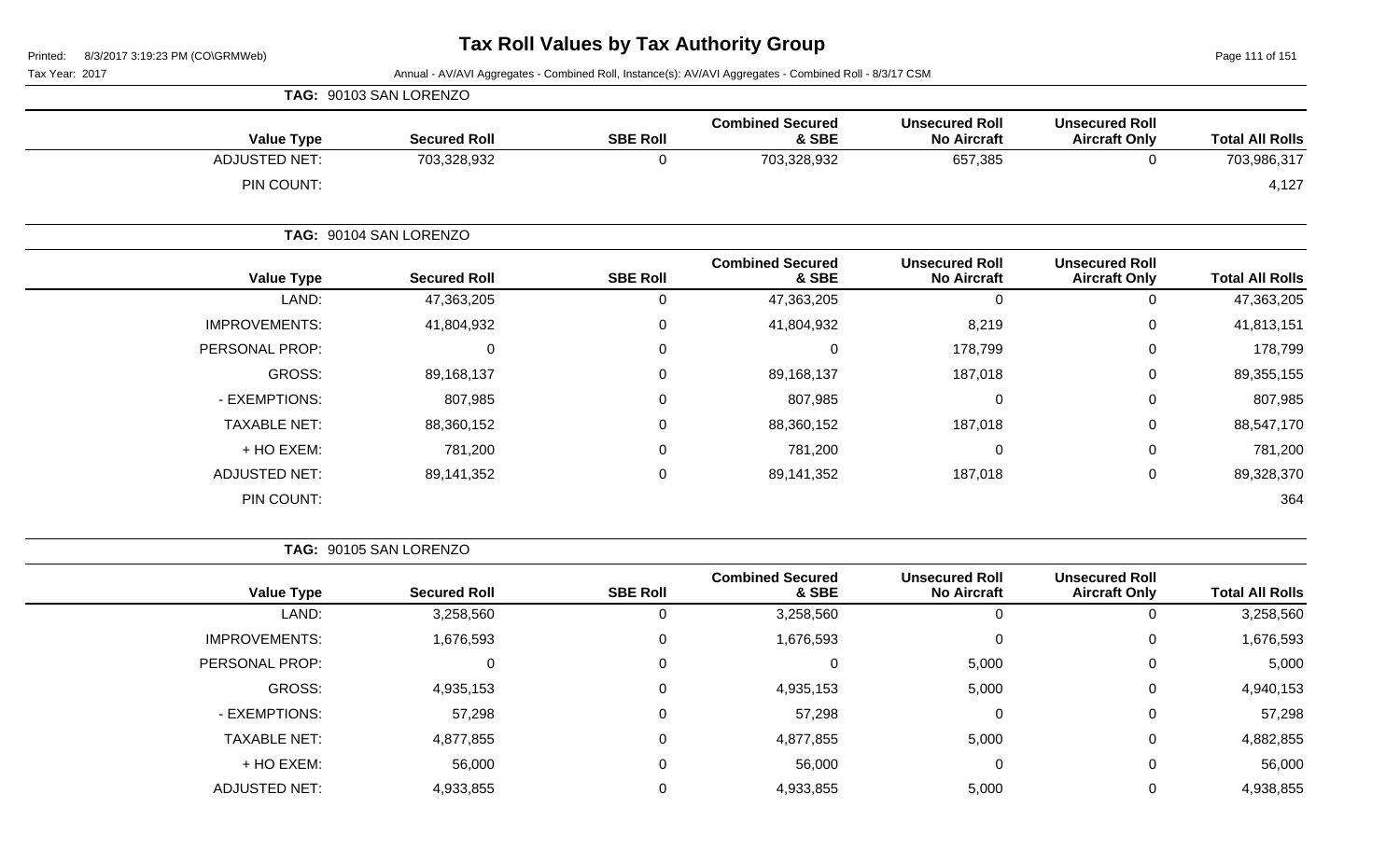**TAG:** 90105 SAN LORENZO

Page 112 of 151

| <b>Total All Rolls</b> | <b>Unsecured Roll</b><br><b>Aircraft Only</b> | <b>Unsecured Roll</b><br><b>No Aircraft</b> | <b>Combined Secured</b><br>& SBE | <b>SBE Roll</b> | <b>Secured Roll</b>    | <b>Value Type</b>    |
|------------------------|-----------------------------------------------|---------------------------------------------|----------------------------------|-----------------|------------------------|----------------------|
| 25                     |                                               |                                             |                                  |                 |                        | PIN COUNT:           |
|                        |                                               |                                             |                                  |                 | TAG: 90106 SAN LORENZO |                      |
| <b>Total All Rolls</b> | <b>Unsecured Roll</b><br><b>Aircraft Only</b> | <b>Unsecured Roll</b><br><b>No Aircraft</b> | <b>Combined Secured</b><br>& SBE | <b>SBE Roll</b> | <b>Secured Roll</b>    | <b>Value Type</b>    |
| 947,279                | $\mathbf 0$                                   | $\mathbf 0$                                 | 947,279                          | $\mathbf 0$     | 947,279                | LAND:                |
| 711,956                | 0                                             | $\mathbf 0$                                 | 711,956                          | 0               | 711,956                | <b>IMPROVEMENTS:</b> |
| 1,659,235              | $\mathbf 0$                                   | $\mathbf 0$                                 | 1,659,235                        | $\mathbf 0$     | 1,659,235              | <b>GROSS:</b>        |
| 1,659,235              | $\mathbf 0$                                   | 0                                           | 1,659,235                        | 0               | 1,659,235              | <b>TAXABLE NET:</b>  |
| 1,659,235              | $\mathbf 0$                                   | $\mathbf 0$                                 | 1,659,235                        | $\mathbf 0$     | 1,659,235              | <b>ADJUSTED NET:</b> |
| 5                      |                                               |                                             |                                  |                 |                        | PIN COUNT:           |
|                        |                                               |                                             |                                  |                 | TAG: 90107 SAN LORENZO |                      |
| <b>Total All Rolls</b> | <b>Unsecured Roll</b><br><b>Aircraft Only</b> | <b>Unsecured Roll</b><br><b>No Aircraft</b> | <b>Combined Secured</b><br>& SBE | <b>SBE Roll</b> | <b>Secured Roll</b>    | <b>Value Type</b>    |
| 116,259,940            | $\mathbf 0$                                   | $\mathbf 0$                                 | 116,259,940                      | 32,888          | 116,227,052            | LAND:                |
| 103,763,051            | $\mathbf 0$                                   | $\mathbf 0$                                 | 103,763,051                      | $\mathbf 0$     | 103,763,051            | <b>IMPROVEMENTS:</b> |
| 216,336                | $\mathbf 0$                                   | 159,836                                     | 56,500                           | $\mathbf 0$     | 56,500                 | PERSONAL PROP:       |
| 220,239,327            | $\mathbf 0$                                   | 159,836                                     | 220,079,491                      | 32,888          | 220,046,603            | <b>GROSS:</b>        |
| 4,887,936              | $\mathbf 0$                                   | 0                                           | 4,887,936                        | 0               | 4,887,936              | - EXEMPTIONS:        |
| 215,351,391            | $\mathbf 0$                                   | 159,836                                     | 215, 191, 555                    | 32,888          | 215,158,667            | <b>TAXABLE NET:</b>  |
| 2,164,400              | $\pmb{0}$                                     | 0                                           | 2,164,400                        | 0               | 2,164,400              | + HO EXEM:           |
| 217,515,791            | $\mathbf 0$                                   | 159,836                                     | 217,355,955                      | 32,888          | 217,323,067            | <b>ADJUSTED NET:</b> |
| 842                    |                                               |                                             |                                  |                 |                        | PIN COUNT:           |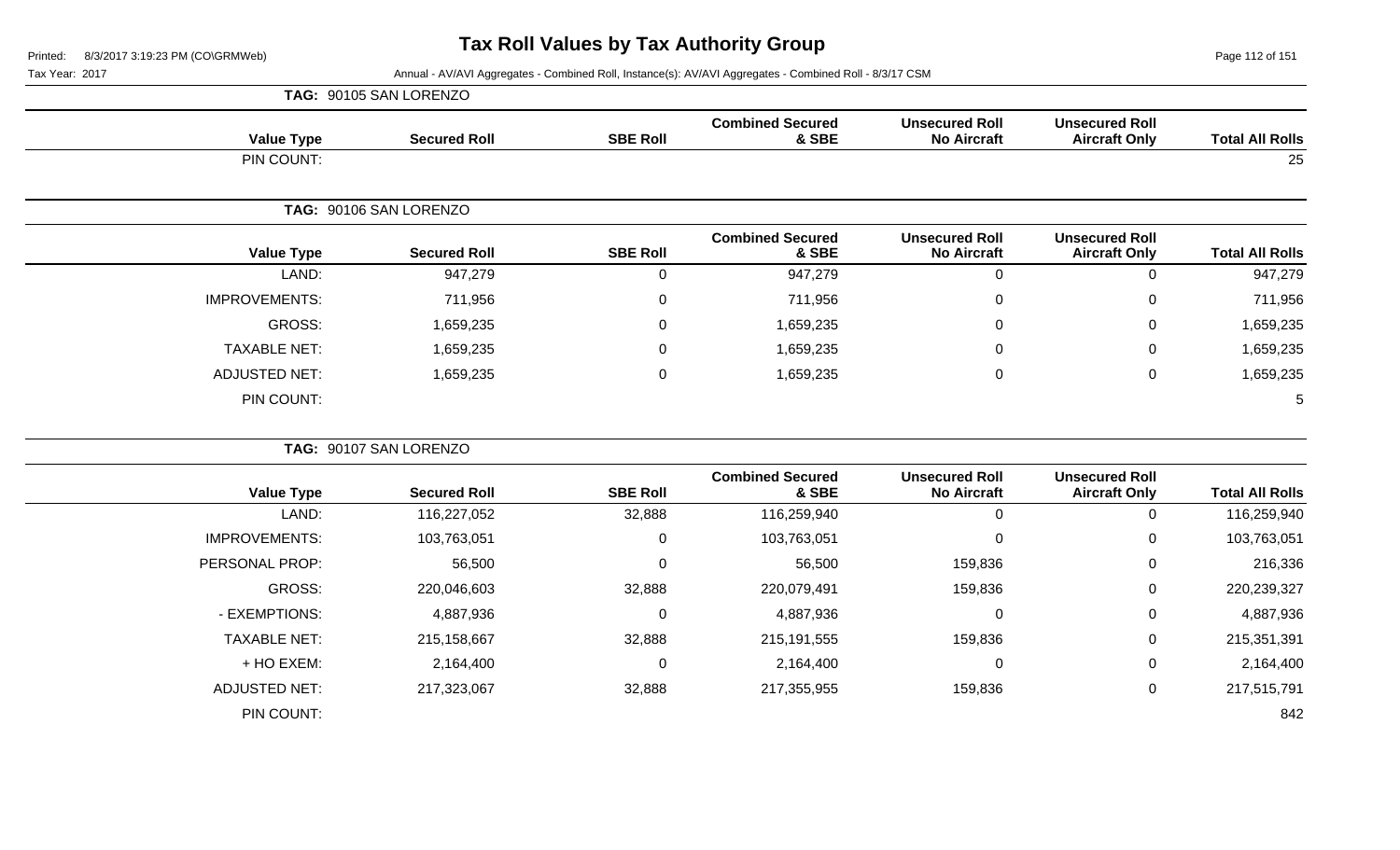### **Tax Roll Values by Tax Authority Group**

Page 113 of 151

Tax Year: 2017 **Annual - AV/AVI Aggregates - Combined Roll**, Instance(s): AV/AVI Aggregates - Combined Roll - 8/3/17 CSM

| TAG: 90108 SAN LORENZO |                     |                 |                                  |                                             |                                               |                        |
|------------------------|---------------------|-----------------|----------------------------------|---------------------------------------------|-----------------------------------------------|------------------------|
| <b>Value Type</b>      | <b>Secured Roll</b> | <b>SBE Roll</b> | <b>Combined Secured</b><br>& SBE | <b>Unsecured Roll</b><br><b>No Aircraft</b> | <b>Unsecured Roll</b><br><b>Aircraft Only</b> | <b>Total All Rolls</b> |
| LAND:                  | 43,084,307          | 31,799          | 43,116,106                       | 12,100                                      | 0                                             | 43,128,206             |
| <b>IMPROVEMENTS:</b>   | 29,625,561          | $\Omega$        | 29,625,561                       | 12,100                                      | $\mathbf 0$                                   | 29,637,661             |
| PERSONAL PROP:         | 962,954             | $\Omega$        | 962,954                          | 76,992                                      | $\mathbf 0$                                   | 1,039,946              |
| GROSS:                 | 73,672,822          | 31,799          | 73,704,621                       | 101,192                                     | $\mathbf 0$                                   | 73,805,813             |
| - EXEMPTIONS:          | 1,691,355           | $\Omega$        | 1,691,355                        | 0                                           | 0                                             | 1,691,355              |
| <b>TAXABLE NET:</b>    | 71,981,467          | 31,799          | 72,013,266                       | 101,192                                     | $\mathbf 0$                                   | 72,114,458             |
| + HO EXEM:             | 455,000             | $\Omega$        | 455,000                          | $\mathbf 0$                                 | $\mathbf 0$                                   | 455,000                |
| <b>ADJUSTED NET:</b>   | 72,436,467          | 31,799          | 72,468,266                       | 101,192                                     | $\mathbf 0$                                   | 72,569,458             |
| PIN COUNT:             |                     |                 |                                  |                                             |                                               | 1,397                  |

**TAG:** 90109 SAN LORENZO

| <b>Value Type</b>    | <b>Secured Roll</b>    | <b>SBE Roll</b> | <b>Combined Secured</b><br>& SBE | <b>Unsecured Roll</b><br><b>No Aircraft</b> | <b>Unsecured Roll</b><br><b>Aircraft Only</b> | <b>Total All Rolls</b> |
|----------------------|------------------------|-----------------|----------------------------------|---------------------------------------------|-----------------------------------------------|------------------------|
| LAND:                | 79,906,895             | 0               | 79,906,895                       | 8,319                                       | 0                                             | 79,915,214             |
| <b>IMPROVEMENTS:</b> | 52,092,093             | 0               | 52,092,093                       | 8,319                                       | $\mathbf 0$                                   | 52,100,412             |
| PERSONAL PROP:       | 248,555                | 0               | 248,555                          | 103,740                                     | $\mathbf 0$                                   | 352,295                |
| <b>GROSS:</b>        | 132,247,543            | 0               | 132,247,543                      | 120,378                                     | $\mathbf 0$                                   | 132,367,921            |
| - EXEMPTIONS:        | 5,208,545              | 0               | 5,208,545                        | $\mathbf 0$                                 | 0                                             | 5,208,545              |
| <b>TAXABLE NET:</b>  | 127,038,998            | 0               | 127,038,998                      | 120,378                                     | $\mathbf 0$                                   | 127,159,376            |
| + HO EXEM:           | 721,000                | 0               | 721,000                          | $\mathbf 0$                                 | 0                                             | 721,000                |
| <b>ADJUSTED NET:</b> | 127,759,998            | 0               | 127,759,998                      | 120,378                                     | $\mathbf 0$                                   | 127,880,376            |
| PIN COUNT:           |                        |                 |                                  |                                             |                                               | 1,180                  |
|                      | TAG: 90110 SAN LORENZO |                 |                                  |                                             |                                               |                        |

| <b>Value Type</b> | Secured Roll | <b>SBE Roll</b> | <b>Combined Secured</b><br>& SBE | <b>Unsecured Roll</b><br><b>No Aircraft</b> | <b>Unsecured Roll</b><br><b>Aircraft Only</b> | <b>Total All Rolls</b> |
|-------------------|--------------|-----------------|----------------------------------|---------------------------------------------|-----------------------------------------------|------------------------|
| LAND              | 5,646,049    |                 | 646,049;د                        |                                             |                                               | 5,646,049              |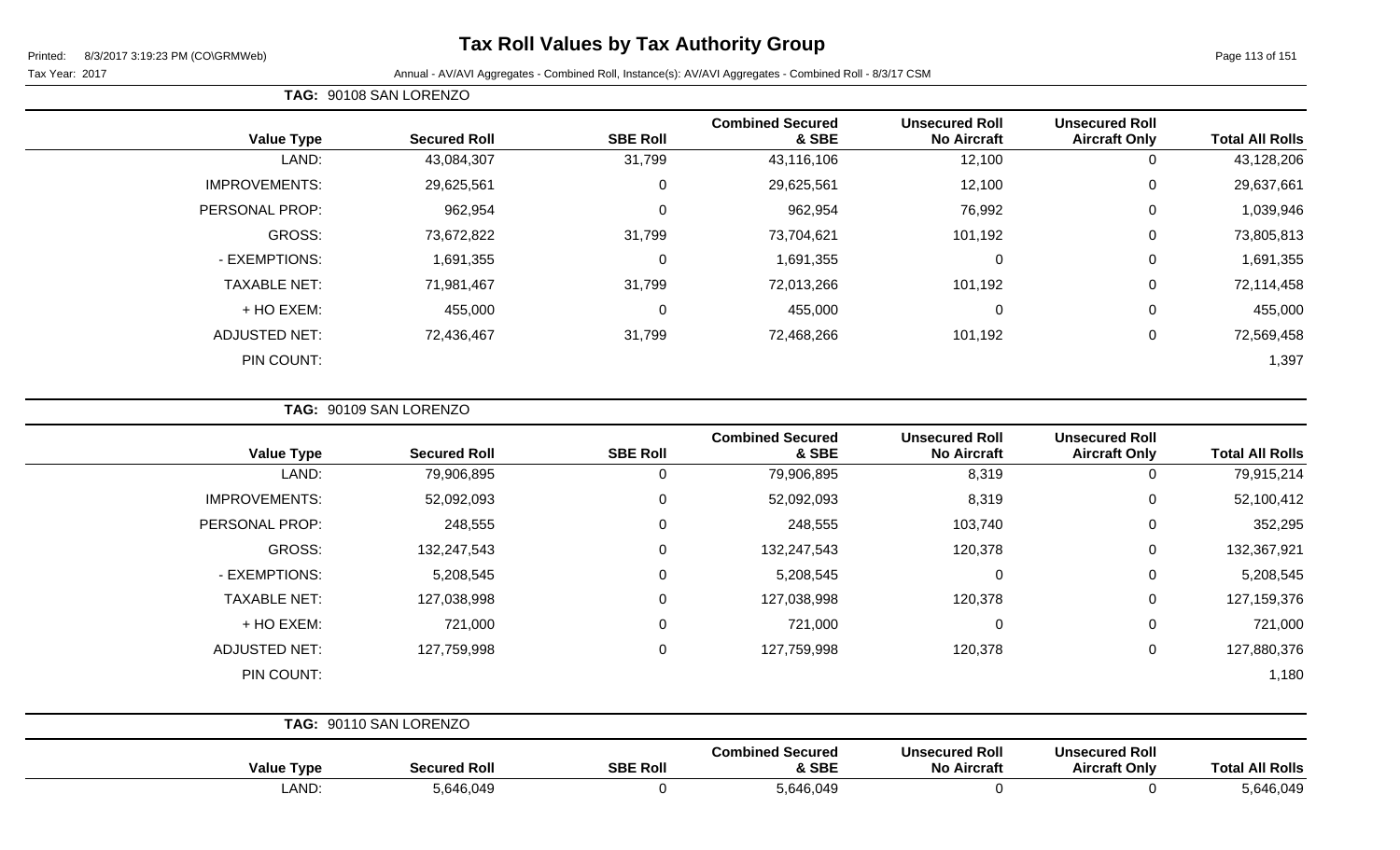### **Tax Roll Values by Tax Authority Group**

Page 114 of 151

#### Tax Year: 2017 Annual - AV/AVI Aggregates - Combined Roll, Instance(s): AV/AVI Aggregates - Combined Roll - 8/3/17 CSM

| <b>Total All Rolls</b> | <b>Unsecured Roll</b><br><b>Aircraft Only</b> | <b>Unsecured Roll</b><br><b>No Aircraft</b> | <b>Combined Secured</b><br>& SBE | <b>SBE Roll</b> | <b>Secured Roll</b> | <b>Value Type</b>    |
|------------------------|-----------------------------------------------|---------------------------------------------|----------------------------------|-----------------|---------------------|----------------------|
| 6,513,327              | 0                                             | 799,742                                     | 5,713,585                        | υ               | 5,713,585           | <b>IMPROVEMENTS:</b> |
| 70,776                 | 0                                             | 70,776                                      | 0                                | 0               | 0                   | PERSONAL PROP:       |
| 12,230,152             | 0                                             | 870,518                                     | 11,359,634                       | 0               | 11,359,634          | GROSS:               |
| 70,000                 | 0                                             | 0                                           | 70,000                           | 0               | 70,000              | - EXEMPTIONS:        |
| 12,160,152             | $\mathbf 0$                                   | 870,518                                     | 11,289,634                       | 0               | 11,289,634          | <b>TAXABLE NET:</b>  |
| 70,000                 | $\mathbf 0$                                   | $\overline{0}$                              | 70,000                           | 0               | 70,000              | + HO EXEM:           |
| 12,230,152             | $\mathbf 0$                                   | 870,518                                     | 11,359,634                       | $\mathbf 0$     | 11,359,634          | <b>ADJUSTED NET:</b> |
| 31                     |                                               |                                             |                                  |                 |                     | PIN COUNT:           |
|                        |                                               |                                             |                                  |                 |                     |                      |

|  |  |  |  | <b>TAG: 90111 SAN LORENZO</b> |  |
|--|--|--|--|-------------------------------|--|
|--|--|--|--|-------------------------------|--|

**TAG:** 90110 SAN LORENZO

| <b>Value Type</b>    | <b>Secured Roll</b> | <b>SBE Roll</b> | <b>Combined Secured</b><br>& SBE | <b>Unsecured Roll</b><br><b>No Aircraft</b> | <b>Unsecured Roll</b><br><b>Aircraft Only</b> | <b>Total All Rolls</b> |
|----------------------|---------------------|-----------------|----------------------------------|---------------------------------------------|-----------------------------------------------|------------------------|
| LAND:                | 8,200,498           | 0               | 8,200,498                        | 0                                           | U                                             | 8,200,498              |
| <b>IMPROVEMENTS:</b> | 7,317,059           | 0               | 7,317,059                        | 0                                           | U                                             | 7,317,059              |
| GROSS:               | 15,517,557          | 0               | 15,517,557                       | 0                                           | 0                                             | 15,517,557             |
| - EXEMPTIONS:        | 155,671             | 0               | 155,671                          | 0                                           | 0                                             | 155,671                |
| <b>TAXABLE NET:</b>  | 15,361,886          | 0               | 15,361,886                       | $\pmb{0}$                                   | 0                                             | 15,361,886             |
| + HO EXEM:           | 147,000             | 0               | 147,000                          | $\mathbf 0$                                 | 0                                             | 147,000                |
| <b>ADJUSTED NET:</b> | 15,508,886          | 0               | 15,508,886                       | $\mathbf 0$                                 | U                                             | 15,508,886             |
| PIN COUNT:           |                     |                 |                                  |                                             |                                               | 53                     |

|                        |                                               |                                             | TAG: 90112 SAN LORENZO           |                 |                     |                      |  |  |
|------------------------|-----------------------------------------------|---------------------------------------------|----------------------------------|-----------------|---------------------|----------------------|--|--|
| <b>Total All Rolls</b> | <b>Unsecured Roll</b><br><b>Aircraft Only</b> | <b>Unsecured Roll</b><br><b>No Aircraft</b> | <b>Combined Secured</b><br>& SBE | <b>SBE Roll</b> | <b>Secured Roll</b> | <b>Value Type</b>    |  |  |
| 10,631,023             |                                               |                                             | 10,631,023                       |                 | 10,631,023          | LAND:                |  |  |
| 7,128,570              |                                               | 5,940                                       | 7,122,630                        |                 | 7,122,630           | <b>IMPROVEMENTS:</b> |  |  |
| 117,456                |                                               | 115,456                                     | 2,000                            |                 | 2,000               | PERSONAL PROP:       |  |  |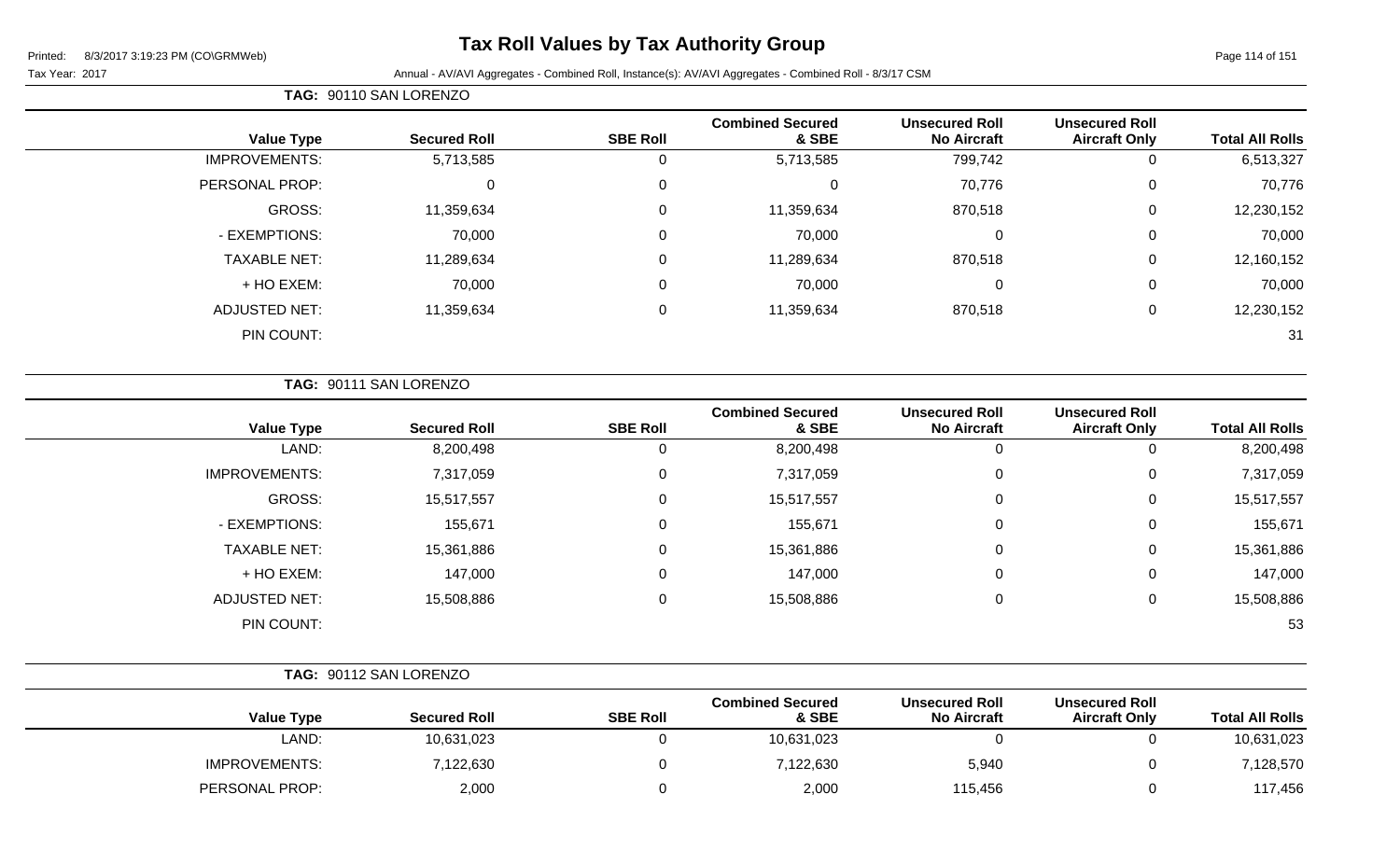### **Tax Roll Values by Tax Authority Group**

Page 115 of 151

Tax Year: 2017 Annual - AV/AVI Aggregates - Combined Roll, Instance(s): AV/AVI Aggregates - Combined Roll - 8/3/17 CSM

|                        |                                               |                                             |                                  |                 | TAG: 90112 SAN LORENZO |                      |
|------------------------|-----------------------------------------------|---------------------------------------------|----------------------------------|-----------------|------------------------|----------------------|
| <b>Total All Rolls</b> | <b>Unsecured Roll</b><br><b>Aircraft Only</b> | <b>Unsecured Roll</b><br><b>No Aircraft</b> | <b>Combined Secured</b><br>& SBE | <b>SBE Roll</b> | <b>Secured Roll</b>    | <b>Value Type</b>    |
| 17,877,049             | $\mathbf 0$                                   | 121,396                                     | 17,755,653                       | $\mathbf 0$     | 17,755,653             | GROSS:               |
| 309,779                | $\mathbf 0$                                   | $\mathbf 0$                                 | 309,779                          | $\mathbf 0$     | 309,779                | - EXEMPTIONS:        |
| 17,567,270             | $\pmb{0}$                                     | 121,396                                     | 17,445,874                       | $\mathbf 0$     | 17,445,874             | <b>TAXABLE NET:</b>  |
| 175,000                | $\mathbf 0$                                   | $\overline{0}$                              | 175,000                          | $\mathbf 0$     | 175,000                | + HO EXEM:           |
| 17,742,270             | $\mathbf 0$                                   | 121,396                                     | 17,620,874                       | $\mathbf 0$     | 17,620,874             | <b>ADJUSTED NET:</b> |
| 59                     |                                               |                                             |                                  |                 |                        | PIN COUNT:           |
|                        |                                               |                                             |                                  |                 | TAG: 90113 SAN LORENZO |                      |
| <b>Total All Rolls</b> | <b>Unsecured Roll</b><br><b>Aircraft Only</b> | <b>Unsecured Roll</b><br><b>No Aircraft</b> | <b>Combined Secured</b><br>& SBE | <b>SBE Roll</b> | <b>Secured Roll</b>    | <b>Value Type</b>    |
| 727                    | $\mathbf 0$                                   | $\mathbf 0$                                 | 727                              | $\mathbf 0$     | 727                    | LAND:                |
| 727                    | $\mathbf 0$                                   | 0                                           | 727                              | $\mathbf 0$     | 727                    | GROSS:               |
| 727                    | $\mathbf 0$                                   | $\overline{0}$                              | 727                              | $\mathbf 0$     | 727                    | - EXEMPTIONS:        |
|                        |                                               |                                             |                                  |                 |                        | PIN COUNT:           |

**TAG:** 90114 SAN LORENZO

| <b>Total All Rolls</b> | <b>Unsecured Roll</b><br><b>Aircraft Only</b> | <b>Unsecured Roll</b><br><b>No Aircraft</b> | <b>Combined Secured</b><br>& SBE | <b>SBE Roll</b> | <b>Secured Roll</b> | <b>Value Type</b>    |
|------------------------|-----------------------------------------------|---------------------------------------------|----------------------------------|-----------------|---------------------|----------------------|
| 3,516,011              | 0                                             | U                                           | 3,516,011                        |                 | 3,516,011           | LAND:                |
| 2,136,381              | 0                                             | 0                                           | 2,136,381                        | 0               | 2,136,381           | <b>IMPROVEMENTS:</b> |
| 5,652,392              | 0                                             | 0                                           | 5,652,392                        | 0               | 5,652,392           | GROSS:               |
| 49,283                 | 0                                             | 0                                           | 49,283                           | 0               | 49,283              | - EXEMPTIONS:        |
| 5,603,109              | 0                                             | 0                                           | 5,603,109                        | $\Omega$        | 5,603,109           | <b>TAXABLE NET:</b>  |
| 47,600                 | 0                                             | ⌒<br>U                                      | 47,600                           | $\Omega$        | 47,600              | + HO EXEM:           |
| 5,650,709              | 0                                             | U                                           | 5,650,709                        | $\Omega$        | 5,650,709           | <b>ADJUSTED NET:</b> |
| 25                     |                                               |                                             |                                  |                 |                     | PIN COUNT:           |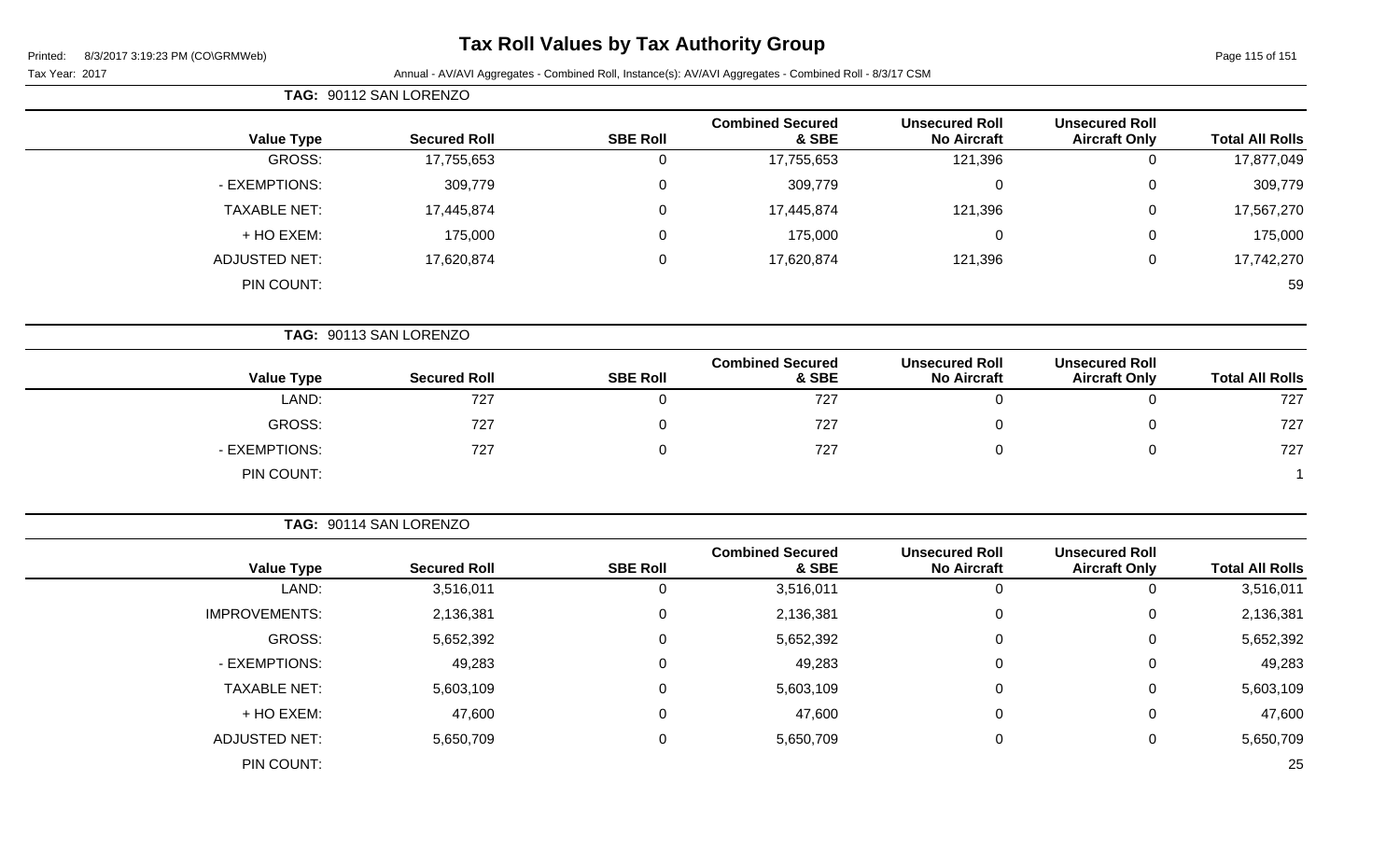### **Tax Roll Values by Tax Authority Group**

Page 116 of 151

Tax Year: 2017 **Annual - AV/AVI Aggregates - Combined Roll**, Instance(s): AV/AVI Aggregates - Combined Roll - 8/3/17 CSM

| <b>Total All Rolls</b> | <b>Unsecured Roll</b><br><b>Aircraft Only</b> | <b>Unsecured Roll</b><br><b>No Aircraft</b> | <b>Combined Secured</b><br>& SBE | <b>SBE Roll</b> | <b>Secured Roll</b> | <b>Value Type</b>    |
|------------------------|-----------------------------------------------|---------------------------------------------|----------------------------------|-----------------|---------------------|----------------------|
| 13,610,659             | 0                                             | 0                                           | 13,610,659                       | 0               | 13,610,659          | LAND:                |
| 9,888,315              | 0                                             | 2,500                                       | 9,885,815                        | 0               | 9,885,815           | <b>IMPROVEMENTS:</b> |
| 28,000                 | 0                                             | 28,000                                      | $\Omega$                         | $\mathbf 0$     |                     | PERSONAL PROP:       |
| 23,526,974             | 0                                             | 30,500                                      | 23,496,474                       | $\mathbf 0$     | 23,496,474          | GROSS:               |
| 240,419                | 0                                             | 0                                           | 240,419                          | 0               | 240,419             | - EXEMPTIONS:        |
| 23,286,555             | 0                                             | 30,500                                      | 23,256,055                       | 0               | 23,256,055          | <b>TAXABLE NET:</b>  |
| 238,000                | 0                                             | 0                                           | 238,000                          | $\mathbf 0$     | 238,000             | + HO EXEM:           |
| 23,524,555             | 0                                             | 30,500                                      | 23,494,055                       | $\overline{0}$  | 23,494,055          | <b>ADJUSTED NET:</b> |
| 82                     |                                               |                                             |                                  |                 |                     | PIN COUNT:           |
|                        |                                               |                                             |                                  |                 |                     |                      |

**TAG:** 90117 SAN LORENZO

**TAG:** 90116 SAN LORENZO

| <b>Total All Rolls</b> | <b>Unsecured Roll</b><br><b>Aircraft Only</b> | <b>Unsecured Roll</b><br><b>No Aircraft</b> | <b>Combined Secured</b><br>& SBE | <b>SBE Roll</b> | <b>Secured Roll</b>   | <b>Value Type</b>    |
|------------------------|-----------------------------------------------|---------------------------------------------|----------------------------------|-----------------|-----------------------|----------------------|
| 223,566,371            | 0                                             | 1,926                                       | 223,564,445                      | 0               | 223,564,445           | LAND:                |
| 174,831,014            | $\mathbf 0$                                   | 2,751,869                                   | 172,079,145                      | $\Omega$        | 172,079,145           | <b>IMPROVEMENTS:</b> |
| 3,576,573              | 0                                             | 3,520,968                                   | 55,605                           | $\mathbf{0}$    | 55,605                | PERSONAL PROP:       |
| 401,973,958            | $\mathbf 0$                                   | 6,274,763                                   | 395,699,195                      | 0               | 395,699,195           | GROSS:               |
| 10,055,598             | $\pmb{0}$                                     | 1,926                                       | 10,053,672                       | $\Omega$        | 10,053,672            | - EXEMPTIONS:        |
| 391,918,360            | 0                                             | 6,272,837                                   | 385,645,523                      | $\Omega$        | 385,645,523           | <b>TAXABLE NET:</b>  |
| 3,477,600              | $\mathbf 0$                                   | $\overline{0}$                              | 3,477,600                        | $\Omega$        | 3,477,600             | + HO EXEM:           |
| 395,395,960            | 0                                             | 6,272,837                                   | 389,123,123                      | $\Omega$        | 389,123,123           | <b>ADJUSTED NET:</b> |
| 1,396                  |                                               |                                             |                                  |                 |                       | PIN COUNT:           |
|                        |                                               |                                             |                                  |                 | TAG: 92003 SANTA CRUZ |                      |
|                        | The concern of Posts                          | <b>The second in Fig. 11</b>                |                                  |                 |                       |                      |

| <b>Value Type</b> | Secured Roll | <b>SBE Roll</b> | <b>Combined Secured</b><br>& SBE | <b>Unsecured Roll</b><br>No Aircraft | <b>Unsecured Roll</b><br>Aircraft Only | <b>All Rolls</b><br>'otal |
|-------------------|--------------|-----------------|----------------------------------|--------------------------------------|----------------------------------------|---------------------------|
| <b>AND</b>        | 36,268,620   |                 | 26.260.620<br>∖.∠oo.o∠∪          | 31,068                               |                                        | 36,299,688                |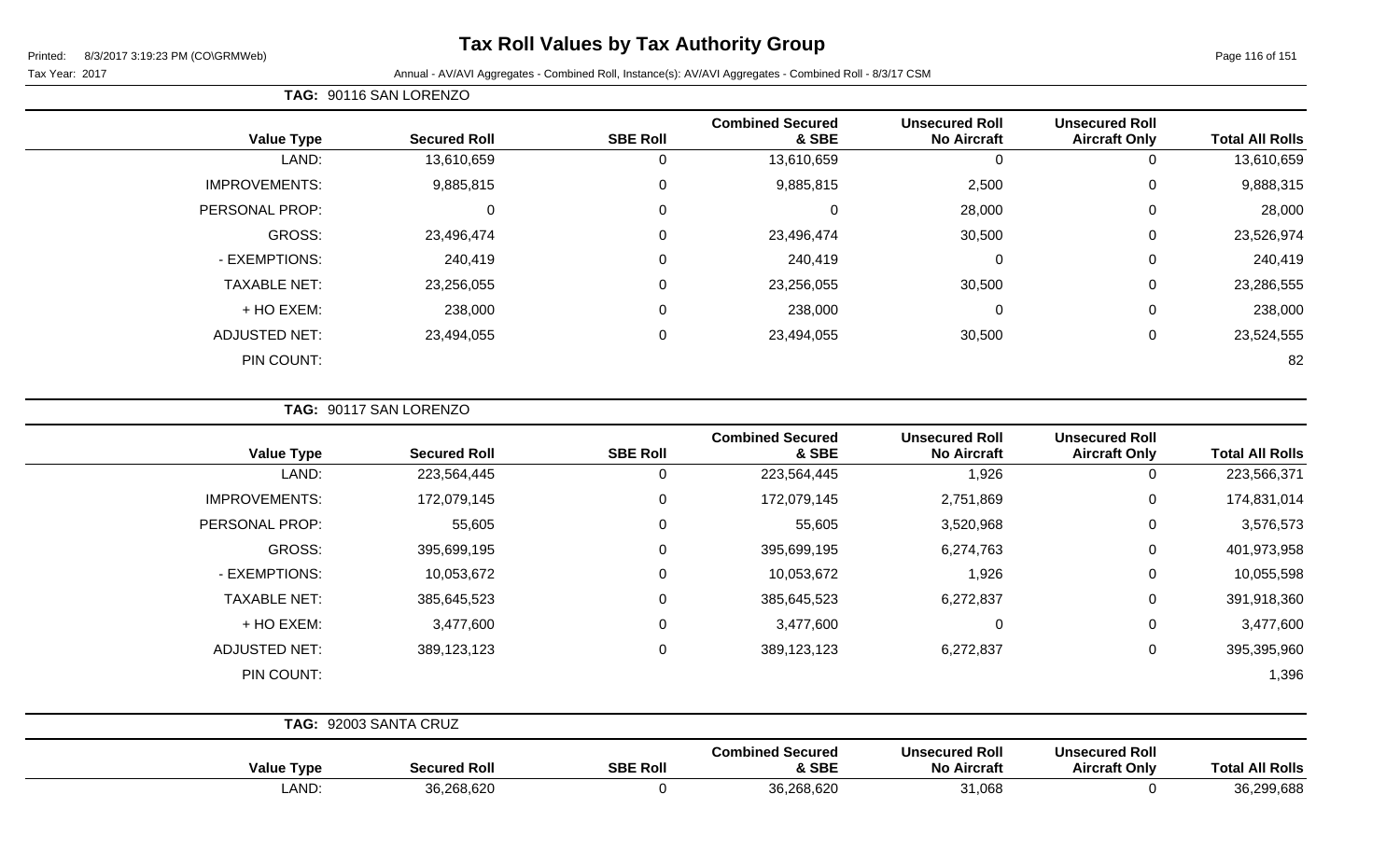# **Tax Roll Values by Tax Authority Group**

|                      | TAG: 92003 SANTA CRUZ |                  |                                  |                                             |                                               |                        |
|----------------------|-----------------------|------------------|----------------------------------|---------------------------------------------|-----------------------------------------------|------------------------|
| <b>Value Type</b>    | <b>Secured Roll</b>   | <b>SBE Roll</b>  | <b>Combined Secured</b><br>& SBE | <b>Unsecured Roll</b><br><b>No Aircraft</b> | <b>Unsecured Roll</b><br><b>Aircraft Only</b> | <b>Total All Rolls</b> |
| <b>IMPROVEMENTS:</b> | 46,562,628            | 0                | 46,562,628                       | 20,934                                      | 0                                             | 46,583,562             |
| GROSS:               | 82,831,248            | $\mathbf 0$      | 82,831,248                       | 52,002                                      | 0                                             | 82,883,250             |
| - EXEMPTIONS:        | 1,453,396             | $\mathbf 0$      | 1,453,396                        | 0                                           | 0                                             | 1,453,396              |
| <b>TAXABLE NET:</b>  | 81,377,852            | $\mathbf 0$      | 81,377,852                       | 52,002                                      | 0                                             | 81,429,854             |
| + HO EXEM:           | 1,191,171             | $\boldsymbol{0}$ | 1,191,171                        | $\mathbf{0}$                                | 0                                             | 1,191,171              |
| <b>ADJUSTED NET:</b> | 82,569,023            | $\mathsf 0$      | 82,569,023                       | 52,002                                      | 0                                             | 82,621,025             |
| PIN COUNT:           |                       |                  |                                  |                                             |                                               | 499                    |
|                      | TAG: 92004 SANTA CRUZ |                  |                                  |                                             |                                               |                        |
| <b>Value Type</b>    | <b>Secured Roll</b>   | <b>SBE Roll</b>  | <b>Combined Secured</b><br>& SBE | <b>Unsecured Roll</b><br><b>No Aircraft</b> | <b>Unsecured Roll</b><br><b>Aircraft Only</b> | <b>Total All Rolls</b> |
| LAND:                | 24,655,836            | 0                | 24,655,836                       | 402,765                                     | 0                                             | 25,058,601             |

| 25,058,601 | 0           | 402,765   | 24,655,836 |          | 24,655,836 | LAND:                |
|------------|-------------|-----------|------------|----------|------------|----------------------|
| 16,716,398 | 0           | 302,535   | 16,413,863 |          | 16,413,863 | <b>IMPROVEMENTS:</b> |
| 1,411,975  | 0           | 1,037,925 | 374,050    | $\Omega$ | 374,050    | PERSONAL PROP:       |
| 43,186,974 | 0           | 1,743,225 | 41,443,749 |          | 41,443,749 | GROSS:               |
| 1,463,562  | $\mathbf 0$ | 119,882   | 1,343,680  | 0        | 1,343,680  | - EXEMPTIONS:        |
| 41,723,412 | 0           | 1,623,343 | 40,100,069 |          | 40,100,069 | <b>TAXABLE NET:</b>  |
| 245,000    | 0           | 0         | 245,000    |          | 245,000    | + HO EXEM:           |
| 41,968,412 | 0           | 1,623,343 | 40,345,069 | 0        | 40,345,069 | ADJUSTED NET:        |
| 135        |             |           |            |          |            | PIN COUNT:           |
|            |             |           |            |          |            |                      |

|                      | TAG: 92006 SANTA CRUZ |                 |                                  |                                             |                                               |                        |
|----------------------|-----------------------|-----------------|----------------------------------|---------------------------------------------|-----------------------------------------------|------------------------|
| <b>Value Type</b>    | <b>Secured Roll</b>   | <b>SBE Roll</b> | <b>Combined Secured</b><br>& SBE | <b>Unsecured Roll</b><br><b>No Aircraft</b> | <b>Unsecured Roll</b><br><b>Aircraft Only</b> | <b>Total All Rolls</b> |
| LAND:                | 68,207,034            |                 | 68,207,034                       | 71,405                                      |                                               | 68,278,439             |
| <b>IMPROVEMENTS:</b> | 67,616,595            |                 | 67,616,595                       | 223,025                                     | 0                                             | 67,839,620             |
| PERSONAL PROP:       | 49,929                |                 | 49,929                           | 97,970                                      |                                               | 147,899                |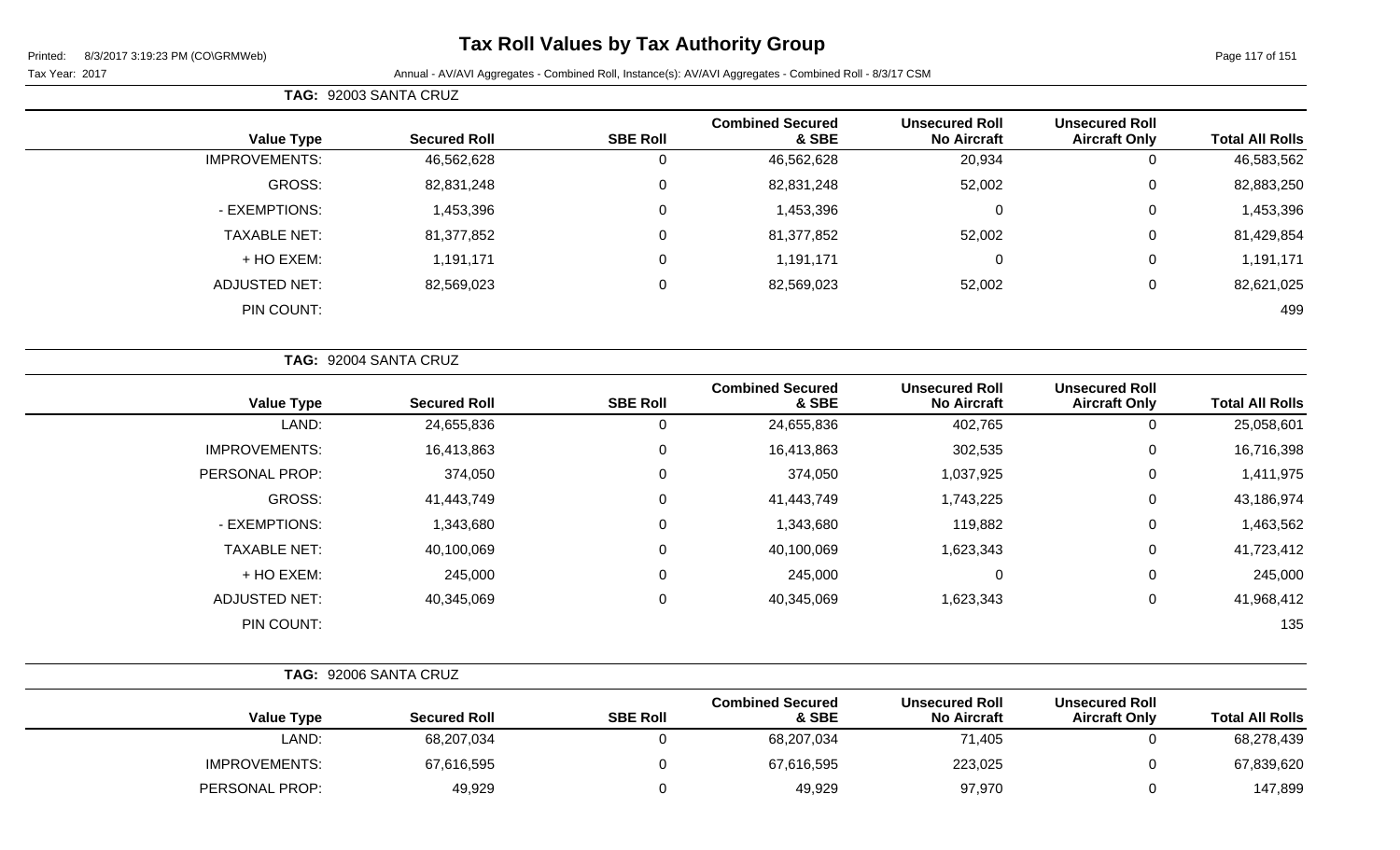### **Tax Roll Values by Tax Authority Group**

Page 118 of 151

|                     | TAG: 92006 SANTA CRUZ |                 |                                  |                                             |                                               |                        |
|---------------------|-----------------------|-----------------|----------------------------------|---------------------------------------------|-----------------------------------------------|------------------------|
| <b>Value Type</b>   | <b>Secured Roll</b>   | <b>SBE Roll</b> | <b>Combined Secured</b><br>& SBE | <b>Unsecured Roll</b><br><b>No Aircraft</b> | <b>Unsecured Roll</b><br><b>Aircraft Only</b> | <b>Total All Rolls</b> |
| GROSS:              | 135,873,558           | U               | 135,873,558                      | 392,400                                     | 0                                             | 136,265,958            |
| - EXEMPTIONS:       | 4,744,795             | 0               | 4,744,795                        | 5,000                                       | 0                                             | 4,749,795              |
| <b>TAXABLE NET:</b> | 131,128,763           | 0               | 131,128,763                      | 387,400                                     | 0                                             | 131,516,163            |
| + HO EXEM:          | 945,000               | 0               | 945,000                          | $\Omega$                                    | $\overline{0}$                                | 945,000                |
| ADJUSTED NET:       | 132,073,763           | 0               | 132,073,763                      | 387,400                                     | 0                                             | 132,461,163            |
| PIN COUNT:          |                       |                 |                                  |                                             |                                               | 313                    |

| TAG: 92007 SANTA CRUZ |                     |                 |                                  |                                             |                                               |                        |
|-----------------------|---------------------|-----------------|----------------------------------|---------------------------------------------|-----------------------------------------------|------------------------|
| <b>Value Type</b>     | <b>Secured Roll</b> | <b>SBE Roll</b> | <b>Combined Secured</b><br>& SBE | <b>Unsecured Roll</b><br><b>No Aircraft</b> | <b>Unsecured Roll</b><br><b>Aircraft Only</b> | <b>Total All Rolls</b> |
| LAND:                 | 6,012,602           | 0               | 6,012,602                        | 104,420                                     | 0                                             | 6,117,022              |
| <b>IMPROVEMENTS:</b>  | 6,323,274           | 0               | 6,323,274                        | 186,479                                     | 0                                             | 6,509,753              |
| PERSONAL PROP:        | 0                   | 0               |                                  | 191,980                                     | 0                                             | 191,980                |
| <b>GROSS:</b>         | 12,335,876          | 0               | 12,335,876                       | 482,879                                     | $\mathbf 0$                                   | 12,818,755             |
| - EXEMPTIONS:         | 109,267             | $\Omega$        | 109,267                          | $\mathbf 0$                                 | 0                                             | 109,267                |
| <b>TAXABLE NET:</b>   | 12,226,609          | $\mathbf 0$     | 12,226,609                       | 482,879                                     | 0                                             | 12,709,488             |
| + HO EXEM:            | 56,000              | $\overline{0}$  | 56,000                           | $\mathbf 0$                                 | 0                                             | 56,000                 |
| <b>ADJUSTED NET:</b>  | 12,282,609          | $\Omega$        | 12,282,609                       | 482,879                                     | 0                                             | 12,765,488             |
| PIN COUNT:            |                     |                 |                                  |                                             |                                               | 55                     |

| <b>Value Type</b>    | <b>Secured Roll</b> | <b>SBE Roll</b> | <b>Combined Secured</b><br>& SBE | <b>Unsecured Roll</b><br><b>No Aircraft</b> | <b>Unsecured Roll</b><br><b>Aircraft Only</b> | <b>Total All Rolls</b> |
|----------------------|---------------------|-----------------|----------------------------------|---------------------------------------------|-----------------------------------------------|------------------------|
| LAND:                | 19,975,883          |                 | 19,975,883                       |                                             |                                               | 19,975,883             |
| <b>IMPROVEMENTS:</b> | 11,850,778          |                 | 11,850,778                       |                                             |                                               | 11,850,778             |
| PERSONAL PROP:       | 8,000               |                 | 8,000                            | 8,744                                       |                                               | 16,744                 |
| GROSS:               | 31,834,661          |                 | 31,834,661                       | 8,744                                       |                                               | 31,843,405             |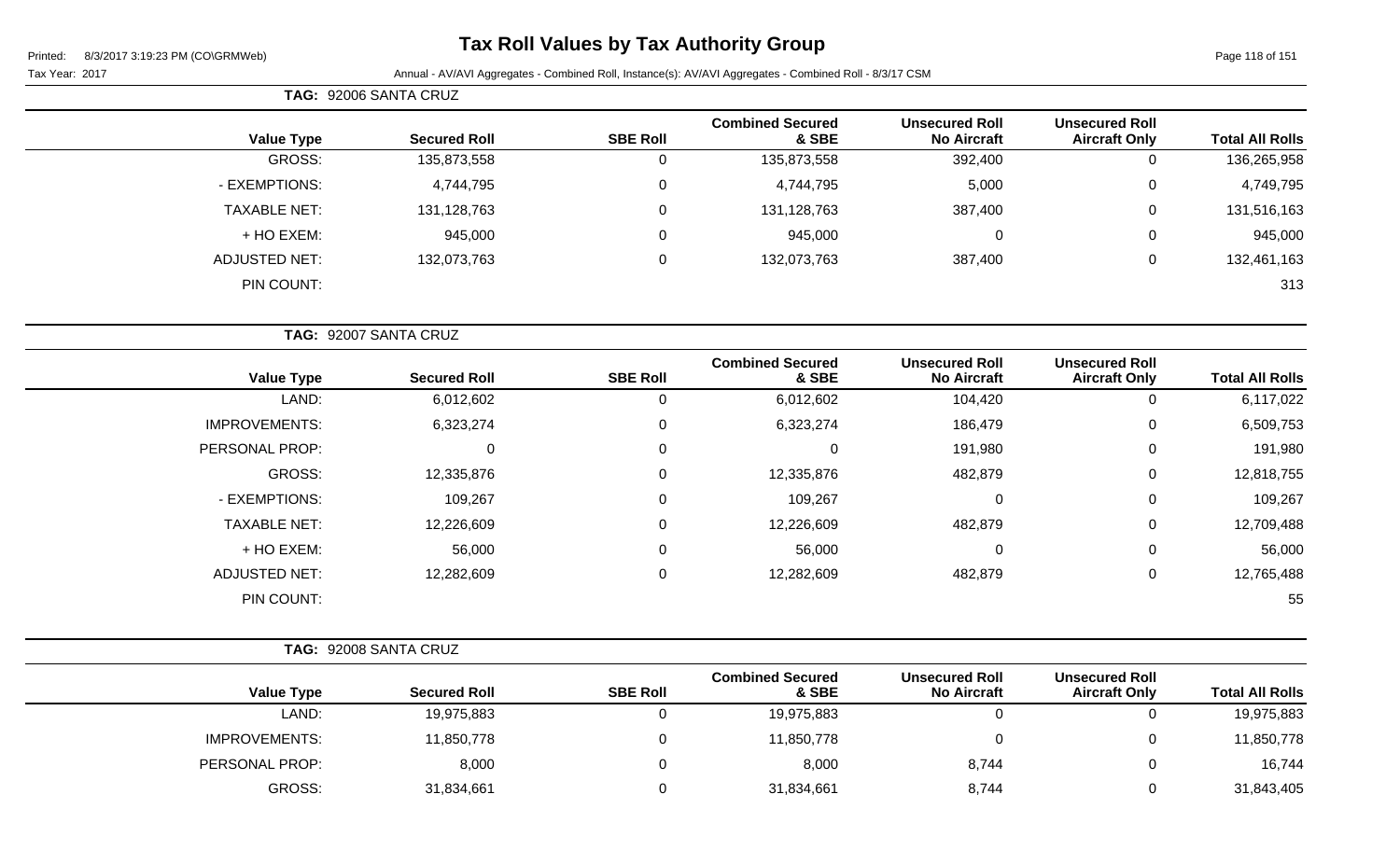### **Tax Roll Values by Tax Authority Group**

Page 119 of 151

|                     | TAG: 92008 SANTA CRUZ |                 |                                  |                                             |                                               |                        |
|---------------------|-----------------------|-----------------|----------------------------------|---------------------------------------------|-----------------------------------------------|------------------------|
| <b>Value Type</b>   | <b>Secured Roll</b>   | <b>SBE Roll</b> | <b>Combined Secured</b><br>& SBE | <b>Unsecured Roll</b><br><b>No Aircraft</b> | <b>Unsecured Roll</b><br><b>Aircraft Only</b> | <b>Total All Rolls</b> |
| - EXEMPTIONS:       | 262,749               | 0               | 262,749                          | 0                                           | 0                                             | 262,749                |
| <b>TAXABLE NET:</b> | 31,571,912            | $\Omega$        | 31,571,912                       | 8,744                                       | 0                                             | 31,580,656             |
| + HO EXEM:          | 252,000               | 0               | 252,000                          | 0                                           | $\mathbf 0$                                   | 252,000                |
| ADJUSTED NET:       | 31,823,912            | $\Omega$        | 31,823,912                       | 8,744                                       | 0                                             | 31,832,656             |
| PIN COUNT:          |                       |                 |                                  |                                             |                                               | 115                    |

|                        |                                               |                                             |                                  |                 | TAG: 92010 SANTA CRUZ |                      |
|------------------------|-----------------------------------------------|---------------------------------------------|----------------------------------|-----------------|-----------------------|----------------------|
| <b>Total All Rolls</b> | <b>Unsecured Roll</b><br><b>Aircraft Only</b> | <b>Unsecured Roll</b><br><b>No Aircraft</b> | <b>Combined Secured</b><br>& SBE | <b>SBE Roll</b> | <b>Secured Roll</b>   | <b>Value Type</b>    |
| 2,273,919              | 0                                             | 0                                           | 2,273,919                        | U               | 2,273,919             | LAND:                |
| 1,743,467              | 0                                             | $\mathbf 0$                                 | 1,743,467                        | 0               | 1,743,467             | <b>IMPROVEMENTS:</b> |
| 28,195                 | 0                                             | 28,195                                      | $\Omega$                         | $\mathbf 0$     | 0                     | PERSONAL PROP:       |
| 4,045,581              | 0                                             | 28,195                                      | 4,017,386                        | 0               | 4,017,386             | GROSS:               |
| 28,000                 | 0                                             | 0                                           | 28,000                           | $\mathbf 0$     | 28,000                | - EXEMPTIONS:        |
| 4,017,581              | $\mathbf 0$                                   | 28,195                                      | 3,989,386                        | 0               | 3,989,386             | <b>TAXABLE NET:</b>  |
| 28,000                 | $\overline{0}$                                | $\mathbf 0$                                 | 28,000                           | 0               | 28,000                | + HO EXEM:           |
| 4,045,581              | 0                                             | 28,195                                      | 4,017,386                        | $\mathbf 0$     | 4,017,386             | <b>ADJUSTED NET:</b> |
| 16                     |                                               |                                             |                                  |                 |                       | PIN COUNT:           |

|                      | TAG: 92011 SANTA CRUZ |                 |                                  |                                             |                                               |                        |
|----------------------|-----------------------|-----------------|----------------------------------|---------------------------------------------|-----------------------------------------------|------------------------|
| <b>Value Type</b>    | <b>Secured Roll</b>   | <b>SBE Roll</b> | <b>Combined Secured</b><br>& SBE | <b>Unsecured Roll</b><br><b>No Aircraft</b> | <b>Unsecured Roll</b><br><b>Aircraft Only</b> | <b>Total All Rolls</b> |
| LAND:                | 15,576,525            |                 | 15,576,525                       |                                             |                                               | 15,576,525             |
| <b>IMPROVEMENTS:</b> | 12,450,031            | 0               | 12,450,031                       |                                             |                                               | 12,450,031             |
| GROSS:               | 28,026,556            | 0               | 28,026,556                       |                                             |                                               | 28,026,556             |
| - EXEMPTIONS:        | 333,841               |                 | 333,841                          |                                             |                                               | 333,841                |
| <b>TAXABLE NET:</b>  | 27,692,715            |                 | 27,692,715                       |                                             |                                               | 27,692,715             |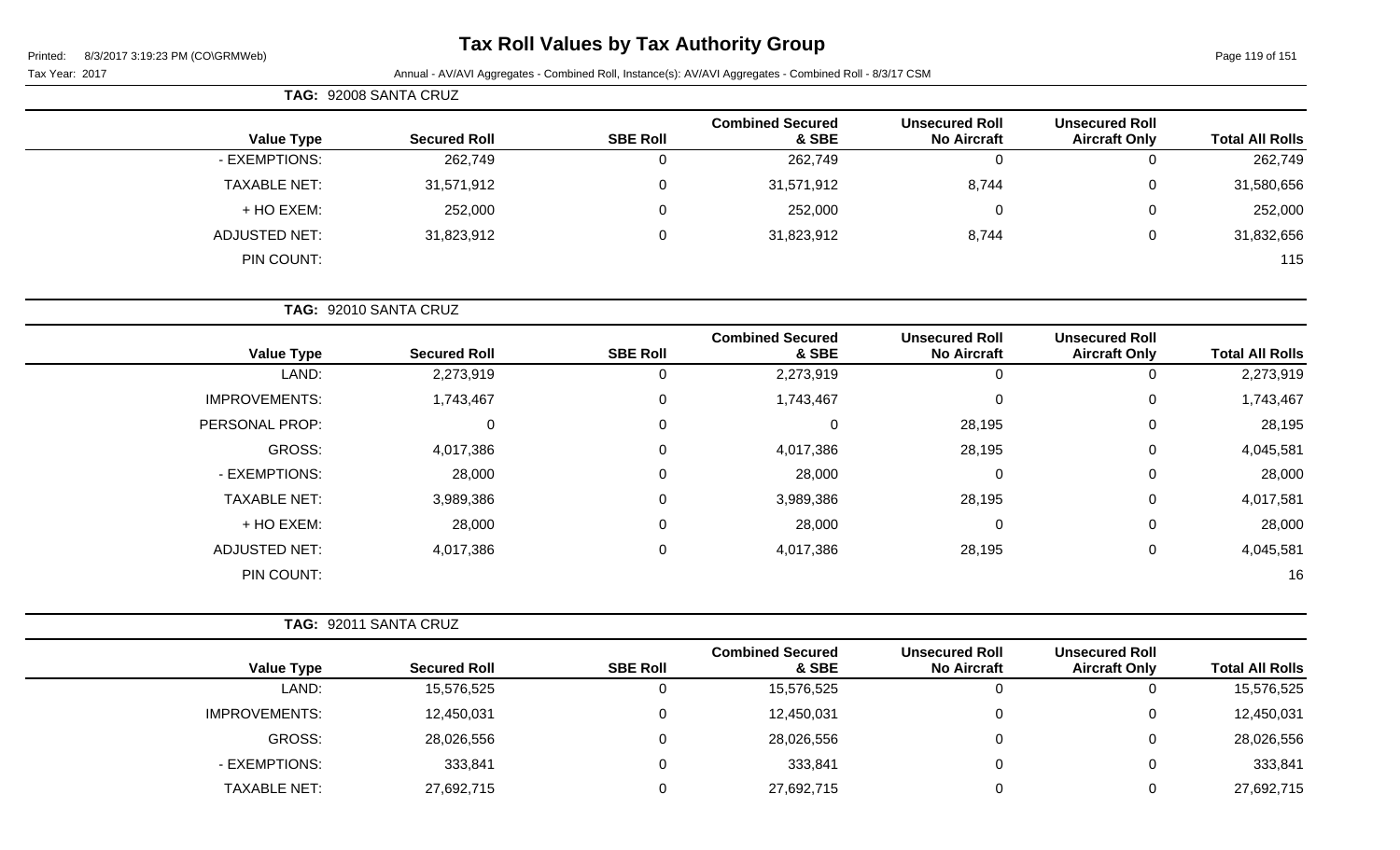## **Tax Roll Values by Tax Authority Group**

Page 120 of 151

| Tax Year: 2017 |                      |                       |                 | Annual - AV/AVI Aggregates - Combined Roll, Instance(s): AV/AVI Aggregates - Combined Roll - 8/3/17 CSM |                                             |                                               |                        |
|----------------|----------------------|-----------------------|-----------------|---------------------------------------------------------------------------------------------------------|---------------------------------------------|-----------------------------------------------|------------------------|
|                |                      | TAG: 92011 SANTA CRUZ |                 |                                                                                                         |                                             |                                               |                        |
|                | <b>Value Type</b>    | <b>Secured Roll</b>   | <b>SBE Roll</b> | <b>Combined Secured</b><br>& SBE                                                                        | <b>Unsecured Roll</b><br><b>No Aircraft</b> | <b>Unsecured Roll</b><br><b>Aircraft Only</b> | <b>Total All Rolls</b> |
|                | + HO EXEM:           | 203,000               | 0               | 203,000                                                                                                 | 0                                           | 0                                             | 203,000                |
|                | <b>ADJUSTED NET:</b> | 27,895,715            | 0               | 27,895,715                                                                                              | 0                                           | 0                                             | 27,895,715             |
|                | PIN COUNT:           |                       |                 |                                                                                                         |                                             |                                               | 49                     |
|                |                      | TAG: 92012 SANTA CRUZ |                 |                                                                                                         |                                             |                                               |                        |
|                | <b>Value Type</b>    | <b>Secured Roll</b>   | <b>SBE Roll</b> | <b>Combined Secured</b><br>& SBE                                                                        | <b>Unsecured Roll</b><br><b>No Aircraft</b> | <b>Unsecured Roll</b><br><b>Aircraft Only</b> | <b>Total All Rolls</b> |
|                | LAND:                | 565,605               | $\Omega$        | 565,605                                                                                                 | 0                                           | $\Omega$                                      | 565,605                |
|                | <b>IMPROVEMENTS:</b> | 277,388               | 0               | 277,388                                                                                                 | 0                                           | 0                                             | 277,388                |
|                | GROSS:               | 842,993               | $\Omega$        | 842,993                                                                                                 | 0                                           | 0                                             | 842,993                |
|                | - EXEMPTIONS:        | 148                   | 0               | 148                                                                                                     | 0                                           | 0                                             | 148                    |
|                | <b>TAXABLE NET:</b>  | 842,845               | 0               | 842,845                                                                                                 | 0                                           | 0                                             | 842,845                |
|                | <b>ADJUSTED NET:</b> | 842,845               | 0               | 842,845                                                                                                 | 0                                           | 0                                             | 842,845                |
|                | PIN COUNT:           |                       |                 |                                                                                                         |                                             |                                               | $\overline{2}$         |

| <b>Total All Rolls</b> | <b>Unsecured Roll</b><br><b>Aircraft Only</b> | <b>Unsecured Roll</b><br><b>No Aircraft</b> | <b>Combined Secured</b><br>& SBE | <b>SBE Roll</b> | <b>Secured Roll</b> | <b>Value Type</b>    |
|------------------------|-----------------------------------------------|---------------------------------------------|----------------------------------|-----------------|---------------------|----------------------|
| 321,314                | 0                                             | 0                                           | 321,314                          |                 | 321,314             | LAND:                |
| 242,107                | 0                                             | 0                                           | 242,107                          | 0               | 242,107             | <b>IMPROVEMENTS:</b> |
| 563,421                | 0                                             | 0                                           | 563,421                          | $\Omega$        | 563,421             | GROSS:               |
| 7,000                  | 0                                             | 0                                           | 7,000                            | $\Omega$        | 7,000               | - EXEMPTIONS:        |
| 556,421                | 0                                             | 0                                           | 556,421                          | $\Omega$        | 556,421             | <b>TAXABLE NET:</b>  |
| 7,000                  | $\mathbf 0$                                   | 0                                           | 7,000                            | $\mathbf 0$     | 7,000               | + HO EXEM:           |
| 563,421                | $\mathbf 0$                                   | 0                                           | 563,421                          | $\mathbf 0$     | 563,421             | <b>ADJUSTED NET:</b> |
| 9                      |                                               |                                             |                                  |                 |                     | PIN COUNT:           |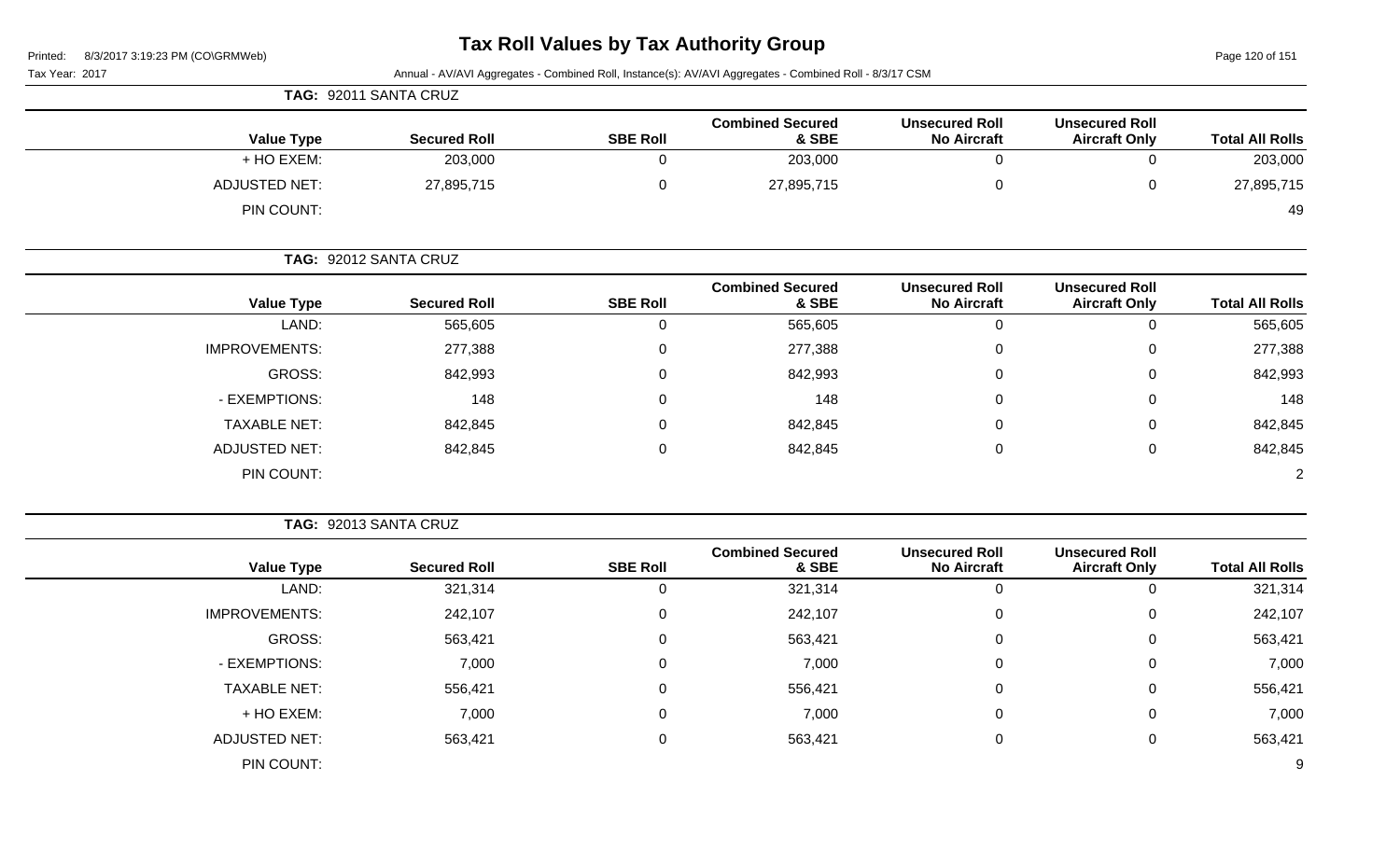# **Tax Roll Values by Tax Authority Group**

Page 121 of 151

|                      | TAG: 92014 SANTA CRUZ    |                 |                                  |                                             |                                               |                        |
|----------------------|--------------------------|-----------------|----------------------------------|---------------------------------------------|-----------------------------------------------|------------------------|
| <b>Value Type</b>    | <b>Secured Roll</b>      | <b>SBE Roll</b> | <b>Combined Secured</b><br>& SBE | <b>Unsecured Roll</b><br><b>No Aircraft</b> | <b>Unsecured Roll</b><br><b>Aircraft Only</b> | <b>Total All Rolls</b> |
| LAND:                | 2,570,414                | $\mathsf 0$     | 2,570,414                        | 74,967                                      | $\boldsymbol{0}$                              | 2,645,381              |
| <b>IMPROVEMENTS:</b> | 1,572,915                | $\mathbf 0$     | 1,572,915                        | 74,966                                      | $\mathbf 0$                                   | 1,647,881              |
| <b>GROSS:</b>        | 4,143,329                | $\mathbf 0$     | 4,143,329                        | 149,933                                     | 0                                             | 4,293,262              |
| <b>TAXABLE NET:</b>  | 4,143,329                | $\mathbf 0$     | 4,143,329                        | 149,933                                     | 0                                             | 4,293,262              |
| <b>ADJUSTED NET:</b> | 4,143,329                | $\pmb{0}$       | 4,143,329                        | 149,933                                     | $\mathbf 0$                                   | 4,293,262              |
| PIN COUNT:           |                          |                 |                                  |                                             |                                               | $\overline{A}$         |
|                      | TAG: 94001 SCOTTS VALLEY |                 |                                  |                                             |                                               |                        |
| <b>Value Type</b>    | <b>Secured Roll</b>      | <b>SBE Roll</b> | <b>Combined Secured</b><br>& SBE | <b>Unsecured Roll</b><br><b>No Aircraft</b> | <b>Unsecured Roll</b><br><b>Aircraft Only</b> | <b>Total All Rolls</b> |
| PIN COUNT:           |                          |                 |                                  |                                             |                                               | 6                      |
|                      | TAG: 94003 SCOTTS VALLEY |                 |                                  |                                             |                                               |                        |
| <b>Value Type</b>    | <b>Secured Roll</b>      | <b>SBE Roll</b> | <b>Combined Secured</b><br>& SBE | <b>Unsecured Roll</b><br><b>No Aircraft</b> | <b>Unsecured Roll</b><br><b>Aircraft Only</b> | <b>Total All Rolls</b> |
| LAND:                | 18,482,784               | $\mathbf 0$     | 18,482,784                       | $\mathbf 0$                                 | $\mathbf 0$                                   | 18,482,784             |
| <b>IMPROVEMENTS:</b> | 19,936,961               | $\mathbf 0$     | 19,936,961                       | $\mathbf 0$                                 | 0                                             | 19,936,961             |
| PERSONAL PROP:       | $\pmb{0}$                | $\pmb{0}$       | $\mathbf 0$                      | 31,500                                      | $\mathbf 0$                                   | 31,500                 |
| <b>GROSS:</b>        | 38,419,745               | $\mathbf 0$     | 38,419,745                       | 31,500                                      | $\pmb{0}$                                     | 38,451,245             |
| - EXEMPTIONS:        | 243,515                  | $\mathbf 0$     | 243,515                          | 0                                           | $\mathbf 0$                                   | 243,515                |
| <b>TAXABLE NET:</b>  | 38,176,230               | $\mathbf 0$     | 38,176,230                       | 31,500                                      | $\mathbf 0$                                   | 38,207,730             |
| + HO EXEM:           | 238,000                  | $\mathbf 0$     | 238,000                          | 0                                           | $\mathbf 0$                                   | 238,000                |
| <b>ADJUSTED NET:</b> | 38,414,230               | $\mathbf 0$     | 38,414,230                       | 31,500                                      | $\mathbf 0$                                   | 38,445,730             |
| PIN COUNT:           |                          |                 |                                  |                                             |                                               | 111                    |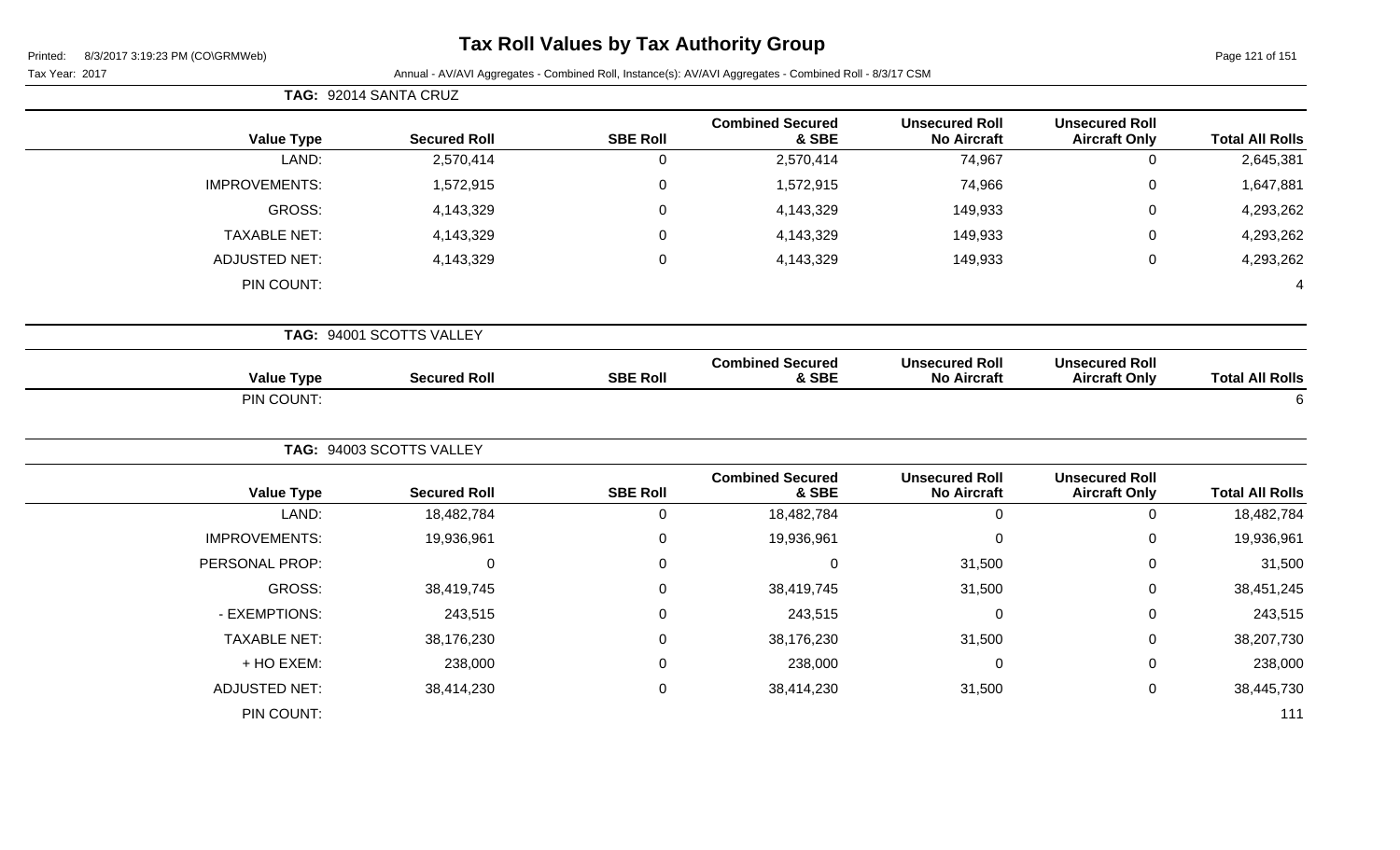### **Tax Roll Values by Tax Authority Group**

| <b>TAG: 94005 SCOTTS VALLEY</b> |  |
|---------------------------------|--|
|---------------------------------|--|

| <b>Total All Rolls</b> | <b>Unsecured Roll</b><br><b>Aircraft Only</b> | <b>Unsecured Roll</b><br><b>No Aircraft</b> | <b>Combined Secured</b><br>& SBE | <b>SBE Roll</b> | <b>Secured Roll</b> | <b>Value Type</b>    |
|------------------------|-----------------------------------------------|---------------------------------------------|----------------------------------|-----------------|---------------------|----------------------|
| 20,265,472             | 0                                             | 0                                           | 20,265,472                       | υ               | 20,265,472          | LAND:                |
| 14,434,475             | 0                                             | 0                                           | 14,434,475                       | 0               | 14,434,475          | <b>IMPROVEMENTS:</b> |
| 34,699,947             | 0                                             | 0                                           | 34,699,947                       | 0               | 34,699,947          | GROSS:               |
| 277,273                | 0                                             | $\Omega$                                    | 277,273                          |                 | 277,273             | - EXEMPTIONS:        |
| 34,422,674             | 0                                             | 0                                           | 34,422,674                       | $\Omega$        | 34,422,674          | <b>TAXABLE NET:</b>  |
| 273,000                | 0                                             | 0                                           | 273,000                          | $\Omega$        | 273,000             | + HO EXEM:           |
| 34,695,674             | 0                                             | $\overline{0}$                              | 34,695,674                       | $\Omega$        | 34,695,674          | <b>ADJUSTED NET:</b> |
| 95                     |                                               |                                             |                                  |                 |                     | PIN COUNT:           |
|                        |                                               |                                             |                                  |                 |                     |                      |

| TAG: 94012 SCOTTS VALLEY |  |
|--------------------------|--|
|                          |  |

| <b>Value Type</b>    | <b>Secured Roll</b> | <b>SBE Roll</b> | <b>Combined Secured</b><br>& SBE | <b>Unsecured Roll</b><br><b>No Aircraft</b> | <b>Unsecured Roll</b><br><b>Aircraft Only</b> | <b>Total All Rolls</b> |
|----------------------|---------------------|-----------------|----------------------------------|---------------------------------------------|-----------------------------------------------|------------------------|
| LAND:                | 133,686,030         | 0               | 133,686,030                      | 0                                           | 0                                             | 133,686,030            |
| <b>IMPROVEMENTS:</b> | 110,734,428         | 0               | 110,734,428                      | $\Omega$                                    | 0                                             | 110,734,428            |
| PERSONAL PROP:       | 6,389,553           | 0               | 6,389,553                        | 17,488                                      | 0                                             | 6,407,041              |
| GROSS:               | 250,810,011         | 0               | 250,810,011                      | 17,488                                      | 0                                             | 250,827,499            |
| - EXEMPTIONS:        | 1,409,588           | 0               | 1,409,588                        |                                             | 0                                             | 1,409,588              |
| <b>TAXABLE NET:</b>  | 249,400,423         | $\mathbf 0$     | 249,400,423                      | 17,488                                      | 0                                             | 249,417,911            |
| + HO EXEM:           | 1,293,600           | $\mathbf 0$     | 1,293,600                        | 0                                           | 0                                             | 1,293,600              |
| <b>ADJUSTED NET:</b> | 250,694,023         | 0               | 250,694,023                      | 17,488                                      | 0                                             | 250,711,511            |
| PIN COUNT:           |                     |                 |                                  |                                             |                                               | 353                    |

|                      | TAG: 94013 SCOTTS VALLEY |                 |                                  |                                             |                                               |                        |
|----------------------|--------------------------|-----------------|----------------------------------|---------------------------------------------|-----------------------------------------------|------------------------|
| <b>Value Type</b>    | <b>Secured Roll</b>      | <b>SBE Roll</b> | <b>Combined Secured</b><br>& SBE | <b>Unsecured Roll</b><br><b>No Aircraft</b> | <b>Unsecured Roll</b><br><b>Aircraft Only</b> | <b>Total All Rolls</b> |
| LAND:                | 1,445,210                |                 | 1,445,210                        |                                             |                                               | 1,445,210              |
| <b>IMPROVEMENTS:</b> | 1,546,652                |                 | 1,546,652                        |                                             |                                               | 1,546,652              |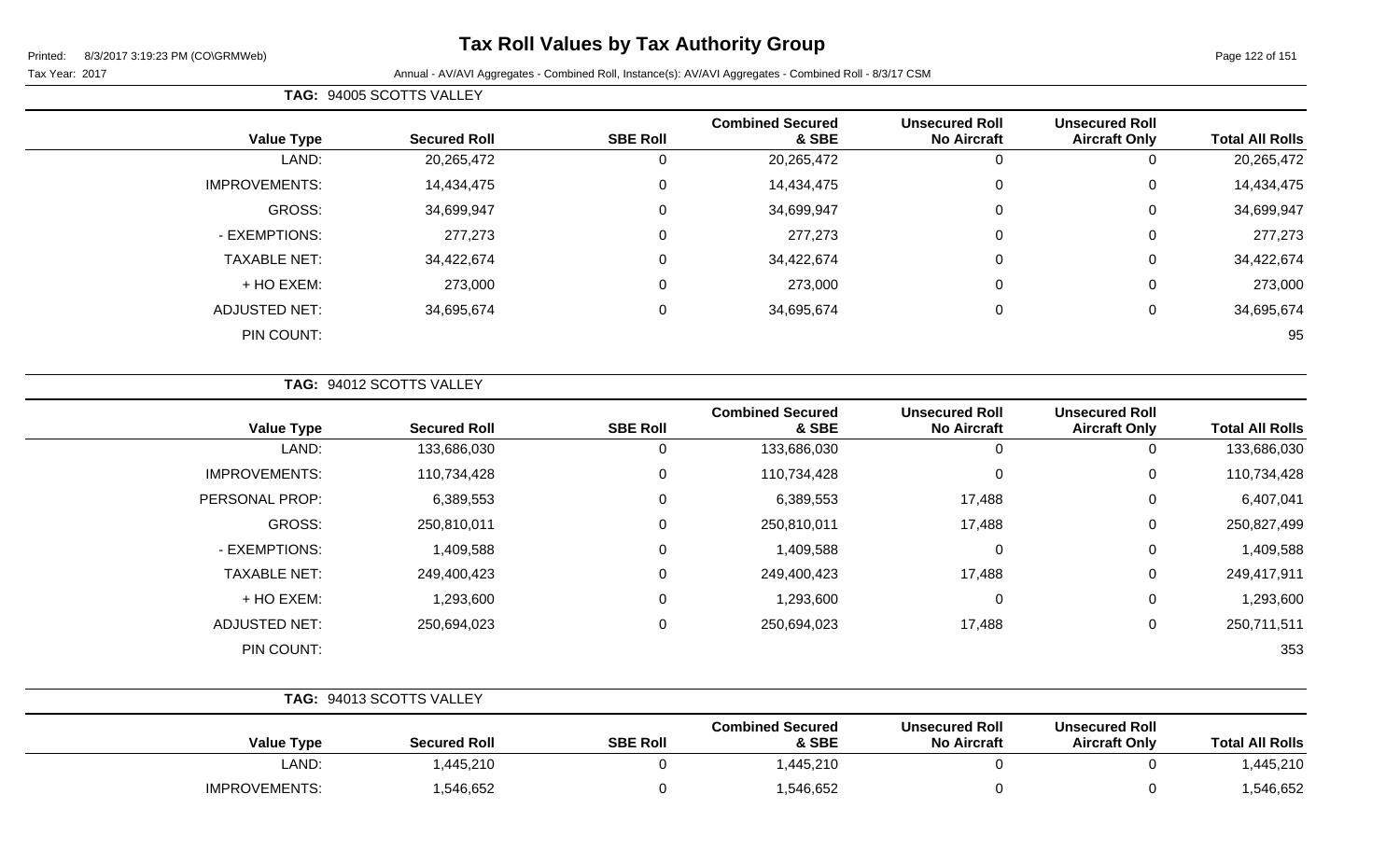### **Tax Roll Values by Tax Authority Group**

Page 123 of 151

|                      | TAG: 94013 SCOTTS VALLEY |                 |                                  |                                             |                                               |                        |
|----------------------|--------------------------|-----------------|----------------------------------|---------------------------------------------|-----------------------------------------------|------------------------|
| <b>Value Type</b>    | <b>Secured Roll</b>      | <b>SBE Roll</b> | <b>Combined Secured</b><br>& SBE | <b>Unsecured Roll</b><br><b>No Aircraft</b> | <b>Unsecured Roll</b><br><b>Aircraft Only</b> | <b>Total All Rolls</b> |
| GROSS:               | 2,991,862                | $\mathbf 0$     | 2,991,862                        | $\mathbf 0$                                 | $\mathbf 0$                                   | 2,991,862              |
| - EXEMPTIONS:        | 14,000                   | $\pmb{0}$       | 14,000                           | 0                                           | $\pmb{0}$                                     | 14,000                 |
| <b>TAXABLE NET:</b>  | 2,977,862                | $\mathbf 0$     | 2,977,862                        | 0                                           | 0                                             | 2,977,862              |
| + HO EXEM:           | 14,000                   | $\mathbf 0$     | 14,000                           | 0                                           | 0                                             | 14,000                 |
| <b>ADJUSTED NET:</b> | 2,991,862                | $\pmb{0}$       | 2,991,862                        | $\mathbf 0$                                 | $\mathbf 0$                                   | 2,991,862              |
| PIN COUNT:           |                          |                 |                                  |                                             |                                               | 6                      |
|                      | TAG: 94015 SCOTTS VALLEY |                 |                                  |                                             |                                               |                        |
| <b>Value Type</b>    | <b>Secured Roll</b>      | <b>SBE Roll</b> | <b>Combined Secured</b><br>& SBE | <b>Unsecured Roll</b><br><b>No Aircraft</b> | <b>Unsecured Roll</b><br><b>Aircraft Only</b> | <b>Total All Rolls</b> |
| LAND:                | 437,118                  | $\mathbf 0$     | 437,118                          | $\mathbf 0$                                 | $\mathbf 0$                                   | 437,118                |
| <b>IMPROVEMENTS:</b> | 746,423                  | $\mathbf 0$     | 746,423                          | 0                                           | $\mathbf 0$                                   | 746,423                |
| GROSS:               | 1,183,541                | $\mathbf 0$     | 1,183,541                        | $\Omega$                                    | 0                                             | 1,183,541              |
| - EXEMPTIONS:        | 14,000                   | $\mathbf 0$     | 14,000                           | 0                                           | 0                                             | 14,000                 |
| <b>TAXABLE NET:</b>  | 1,169,541                | $\mathbf 0$     | 1,169,541                        | 0                                           | 0                                             | 1,169,541              |
| + HO EXEM:           | 14,000                   | $\mathbf 0$     | 14,000                           | 0                                           | 0                                             | 14,000                 |
| <b>ADJUSTED NET:</b> | 1,183,541                | $\pmb{0}$       | 1,183,541                        | $\pmb{0}$                                   | $\mathbf 0$                                   | 1,183,541              |
| PIN COUNT:           |                          |                 |                                  |                                             |                                               | h                      |

|                      | TAG: 94016 SCOTTS VALLEY |                 |                                  |                                             |                                               |                        |
|----------------------|--------------------------|-----------------|----------------------------------|---------------------------------------------|-----------------------------------------------|------------------------|
| <b>Value Type</b>    | <b>Secured Roll</b>      | <b>SBE Roll</b> | <b>Combined Secured</b><br>& SBE | <b>Unsecured Roll</b><br><b>No Aircraft</b> | <b>Unsecured Roll</b><br><b>Aircraft Only</b> | <b>Total All Rolls</b> |
| LAND:                | 30,674,762               |                 | 30,674,762                       | U                                           |                                               | 30,674,762             |
| <b>IMPROVEMENTS:</b> | 30,686,963               |                 | 30,686,963                       | C                                           |                                               | 30,686,963             |
| PERSONAL PROP:       |                          |                 |                                  | 13,865                                      |                                               | 13,865                 |
| GROSS:               | 61,361,725               |                 | 61,361,725                       | 13,865                                      |                                               | 61,375,590             |
| - EXEMPTIONS:        | 412,243                  |                 | 412,243                          |                                             |                                               | 412,243                |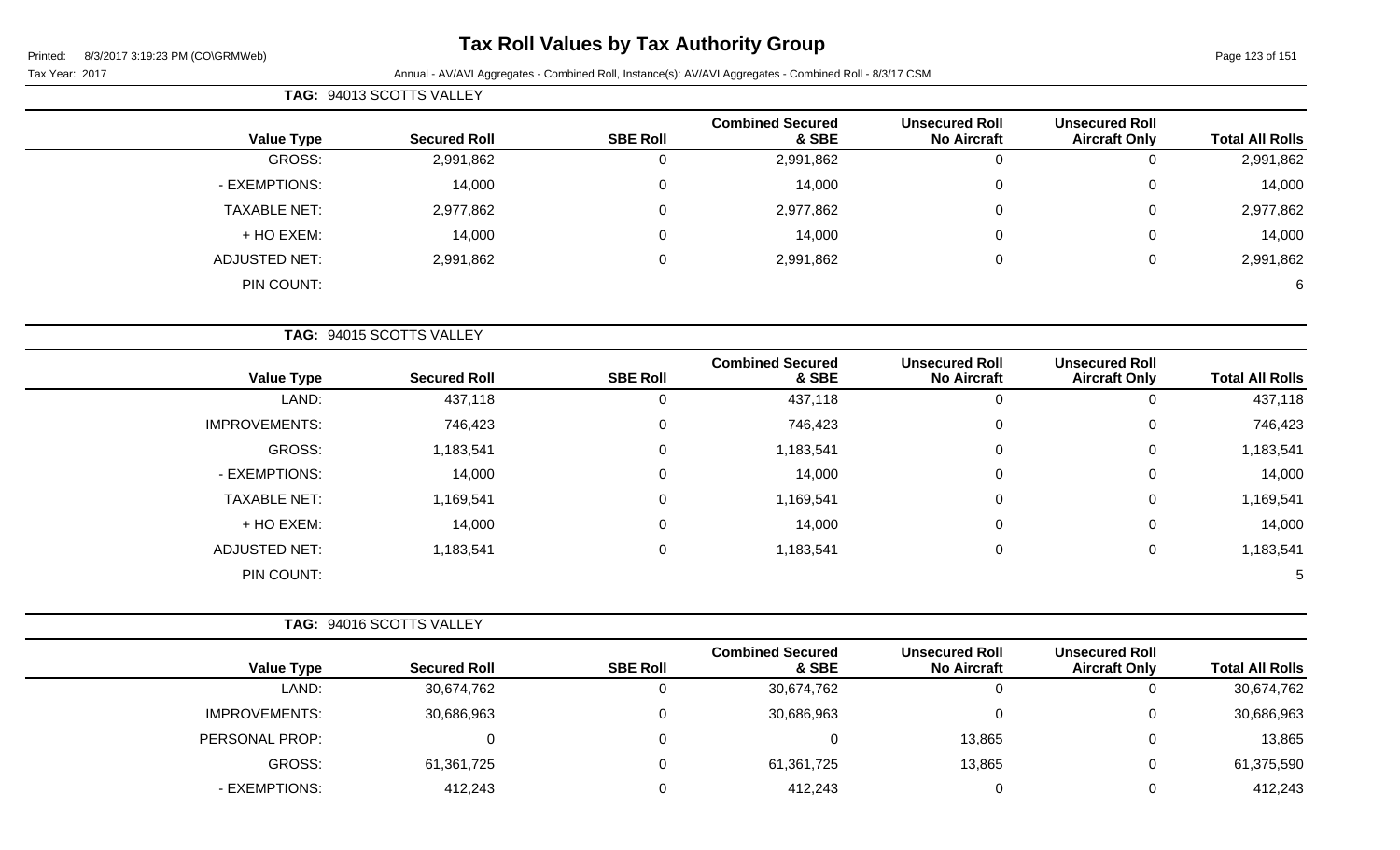| Printed: |  | 8/3/2017 3:19:23 PM (CO\GRMWeb) |
|----------|--|---------------------------------|

### **Tax Roll Values by Tax Authority Group**

Page 124 of 151

| 8/3/2017 3:19:23 PM (CO\GRMWeb)<br>Printed:<br>Tax Year: 2017 |                          |                 | Annual - AV/AVI Aggregates - Combined Roll, Instance(s): AV/AVI Aggregates - Combined Roll - 8/3/17 CSM |                                             |                                               | Page 124 of 151        |
|---------------------------------------------------------------|--------------------------|-----------------|---------------------------------------------------------------------------------------------------------|---------------------------------------------|-----------------------------------------------|------------------------|
|                                                               | TAG: 94016 SCOTTS VALLEY |                 |                                                                                                         |                                             |                                               |                        |
| <b>Value Type</b>                                             | <b>Secured Roll</b>      | <b>SBE Roll</b> | <b>Combined Secured</b><br>& SBE                                                                        | <b>Unsecured Roll</b><br><b>No Aircraft</b> | <b>Unsecured Roll</b><br><b>Aircraft Only</b> | <b>Total All Rolls</b> |
| <b>TAXABLE NET:</b>                                           | 60,949,482               | 0               | 60,949,482                                                                                              | 13,865                                      | $\mathbf 0$                                   | 60,963,347             |
| + HO EXEM:                                                    | 411,600                  | 0               | 411,600                                                                                                 | 0                                           | 0                                             | 411,600                |
| <b>ADJUSTED NET:</b>                                          | 61,361,082               | 0               | 61,361,082                                                                                              | 13,865                                      | 0                                             | 61,374,947             |
| PIN COUNT:                                                    |                          |                 |                                                                                                         |                                             |                                               | 109                    |
|                                                               | TAG: 94047 SCOTTS VALLEY |                 |                                                                                                         |                                             |                                               |                        |
| <b>Value Type</b>                                             | <b>Secured Roll</b>      | <b>SBE Roll</b> | <b>Combined Secured</b><br>& SBE                                                                        | <b>Unsecured Roll</b><br><b>No Aircraft</b> | <b>Unsecured Roll</b><br><b>Aircraft Only</b> | <b>Total All Rolls</b> |
| LAND:                                                         | 11,853,237               | $\mathbf 0$     | 11,853,237                                                                                              | $\mathbf 0$                                 | $\mathbf 0$                                   | 11,853,237             |
| <b>IMPROVEMENTS:</b>                                          | 7,929,539                | 0               | 7,929,539                                                                                               | $\mathbf 0$                                 | 0                                             | 7,929,539              |
| GROSS:                                                        | 19,782,776               | 0               | 19,782,776                                                                                              | 0                                           | 0                                             | 19,782,776             |
| - EXEMPTIONS:                                                 | 133,000                  | 0               | 133,000                                                                                                 | 0                                           | 0                                             | 133,000                |
| <b>TAXABLE NET:</b>                                           | 19,649,776               | 0               | 19,649,776                                                                                              | 0                                           | 0                                             | 19,649,776             |
| + HO EXEM:                                                    | 133,000                  | 0               | 133,000                                                                                                 | 0                                           | 0                                             | 133,000                |
| <b>ADJUSTED NET:</b>                                          | 19,782,776               | $\pmb{0}$       | 19,782,776                                                                                              | $\pmb{0}$                                   | $\pmb{0}$                                     | 19,782,776             |
| PIN COUNT:                                                    |                          |                 |                                                                                                         |                                             |                                               | 32                     |
|                                                               | TAG: 94019 SCOTTS VALLEY |                 |                                                                                                         |                                             |                                               |                        |
| <b>Value Type</b>                                             | <b>Secured Roll</b>      | <b>SBE Roll</b> | <b>Combined Secured</b><br>& SBE                                                                        | <b>Unsecured Roll</b><br><b>No Aircraft</b> | <b>Unsecured Roll</b><br><b>Aircraft Only</b> | <b>Total All Rolls</b> |
| LAND:                                                         | 3,342,544                | 0               | 3,342,544                                                                                               | $\mathbf 0$                                 | $\mathbf 0$                                   | 3,342,544              |
| <b>IMPROVEMENTS:</b>                                          | 4,496,004                | 0               | 4,496,004                                                                                               | 0                                           | 0                                             | 4,496,004              |
| <b>GROSS:</b>                                                 | 7,838,548                | $\mathbf 0$     | 7,838,548                                                                                               | $\boldsymbol{0}$                            | $\pmb{0}$                                     | 7,838,548              |
| - EXEMPTIONS:                                                 | 63,000                   | $\mathbf 0$     | 63,000                                                                                                  | $\pmb{0}$                                   | $\pmb{0}$                                     | 63,000                 |
| TAXABLE NET:                                                  | 7,775,548                | 0               | 7,775,548                                                                                               | $\pmb{0}$                                   | 0                                             | 7,775,548              |
| + HO EXEM:                                                    | 63,000                   | $\mathbf 0$     | 63,000                                                                                                  | $\mathbf 0$                                 | 0                                             | 63,000                 |
| <b>ADJUSTED NET:</b>                                          | 7,838,548                | $\mathbf 0$     | 7,838,548                                                                                               | 0                                           | 0                                             | 7,838,548              |
|                                                               |                          |                 |                                                                                                         |                                             |                                               |                        |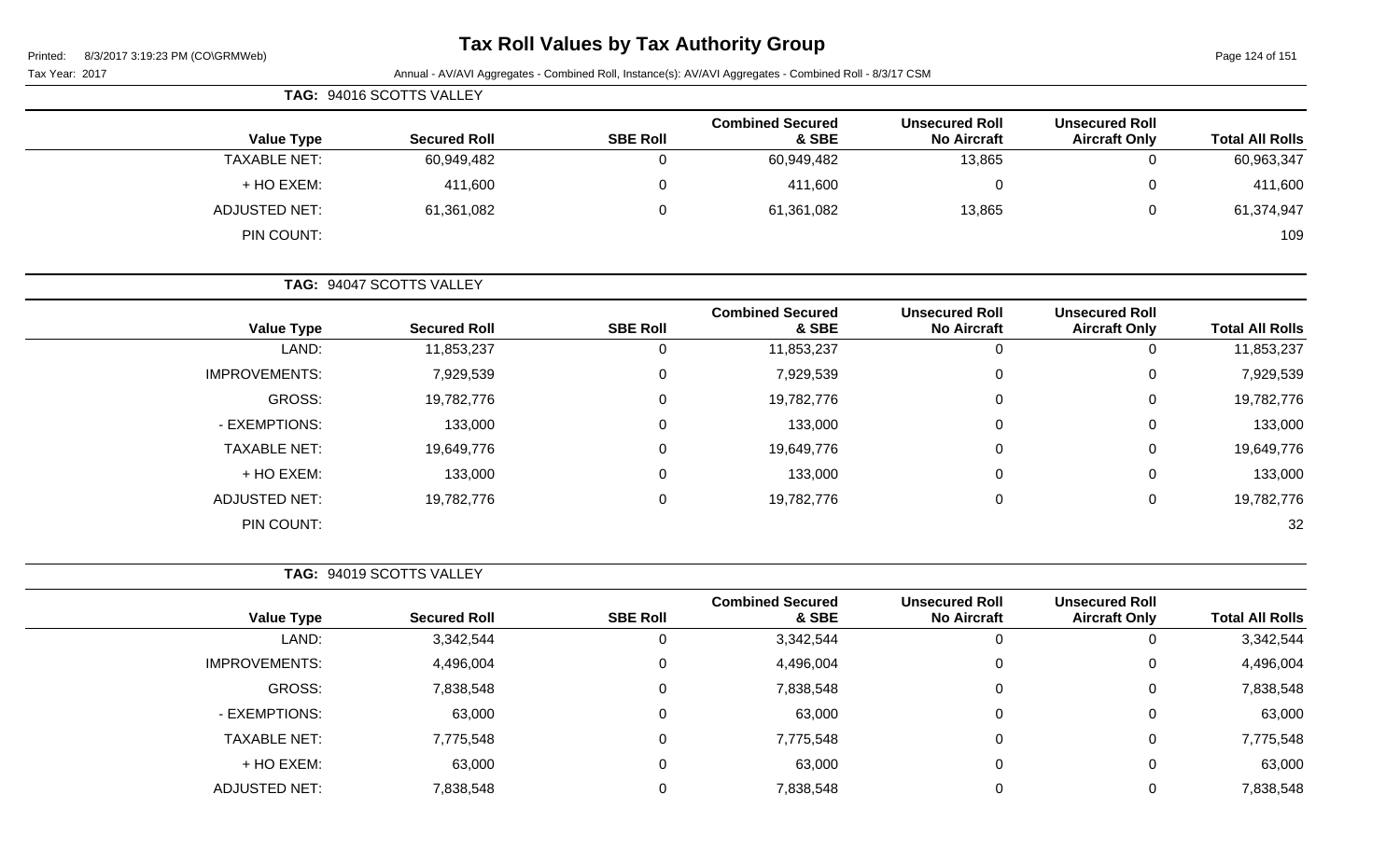Page 125 of 151

|                      | TAG: 94019 SCOTTS VALLEY |                 |                                  |                                             |                                               |                        |
|----------------------|--------------------------|-----------------|----------------------------------|---------------------------------------------|-----------------------------------------------|------------------------|
| <b>Value Type</b>    | <b>Secured Roll</b>      | <b>SBE Roll</b> | <b>Combined Secured</b><br>& SBE | <b>Unsecured Roll</b><br><b>No Aircraft</b> | <b>Unsecured Roll</b><br><b>Aircraft Only</b> | <b>Total All Rolls</b> |
| PIN COUNT:           |                          |                 |                                  |                                             |                                               | 23                     |
|                      | TAG: 94026 SCOTTS VALLEY |                 |                                  |                                             |                                               |                        |
| <b>Value Type</b>    | <b>Secured Roll</b>      | <b>SBE Roll</b> | <b>Combined Secured</b><br>& SBE | <b>Unsecured Roll</b><br><b>No Aircraft</b> | <b>Unsecured Roll</b><br><b>Aircraft Only</b> | <b>Total All Rolls</b> |
| LAND:                | 68,314,594               | 0               | 68,314,594                       | $\Omega$                                    | 0                                             | 68,314,594             |
| <b>IMPROVEMENTS:</b> | 62,436,034               | 0               | 62,436,034                       | $\mathbf{0}$                                | $\mathbf 0$                                   | 62,436,034             |
| PERSONAL PROP:       | 0                        | 0               | $\mathbf 0$                      | 15,270                                      | $\mathbf 0$                                   | 15,270                 |
| GROSS:               | 130,750,628              | 0               | 130,750,628                      | 15,270                                      | $\mathbf 0$                                   | 130,765,898            |
| - EXEMPTIONS:        | 881,974                  | $\mathbf 0$     | 881,974                          | $\Omega$                                    | $\mathbf 0$                                   | 881,974                |
| <b>TAXABLE NET:</b>  | 129,868,654              | 0               | 129,868,654                      | 15,270                                      | $\mathbf 0$                                   | 129,883,924            |
| + HO EXEM:           | 809,200                  | 0               | 809,200                          | $\Omega$                                    | $\mathbf 0$                                   | 809,200                |
| <b>ADJUSTED NET:</b> | 130,677,854              | $\pmb{0}$       | 130,677,854                      | 15,270                                      | $\mathbf 0$                                   | 130,693,124            |
| PIN COUNT:           |                          |                 |                                  |                                             |                                               | 229                    |

|                      | TAG: 94028 SCOTTS VALLEY |                 |                                  |                                             |                                               |                        |
|----------------------|--------------------------|-----------------|----------------------------------|---------------------------------------------|-----------------------------------------------|------------------------|
| <b>Value Type</b>    | <b>Secured Roll</b>      | <b>SBE Roll</b> | <b>Combined Secured</b><br>& SBE | <b>Unsecured Roll</b><br><b>No Aircraft</b> | <b>Unsecured Roll</b><br><b>Aircraft Only</b> | <b>Total All Rolls</b> |
| LAND:                | 207,783                  | U               | 207,783                          |                                             | ν                                             | 207,783                |
| <b>IMPROVEMENTS:</b> | 152,057                  | 0               | 152,057                          |                                             | U                                             | 152,057                |
| GROSS:               | 359,840                  | 0               | 359,840                          |                                             | 0                                             | 359,840                |
| <b>TAXABLE NET:</b>  | 359,840                  | 0               | 359,840                          |                                             | 0                                             | 359,840                |
| ADJUSTED NET:        | 359,840                  | 0               | 359,840                          |                                             | U                                             | 359,840                |
| PIN COUNT:           |                          |                 |                                  |                                             |                                               |                        |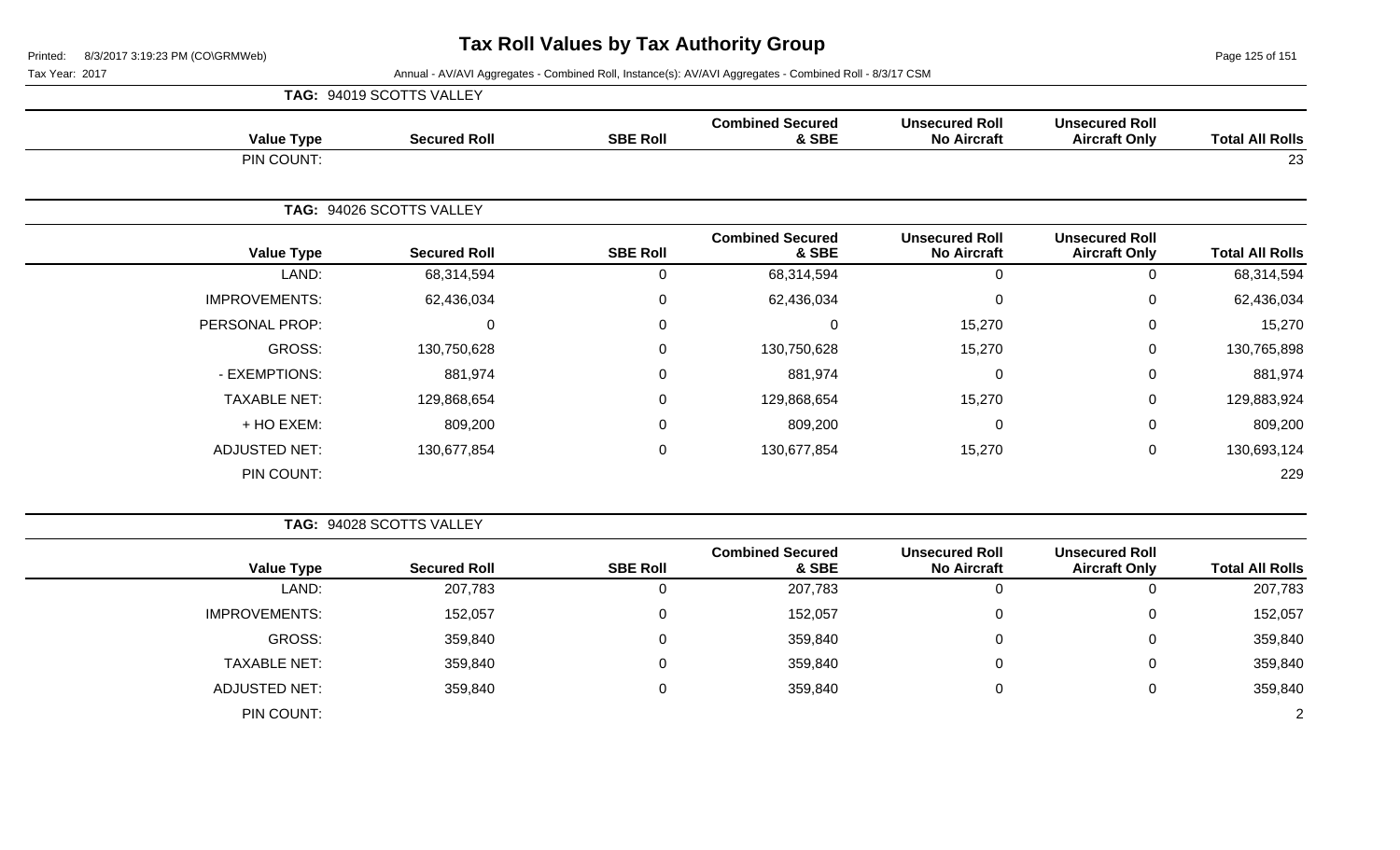### **Tax Roll Values by Tax Authority Group**

#### Tax Year: 2017 **Annual - AV/AVI Aggregates - Combined Roll**, Instance(s): AV/AVI Aggregates - Combined Roll - 8/3/17 CSM

|  | <b>TAG: 94030 SCOTTS VALLEY</b> |
|--|---------------------------------|
|--|---------------------------------|

|                      |                     |                  | <b>Combined Secured</b> | <b>Unsecured Roll</b> | <b>Unsecured Roll</b> |                        |
|----------------------|---------------------|------------------|-------------------------|-----------------------|-----------------------|------------------------|
| <b>Value Type</b>    | <b>Secured Roll</b> | <b>SBE Roll</b>  | & SBE                   | <b>No Aircraft</b>    | <b>Aircraft Only</b>  | <b>Total All Rolls</b> |
| LAND:                | 8,228,120           | U                | 8,228,120               | 0                     |                       | 8,228,120              |
| <b>IMPROVEMENTS:</b> | 6,353,615           | $\mathbf 0$      | 6,353,615               | 601,749               | 0                     | 6,955,364              |
| PERSONAL PROP:       | $\overline{0}$      | $\mathbf 0$      | 0                       | 6,416                 | $\mathbf 0$           | 6,416                  |
| GROSS:               | 14,581,735          | $\boldsymbol{0}$ | 14,581,735              | 608,165               | 0                     | 15,189,900             |
| - EXEMPTIONS:        | 128,448             | $\mathbf 0$      | 128,448                 | $\mathbf 0$           | 0                     | 128,448                |
| <b>TAXABLE NET:</b>  | 14,453,287          | $\mathbf 0$      | 14,453,287              | 608,165               | 0                     | 15,061,452             |
| + HO EXEM:           | 126,000             | $\overline{0}$   | 126,000                 | 0                     | 0                     | 126,000                |
| <b>ADJUSTED NET:</b> | 14,579,287          | $\mathbf 0$      | 14,579,287              | 608,165               | 0                     | 15,187,452             |
| PIN COUNT:           |                     |                  |                         |                       |                       | 56                     |

**TAG:** 94031 SCOTTS VALLEY

|                      |                     |                 | <b>Combined Secured</b> | <b>Unsecured Roll</b> | <b>Unsecured Roll</b> |                        |
|----------------------|---------------------|-----------------|-------------------------|-----------------------|-----------------------|------------------------|
| <b>Value Type</b>    | <b>Secured Roll</b> | <b>SBE Roll</b> | & SBE                   | <b>No Aircraft</b>    | <b>Aircraft Only</b>  | <b>Total All Rolls</b> |
| LAND:                | 257,201             | 0               | 257,201                 | 0                     |                       | 257,201                |
| <b>IMPROVEMENTS:</b> | 115,869             | 0               | 115,869                 | 0                     | 0                     | 115,869                |
| GROSS:               | 373,070             | 0               | 373,070                 | $\mathbf 0$           | 0                     | 373,070                |
| - EXEMPTIONS:        | 8,236               | 0               | 8,236                   | $\mathbf 0$           | 0                     | 8,236                  |
| <b>TAXABLE NET:</b>  | 364,834             | $\mathbf 0$     | 364,834                 | $\mathbf 0$           | 0                     | 364,834                |
| + HO EXEM:           | 7,000               | $\mathbf 0$     | 7,000                   | $\mathbf 0$           | 0                     | 7,000                  |
| <b>ADJUSTED NET:</b> | 371,834             | 0               | 371,834                 | $\mathbf 0$           | 0                     | 371,834                |
| PIN COUNT:           |                     |                 |                         |                       |                       | 8                      |

|                      | TAG: 94032 SCOTTS VALLEY |                 |                                  |                                             |                                               |                        |
|----------------------|--------------------------|-----------------|----------------------------------|---------------------------------------------|-----------------------------------------------|------------------------|
| <b>Value Type</b>    | <b>Secured Roll</b>      | <b>SBE Roll</b> | <b>Combined Secured</b><br>& SBE | <b>Unsecured Roll</b><br><b>No Aircraft</b> | <b>Unsecured Roll</b><br><b>Aircraft Only</b> | <b>Total All Rolls</b> |
| ∟AND:                | 4,600,339                |                 | 4,600,339                        |                                             |                                               | 4,600,339              |
| <b>IMPROVEMENTS:</b> | 3,384,613                |                 | 3,384,613                        |                                             |                                               | 3,384,613              |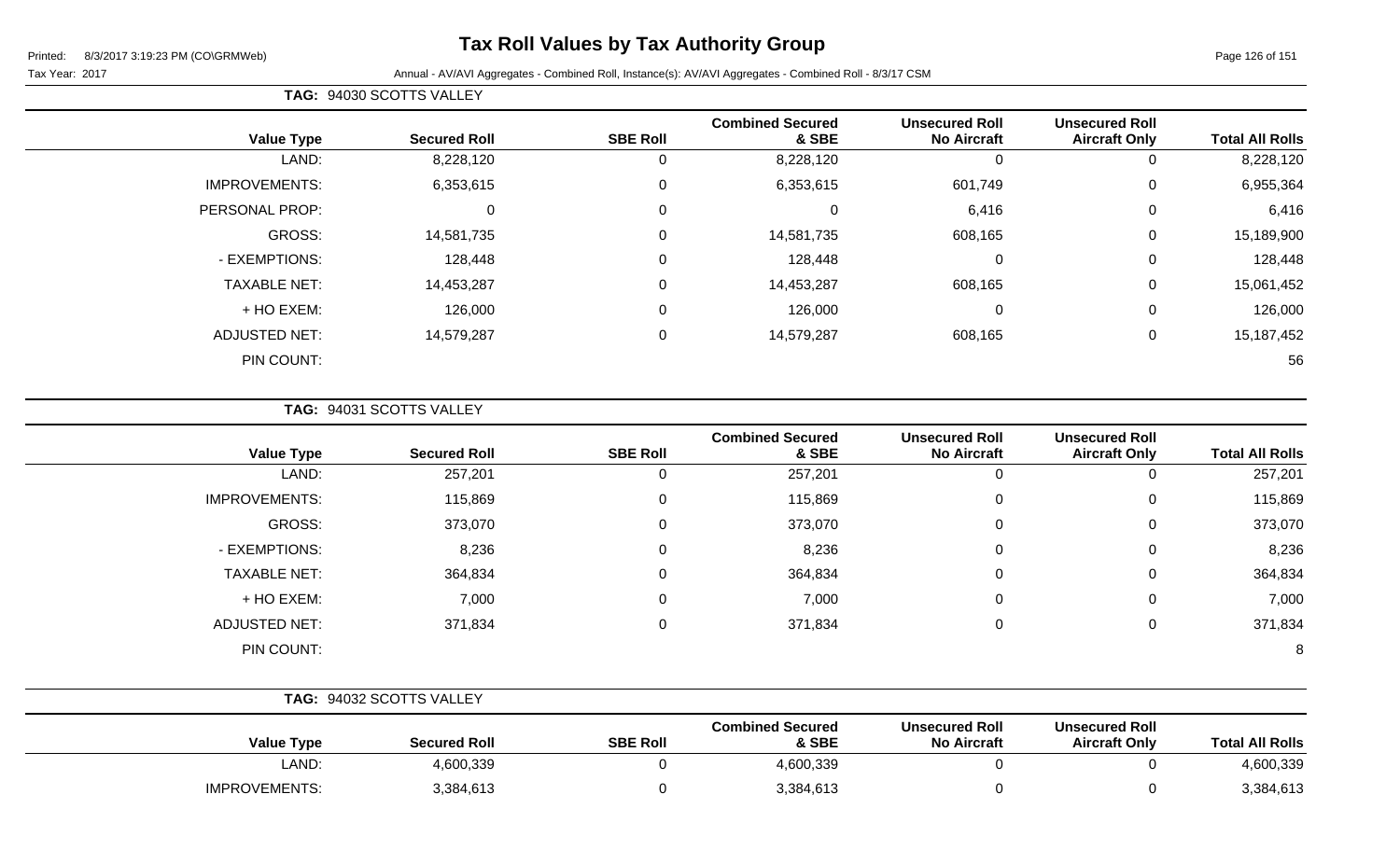### **Tax Roll Values by Tax Authority Group**

Page 127 of 151

Tax Year: 2017 Annual - AV/AVI Aggregates - Combined Roll, Instance(s): AV/AVI Aggregates - Combined Roll - 8/3/17 CSM

|                      | TAG: 94032 SCOTTS VALLEY |                 |                                  |                                             |                                               |                        |
|----------------------|--------------------------|-----------------|----------------------------------|---------------------------------------------|-----------------------------------------------|------------------------|
| <b>Value Type</b>    | <b>Secured Roll</b>      | <b>SBE Roll</b> | <b>Combined Secured</b><br>& SBE | <b>Unsecured Roll</b><br><b>No Aircraft</b> | <b>Unsecured Roll</b><br><b>Aircraft Only</b> | <b>Total All Rolls</b> |
| GROSS:               | 7,984,952                | 0               | 7,984,952                        | 0                                           | $\mathbf 0$                                   | 7,984,952              |
| - EXEMPTIONS:        | 76,347                   | $\Omega$        | 76,347                           | 0                                           | 0                                             | 76,347                 |
| <b>TAXABLE NET:</b>  | 7,908,605                | 0               | 7,908,605                        | 0                                           | $\mathbf 0$                                   | 7,908,605              |
| + HO EXEM:           | 49,000                   | $\Omega$        | 49,000                           | 0                                           | 0                                             | 49,000                 |
| <b>ADJUSTED NET:</b> | 7,957,605                | $\Omega$        | 7,957,605                        | 0                                           | 0                                             | 7,957,605              |
| PIN COUNT:           |                          |                 |                                  |                                             |                                               | 98                     |
|                      | TAG: 94040 SCOTTS VALLEY |                 |                                  |                                             |                                               |                        |
| <b>Value Type</b>    | <b>Secured Roll</b>      | <b>SBE Roll</b> | <b>Combined Secured</b><br>& SBE | <b>Unsecured Roll</b><br><b>No Aircraft</b> | <b>Unsecured Roll</b><br><b>Aircraft Only</b> | <b>Total All Rolls</b> |
| LAND:                | 910,550                  | $\mathbf 0$     | 910,550                          | 0                                           | $\mathbf{0}$                                  | 910,550                |
| <b>IMPROVEMENTS:</b> | 1,869,154                | $\mathbf{0}$    | 1,869,154                        | 0                                           | $\mathbf 0$                                   | 1,869,154              |
| GROSS:               | 2,779,704                | $\Omega$        | 2,779,704                        | $\Omega$                                    | $\mathbf{0}$                                  | 2,779,704              |
| - EXEMPTIONS:        | 7,000                    | $\Omega$        | 7,000                            | 0                                           | $\mathbf 0$                                   | 7,000                  |
| <b>TAXABLE NET:</b>  | 2,772,704                | $\Omega$        | 2,772,704                        | 0                                           | 0                                             | 2,772,704              |
| + HO EXEM:           | 7,000                    | 0               | 7,000                            | 0                                           | 0                                             | 7,000                  |

ADJUSTED NET: 2,779,704 0 2,779,704 0 0 2,779,704 PIN COUNT: 5

|                        |                                               |                                             |                                  |                 | TAG: 94041 SCOTTS VALLEY |                      |  |
|------------------------|-----------------------------------------------|---------------------------------------------|----------------------------------|-----------------|--------------------------|----------------------|--|
| <b>Total All Rolls</b> | <b>Unsecured Roll</b><br><b>Aircraft Only</b> | <b>Unsecured Roll</b><br><b>No Aircraft</b> | <b>Combined Secured</b><br>& SBE | <b>SBE Roll</b> | <b>Secured Roll</b>      | <b>Value Type</b>    |  |
| 3,656,146              | 0                                             |                                             | 3,656,146                        |                 | 3,656,146                | LAND:                |  |
| 2,867,538              | $\overline{0}$                                |                                             | 2,867,538                        |                 | 2,867,538                | <b>IMPROVEMENTS:</b> |  |
| 6,523,684              | 0                                             |                                             | 6,523,684                        |                 | 6,523,684                | GROSS:               |  |
| 54,600                 | 0                                             |                                             | 54,600                           |                 | 54,600                   | - EXEMPTIONS:        |  |
| 6,469,084              | $\overline{0}$                                |                                             | 6,469,084                        |                 | 6,469,084                | <b>TAXABLE NET:</b>  |  |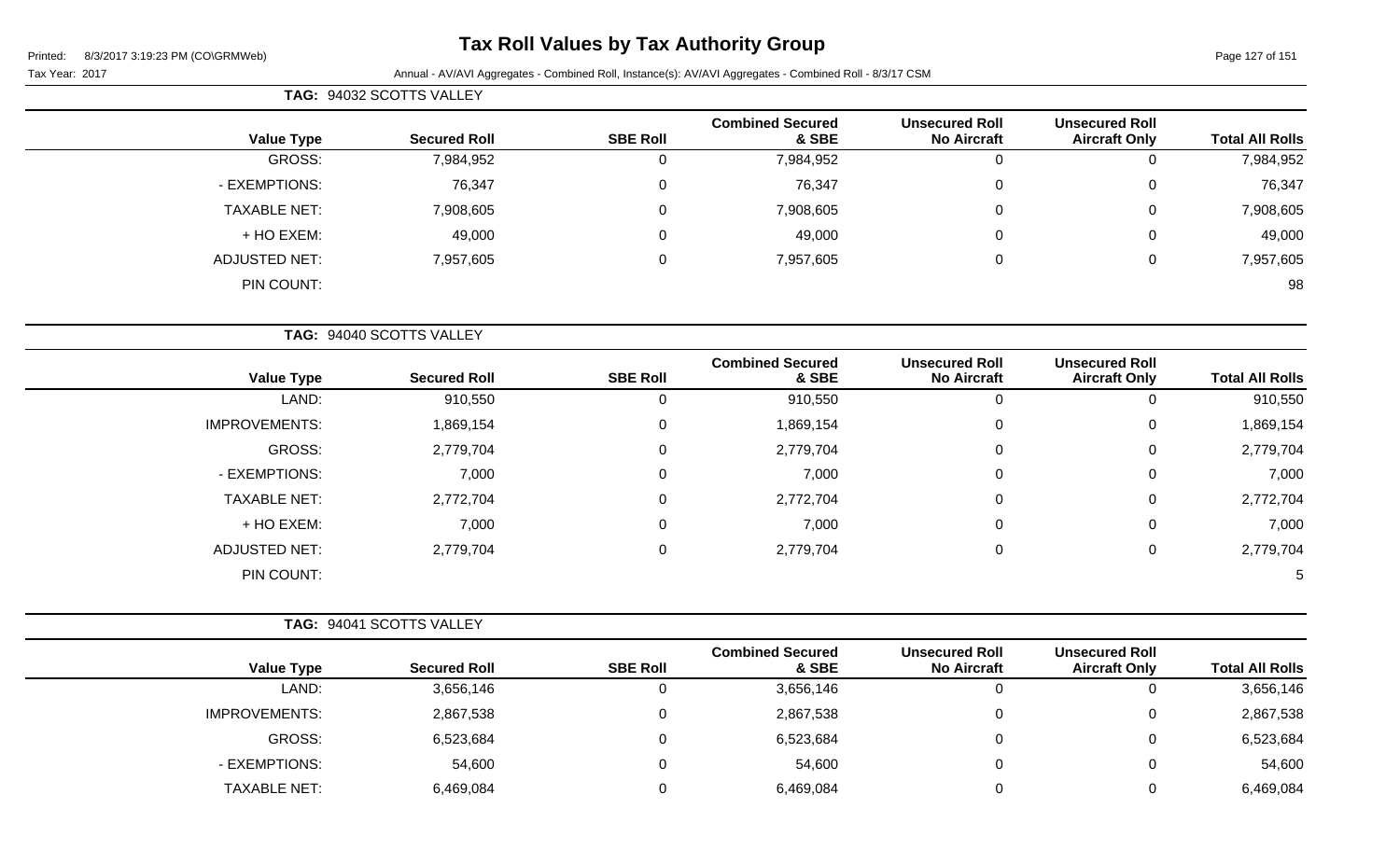| 8/3/2017 3:19:23 PM (CO\GRMWeb)<br>Printed: |                          |                 | <b>Tax Roll Values by Tax Authority Group</b>                                                           |                                             |                                               | Page 128 of 151        |
|---------------------------------------------|--------------------------|-----------------|---------------------------------------------------------------------------------------------------------|---------------------------------------------|-----------------------------------------------|------------------------|
| Tax Year: 2017                              |                          |                 | Annual - AV/AVI Aggregates - Combined Roll, Instance(s): AV/AVI Aggregates - Combined Roll - 8/3/17 CSM |                                             |                                               |                        |
|                                             | TAG: 94041 SCOTTS VALLEY |                 |                                                                                                         |                                             |                                               |                        |
| <b>Value Type</b>                           | <b>Secured Roll</b>      | <b>SBE Roll</b> | <b>Combined Secured</b><br>& SBE                                                                        | <b>Unsecured Roll</b><br><b>No Aircraft</b> | <b>Unsecured Roll</b><br><b>Aircraft Only</b> | <b>Total All Rolls</b> |
| + HO EXEM:                                  | 54,600                   | 0               | 54,600                                                                                                  | $\mathbf 0$                                 | $\mathbf 0$                                   | 54,600                 |
| <b>ADJUSTED NET:</b>                        | 6,523,684                | $\mathbf 0$     | 6,523,684                                                                                               | $\mathbf 0$                                 | $\pmb{0}$                                     | 6,523,684              |
| PIN COUNT:                                  |                          |                 |                                                                                                         |                                             |                                               | 14                     |
|                                             | TAG: 94045 SCOTTS VALLEY |                 |                                                                                                         |                                             |                                               |                        |
| <b>Value Type</b>                           | <b>Secured Roll</b>      | <b>SBE Roll</b> | <b>Combined Secured</b><br>& SBE                                                                        | <b>Unsecured Roll</b><br><b>No Aircraft</b> | <b>Unsecured Roll</b><br><b>Aircraft Only</b> | <b>Total All Rolls</b> |
| LAND:                                       | 675,761                  | 0               | 675,761                                                                                                 | $\mathbf 0$                                 | $\mathbf 0$                                   | 675,761                |
| <b>IMPROVEMENTS:</b>                        | 445,311                  | 0               | 445,311                                                                                                 | $\mathbf{0}$                                | $\mathbf 0$                                   | 445,311                |
| <b>GROSS:</b>                               | 1,121,072                | 0               | 1,121,072                                                                                               | 0                                           | 0                                             | 1,121,072              |
| <b>TAXABLE NET:</b>                         | 1,121,072                | $\Omega$        | 1,121,072                                                                                               | 0                                           | 0                                             | 1,121,072              |
| <b>ADJUSTED NET:</b>                        | 1,121,072                | 0               | 1,121,072                                                                                               | $\mathbf 0$                                 | 0                                             | 1,121,072              |
| PIN COUNT:                                  |                          |                 |                                                                                                         |                                             |                                               | $\overline{2}$         |
|                                             | TAG: 94061 SCOTTS VALLEY |                 |                                                                                                         |                                             |                                               |                        |
| <b>Value Type</b>                           | <b>Secured Roll</b>      | <b>SBE Roll</b> | <b>Combined Secured</b><br>& SBE                                                                        | <b>Unsecured Roll</b><br><b>No Aircraft</b> | <b>Unsecured Roll</b><br><b>Aircraft Only</b> | <b>Total All Rolls</b> |
| LAND:                                       | 4,913,263                | 0               | 4,913,263                                                                                               | $\mathbf 0$                                 | 0                                             | 4,913,263              |
| <b>IMPROVEMENTS:</b>                        | 4,196,847                | 0               | 4,196,847                                                                                               | $\mathbf 0$                                 | 0                                             | 4,196,847              |
| PERSONAL PROP:                              | $\Omega$                 | $\Omega$        | 0                                                                                                       | 6,689                                       | $\Omega$                                      | 6,689                  |
| <b>GROSS:</b>                               | 9,110,110                | 0               | 9,110,110                                                                                               | 6,689                                       | 0                                             | 9,116,799              |

- EXEMPTIONS: 105,000 0 105,000 0 0 105,000 TAXABLE NET: 9,005,110 0 9,005,110 6,689 0 9,011,799 + HO EXEM: 105,000 0 105,000 0 0 105,000

ADJUSTED NET: 6 9,110,110 0 9,110,110 0 9,110,110 6,689 0 9,116,799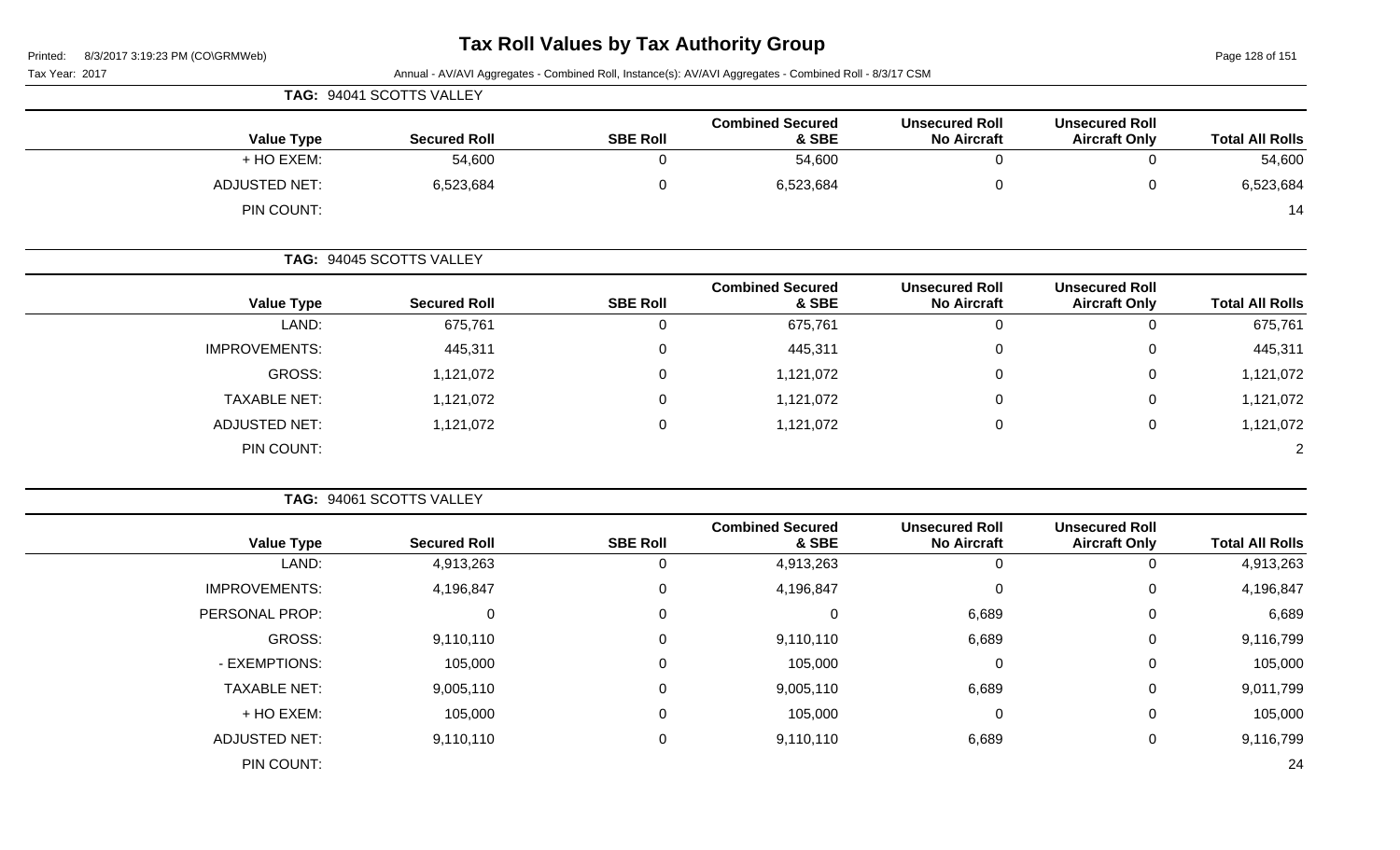### **Tax Roll Values by Tax Authority Group**

Tax Year: 2017 Annual - AV/AVI Aggregates - Combined Roll, Instance(s): AV/AVI Aggregates - Combined Roll - 8/3/17 CSM

|                      | TAG: 94062 SCOTTS VALLEY |                 |                                  |                                             |                                               |                        |
|----------------------|--------------------------|-----------------|----------------------------------|---------------------------------------------|-----------------------------------------------|------------------------|
| <b>Value Type</b>    | <b>Secured Roll</b>      | <b>SBE Roll</b> | <b>Combined Secured</b><br>& SBE | <b>Unsecured Roll</b><br><b>No Aircraft</b> | <b>Unsecured Roll</b><br><b>Aircraft Only</b> | <b>Total All Rolls</b> |
| LAND:                | 5,011,470                |                 | 5,011,470                        | 0                                           |                                               | 5,011,470              |
| <b>IMPROVEMENTS:</b> | 4,377,777                | 0               | 4,377,777                        | $\mathbf 0$                                 | 0                                             | 4,377,777              |
| <b>GROSS:</b>        | 9,389,247                | 0               | 9,389,247                        | $\mathbf 0$                                 | 0                                             | 9,389,247              |
| - EXEMPTIONS:        | 57,325                   | $\mathbf 0$     | 57,325                           | $\mathbf 0$                                 | $\Omega$                                      | 57,325                 |
| <b>TAXABLE NET:</b>  | 9,331,922                | 0               | 9,331,922                        | $\mathbf 0$                                 | 0                                             | 9,331,922              |
| + HO EXEM:           | 56,000                   | $\Omega$        | 56,000                           | $\mathbf 0$                                 | 0                                             | 56,000                 |
| <b>ADJUSTED NET:</b> | 9,387,922                | $\mathbf 0$     | 9,387,922                        | $\mathbf 0$                                 | 0                                             | 9,387,922              |
| PIN COUNT:           |                          |                 |                                  |                                             |                                               | 16                     |

**TAG:** 94063 SCOTTS VALLEY

| <b>Value Type</b>    | <b>Secured Roll</b> | <b>SBE Roll</b> | <b>Combined Secured</b><br>& SBE | <b>Unsecured Roll</b><br><b>No Aircraft</b> | <b>Unsecured Roll</b><br><b>Aircraft Only</b> | <b>Total All Rolls</b> |
|----------------------|---------------------|-----------------|----------------------------------|---------------------------------------------|-----------------------------------------------|------------------------|
| LAND:                | 27,661,079          |                 | 27,661,079                       | 0                                           | 0                                             | 27,661,079             |
| <b>IMPROVEMENTS:</b> | 27,164,537          | 0               | 27,164,537                       | 0                                           | 0                                             | 27, 164, 537           |
| PERSONAL PROP:       | 0                   | 0               | 0                                | 12,919                                      | 0                                             | 12,919                 |
| GROSS:               | 54,825,616          | 0               | 54,825,616                       | 12,919                                      | 0                                             | 54,838,535             |
| - EXEMPTIONS:        | 343,000             | 0               | 343,000                          | 0                                           | 0                                             | 343,000                |
| <b>TAXABLE NET:</b>  | 54,482,616          | 0               | 54,482,616                       | 12,919                                      | 0                                             | 54,495,535             |
| + HO EXEM:           | 343,000             | 0               | 343,000                          | 0                                           | 0                                             | 343,000                |
| <b>ADJUSTED NET:</b> | 54,825,616          | 0               | 54,825,616                       | 12,919                                      | 0                                             | 54,838,535             |
| PIN COUNT:           |                     |                 |                                  |                                             |                                               | 83                     |

|                      | <b>TAG: 94064 SCOTTS VALLEY</b> |                 |                                  |                                             |                                               |                        |
|----------------------|---------------------------------|-----------------|----------------------------------|---------------------------------------------|-----------------------------------------------|------------------------|
| <b>Value Type</b>    | <b>Secured Roll</b>             | <b>SBE Roll</b> | <b>Combined Secured</b><br>& SBE | <b>Unsecured Roll</b><br><b>No Aircraft</b> | <b>Unsecured Roll</b><br><b>Aircraft Only</b> | <b>Total All Rolls</b> |
| LAND:                | 7,382,819                       |                 | 7,382,819                        |                                             |                                               | 7,382,819              |
| <b>IMPROVEMENTS:</b> | 7,140,729                       |                 | 7,140,729                        |                                             |                                               | 7,140,729              |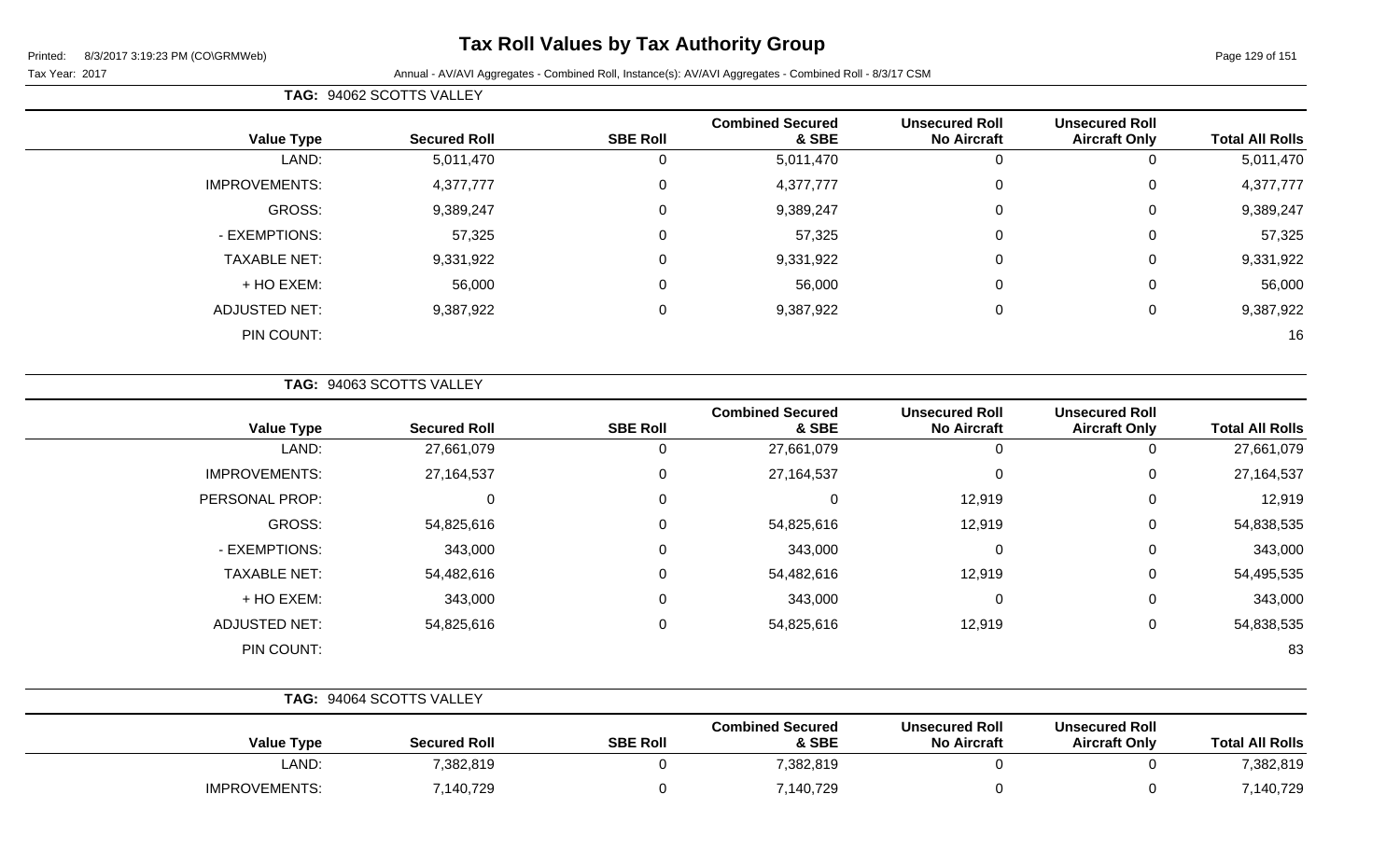### **Tax Roll Values by Tax Authority Group**

| <b>TAG: 94064 SCOTTS VALLEY</b> |
|---------------------------------|

| <b>Total All Rolls</b> | <b>Unsecured Roll</b><br><b>Aircraft Only</b> | <b>Unsecured Roll</b><br><b>No Aircraft</b> | <b>Combined Secured</b><br>& SBE | <b>SBE Roll</b> | <b>Secured Roll</b> | <b>Value Type</b>   |
|------------------------|-----------------------------------------------|---------------------------------------------|----------------------------------|-----------------|---------------------|---------------------|
| 18,791                 | 0                                             | 18,791                                      | 0                                |                 |                     | PERSONAL PROP:      |
| 14,542,339             | 0                                             | 18,791                                      | 14,523,548                       | 0               | 14,523,548          | GROSS:              |
| 405,741                | 0                                             | 0                                           | 405,741                          | $\Omega$        | 405,741             | - EXEMPTIONS:       |
| 14,136,598             | 0                                             | 18,791                                      | 14,117,807                       | $\Omega$        | 14,117,807          | <b>TAXABLE NET:</b> |
| 70,000                 | 0                                             |                                             | 70,000                           | $\Omega$        | 70,000              | + HO EXEM:          |
| 14,206,598             | 0                                             | 18,791                                      | 14,187,807                       | 0               | 14,187,807          | ADJUSTED NET:       |
| 33                     |                                               |                                             |                                  |                 |                     | PIN COUNT:          |
|                        |                                               |                                             |                                  |                 |                     |                     |

|                      | TAG: 94065 SCOTTS VALLEY |                 |                                  |                                             |                                               |                        |
|----------------------|--------------------------|-----------------|----------------------------------|---------------------------------------------|-----------------------------------------------|------------------------|
| <b>Value Type</b>    | <b>Secured Roll</b>      | <b>SBE Roll</b> | <b>Combined Secured</b><br>& SBE | <b>Unsecured Roll</b><br><b>No Aircraft</b> | <b>Unsecured Roll</b><br><b>Aircraft Only</b> | <b>Total All Rolls</b> |
| LAND:                | 56,388,466               | 0               | 56,388,466                       | 0                                           | 0                                             | 56,388,466             |
| <b>IMPROVEMENTS:</b> | 60,029,043               | 0               | 60,029,043                       | 0                                           | 0                                             | 60,029,043             |
| PERSONAL PROP:       | 0                        | 0               | 0                                | 357,354                                     | 0                                             | 357,354                |
| GROSS:               | 116,417,509              | 0               | 116,417,509                      | 357,354                                     | 0                                             | 116,774,863            |
| - EXEMPTIONS:        | 894,759                  | 0               | 894,759                          | 0                                           | 0                                             | 894,759                |
| <b>TAXABLE NET:</b>  | 115,522,750              | 0               | 115,522,750                      | 357,354                                     | 0                                             | 115,880,104            |
| + HO EXEM:           | 887,600                  | 0               | 887,600                          | 0                                           | 0                                             | 887,600                |
| <b>ADJUSTED NET:</b> | 116,410,350              | 0               | 116,410,350                      | 357,354                                     | 0                                             | 116,767,704            |
| PIN COUNT:           |                          |                 |                                  |                                             |                                               | 231                    |

|                        |                                               | TAG: 94066 SCOTTS VALLEY                    |                                  |                 |                     |                      |  |
|------------------------|-----------------------------------------------|---------------------------------------------|----------------------------------|-----------------|---------------------|----------------------|--|
| <b>Total All Rolls</b> | <b>Unsecured Roll</b><br><b>Aircraft Only</b> | <b>Unsecured Roll</b><br><b>No Aircraft</b> | <b>Combined Secured</b><br>& SBE | <b>SBE Roll</b> | <b>Secured Roll</b> | <b>Value Type</b>    |  |
| 233,149,544            |                                               |                                             | 233,149,544                      |                 | 233,149,544         | LAND:                |  |
| 201,839,218            |                                               | 176,331                                     | 201,662,887                      |                 | 201,662,887         | <b>IMPROVEMENTS:</b> |  |
| 1,379,169              |                                               | 947,976                                     | 431,193                          |                 | 431,193             | PERSONAL PROP:       |  |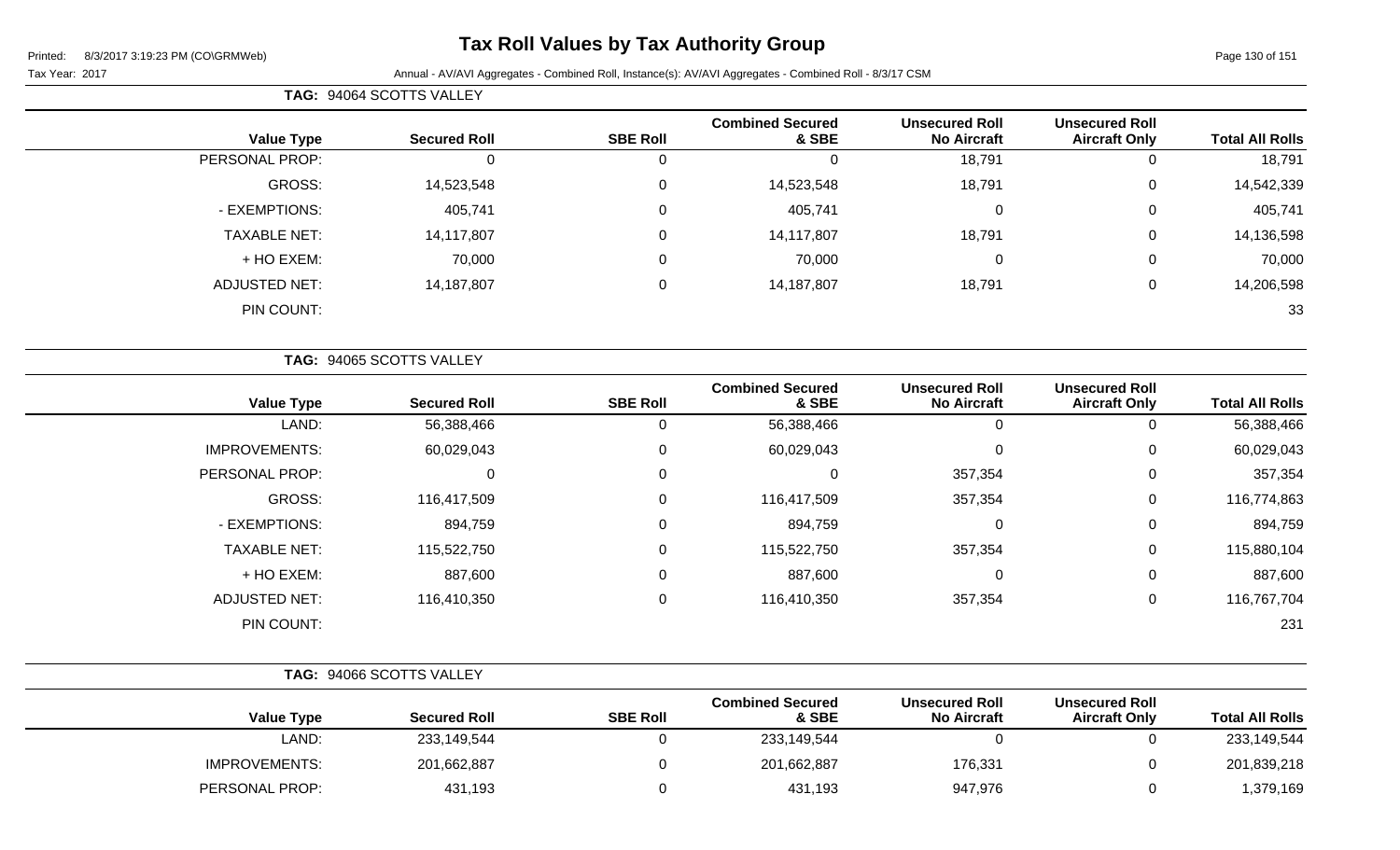### **Tax Roll Values by Tax Authority Group**

Page 131 of 151

|                      | TAG: 94066 SCOTTS VALLEY |                 |                                  |                                             |                                               |                        |
|----------------------|--------------------------|-----------------|----------------------------------|---------------------------------------------|-----------------------------------------------|------------------------|
| <b>Value Type</b>    | <b>Secured Roll</b>      | <b>SBE Roll</b> | <b>Combined Secured</b><br>& SBE | <b>Unsecured Roll</b><br><b>No Aircraft</b> | <b>Unsecured Roll</b><br><b>Aircraft Only</b> | <b>Total All Rolls</b> |
| GROSS:               | 435,243,624              |                 | 435,243,624                      | 1,124,307                                   | 0                                             | 436,367,931            |
| - EXEMPTIONS:        | 18,660,439               | 0               | 18,660,439                       | 0                                           | 0                                             | 18,660,439             |
| <b>TAXABLE NET:</b>  | 416,583,185              | 0               | 416,583,185                      | 1,124,307                                   | 0                                             | 417,707,492            |
| + HO EXEM:           | 2,788,800                | 0               | 2,788,800                        | 0                                           | 0                                             | 2,788,800              |
| <b>ADJUSTED NET:</b> | 419,371,985              | 0               | 419,371,985                      | 1,124,307                                   | 0                                             | 420,496,292            |
| PIN COUNT:           |                          |                 |                                  |                                             |                                               | 1,283                  |

|                      | TAG: 94067 SCOTTS VALLEY |                 |                                  |                                             |                                               |                        |
|----------------------|--------------------------|-----------------|----------------------------------|---------------------------------------------|-----------------------------------------------|------------------------|
| <b>Value Type</b>    | <b>Secured Roll</b>      | <b>SBE Roll</b> | <b>Combined Secured</b><br>& SBE | <b>Unsecured Roll</b><br><b>No Aircraft</b> | <b>Unsecured Roll</b><br><b>Aircraft Only</b> | <b>Total All Rolls</b> |
| LAND:                | 6,544,189                |                 | 6,544,189                        | 0                                           |                                               | 6,544,189              |
| <b>IMPROVEMENTS:</b> | 6,835,930                | $\Omega$        | 6,835,930                        | $\mathbf 0$                                 | 0                                             | 6,835,930              |
| GROSS:               | 13,380,119               | 0               | 13,380,119                       | $\mathbf 0$                                 | 0                                             | 13,380,119             |
| - EXEMPTIONS:        | 43,447                   | $\Omega$        | 43,447                           | $\mathbf 0$                                 | $\Omega$                                      | 43,447                 |
| <b>TAXABLE NET:</b>  | 13,336,672               | $\Omega$        | 13,336,672                       | $\mathbf 0$                                 | 0                                             | 13,336,672             |
| + HO EXEM:           | 42,000                   | $\Omega$        | 42,000                           | $\mathbf 0$                                 | 0                                             | 42,000                 |
| <b>ADJUSTED NET:</b> | 13,378,672               | $\mathbf{0}$    | 13,378,672                       | $\mathbf 0$                                 | 0                                             | 13,378,672             |
| PIN COUNT:           |                          |                 |                                  |                                             |                                               | 33                     |

|                      | TAG: 94068 SCOTTS VALLEY |                 |                                  |                                             |                                               |                        |
|----------------------|--------------------------|-----------------|----------------------------------|---------------------------------------------|-----------------------------------------------|------------------------|
| <b>Value Type</b>    | <b>Secured Roll</b>      | <b>SBE Roll</b> | <b>Combined Secured</b><br>& SBE | <b>Unsecured Roll</b><br><b>No Aircraft</b> | <b>Unsecured Roll</b><br><b>Aircraft Only</b> | <b>Total All Rolls</b> |
| LAND:                | 20,624,971               |                 | 20,624,971                       | C                                           |                                               | 20,624,971             |
| <b>IMPROVEMENTS:</b> | 22,076,006               |                 | 22,076,006                       | 0                                           |                                               | 22,076,006             |
| GROSS:               | 42,700,977               |                 | 42,700,977                       | 0                                           |                                               | 42,700,977             |
| - EXEMPTIONS:        | 326,976                  |                 | 326,976                          | 0                                           |                                               | 326,976                |
| TAXABLE NET:         | 42,374,001               |                 | 42,374,001                       |                                             |                                               | 42,374,001             |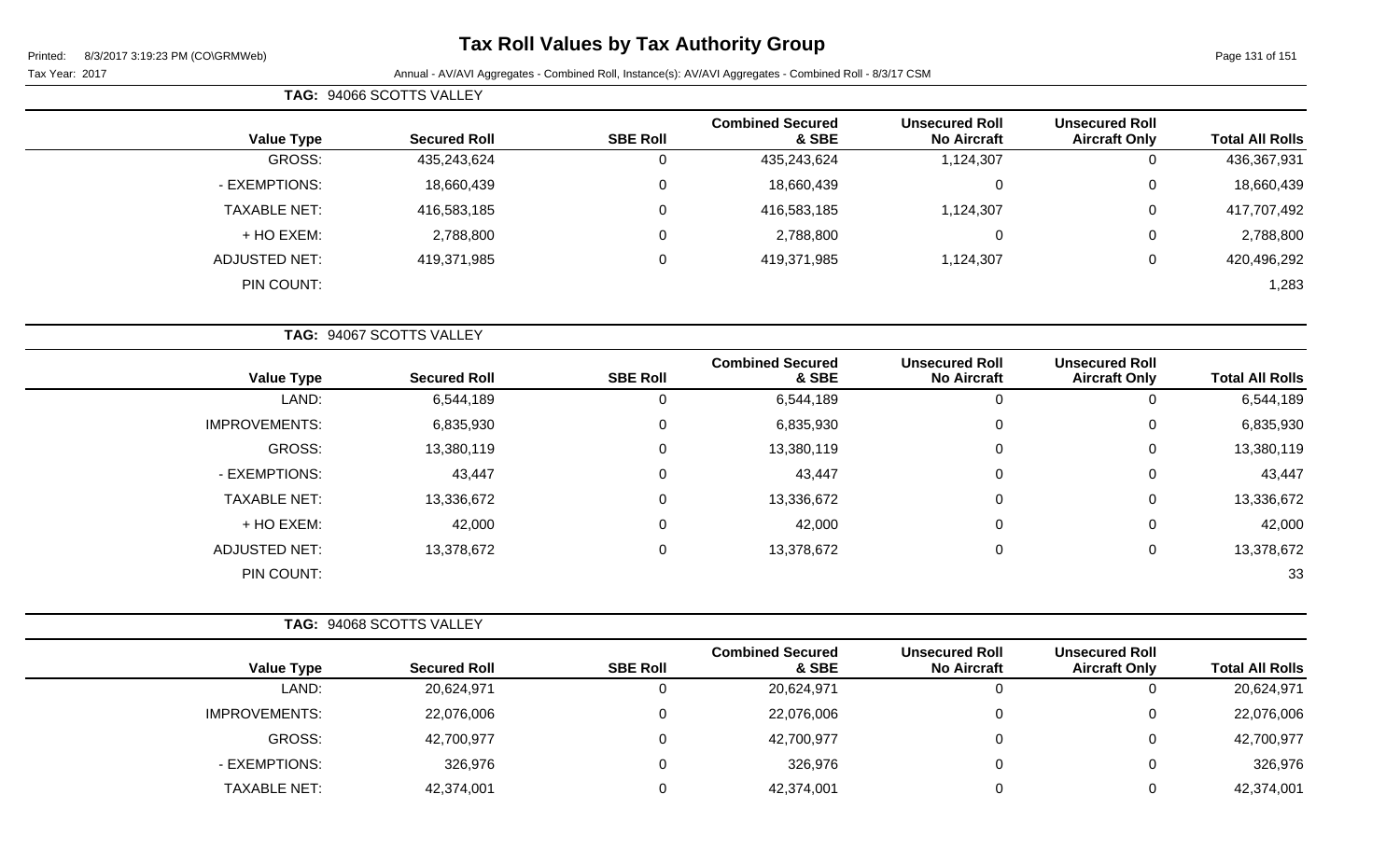#### **Tax Roll Values by Tax Authority Group**

| 8/3/2017 3:19:23 PM (CO\GRMWeb)<br>Printed: | <b>Tax Roll values by Tax Authority Group</b> |                 |                                                                                                         |                                             |                                               |                        |
|---------------------------------------------|-----------------------------------------------|-----------------|---------------------------------------------------------------------------------------------------------|---------------------------------------------|-----------------------------------------------|------------------------|
| Tax Year: 2017                              |                                               |                 | Annual - AV/AVI Aggregates - Combined Roll, Instance(s): AV/AVI Aggregates - Combined Roll - 8/3/17 CSM |                                             |                                               |                        |
|                                             | TAG: 94068 SCOTTS VALLEY                      |                 |                                                                                                         |                                             |                                               |                        |
| <b>Value Type</b>                           | <b>Secured Roll</b>                           | <b>SBE Roll</b> | <b>Combined Secured</b><br>& SBE                                                                        | <b>Unsecured Roll</b><br><b>No Aircraft</b> | <b>Unsecured Roll</b><br><b>Aircraft Only</b> | <b>Total All Rolls</b> |
| + HO EXEM:                                  | 320,600                                       | $\Omega$        | 320,600                                                                                                 | $\mathbf 0$                                 | $\Omega$                                      | 320,600                |
| <b>ADJUSTED NET:</b>                        | 42,694,601                                    | 0               | 42,694,601                                                                                              | $\pmb{0}$                                   | 0                                             | 42,694,601             |
| PIN COUNT:                                  |                                               |                 |                                                                                                         |                                             |                                               | 107                    |
|                                             | TAG: 94069 SCOTTS VALLEY                      |                 |                                                                                                         |                                             |                                               |                        |
| <b>Value Type</b>                           | <b>Secured Roll</b>                           | <b>SBE Roll</b> | <b>Combined Secured</b><br>& SBE                                                                        | <b>Unsecured Roll</b><br><b>No Aircraft</b> | <b>Unsecured Roll</b><br><b>Aircraft Only</b> | <b>Total All Rolls</b> |
| LAND:                                       | 3,056                                         | $\mathbf 0$     | 3,056                                                                                                   | $\mathbf 0$                                 | $\mathbf 0$                                   | 3,056                  |
| <b>GROSS:</b>                               | 3,056                                         | 0               | 3,056                                                                                                   | 0                                           | 0                                             | 3,056                  |
| - EXEMPTIONS:                               | 3,056                                         | 0               | 3,056                                                                                                   | $\pmb{0}$                                   | 0                                             | 3,056                  |
| PIN COUNT:                                  |                                               |                 |                                                                                                         |                                             |                                               | 5                      |
|                                             | TAG: 94070 SCOTTS VALLEY                      |                 |                                                                                                         |                                             |                                               |                        |
| <b>Value Type</b>                           | <b>Secured Roll</b>                           | <b>SBE Roll</b> | <b>Combined Secured</b><br>& SBE                                                                        | <b>Unsecured Roll</b><br><b>No Aircraft</b> | <b>Unsecured Roll</b><br><b>Aircraft Only</b> | <b>Total All Rolls</b> |
| LAND:                                       | 32,945,530                                    | 0               | 32,945,530                                                                                              | $\mathbf 0$                                 | 0                                             | 32,945,530             |
| <b>IMPROVEMENTS:</b>                        | 27,784,854                                    | 0               | 27,784,854                                                                                              | 0                                           | 0                                             | 27,784,854             |
| PERSONAL PROP:                              | $\mathbf 0$                                   | 0               | $\mathbf 0$                                                                                             | 59,823                                      | 0                                             | 59,823                 |
| <b>GROSS:</b>                               | 60,730,384                                    | 0               | 60,730,384                                                                                              | 59,823                                      | 0                                             | 60,790,207             |
| - EXEMPTIONS:                               | 729,414                                       | 0               | 729,414                                                                                                 | 0                                           | 0                                             | 729,414                |
| <b>TAXABLE NET:</b>                         | 60,000,970                                    | 0               | 60,000,970                                                                                              | 59,823                                      | 0                                             | 60,060,793             |
| + HO EXEM:                                  | 487,200                                       | 0               | 487,200                                                                                                 | $\mathbf 0$                                 | 0                                             | 487,200                |
| <b>ADJUSTED NET:</b>                        | 60,488,170                                    | 0               | 60,488,170                                                                                              | 59,823                                      | 0                                             | 60,547,993             |
|                                             |                                               |                 |                                                                                                         |                                             |                                               |                        |

PIN COUNT: 124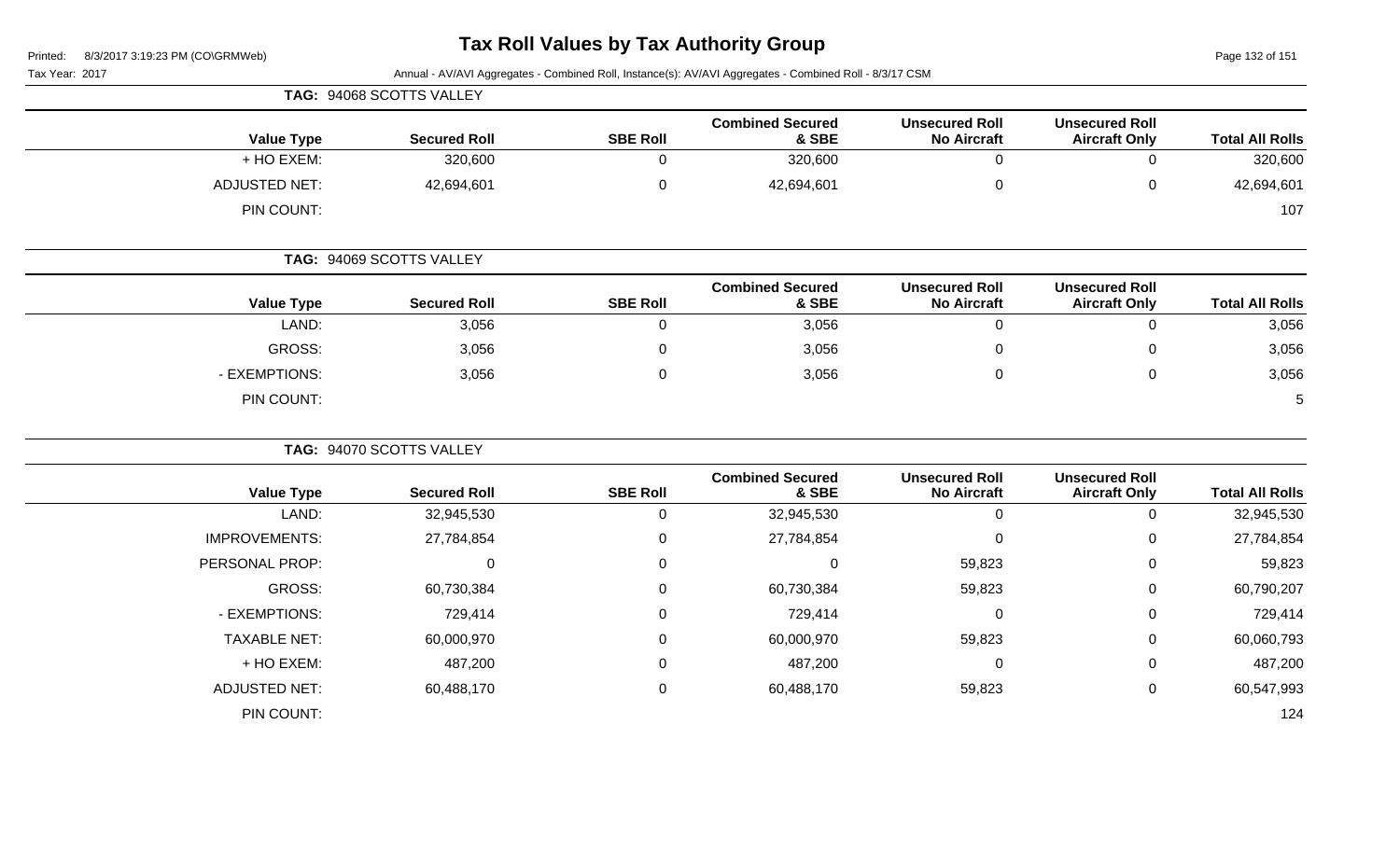### **Tax Roll Values by Tax Authority Group**

#### Tax Year: 2017 **Annual - AV/AVI Aggregates - Combined Roll**, Instance(s): AV/AVI Aggregates - Combined Roll - 8/3/17 CSM

|                                  |                 | TAG: 96016 SOQUEL   |                   |
|----------------------------------|-----------------|---------------------|-------------------|
| <b>Combined Secured</b><br>& SBE | <b>SBE Roll</b> | <b>Secured Roll</b> | <b>Value Type</b> |
| 115336                           |                 | 1/536               | AND.              |

| <b>Value Type</b>    | <b>Secured Roll</b> | <b>SBE Roll</b> | <b>Combined Secured</b><br>& SBE | <b>Unsecured Roll</b><br><b>No Aircraft</b> | <b>Unsecured Roll</b><br><b>Aircraft Only</b> | <b>Total All Rolls</b> |
|----------------------|---------------------|-----------------|----------------------------------|---------------------------------------------|-----------------------------------------------|------------------------|
| LAND:                | 145,336             | 0               | 145,336                          | O                                           | 0                                             | 145,336                |
| <b>IMPROVEMENTS:</b> | 164,090             | 0               | 164,090                          | $\mathbf 0$                                 | 0                                             | 164,090                |
| PERSONAL PROP:       | 0                   | 0               |                                  | 24,380                                      | $\mathbf 0$                                   | 24,380                 |
| GROSS:               | 309,426             | $\mathbf 0$     | 309,426                          | 24,380                                      | 0                                             | 333,806                |
| - EXEMPTIONS:        | 7,000               | 0               | 7,000                            | $\mathbf 0$                                 | $\mathbf 0$                                   | 7,000                  |
| <b>TAXABLE NET:</b>  | 302,426             | $\overline{0}$  | 302,426                          | 24,380                                      | $\mathbf 0$                                   | 326,806                |
| + HO EXEM:           | 7,000               | $\mathbf 0$     | 7,000                            | $\mathbf 0$                                 | 0                                             | 7,000                  |
| <b>ADJUSTED NET:</b> | 309,426             | 0               | 309,426                          | 24,380                                      | 0                                             | 333,806                |
| PIN COUNT:           |                     |                 |                                  |                                             |                                               | 2                      |

**TAG:** 96019 SOQUEL

| <b>Total All Rolls</b> | <b>Unsecured Roll</b><br><b>Aircraft Only</b> | <b>Unsecured Roll</b><br><b>No Aircraft</b> | <b>Combined Secured</b><br>& SBE | <b>SBE Roll</b> | <b>Secured Roll</b> | <b>Value Type</b>    |
|------------------------|-----------------------------------------------|---------------------------------------------|----------------------------------|-----------------|---------------------|----------------------|
| 27,523,626             | 0                                             | 0                                           | 27,523,626                       | 0               | 27,523,626          | LAND:                |
| 32,611,961             | 0                                             | 3,000                                       | 32,608,961                       | 0               | 32,608,961          | <b>IMPROVEMENTS:</b> |
| 17,995                 | 0                                             | 17,995                                      | 0                                | 0               | 0                   | PERSONAL PROP:       |
| 60,153,582             | $\mathbf 0$                                   | 20,995                                      | 60,132,587                       | 0               | 60,132,587          | GROSS:               |
| 363,920                | $\mathbf 0$                                   | $\mathbf 0$                                 | 363,920                          | 0               | 363,920             | - EXEMPTIONS:        |
| 59,789,662             | 0                                             | 20,995                                      | 59,768,667                       | 0               | 59,768,667          | <b>TAXABLE NET:</b>  |
| 362,600                | 0                                             | $\mathbf 0$                                 | 362,600                          | $\mathbf 0$     | 362,600             | + HO EXEM:           |
| 60,152,262             | 0                                             | 20,995                                      | 60,131,267                       | $\mathbf 0$     | 60,131,267          | <b>ADJUSTED NET:</b> |
| 91                     |                                               |                                             |                                  |                 |                     | PIN COUNT:           |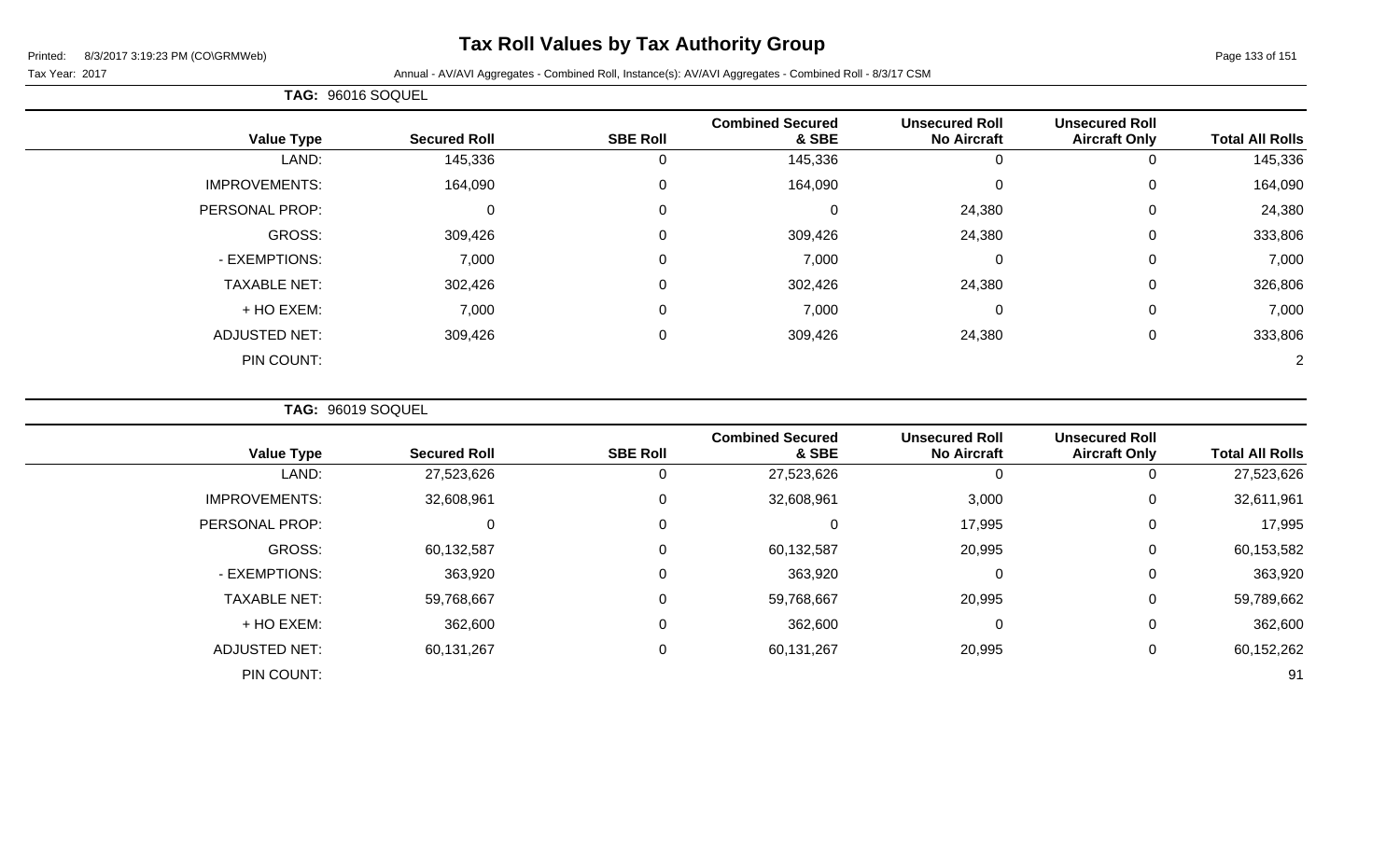Page 134 of 151

|                      | <b>TAG: 96033 SOQUEL</b> |                 |                                  |                                             |                                               |                        |
|----------------------|--------------------------|-----------------|----------------------------------|---------------------------------------------|-----------------------------------------------|------------------------|
| <b>Value Type</b>    | <b>Secured Roll</b>      | <b>SBE Roll</b> | <b>Combined Secured</b><br>& SBE | <b>Unsecured Roll</b><br><b>No Aircraft</b> | <b>Unsecured Roll</b><br><b>Aircraft Only</b> | <b>Total All Rolls</b> |
| PIN COUNT:           |                          |                 |                                  |                                             |                                               |                        |
|                      | TAG: 96038 SOQUEL        |                 |                                  |                                             |                                               |                        |
| <b>Value Type</b>    | <b>Secured Roll</b>      | <b>SBE Roll</b> | <b>Combined Secured</b><br>& SBE | <b>Unsecured Roll</b><br><b>No Aircraft</b> | <b>Unsecured Roll</b><br><b>Aircraft Only</b> | <b>Total All Rolls</b> |
| LAND:                | 7,592,169                | $\overline{0}$  | 7,592,169                        | 0                                           | 0                                             | 7,592,169              |
| <b>IMPROVEMENTS:</b> | 5,543,058                | $\mathbf 0$     | 5,543,058                        | 0                                           | 0                                             | 5,543,058              |
| <b>GROSS:</b>        | 13,135,227               | $\mathbf 0$     | 13,135,227                       | 0                                           | $\mathbf{0}$                                  | 13,135,227             |
| - EXEMPTIONS:        | 119,926                  | $\mathbf 0$     | 119,926                          | 0                                           | $\mathbf 0$                                   | 119,926                |
| <b>TAXABLE NET:</b>  | 13,015,301               | $\mathbf 0$     | 13,015,301                       | 0                                           | $\mathbf 0$                                   | 13,015,301             |
| + HO EXEM:           | 119,000                  | $\mathbf 0$     | 119,000                          | 0                                           | $\Omega$                                      | 119,000                |
| <b>ADJUSTED NET:</b> | 13,134,301               | $\mathbf 0$     | 13,134,301                       | 0                                           | $\mathbf 0$                                   | 13,134,301             |
| PIN COUNT:           |                          |                 |                                  |                                             |                                               | 36                     |

|                        |                                               |                                             |                                  |                 |                     | TAG: 96039 SOQUEL    |
|------------------------|-----------------------------------------------|---------------------------------------------|----------------------------------|-----------------|---------------------|----------------------|
| <b>Total All Rolls</b> | <b>Unsecured Roll</b><br><b>Aircraft Only</b> | <b>Unsecured Roll</b><br><b>No Aircraft</b> | <b>Combined Secured</b><br>& SBE | <b>SBE Roll</b> | <b>Secured Roll</b> | <b>Value Type</b>    |
| 24,325,314             | 0                                             | υ                                           | 24,325,314                       | 0               | 24,325,314          | LAND:                |
| 18,894,574             | 0                                             | 0                                           | 18,894,574                       | 0               | 18,894,574          | <b>IMPROVEMENTS:</b> |
| 16,000                 | 0                                             | 16,000                                      | 0                                | 0               |                     | PERSONAL PROP:       |
| 43,235,888             | 0                                             | 16,000                                      | 43,219,888                       | 0               | 43,219,888          | GROSS:               |
| 343,240                | 0                                             | 0                                           | 343,240                          | 0               | 343,240             | - EXEMPTIONS:        |
| 42,892,648             | 0                                             | 16,000                                      | 42,876,648                       | 0               | 42,876,648          | <b>TAXABLE NET:</b>  |
| 340,200                | 0                                             | 0                                           | 340,200                          | 0               | 340,200             | + HO EXEM:           |
| 43,232,848             | 0                                             | 16,000                                      | 43,216,848                       | 0               | 43,216,848          | <b>ADJUSTED NET:</b> |
| 88                     |                                               |                                             |                                  |                 |                     | PIN COUNT:           |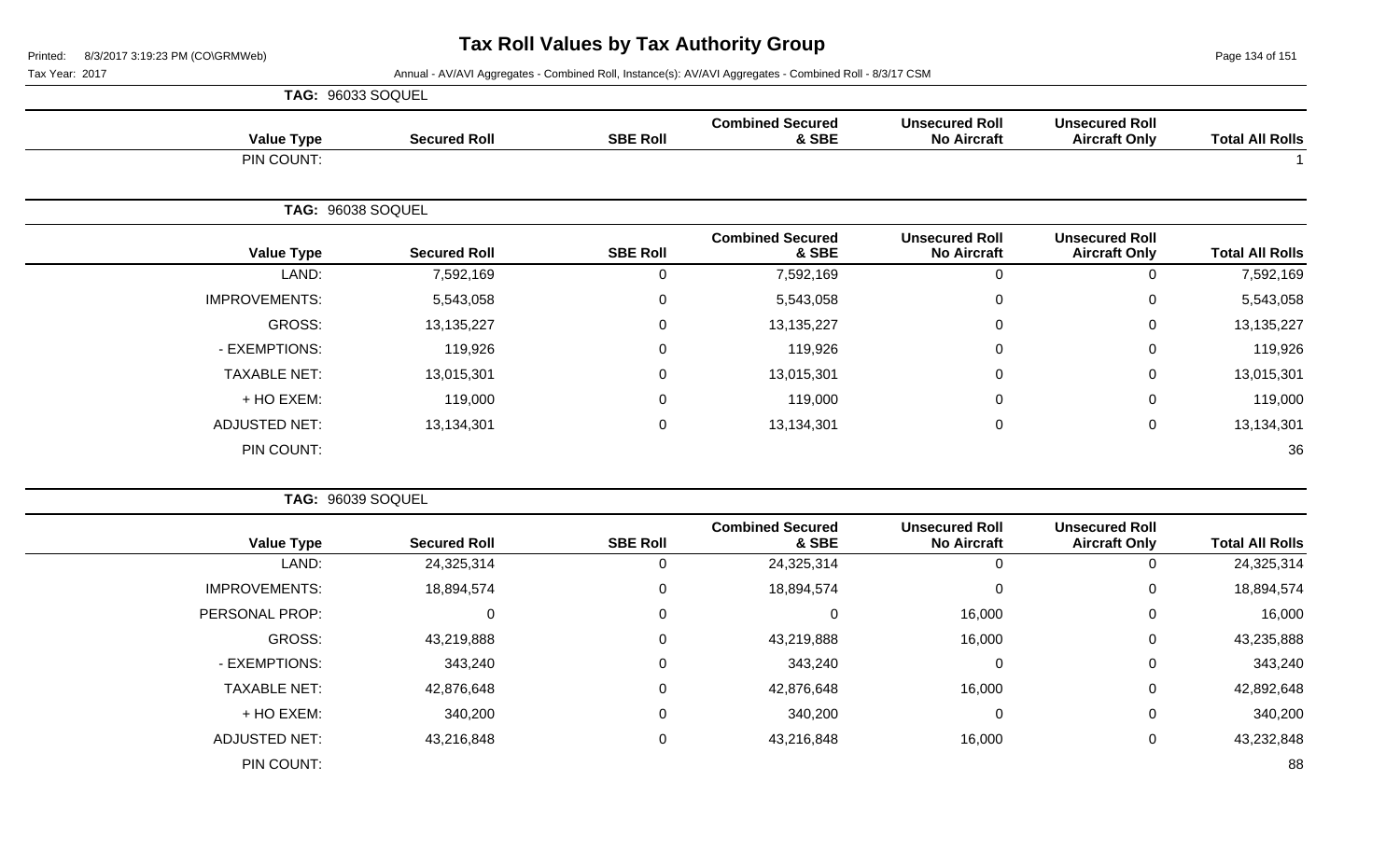### **Tax Roll Values by Tax Authority Group**

Tax Year: 2017 **Annual - AV/AVI Aggregates - Combined Roll**, Instance(s): AV/AVI Aggregates - Combined Roll - 8/3/17 CSM

|                      | TAG: 96040 SOQUEL   |                 |                                  |                                             |                                               |                        |  |
|----------------------|---------------------|-----------------|----------------------------------|---------------------------------------------|-----------------------------------------------|------------------------|--|
| <b>Value Type</b>    | <b>Secured Roll</b> | <b>SBE Roll</b> | <b>Combined Secured</b><br>& SBE | <b>Unsecured Roll</b><br><b>No Aircraft</b> | <b>Unsecured Roll</b><br><b>Aircraft Only</b> | <b>Total All Rolls</b> |  |
| LAND:                | 2,353,565           | υ               | 2,353,565                        | 0                                           |                                               | 2,353,565              |  |
| <b>IMPROVEMENTS:</b> | 1,138,945           | 0               | 1,138,945                        | $\mathbf 0$                                 | 0                                             | 1,138,945              |  |
| GROSS:               | 3,492,510           | $\mathbf 0$     | 3,492,510                        | 0                                           | 0                                             | 3,492,510              |  |
| - EXEMPTIONS:        | 7,219               | 0               | 7,219                            | 0                                           | 0                                             | 7,219                  |  |
| <b>TAXABLE NET:</b>  | 3,485,291           | $\Omega$        | 3,485,291                        | $\mathbf 0$                                 | 0                                             | 3,485,291              |  |
| + HO EXEM:           | 7,000               | 0               | 7,000                            | $\mathbf 0$                                 | 0                                             | 7,000                  |  |
| <b>ADJUSTED NET:</b> | 3,492,291           | 0               | 3,492,291                        | $\mathbf 0$                                 | 0                                             | 3,492,291              |  |
| PIN COUNT:           |                     |                 |                                  |                                             |                                               |                        |  |

**TAG:** 96041 SOQUEL

| <b>Value Type</b>    | <b>Secured Roll</b> | <b>SBE Roll</b> | <b>Combined Secured</b><br>& SBE | <b>Unsecured Roll</b><br><b>No Aircraft</b> | <b>Unsecured Roll</b><br><b>Aircraft Only</b> | <b>Total All Rolls</b> |
|----------------------|---------------------|-----------------|----------------------------------|---------------------------------------------|-----------------------------------------------|------------------------|
| LAND:                | 17,363,876          | υ               | 17,363,876                       |                                             | 0                                             | 17,363,876             |
| <b>IMPROVEMENTS:</b> | 18,871,699          | 0               | 18,871,699                       | 0                                           | 0                                             | 18,871,699             |
| PERSONAL PROP:       | 0                   | 0               | U                                | 22,349                                      | 0                                             | 22,349                 |
| GROSS:               | 36,235,575          | 0               | 36,235,575                       | 22,349                                      | 0                                             | 36,257,924             |
| - EXEMPTIONS:        | 253,479             | 0               | 253,479                          | $\Omega$                                    | 0                                             | 253,479                |
| <b>TAXABLE NET:</b>  | 35,982,096          | 0               | 35,982,096                       | 22,349                                      | 0                                             | 36,004,445             |
| + HO EXEM:           | 252,000             | 0               | 252,000                          | $\Omega$                                    | 0                                             | 252,000                |
| <b>ADJUSTED NET:</b> | 36,234,096          | 0               | 36,234,096                       | 22,349                                      | 0                                             | 36,256,445             |
| PIN COUNT:           |                     |                 |                                  |                                             |                                               | 63                     |

|                      | <b>TAG: 96044 SOQUEL</b> |                 |                                  |                                             |                                               |                        |
|----------------------|--------------------------|-----------------|----------------------------------|---------------------------------------------|-----------------------------------------------|------------------------|
| <b>Value Type</b>    | <b>Secured Roll</b>      | <b>SBE Roll</b> | <b>Combined Secured</b><br>& SBE | <b>Unsecured Roll</b><br><b>No Aircraft</b> | <b>Unsecured Roll</b><br><b>Aircraft Only</b> | <b>Total All Rolls</b> |
| LAND:                | 57,564,741               |                 | 57,564,741                       |                                             |                                               | 57,564,741             |
| <b>IMPROVEMENTS:</b> | 55,097,047               |                 | 55,097,047                       | 87,563                                      |                                               | 55,184,610             |

Page 135 of 151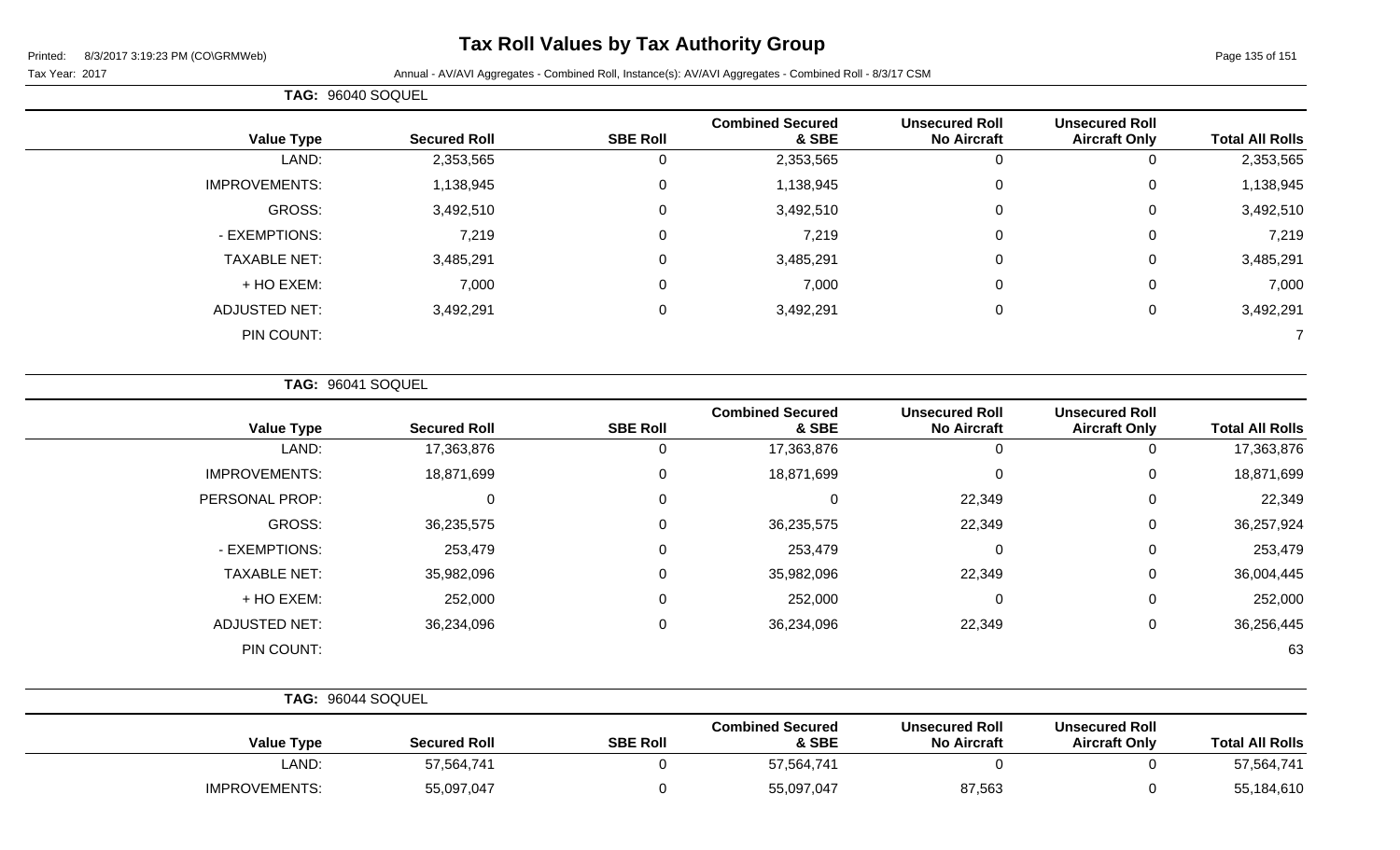### **Tax Roll Values by Tax Authority Group**

Page 136 of 151

Tax Year: 2017 Annual - AV/AVI Aggregates - Combined Roll, Instance(s): AV/AVI Aggregates - Combined Roll - 8/3/17 CSM

| <b>Total All Rolls</b> | <b>Unsecured Roll</b><br><b>Aircraft Only</b> | <b>Unsecured Roll</b><br><b>No Aircraft</b> | <b>Combined Secured</b><br>& SBE | <b>SBE Roll</b> | <b>Secured Roll</b> | <b>Value Type</b>        |
|------------------------|-----------------------------------------------|---------------------------------------------|----------------------------------|-----------------|---------------------|--------------------------|
| 645,582                | $\mathbf 0$                                   | 527,381                                     | 118,201                          | 0               | 118,201             | PERSONAL PROP:           |
| 113,394,933            | 0                                             | 614,944                                     | 112,779,989                      | 0               | 112,779,989         | GROSS:                   |
| 7,018,761              | 0                                             | 121,274                                     | 6,897,487                        | 0               | 6,897,487           | - EXEMPTIONS:            |
| 106,376,172            | 0                                             | 493,670                                     | 105,882,502                      | 0               | 105,882,502         | <b>TAXABLE NET:</b>      |
| 721,000                | $\overline{0}$                                | $\mathbf 0$                                 | 721,000                          | 0               | 721,000             | + HO EXEM:               |
| 107,097,172            | $\mathbf 0$                                   | 493,670                                     | 106,603,502                      | $\mathsf 0$     | 106,603,502         | <b>ADJUSTED NET:</b>     |
| 219                    |                                               |                                             |                                  |                 |                     | PIN COUNT:               |
|                        |                                               |                                             |                                  |                 |                     | <b>TAG: 96050 SOQUEL</b> |
| <b>Total All Rolls</b> | <b>Unsecured Roll</b><br><b>Aircraft Only</b> | <b>Unsecured Roll</b><br><b>No Aircraft</b> | <b>Combined Secured</b><br>& SBE | <b>SBE Roll</b> | <b>Secured Roll</b> | <b>Value Type</b>        |
| 2,852,726              | $\Omega$                                      | $\mathbf 0$                                 | 2,852,726                        | 0               | 2,852,726           | LAND:                    |
| 2,049,810              | $\mathbf 0$                                   | 35,738                                      | 2,014,072                        | 0               | 2,014,072           | <b>IMPROVEMENTS:</b>     |
| 27,354                 | $\Omega$                                      | 27,354                                      | $\Omega$                         | 0               | $\Omega$            | PERSONAL PROP:           |
| 4,929,890              | $\mathbf 0$                                   | 63,092                                      | 4,866,798                        | 0               | 4,866,798           | GROSS:                   |
| 70,816                 | $\mathbf 0$                                   | 63,092                                      | 7,724                            | 0               | 7,724               | - EXEMPTIONS:            |
| 4,859,074              | 0                                             | 0                                           | 4,859,074                        | 0               | 4,859,074           | <b>TAXABLE NET:</b>      |
| 7,000                  | $\overline{0}$                                | $\mathbf 0$                                 | 7,000                            | 0               | 7,000               | + HO EXEM:               |
| 4,866,074              | 0                                             | $\mathbf 0$                                 | 4,866,074                        | 0               | 4,866,074           | <b>ADJUSTED NET:</b>     |

PIN COUNT: 15

**TAG:** 96044 SOQUEL

| <b>TAG: 96057 SOQUEL</b> |                     |                 |                                  |                                             |                                               |                        |
|--------------------------|---------------------|-----------------|----------------------------------|---------------------------------------------|-----------------------------------------------|------------------------|
| <b>Value Type</b>        | <b>Secured Roll</b> | <b>SBE Roll</b> | <b>Combined Secured</b><br>& SBE | <b>Unsecured Roll</b><br><b>No Aircraft</b> | <b>Unsecured Roll</b><br><b>Aircraft Only</b> | <b>Total All Rolls</b> |
| LAND:                    | 25,004,880          |                 | 25,004,880                       |                                             |                                               | 25,004,880             |
| <b>IMPROVEMENTS:</b>     | 20,645,226          |                 | 20,645,226                       |                                             |                                               | 20,645,226             |
| GROSS:                   | 45,650,106          |                 | 45,650,106                       |                                             |                                               | 45,650,106             |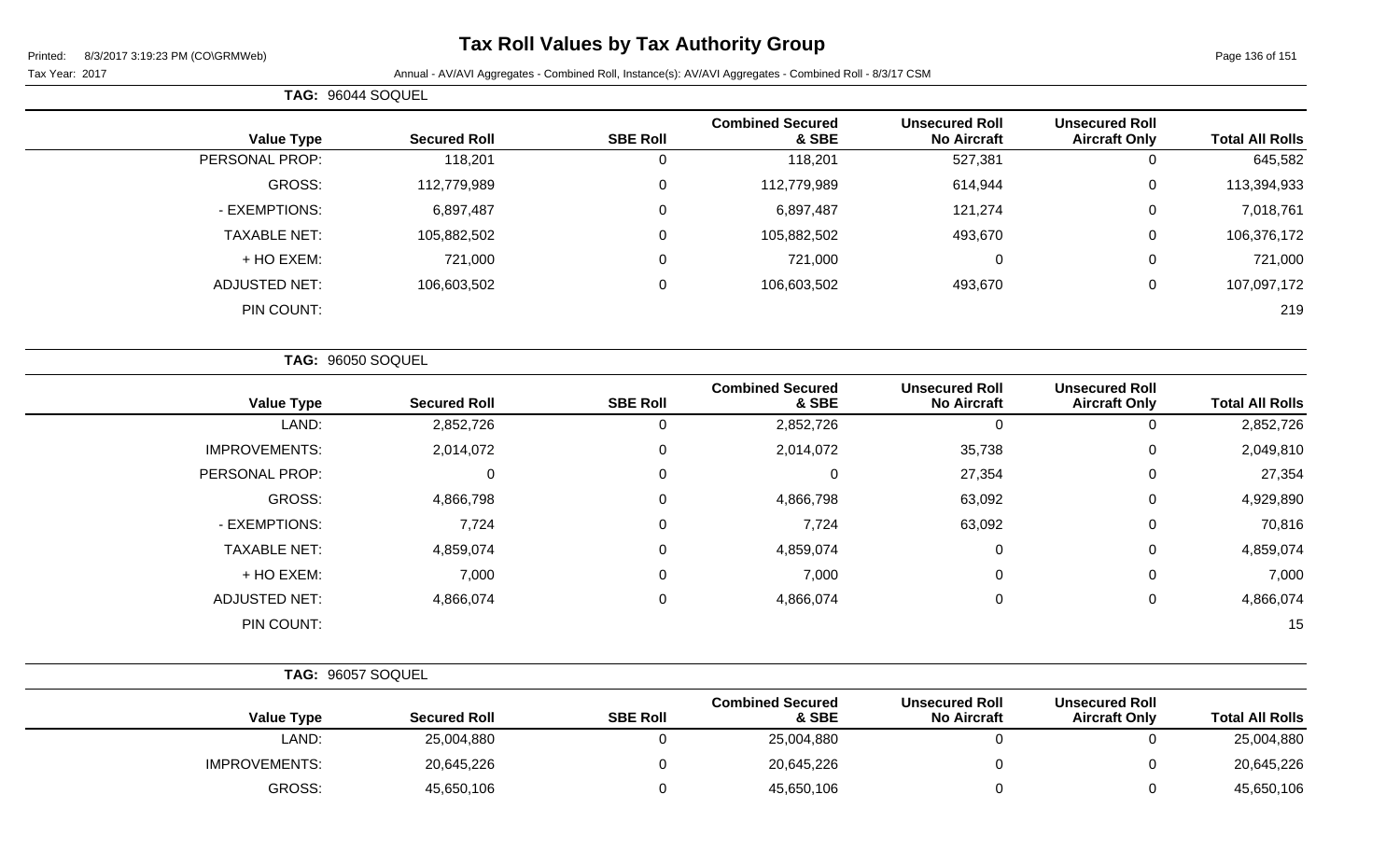Page 137 of 151

|  |  | Tax Year: 2017 |  |
|--|--|----------------|--|
|--|--|----------------|--|

Annual - AV/AVI Aggregates - Combined Roll, Instance(s): AV/AVI Aggregates - Combined Roll - 8/3/17 CSM

| TAG: 96057 SOQUEL    |                     |                 |                                  |                                             |                                               |                        |
|----------------------|---------------------|-----------------|----------------------------------|---------------------------------------------|-----------------------------------------------|------------------------|
| <b>Value Type</b>    | <b>Secured Roll</b> | <b>SBE Roll</b> | <b>Combined Secured</b><br>& SBE | <b>Unsecured Roll</b><br><b>No Aircraft</b> | <b>Unsecured Roll</b><br><b>Aircraft Only</b> | <b>Total All Rolls</b> |
| - EXEMPTIONS:        | 330,518             | 0               | 330,518                          | v                                           | 0                                             | 330,518                |
| <b>TAXABLE NET:</b>  | 45,319,588          | 0               | 45,319,588                       | 0                                           | 0                                             | 45,319,588             |
| + HO EXEM:           | 329,000             | 0               | 329,000                          | v                                           | 0                                             | 329,000                |
| <b>ADJUSTED NET:</b> | 45,648,588          | 0               | 45,648,588                       | 0                                           | 0                                             | 45,648,588             |
| PIN COUNT:           |                     |                 |                                  |                                             |                                               | 91                     |

**TAG:** 96062 SOQUEL

| <b>Value Type</b>    | <b>Secured Roll</b> | <b>SBE Roll</b> | <b>Combined Secured</b><br>& SBE | <b>Unsecured Roll</b><br><b>No Aircraft</b> | <b>Unsecured Roll</b><br><b>Aircraft Only</b> | <b>Total All Rolls</b> |
|----------------------|---------------------|-----------------|----------------------------------|---------------------------------------------|-----------------------------------------------|------------------------|
| LAND:                | 4,369,150           | Ü               | 4,369,150                        | U                                           |                                               | 4,369,150              |
| <b>IMPROVEMENTS:</b> | 3,219,808           | 0               | 3,219,808                        | $\mathbf 0$                                 | 0                                             | 3,219,808              |
| <b>GROSS:</b>        | 7,588,958           | 0               | 7,588,958                        | $\overline{0}$                              | 0                                             | 7,588,958              |
| - EXEMPTIONS:        | 21,000              | 0               | 21,000                           | $\mathbf 0$                                 | 0                                             | 21,000                 |
| <b>TAXABLE NET:</b>  | 7,567,958           | 0               | 7,567,958                        | $\mathbf 0$                                 | 0                                             | 7,567,958              |
| + HO EXEM:           | 21,000              | 0               | 21,000                           | 0                                           | 0                                             | 21,000                 |
| <b>ADJUSTED NET:</b> | 7,588,958           | 0               | 7,588,958                        | 0                                           | 0                                             | 7,588,958              |
| PIN COUNT:           |                     |                 |                                  |                                             |                                               | 8                      |

| TAG: 96064 SOQUEL    |                     |                 |                                  |                                             |                                               |                        |
|----------------------|---------------------|-----------------|----------------------------------|---------------------------------------------|-----------------------------------------------|------------------------|
| <b>Value Type</b>    | <b>Secured Roll</b> | <b>SBE Roll</b> | <b>Combined Secured</b><br>& SBE | <b>Unsecured Roll</b><br><b>No Aircraft</b> | <b>Unsecured Roll</b><br><b>Aircraft Only</b> | <b>Total All Rolls</b> |
| LAND:                | 12,555,887          |                 | 12,555,887                       | 0                                           | 0                                             | 12,555,887             |
| <b>IMPROVEMENTS:</b> | 10,404,660          |                 | 10,404,660                       | $\overline{0}$                              | $\overline{0}$                                | 10,404,660             |
| PERSONAL PROP:       | 4,000               |                 | 4,000                            | $\overline{0}$                              | $\overline{0}$                                | 4,000                  |
| GROSS:               | 22,964,547          |                 | 22,964,547                       | $\mathbf 0$                                 | 0                                             | 22,964,547             |
| - EXEMPTIONS:        | 259,350             |                 | 259,350                          | 0                                           | $\overline{0}$                                | 259,350                |
| <b>TAXABLE NET:</b>  | 22,705,197          |                 | 22,705,197                       | 0                                           | 0                                             | 22,705,197             |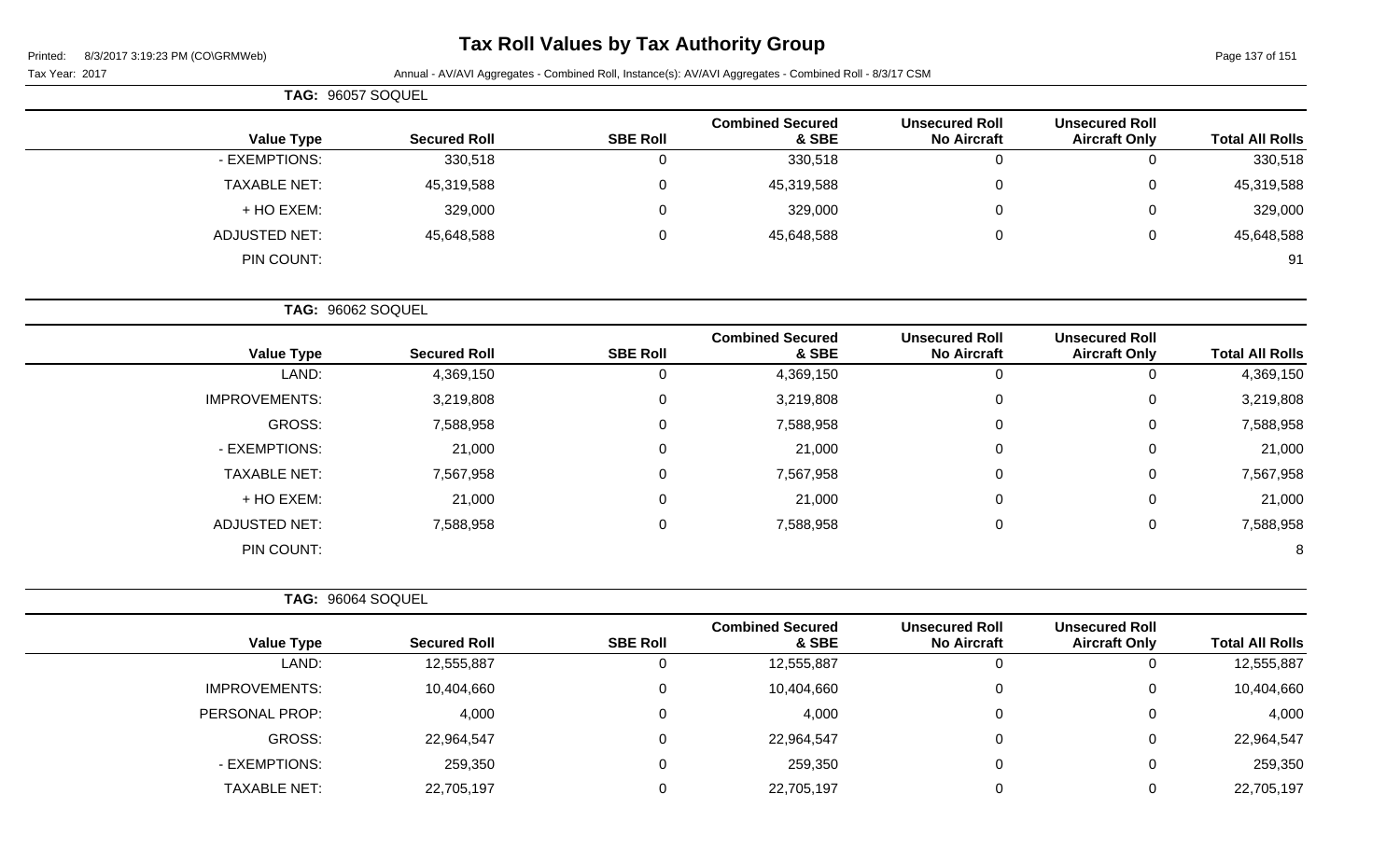## **Tax Roll Values by Tax Authority Group**

Page 138 of 151

|                        |                                               |                                             | Annual - AV/AVI Aggregates - Combined Roll, Instance(s): AV/AVI Aggregates - Combined Roll - 8/3/17 CSM |                 |                     | Tax Year: 2017       |
|------------------------|-----------------------------------------------|---------------------------------------------|---------------------------------------------------------------------------------------------------------|-----------------|---------------------|----------------------|
|                        |                                               |                                             |                                                                                                         |                 |                     | TAG: 96064 SOQUEL    |
| <b>Total All Rolls</b> | <b>Unsecured Roll</b><br><b>Aircraft Only</b> | <b>Unsecured Roll</b><br><b>No Aircraft</b> | <b>Combined Secured</b><br>& SBE                                                                        | <b>SBE Roll</b> | <b>Secured Roll</b> | <b>Value Type</b>    |
| 126,000                | $\mathbf 0$                                   | $\mathbf 0$                                 | 126,000                                                                                                 | $\mathbf 0$     | 126,000             | + HO EXEM:           |
| 22,831,197             | $\pmb{0}$                                     | $\pmb{0}$                                   | 22,831,197                                                                                              | $\pmb{0}$       | 22,831,197          | <b>ADJUSTED NET:</b> |
| 36                     |                                               |                                             |                                                                                                         |                 |                     | PIN COUNT:           |
|                        |                                               |                                             |                                                                                                         |                 |                     | TAG: 96068 SOQUEL    |
| <b>Total All Rolls</b> | <b>Unsecured Roll</b><br><b>Aircraft Only</b> | <b>Unsecured Roll</b><br><b>No Aircraft</b> | <b>Combined Secured</b><br>& SBE                                                                        | <b>SBE Roll</b> | <b>Secured Roll</b> | <b>Value Type</b>    |
| $\overline{4}$         |                                               |                                             |                                                                                                         |                 |                     | PIN COUNT:           |
|                        |                                               |                                             |                                                                                                         |                 |                     | TAG: 96071 SOQUEL    |
| <b>Total All Rolls</b> | <b>Unsecured Roll</b><br><b>Aircraft Only</b> | <b>Unsecured Roll</b><br><b>No Aircraft</b> | <b>Combined Secured</b><br>& SBE                                                                        | <b>SBE Roll</b> | <b>Secured Roll</b> | <b>Value Type</b>    |
| 76,394,289             | $\mathbf 0$                                   | $\mathbf 0$                                 | 76,394,289                                                                                              | $\mathbf 0$     | 76,394,289          | LAND:                |
| 59,787,390             | $\mathbf 0$                                   | $\mathbf 0$                                 | 59,787,390                                                                                              | $\mathbf 0$     | 59,787,390          | <b>IMPROVEMENTS:</b> |
| 58,825                 | $\mathbf 0$                                   | 58,825                                      | $\mathbf{0}$                                                                                            | $\pmb{0}$       | $\Omega$            | PERSONAL PROP:       |
| 136,240,504            | $\pmb{0}$                                     | 58,825                                      | 136,181,679                                                                                             | $\mathbf 0$     | 136, 181, 679       | GROSS:               |
| 2,043,013              | $\mathbf 0$                                   | $\mathbf 0$                                 | 2,043,013                                                                                               | $\mathbf 0$     | 2,043,013           | - EXEMPTIONS:        |
| 134,197,491            | 0                                             | 58,825                                      | 134,138,666                                                                                             | $\mathbf 0$     | 134,138,666         | <b>TAXABLE NET:</b>  |
| 1,555,400              | $\mathbf 0$                                   | $\mathbf 0$                                 | 1,555,400                                                                                               | $\mathbf 0$     | 1,555,400           | + HO EXEM:           |
| 135,752,891            | $\mathbf 0$                                   | 58,825                                      | 135,694,066                                                                                             | $\mathbf 0$     | 135,694,066         | <b>ADJUSTED NET:</b> |
| 321                    |                                               |                                             |                                                                                                         |                 |                     | PIN COUNT:           |
|                        |                                               |                                             |                                                                                                         |                 |                     | TAG: 96076 SOQUEL    |
| <b>Total All Rolls</b> | <b>Unsecured Roll</b><br><b>Aircraft Only</b> | <b>Unsecured Roll</b><br><b>No Aircraft</b> | <b>Combined Secured</b><br>& SBE                                                                        | <b>SBE Roll</b> | <b>Secured Roll</b> | <b>Value Type</b>    |
| 53,260,515             | $\mathbf 0$                                   | $\mathbf 0$                                 | 53,260,515                                                                                              | $\mathbf 0$     | 53,260,515          | LAND:                |
| 41,074,618             | $\mathbf 0$                                   | $\pmb{0}$                                   | 41,074,618                                                                                              | $\mathbf 0$     | 41,074,618          | <b>IMPROVEMENTS:</b> |
|                        |                                               |                                             |                                                                                                         |                 |                     |                      |

GROSS: 94,335,133 0 94,335,133 0 0 94,335,133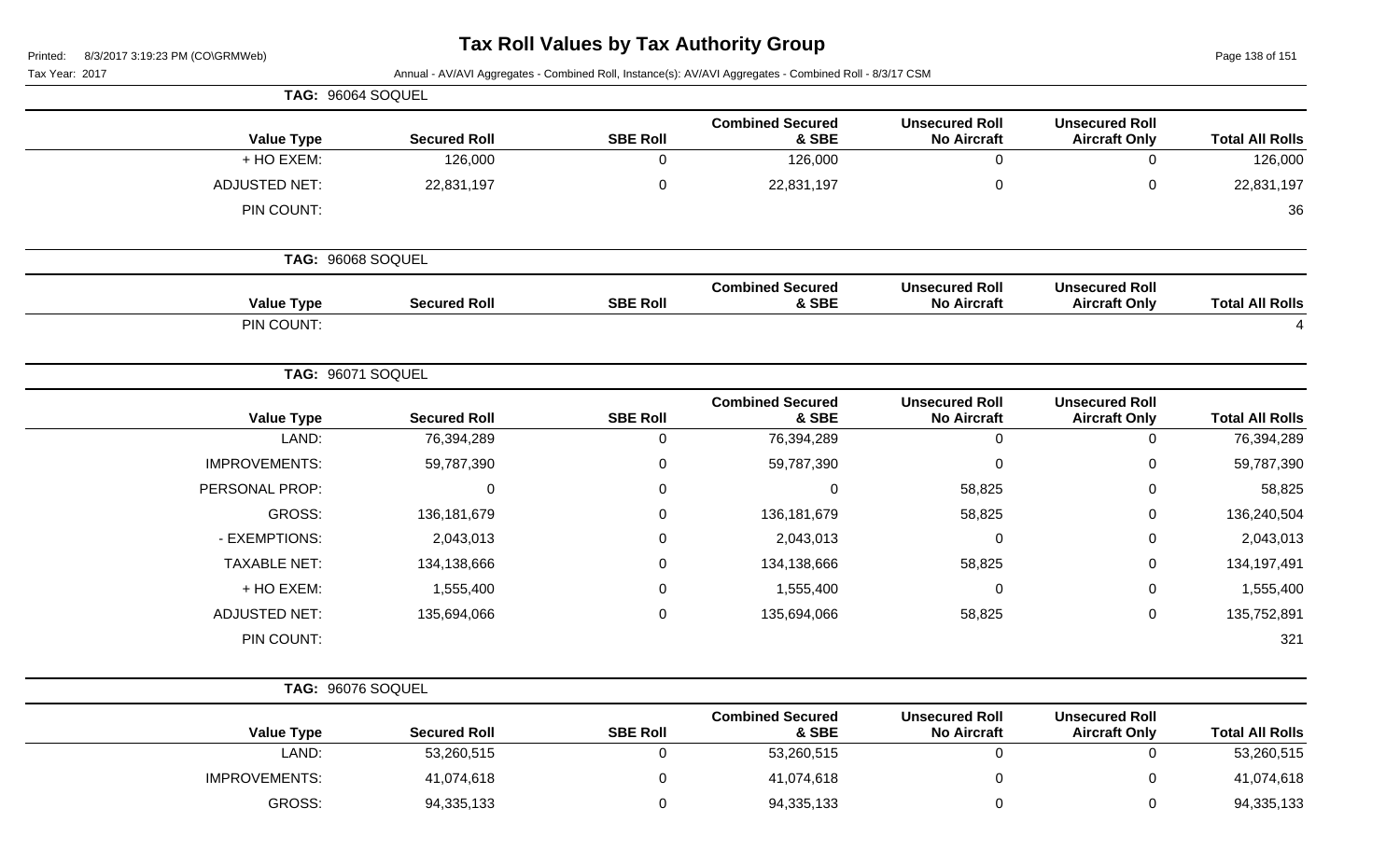Page 139 of 151

|  |  | Tax Year: 2017 |  |
|--|--|----------------|--|
|--|--|----------------|--|

| TAG: 96076 SOQUEL   |                     |                 |                                  |                                             |                                               |                        |
|---------------------|---------------------|-----------------|----------------------------------|---------------------------------------------|-----------------------------------------------|------------------------|
| <b>Value Type</b>   | <b>Secured Roll</b> | <b>SBE Roll</b> | <b>Combined Secured</b><br>& SBE | <b>Unsecured Roll</b><br><b>No Aircraft</b> | <b>Unsecured Roll</b><br><b>Aircraft Only</b> | <b>Total All Rolls</b> |
| - EXEMPTIONS:       | 1,006,866           | 0               | 1,006,866                        |                                             |                                               | 1,006,866              |
| <b>TAXABLE NET:</b> | 93,328,267          | 0               | 93,328,267                       |                                             | 0                                             | 93,328,267             |
| + HO EXEM:          | 935,200             | 0               | 935,200                          |                                             | 0                                             | 935,200                |
| ADJUSTED NET:       | 94,263,467          | 0               | 94,263,467                       |                                             | 0                                             | 94,263,467             |
| PIN COUNT:          |                     |                 |                                  |                                             |                                               | 225                    |
|                     |                     |                 |                                  |                                             |                                               |                        |
| TAG: 96078 SOQUEL   |                     |                 |                                  |                                             |                                               |                        |

| <b>Total All Rolls</b> | <b>Unsecured Roll</b><br><b>Aircraft Only</b> | <b>Unsecured Roll</b><br><b>No Aircraft</b> | <b>Combined Secured</b><br>& SBE | <b>SBE Roll</b>  | <b>Secured Roll</b> | <b>Value Type</b>    |
|------------------------|-----------------------------------------------|---------------------------------------------|----------------------------------|------------------|---------------------|----------------------|
| 6,670,021              | 0                                             | 0                                           | 6,670,021                        | 0                | 6,670,021           | LAND:                |
| 3,640,044              | 0                                             | 0                                           | 3,640,044                        | 0                | 3,640,044           | <b>IMPROVEMENTS:</b> |
| 10,083                 | $\mathbf 0$                                   | 10,083                                      | $\Omega$                         | 0                | 0                   | PERSONAL PROP:       |
| 10,320,148             | $\mathbf 0$                                   | 10,083                                      | 10,310,065                       | $\pmb{0}$        | 10,310,065          | GROSS:               |
| 63,000                 | $\mathbf 0$                                   | 0                                           | 63,000                           | 0                | 63,000              | - EXEMPTIONS:        |
| 10,257,148             | 0                                             | 10,083                                      | 10,247,065                       | $\pmb{0}$        | 10,247,065          | <b>TAXABLE NET:</b>  |
| 63,000                 | $\mathbf 0$                                   | 0                                           | 63,000                           | 0                | 63,000              | + HO EXEM:           |
| 10,320,148             | $\mathbf 0$                                   | 10,083                                      | 10,310,065                       | $\boldsymbol{0}$ | 10,310,065          | <b>ADJUSTED NET:</b> |
| 23                     |                                               |                                             |                                  |                  |                     | PIN COUNT:           |

|                      | TAG: 96080 SOQUEL   |                 |                                  |                                             |                                               |                        |
|----------------------|---------------------|-----------------|----------------------------------|---------------------------------------------|-----------------------------------------------|------------------------|
| <b>Value Type</b>    | <b>Secured Roll</b> | <b>SBE Roll</b> | <b>Combined Secured</b><br>& SBE | <b>Unsecured Roll</b><br><b>No Aircraft</b> | <b>Unsecured Roll</b><br><b>Aircraft Only</b> | <b>Total All Rolls</b> |
| LAND:                | 3,647,298           |                 | 3,647,298                        | $\overline{0}$                              | 0                                             | 3,647,298              |
| <b>IMPROVEMENTS:</b> | 2,731,121           |                 | 2,731,121                        | $\Omega$                                    | 0                                             | 2,731,121              |
| GROSS:               | 6,378,419           |                 | 6,378,419                        | 0                                           | 0                                             | 6,378,419              |
| - EXEMPTIONS:        | 63,000              |                 | 63,000                           | 0                                           | 0                                             | 63,000                 |
| <b>TAXABLE NET:</b>  | 6,315,419           |                 | 6,315,419                        | 0                                           | 0                                             | 6,315,419              |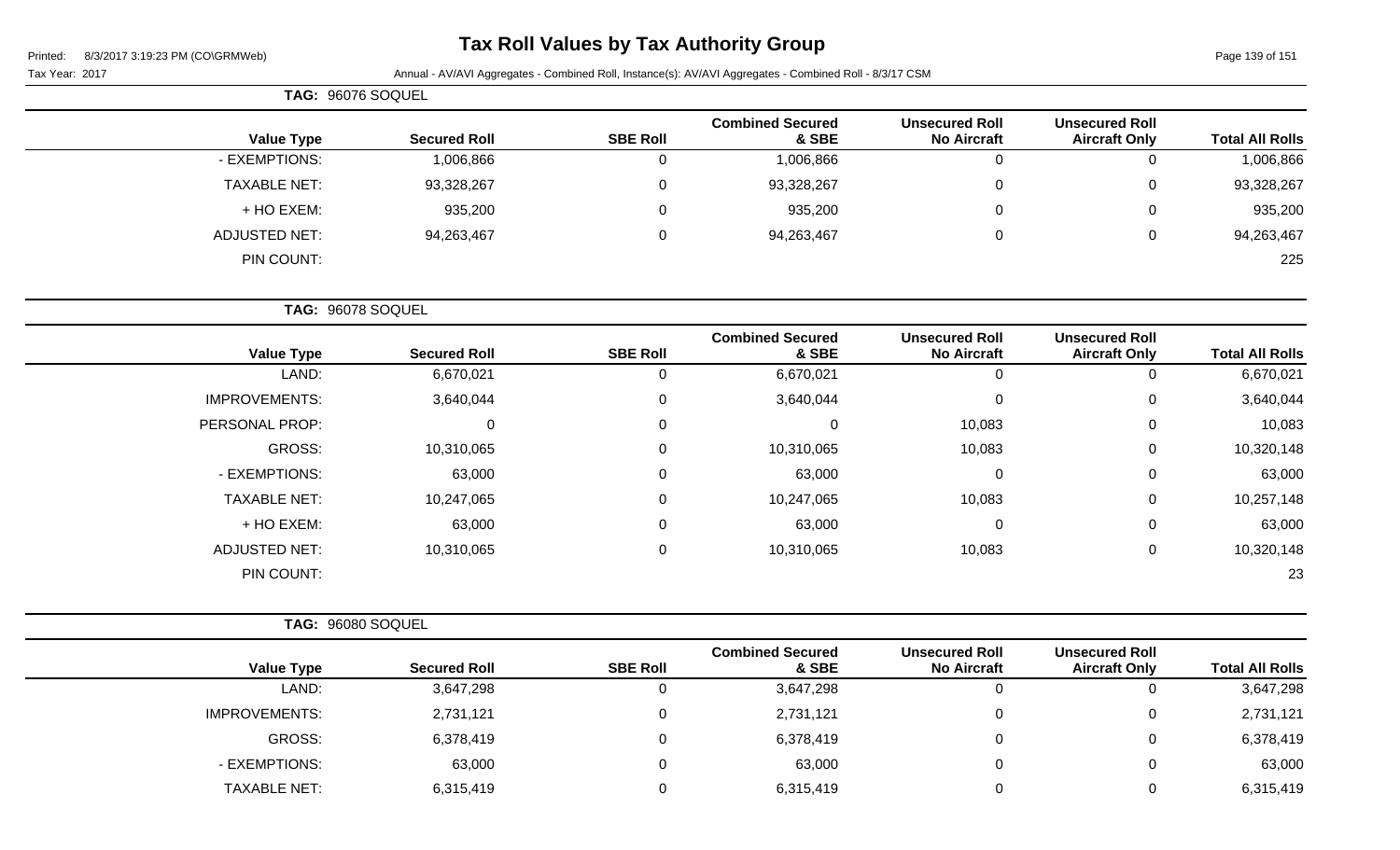Page 140 of 151

| Tax Year: 2017 | $\frac{1}{2}$        | Annual - AV/AVI Aggregates - Combined Roll, Instance(s): AV/AVI Aggregates - Combined Roll - 8/3/17 CSM |                 |                                  |                                             |                                               |                        |
|----------------|----------------------|---------------------------------------------------------------------------------------------------------|-----------------|----------------------------------|---------------------------------------------|-----------------------------------------------|------------------------|
|                | TAG: 96080 SOQUEL    |                                                                                                         |                 |                                  |                                             |                                               |                        |
|                | <b>Value Type</b>    | <b>Secured Roll</b>                                                                                     | <b>SBE Roll</b> | <b>Combined Secured</b><br>& SBE | <b>Unsecured Roll</b><br><b>No Aircraft</b> | <b>Unsecured Roll</b><br><b>Aircraft Only</b> | <b>Total All Rolls</b> |
|                | + HO EXEM:           | 63,000                                                                                                  |                 | 63,000                           | 0                                           |                                               | 63,000                 |
|                | <b>ADJUSTED NET:</b> | 6,378,419                                                                                               | $\mathbf 0$     | 6,378,419                        | 0                                           | $\Omega$                                      | 6,378,419              |
|                | PIN COUNT:           |                                                                                                         |                 |                                  |                                             |                                               | 16                     |
|                | TAG: 96097 SOQUEL    |                                                                                                         |                 |                                  |                                             |                                               |                        |
|                | <b>Value Type</b>    | <b>Secured Roll</b>                                                                                     | <b>SBE Roll</b> | <b>Combined Secured</b><br>& SBE | <b>Unsecured Roll</b><br><b>No Aircraft</b> | <b>Unsecured Roll</b><br><b>Aircraft Only</b> | <b>Total All Rolls</b> |
|                | LAND:                | 105,013                                                                                                 |                 | 105,013                          | 0                                           |                                               | 105,013                |
|                | <b>IMPROVEMENTS:</b> | 140,923                                                                                                 | $\Omega$        | 140,923                          | $\overline{0}$                              | $\Omega$                                      | 140,923                |
|                | GROSS:               | 245,936                                                                                                 | 0               | 245,936                          | 0                                           | $\Omega$                                      | 245,936                |
|                | - EXEMPTIONS:        | 7,000                                                                                                   |                 | 7,000                            | 0                                           | $\Omega$                                      | 7,000                  |

TAXABLE NET: 238,936 0 238,936 0 0 238,936 + HO EXEM: 7,000 0 7,000 0 0 7,000 ADJUSTED NET: 245,936 245,936 0 245,936 245,936 0 245,936 0 245,936 0 245,936

PIN COUNT: 1

**TAG:** 96100 SOQUEL

|                      |                     |                 | <b>Combined Secured</b> | <b>Unsecured Roll</b> | <b>Unsecured Roll</b> |                        |
|----------------------|---------------------|-----------------|-------------------------|-----------------------|-----------------------|------------------------|
| <b>Value Type</b>    | <b>Secured Roll</b> | <b>SBE Roll</b> | & SBE                   | <b>No Aircraft</b>    | <b>Aircraft Only</b>  | <b>Total All Rolls</b> |
| LAND:                | 167,062,127         |                 | 167,062,127             | 0                     |                       | 167,062,127            |
| <b>IMPROVEMENTS:</b> | 88,724,689          | 0               | 88,724,689              | 949,262               | 0                     | 89,673,951             |
| PERSONAL PROP:       | 25,000              | 0               | 25,000                  | 1,339,390             | 0                     | 1,364,390              |
| GROSS:               | 255,811,816         |                 | 255,811,816             | 2,288,652             | $\mathbf 0$           | 258,100,468            |
| - EXEMPTIONS:        | 1,145,857           |                 | 1,145,857               | 0                     | $\mathbf 0$           | 1,145,857              |
| <b>TAXABLE NET:</b>  | 254,665,959         |                 | 254,665,959             | 2,288,652             | 0                     | 256,954,611            |
| + HO EXEM:           | 973,000             | 0               | 973,000                 | $\Omega$              | 0                     | 973,000                |
| <b>ADJUSTED NET:</b> | 255,638,959         |                 | 255,638,959             | 2,288,652             | $\Omega$              | 257,927,611            |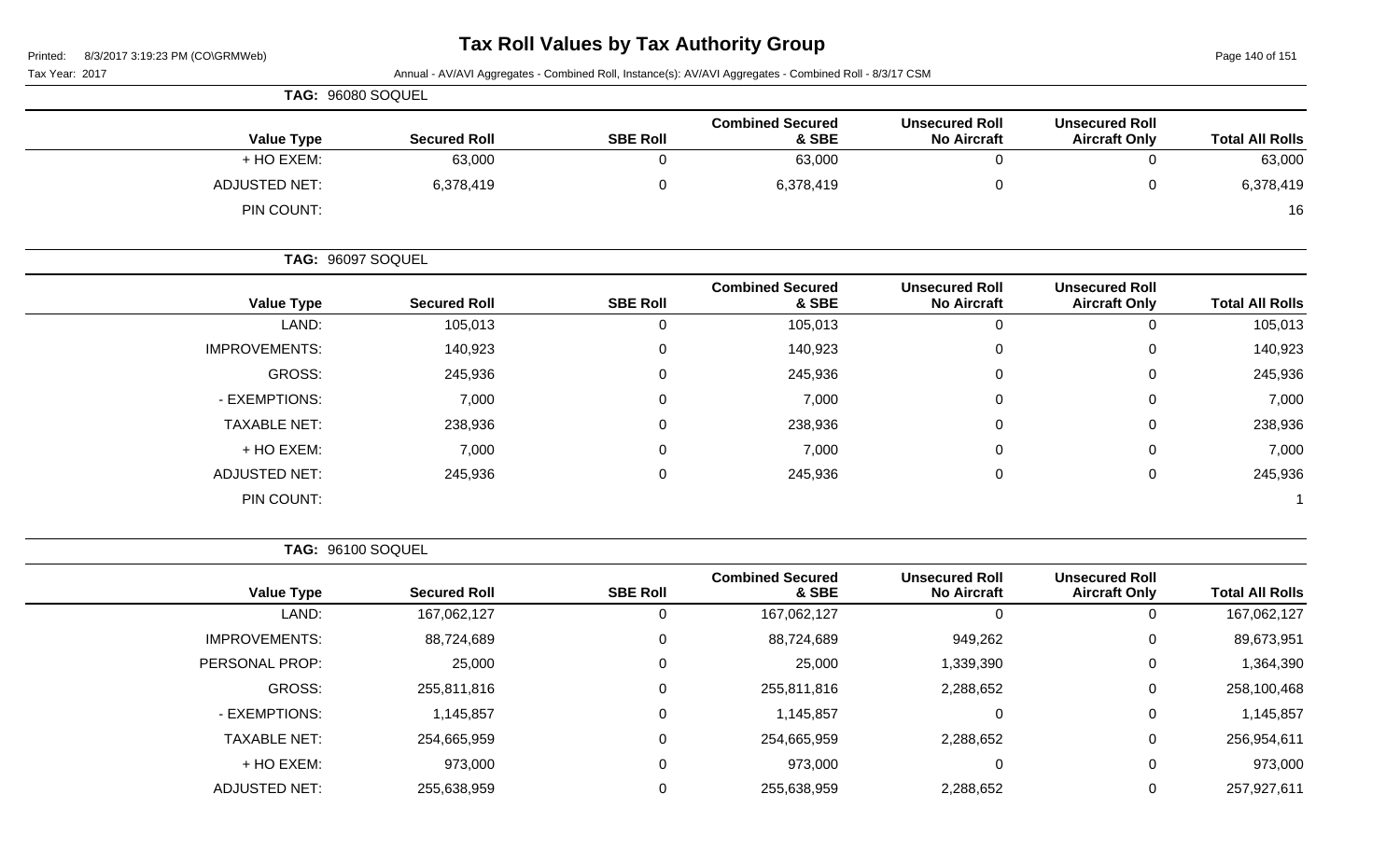Page 141 of 151

Tax Year: 2017 Annual - AV/AVI Aggregates - Combined Roll, Instance(s): AV/AVI Aggregates - Combined Roll - 8/3/17 CSM

|                      | <b>TAG: 96100 SOQUEL</b> |                  |                                  |                                             |                                               |                        |
|----------------------|--------------------------|------------------|----------------------------------|---------------------------------------------|-----------------------------------------------|------------------------|
| <b>Value Type</b>    | <b>Secured Roll</b>      | <b>SBE Roll</b>  | <b>Combined Secured</b><br>& SBE | <b>Unsecured Roll</b><br><b>No Aircraft</b> | <b>Unsecured Roll</b><br><b>Aircraft Only</b> | <b>Total All Rolls</b> |
| PIN COUNT:           |                          |                  |                                  |                                             |                                               | 378                    |
|                      | TAG: 96101 SOQUEL        |                  |                                  |                                             |                                               |                        |
| <b>Value Type</b>    | <b>Secured Roll</b>      | <b>SBE Roll</b>  | <b>Combined Secured</b><br>& SBE | <b>Unsecured Roll</b><br><b>No Aircraft</b> | <b>Unsecured Roll</b><br><b>Aircraft Only</b> | <b>Total All Rolls</b> |
| LAND:                | 555,796,696              | 0                | 555,796,696                      | 0                                           | $\Omega$                                      | 555,796,696            |
| <b>IMPROVEMENTS:</b> | 468,980,705              | $\mathbf 0$      | 468,980,705                      | 2,431,641                                   | 0                                             | 471,412,346            |
| PERSONAL PROP:       | 1,048,020                | $\boldsymbol{0}$ | 1,048,020                        | 6,313,732                                   | 0                                             | 7,361,752              |
| GROSS:               | 1,025,825,421            | $\mathbf 0$      | 1,025,825,421                    | 8,745,373                                   | 0                                             | 1,034,570,794          |
| - EXEMPTIONS:        | 43,084,121               | $\mathbf 0$      | 43,084,121                       | 965,513                                     | 0                                             | 44,049,634             |
| <b>TAXABLE NET:</b>  | 982,741,300              | $\mathbf 0$      | 982,741,300                      | 7,779,860                                   | 0                                             | 990,521,160            |
| + HO EXEM:           | 7,932,400                | $\mathbf 0$      | 7,932,400                        | 0                                           | 0                                             | 7,932,400              |
| <b>ADJUSTED NET:</b> | 990,673,700              | $\boldsymbol{0}$ | 990,673,700                      | 7,779,860                                   | 0                                             | 998,453,560            |
| PIN COUNT:           |                          |                  |                                  |                                             |                                               | 2,897                  |

**TAG:** 96103 SOQUEL

| <b>Total All Rolls</b> | <b>Unsecured Roll</b><br><b>Aircraft Only</b> | <b>Unsecured Roll</b><br><b>No Aircraft</b> | <b>Combined Secured</b><br>& SBE | <b>SBE Roll</b> | <b>Secured Roll</b> | <b>Value Type</b>    |
|------------------------|-----------------------------------------------|---------------------------------------------|----------------------------------|-----------------|---------------------|----------------------|
| 466,216,172            | 0                                             | 108,376                                     | 466,107,796                      | 0               | 466,107,796         | LAND:                |
| 555,774,529            | 0                                             | 23,105,112                                  | 532,669,417                      | 0               | 532,669,417         | <b>IMPROVEMENTS:</b> |
| 72,714,310             | 0                                             | 36,005,139                                  | 36,709,171                       | 0               | 36,709,171          | PERSONAL PROP:       |
| 1,094,705,011          | 0                                             | 59,218,627                                  | 1,035,486,384                    | 0               | 1,035,486,384       | GROSS:               |
| 210,430,571            | 0                                             | 14,488,520                                  | 195,942,051                      | 0               | 195,942,051         | - EXEMPTIONS:        |
| 884,274,440            | 0                                             | 44,730,107                                  | 839,544,333                      | 0               | 839,544,333         | <b>TAXABLE NET:</b>  |
| 4,711,000              | 0                                             | 0                                           | 4,711,000                        | 0               | 4,711,000           | + HO EXEM:           |
| 888,985,440            | 0                                             | 44,730,107                                  | 844,255,333                      | 0               | 844,255,333         | <b>ADJUSTED NET:</b> |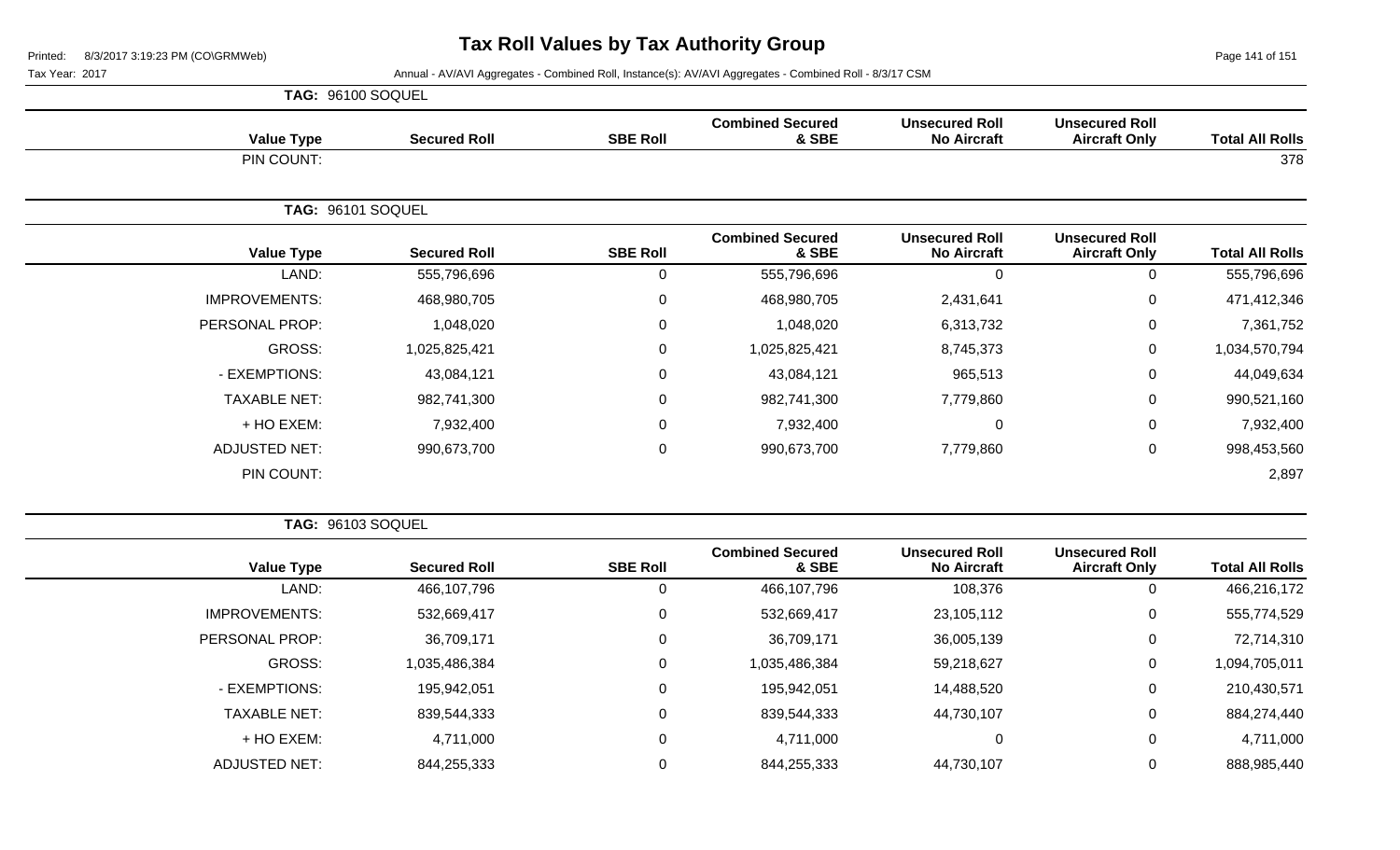Page 142 of 151

Tax Year: 2017 **Annual - AV/AVI Aggregates - Combined Roll**, Instance(s): AV/AVI Aggregates - Combined Roll - 8/3/17 CSM

| <b>TAG: 96103 SOQUEL</b> |                     |            |                 |                                  |                                             |                                               |                        |
|--------------------------|---------------------|------------|-----------------|----------------------------------|---------------------------------------------|-----------------------------------------------|------------------------|
| <b>Value Type</b>        | <b>Secured Roll</b> |            | <b>SBE Roll</b> | <b>Combined Secured</b><br>& SBE | <b>Unsecured Roll</b><br><b>No Aircraft</b> | <b>Unsecured Roll</b><br><b>Aircraft Only</b> | <b>Total All Rolls</b> |
| PIN COUNT:               |                     |            |                 |                                  |                                             |                                               | 2,276                  |
|                          | TAG: 96104 SOQUEL   |            |                 |                                  |                                             |                                               |                        |
| <b>Value Type</b>        | <b>Secured Roll</b> |            | <b>SBE Roll</b> | <b>Combined Secured</b><br>& SBE | <b>Unsecured Roll</b><br><b>No Aircraft</b> | <b>Unsecured Roll</b><br><b>Aircraft Only</b> | <b>Total All Rolls</b> |
| LAND:                    |                     | 11,984,254 | $\Omega$        | 11,984,254                       | 0                                           | 0                                             | 11,984,254             |
| <b>IMPROVEMENTS:</b>     |                     | 14,874,884 | 0               | 14,874,884                       | 0                                           | $\mathbf 0$                                   | 14,874,884             |
| PERSONAL PROP:           |                     | 42,000     | 0               | 42,000                           | 0                                           | $\mathbf 0$                                   | 42,000                 |
| GROSS:                   |                     | 26,901,138 | $\Omega$        | 26,901,138                       | $\mathbf{0}$                                | $\mathbf 0$                                   | 26,901,138             |
| - EXEMPTIONS:            |                     | 5,409,698  | $\Omega$        | 5,409,698                        | $\mathbf{0}$                                | $\mathbf 0$                                   | 5,409,698              |
| <b>TAXABLE NET:</b>      |                     | 21,491,440 | $\mathbf 0$     | 21,491,440                       | 0                                           | $\mathbf 0$                                   | 21,491,440             |
| + HO EXEM:               |                     | 147,000    | $\Omega$        | 147,000                          | 0                                           | 0                                             | 147,000                |
| <b>ADJUSTED NET:</b>     |                     | 21,638,440 | 0               | 21,638,440                       | 0                                           | $\mathbf 0$                                   | 21,638,440             |
| PIN COUNT:               |                     |            |                 |                                  |                                             |                                               | 44                     |

**TAG:** 96105 SOQUEL

| <b>Total All Rolls</b> | <b>Unsecured Roll</b><br><b>Aircraft Only</b> | <b>Unsecured Roll</b><br><b>No Aircraft</b> | <b>Combined Secured</b><br>& SBE | <b>SBE Roll</b> | <b>Secured Roll</b> | <b>Value Type</b>    |
|------------------------|-----------------------------------------------|---------------------------------------------|----------------------------------|-----------------|---------------------|----------------------|
| 26,189,255             |                                               |                                             | 26,189,255                       |                 | 26,189,255          | LAND:                |
| 24,268,207             | 0                                             | 0                                           | 24,268,207                       |                 | 24,268,207          | <b>IMPROVEMENTS:</b> |
| 17,497                 | 0                                             | 17,497                                      |                                  |                 | 0                   | PERSONAL PROP:       |
| 50,474,959             | 0                                             | 17,497                                      | 50,457,462                       |                 | 50,457,462          | GROSS:               |
| 108,238                | 0                                             | 0                                           | 108,238                          |                 | 108,238             | - EXEMPTIONS:        |
| 50,366,721             | 0                                             | 17,497                                      | 50,349,224                       |                 | 50,349,224          | <b>TAXABLE NET:</b>  |
| 105,000                | 0                                             | 0                                           | 105,000                          |                 | 105,000             | + HO EXEM:           |
| 50,471,721             |                                               | 17,497                                      | 50,454,224                       |                 | 50,454,224          | <b>ADJUSTED NET:</b> |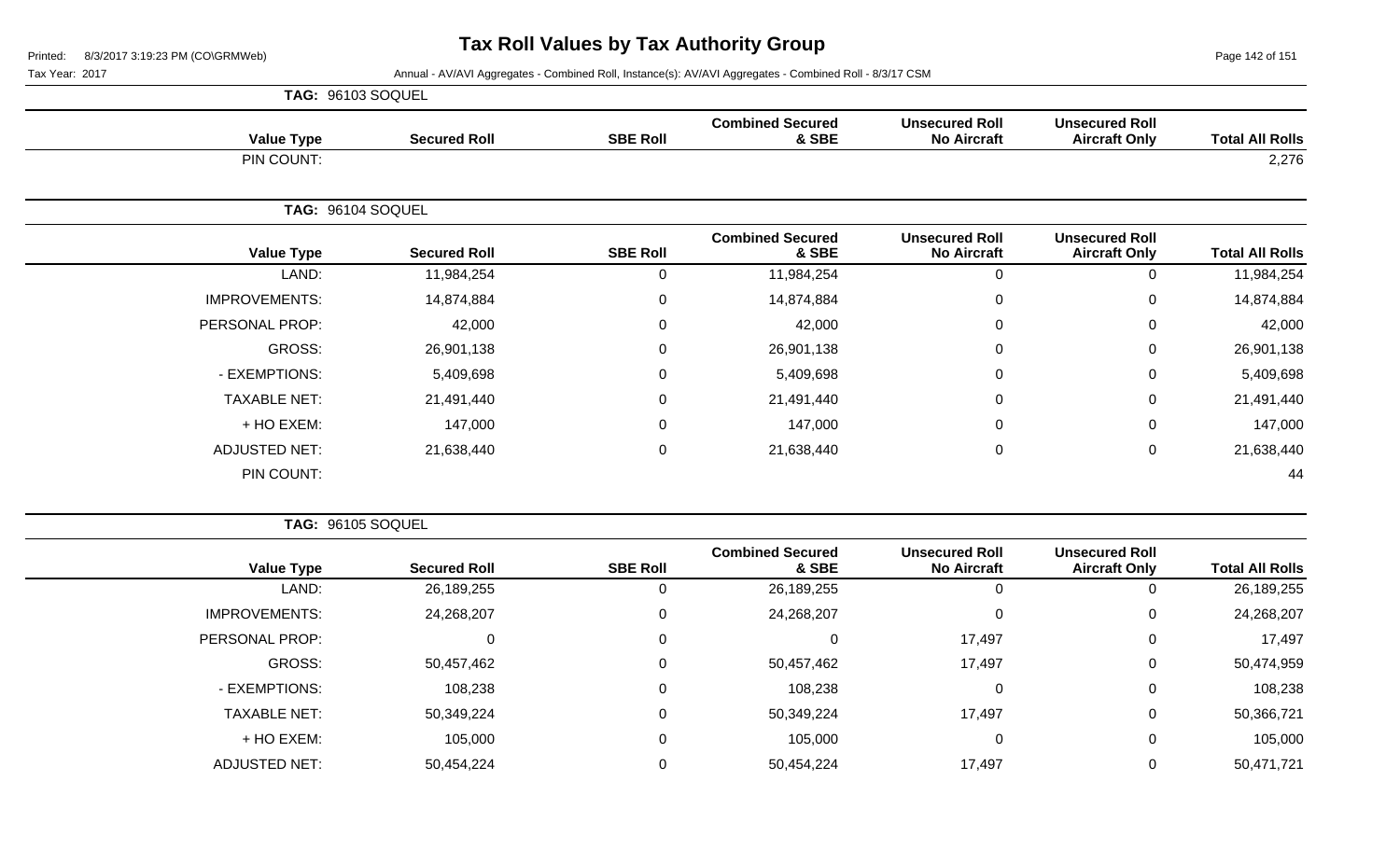Page 143 of 151

|                      | <b>TAG: 96105 SOQUEL</b> |                  |                                  |                                             |                                               |                        |
|----------------------|--------------------------|------------------|----------------------------------|---------------------------------------------|-----------------------------------------------|------------------------|
| <b>Value Type</b>    | <b>Secured Roll</b>      | <b>SBE Roll</b>  | <b>Combined Secured</b><br>& SBE | <b>Unsecured Roll</b><br><b>No Aircraft</b> | <b>Unsecured Roll</b><br><b>Aircraft Only</b> | <b>Total All Rolls</b> |
| PIN COUNT:           |                          |                  |                                  |                                             |                                               | 57                     |
|                      | TAG: 96106 SOQUEL        |                  |                                  |                                             |                                               |                        |
| <b>Value Type</b>    | <b>Secured Roll</b>      | <b>SBE Roll</b>  | <b>Combined Secured</b><br>& SBE | <b>Unsecured Roll</b><br><b>No Aircraft</b> | <b>Unsecured Roll</b><br><b>Aircraft Only</b> | <b>Total All Rolls</b> |
| LAND:                | 25,135,604               | $\mathbf 0$      | 25,135,604                       | $\mathbf 0$                                 | 0                                             | 25,135,604             |
| <b>IMPROVEMENTS:</b> | 24,436,705               | $\mathbf 0$      | 24,436,705                       | 0                                           | 0                                             | 24,436,705             |
| GROSS:               | 49,572,309               | $\mathbf 0$      | 49,572,309                       | 0                                           | 0                                             | 49,572,309             |
| - EXEMPTIONS:        | 447,347                  | $\mathbf 0$      | 447,347                          | 0                                           | $\Omega$                                      | 447,347                |
| <b>TAXABLE NET:</b>  | 49,124,962               | $\boldsymbol{0}$ | 49,124,962                       | 0                                           | 0                                             | 49,124,962             |
| + HO EXEM:           | 315,000                  | $\mathbf 0$      | 315,000                          | 0                                           | 0                                             | 315,000                |
| <b>ADJUSTED NET:</b> | 49,439,962               | $\pmb{0}$        | 49,439,962                       | $\overline{0}$                              | $\mathbf 0$                                   | 49,439,962             |
| PIN COUNT:           |                          |                  |                                  |                                             |                                               | 70                     |

|                      | TAG: 96107 SOQUEL   |                 |                                  |                                             |                                               |                        |
|----------------------|---------------------|-----------------|----------------------------------|---------------------------------------------|-----------------------------------------------|------------------------|
| <b>Value Type</b>    | <b>Secured Roll</b> | <b>SBE Roll</b> | <b>Combined Secured</b><br>& SBE | <b>Unsecured Roll</b><br><b>No Aircraft</b> | <b>Unsecured Roll</b><br><b>Aircraft Only</b> | <b>Total All Rolls</b> |
| LAND:                | 23,852,237          |                 | 23,852,237                       |                                             |                                               | 23,852,237             |
| <b>IMPROVEMENTS:</b> | 26,151,614          | 0               | 26,151,614                       | 0                                           | 0                                             | 26, 151, 614           |
| GROSS:               | 50,003,851          | 0               | 50,003,851                       | $\mathbf 0$                                 | 0                                             | 50,003,851             |
| - EXEMPTIONS:        | 210,662             | 0               | 210,662                          | $\mathbf 0$                                 | $\Omega$                                      | 210,662                |
| <b>TAXABLE NET:</b>  | 49,793,189          | $\mathbf 0$     | 49,793,189                       | 0                                           | 0                                             | 49,793,189             |
| + HO EXEM:           | 210,000             | 0               | 210,000                          | $\mathbf 0$                                 | 0                                             | 210,000                |
| <b>ADJUSTED NET:</b> | 50,003,189          | $\mathbf 0$     | 50,003,189                       | 0                                           | 0                                             | 50,003,189             |
| PIN COUNT:           |                     |                 |                                  |                                             |                                               | 57                     |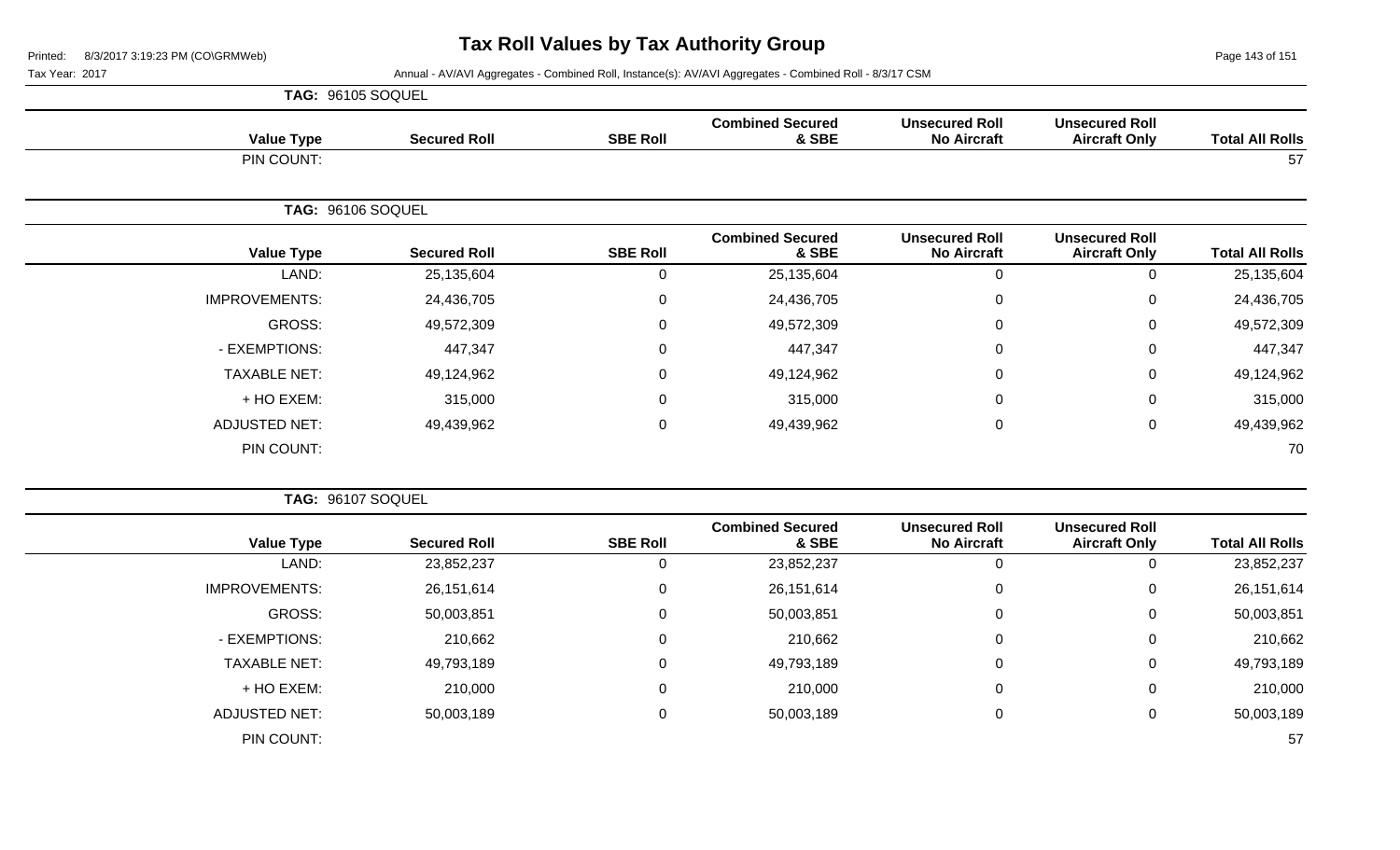Page 144 of 151

Tax Year: 2017 **Annual - AV/AVI Aggregates - Combined Roll**, Instance(s): AV/AVI Aggregates - Combined Roll - 8/3/17 CSM

|                      | TAG: 96108 SOQUEL   |                 |                                  |                                             |                                               |                        |
|----------------------|---------------------|-----------------|----------------------------------|---------------------------------------------|-----------------------------------------------|------------------------|
| <b>Value Type</b>    | <b>Secured Roll</b> | <b>SBE Roll</b> | <b>Combined Secured</b><br>& SBE | <b>Unsecured Roll</b><br><b>No Aircraft</b> | <b>Unsecured Roll</b><br><b>Aircraft Only</b> | <b>Total All Rolls</b> |
| LAND:                | 18,831,394          |                 | 18,831,394                       | 0                                           | 0                                             | 18,831,394             |
| <b>IMPROVEMENTS:</b> | 10,503,650          | $\Omega$        | 10,503,650                       | 561,524                                     | $\mathbf 0$                                   | 11,065,174             |
| PERSONAL PROP:       | 724,523             | $\Omega$        | 724,523                          | 457,477                                     | $\mathbf 0$                                   | 1,182,000              |
| <b>GROSS:</b>        | 30,059,567          | $\Omega$        | 30,059,567                       | 1,019,001                                   | 0                                             | 31,078,568             |
| - EXEMPTIONS:        | 4,765,521           | 0               | 4,765,521                        | 0                                           | $\mathbf 0$                                   | 4,765,521              |
| <b>TAXABLE NET:</b>  | 25,294,046          | $\Omega$        | 25,294,046                       | 1,019,001                                   | $\mathbf 0$                                   | 26,313,047             |
| + HO EXEM:           | 98,000              | $\Omega$        | 98,000                           | $\mathbf 0$                                 | $\mathbf 0$                                   | 98,000                 |
| <b>ADJUSTED NET:</b> | 25,392,046          | 0               | 25,392,046                       | 1,019,001                                   | $\mathbf 0$                                   | 26,411,047             |
| PIN COUNT:           |                     |                 |                                  |                                             |                                               | 72                     |

**TAG:** 96109 SOQUEL

| <b>Total All Rolls</b> | <b>Unsecured Roll</b><br><b>Aircraft Only</b> | <b>Unsecured Roll</b><br><b>No Aircraft</b> | <b>Combined Secured</b><br>& SBE | <b>SBE Roll</b> | <b>Secured Roll</b> | <b>Value Type</b>    |
|------------------------|-----------------------------------------------|---------------------------------------------|----------------------------------|-----------------|---------------------|----------------------|
| 19,008,772             | 0                                             | 7,861                                       | 19,000,911                       | 0               | 19,000,911          | LAND:                |
| 25,199,027             | 0                                             | 21,257                                      | 25,177,770                       | 0               | 25,177,770          | <b>IMPROVEMENTS:</b> |
| 2,375,802              | 60,094                                        | 57,200                                      | 2,258,508                        | 0               | 2,258,508           | PERSONAL PROP:       |
| 46,583,601             | 60,094                                        | 86,318                                      | 46,437,189                       | 0               | 46,437,189          | GROSS:               |
| 169,054                | $\mathbf 0$                                   | $\mathbf 0$                                 | 169,054                          | 0               | 169,054             | - EXEMPTIONS:        |
| 46,414,547             | 60,094                                        | 86,318                                      | 46,268,135                       | $\mathbf 0$     | 46,268,135          | <b>TAXABLE NET:</b>  |
| 168,000                | 0                                             | $\mathbf 0$                                 | 168,000                          | $\mathbf 0$     | 168,000             | + HO EXEM:           |
| 46,582,547             | 60,094                                        | 86,318                                      | 46,436,135                       | $\mathbf 0$     | 46,436,135          | <b>ADJUSTED NET:</b> |
| 46                     |                                               |                                             |                                  |                 |                     | PIN COUNT:           |
|                        |                                               |                                             |                                  |                 |                     | TAG: 96110 SOQUEL    |

| <b>Value Type</b> | <b>Secured Roll</b> | <b>SBE Roll</b> | <b>Combined Secured</b><br>& SBE | <b>Unsecured Roll</b><br>No Aircraft | <b>Unsecured Roll</b><br><b>Aircraft Only</b> | <b>All Rolls</b><br>'otal |
|-------------------|---------------------|-----------------|----------------------------------|--------------------------------------|-----------------------------------------------|---------------------------|
| LAND              | 137738<br>107.700   |                 | 137,738                          |                                      |                                               | 107700<br>738             |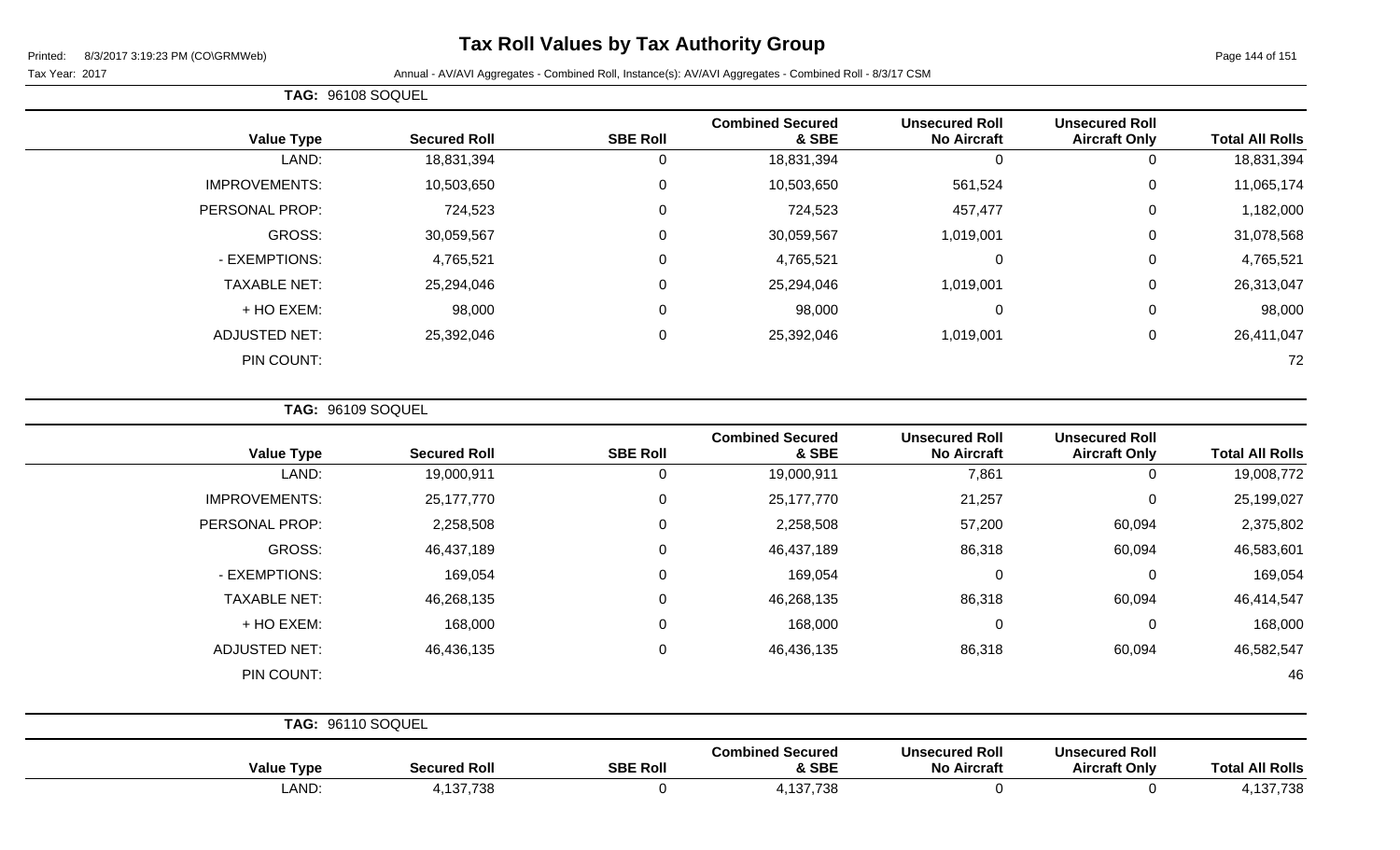# **Tax Roll Values by Tax Authority Group**

## Tax Year: 2017 **Annual - AV/AVI Aggregates - Combined Roll, Instance(s): AV/AVI Aggregates - Combined Roll - 8/3/17 CSM**

| <b>TAG: 96110 SOQUEL</b> |
|--------------------------|

| <b>Total All Rolls</b> | <b>Unsecured Roll</b><br><b>Aircraft Only</b> | <b>Unsecured Roll</b><br><b>No Aircraft</b> | <b>Combined Secured</b><br>& SBE | <b>SBE Roll</b> | <b>Secured Roll</b> | <b>Value Type</b>    |
|------------------------|-----------------------------------------------|---------------------------------------------|----------------------------------|-----------------|---------------------|----------------------|
| 1,869,514              | 0                                             | 0                                           | 1,869,514                        | υ               | 1,869,514           | <b>IMPROVEMENTS:</b> |
| 34,078                 | 0                                             | 34,078                                      |                                  | $\Omega$        | 0                   | PERSONAL PROP:       |
| 6,041,330              | $\mathbf 0$                                   | 34,078                                      | 6,007,252                        | $\Omega$        | 6,007,252           | GROSS:               |
| 14,362                 | 0                                             | 0                                           | 14,362                           |                 | 14,362              | - EXEMPTIONS:        |
| 6,026,968              | 0                                             | 34,078                                      | 5,992,890                        | $\Omega$        | 5,992,890           | <b>TAXABLE NET:</b>  |
| 14,000                 | 0                                             | 0                                           | 14,000                           | $\Omega$        | 14,000              | + HO EXEM:           |
| 6,040,968              | $\overline{0}$                                | 34,078                                      | 6,006,890                        | $\Omega$        | 6,006,890           | <b>ADJUSTED NET:</b> |
| 14                     |                                               |                                             |                                  |                 |                     | PIN COUNT:           |
|                        |                                               |                                             |                                  |                 |                     |                      |

**TAG:** 96111 SOQUEL

| <b>Value Type</b>    | <b>Secured Roll</b> | <b>SBE Roll</b> | <b>Combined Secured</b><br>& SBE | <b>Unsecured Roll</b><br><b>No Aircraft</b> | <b>Unsecured Roll</b><br><b>Aircraft Only</b> | <b>Total All Rolls</b> |
|----------------------|---------------------|-----------------|----------------------------------|---------------------------------------------|-----------------------------------------------|------------------------|
| LAND:                | 131,227,860         | 0               | 131,227,860                      | 0                                           | 0                                             | 131,227,860            |
| <b>IMPROVEMENTS:</b> | 96,966,269          | 0               | 96,966,269                       | 9,682                                       | 0                                             | 96,975,951             |
| PERSONAL PROP:       | 16,500              | 0               | 16,500                           | 317,734                                     | 0                                             | 334,234                |
| GROSS:               | 228,210,629         | 0               | 228,210,629                      | 327,416                                     | 0                                             | 228,538,045            |
| - EXEMPTIONS:        | 1,238,171           | 0               | 1,238,171                        | 0                                           | 0                                             | 1,238,171              |
| <b>TAXABLE NET:</b>  | 226,972,458         | 0               | 226,972,458                      | 327,416                                     | 0                                             | 227,299,874            |
| + HO EXEM:           | 1,097,600           | 0               | 1,097,600                        | 0                                           | 0                                             | 1,097,600              |
| <b>ADJUSTED NET:</b> | 228,070,058         | 0               | 228,070,058                      | 327,416                                     | 0                                             | 228,397,474            |
| PIN COUNT:           |                     |                 |                                  |                                             |                                               | 359                    |

| <b>TAG: 96112 SOQUEL</b> |                     |                 |                                  |                                             |                                               |                        |
|--------------------------|---------------------|-----------------|----------------------------------|---------------------------------------------|-----------------------------------------------|------------------------|
| <b>Value Type</b>        | <b>Secured Roll</b> | <b>SBE Roll</b> | <b>Combined Secured</b><br>& SBE | <b>Unsecured Roll</b><br><b>No Aircraft</b> | <b>Unsecured Roll</b><br><b>Aircraft Only</b> | <b>Total All Rolls</b> |
| LAND:                    | 20,435,921          |                 | 20,435,921                       |                                             |                                               | 20,435,921             |
| <b>IMPROVEMENTS:</b>     | 17,228,194          |                 | 17,228,194                       | 14,259                                      |                                               | 17,242,453             |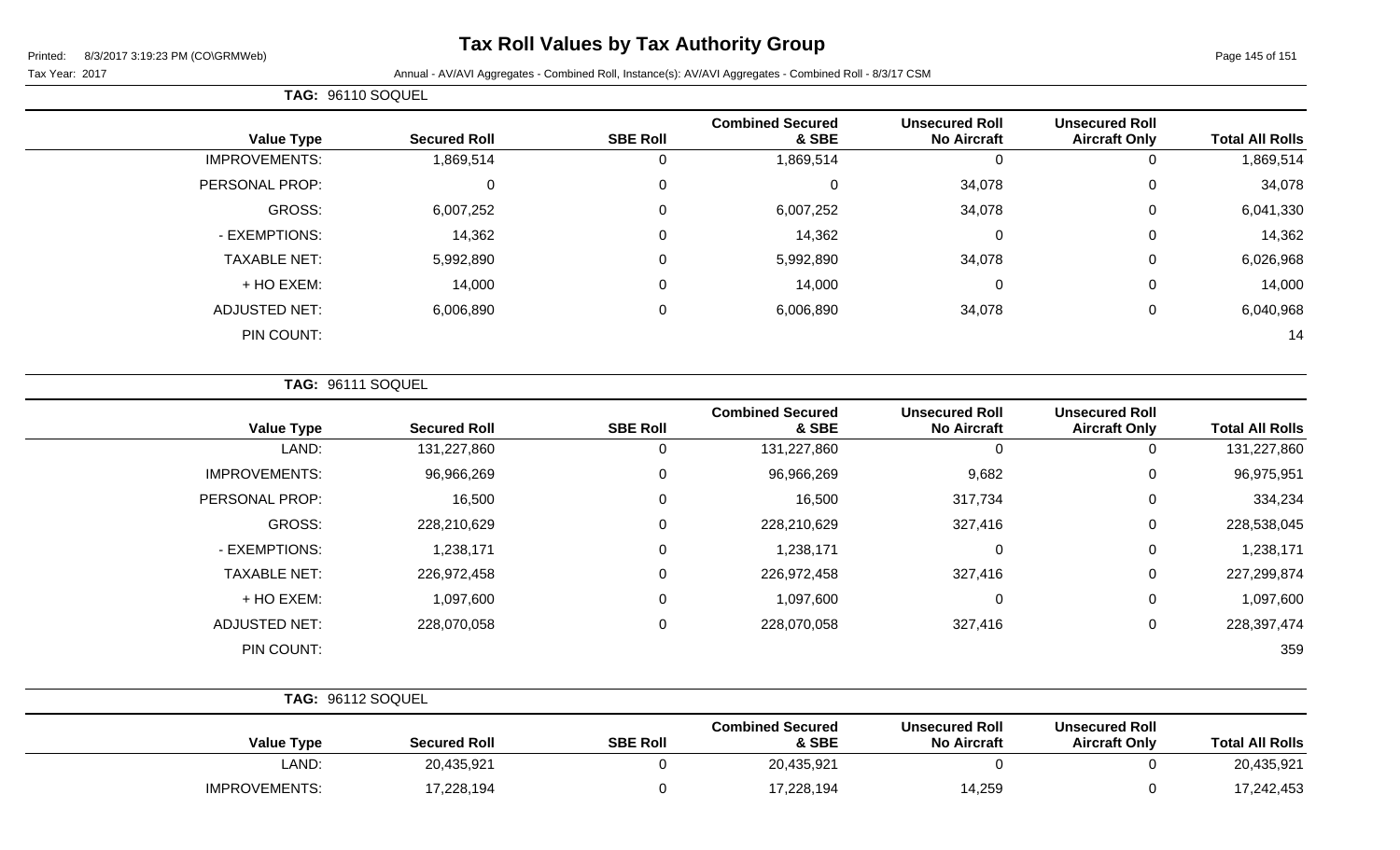**TAG:** 96112 SOQUEL

# **Tax Roll Values by Tax Authority Group**

### Tax Year: 2017 Annual - AV/AVI Aggregates - Combined Roll, Instance(s): AV/AVI Aggregates - Combined Roll - 8/3/17 CSM

| <b>Total All Rolls</b> | <b>Unsecured Roll</b><br><b>Aircraft Only</b> | <b>Unsecured Roll</b><br><b>No Aircraft</b> | <b>Combined Secured</b><br>& SBE | <b>SBE Roll</b> | <b>Secured Roll</b> | <b>Value Type</b>    |
|------------------------|-----------------------------------------------|---------------------------------------------|----------------------------------|-----------------|---------------------|----------------------|
| 66,188                 | 0                                             | 66,188                                      | 0                                | 0               |                     | PERSONAL PROP:       |
| 37,744,562             | $\mathbf 0$                                   | 80,447                                      | 37,664,115                       | 0               | 37,664,115          | GROSS:               |
| 793,593                | $\mathbf 0$                                   | $\mathbf 0$                                 | 793,593                          | 0               | 793,593             | - EXEMPTIONS:        |
| 36,950,969             | $\mathbf 0$                                   | 80,447                                      | 36,870,522                       | 0               | 36,870,522          | <b>TAXABLE NET:</b>  |
| 189,000                | $\mathbf 0$                                   | 0                                           | 189,000                          | 0               | 189,000             | + HO EXEM:           |
| 37,139,969             | $\mathbf 0$                                   | 80,447                                      | 37,059,522                       | 0               | 37,059,522          | <b>ADJUSTED NET:</b> |
| 73                     |                                               |                                             |                                  |                 |                     | PIN COUNT:           |
|                        |                                               |                                             |                                  |                 |                     | TAG: 96113 SOQUEL    |
| <b>Total All Rolls</b> | <b>Unsecured Roll</b><br><b>Aircraft Only</b> | <b>Unsecured Roll</b><br><b>No Aircraft</b> | <b>Combined Secured</b><br>& SBE | <b>SBE Roll</b> | <b>Secured Roll</b> | <b>Value Type</b>    |
| 11,598,460             | 0                                             | $\mathbf{0}$                                | 11,598,460                       | 0               | 11,598,460          | LAND:                |
| 0.500005               | $\sim$                                        | $\sim$ $\sim$ $\sim$                        | 0.10000                          | $\sim$          | 0.100000            | $\mathbf{R}$         |

| 8,502,055  | U | 6,050  | 8,496,005  | 0              | 8,496,005  | <b>IMPROVEMENTS:</b> |
|------------|---|--------|------------|----------------|------------|----------------------|
| 72,206     | 0 | 72,206 | 0          | $\overline{0}$ | 0          | PERSONAL PROP:       |
| 20,172,721 | U | 78,256 | 20,094,465 | 0              | 20,094,465 | GROSS:               |
| 63,000     | 0 | 0      | 63,000     | 0              | 63,000     | - EXEMPTIONS:        |
| 20,109,721 | 0 | 78,256 | 20,031,465 | 0              | 20,031,465 | <b>TAXABLE NET:</b>  |
| 63,000     | 0 | 0      | 63,000     | 0              | 63,000     | + HO EXEM:           |
| 20,172,721 |   | 78,256 | 20,094,465 | 0              | 20,094,465 | <b>ADJUSTED NET:</b> |
| 33         |   |        |            |                |            | PIN COUNT:           |
|            |   |        |            |                |            |                      |

|                      | TAG: 96114 SOQUEL   |                 |                                  |                                             |                                               |                        |
|----------------------|---------------------|-----------------|----------------------------------|---------------------------------------------|-----------------------------------------------|------------------------|
| <b>Value Type</b>    | <b>Secured Roll</b> | <b>SBE Roll</b> | <b>Combined Secured</b><br>& SBE | <b>Unsecured Roll</b><br><b>No Aircraft</b> | <b>Unsecured Roll</b><br><b>Aircraft Only</b> | <b>Total All Rolls</b> |
| LAND:                | 2,965,973           |                 | 2,965,973                        |                                             |                                               | 2,965,973              |
| <b>IMPROVEMENTS:</b> | 2,825,914           |                 | 2,825,914                        |                                             |                                               | 2,825,914              |
| GROSS:               | 5,791,887           |                 | 5,791,887                        |                                             |                                               | 5,791,887              |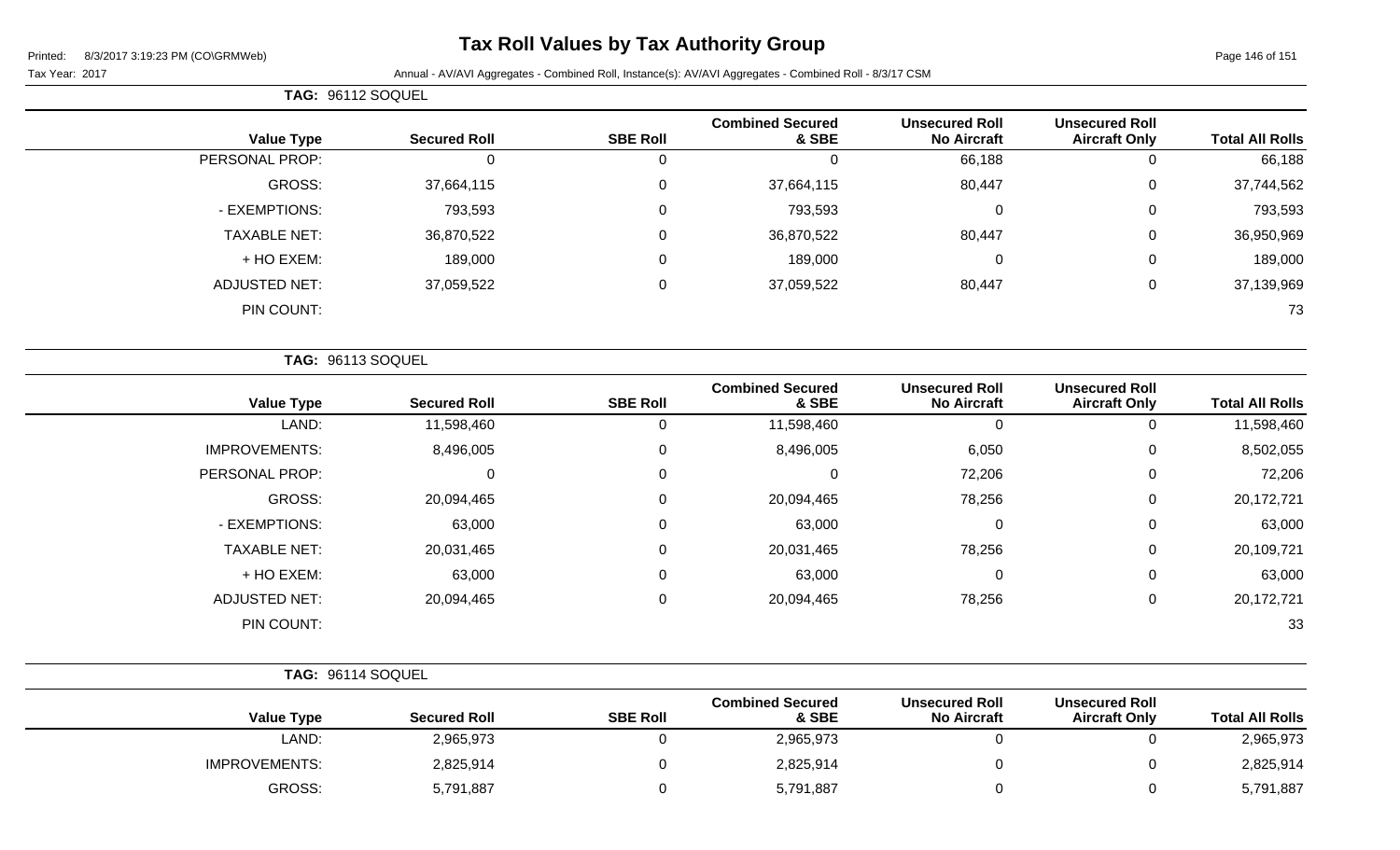Page 147 of 151

|  |  | Tax Year: 2017 |  |
|--|--|----------------|--|
|--|--|----------------|--|

Annual - AV/AVI Aggregates - Combined Roll, Instance(s): AV/AVI Aggregates - Combined Roll - 8/3/17 CSM

| TAG: 96114 SOQUEL   |                     |                 |                                  |                                             |                                               |                        |
|---------------------|---------------------|-----------------|----------------------------------|---------------------------------------------|-----------------------------------------------|------------------------|
| <b>Value Type</b>   | <b>Secured Roll</b> | <b>SBE Roll</b> | <b>Combined Secured</b><br>& SBE | <b>Unsecured Roll</b><br><b>No Aircraft</b> | <b>Unsecured Roll</b><br><b>Aircraft Only</b> | <b>Total All Rolls</b> |
| - EXEMPTIONS:       | 49,000              |                 | 49,000                           | 0                                           | $\mathbf{0}$                                  | 49,000                 |
| <b>TAXABLE NET:</b> | 5,742,887           | 0               | 5,742,887                        | $\mathbf 0$                                 | $\overline{0}$                                | 5,742,887              |
| + HO EXEM:          | 49,000              |                 | 49,000                           | $\mathbf{0}$                                | $\overline{0}$                                | 49,000                 |
| ADJUSTED NET:       | 5,791,887           | 0               | 5,791,887                        | $\mathbf 0$                                 | $\overline{0}$                                | 5,791,887              |
| PIN COUNT:          |                     |                 |                                  |                                             |                                               | 21                     |

**TAG:** 96115 SOQUEL

| <b>Value Type</b>    | <b>Secured Roll</b> | <b>SBE Roll</b> | <b>Combined Secured</b><br>& SBE | <b>Unsecured Roll</b><br><b>No Aircraft</b> | <b>Unsecured Roll</b><br><b>Aircraft Only</b> | <b>Total All Rolls</b> |
|----------------------|---------------------|-----------------|----------------------------------|---------------------------------------------|-----------------------------------------------|------------------------|
| LAND:                | 5,825,958           | 0               | 5,825,958                        | 0                                           | υ                                             | 5,825,958              |
| <b>IMPROVEMENTS:</b> | 6,143,467           | 0               | 6,143,467                        | 0                                           | 0                                             | 6,143,467              |
| GROSS:               | 11,969,425          | 0               | 11,969,425                       | 0                                           | 0                                             | 11,969,425             |
| - EXEMPTIONS:        | 21,000              | 0               | 21,000                           | 0                                           | 0                                             | 21,000                 |
| <b>TAXABLE NET:</b>  | 11,948,425          | 0               | 11,948,425                       | 0                                           | 0                                             | 11,948,425             |
| + HO EXEM:           | 21,000              | 0               | 21,000                           | 0                                           | 0                                             | 21,000                 |
| <b>ADJUSTED NET:</b> | 11,969,425          | 0               | 11,969,425                       | 0                                           | 0                                             | 11,969,425             |
| PIN COUNT:           |                     |                 |                                  |                                             |                                               | 11                     |

|                      | TAG: 69227 PAJARO VALLEY |                 |                                  |                                             |                                               |                        |
|----------------------|--------------------------|-----------------|----------------------------------|---------------------------------------------|-----------------------------------------------|------------------------|
| <b>Value Type</b>    | <b>Secured Roll</b>      | <b>SBE Roll</b> | <b>Combined Secured</b><br>& SBE | <b>Unsecured Roll</b><br><b>No Aircraft</b> | <b>Unsecured Roll</b><br><b>Aircraft Only</b> | <b>Total All Rolls</b> |
| LAND:                | 263,390                  |                 | 263,390                          | 0                                           |                                               | 263,390                |
| <b>IMPROVEMENTS:</b> | 226,637                  | 0               | 226,637                          | 0                                           |                                               | 226,637                |
| GROSS:               | 490,027                  |                 | 490,027                          | 0                                           |                                               | 490,027                |
| TAXABLE NET:         | 490,027                  |                 | 490,027                          | $\Omega$                                    |                                               | 490,027                |
| ADJUSTED NET:        | 490,027                  |                 | 490,027                          |                                             |                                               | 490,027                |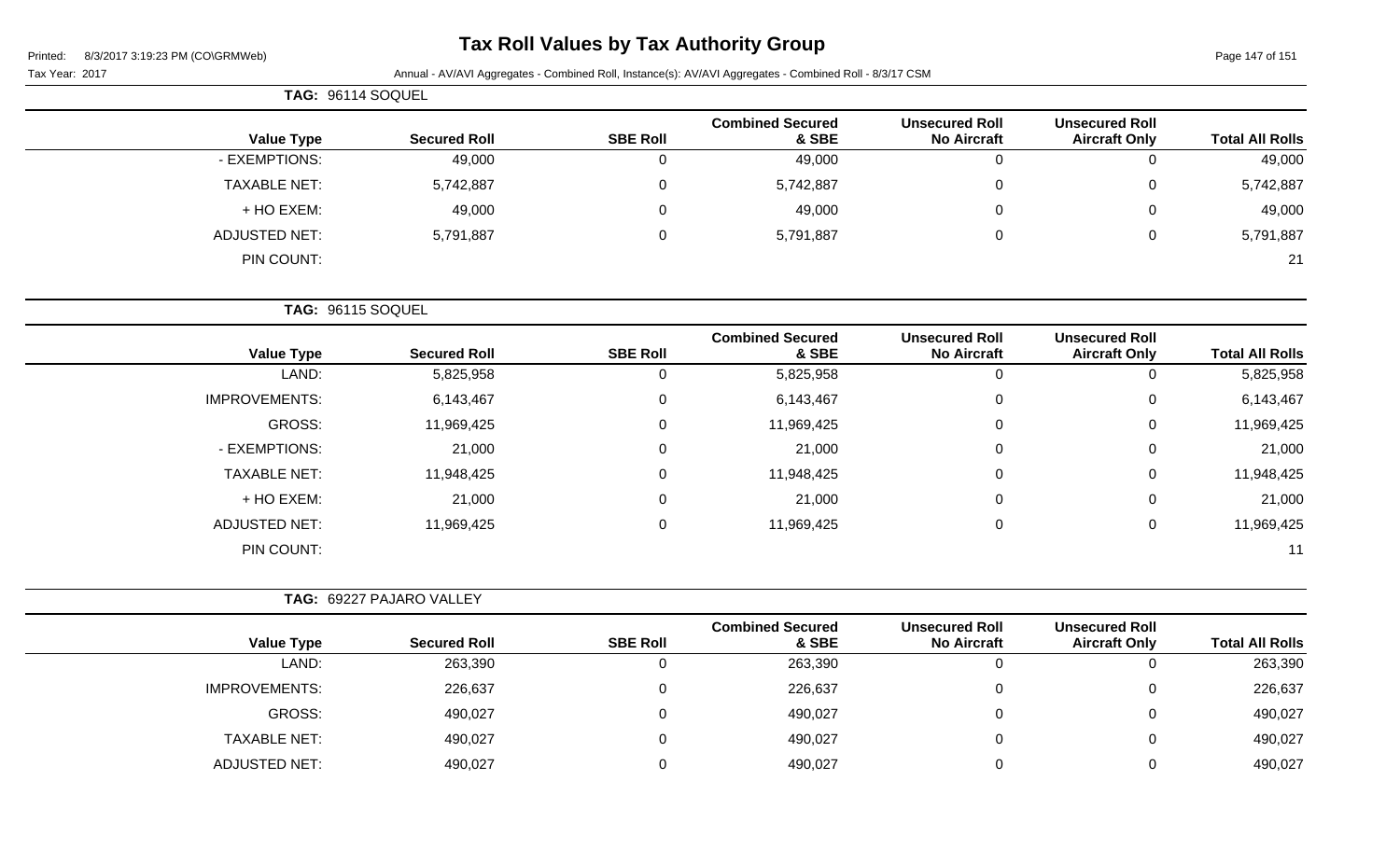Page 148 of 151

Tax Year: 2017 Annual - AV/AVI Aggregates - Combined Roll, Instance(s): AV/AVI Aggregates - Combined Roll - 8/3/17 CSM

|                        |                                               |                                             |                                  |                 | TAG: 69227 PAJARO VALLEY |                      |
|------------------------|-----------------------------------------------|---------------------------------------------|----------------------------------|-----------------|--------------------------|----------------------|
| <b>Total All Rolls</b> | <b>Unsecured Roll</b><br><b>Aircraft Only</b> | <b>Unsecured Roll</b><br><b>No Aircraft</b> | <b>Combined Secured</b><br>& SBE | <b>SBE Roll</b> | <b>Secured Roll</b>      | <b>Value Type</b>    |
|                        |                                               |                                             |                                  |                 |                          | PIN COUNT:           |
|                        |                                               |                                             |                                  |                 | TAG: 79023 LOMA PRIETA   |                      |
| <b>Total All Rolls</b> | <b>Unsecured Roll</b><br><b>Aircraft Only</b> | <b>Unsecured Roll</b><br><b>No Aircraft</b> | <b>Combined Secured</b><br>& SBE | <b>SBE Roll</b> | <b>Secured Roll</b>      | <b>Value Type</b>    |
| 602,399                | $\mathbf 0$                                   | $\mathbf 0$                                 | 602,399                          | $\mathbf 0$     | 602,399                  | LAND:                |
| 959,608                | 0                                             | $\mathbf 0$                                 | 959,608                          | $\pmb{0}$       | 959,608                  | <b>IMPROVEMENTS:</b> |
| 1,562,007              | $\mathsf 0$                                   | $\mathbf 0$                                 | 1,562,007                        | $\mathsf 0$     | 1,562,007                | GROSS:               |
| 14,000                 | $\boldsymbol{0}$                              | $\Omega$                                    | 14,000                           | $\mathbf 0$     | 14,000                   | - EXEMPTIONS:        |
| 1,548,007              | $\pmb{0}$                                     | $\mathbf 0$                                 | 1,548,007                        | $\pmb{0}$       | 1,548,007                | <b>TAXABLE NET:</b>  |
| 14,000                 | $\mathbf 0$                                   | 0                                           | 14,000                           | 0               | 14,000                   | + HO EXEM:           |
| 1,562,007              | $\mathsf 0$                                   | $\mathbf 0$                                 | 1,562,007                        | $\mathsf 0$     | 1,562,007                | <b>ADJUSTED NET:</b> |
| 3                      |                                               |                                             |                                  |                 |                          | PIN COUNT:           |
|                        |                                               |                                             |                                  |                 | TAG: 79024 LOMA PRIETA   |                      |
| <b>Total All Rolls</b> | <b>Unsecured Roll</b><br><b>Aircraft Only</b> | <b>Unsecured Roll</b><br><b>No Aircraft</b> | <b>Combined Secured</b><br>& SBE | <b>SBE Roll</b> | <b>Secured Roll</b>      | <b>Value Type</b>    |
| 4,532                  | $\mathbf 0$                                   | $\mathbf 0$                                 | 4,532                            | $\mathbf 0$     | 4,532                    | LAND:                |
| 4,532                  | 0                                             | $\mathbf 0$                                 | 4,532                            | $\mathsf 0$     | 4,532                    | GROSS:               |
| 4,532                  | $\mathbf 0$                                   | $\mathbf 0$                                 | 4,532                            | $\mathbf 0$     | 4,532                    | <b>TAXABLE NET:</b>  |
| 4,532                  | $\pmb{0}$                                     | $\mathbf 0$                                 | 4,532                            | $\mathbf 0$     | 4,532                    | <b>ADJUSTED NET:</b> |
| $\overline{1}$         |                                               |                                             |                                  |                 |                          | PIN COUNT:           |
|                        |                                               |                                             |                                  |                 | TAG: 92016 SANTA CRUZ    |                      |
| <b>Total All Rolls</b> | <b>Unsecured Roll</b><br><b>Aircraft Only</b> | <b>Unsecured Roll</b><br><b>No Aircraft</b> | <b>Combined Secured</b><br>& SBE | <b>SBE Roll</b> | <b>Secured Roll</b>      | <b>Value Type</b>    |
| 46,432,618             | $\mathbf 0$                                   | $\mathbf 0$                                 | 46,432,618                       | $\mathbf 0$     | 46,432,618               | LAND:                |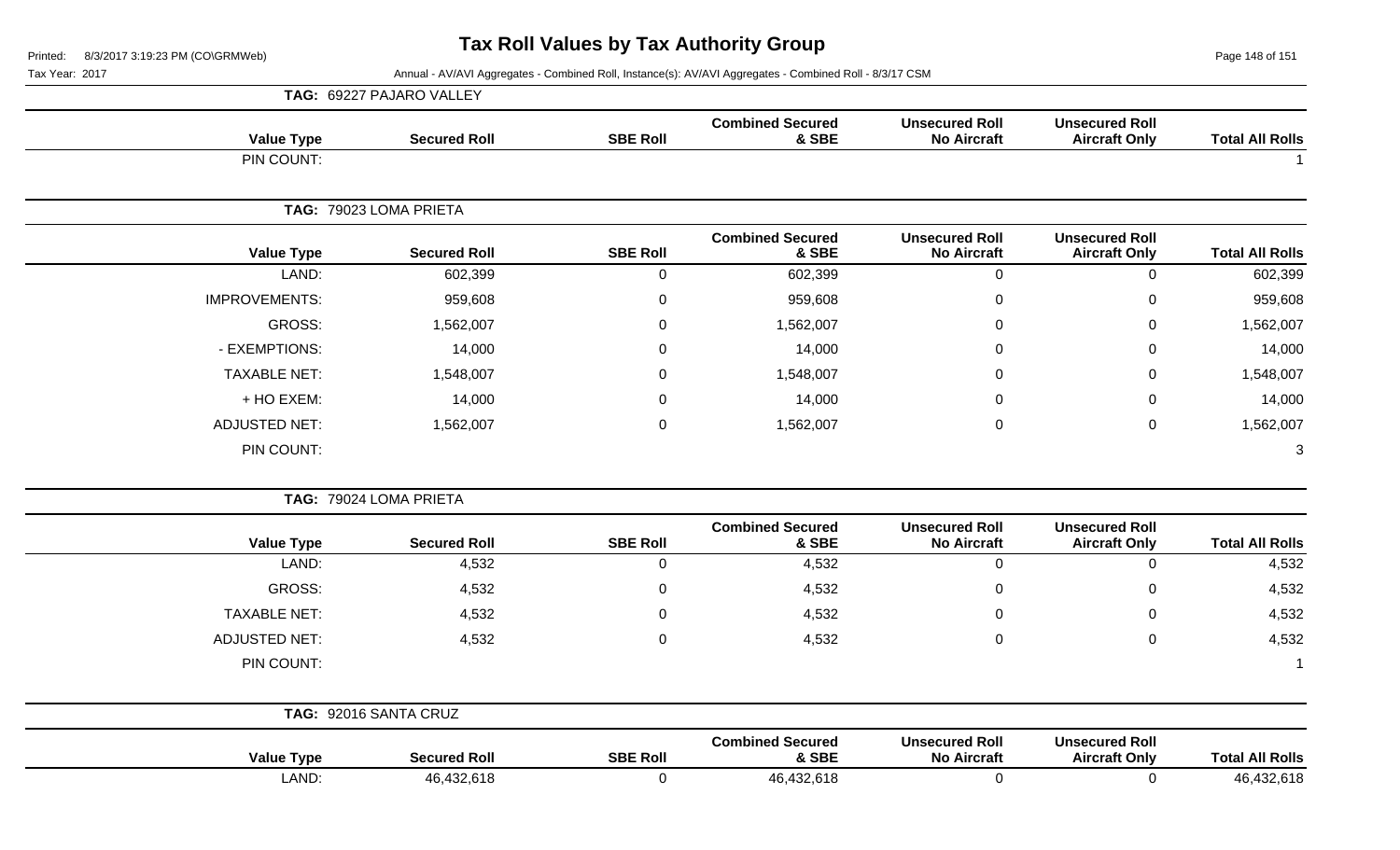# **Tax Roll Values by Tax Authority Group**

Tax Year: 2017 **Annual - AV/AVI Aggregates - Combined Roll**, Instance(s): AV/AVI Aggregates - Combined Roll - 8/3/17 CSM

| <b>Total All Rolls</b> | <b>Unsecured Roll</b><br><b>Aircraft Only</b> | <b>Unsecured Roll</b><br><b>No Aircraft</b> | <b>Combined Secured</b><br>& SBE | <b>SBE Roll</b> | <b>Secured Roll</b> | <b>Value Type</b>    |
|------------------------|-----------------------------------------------|---------------------------------------------|----------------------------------|-----------------|---------------------|----------------------|
| 54,703,205             | 0                                             |                                             | 54,703,205                       | 0               | 54,703,205          | <b>IMPROVEMENTS:</b> |
| 20,900                 | $\mathbf 0$                                   | 20,900                                      | $\Omega$                         | 0               | 0                   | PERSONAL PROP:       |
| 101,156,723            | $\mathbf 0$                                   | 20,900                                      | 101,135,823                      | 0               | 101,135,823         | GROSS:               |
| 189,000                | 0                                             | $\Omega$                                    | 189,000                          | $\Omega$        | 189,000             | - EXEMPTIONS:        |
| 100,967,723            | 0                                             | 20,900                                      | 100,946,823                      | 0               | 100,946,823         | <b>TAXABLE NET:</b>  |
| 189,000                | $\mathbf{0}$                                  | $\Omega$                                    | 189,000                          | 0               | 189,000             | + HO EXEM:           |
| 101,156,723            | 0                                             | 20,900                                      | 101,135,823                      | 0               | 101,135,823         | <b>ADJUSTED NET:</b> |
| 68                     |                                               |                                             |                                  |                 |                     | PIN COUNT:           |
|                        |                                               |                                             |                                  |                 |                     |                      |

**TAG:** 92015 SANTA CRUZ

**TAG:** 92016 SANTA CRUZ

| <b>Value Type</b>    | <b>Secured Roll</b> | <b>SBE Roll</b> | <b>Combined Secured</b><br>& SBE | <b>Unsecured Roll</b><br><b>No Aircraft</b> | <b>Unsecured Roll</b><br><b>Aircraft Only</b> | <b>Total All Rolls</b> |
|----------------------|---------------------|-----------------|----------------------------------|---------------------------------------------|-----------------------------------------------|------------------------|
| LAND:                | 523,762             | 0               | 523,762                          | U                                           | 0                                             | 523,762                |
| <b>IMPROVEMENTS:</b> | 632,191             | 0               | 632,191                          | 0                                           | 0                                             | 632,191                |
| GROSS:               | 1,155,953           | 0               | 1,155,953                        | 0                                           | 0                                             | 1,155,953              |
| - EXEMPTIONS:        | 7,000               | 0               | 7,000                            | 0                                           | 0                                             | 7,000                  |
| <b>TAXABLE NET:</b>  | 1,148,953           | 0               | 1,148,953                        | 0                                           | 0                                             | 1,148,953              |
| + HO EXEM:           | 7,000               | 0               | 7,000                            | 0                                           | 0                                             | 7,000                  |
| <b>ADJUSTED NET:</b> | 1,155,953           | $\mathbf 0$     | 1,155,953                        | 0                                           | 0                                             | 1,155,953              |
| PIN COUNT:           |                     |                 |                                  |                                             |                                               | $\overline{2}$         |

|                      | TAG: 94043 SCOTTS VALLEY |                 |                                  |                                             |                                               |                        |
|----------------------|--------------------------|-----------------|----------------------------------|---------------------------------------------|-----------------------------------------------|------------------------|
| <b>Value Type</b>    | <b>Secured Roll</b>      | <b>SBE Roll</b> | <b>Combined Secured</b><br>& SBE | <b>Unsecured Roll</b><br><b>No Aircraft</b> | <b>Unsecured Roll</b><br><b>Aircraft Only</b> | <b>Total All Rolls</b> |
| LAND:                | 51,940,629               |                 | 51,940,629                       |                                             |                                               | 51,940,629             |
| <b>IMPROVEMENTS:</b> | 39,874,507               |                 | 39,874,507                       | 19,000                                      |                                               | 39,893,507             |
| PERSONAL PROP:       |                          |                 |                                  | 58,878                                      |                                               | 58,878                 |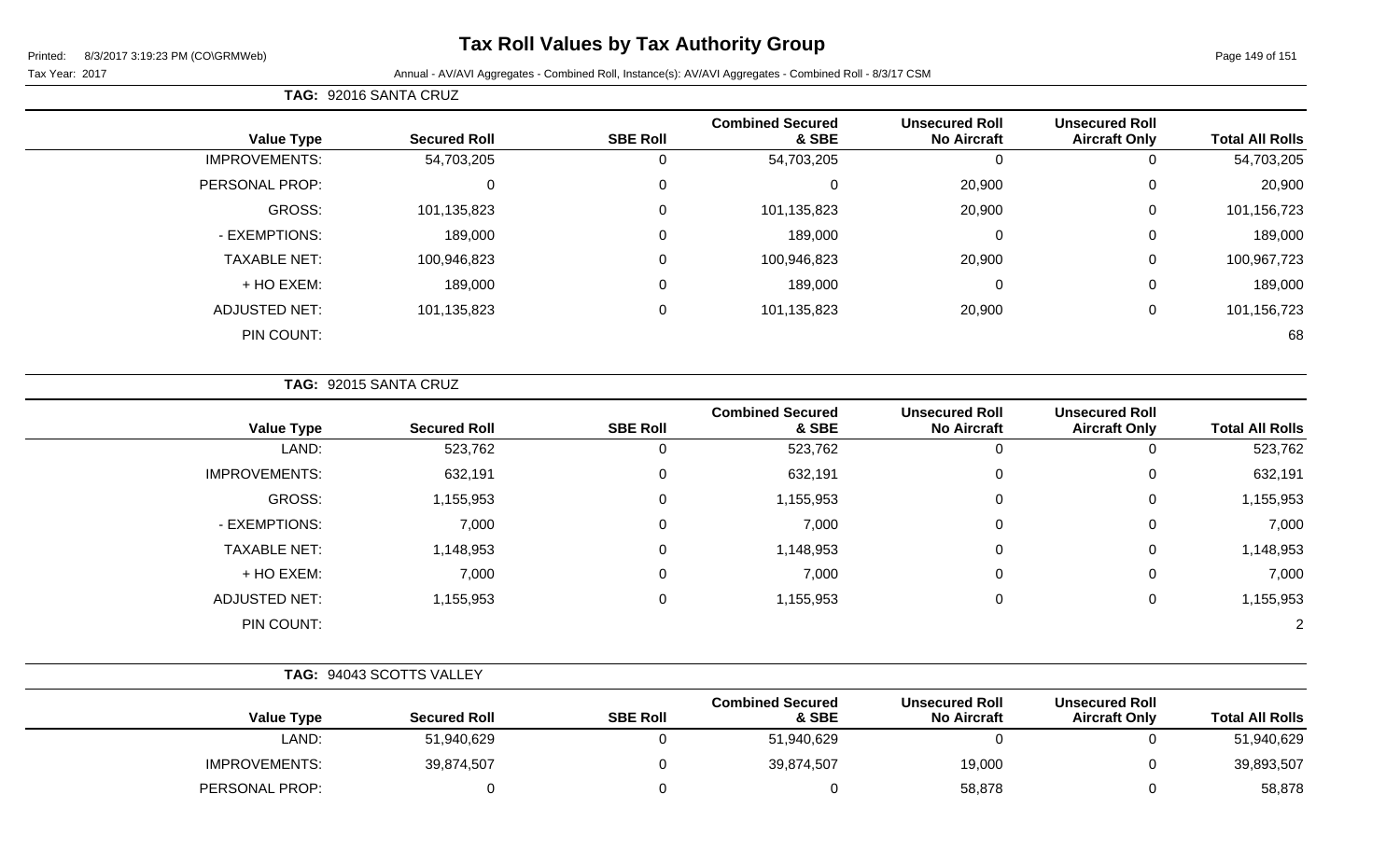# **Tax Roll Values by Tax Authority Group**

Page 150 of 151

Tax Year: 2017 **Annual - AV/AVI Aggregates - Combined Roll, Instance(s): AV/AVI Aggregates - Combined Roll - 8/3/17 CSM** 

|                      | TAG: 94043 SCOTTS VALLEY |                     |                 |                                  |                                             |                                               |                        |  |
|----------------------|--------------------------|---------------------|-----------------|----------------------------------|---------------------------------------------|-----------------------------------------------|------------------------|--|
| <b>Value Type</b>    |                          | <b>Secured Roll</b> | <b>SBE Roll</b> | <b>Combined Secured</b><br>& SBE | <b>Unsecured Roll</b><br><b>No Aircraft</b> | <b>Unsecured Roll</b><br><b>Aircraft Only</b> | <b>Total All Rolls</b> |  |
| GROSS:               |                          | 91,815,136          | υ               | 91,815,136                       | 77,878                                      | 0                                             | 91,893,014             |  |
| - EXEMPTIONS:        |                          | 725,335             | 0               | 725,335                          | 0                                           | 0                                             | 725,335                |  |
| <b>TAXABLE NET:</b>  |                          | 91,089,801          | $\Omega$        | 91,089,801                       | 77,878                                      | 0                                             | 91,167,679             |  |
| + HO EXEM:           |                          | 635,600             | υ               | 635,600                          | 0                                           | $\mathbf 0$                                   | 635,600                |  |
| <b>ADJUSTED NET:</b> |                          | 91,725,401          | $\Omega$        | 91,725,401                       | 77,878                                      | 0                                             | 91,803,279             |  |
| PIN COUNT:           |                          |                     |                 |                                  |                                             |                                               | 168                    |  |

|  |  | TAG: UNITARY TRA TOTAL: 00-001, 00-002, 00-095 |  |
|--|--|------------------------------------------------|--|
|--|--|------------------------------------------------|--|

| <b>Total All Rolls</b> | <b>Unsecured Roll</b><br><b>Aircraft Only</b> | <b>Unsecured Roll</b><br><b>No Aircraft</b> | <b>Combined Secured</b><br>& SBE | <b>SBE Roll</b> | <b>Secured Roll</b> | <b>Value Type</b>    |
|------------------------|-----------------------------------------------|---------------------------------------------|----------------------------------|-----------------|---------------------|----------------------|
| 34,123,139             | U                                             | 0                                           | 34,123,139                       | 34,123,139      | 0                   | LAND:                |
| 315,319,798            | 0                                             | 0                                           | 315,319,798                      | 315,319,798     | 0                   | <b>IMPROVEMENTS:</b> |
| 55,090,057             | 0                                             | 0                                           | 55,090,057                       | 55,090,057      | $\mathbf 0$         | PERSONAL PROP:       |
| 404,532,994            | 0                                             | 0                                           | 404,532,994                      | 404,532,994     | 0                   | GROSS:               |
| 404,532,994            | 0                                             | 0                                           | 404,532,994                      | 404,532,994     | $\mathbf 0$         | <b>TAXABLE NET:</b>  |
| 404,532,994            | 0                                             | 0                                           | 404,532,994                      | 404,532,994     | 0                   | ADJUSTED NET:        |
| 36                     |                                               |                                             |                                  |                 |                     | PIN COUNT:           |
|                        |                                               |                                             |                                  |                 |                     |                      |

|                      | <b>TAG: NON-UNITARY TRA TOTAL</b> |                 |                                  |                                             |                                               |                        |
|----------------------|-----------------------------------|-----------------|----------------------------------|---------------------------------------------|-----------------------------------------------|------------------------|
| <b>Value Type</b>    | <b>Secured Roll</b>               | <b>SBE Roll</b> | <b>Combined Secured</b><br>& SBE | <b>Unsecured Roll</b><br><b>No Aircraft</b> | <b>Unsecured Roll</b><br><b>Aircraft Only</b> | <b>Total All Rolls</b> |
| LAND:                | 23,640,359,013                    | 279,315         | 23,640,638,328                   | 25,705,564                                  | 0                                             | 23,666,343,892         |
| <b>IMPROVEMENTS:</b> | 19,545,253,179                    |                 | 19,545,253,179                   | 383,293,430                                 | $\mathbf{0}$                                  | 19,928,546,609         |
| PERSONAL PROP:       | 192,120,681                       |                 | 192,120,681                      | 564,910,706                                 | 26,907,013                                    | 783,938,400            |
| GROSS:               | 43,377,732,873                    | 279,315         | 43,378,012,188                   | 973,909,700                                 | 26,907,013                                    | 44,378,828,901         |
| - EXEMPTIONS:        | 1,434,862,238                     |                 | 1,434,862,238                    | 63,596,418                                  | 449,340                                       | ,498,907,996           |
| <b>TAXABLE NET:</b>  | 41,942,870,635                    | 279,315         | 41,943,149,950                   | 910,313,282                                 | 26,457,673                                    | 42,879,920,905         |